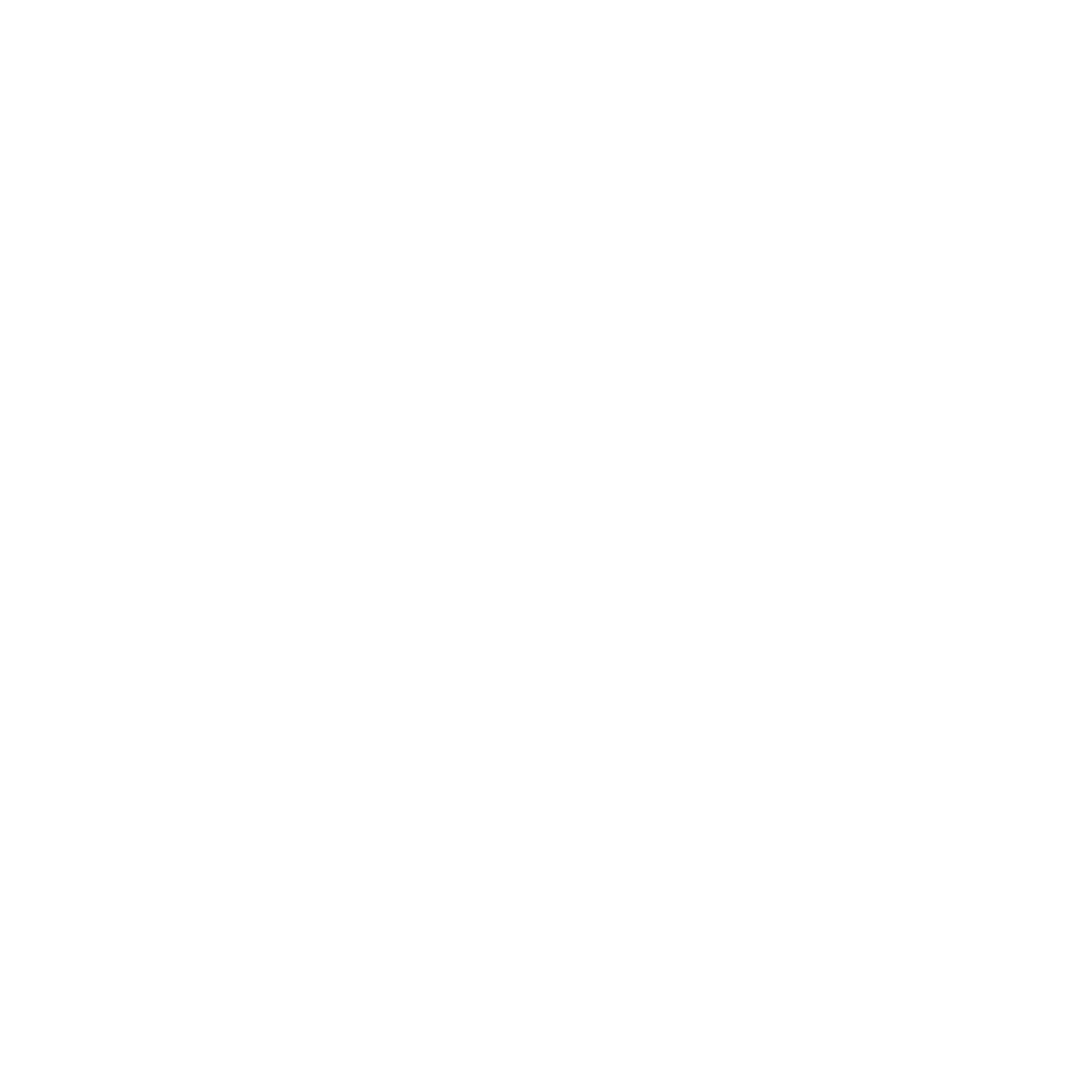# SEX WITHOUT **SHAME**

# Encouraging the Child's Healthy Sexual Development

By ALAYNE YATES, M.D.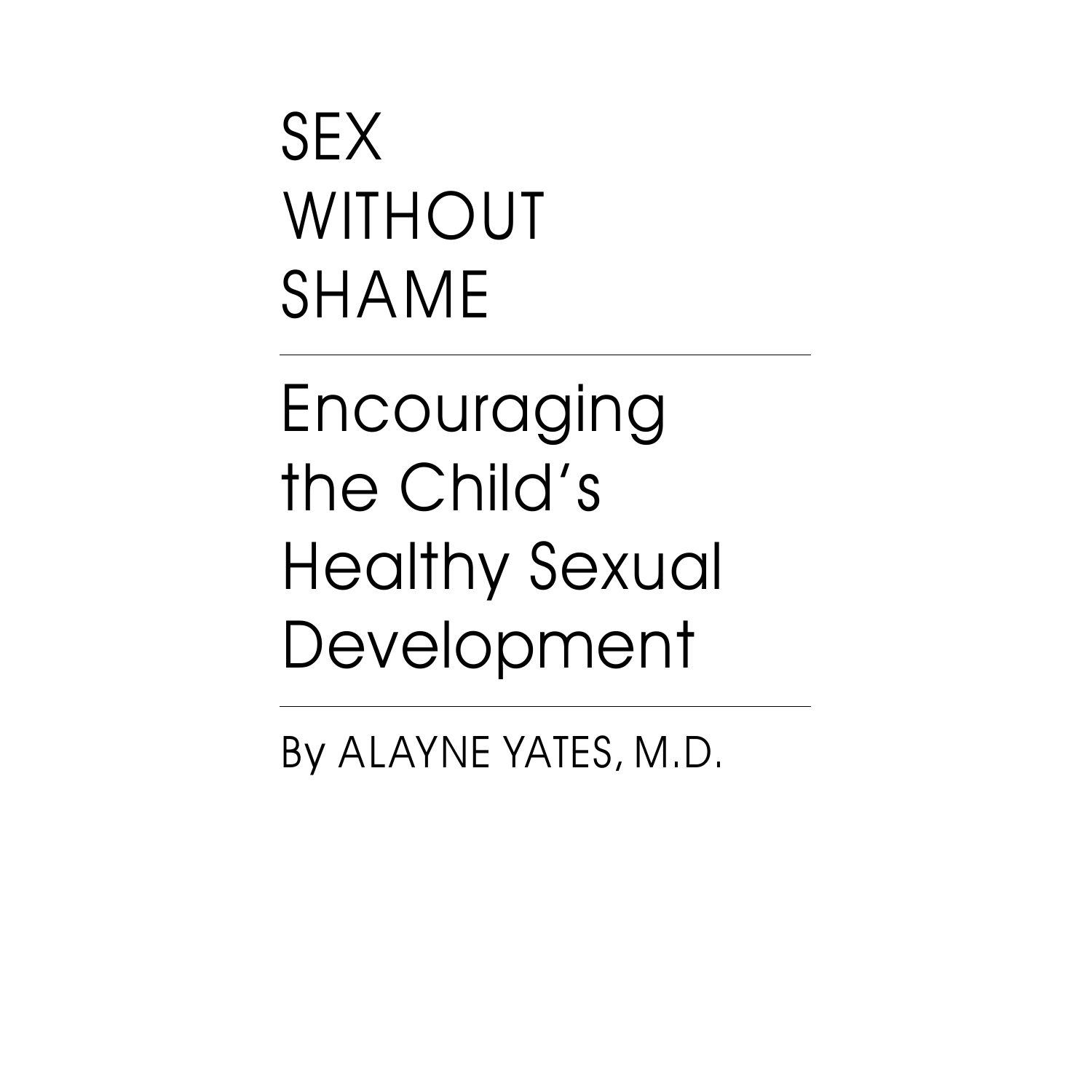Sex Without Shame: Encouraging the child's healthy sexual development by Yates, Alayne, 1929- First published in 1978 by William Morrow, ISBN 0-688-03301-6, LCCN 78-997. Reprinted in 1982 by Quill, ISBN 0-688-01110-1, LCCN 82-464. This edition has been OCR scanned from the William Morrow edition for publication on the Internet, and is dated March 2001. See http://www.pobo[xes.com/booksreborn](http://www.poboxes.com/booksreborn) Copyright © 1978 Alayne Yates 252 p. ; 21 cm. 649.65 HQ784.S45 Y37

Typeset in New Century Schoolbook 11/13 pt.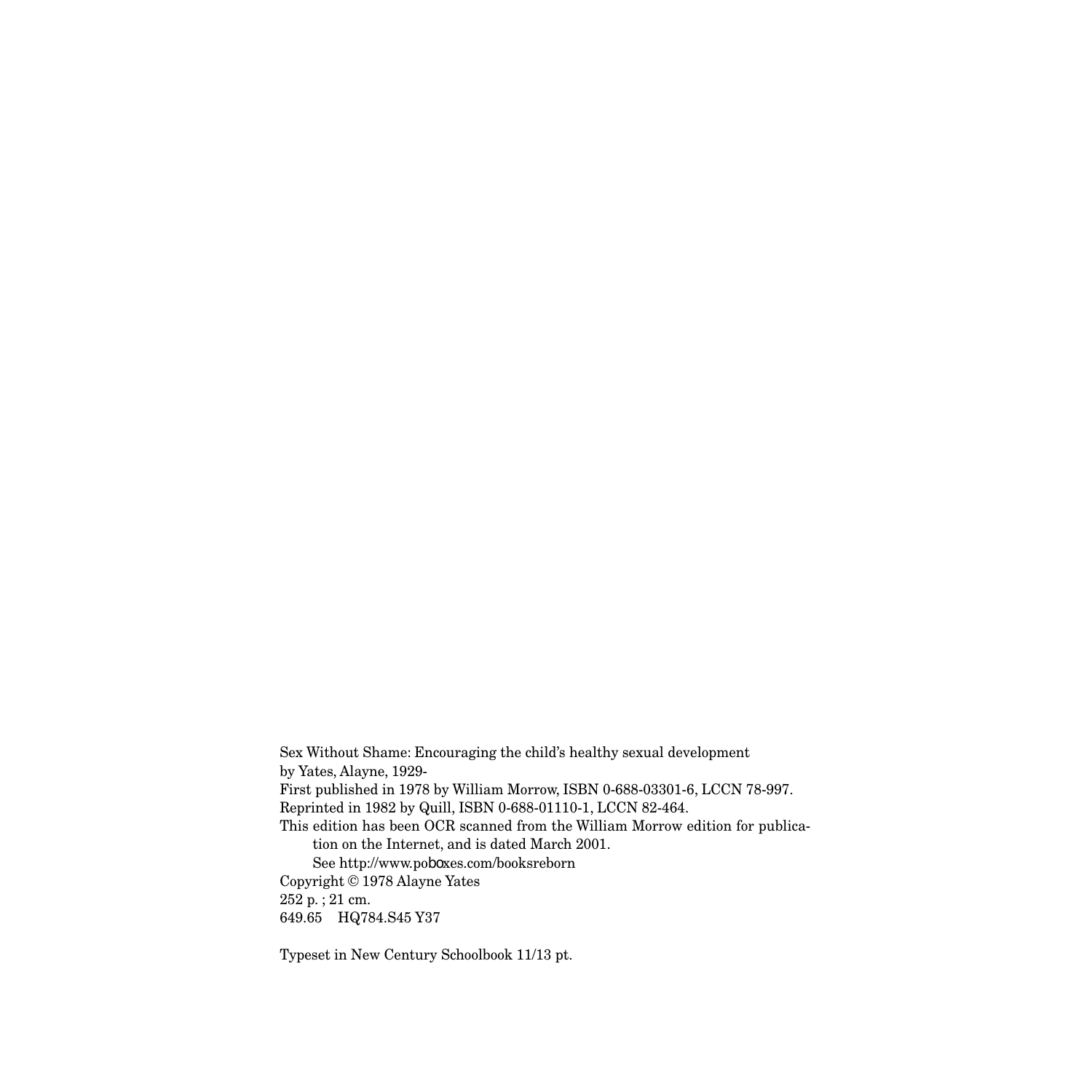TO MY SEXY CHILDREN:

MIMI, MARA, EVE, WENDY, MOSES, SARA, STEVE KRISTI, RICK, JILL, DONNA, DAVE, AND PAM WHO TAUGHT ME MOST OF WHAT I KNOW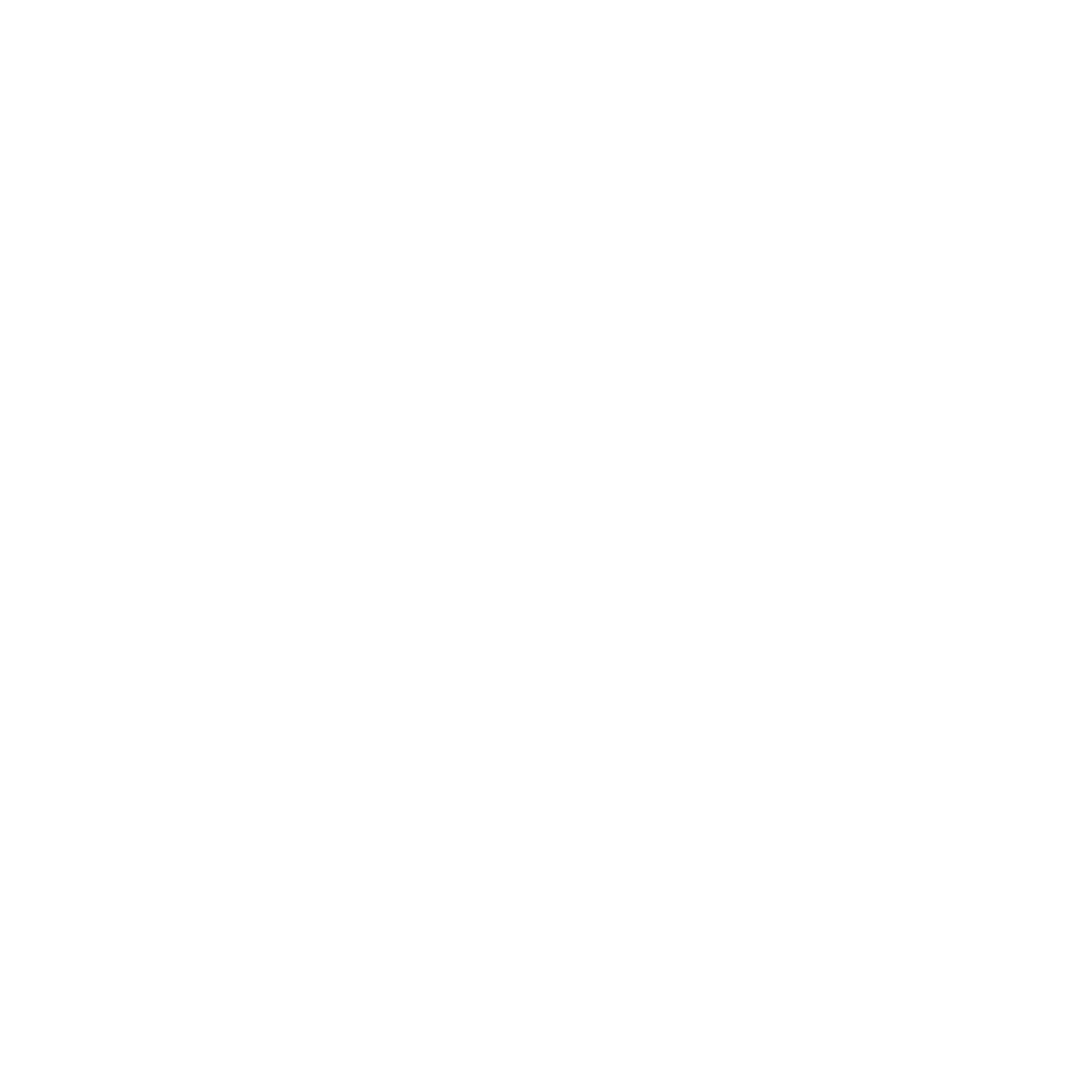# **CONTENTS**

### PART I

#### **UNDERSTANDING THE CHILD'S SEXUALITY**

| 1 / SENSUOUS CHILDREN?            | 11  |
|-----------------------------------|-----|
| 2 / PARENTING PAPERBACKS          | 21  |
| 3 / CHALLENGE TO CHANGE           | 31  |
| 4 / DIRTY OLD MEN                 | 44  |
| 5 / SEX DYSFUNCTION IN CHILDHOOD  | 52  |
| 6 / OTHER COUNTRIES, OTHER STYLES | 67  |
| 7 / ENFANT TERRIBLE               | 77  |
| 8 / SEX IS WORK                   | 83  |
| 9 / SLUM SEX                      | 93  |
| 10 / THE ANGRY ERECTION           | 100 |
| 11 / KEEP IT IN THE FAMILY        | 112 |
| 12 / SEX AND SACRILEGE            | 122 |
| 13 / WHAT NEXT?                   | 130 |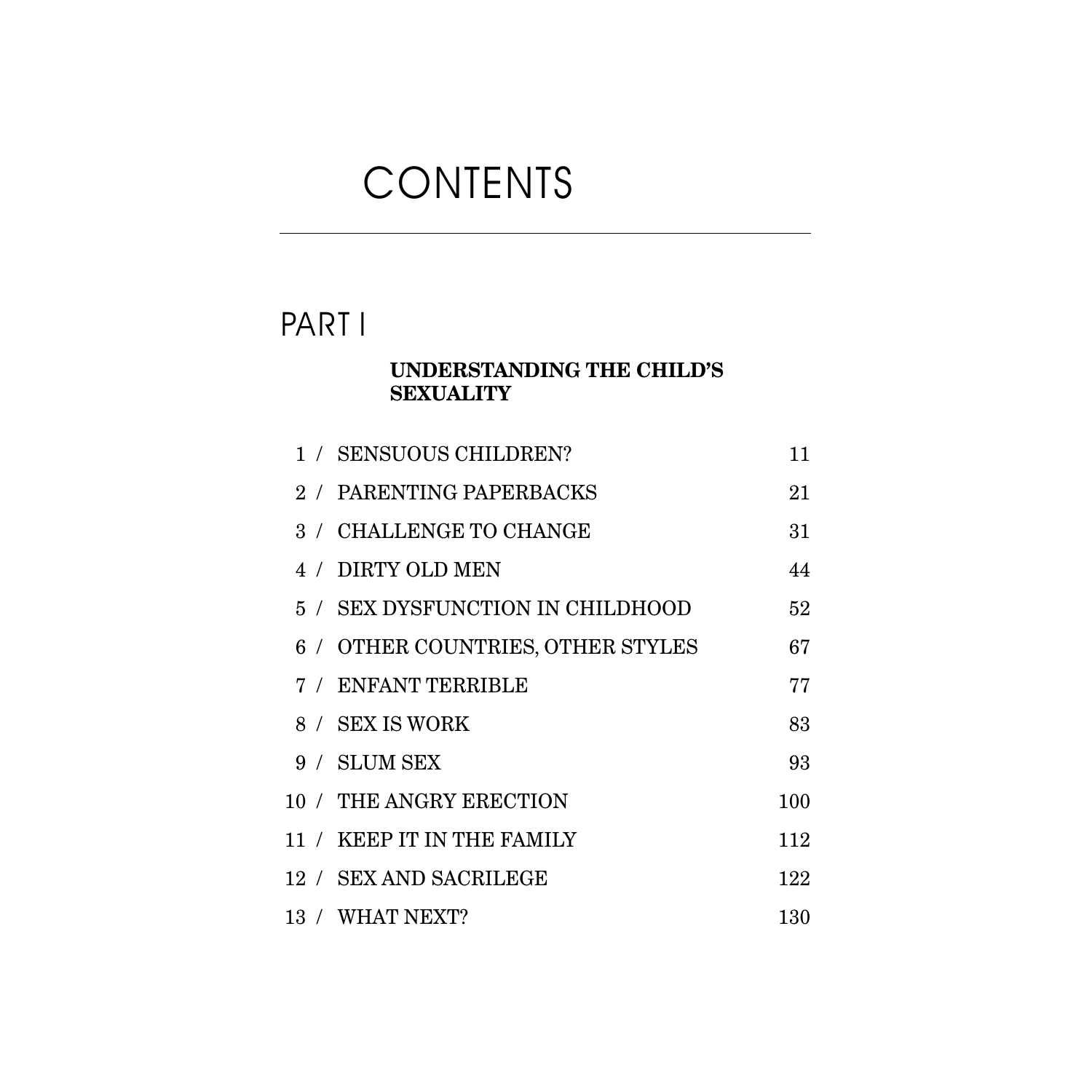### PART II

#### **ENRICHING THE CHILD'S SEXUAL RESPONSE**

| 14 / GETTING TO THE ROOTS                    | 135 |
|----------------------------------------------|-----|
| 15 / BUILDING BLOCKS                         | 140 |
| 16 / INFANT STIMULATION REVISITED            | 148 |
| 17 / SEX AND THE POTTY CHAIR                 | 166 |
| 18 / HAVE YOU GOT WHAT I GOT?                | 175 |
| 19 / OEDIPUS ACCENTUATED                     | 188 |
| 20 / HOW TO PLAY PING-PONG WITH NO TABLE 200 |     |
| 21 / THE ENDLESS TRANSITION                  | 214 |
|                                              |     |
| EDIL OOLIE                                   | റററ |

| EPILOGUE            | 229 |
|---------------------|-----|
| <b>BIBLIOGRAPHY</b> | 231 |
| <b>INDEX</b>        | 249 |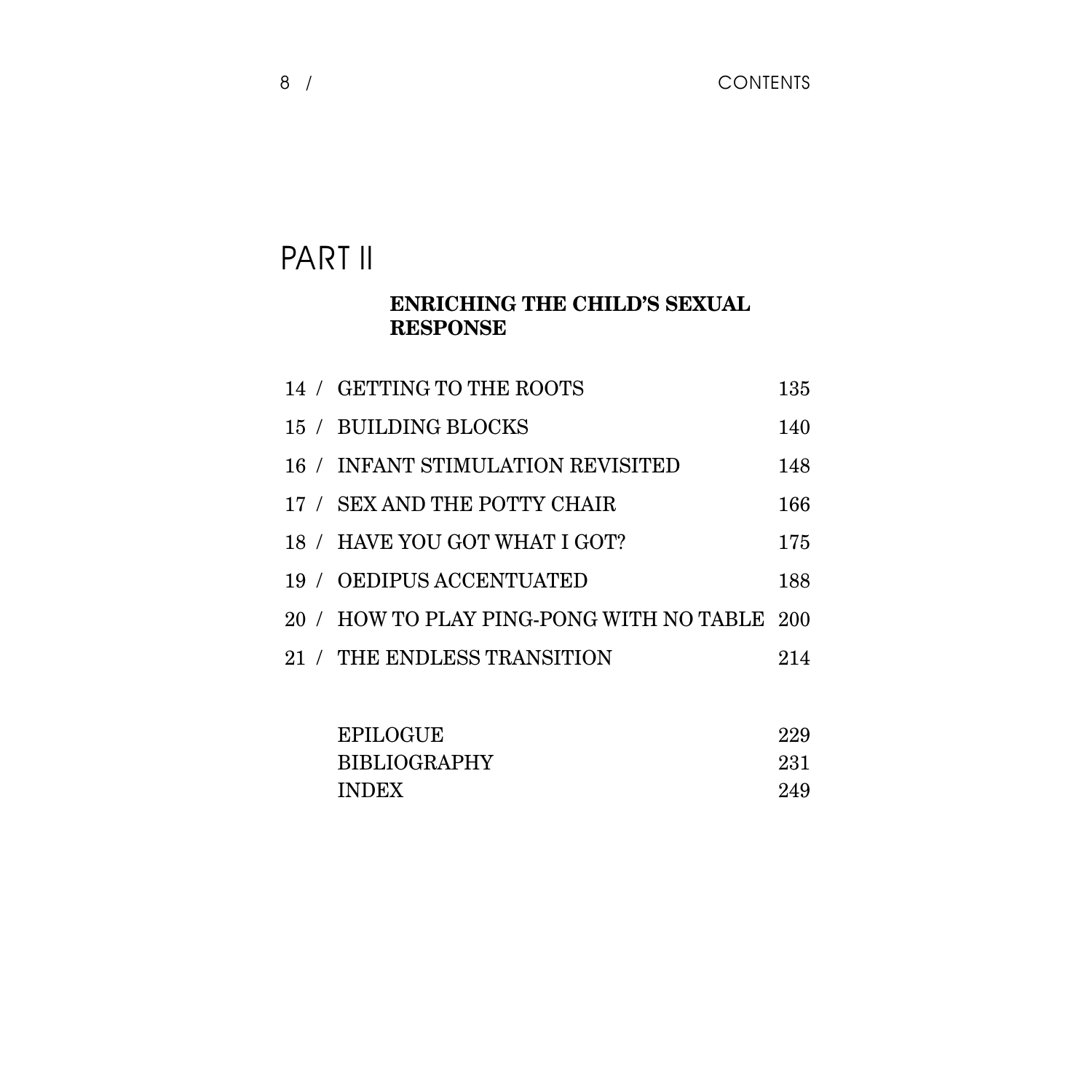## PART I

## UNDERSTANDING THE CHILD'S SEXUALITY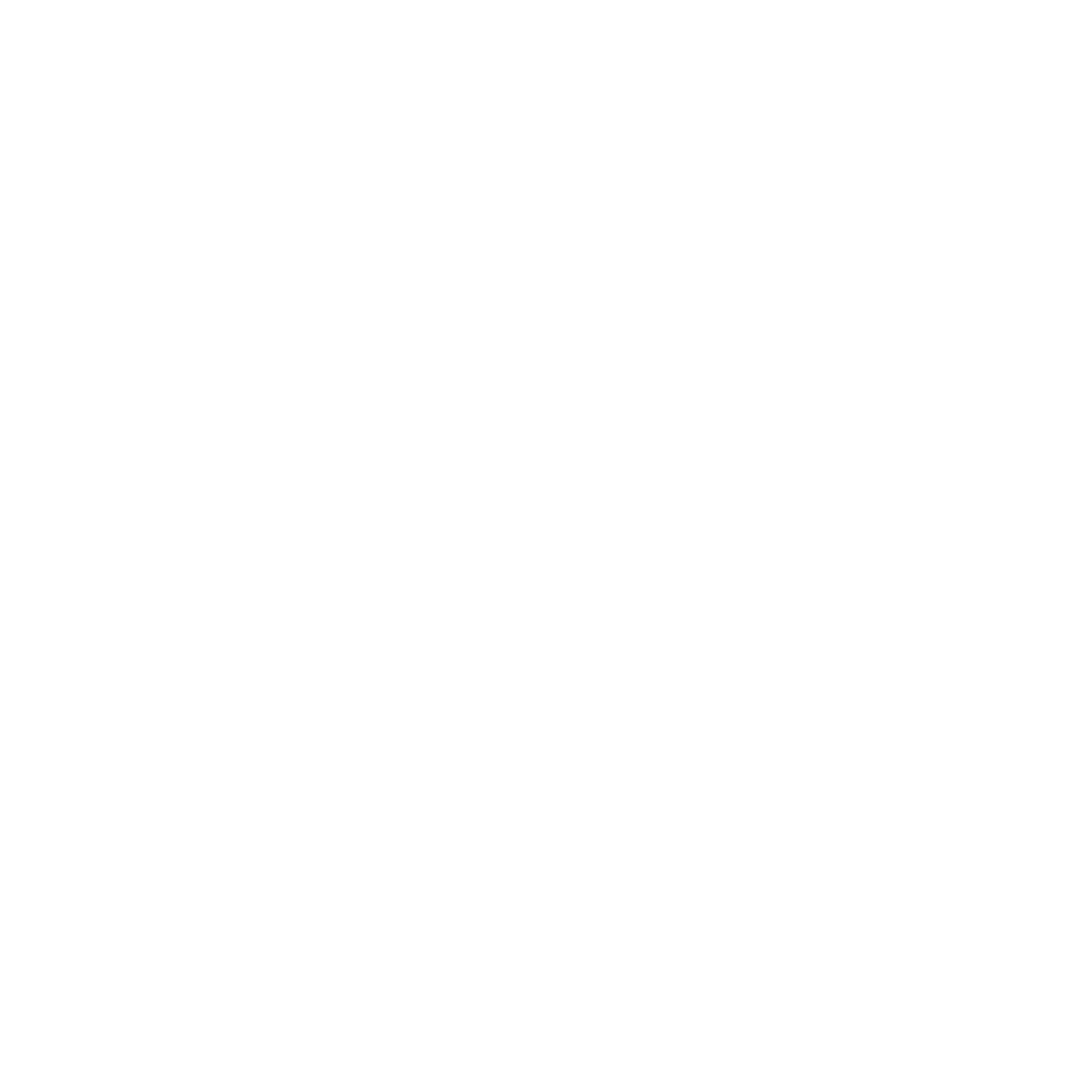#### **SENSUOUS CHILDREN?**

<span id="page-10-0"></span>1

*A cantaloupe sky signals the nearness of dawn as the two bare bodies again stretch upon the satin comforter. He nuzzles her skin, breathes her racy scent, and quickly rouses. He inhales deeply, presses urgently against her, and unwittingly pinches her nipple in the process. Flinching slightly, she rubs his nose and whispers softly. He fixes his eyes on her, and kneads one delectable tidbit with his fingers as he relishes the other with his lips. She pushes firmly on his nates as he forces his hips against hers. An ancient rhythm oscillates and ebbs. Gradually his grip relaxes and he drifts toward a deep, refreshing slumber. She tenderly disentangles her hair from beneath his body. Then she covers him with the comforter, and carries him to his crib.*

The infant is a sensuous being who is capable of experiencing a crescendo of pleasure with each feeding. Triggered by odor, exquisitely responsive to touch, greedy and aggressive, the infant searches desperately, claims his prize, and melts into languid slumber. Boundaries dissolve in oceanic oneness. Why is cupid always portrayed as an infant? To be in love is to reexperience infancy. The infant owns his mother totally, and cares not for any other. If she denies him, he is instantly enraged. He is encapsulated by his neediness—for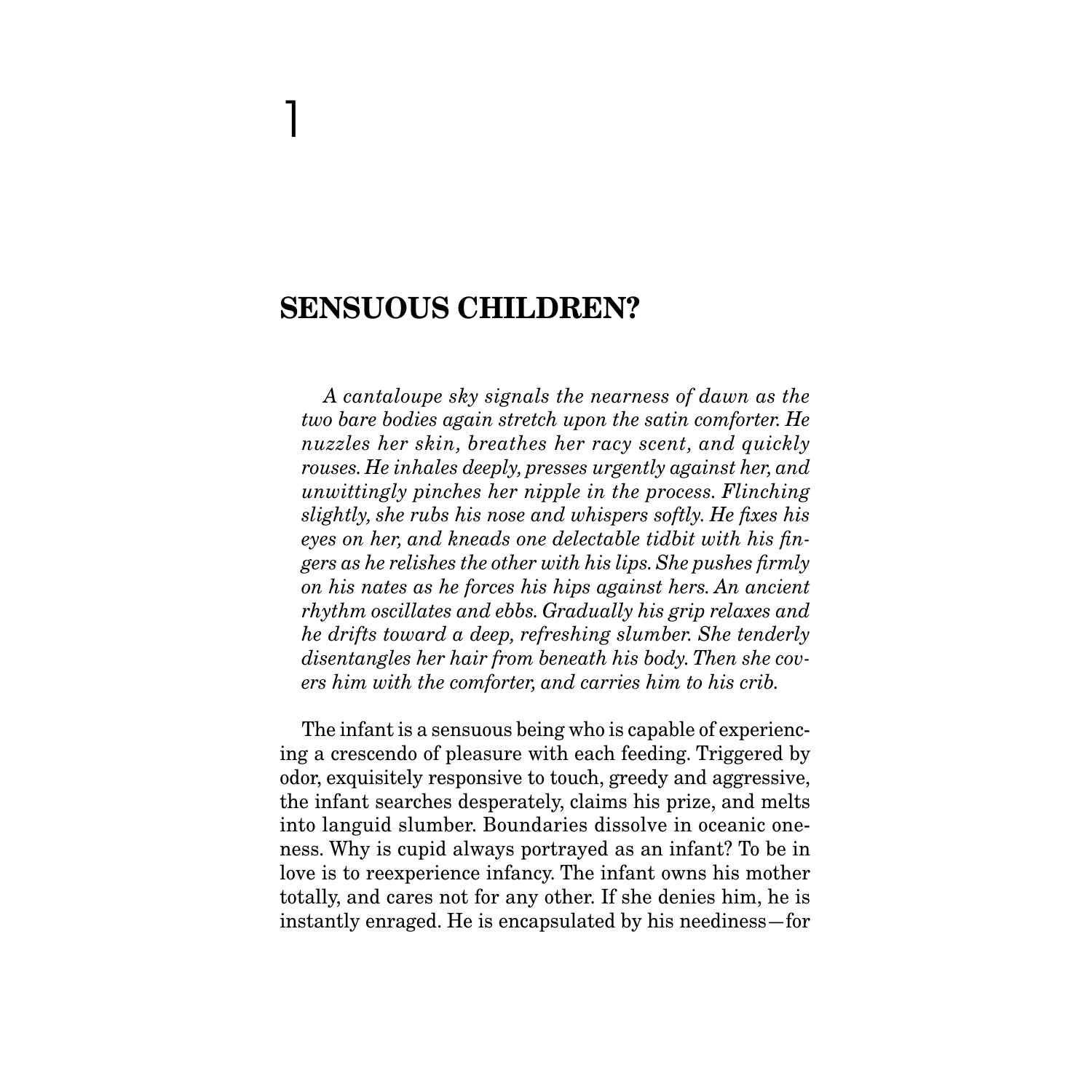touch, for scent, for food, for warmth. His whole body is a sexual organ. Many years ago Freud remarked, "Can anyone who has seen an infant sinking back satiated from the breast with a smile escape the thought that this represents the forerunner of later, specifically sexual, satisfaction?"

The famous sex researcher William Masters was first an obstetrician. He relieved the monotony of delivery after delivery by devising a game that he played with the newborn boys. He described the contest succinctly: "Can I get the cord cut before the kid has an erection?" He won only half the time. Innumerable baby boys were born with fully erect organs. He also noted that all girl babies lubricated vaginally in the first four to six hours of life. Infants were born ready and fully equipped. During sleep, spontaneous erections or vaginal lubrications occur every eighty to, ninety minutes throughout the entire life span. (Masters, 1975)\* Throughout life, sleeping sexual function remains far more reliable. While awake, our conscious anxieties take their toll.

Masturbation culminating in climax may occur as early as the first month of life. The baby girl is the most enthusiastic and proficient. With unmistakable intent, she crosses her thighs rigidly. With a glassy stare she grunts, rubs, and flushes for a few seconds or minutes. If interrupted, she screams with annoyance. Movements cease abruptly and are followed by relaxation and deep sleep. This sequence occurs many times during the day, but only occasionally at night. The baby boy proceeds with distinct penis throbs and thrusts accompanied by convulsive contractions of the torso. After climax his erection (without ejaculation) quickly subsides and he appears calm and peaceful. Kinsey reports that one boy of eleven months had ten climaxes in an hour and that another of the same age had fourteen in thirty-eight minutes.

Infants intrigued by erotic sensations are neither emotionally ill nor stunted in development. Harry Bakwin, pedi-

<sup>\*</sup> Full references appear in the Bibliography, which begins on p. 231.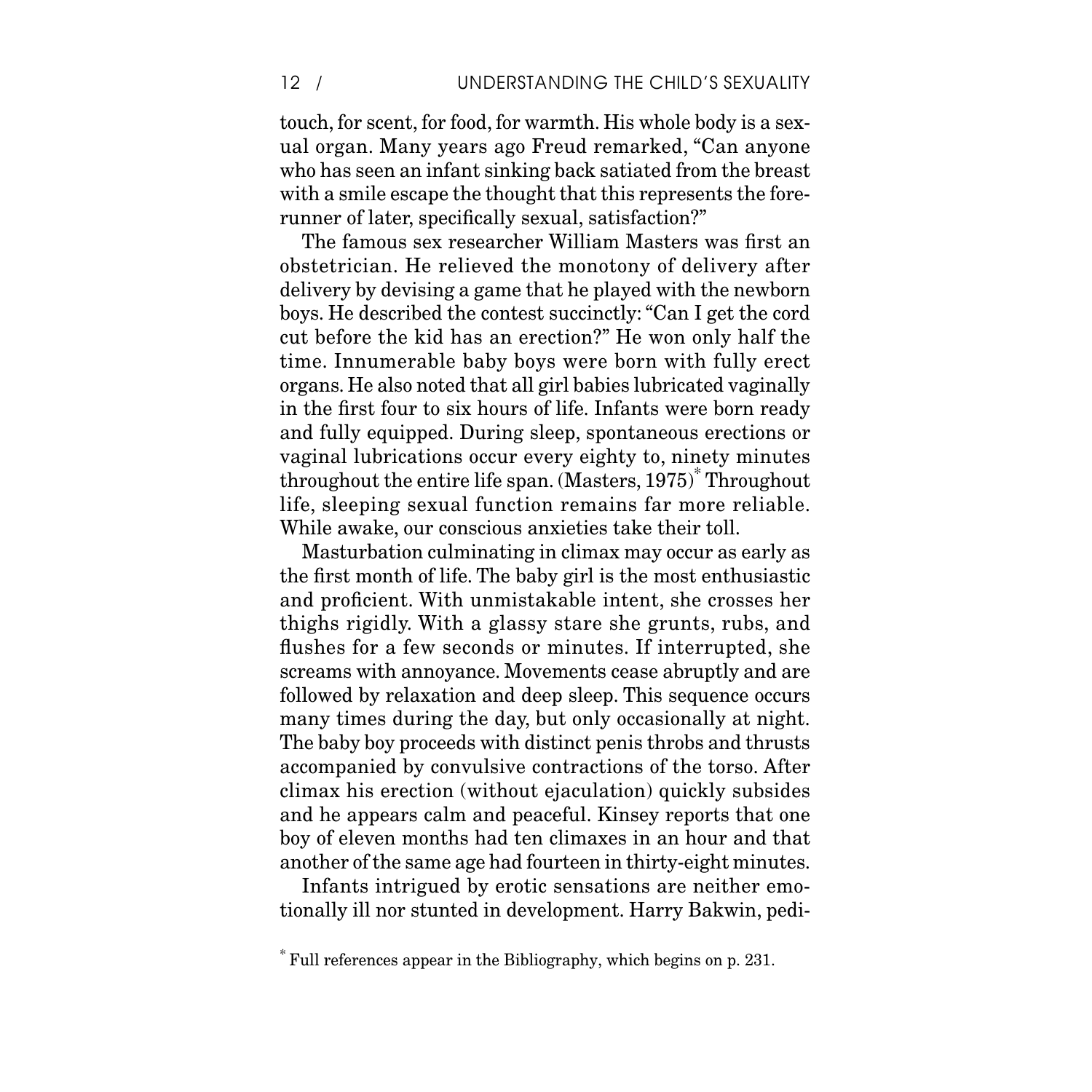atrician, presents the following case of a daughter of a physician:

At about seven months of age she took a great fancy to dolls. She would press her body against a large rag doll to which she was very attached and make rhythmic movements. The movements at first took place only in the evening at bedtime. At one year of age she and the doll became inseparable. She carried this doll about with her all day and from time to time would throw the doll on the floor, lie down on top of it, and rhythmically press her body against it, "as in the sexual act," according to her parents. Attempts to distract her during these episodes caused screaming. She would cling to the doll until she felt satisfied. The parents thought that she "completed an orgasm in her own way." By about fifteen months of age the episodes had decreased in frequency and were of shorter duration and by seventeen months the masturbation took place only at bedtime. When heard from at four and one half years, she was to all appearances a normal child. Her mother described her as alert, bright, and vivacious…at present she is a medical student.

Thirty-six percent of year-old infants are reported by their mothers to play with their genitals. (Newson, 1968) Between two and three years, many more youngsters masturbate, and pleasuring is already commoner in boys than girls. Nursery school children show an avid interest in each other's genitals and initiate erotic experiments. Half of all middle-class preschoolers indulge in sex play or masturbation. (Sears, 1957) Games such as "Mommy and Daddy" or "Doctor" are common by age four. (Newson, 1968) By age five most children have asked questions about sex, and know that boys have a penis but girls do not. (Kreitler, 1966). From the age of three, little girls recognize themselves as certainly female, and little boys recognize themselves as certainly male. (Rutter, 1971) (Money, 1961)

Between three and six, children raised in traditional homes gather about themselves the accouterments of the male or female role. Little girls play house, enjoy dolls, and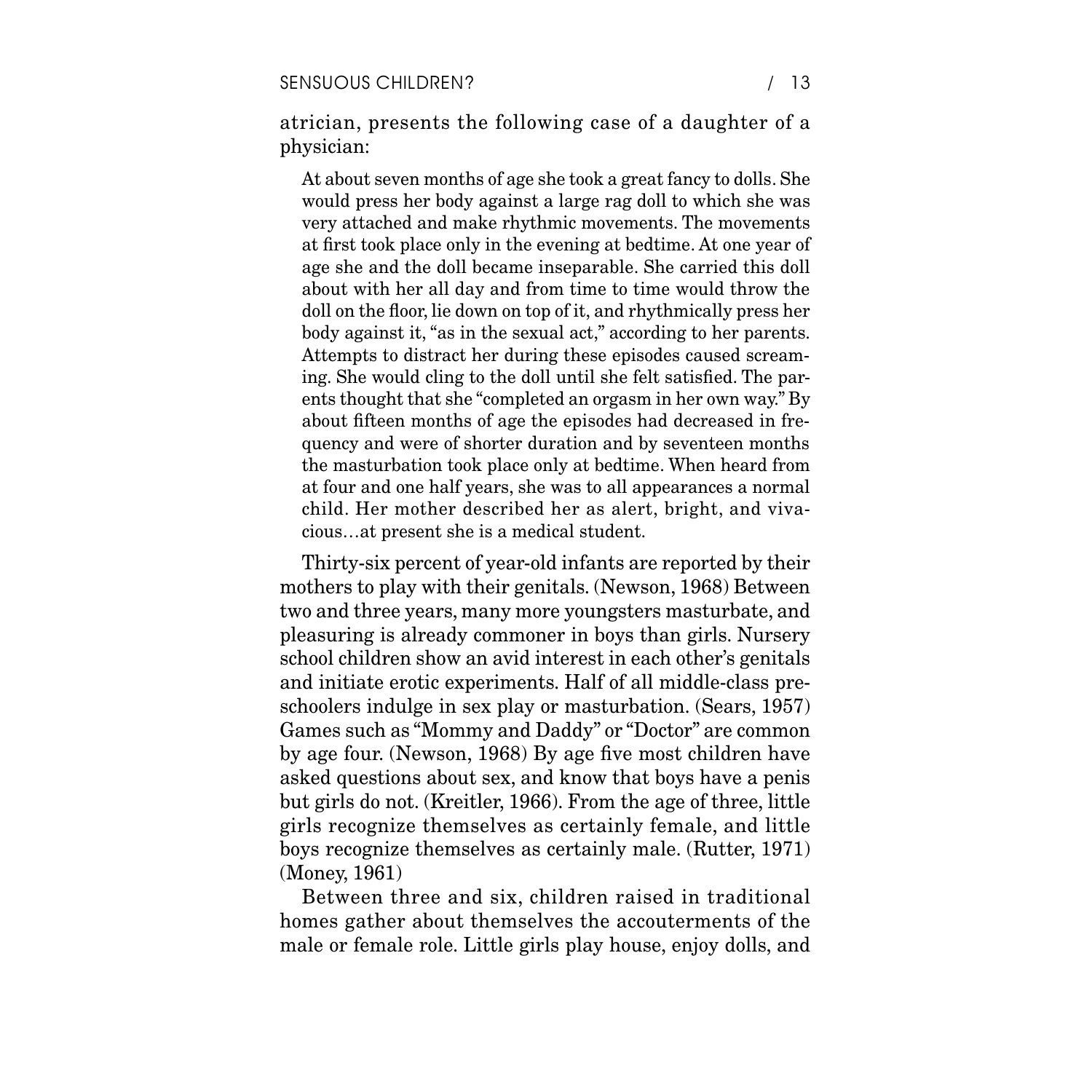draw figures with rounded contours. Boys choose active toys and construct drawings with points, angles, and moving objects. Girls are now much less sexually active than boys.

A curious modification arises at about the time when children enter school. Sexual activity declines, so that at age seven only ten percent of boys masturbate, indicating that most of those who did masturbate have relinquished sexual pleasure. Only five percent are engaged in sex play with girls. (Ramsey, 1943) This sudden repression of sexuality is the beginning of a period called "latency." There are no hormonal or growth changes which account for this rapid shift. In cultures such as the Arandas of Central Australia, children continue to masturbate and show avid interest in sex throughout maturation. (Roheim, 1974) In some segments of our own culture, such as certain communes and slums, eroticism continues to increase. The answer, of course, rests in our method of child rearing.

Another sign of underlying discomfort is the predominance of aggressive fantasies about sex. A glimpse of coitus or sounds from the parents' room at night are construed as "Daddy is beating Mommy." A five-year-old who sees his parents kissing passionately says loudly, "Don't do that, it isn't nice!" One half of the five-year-olds assume that mother's abdomen must be cut open in order to remove the baby. (Kreitler, 1966) About a third of children five and over believe that girls first have a penis but then lose it somehow; it shrinks or is cut off. One third, more boys than girls, have castration fantasies. (Conn, 1947) In the five-and-up age group it is extremely unusual for a boy to say something nice about his penis. When asked, "What is your penis like, good, bad or...?" little boys try to cover themselves, act perplexed, or make a statement such as "not very nice." Little girls of five are unfamiliar with the term "clitoris" and are more than likely to state that the "vagina" is dirty.

Although rare at age three, by age five there are already distortions and conflicts of the sex drive. A few children com-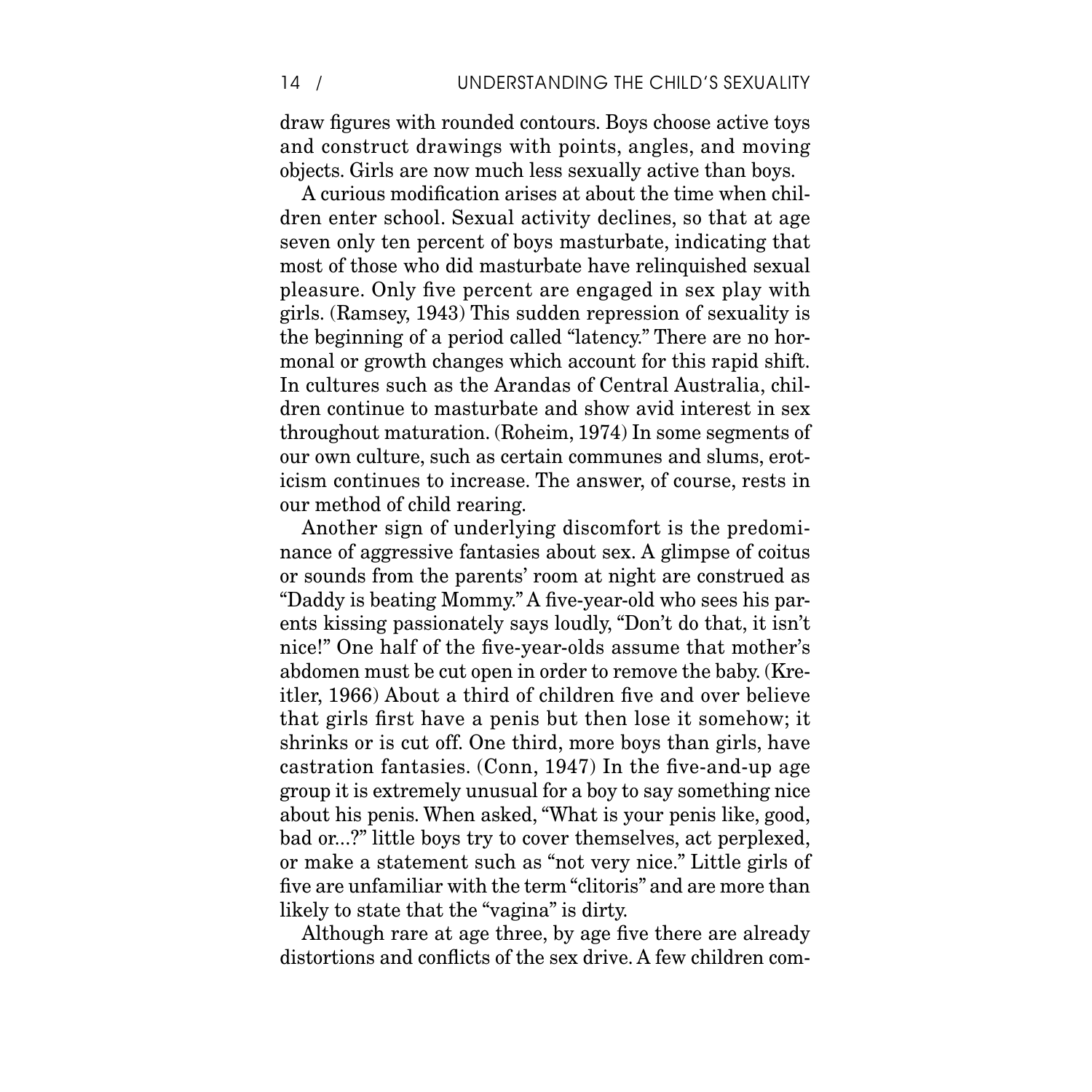pulsively but joylessly masturbate in ways that invite discovery and parental displeasure. Others request enemas and suppositories for the sensations they impart. Some little boys seek out and oblige older homosexuals, without seeming to derive any pleasure from the contact. Sprouting eroticism is easily damaged and difficult to restore.

Once past this most difficult age, normal children begin to expand their erotic horizons once more, in ways calculated to avoid discovery. Children over seven are well aware of adult attitudes about sex. They devise elaborate strategies to present themselves as innocent. Foreplay and orgasms are achieved in cellars, haylofts, and attics. Those who have temporarily abstained from masturbation often begin again. The accumulative incidence of masturbation in boys rises from ten percent at age seven to eighty percent at age thirteen. Heterosexual play rises from less than five percent at age five, to a third at age eight, and two thirds at age thirteen. (Ramsey, 1943)

A steadily increasing minority of boys are engaged in coitus. Orgasms without ejaculation do occur. There is no rest necessary following orgasm, so that serial climaxes crop up in quick succession. Girls, who begin life with a greater erotic response, continue to lag far behind, although their trend is similar.

In early puberty the divergence between the sexes becomes even more striking. The adolescent boy has his eroticism imposed by nature. There is an enormous rise in the erotogenic hormone, testosterone, which can produce intense sexual interest when administered to either sex. Nocturnal orgasms occur without encouragement or permission. The penis rubs against clothing and immediately responds to the sight or thought of an amenable maiden. The boy has fewer constraints and may be subtly encouraged by his father and openly urged by schoolmates. Older brothers may provide instruction. In contrast, the girl experiences a rise in the female hormones, estrogen and progesterone. These contrib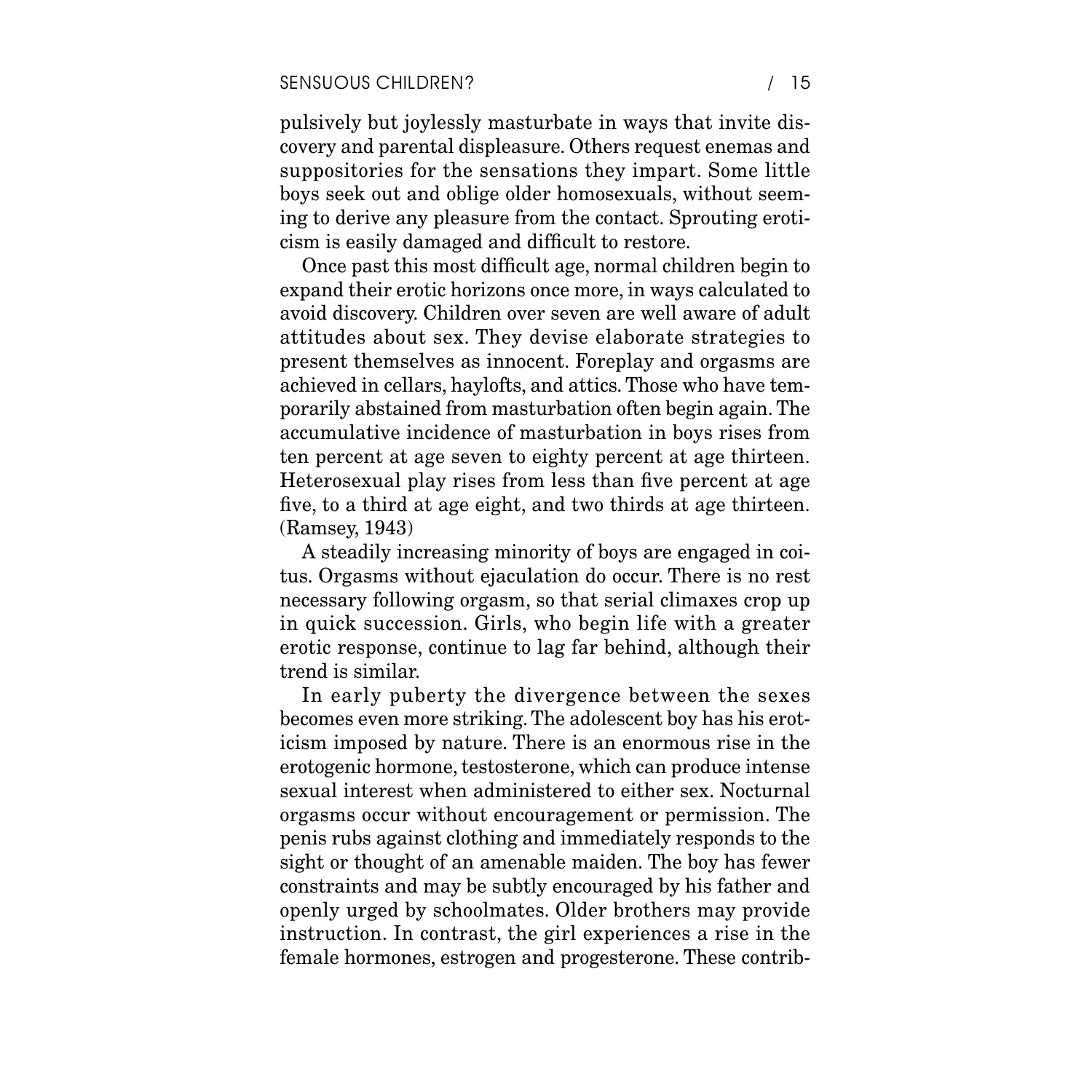ute little to her eroticism, and may even detract from it. She may still be unaware of her clitoris, which is tucked away beneath several fleshy folds and unromantically named "down there." Confusion and anxiety may accompany the onset of menses, the presence of blood, and often some discomfort. She is never to appreciate the raw, unsolicited gratification of a wet dream. She is beset by cultural remonstrances, ignorance, shame, and the fear of gossip. Most importantly, she has a past marked by deficiencies in erotic pleasure.

Kinsey states:

Fifty percent of the girls from the upper social levels manage to arrive at marriage before they have ever experienced sexual arousal to the point of complete climax. Many people are proud of this, and think it an ideal which the boy might very well follow. But the girl has achieved her so-called sublimation as a result of a long build-up of inhibitions. Against her record of no orgasms before marriage, the male she weds has a record of some thousand or fifteen hundred climaxes. One hardly needs to look further for the chief cause of sexual incompatibilities in marriage. One-half of all these previously unresponsive girls that is one quarter to a third of all the women who marry—will fail to come to climax in intercourse after marriage.

In 1970, Masters and Johnson estimate that half of all marriages are sexually dysfunctional. Others, such as Waggoner (1974), feel that this is a conservative estimate. It is generally agreed that women are far more impaired than men, and that this is related to their lack of early sex experience. The overwhelming preponderance of orgasmic dysfunction in women is clearly related to their lack of early sex experience.

Although the young male commonly attains a climax efficiently, he is beset by other problems. He ruminates about the size of his penis, the persistence of his erection, or his ability to satisfy his mate. He experiences a pervasive sense of inad-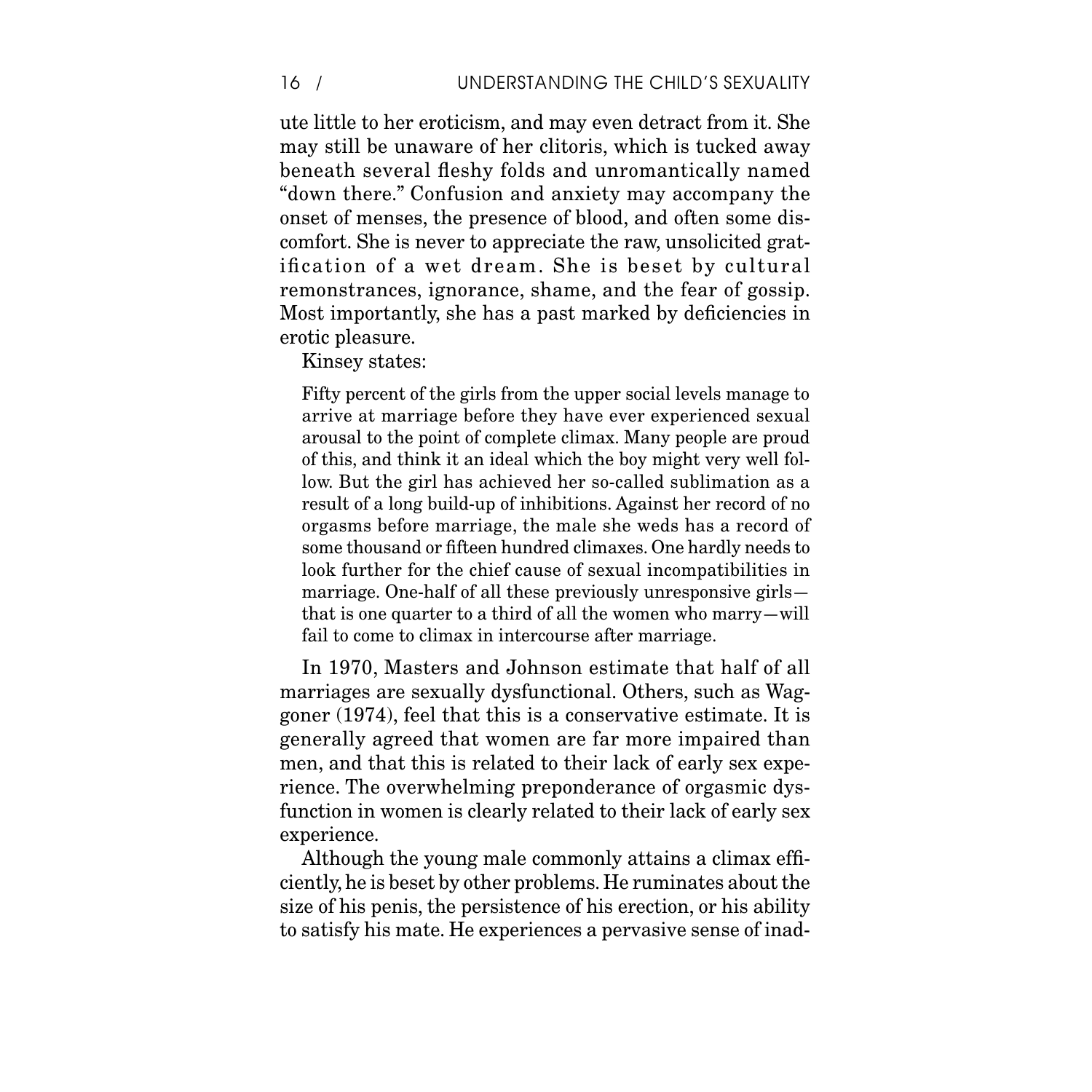equacy which transforms the bed into an arena or, occasionally, a dunce stool. His anxiety precipitates premature ejaculation, retarded ejaculation, and impotence. His problems also emanate from childhood, especially from sexually blurred and unenthusiastic parenting. Fifty percent of all marriages are estimated to suffer from some form of sexual dysfunction. Sex clinics are manifesting an unprecedented expansion. Training programs for therapists are full, and couples who need treatment are placed on long waiting lists. Those who request aid are but a tiny fraction of those who could benefit. Some who request treatment cannot be helped.

How can we prevent this misery? The only possible prevention lies in the development of a positive, enthusiastic approach to children's sexuality. The roots of all dysfunctions extend back to early childhood, and even in the first year of their lives, we shape our children's capacity for pleasure. The sex drive is singularly vulnerable. It can be diverted, elaborated, constricted, or squelched. We need to understand and nourish the wellsprings of eroticism.

We have entered an exciting era of sexual enrichment. With Alex Comfort at bedside, we massage each other's feet, communicate fantasies, and abandon deodorants. Erotic art, once confined to San Francisco's North Beach, or Amsterdam's sex shops, is available at the comer newsstand. Yet we who frolic on the satin sheets of youth are strangely reticent with progeny.

Even the perception of the eager suckling infant is eclipsed by the need to deny erotic import. He is "cute," or "famished," but never passionate. Nursing is reduced to such aseptic components as calories and formulas. To nurse or not is a decision for or against an intensely erotic experience. Some mothers are rendered embarrassed and anxious by their own response. The nipple comes erect and hardens at the infant's eager approach. Seconds later the breast tingles as the milk spurts forcefully. The rhythmic tugging at the nipple elicits genital sensations. Some women experience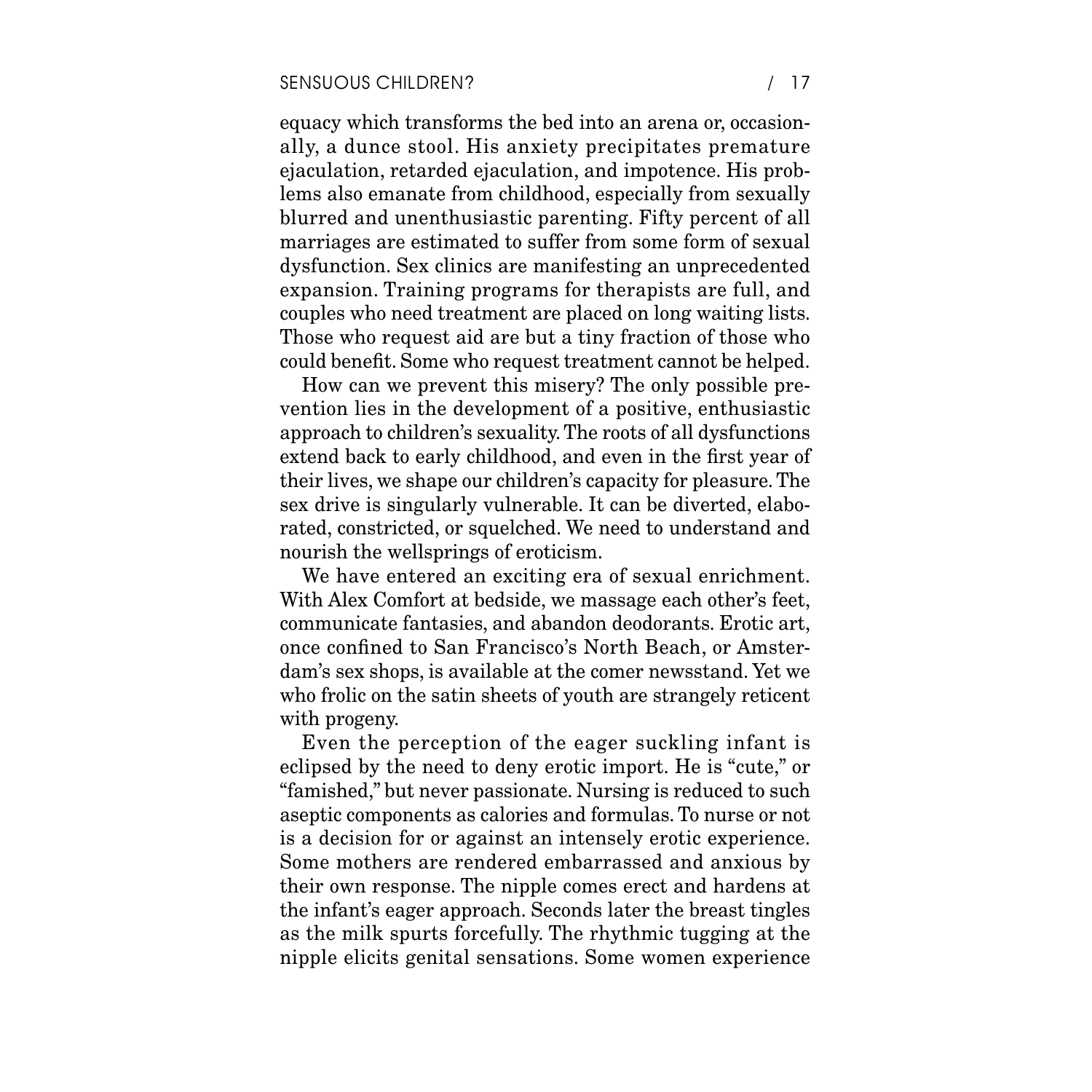serial orgasms, and then drift into a refreshing slumber.

Fewer than twenty percent of mothers in the United States today nurse their infants. Many of those offer the breast as a duty, and soon abandon the effort. Very few are able simply and quietly to offer the teat and savor the sensations.

Those who choose not to nurse give reasons with which a good Victorian could have rationalized sexual abstinence. Breast-feeding is dirty, messy, embarrassing, and inconvenient. It can wreck mother's body, sag her appendages, derail her from productive efforts, sap her strength, and keep her from knowing how much milk her infant is getting. Nursing may make infants hard to wean because they like it too much. They may get too full, not receive their vitamins, or waste away. The central values are production, cleanliness, appearance, and the scientific method. Mutual pleasuring between mother and infant is conspicuously absent. In fact, the mother is thought to experience more pleasure if she doesn't nurse, for lactation will tie her down and make her less sexually attractive.

The woman who chooses to nurse in spite of these discomforts has at her command many strategies and appliances to ward off pleasure. She can allow her infant to suck only for specified periods through the porthole of her triply reinforced nursing bra. Though weary, she may sit upright, evacuating her teat at the infant's first sign of satiation. A relief bottle allows her to "rest." If still queasy at the infant's raw excitement, the uncontrolled squirting of the milk, and the moistened underwear, she soon begins to prefer the sterile bottle.

As we shall see, the skin-to-skin contact between mother and infant constitutes the basic erotic experience. These sensations also contribute to the most fundamental form of intimacy—body intimacy.

My mother was young and liberated in the 1920s. She attended college, and studied as the only female in the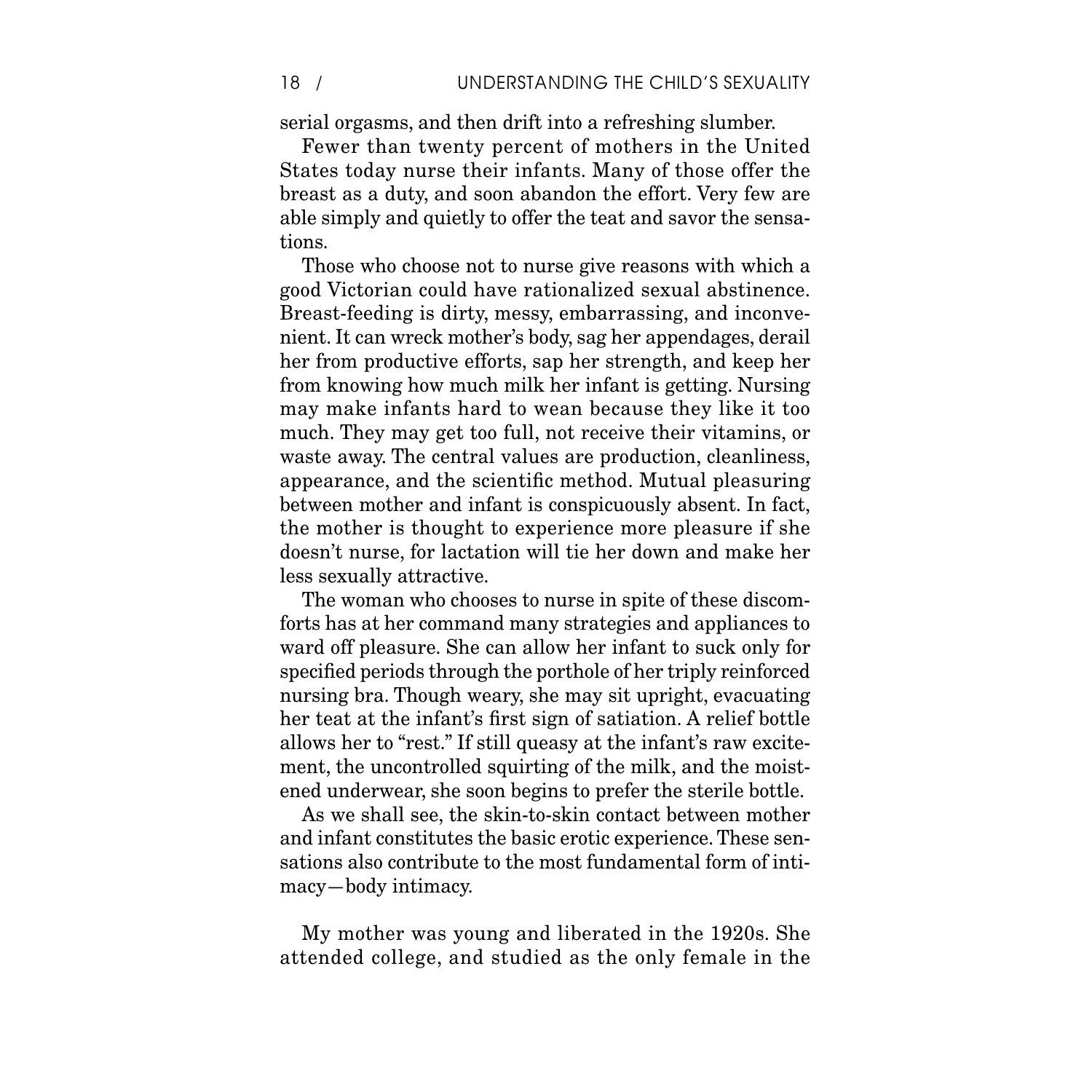department of anthropology of the graduate school at Harvard. She traveled to Europe, smoked, and drank. She had several affairs before she married my father. My father had been raised in a strict, prohibitionist family, where on Sunday children were permitted only to read the Bible. He was entranced by my liberated mother. Both my mother and father allowed me to see them naked and to join that bare expanse of skin beneath the covers on a Sunday morning. Recalling such earthy license, I was astonished years later to hear that my mother often refused my father sex. Her record for rejection was three years while in her thirties.

When my mother bathed me, she reserved the genital area until last. She scrubbed it harshly, indicating that I had better learn to wipe myself clean with the toilet tissue. When old enough to bathe myself, I avoided washing or touching that tainted area. At age five I contracted a vaginal infection. My mother took me to a gynecologist without assessing the problem herself. The doctor gingerly examined me while my mother commented on the stench. He recommended sitz baths. Night after night I sat for a half hour in three inches of tepid water well laced with boric acid. I thought my foulness would contaminate the water and cause a rash. I felt dirtier after bathing than before. The infection cleared up faster than my fantasies.

By the time I entered medical school, I was married and had borne two children. I still avoided tub baths and scrubbed hastily in the shower. I had never masturbated, climaxed, nor viewed my sexual organs in the mirror. I might have waited for Alex Comfort with the other unfortunates of my overactive but undersexed generation, had it not been for freshman anatomy. My cadaver was a female. I ruminated upon my own naïveté as I dissected her shriveled organs through the acrid fumes of formaldehyde. With scientific fervor I promised to investigate not only my anatomy, but my sexual function as well. With Grant's *Atlas of Anatomy* propped at bedside, I began my task.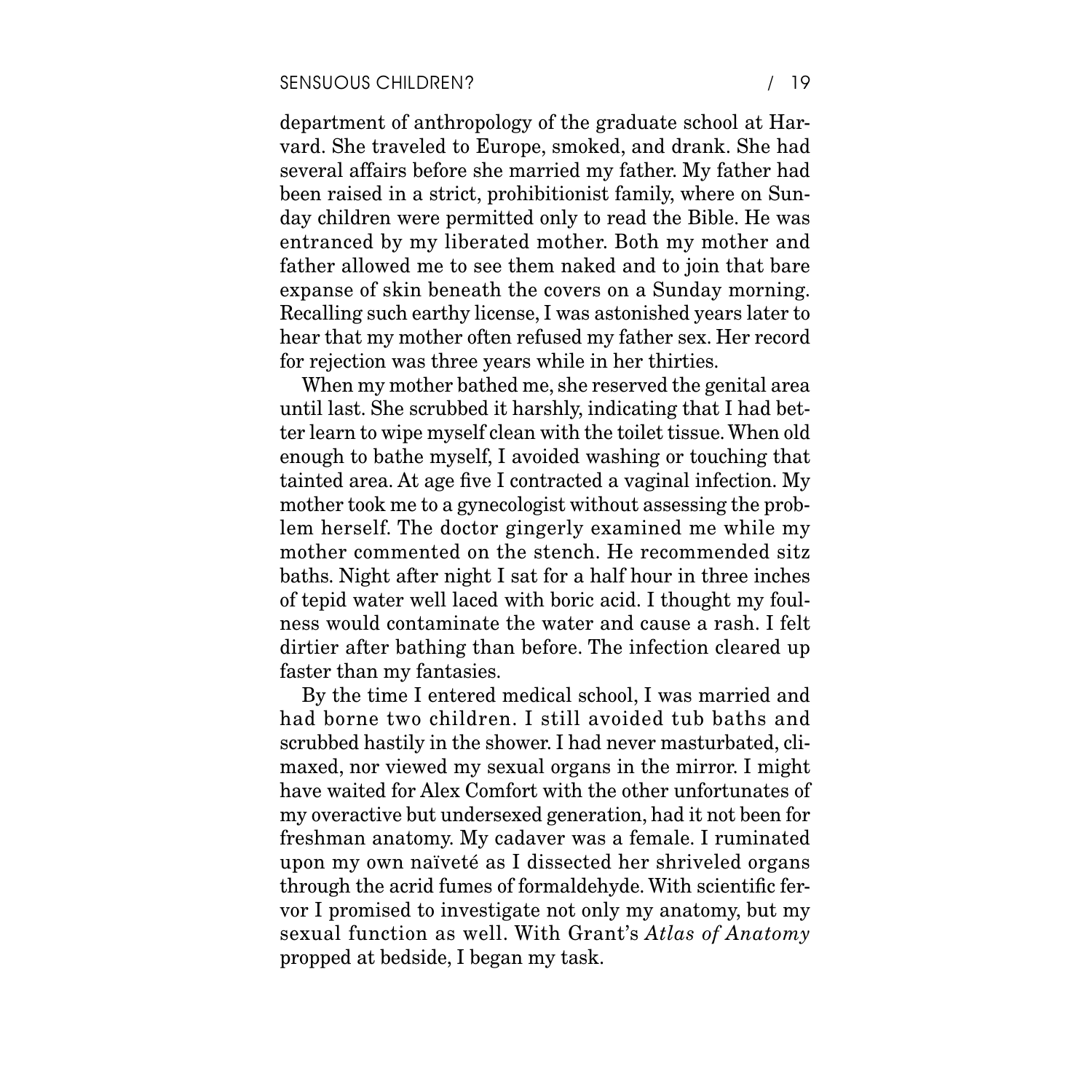The years that followed were crowded by work and children, carefully reared according to Dr. Spock. Above all, I avoided my mother's mistakes with my own offspring and made no connection between genitals and dirt. I didn't think my children had sexual problems. Indeed, there was little or no ostensible erotic activity, for which I was mildly thankful. One little girl did develop a passionate interest in playing "horsey." She wrapped her legs about my body and ecstatically rubbed her pubis up and down. Too sophisticated to push her away, I calmly but firmly placed her aside and rose to cook dinner. I refused to play "horsey" again.

My oldest daughters are now in their twenties. Separately, each has confided concern about an incomplete erotic response. How could this be? Didn't I read the right books? Hadn't I avoided the pitfalls of my own childhood? Belatedly, I realized that I had never said anything nice about sex. I had averted my eyes, studied my replies, hushed my husband's moans of pleasure, and locked the bedroom door.

Three generations had repeated.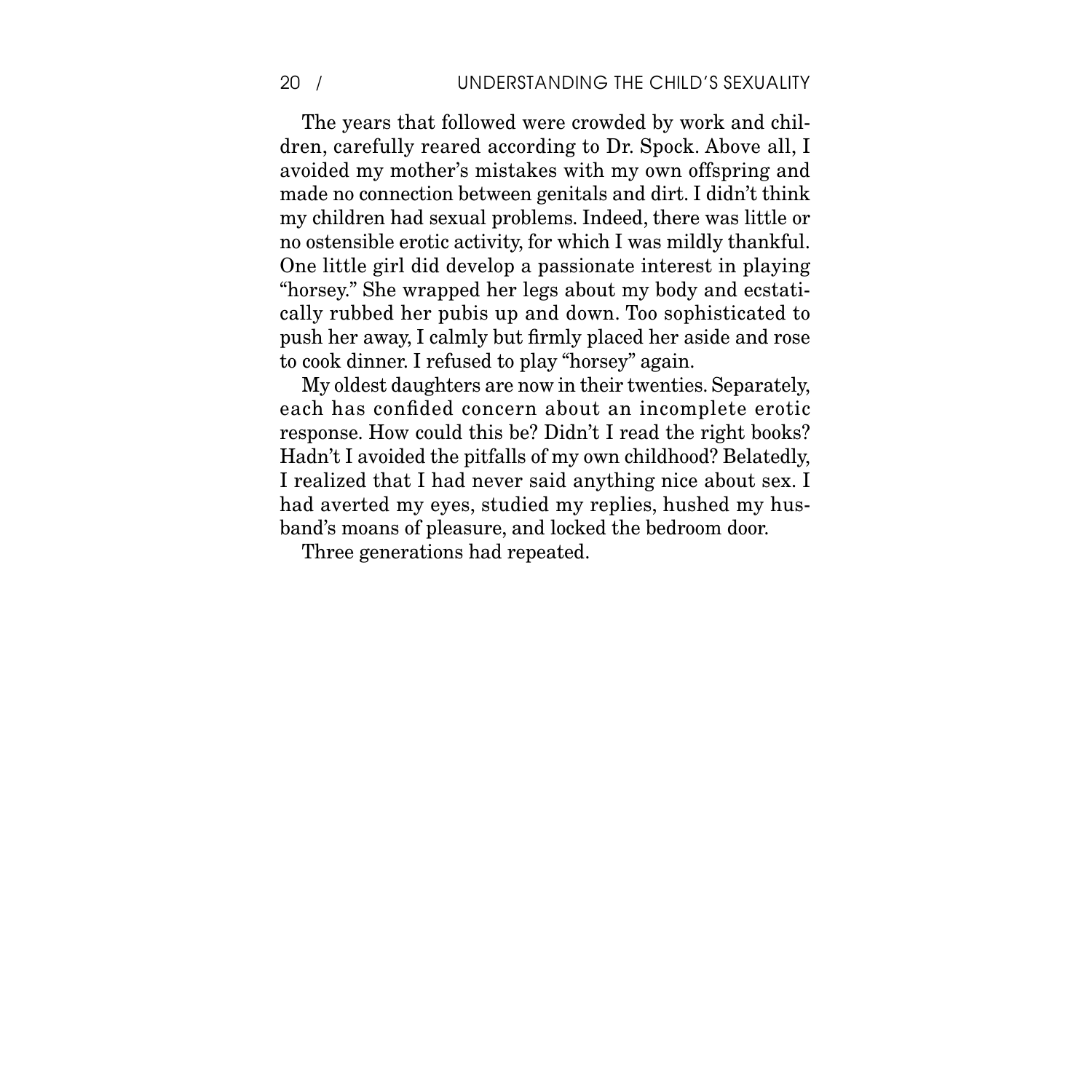#### <span id="page-20-0"></span>**PARENTING PAPERBACKS**

UNFORTUNATELY, sexual and other revolutions are a lot of work with rather prosaic returns. The most that our generation can accomplish is a gradual disengagement from the misconceptions of our time. Our past remains to permeate the present. One less-than-liberated woman asks her physician if it is true that homosexual children result from the rear-entry coital position. Another inquires if it's wrong for her sixty-five-year-old husband still to want sex. An adolescent boy asks his coach if there is any way to prevent the wet dreams that impair his athletic prowess.

Each generation advances intellectually, but lags emotionally. A medical student and his young wife are able to speak about sex with his mother, a just-liberated matron. The young couple tests the depth of the mother's newfound philosophy by discussing many intimate details. The mother doesn't even blush. She replies with a shady joke and a sex manual quotation of her own. Finally, the young wife describes the intricate manipulations necessary for her vagina to lubricate. She suddenly turns and asks her mother-in-law, "What does it take for you to get juiced up, Mom?" The mother blushes, stammers, and is unable to answer.

Attitudes toward childhood masturbation have aptly illustrated changes in our attitudes toward sex. Prior to the eighteenth century, masturbation was condemned solely on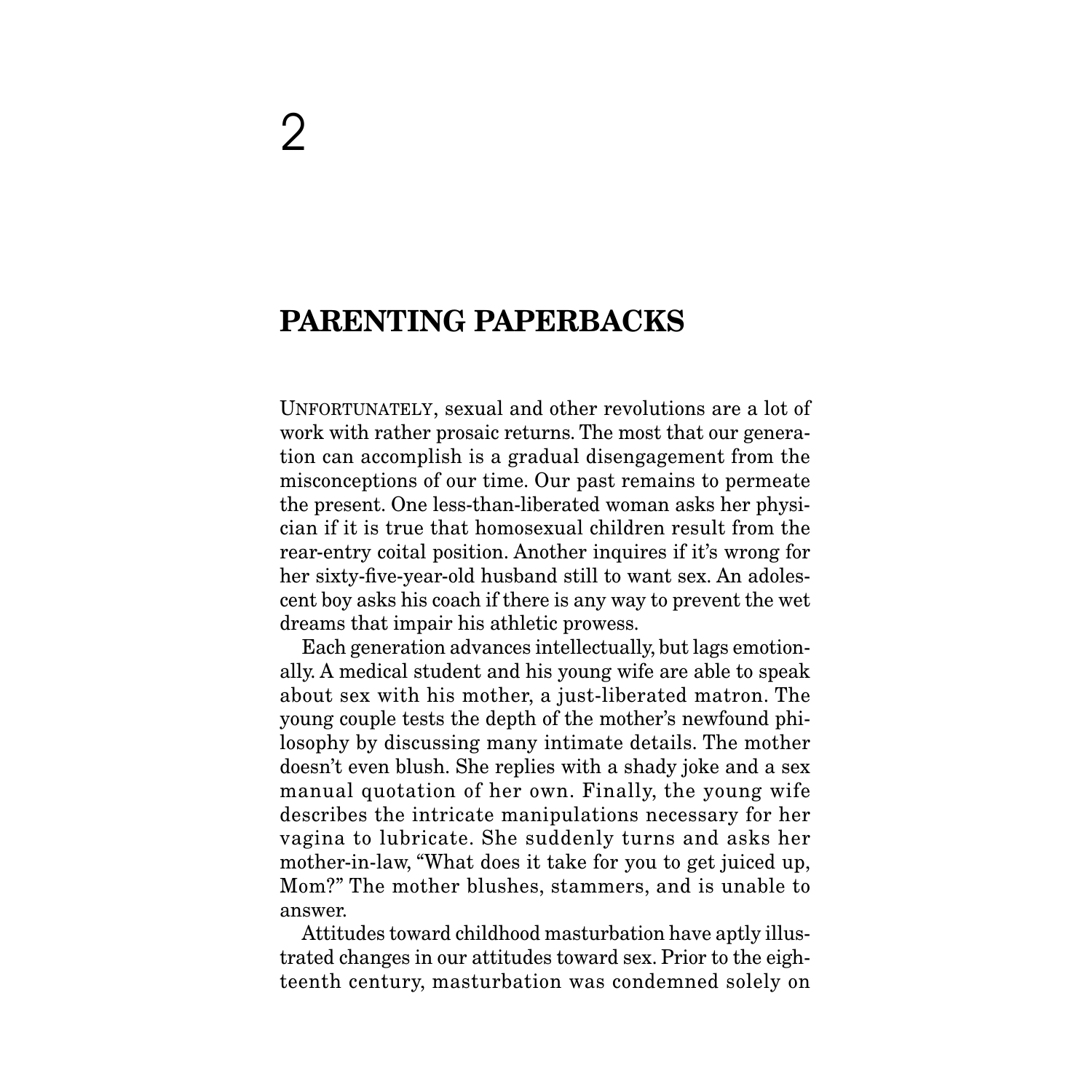moral grounds. Thereafter, the habit became inexorably wedded to physical disease. Masturbation was said to cause insanity, tuberculosis, syphilis, eventual impotence, or sterility, and deformed children. Those unable to control their urges sometimes committed suicide in despair. Any indulgence was the forerunner of fatal addiction.

Treatment was so drastic as to seem macabre. One physician recommended that the clitoris be "freely excised either by scissors or knife—I always prefer the scissors." The nerves leading to the penis were cut, an operation which produced permanent impotence. This was a small price to pay for freedom from debilitating disease. (Baker, 1866) In fact, one disease was created in order to explain nocturnal emissions or "wet dreams." This disease, "spermatorrhea," connoted intrinsic evil and was a penalty for early, heavy masturbation. (Schwartz, 1973)

In 1854, Charles Drysdale presented the following ominous account of this condition:

The victim wakes suddenly from a stupor, just as the discharge is pouring out, which he will try in vain to check; or perhaps he does not wake till it is over, and then, as a lethargic consciousness, which of itself tells him what has taken place, slowly awakens, he puts down his hand and sickens with despair, as he perceives the fatal drain, and thinks on the gloomy morrow which will follow. ... The patient may, after years of suffering, sink into the lowest stage of weakness, and die…the disease has in many cases progressed to insanity, and idiocy…

Gerhart Schwartz describes the profusion of mechanical devices to correct spermatorrhea which flooded an eager market. Most were spike-lined rings, to be placed about the penis at bedtime. Uncomfortable, but not unbearable without an erection, they produced excruciating pain when the penis distended. This immediately awakened the unfortunate wretch, who was then told to take a cold bath in order to relieve his excitation. Electric shocks and tight bandages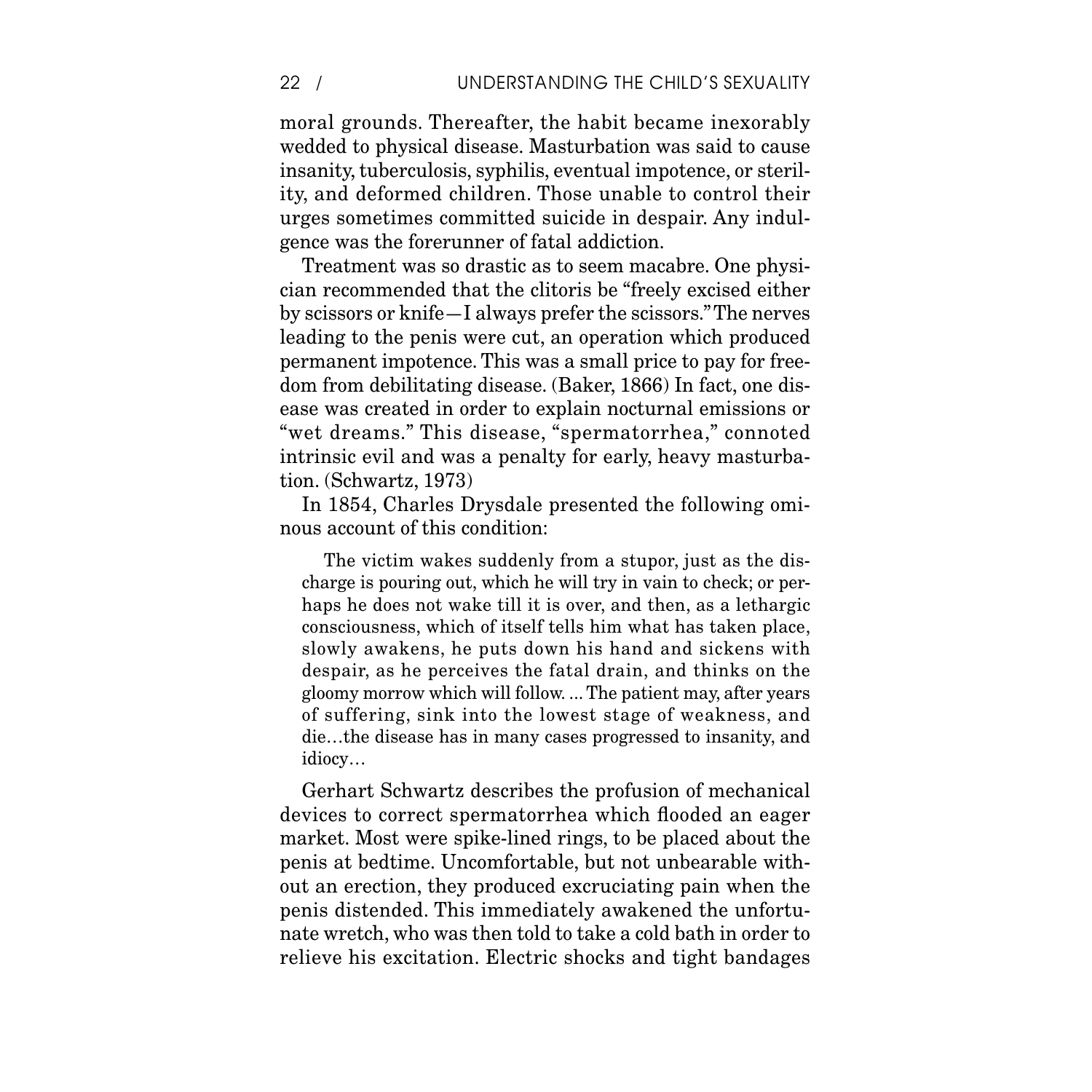were also employed. In 1908, Miss Perkins, a nurse who worked in a sanitarium, wrote about the most secure and complete device to prevent masturbation. She called it "Sexual Armour":

It is a deplorable but well-known fact that one of the most common causes of insanity, imbecility and feeble-mindedness, especially in youth, is due to masturbation or self-abuse. This is about equally true of both sexes. Physicians, nurses and attendants associated with insane asylums have long found this habit the most difficult of all bad practices to eradicate, because of the incessant attention required of them in respect to the subjects in their care. … Therefore, with persons who have carried on such disastrous practices until serious ailments of the mind have resulted, there has been but little hope of cure. …

My profession has made me very familiar with this subject and the many melancholy human tragedies of this character which have transpired before my own eyes have impressed upon me the great necessity of a device which will aid those concerned in the treatment of such cases, and the cure from this disastrous practice, and which will at the same time give the person under treatment all necessary personal liberty.

Her contraption consisted of a steel and leather jacket which enveloped the entire lower torso. Perforations allowed urine to escape. A hinged trap-door, bolted and padlocked in back, was opened by a second individual in order to allow for defecation. Other such devices were sold accompanied by handcuffs for additional protection.

About the turn of the century, a Michigan physician described his patient, a girl of seven:

She had been taught the habit by vicious children, at a country house from which she was adopted in the summer of 1895. I learned from the foster mother that on the advice of physicians she had given her worm remedies, they thinking that, perhaps, the irritation was due to the migration of pinworms. The parts had been kept thoroughly cleansed; she had been made to sleep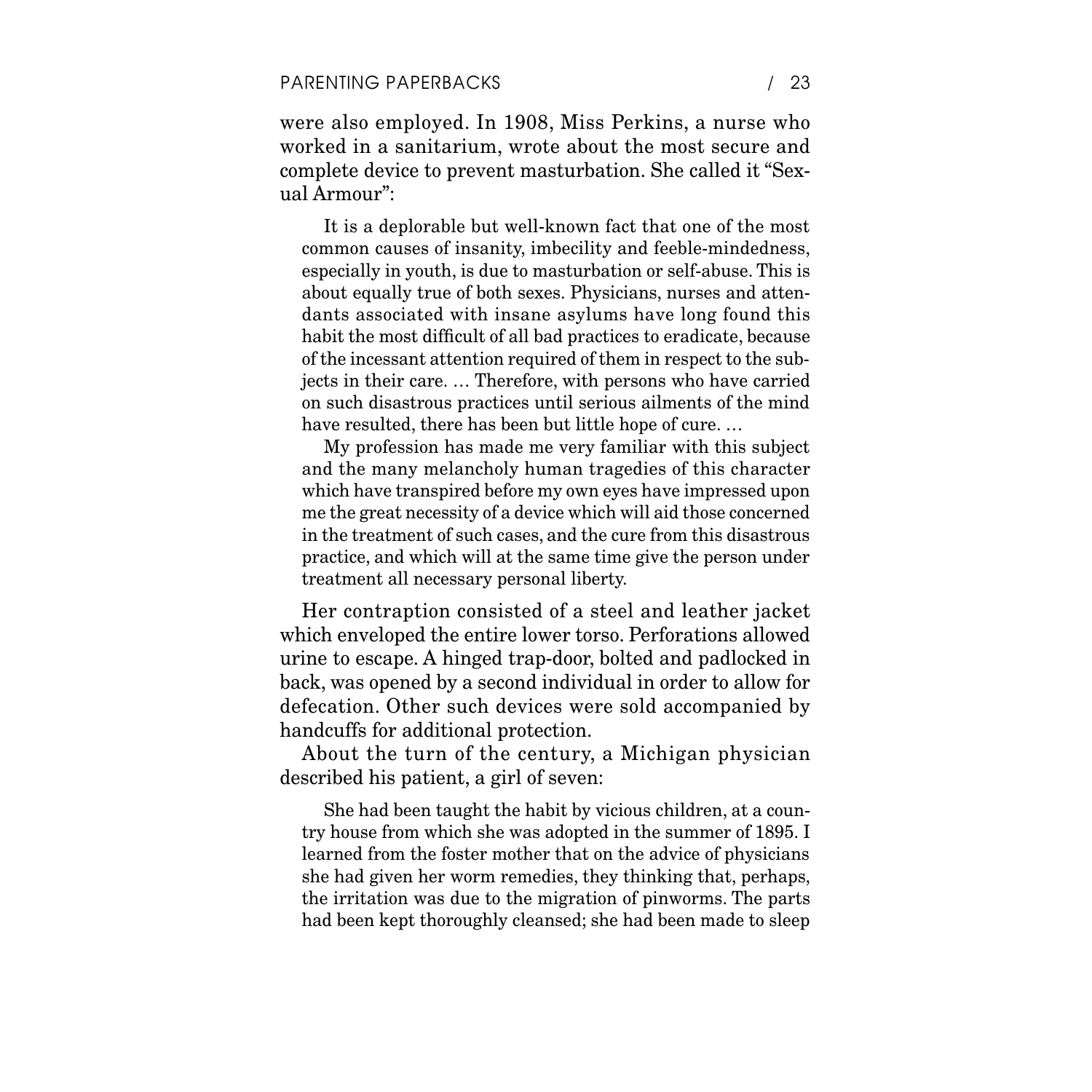in sheep-skin pants and jackets made into one garment with her hands tied to a collar about her neck; her feet were tied to the foot-board and by a strap about her waist she was fastened to the head-board so that she couldn't slide down in bed and use her heels; she had been reasoned with, scolded, and whipped, and in spite of it all she managed to keep up the habit.

This benevolent physician snipped and cleansed the tissue, thinking that the problem was due to irritation from infection. The first night after the operation, she tore off the dressings, opened up the wound with her fingers, and bled profusely. (Schwartz, 1973)

Although we often think of the United States as more advanced than its conservative European counterparts, concern with masturbation declined more slowly here. After World War I, supply houses still carried sexual restraints in their catalogues. Medical textbooks continued to mention mechanical devices, but noted their relative ineffectiveness in other than small children. As late as the 1970s a wellknown textbook in urology mentioned several unfavorable conditions caused by self-manipulation.

Dr. Martha Wolfenstein has traced changes in attitude toward masturbation through her analysis of the publications of the United States Children's Bureau. Through the years these pamphlets have presented the accepted standards of child rearing. (Wolfenstein, 1953)

Between 1914 and 1921, the danger of children's sexuality was painfully evident. If not promptly and rigorously squelched, both thumb-sucking and masturbation would permanently damage the child. The prescribed treatment was to bind the hands and feet, the body spread-eagled on the bed, so that the child could not suck his thumb, touch the genitals, or even rub thighs together. Total eradication of any self-pleasuring was the goal of responsible parents.

In 1929, the focus of severity shifted to early rigorous bowel training, and exact feeding schedules. For the first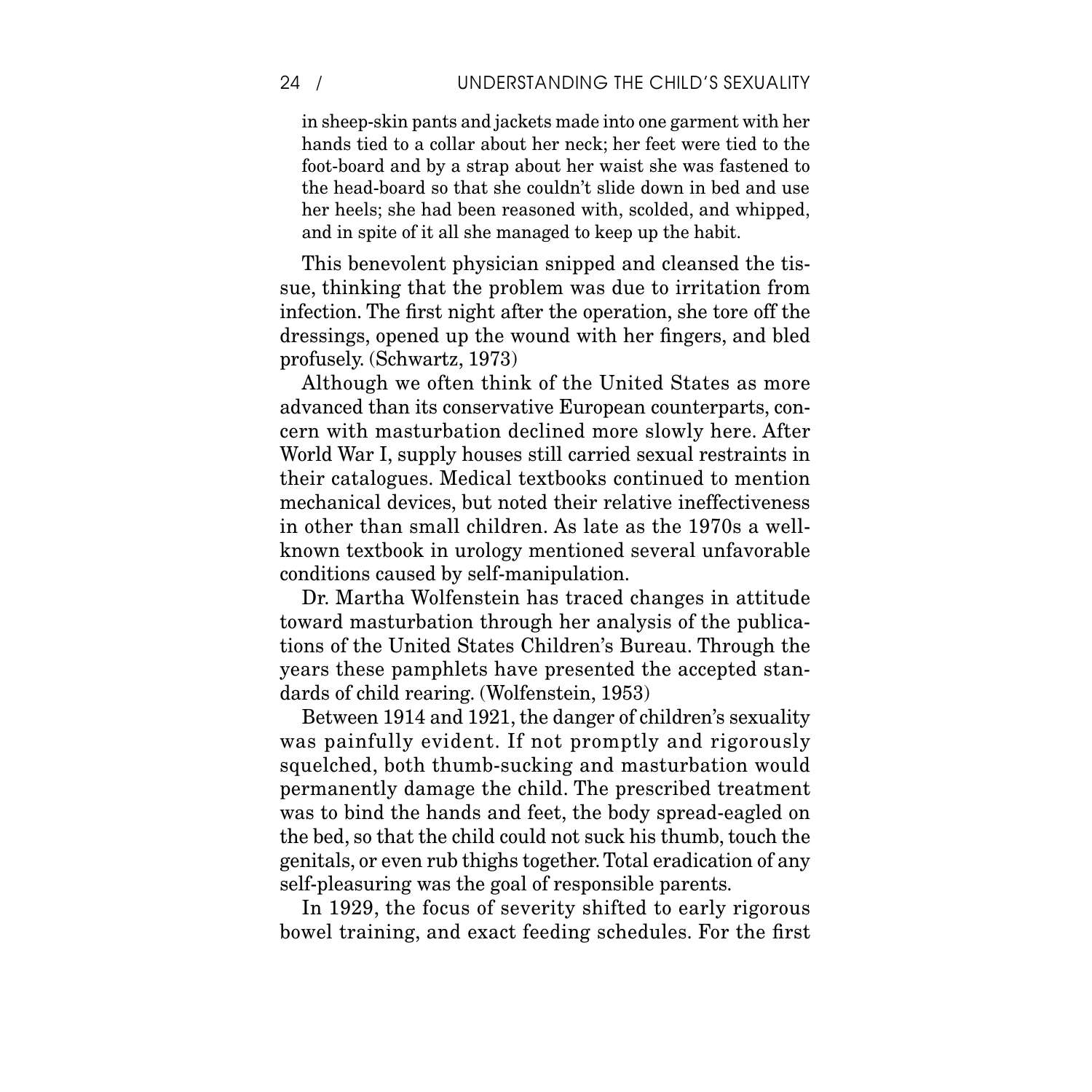time, milder methods were recommended for the control of masturbation. A baby could be given a toy to divert his attention.

In 1938, masturbation was presented as normal exploration, of little consequence. Sexuality was no longer seen as crippling and dangerous, but rather as an unimportant incident, often embarrassing to the mother. In contrast, thumbsucking still required mechanical restraint.

The trend toward leniency continued. In 1951, mothers were told that masturbation does not amount to anything, although children sometimes touch their genitals while on the toilet. The mother may experience uncomfortable feelings when she observes this, and for her own sake can distract the child with a toy.

For years parents have accepted this dogma without question. Yet what message does this attitude of studied indifference or anxious distraction give the child? Young children are not stupid. The toddler accurately senses the mother's mood. The message he receives is a message of apprehension or disapproval.

Most parents validate children's positive behavior. They say, "Your hair is so pretty the way you brushed it" or "You can be proud of making your bed so well." These messages are clear and not subject to misinterpretation. Teachers use the same approach to reinforce good behavior at school.

No one reinforces children's sexuality. We actively avoid mentioning or observing it. Have you ever heard a mother say to a child found fondling himself: "My, you've really learned how to make yourself feel good." Or have you heard a father say to his son: "It's real nice that your penis is getting bigger"? Instead, children are confronted with anxiety and ambivalence.

Today a visit to the local bookstore reveals shelf upon shelf of parenting paperbacks. The only rival in quantity is the section on sex. The big names in parenting are there: Spock, Ginott, and even some authors, such as Stella Chess, who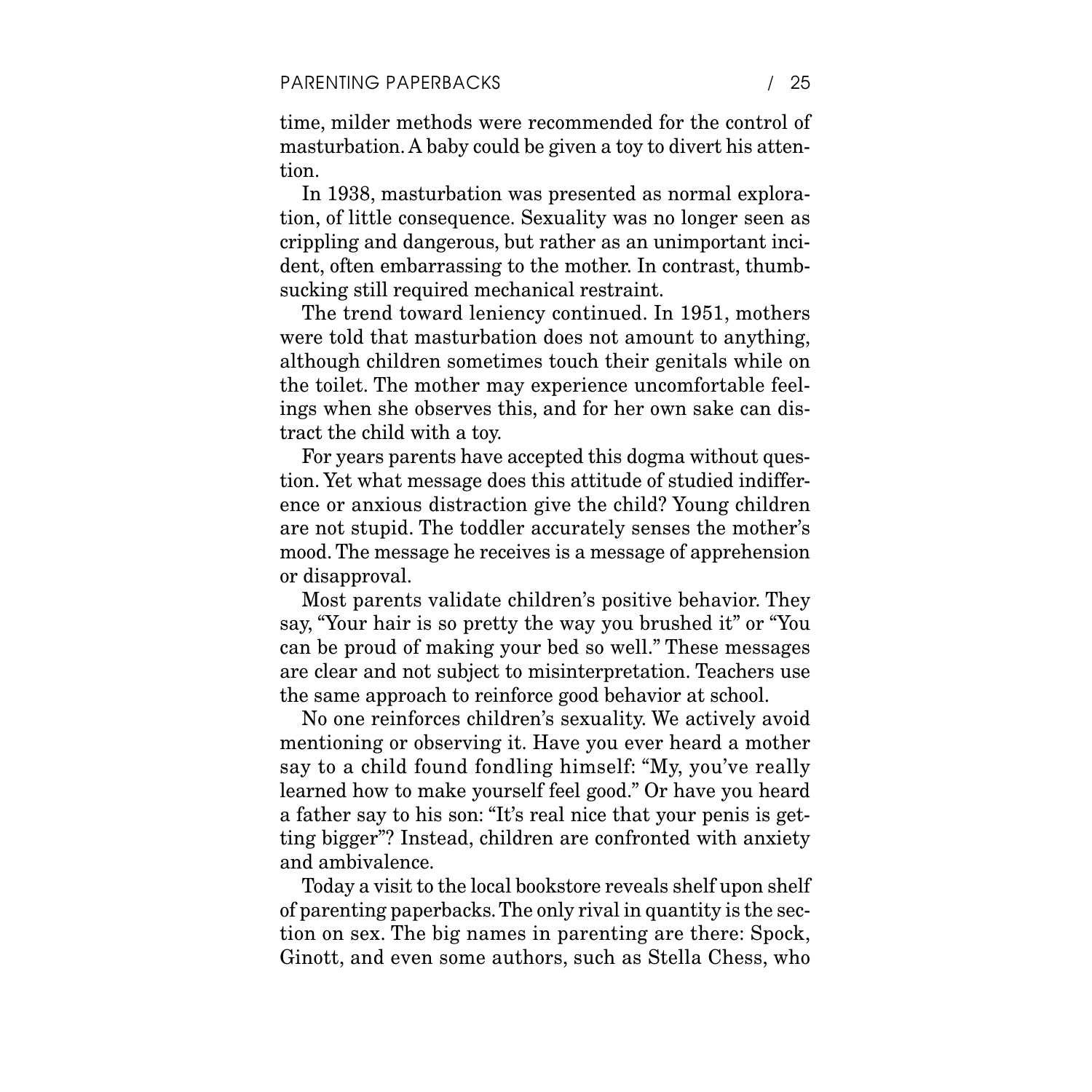have published extensively in the professional literature. In a surprising number, neither masturbation nor sex is listed in the index. This is especially so in books about the Montessori method. This method suggests that children who are well occupied manipulating objects should never need to manipulate themselves. Young minds are more profitably directed toward academic pursuits, and eroticism constitutes an uneconomical pastime. Is this again the "fatal drain"?

Most prominently on the shelf in the bookstore is Dr. Benjamin Spock's time-tested *Baby and Child Care.* This has been the parent's bible for two generations. The near-perfect face of a white infant still smiles merrily from the cover in spite of heightened racial consciousness.

Well recognized for his scope and common sense, Spock devotes four and one half pages to the subject of masturbation in each of the 1968 and 1976 revisions. He states: "We were all brought up to be disturbed by it, and we can never unlearn that. … It's quite appropriate when a mother discovers a child in sex play to give him the idea that she doesn't want him to do it anymore, in a tone that implies that this will help him to stop." In 1976, Spock advocates an individual approach and speaks of his own concern for the neighbors' disapproval. Mothers can remonstrate mildly, "It isn't polite," or "Most fathers and mothers don't want their children to play this way," or "I don't like to see you doing it," or "That kind of play is for grownups, not for children." He indicates that shooing a child out to some other activity is usually enough to stop sex play for a long time in a *normal*\* child.

In both editions he describes the toddler's interest in sex as a wholesome but transient curiosity. A fifteen-month-old girl, sitting on the potty, may explore herself for a few seconds at a time. Distracting the child with a toy is permissible but not always necessary.

\* Italics mine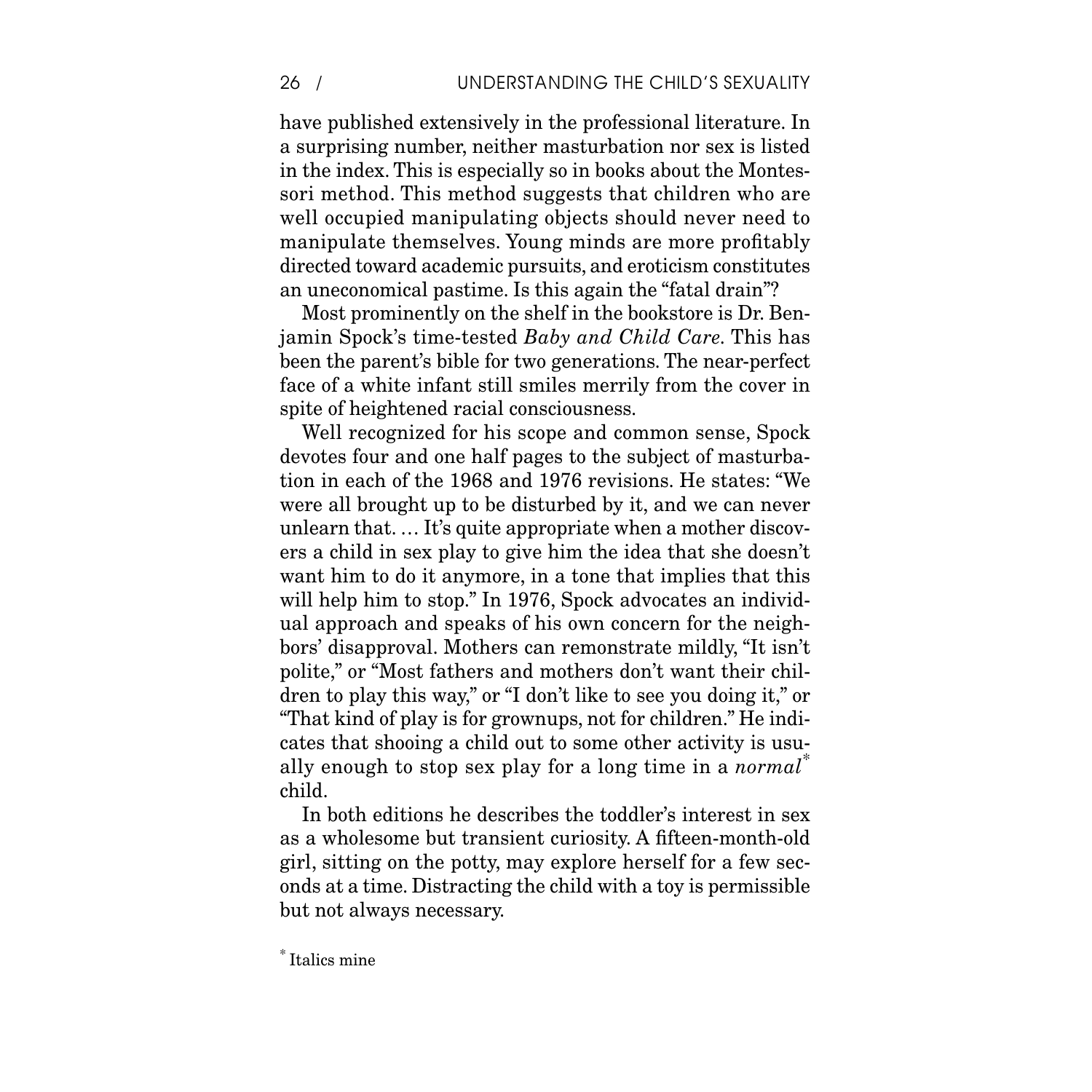Between three and six, children are described as having true sexual feelings, rather than just curiosity. The clearly comprehensible Spock is suddenly murky. We learn that frequent or excessive masturbation is a serious condition. A sign of tenseness or worry, it may be "due to something else going wrong in the child's life or spirit." Rapid assessment, perhaps involving a child psychiatrist, is indicated. But Spock does not define "excessive." It must be more than the few seconds at a time attributed to the toddler's wholesome curiosity! In order to explain "excessive," Spock gives several examples. One is an eight-year-old boy, terrified that his mother might die, who absently handles his genitals in school while gazing out the window. Another is an almost three-year-old boy who views his infant sister's lack of penis and begins to hold his own appendage anxiously. These "excessive" masturbators seem neither very active nor very interested. Masturbation is presented as an altogether uncomfortable, but perhaps necessary, part of development which usually warrants distraction or mild suppression. Never is masturbation primarily pleasurable or desirable.

Spock is a moderate. He warns against telling children that masturbation will injure their genitals, or that it leads to insanity. Yet he suggests that more than a vaguely defined amount is a danger signal. It can proclaim a serious emotional problem. Are serious emotional problems so different from the older concept of insanity? He feels that it is quite proper for parents to uphold society's disapproval of sexuality if they agree with society. He doesn't offer instructions to those who disagree with society.

Most enlightening is Spock's recent account of his own early life published in a collection of various celebrities' first sexual experiences. Spock recounts a childhood dominated by a moralistic and opinionated mother who never, ever, changed her mind. Spock, as the oldest of six, is the chief target of her prohibitions. His mother cites sex as sinful and threatens that if a child touches himself he will have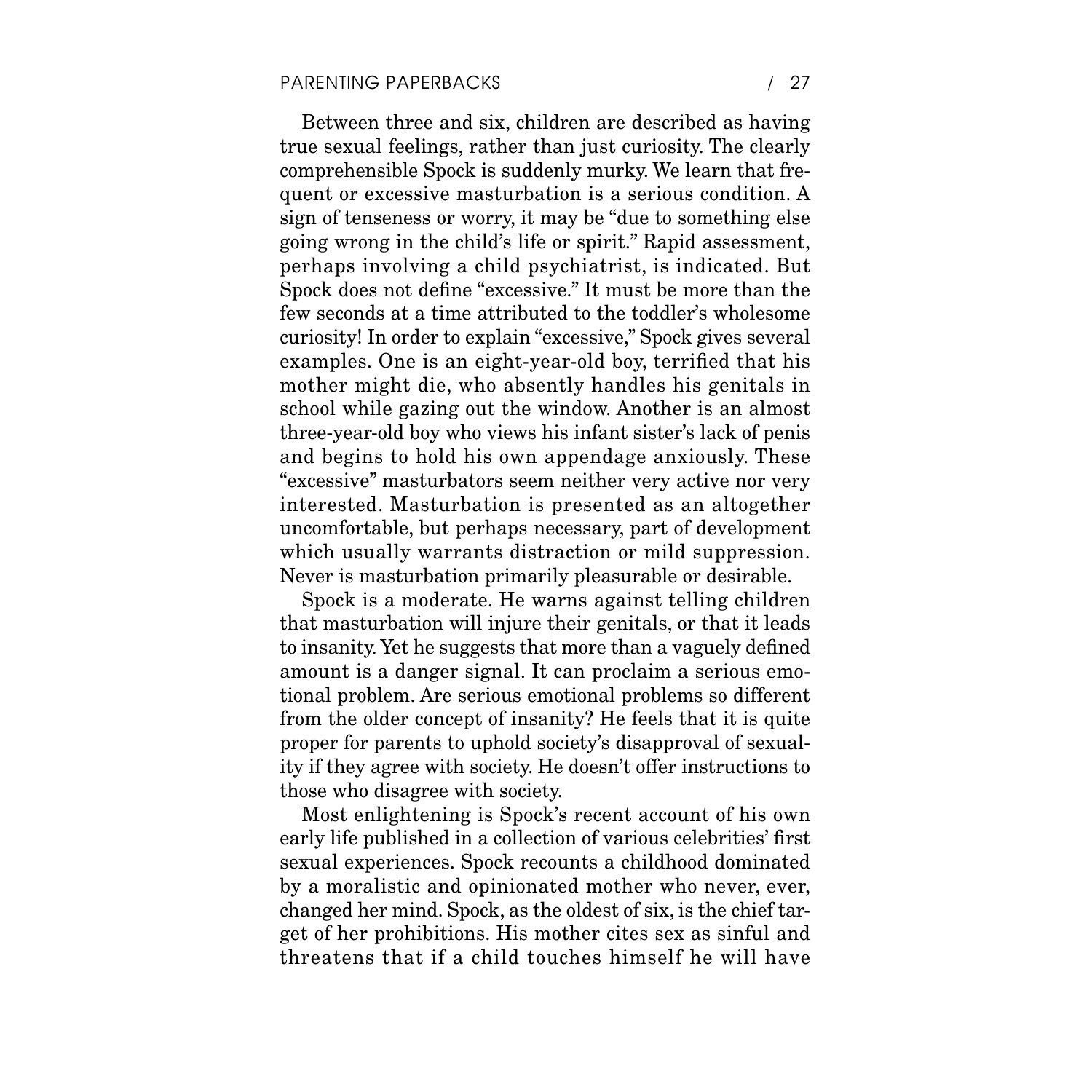deformed offspring. Spock associates with some strange bedfellows in *The First Time.* Such raw and brassy collaborators as Mae West and Erica Jong disgorge spectacular details of their first sexual experiences. Not so Spock—with dignity, he circumvents any salacious material. Spock's "first time" is never depicted. Dr. Benjamin Spock is a compassionate pediatrician and a magnificent gentleman. He's as human as the rest of us.

More fashionable but less durable than Spock is Dr. Haim G. Ginott. He devotes only two pages to the topic of masturbation in his book *Between Parent and Child.* Far more negative than Spock, he makes the following statements:

Intellectually, parents recognize that masturbation may be a phase in the development of normal sexuality. Emotionally, it is hard to accept. And perhaps parents are not altogether wrong in not sanctioning masturbation.

Self-gratification may make the child less accessible to the influence of his parents and peers. When he takes the shortcut to gratification, he does not have to depend on pleasing anyone but himself…

Parents may exert a mild pressure against self-indulgence, not because it is pathological, but because it is not progressive; it does not result in social relationships or personal growth. The pressure must be mild or it will back-fire in wild explosions.

Ginott presents masturbation as a siphoning off of vital energies which could better be devoted to accomplishments in behalf of self and society. This is again reminiscent of Drysdale's "fatal drain." One pictures the masturbating child floating directionless in a sea of marshmallows, while his personality disintegrates. Ginott's title to the section on masturbation is "Self-gratification or Self-abuse?" One concludes that masturbation is self-abuse.

And what are the "wild explosions" that may result from indelicate management? We must treat sexual matters cautiously lest there be an eruption. The monster within must not be provoked. Sexuality, then, is also a monster.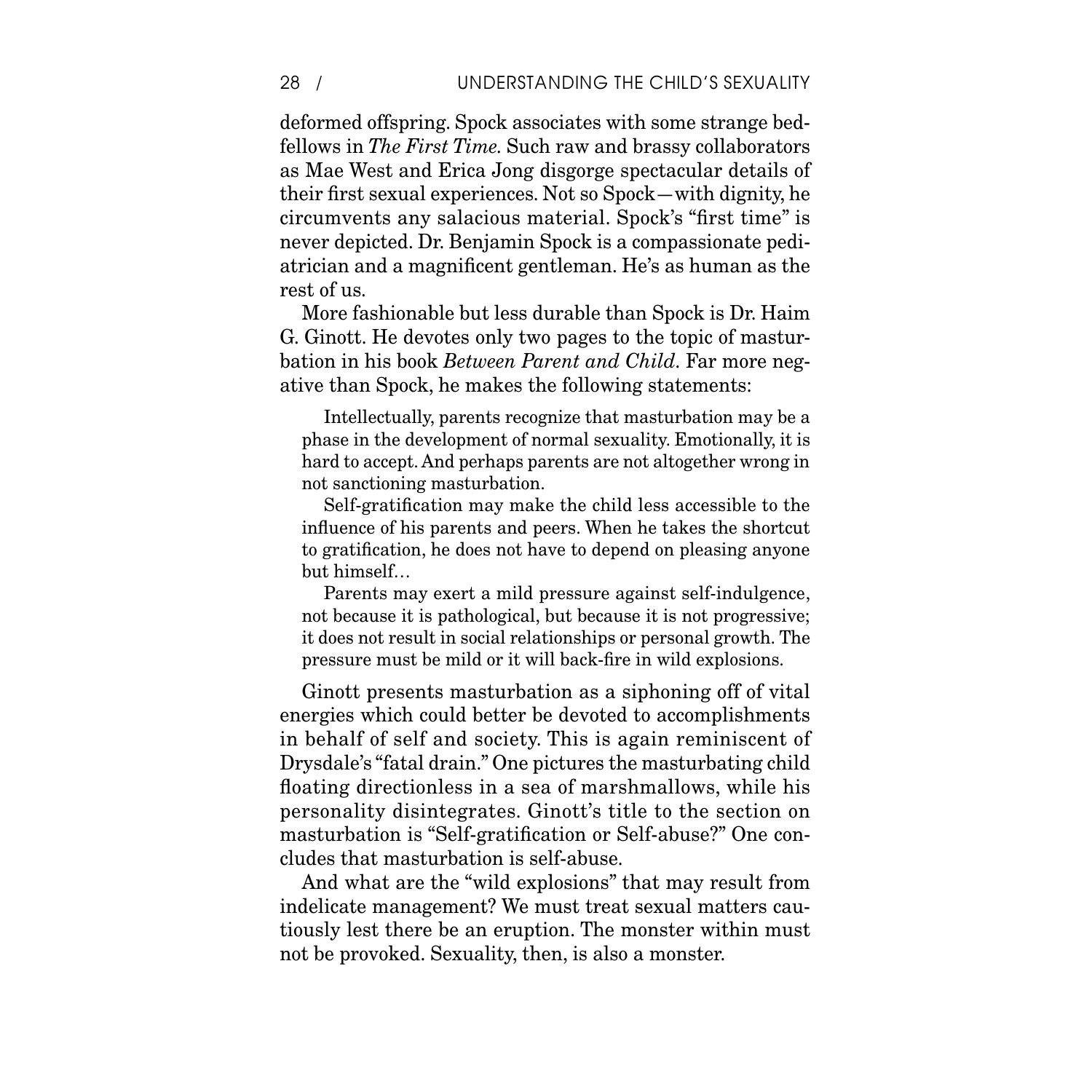Several other books present masturbation as a necessary part of the learning process, implying that pleasure is secondary or absent. These texts stress that any continued interest in touching denotes anxiety. Further investigation, possible psychotherapy, or restrictions are warranted. Dorothy Corkville Briggs, in a psychologically sophisticated volume entitled *Your Child's Self Esteem,* states that one cannot prevent the child's initial discovery of the penis, but she reassures the reader that anyway this is different from the adult experience.

In *Your Child is a Person* by Stella Chess and Thomas Birch, masturbation is presented as an accidental discovery requiring casual treatment and distinct directives such as, "People don't do that in public."

Dr. Lee Salk, in *What Every Child Would Like His Parents to Know,* continues this theme of casual treatment. One should "let him know that you know, but ignore the situation as much as possible." If masturbation seems frequent or excessive, one might make such statements as "If you want to do what you are doing, why don't you go off and do it by yourself?" "I guess it feels good, but why do you do it so often?" He also indicates that children have a secret hope that someone will set limits on what is socially acceptable.

Dr. Fitzhugh Dodson is billed as a successor to both Dr. Spock and Dr. Ginott. In Dodson's book, *How to Parent,* he makes a most remarkable statement: "To a toddler, his penis is no more inherently interesting than his finger or his toes." This theme of equivalency is continued as he recommends a positive approach to teaching a boy the word "penis" by pointing or touching in sequence just as one would teach a child to identify his ears or nose. He doesn't cover how to teach the words "clitoris" or "vagina" to little girls.

The popular books on parenting present consistent and culturally acceptable views of children's sexuality. The sexy child remains a threat to parental self-esteem by evoking fears of loss of control or moral disintegration. The authors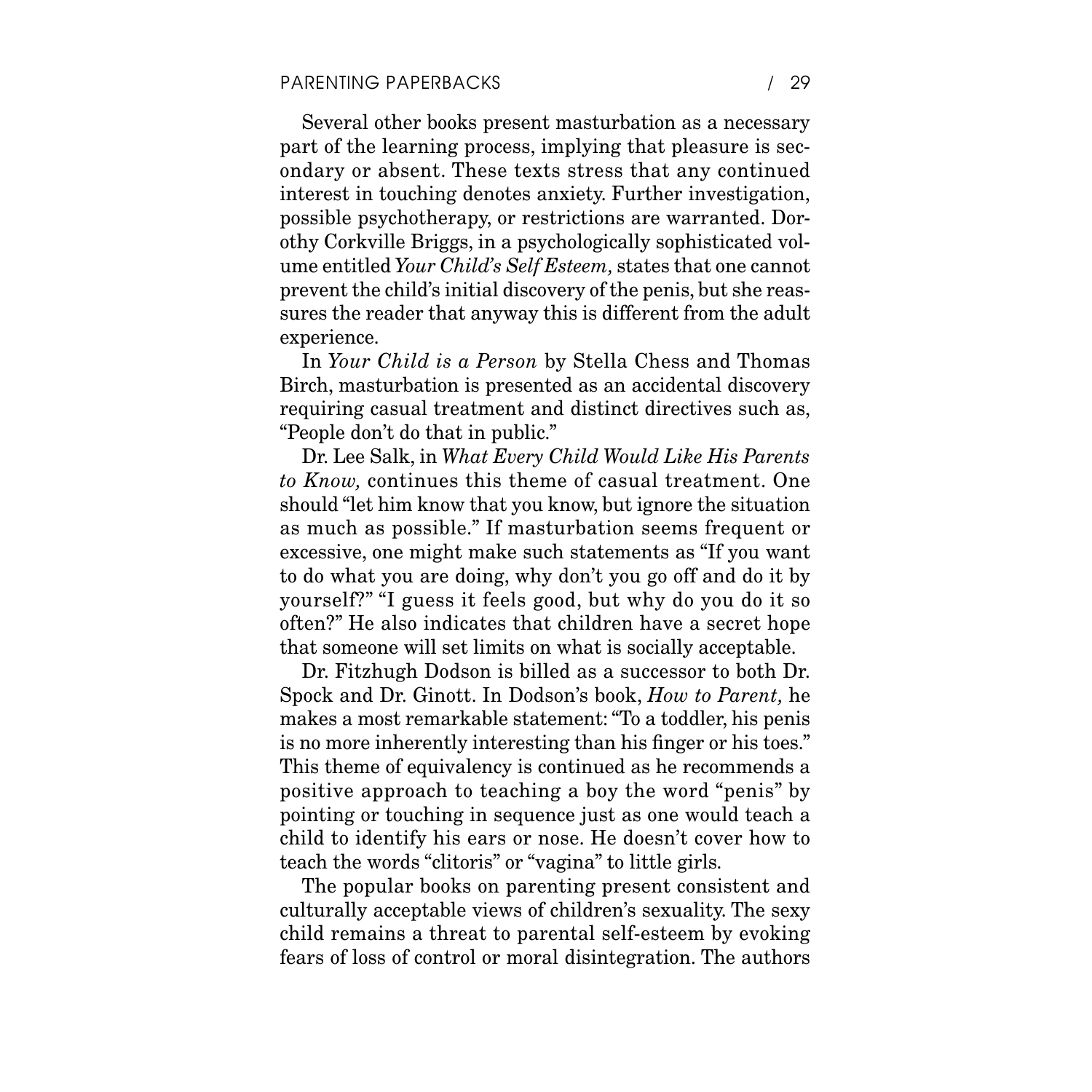recommend that we overlook, disapprove of, or correct eroticism in children. A few, caught in the midst of cultural dissonance, devalue sex or relate it to learning rather than feeling. Thus it is necessary but never nice. The child contends with absent, ambiguous, or negative responses from his parents. He quickly senses their anxiety and need for constraint. He correctly interprets sex as a distressing or cumbersome area.

How can we align these views of sexuality with the adult inclination toward increasing depth and richness of the sexual experience? Small wonder that the sex clinics continue their exponential expansion. We shall feed them patients in the future by continuing to inhibit and distort the sexual drives in our children. Nowhere is the need for prevention as great. Yet parents, in their misguided search for the proper approach, continue to saddle children with vestiges of the Victorian ethic.

In the last century we have progressed from picturing the erotic child as a diseased pervert to seeing him or her as a behavioral problem demanding considered restraint. Some parents are now able to tolerate, but not enjoy, some sexual expression, especially if they don't have to view it.

As a culture we remain preoccupied with penis size and penis envy. When will we begin systematically to develop penis pride in our boys and feelings of clitoral worth in our girls?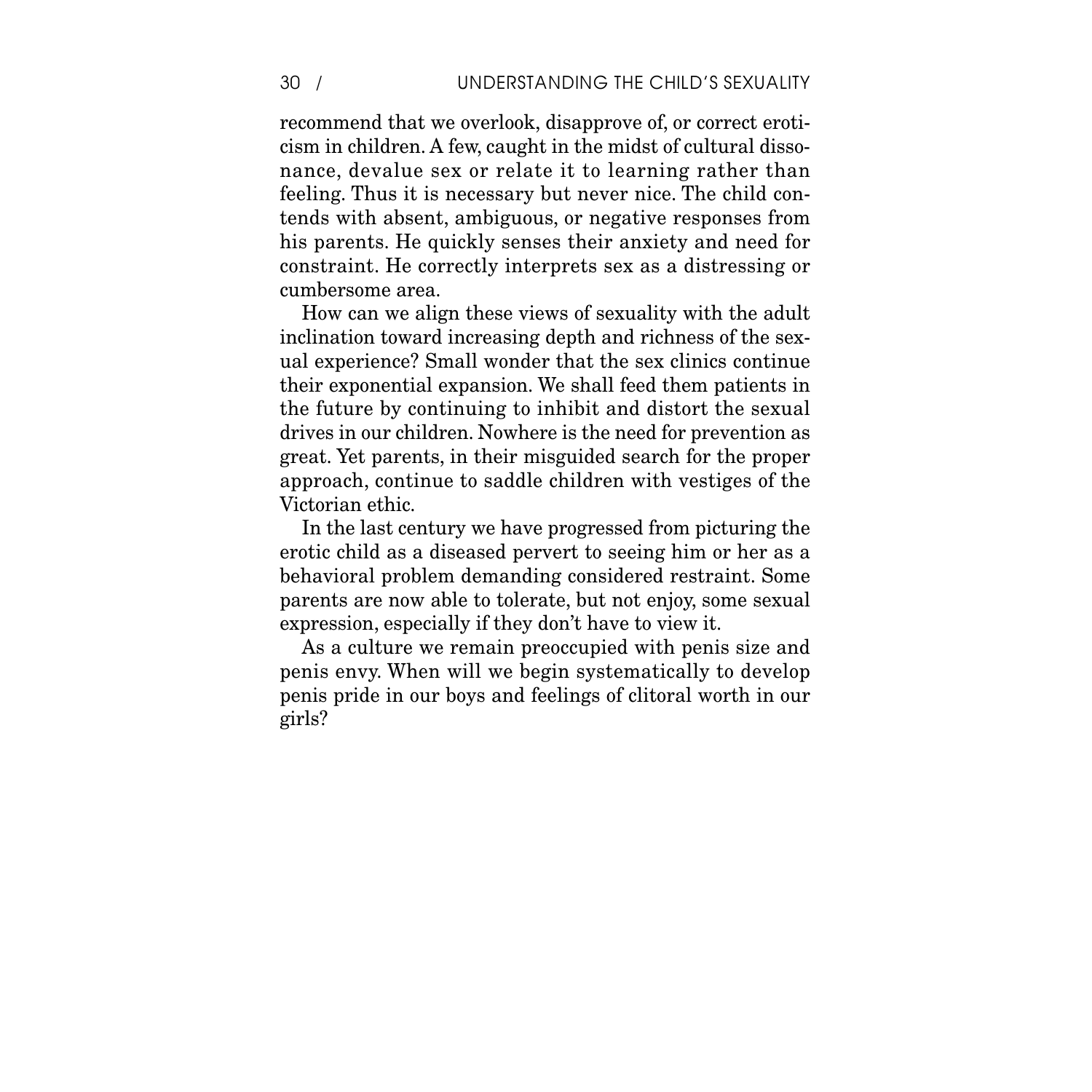#### <span id="page-30-0"></span>**CHALLENGE TO CHANGE**

IF SEXUAL experiences produce children with a healthy and direct interest in sex, what do we as parents have to fear? Our fears are as prolific as our fantasies. The monster of sexual pleasure, once loosed, might no longer be controllable. Children would experiment together sexually on the front porch, or rape and incest would become common. Imagine if you will a trip to the supermarket with your small sexy child. How embarrassing to find him with one hand stroking a melon and the other in his pants!

We as parents try much harder not to do wrong than to do right. It is for the visionary or the activist to explore new paths. By the time we assume the massive responsibility of parenthood, we attempt only to navigate the middle of a well-worn road.

The fear that we may lose control of our children's impulses is part of our fear that we may lose control of our own. If we expressed our sexual desires freely, would there ever be time for work? What would our parents say? Would supper be ready on time? Our intent to live productive, sensible lives ever reinforces our need to control ourselves and our children.

Our children seem like an especially visible and often unpredictable part of our souls. We expect that people will judge us by our offspring. The mother on the subway who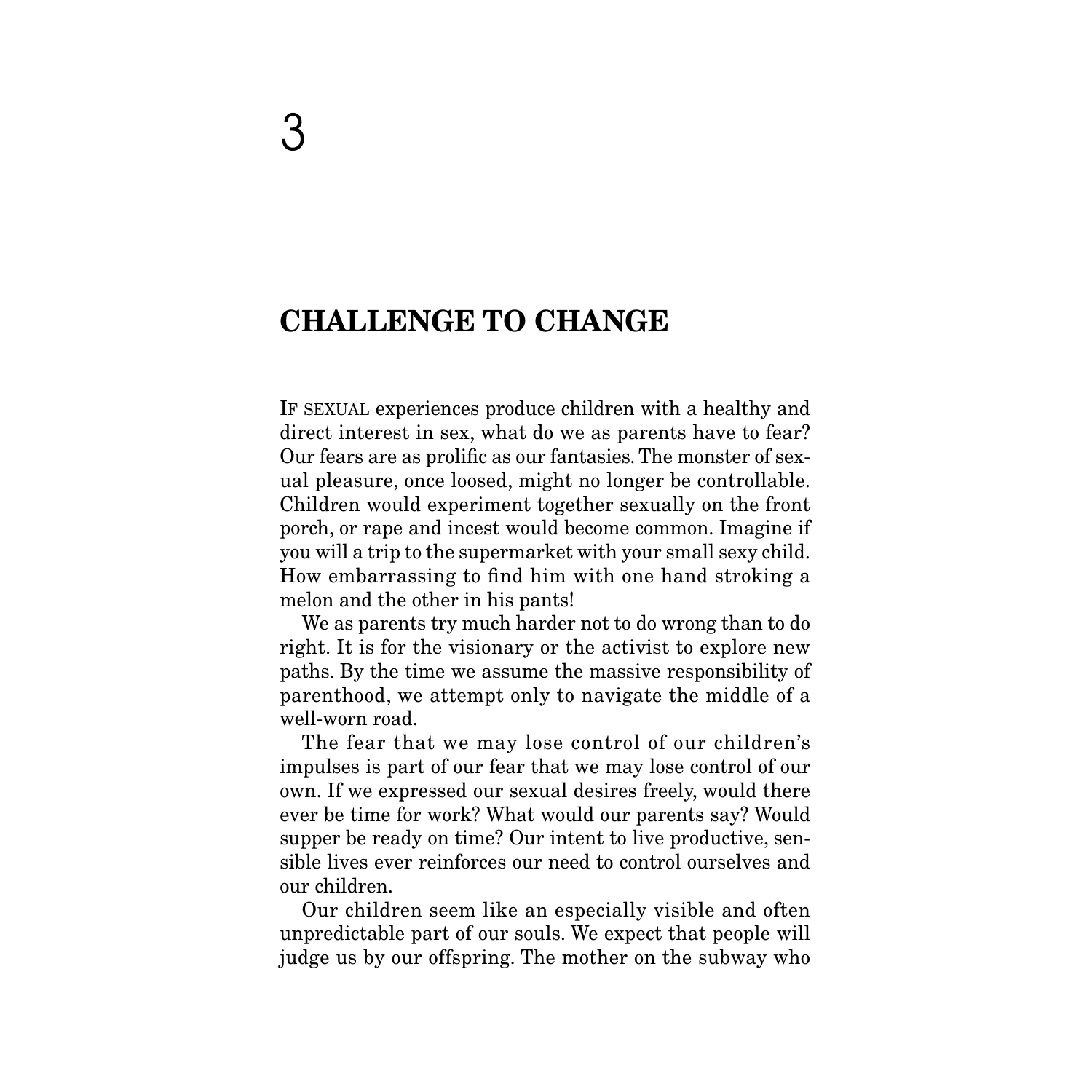glances down to find her little girl rubbing the leg of her doll against her crotch is mortified, turns scarlet, and pushes her small charge off the train onto the platform at the next station.

A more difficult, if less visible, area is the child who approaches an adult with obvious sexual interest. A fouryear-old girl squarely demands to see and feel the bulge beneath her father's zipper. A five-year-old boy, afraid of the dark, climbs in bed with his mother and later rubs against her bare posterior. Parents are confused and upset.

When does the intimacy of infancy cease? It is permissible, after all, to allow the suckling eight-month-old infant absently to finger the mother's other nipple? When does the needy, innocent infant become a threat to the parent's sense of morality? This depends upon the mother's comfort with her own sexuality. If we fear the monster within, then we dread the monster in our child.

What can we as parents do with these fears? Many of us will recognize the problem but elect to do nothing. There's safety in sameness—sex is a loaded subject which could backfire. In spite of this, some parents will painfully reflect upon their own erotic limitations, wishing that they had been raised with more open acceptance or even encouragement of sexuality. What then can they do to facilitate a more robust and joyful response for their children? How do they avoid the pitfalls and how far is far enough? The answers can be appreciated through an understanding of the child's erotic development.

The infant is born with a tremendous erotic potential. If this is realized, he or she will become a fully orgasmic adult. The sexual experience will be intensely gratifying, largely predictable, and persistent even into old age. But the newborn infant doesn't know what sex is or how to do it—or much else, for that matter. Erotic gratification begins as a diffuse sensation involving the whole body. He feels sexy in much the same way he feels hungry—all over. He's either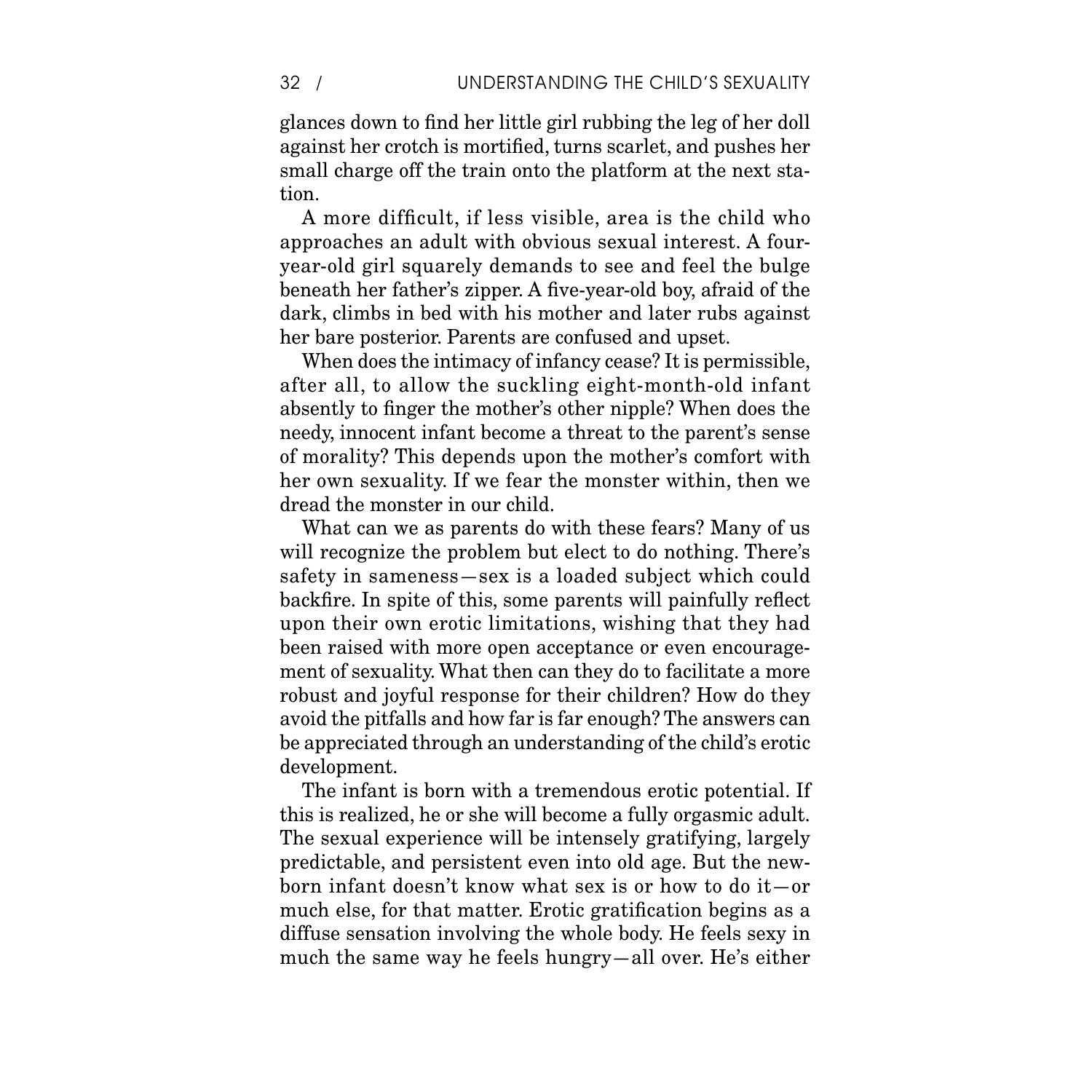satiated and asleep or screaming with frustration. As his mother picks him up, cuddles and feeds him, he becomes acquainted with warmth, the mother's scent, sweetness in his mouth, and pressure on his genitals. His bowels stop grumbling and his penis may erect. He's learning what feels good. Eventually he will seek these pleasures. At five months he squirms and wriggles with excitement as the breast approaches. He grasps it fiercely with both fists and sucks vigorously. He has established a drive—for hunger, sex, and closeness. All three blend and mingle as one. At eight months the infant distinguishes between various forms of pleasure. He can do many things for himself, such as eat toast without his mother's help or feel his genitals if he is so inclined. This ability to do different things at different times aids in separating one drive from another. Even so, countless interrelations between the need for food, warmth, and erotic sensations persist into adult life. An intimate conversation in front of a fire is a fine aphrodisiac at any age.

There is another extremely significant change during the first year which affects erotic expression during the entire life span. The child forms a meaningful relationship with his mother or whoever is his primary caretaker. This doesn't occur in the first half year because then the infant has only the dimmest perception of his environment. He's far more concerned with inner tensions than the outer world. If his tummy is full and his intestines placid, he's more than likely asleep. His mother contributes to the pleasantness of his emotional climate simply by heeding his cues and predictably providing him with a spectrum of gratifications as she rocks, soothes, and changes him. Recently researchers have discovered that even newborns can recognize the mother. Yet for months the mother exists as an evanescent extension of the baby's neediness rather than as a separate individual. When he cries, his mother appears like a genie to do his bidding; when he's comfortable, he pays her scant attention. He accepts a strange baby-sitter with equanimity—providing his needs are quickly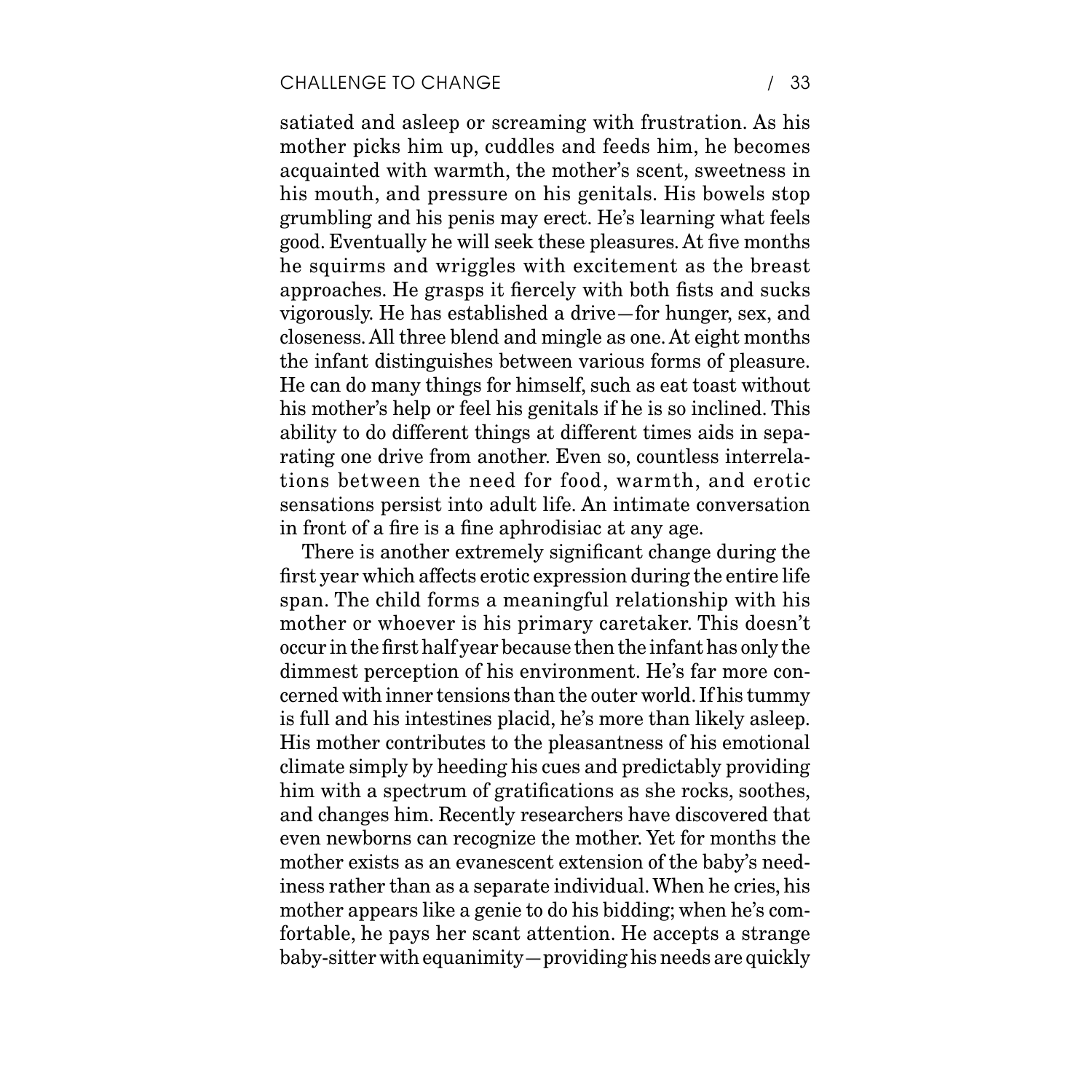met. In the second six months the child sees his mother as a separate person. He realizes that she responds not only to his command but to other pressures as well. His self-esteem suffers; his mother is not his servant. He's been demoted from general to recruit. If the mother leaves him with another person his world crumbles; he whimpers, sucks his thumb, and petulantly refuses the kindest offerings. Now the relationship with his mother is a reciprocal, highly charged, and allencompassing commitment. He's acutely aware of her mood and attitude, for she is his first sweetheart. If his mother is happy or sad, he will know it. If she avoids looking at or touching his penis, he will know that too.

It's within this essential relationship that *body intimacy* develops. Body intimacy is a physical and emotional link which forms between the needy, dependent infant and his loving mother. It is predicated upon the early, eager, joyful inclusion of another warm, responsive being-without reservation or contingency. Highly erotic, this bond is the foundation for all later intimacies. The mother's emotional state is crucial during the construction of this link, for the child must find himself mirrored in his mother's eyes. (Winnecott, 1971) If her response is eager and joyful, the infant views himself as valuable. He also derives a sense of goodness or badness from her reactions. If she babbles and smiles except when she changes his diaper, he soon understands that a certain part of his body is less acceptable than the rest.

In 1945, René Spitz demonstrated the importance of the early emotional climate when he described the infants in a hygienic but emotionally barren foundling home. There, babies were left in cribs when they were not being changed or fed. Passive and listless, they showed little curiosity or appetite. They distrusted even the most charitable adult and preferred to stay alone. They remained scrawny, dull, and vacant children. One might expect that such empty youngsters would turn to their own bodies as a source of comfort. In fact, they seemed far less intrigued by genital pleasures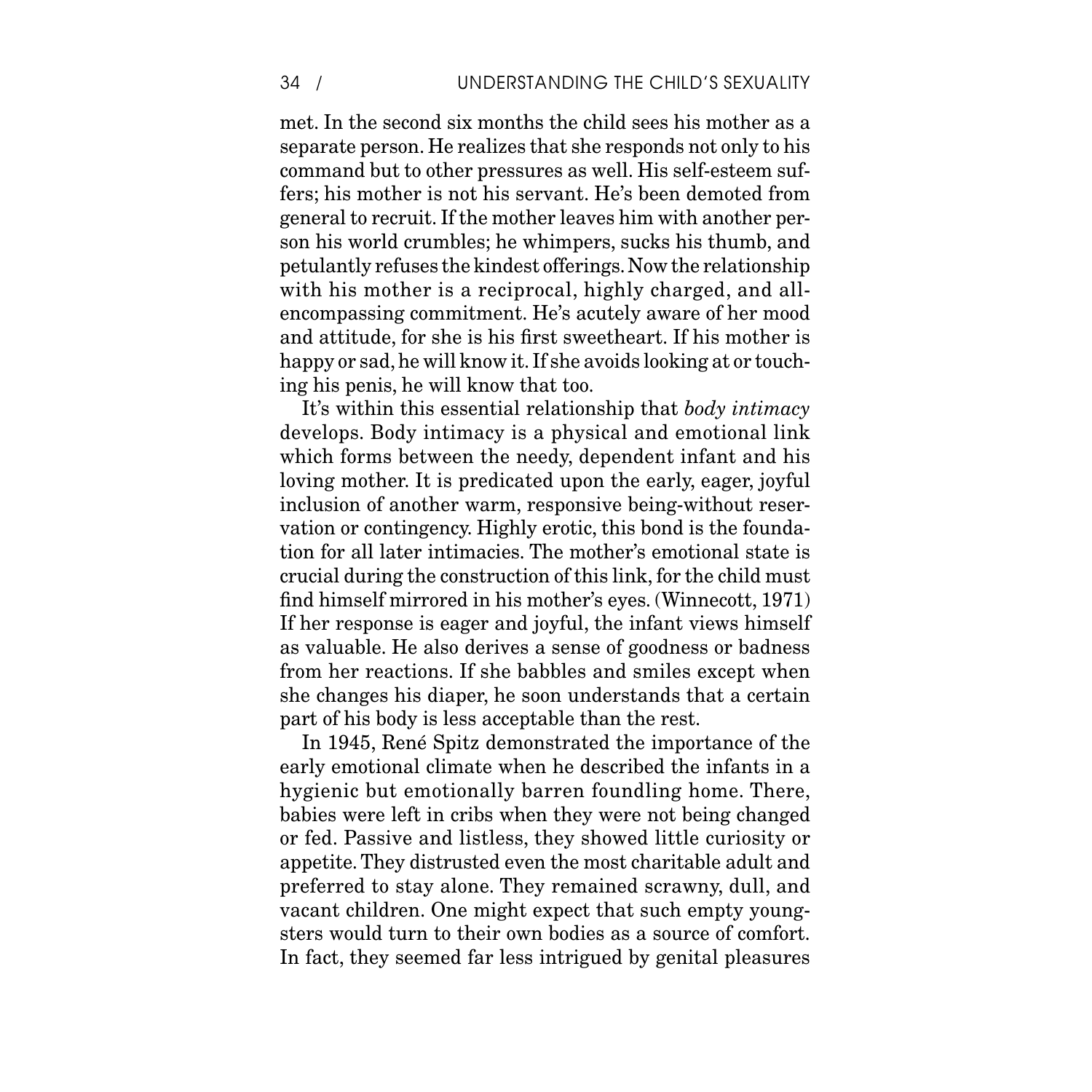than did normal infants. They rocked back and forth on hands and knees, banged their heads painfully again and again, pulled their hair out by the roots, and chewed on the metal crib. Appetite was erratic, growth was stunted, and strange food preferences were common.

Thanks to Frederick Leboyer and others, we now begin to appreciate the extensive impact of the early years. A characteristic temperament is discernible in the first half year, and a style of relatedness in the second half. These factors continue to influence emotional and sexual growth at later ages. Just how does this come about? It occurs because the child forms a set of prophecies based on his earliest experiences. He expects that adults will respond to him in a certain way always loving, sometimes scary, or generally resentful. He Proceeds to act in a manner which causes his predictions to come true. For instance, children who have suffered severe beatings and then are placed in foster homes are quite often cruel to pets, destroy furniture, and blatantly disobey the foster parents. It's as if they ask to be beaten. Children can relearn more favorable patterns of relatedness, but only if the environment responds differently than they expect.

Sexual behavior is governed by the same principles. The little girl who has noted that her mother turns away or appears upset when she fingers her genitals concludes that her genitals are bad and that others will dislike them also. She can relearn a more positive attitude only if she has experiences which affirm her sexual organs as good—and there are precious few of these available. With other problems such as a lagging appetite, there are a thousand corrective experiences available, like Thanksgiving at Grandma's or making her own peanut butter "sammich" after school. When negative attitudes and expectations persist over the years, they become firmly entrenched.

A few youngsters do retain the open curiosity and robust humor of healthy sexuality. They owe their escape to rather remarkable parents who have encouraged and skillfully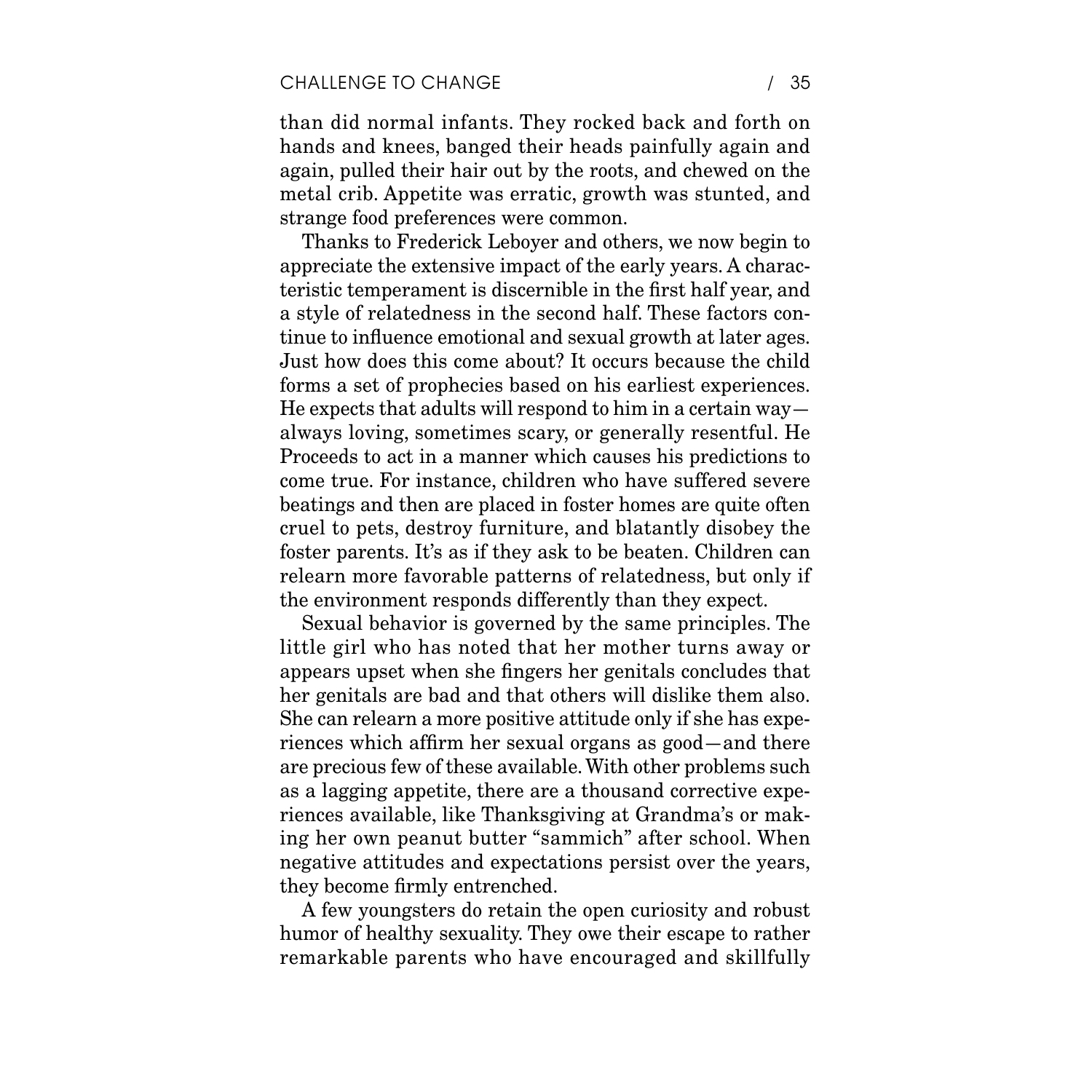guided them. The following examples illustrate these fortunate children.

#### **MICHAEL**

A young university couple wished to limit their family to two children. The firstborn boy, Walter, was raised according to child-development manuals and Dr. Ginott. The grandmother's helpful hints to the contrary were politely deflected, as the couple felt that it was their responsibility to raise their children better than they had been raised. Consequently, Walter was weaned from the breast at six months and not toilet-trained until two years. He was provided with Playskool toys and books which were read to him at bedtime. He knew the colors and could print his name at age four. When Walter entered nursery school he was a tractable child who obeyed rules and liked to learn. In the children's bathroom at nursery school, Walter forgot his own urinary pressures while watching the girls. He seemed startled when teacher gently reminded him that he was there for a purpose.

When Walter was four years old, an infant brother, Michael, was born. By that time the family was well established, and the mother felt competent and secure as a parent. She read fewer books and spent more time holding, nuzzling, and playing games with Michael. She reluctantly weaned him at nine and a half months because she knew that longer suckling was unusual. Realizing that this was her last infant, she indulged him fully. The father was less demanding with Michael than he had been with Walter. He read and wrestled with both boys.

At the nursery school, Michael was described as likable, with a good sense of humor. One teacher tended to favor Michael and sometimes gave him more attention than the other children. Michael enjoyed the community bathroom and often persuaded two little girls to watch him urinate.

Walter is now almost seventeen and Michael thirteen. Walter has begun to date now that he has a part-time job and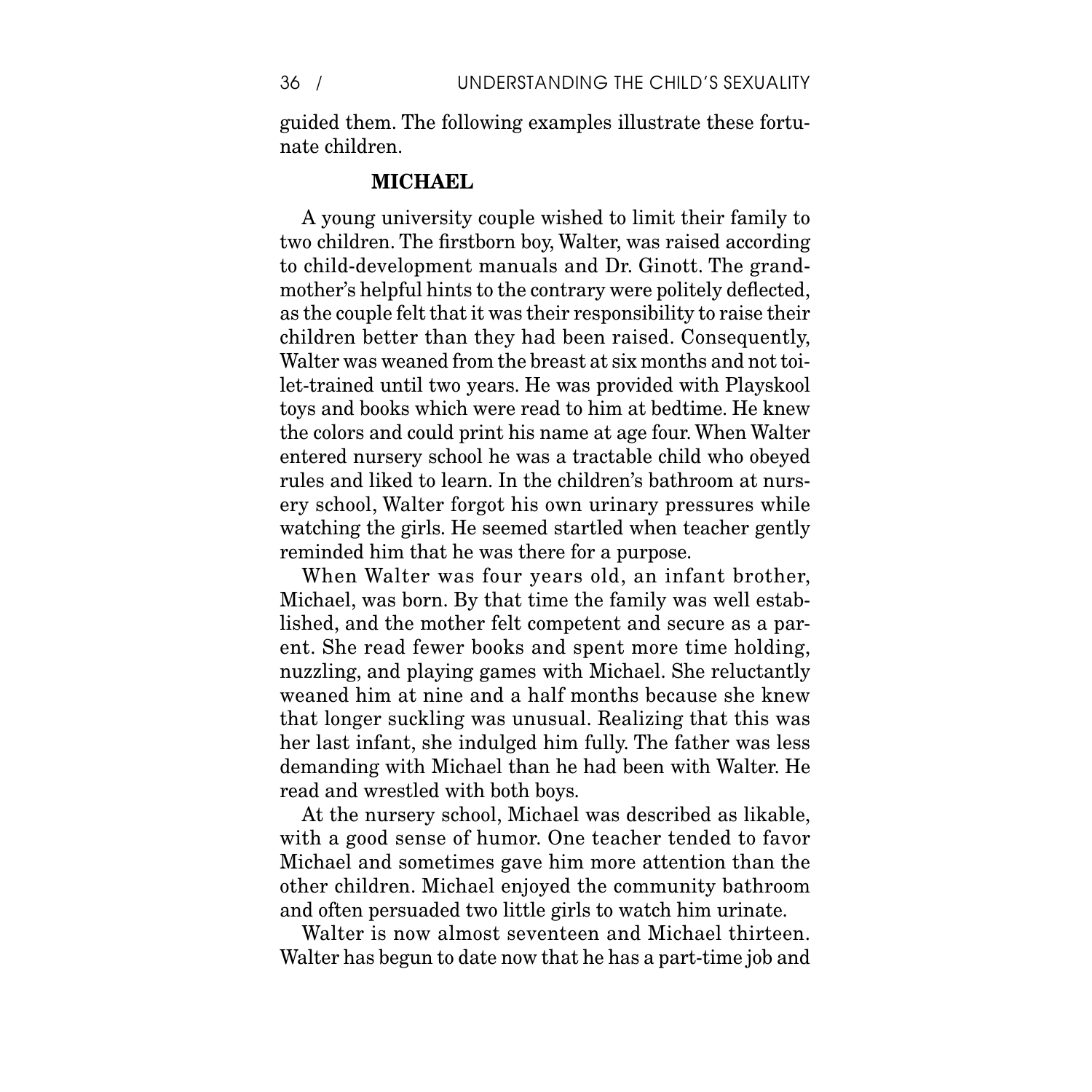some money saved. He is anxious about girls and asks his parents many questions. He plans to attend a large state university next year. Michael is less organized but more enthusiastic than his brother. His grades are good although he seldom studies except before a test. Girls in his class call him frequently on the telephone and he loves it. Although he has never been on a formal date, he is most often in the company of the opposite sex.

Recently Walter informed his mother that Michael was reading "dirty books." His mother, already aware of some salacious material in Michael's underwear drawer, asked Walter what he thought was "dirty." Walter intimated that Michael was spending several hours each afternoon reading *Everything You Always Wanted to Know About Sex.* His mother, with a twinkle in her eye, corralled and confronted Michael, who readily admitted to his research. He snickered and said, "It's not going to be any of that three-minute stuff for me!" Mother was convulsed with laughter. Michael was an unlikely candidate for sex therapy.

Like many a firstborn child, Walter was the more constrained and responsible of the children. Yet his parents never consciously inhibited Walter. They did persistently emphasize the value of achievement; work came first. Body intimacies such as hugging and sitting close were secondary to learning the correct answer and behaving properly. Achievement and good behavior were also emphasized with Michael, but were balanced by the mutual enjoyment of body warmth and closeness.

## **PAULA**

Paula was the only girl in a family of seven children. Both parents and a host of relatives were delighted with her arrival. She was showered with lacy dresses and pink booties. Although the father had taken part in caring for all the infants, he enjoyed Paula even more. As soon as Paula walked she would go from lap to lap soliciting tickles and cuddling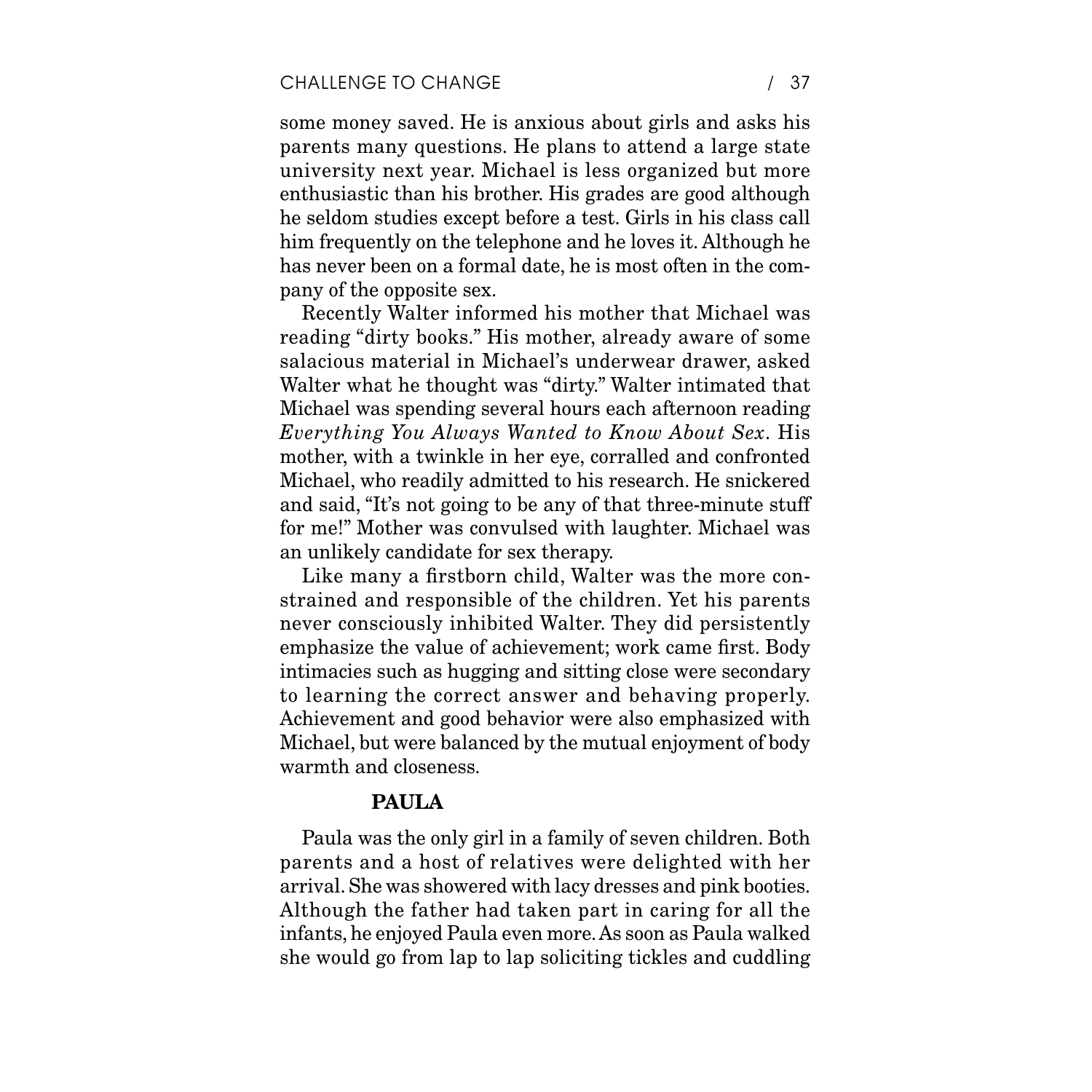with each family member. When relatives gathered she was the center of attention. Parents were not upset when at the tender age of three she presented herself naked in front of company. Her father laughed and tapped her derriere as she ran giggling back to the bedroom. When Paula was five years old she was not as responsible as her brothers had been at that age. Recognizing this, her father refused to cuddle her unless she helped her mother set the table. Several times he was irritated when she left her tricycle in the street or dropped her candy wrappers on the floor. Paula ran to her mother, and her mother marched her back to her father, who spoke sternly to her. When Paula entered school, teachers described her as "immature." She would stand and wail if someone took her swing, and she had no friends who played with her. The parents observed that after school Paula's brothers would rush to her assistance whenever she cried. They chased away bigger and more aggressive children. The parents called a family conference where Paula's problems were discussed and certain goals determined. Mother began to check with care under the bed and behind the bureau where Paula had stuffed dirty clothes. Her brothers ceased responding to her tears and her father began to supervise homework closely. By the end of the first grade, other children liked to play with Paula and the teacher described her as "cute and smart."

At the age of eight Paula played an intriguing game called "Truth, Dare, or Consequences" in a neighborhood clubhouse. Paula dared a friend to streak naked around a house. One "consequence" was for Paula to show her "pee-hole." One of Paula's older brothers heard about these activities and told his parents. Her mother thought it wasn't nice and should be stopped before it caused a furor in the neighborhood. The father reminded her that they had both had such experiences when young and advised her to forget it. Instead of interrupting the games, the mother provided Paula with sex education books written for children.

Paula did well in school and continued to college. She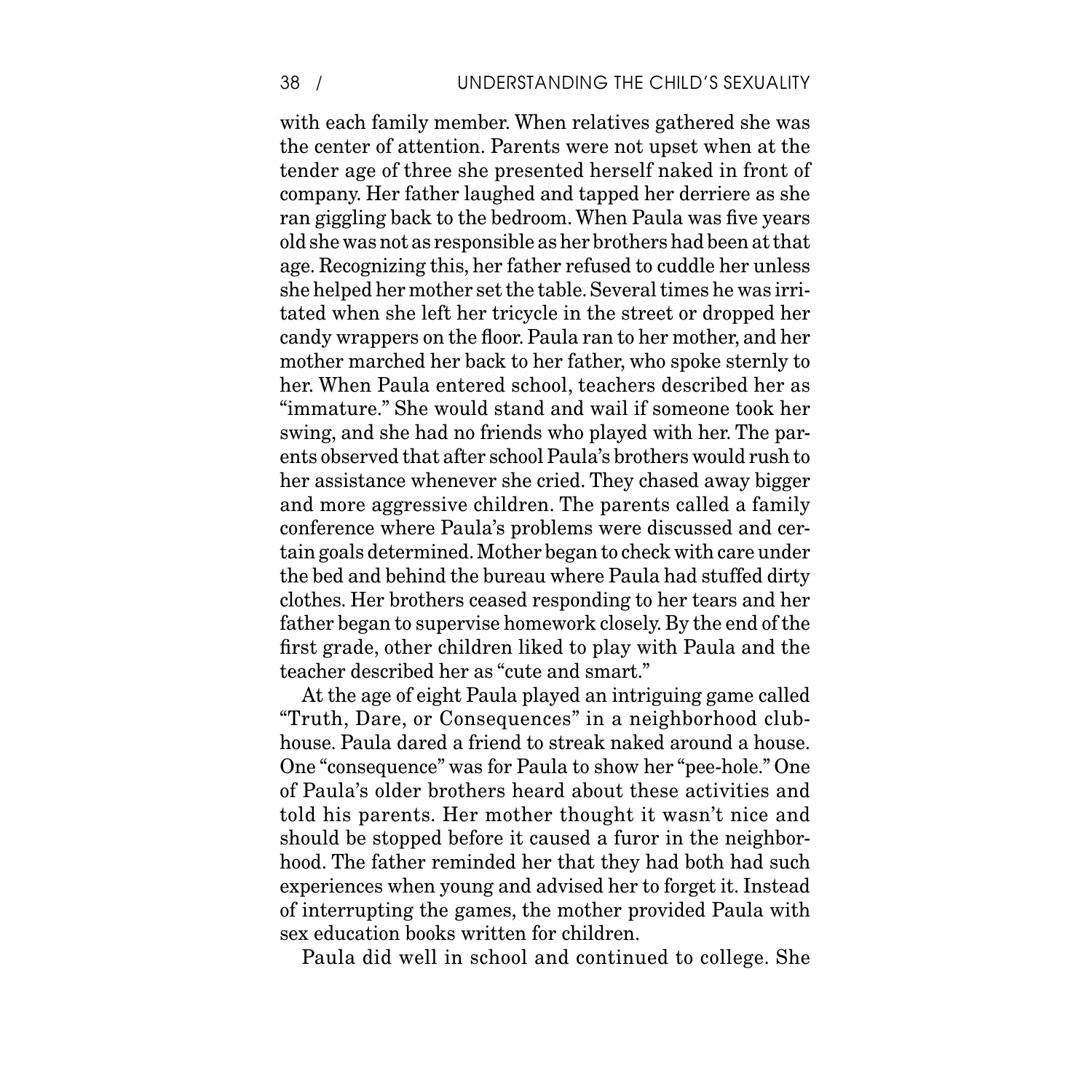astutely chose boyfriends who were considerate of her but successful in their own right. After college graduation she developed her own public relations firm. By the age of twentyfive she was already well established, employing five men and two women. Her workers felt Paula was both competent and sensitive to their problems. Paula initiated several long-term relationships with different men. At the age of twenty-eight she decided to marry a corporation executive with a similar background. After five years of marriage she described herself as happy, intentionally childless, and sexually fulfilled.

That Paula was both aggressive and sexually responsive is no accident. In bed and at the office she asks for what she wants, without shame or fear of rejection. This ability to take risks is a prime therapy goal of the sex clinics. The woman who expects that her partner will automatically know her needs must feel resentful when he fails. She remains inert, patiently waiting, and still too embarrassed and frightened to ask. Finally she gives up and passively accepts the crumbs from the banquet. On the other hand, the sexually aggressive woman frees her mate from the responsibility of masterminding her orgasm and actively reassures him of his virility and expertise. Assertion can also provide the woman with other important benefits. The aggressive girl is better adjusted, less likely to suffer emotional disorders, develops a higher IQ, and attains greater achievement.

How can we train girls in healthy assertion? First, we need mothers who are themselves active and fulfilled and who can ask for what they want. The overburdened and unenthusiastic "trapped young mother" presents a blurred, listless model for her daughter. We need fathers who not only tolerate, but delight in their daughter's assertion. We need both parents to nurture little girls less. (Baumarind, 1972) For example, when Melinda tearfully complains that Johnny hit her, mother rocks and comforts her. Father looks for Johnny in order to "set things straight." Melinda is being programmed for docility and immaturity. Her parents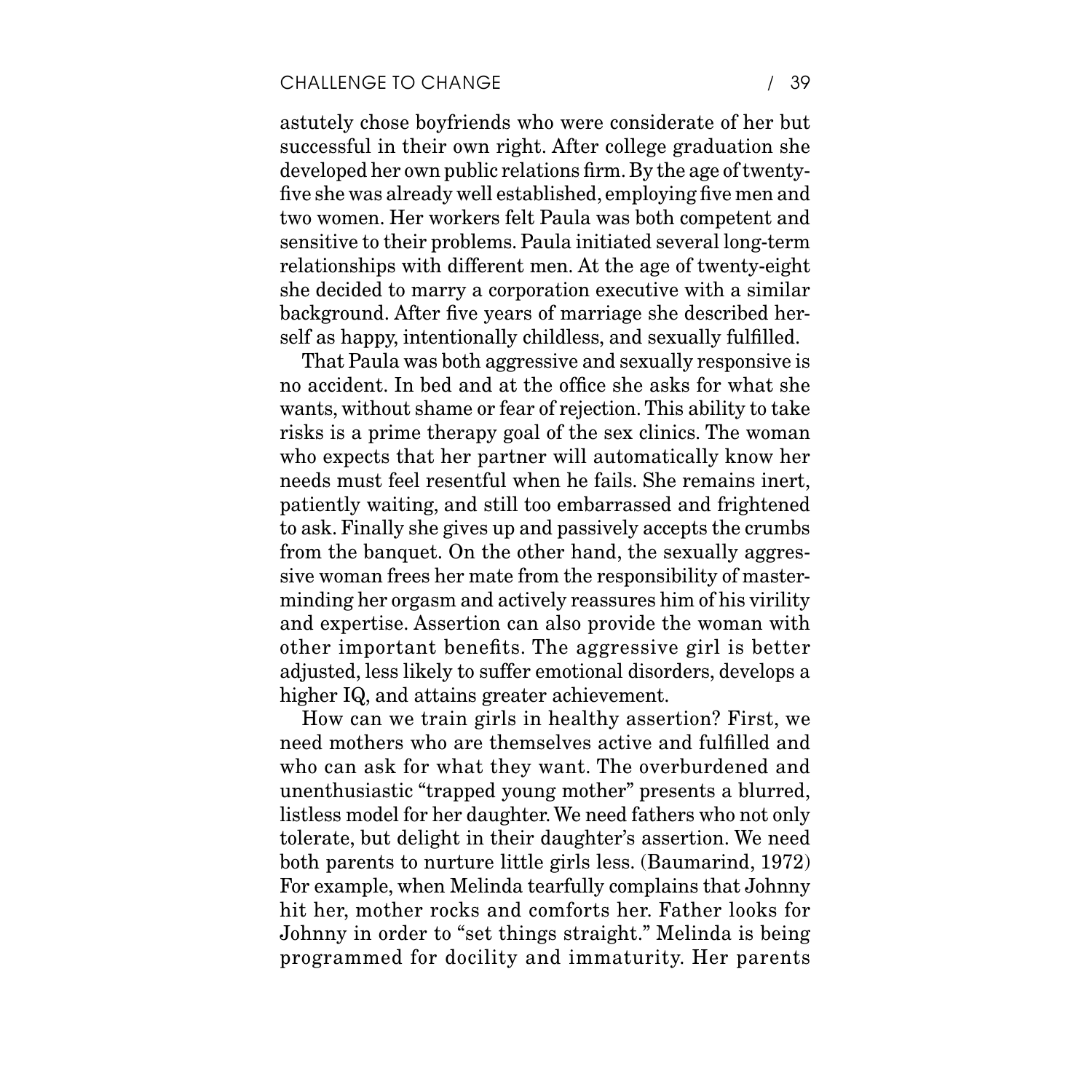appear clairvoyant because they always seem to know and satisfy her needs. She doesn't need to stand up to adversaries, compete, plan for the future, or ask for what she wants.

## **CHILDREN OF THE FARM COMMUNE**

Some years ago, I met a graduate student in psychology who lived in a farm commune in northern California. Eight to twelve adults shared the labor of a 120-acre dairy farm. More than half the grownups were also involved in higher level studies, and several were artists. Duties were apportioned according to skill, interest, and need. One adult was assigned to care for the three or four infants and toddlers. Older children attended a nearby public school, although an effort was made to extend their education at home. Organization and planning were discussed at a weekly house meeting.

The key philosophy was to share whenever possible, with little distinction between adults and children. Children shared wine at dinner, were included when a joint was passed, and were asked their opinion on important matters. Children's activities were seldom restricted. When not studying or helping, they ran freely through the barn and fields. As soon as they were old enough to walk a distance or carry a load they were assigned chores which were a meaningful and necessary part of the farm existence. Thus a fouryear-old was seen clasping with both arms a measure of hay much larger than she was in order to feed the cow. Two adults who liked children collected an entourage resembling the Pied Piper's. It was difficult to match children with their parents, since any grownup could instruct or nurture any child. Occasionally a mother and her children, or a family unit, would depart because of incompatibility or other interests. Children grieved openly when the departure entailed the loss of a valued friend.

Although the farmhouse was large, it was scarcely capacious enough. Children roomed with adults, sometimes in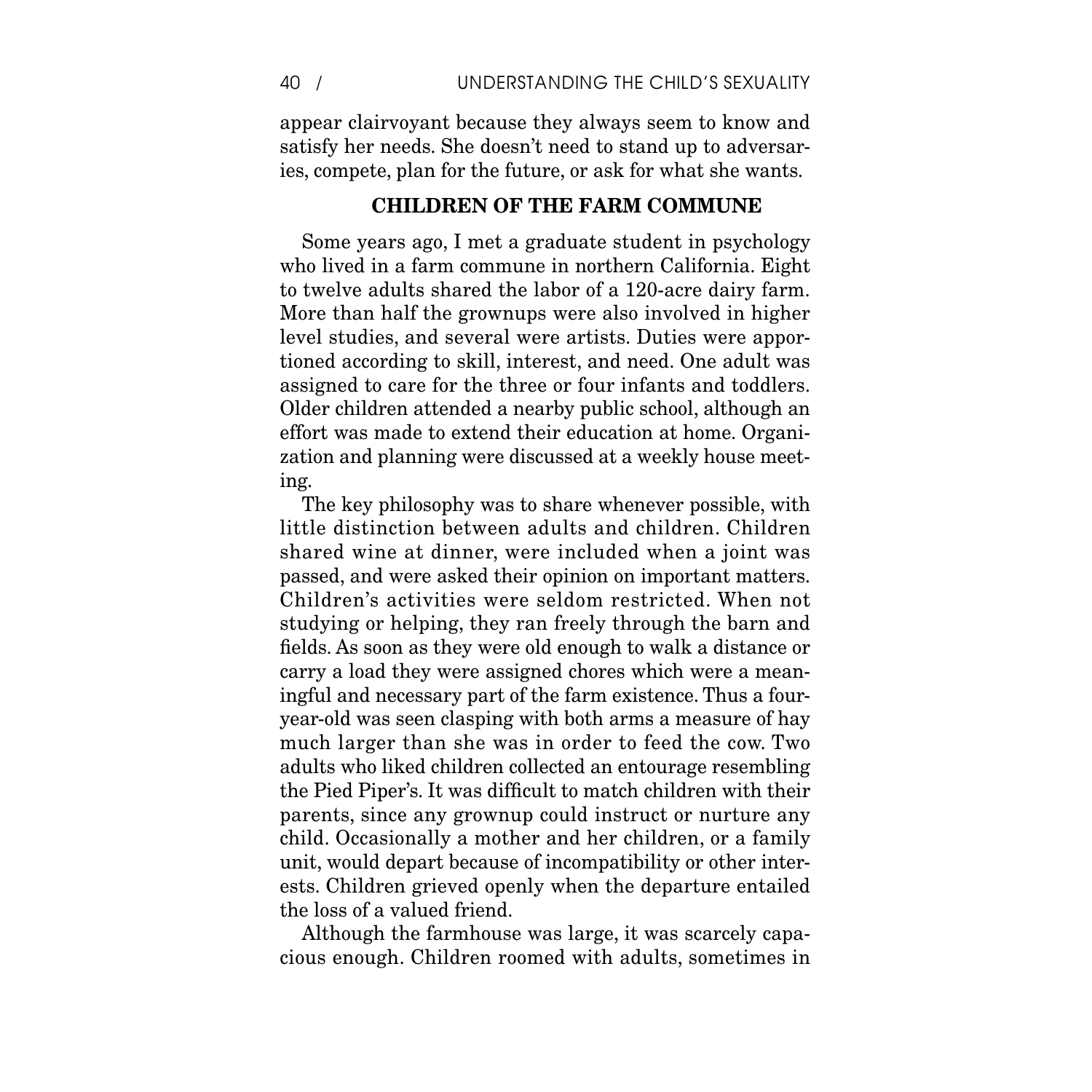sleeping bags on the floor. Sexual activities were not only observed but openly discussed. In the morning, children would portray the last night's drama in a squirmy, giggling heap, to the amusement of the adults.

Not only were the children exposed to the sights and sounds of adult intercourse, but they also observed chickens, dogs, and sheep. Copulation between favorite animals was a continued subject of avid interest. When the cow was taken to be bred, six children accompanied the expedition to observe and comment on the bull's awesome organ. Later the children played out the scene in graphic detail in a game called "Bang Bossie." Both boys and girls competed for the favored role of bull but enjoyed the cow's position also. Passing adults smiled or offered a humorous comment. Children under four were never restrained from touching the breasts of a lactating mother. Older children were deterred by remarks such as "See? He still thinks he's a tit-baby." As children grew, chores became more difficult. The time devoted to sex play was necessarily curtailed, but never absent.

During my many visits to the commune I spent time with the children. As a group they seemed independent and sexually astute. They appreciated social nuances and effectively asserted themselves in meetings. I observed no irrational fears, no exaggerated dependencies, and no disregard for the feelings of others. These children were confident, cooperative, and never arrogant. By the age of eight they were restrained about sexual matters outside the commune. They betrayed their sophistication by a whispered remark or a mischievous grin.

This unusual background will continue to distinguish these children in the future. They may not attain the educational achievements of their parents and may have problems adapting to the more conventional middle-class culture. However, I am certain that the immense erotic enrichment prior to puberty will serve as protective armor against later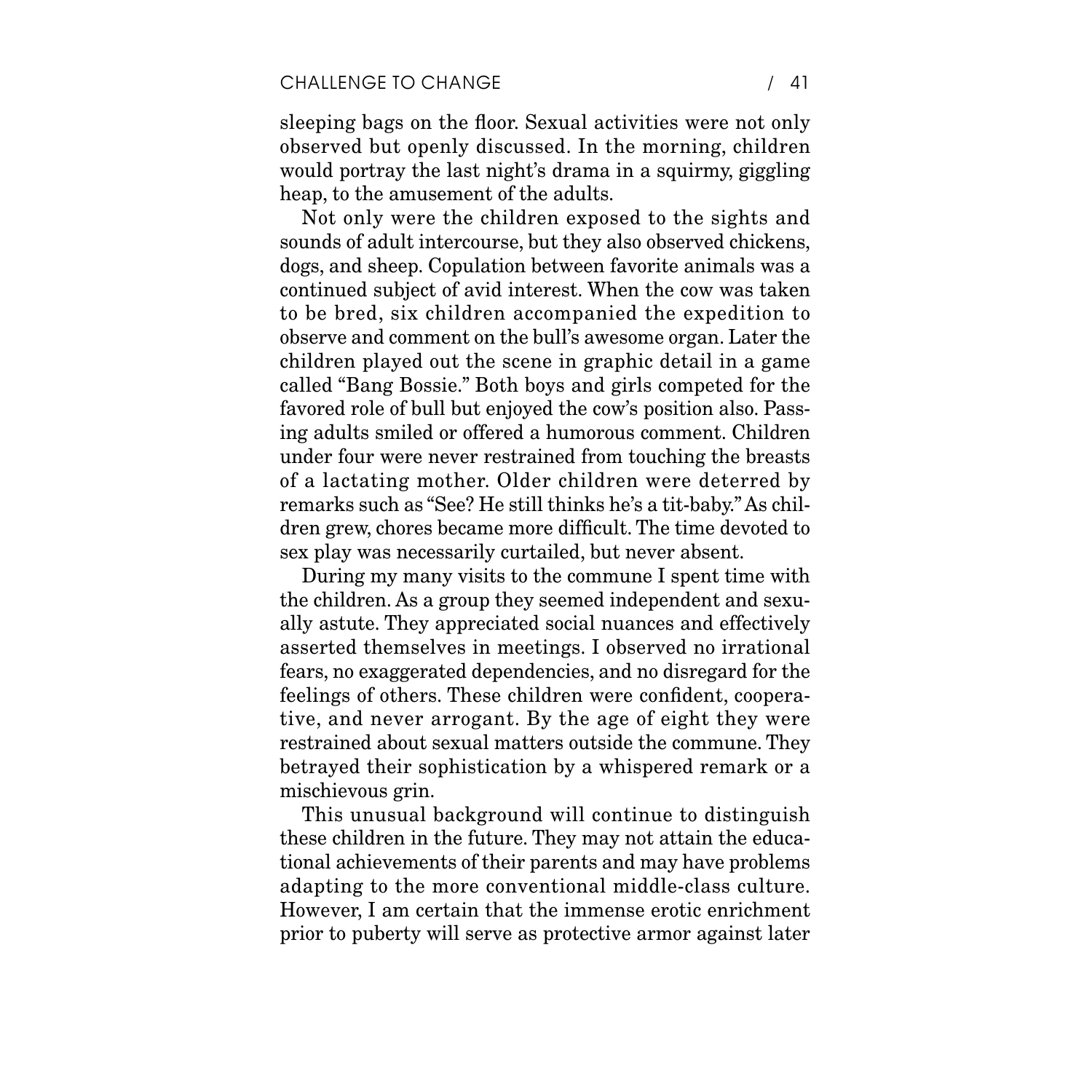sexual dysfunctions. Melting erections and absent climaxes are unlikely where erotic play and orgasms have become a way of life.

## **GRACE**

Grace was the first of six children born to an immigrant family. They had traveled from their home in central Europe to farm the rocky soil of northern Minnesota. By hand they dug rocks from the fields, built stone walls, and planted corn and rutabaga. They raised chickens and milked several cows. Grace shouldered major responsibility for the younger children. She bathed, dressed, and fed them. Space was limited and children slept together for warmth. An invalid grandmother lay on the couch closest to the stove; as she became feebler Grace assisted her mother by heating her bath water and sponging her wrinkled skin. The mother's chief concern was not to prevent the children from viewing the grandmother naked, but to keep the grandmother covered from the cold. Children often watched each other's bare bodies and in the summer would skinny-dip together at the river.

An unlocked privy supplemented by a pot in the winter was the family bathroom. Grace remembered that the younger children, and sometimes the older, would creep behind the privy and peer from beneath to catch another while enthroned. She remembered a game she played with the infant boys. She tickled the penis to make it grow "like a flower," while the other children pointed and giggled. One little brother asked the parents at the dinner table about a thumping noise he had heard the night before. The father smiled at the mother and said, "We were making babies-, you've got to make a lot of noise to make healthy babies." The other children grinned and glanced at one another. Later they provided their less sophisticated sibling with a detailed and fairly accurate description of what had occurred the night before. Another time Grace's four-year-old sister was absent-mindedly rubbing her crotch on the bedpost. The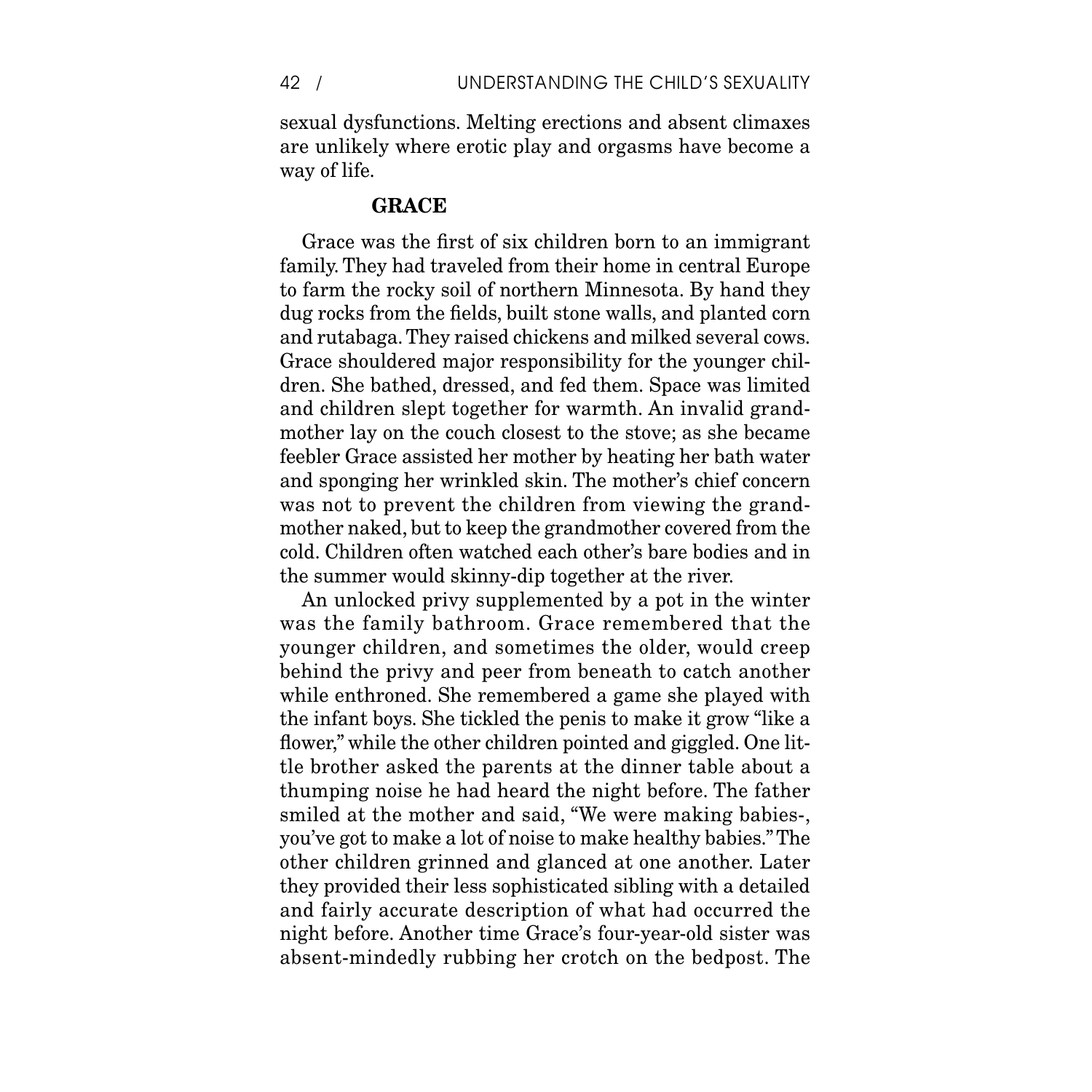father covered her with a blanket, claiming that she was distracting the others who were supposed to be studying.

Partly because the farm was isolated and partly because of family custom, Grace was not courted until she was almost nineteen years old. Six months later she married that same young man, also from an immigrant family. Although both were naïve and clumsy, Grace experienced regular orgasms after the first few months of marriage.

Despite diverse religious, educational, and cultural backgrounds, these families reared children with healthy attitudes about sex. What did they have in common? First, the parents were comfortable with their own sexuality, and freely communicated this to the children. Second, they maintained a balanced perspective, according sex a position among other important values. They didn't overemphasize eroticism through shame or punishment, or underemphasize it through avoidance. Achievement was not allowed to overwhelm pleasure, and pleasure did not supersede consideration for others. Third, parents approached eroticism just as they approached other important developmental aspects. The family actively shaped and channeled the direction and expression of the sex drive. Fourth, the children's independence was encouraged so that sexual interests would extend outside the family; the guilt and frustration which would otherwise result were thus avoided. Fifth, parents provided an experience in intimacy, which imbued sexuality with depth and substance. With humor and tenderness these parents enriched and strengthened their children's sexuality.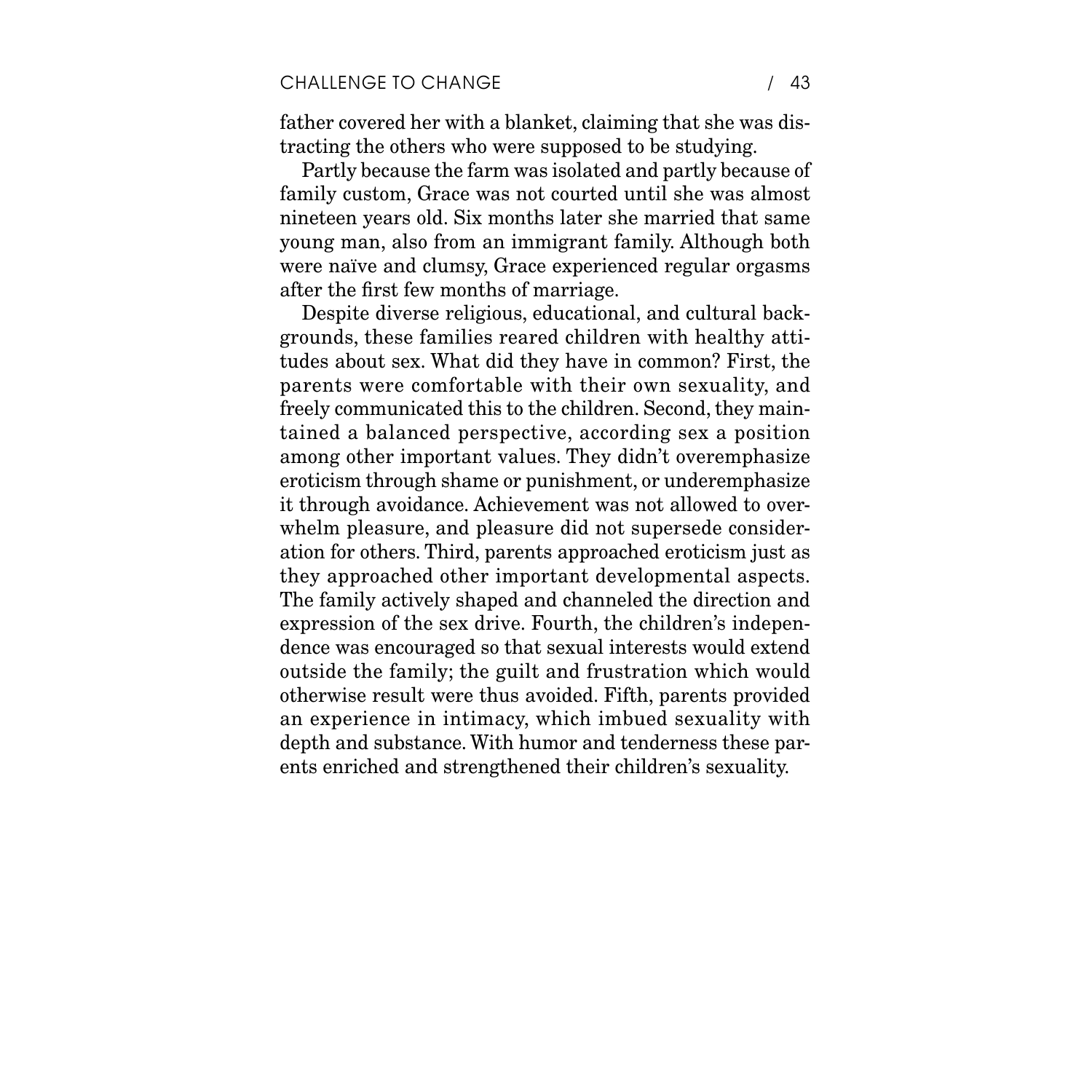# **DIRTY OLD MEN**

THE recent liberalization of sexual attitudes didn't spring full-blown from the "in" generation. It arose from the toil of researchers and writers for over a century. Edward Brecher, in his book *The Sex Researcher,* has traced changes in attitudes about sex through the growth of the sex researchers themselves. The first of these, Krafft-Ebing (1840–1902), made an honest attempt to catalog and describe sexual aberrations. He mobilized his readers' terror and disgust by detailing the most horrifying cases of sadism in the history of criminal law and did much to further the rigid repression in the latter half of the nineteenth century. *Psychopathia Sexualis* stressed that the simplest acts between lovers were perilously close to perversion. An innocent kiss served as the precursor of a monstrous act. Perversions were the inevitable sequel to childhood masturbation. Guarding the child against self-abuse saved him from the insane asylum or the gallows, and protected future generations. Krafft-Ebing described one woman who began to masturbate as a child and continued in marriage even during her twelve pregnancies. Due to this, five of her children "died early, four were hydrocephalic and two of the boys began to masturbate." The fate of the twelfth child was not recorded.

It remained for Havelock Ellis and his contemporary, Sig-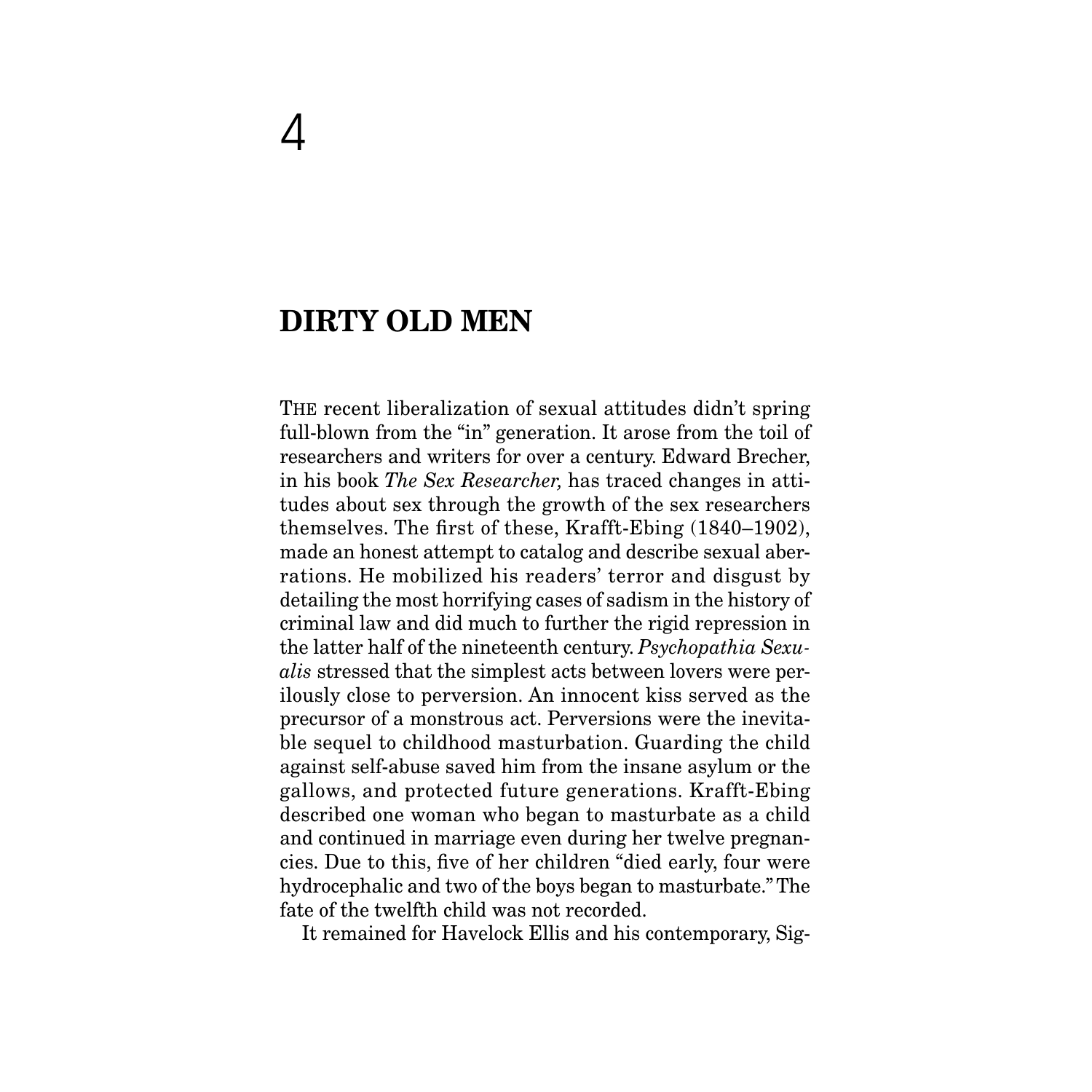mund Freud, to alter the cultural climate. Havelock Ellis was born in 1859 and died in 1939. His childhood was overwhelmingly Victorian. None of his four sisters ever married and Havelock himself remained a virgin until his marriage at thirty-two. He was exposed to all the antierotic horror stories with which Victorians stuffed the minds of their children at an impressionable age. Although his books never gained the preeminence and worldwide popularity of Krafft-Ebing's melodramatic work, he was the first to proclaim that masturbation is normal and perhaps a necessary part of healthy development in both boys and girls. He presented human sexuality in an altogether different context, as a pathway to joy and fulfillment. Several years in advance of Sigmund Freud he published a series of case histories which delineated the vast range of sexual experiences and interests among young children. He included not only those who were later identified as perverted or criminal, but also children who grew up to be happy and healthy pillars of society. He indicated that the early repression of sexuality in girls was a major factor in female frigidity. He anticipated Kinsey and Masters by describing male impotence and female frigidity as psychological in the overwhelming majority of cases.

His motivation to become a physician and to collect and publish his gargantuan eight volumes, *Studies in the Psychology of Sex,* stemmed from his own sexual problems. Instead of rationalizing or denying his partial impotence, he developed openness, which enabled him to accept homosexuality without prejudice, and to rework his own sexual conflicts. At the age of sixty, Havelock Ellis finally found full sexual potency with a young French woman who loved him. They lived together happily until his death at the age of eighty. He was the first to dispel the stereotypes of his time, emerging as the true father of the "sexual revolution."

Sigmund Freud also developed within the Victorian corset. Normal sexuality had been defined as the occasional insertion of a husband's penis within his wife's vagina in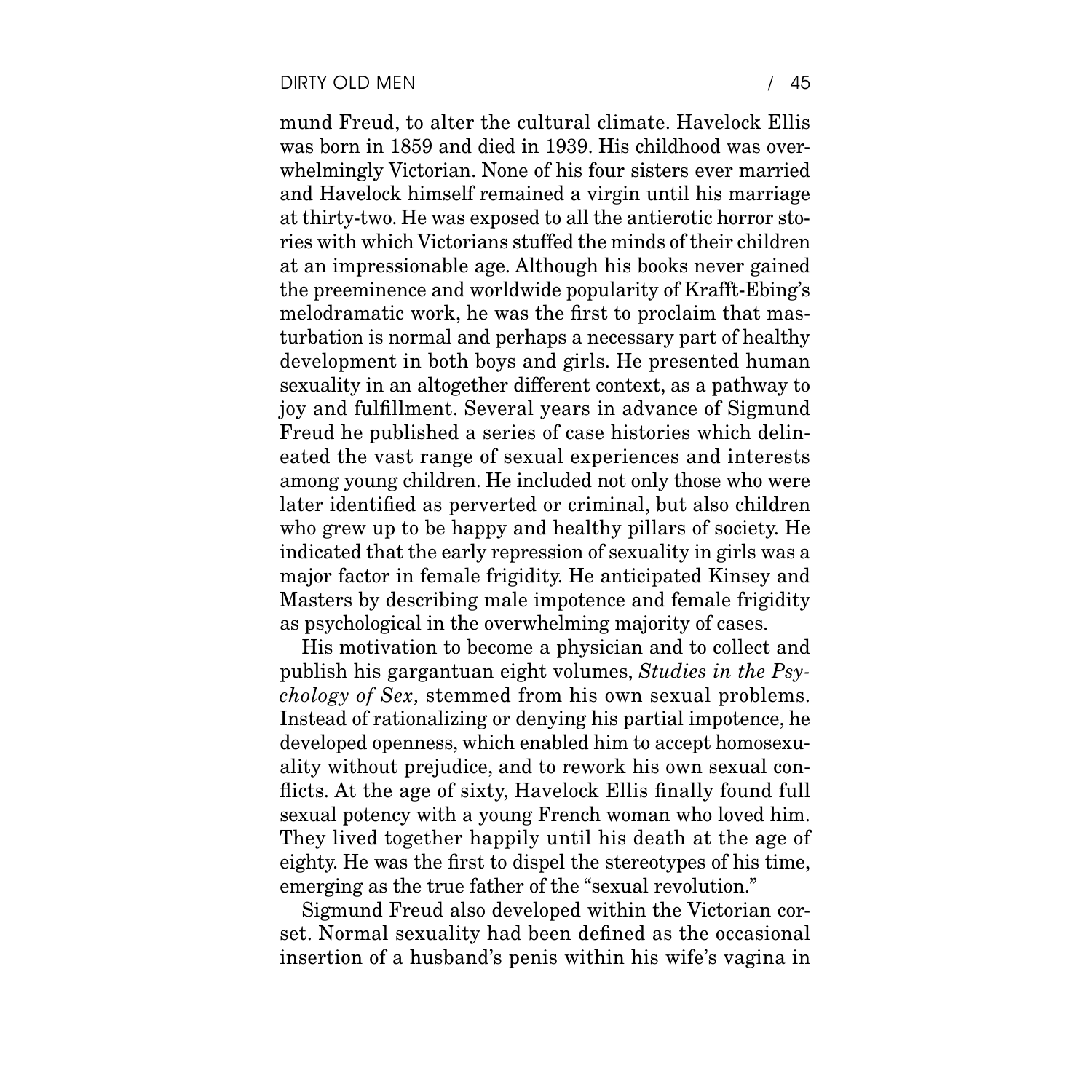order to procreate—never recreate. Even Freud taught that masturbation sapped strength and produced a debilitating disease: "neurasthenia." He echoed Tissot, who had proclaimed a century before that the loss of one ounce of semen sapped as much strength as forty ounces of blood. Yet Freud was a liberal. He refused to resort to the accepted treatments for self-abuse, such as the application of a white-hot iron to the clitoris. Instead, he recommended persuasion and surveillance around the clock. He identified sexual deviants such as the exhibitionist and Peeping Tom as childlike rather than the carriers of a loathsome disease. He removed sexuality from the Calvinists' bailiwick of evil and stated simply that sex is a natural and necessary developmental force. He emphasized that children perceive eroticism differently from adults.

Freud provoked immediate furor in 1903 when he presented his treatise on infantile sexuality. The concepts that infants are erotic and that normal sexual development is essential for health shocked and angered Victorian Vienna. Freud was ridiculed and his theory soundly rejected.

Freud describes the child's sexual development in narrowly defined stages: oral, anal, genital, and latency. Although these concepts are laced with profound insight, they are also somewhat misleading. He assigned the mouth as the sexual organ of infancy and the anus as the sexual organ of the toddler. Genital sensations don't arise until about the fourth year, only to be submerged in "latency" a few years later. Genital pleasures are not experienced again until puberty. (Freud, 1953) We know now that any area of the body can become an erotic focus at any time. In "latency" there is a steady increase in sexual interest and activity. In spite of these discrepancies, Freud stands correct in his basic assumption: Sex begins in infancy.

Freud elucidates a number of defenses, techniques we use to avoid anxiety. An idea may be accepted intellectually while it remains rejected emotionally. We know that death is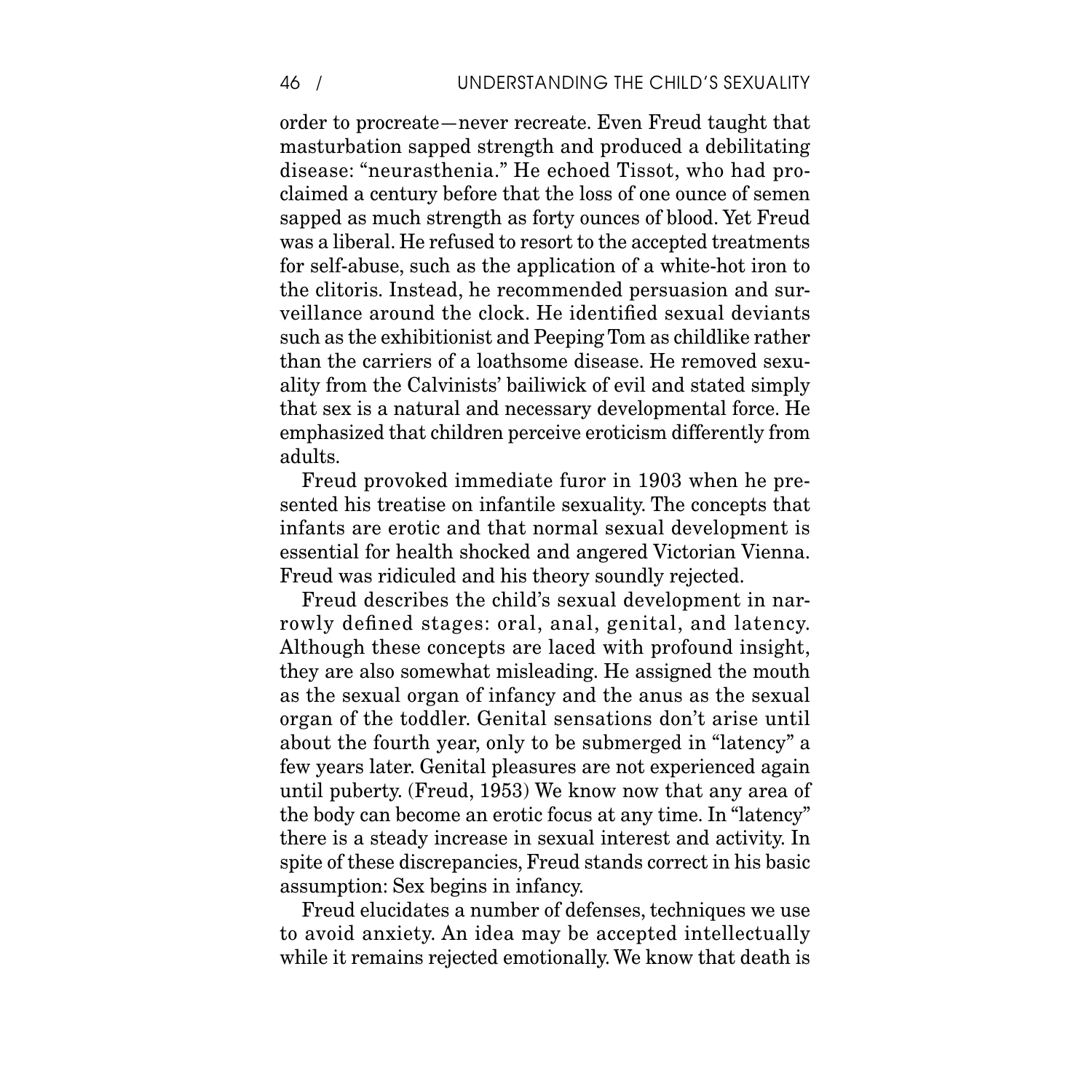inevitable, but cannot really accept our own demise. We may say that sex is a healthy, normal function and yet feel uneasy with a child's erotic experiments. A mother who certainly wishes her little girl to become a sexually competent adult is "worried sick" when she discovers her five-year-old daughter poking at the family pooch to "make his wienie come out."

Freud was reared in the philosophy of "Kinder, Küche, und Kirche." After dinner, women were excluded as men retired together to the library for brandy, cigars, and good conversation. Freud proclaimed that "anatomy is destiny," and intimated that the clitoris was but a damaged penis. They were expected to stand in awe and envy as they viewed the magnificent male. Sexually inadequate, passive, and socially inferior, women possessed "the charm of a child." Irrational, emotional, and dependent, they could compensate in part by bagging a husband and bearing his child. Men, of course, were aggressive, analytical, independent, and confident. (Gould, 1975)

Today many women still feel inferior to men both in business and in bed. They accept lesser sexual pleasure much as they accept a lesser salary and more menial labor. Tasks such as changing smelly diapers or scrubbing floors remain "woman's work." But women, too, need to feel potent in order to seek, ask for, and occasionally insist on what they need in business or in bed. (Fischer, 1973) Building a sense of selfworth in sexually dysfunctional women is a goal at the sex clinic; building a sense of potency in young girls is a task for the parent.

At the age of sixty-nine, Freud finally accepted masturbation as not debilitating. Perhaps women seemed not quite as debilitated as they did during his youth. In his time Freud was both a prisoner and a revolutionary; Freud changed his culture, and the culture changed Freud.

Now clergymen receive training in sex counseling and there are sex therapists or clinics in every major city. Popu-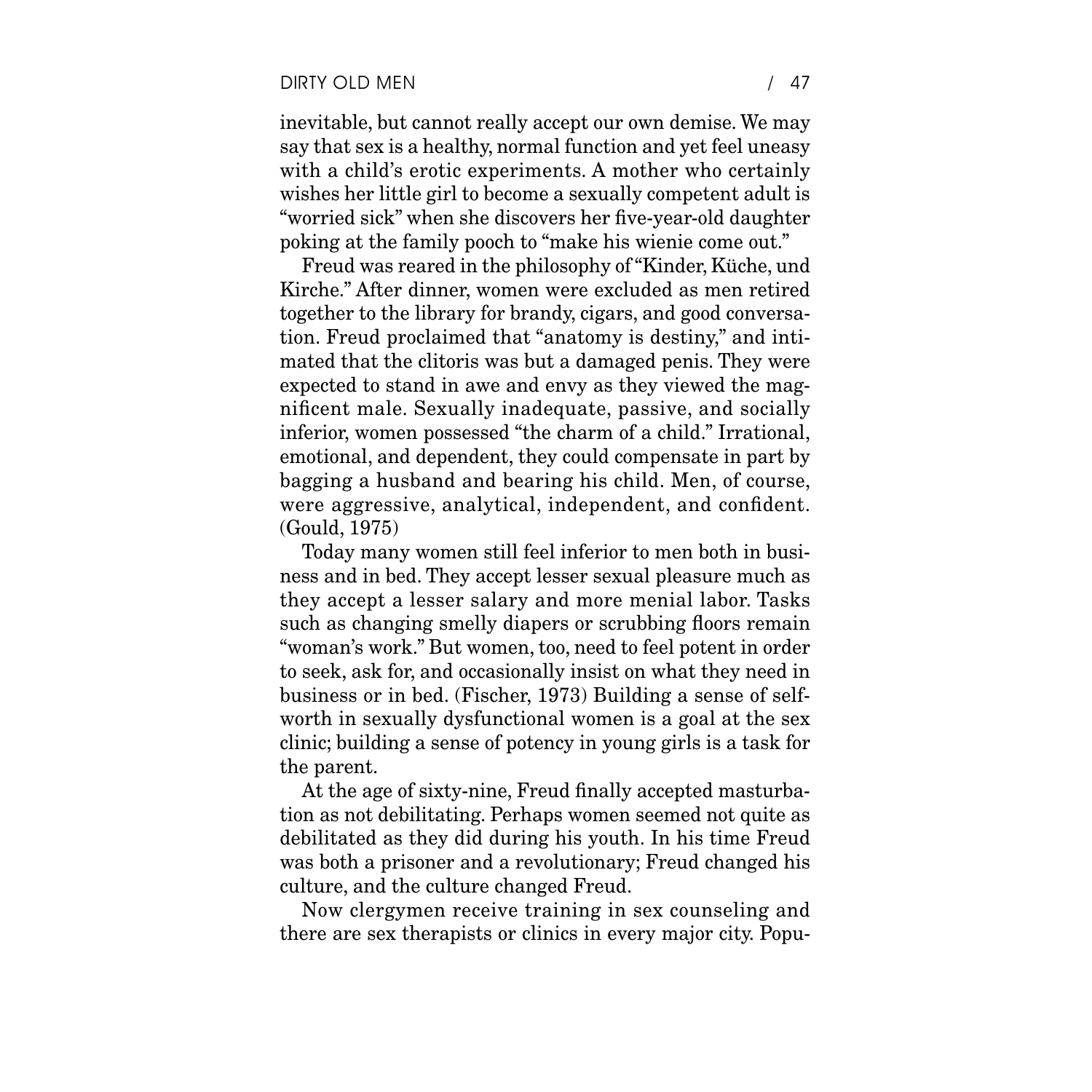lar magazines carry material that would have been considered pornographic in Freud's era. Nude beaches and clinging T-shirts with sayings about oral sex are here. We teach sex in the grammar school and allow adolescents into drive-in theaters where the PG-rated show would have been rated triple-X just two decades ago. We wonder whether the male erection will persist in spite of women's liberation. Freud's theories no longer shock us, and yet, three quarters of a century later, we continue to avoid our children's sexuality.

Havelock Ellis faced rejection, Freud provoked ridicule, and in 1948 Alfred Kinsey met renewed furor with the first scientific attempt to define and study human sexuality. He included a study of childhood eroticism because he considered such a study essential to the understanding of the adult response.

He interviewed children as young as age two and found that many had learned about sex around the time they had begun to talk. He noted that girls were much more constricted and inexperienced than boys and related this to the extraordinary incidence of sex problems in women. Those few women who reported childhood masturbation reported a far higher rate of orgasm in marriage.

Kinsey dispelled a tenacious myth which Freud and many others had espoused. "Ladies" were assumed to possess at best an anemic, fragile response; Kinsey unequivocally demonstrated that women have the greater and more durable erotic potential.

In 1966, nearly twenty years after Kinsey began to publish, William Masters and Virginia Johnson demolished another, seemingly impenetrable, barrier. In the scientific laboratory, they observed and recorded approximately 14,000 sex acts and studied the humans who could or could not function. Masters and Johnson came to recognize the immense importance of childhood influences. In *Human Sexual Response,* they state: "Neither this book nor this chapter can be complete without emphasizing an acute awareness of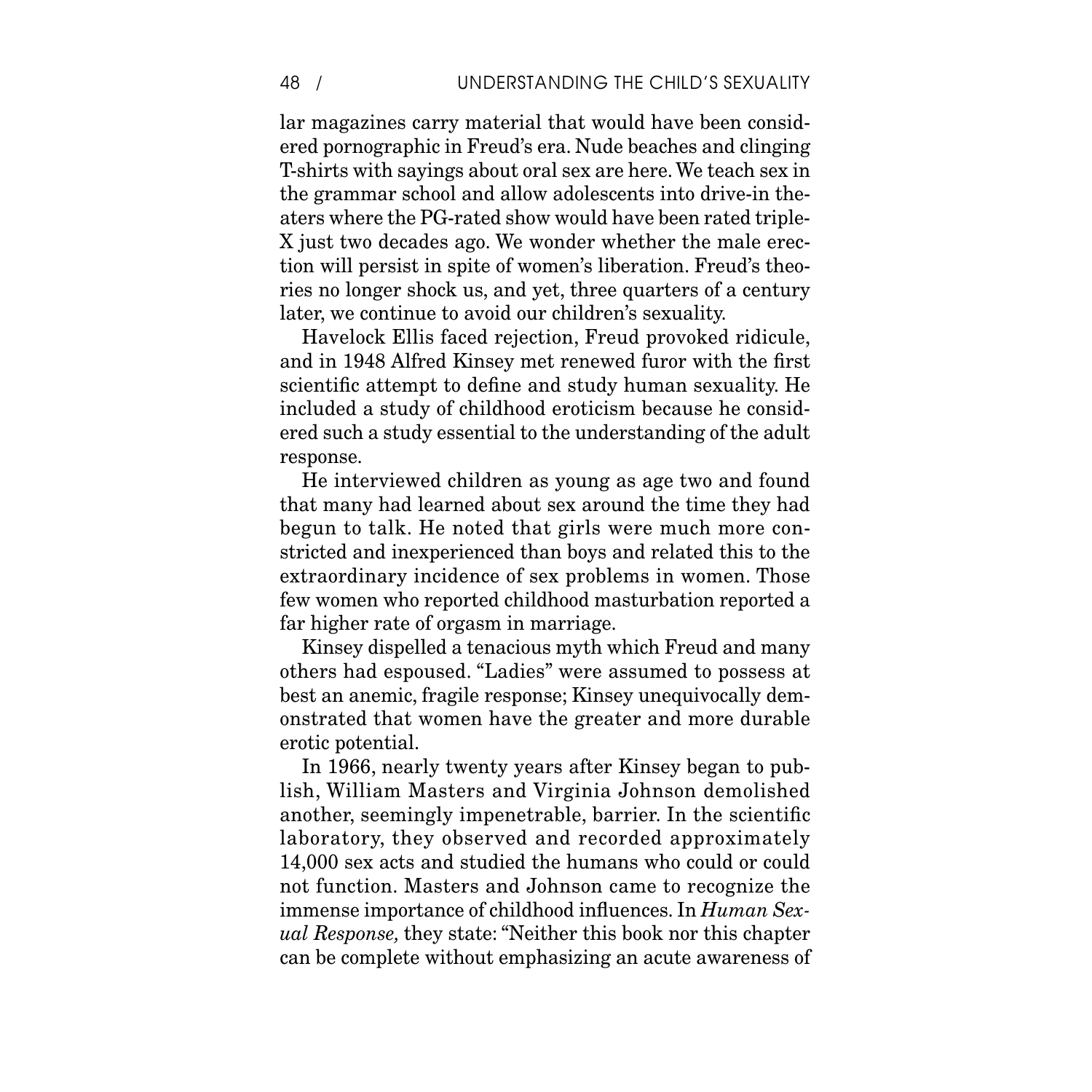the vital, certainly the primary influence, exerted by early psychosocial factors upon human sexuality, particularly that of orgasmic attainment of the female."

Following Masters and Johnson's revelations, a number of prominent psychiatrists examined and elaborated on their basic postulates. One well-recognized expert is Helen Singer Kaplan, M.D., author of *The New Sex Therapy.* On the basis of her work with countless clients, she describes our society as sexually confused and constricted. She states: "Conflicts between sexual wishes and fears of retaliation from gods, society and parents are ubiquitous and perhaps unavoidable to some extent in our society with our current child-rearing practices…every manifestation of a person's craving for sexual pleasure is apt to be denied, ignored or treated as a shameful thing, and in general relentlessly assaulted with painful associations and consequences, especially during the critical childhood years." It is the very intensity of the sex drive that creates its vulnerability. It can be distorted, constricted, dehumanized, and even entirely eliminated by early, severe trauma. "This phenomenon is well known to the horse breeder who carefully pads the breeding stall, lest his expensive stud injure himself during coitus and thus refuse to mate thereafter."

Kaplan and others delineate a series of problems that produce sexual impairments. Fear of failure is a frequent cause. This arises from ignorance, misinformation, and trauma. One or both partners are too ashamed or frightened to ask for what feels good. The couple forgoes stimulating investigations for the safety of a routine as familiar as emptying the trash. Women especially may limit sex to "when he wants it." Passively, they accept whatever they happen to get, assuming that mutual pleasure is unattainable or unimportant. Some fear exposure more than failure. "I'd look stupid if I did that" is a common complaint. Women who feel dumpy hide in flannel nightgowns and fake a climax. Men feign indifference when their erections falter.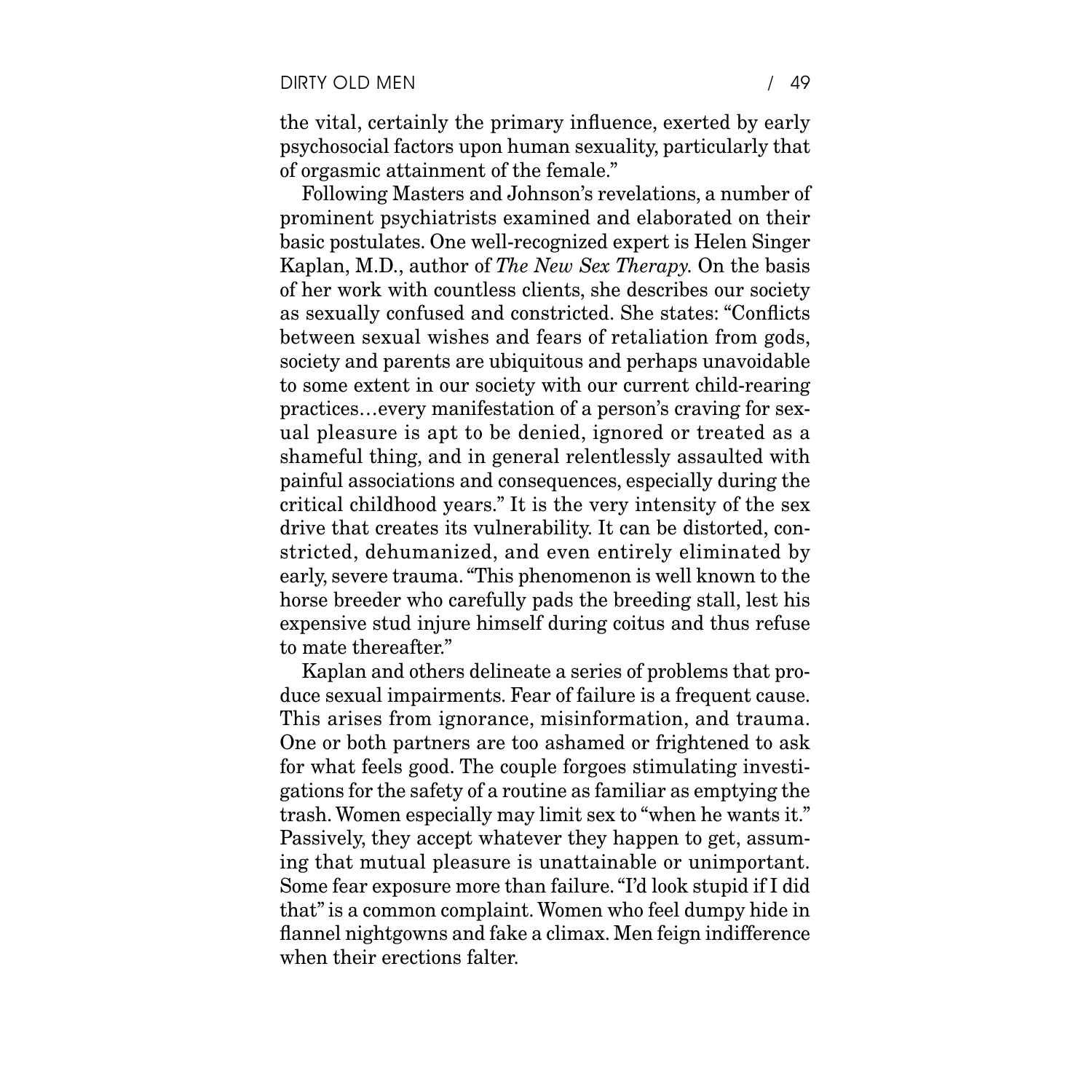Performance anxiety is the bane of the male who is overly concerned with pleasing his partner—he assumes total responsibility for her orgasm. If she fails, so must he. He must become erect immediately, use the right foreplay, and continue thrusting until her climax. Making love is a contest where he must measure up or flunk. A single soft erection becomes a catastrophe.

All these problems are perpetuated by the couple's inability to share their concerns or devise realistic strategies together. Hampered by shame and disappointment, they may find it easier to abandon lovemaking. Some may listlessly follow the same old recipe even though the result remains tasteless. Yet erotic impediments are not "just human nature." The sex clinics clearly indicate that sexual attitudes and behaviors are *learned.* Adult dysfunctions result from having understood the body or its function as bad, shameful, or dirty as a child.

If adult problems stem from faulty learning, then the solution is to relearn healthier perceptions and behaviors, perhaps through a series of remedial exercises. Sex therapy clinics do exactly that. Couples are successfully treated without lengthy psychotherapy by undertaking and discussing simple erotic tasks—simple enough to be called "childish." The most basic assignment consists of nongenital touch, or mutual pleasuring. The couple snuggle, rub, fondle, and lick to recapture the springtime of their pleasure.

The touch, smell, and taste of the partner are vital once more. Spirited tussles and frivolous giggles result. Erections are magically resurrected and tissues are once again moist and glistening, ready for the next exercise. More advanced tasks are more difficult; they provoke anxiety and shame. Each partner must stand naked before a triple mirror and beneath a bright light. Each anatomical feature is touched and described. Each must masturbate before the other. Each must relate his or her most intimate fantasy in lavish detail. Roleplaying an orgasm, quiet containment of the penis in the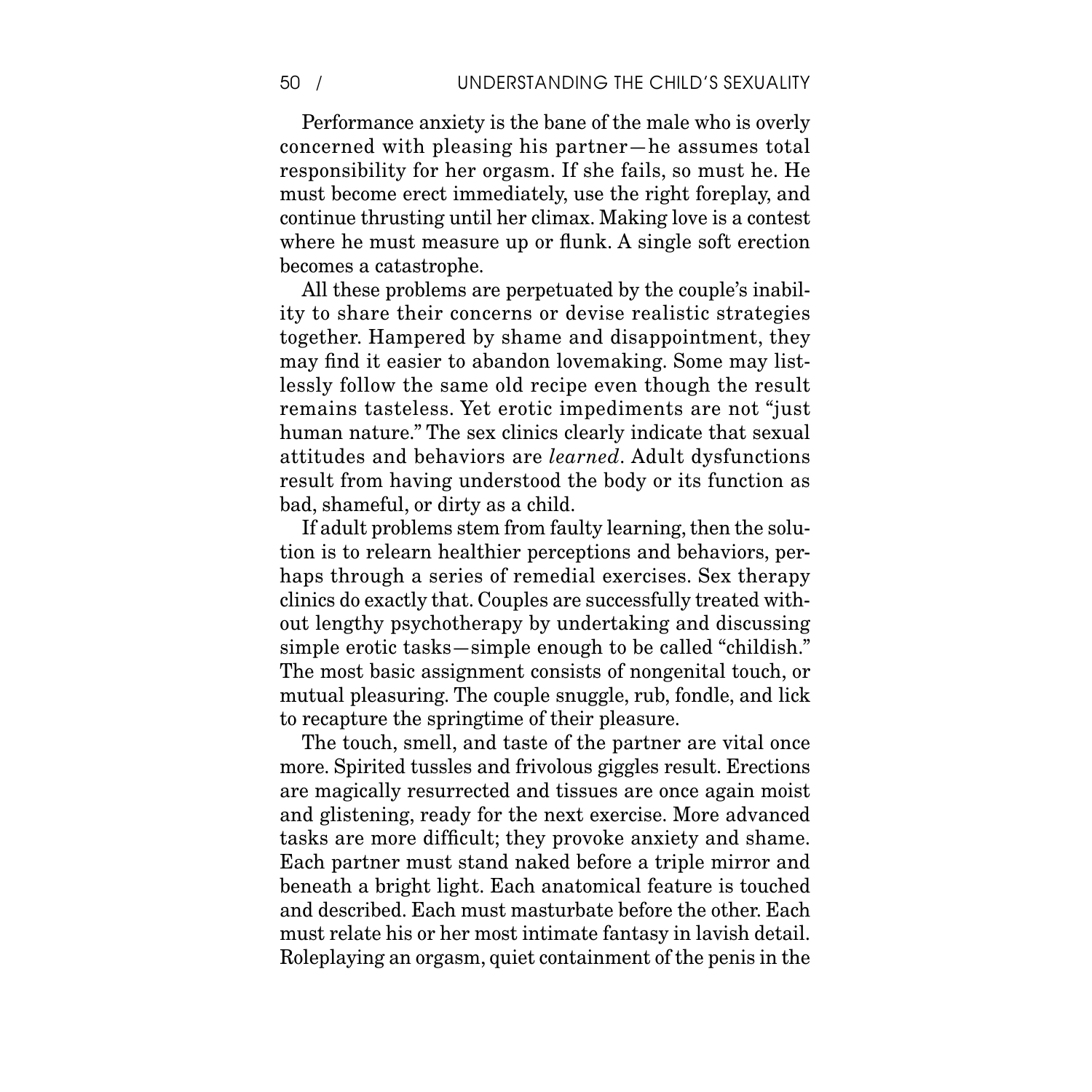vagina, reading erotic books together, and using slang sex words to increase excitement may be other assignments. As these tasks are successfully completed, the couple builds confidence and is better able to communicate. Erotic enrichment and the relief of anxiety are happy by-products.

Our more fortunate children are astutely completing the same tasks, and many more—beneath the porch, behind the bush, and up in the tree house. Our children can treat themselves, if only we will allow it.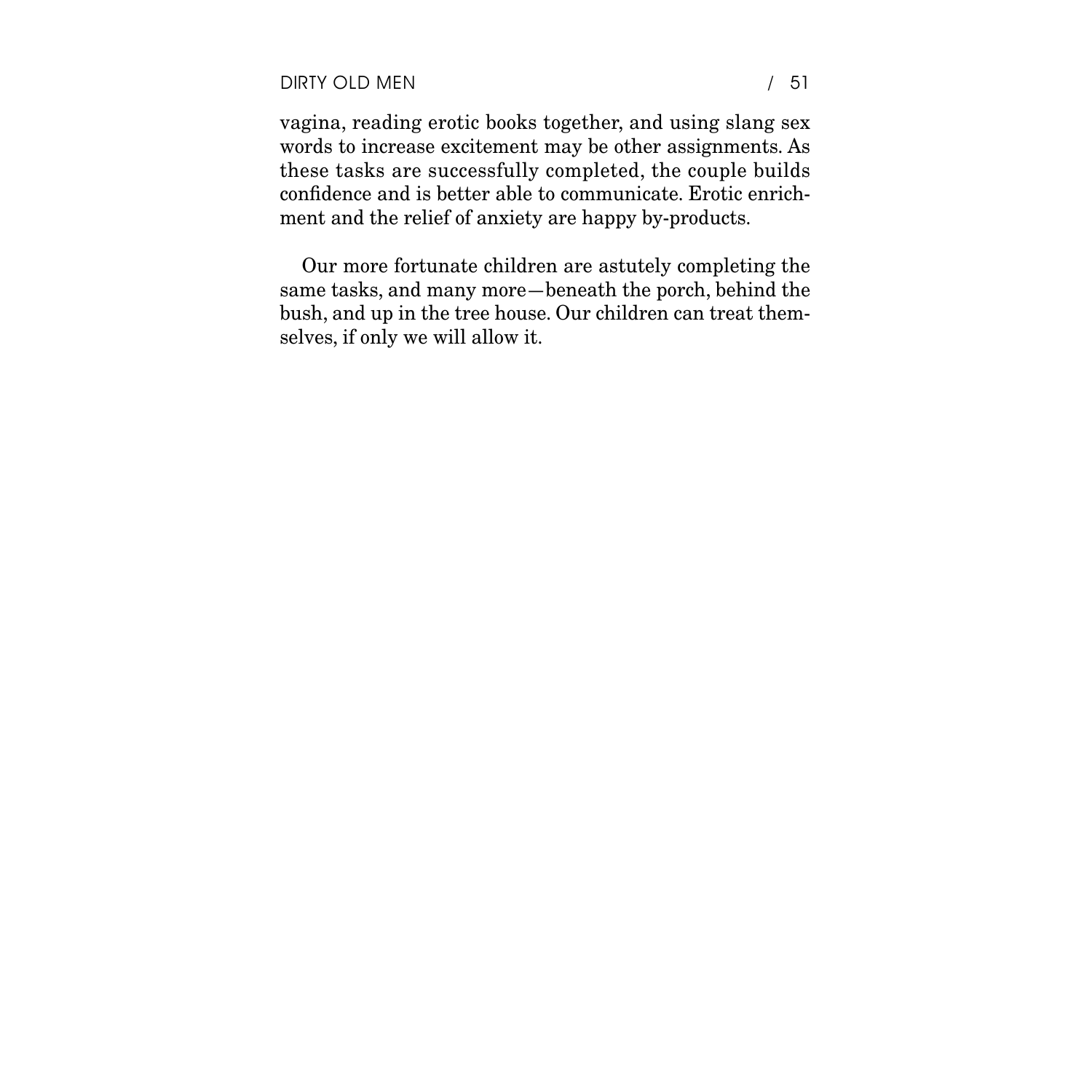# **SEX DYSFUNCTION IN CHILDHOOD**

THE recognition of sexual function as a learned response explodes one of the most damaging concepts of our century: that sexual problems necessarily connote far-reaching emotional problems or mental illness. Conversely, an excellent sexual performance doesn't mean mental health or the absence of emotional problems. The presence of good sexual function merely means that there has been the opportunity to expand and develop the sex drive, in the absence of specific trauma. Sex therapists enable the dysfunctional adult to develop expertise and accrue confidence through rewarding erotic experiences. Therapy simply provides the opportunities and encouragement which rightfully should have occurred in childhood.

Parents today are vastly more sophisticated than past generations. They seldom traumatize the child with threats or punishment. Adult impotence or "frigidity" is rarely based on paralyzing fears or raw revulsion. Today's common problems arise from misinterpretations, shame, anxiety, and a lack of self-confidence. Today's concerns are: "What if he doesn't like my breasts?" "Maybe I smell bad," "It's not as firm as it should be," "She doesn't enjoy it as much as she should," and "I'm not hung like that horse she was married to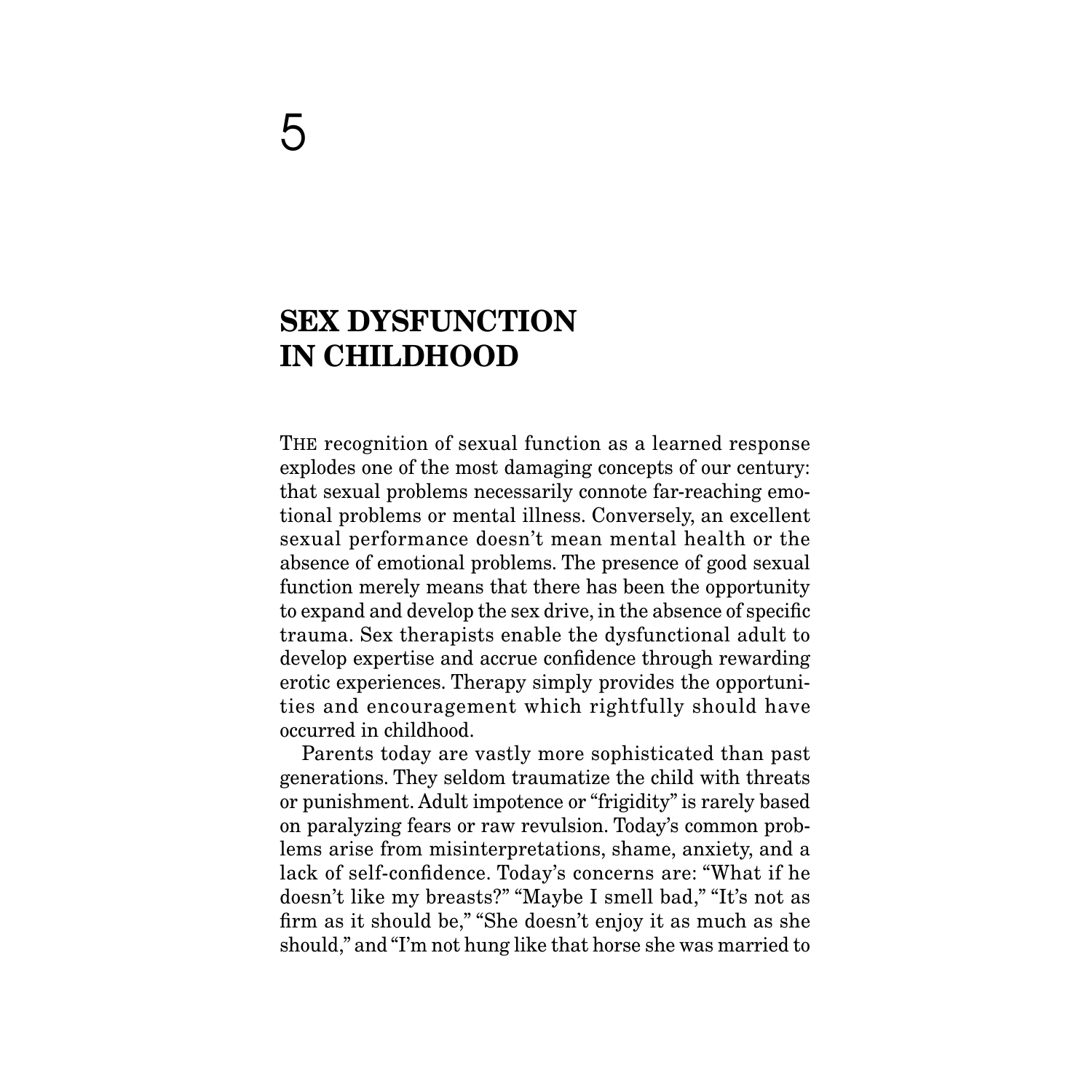before." Sex traumas are quite insignificant compared to yesteryear's threats of insanity and clitoral cautery. Now the traumas are subtle, such as being caught with your pants down, an unfavorable comparison with another boy's penis, or a chance bathroom confrontation with a naked parent. Yet these relatively minor events somehow result in sexual problems that bedevil an estimated fifty percent of marriages. Small traumas can produce such profound effects only if the child already feels sexually inadequate, confused, or ashamed. This happens because we parents don't transmit enthusiasm, provide direction, or aid in the development of a firm erotic base.

The following cases illustrate how parents unknowingly contribute to the child's low sexual self-confidence and susceptibility to minor trauma. Most of these examples are of normal children raised by well-accepted methods.

## **DAVID**

David was the youngest of five boys born to stable, intelligent parents who were both college graduates. Although the parents had moved away from a literal interpretation of the Bible, they attended church regularly and taught their children responsibility, patience, and good work habits. The older boys were successful and productive community members.

David was a "late blessing," the youngest by ten years. He received more attention and had fewer responsibilities than his brothers. When he was three years old he enjoyed rubbing and pulling at his penis while sitting on the toilet. His mother observed this and hastened to zip his pants up. After that she made certain he had a book or toy to occupy his time while enthroned. She was careful not to leave him there too long. About a year later David observed one dog mount another and ran to ask his father what they were doing. The father threw a stick and shouted so that the dogs ran off. By age five David's sex education consisted of his Sunday school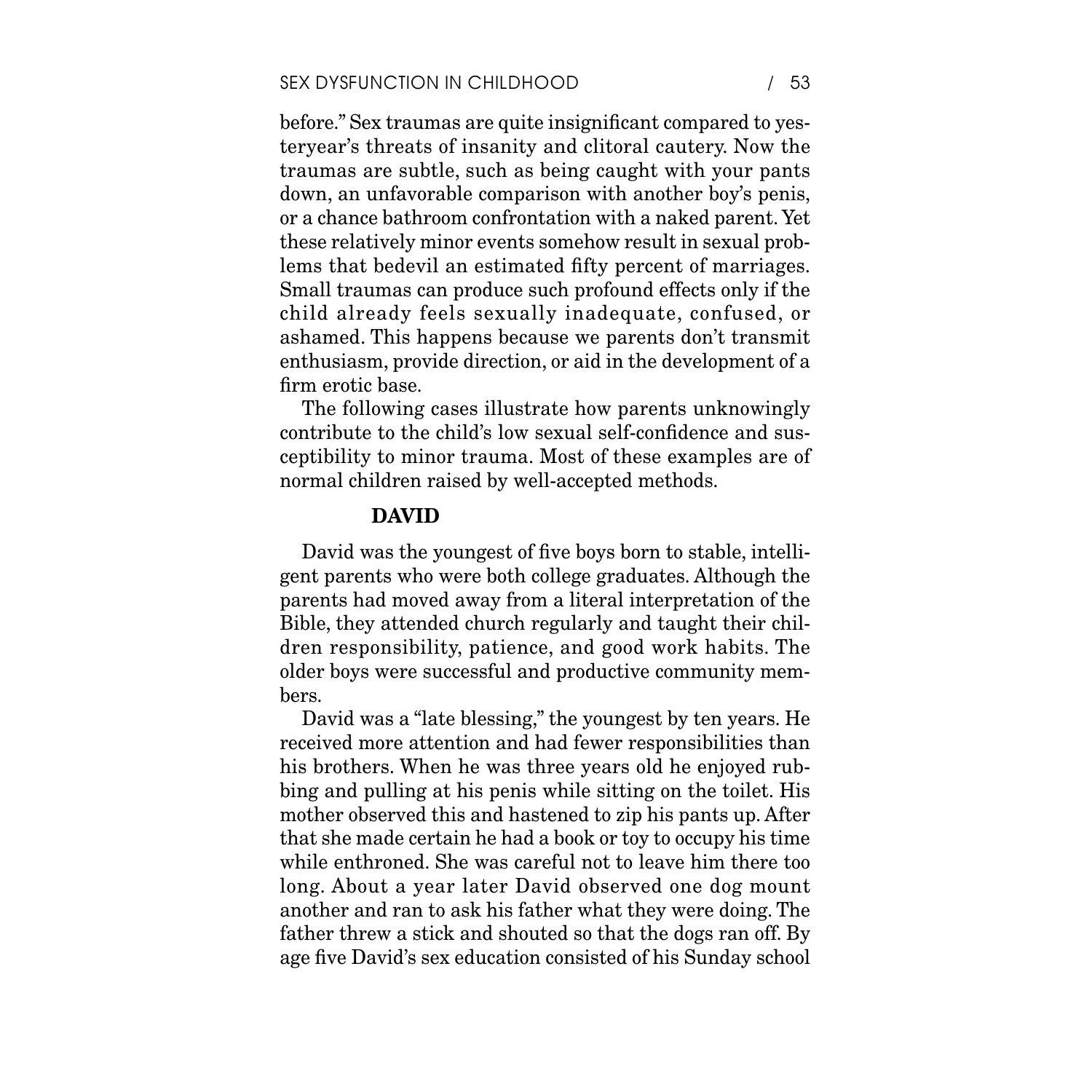teacher's comments on certain Bible stories. He knew that adults were upset if he opened doors without knocking, but the most he had ever witnessed was his mother in bra and panties.

When he was six, his favorite older brother eloped with a girl of a different faith. David missed his brother. He sensed the family turmoil and his father's anger. He overheard his father say that this was "the worst thing that could ever happen." At age seven, David related a joke he had heard at school about a little boy who took a bath with his mother. The same tale that had evoked uproarious laughter from classmates was greeted by stony silence at home. His mother said it was not a nice joke and not to tell any more like that. Shortly before this incident, David had begun playing with his penis again, this time carefully concealed under the bedcovers at night. After the joke fiasco he stopped pleasuring and wondered if dirty thoughts had made him bad, like his favorite brother who had never returned home. Overwhelmed by feelings of guilt and worthlessness, David spent long hours alone and exhibited some puzzling behavior. He neglected his chores and was reprimanded; he forgot to take a pencil to school until his teacher sent home a note. Although he had been an excellent student, the letters and syllables seemed hopelessly mixed and he began to fail in reading. Every type of remediation was ineffective. David's parents were frustrated, angry, and concerned.

Finally, David was brought for psychiatric treatment. During the first months of therapy, he played listlessly and remained aloof. He filled a pail with sand and dumped it again and again. He worried that his hands were soiled, and often visited the bathroom. In the third month, he smiled spontaneously and began to use a variety of playthings puppets, paints, Play-Doh, and dart guns. Now he enjoyed our sessions "a lot." One day we talked about how babies were born. David was silent and picked at his ear. Suddenly he asked if babies would die from "dirty things." Even with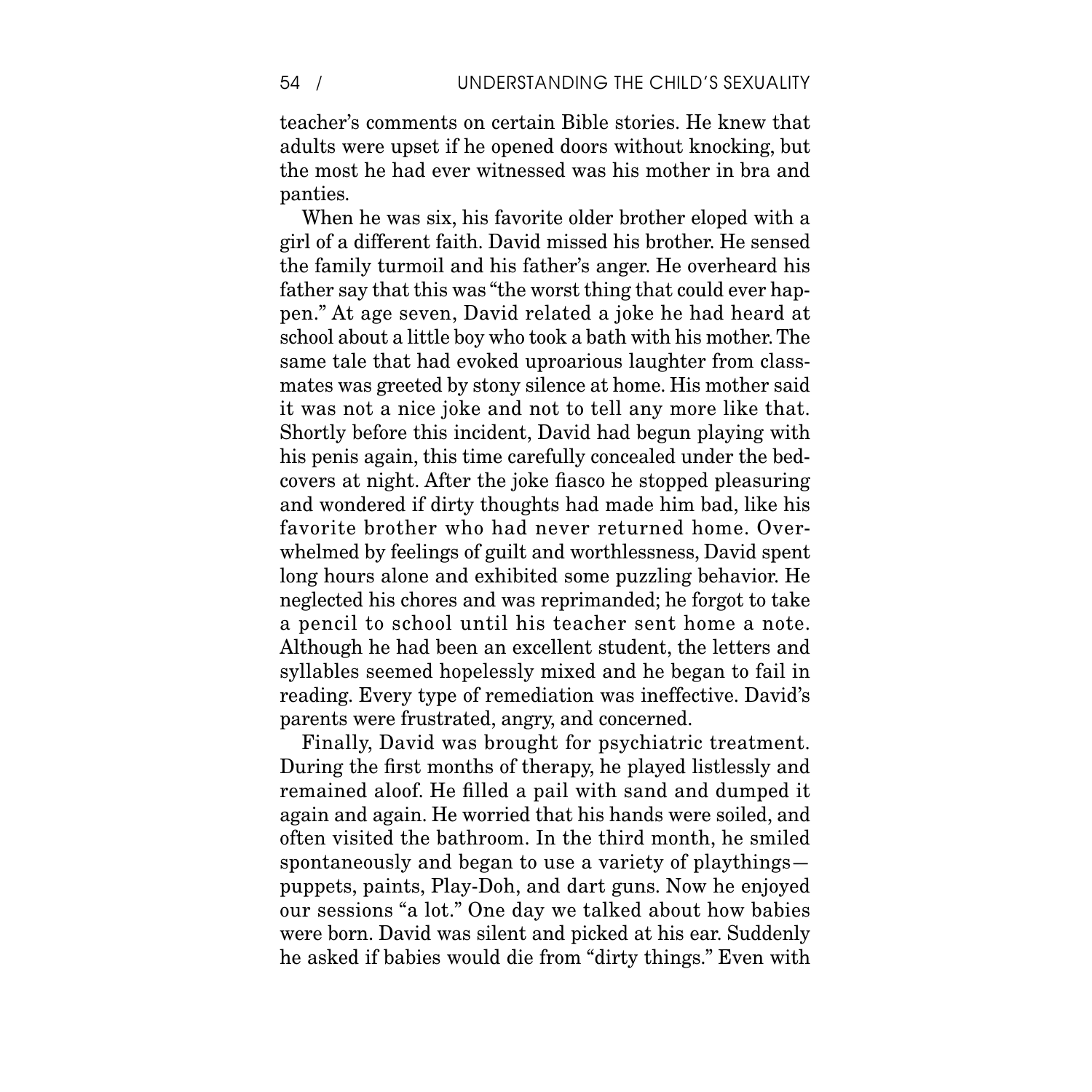my reassurance he refused to elaborate—instead he struck the long-nosed alligator puppet again and again against the sink. In the next session David was sullen and distrustful. Once more he poured the sand from one vessel to the next. Silently I modeled a large red Play-Doh penis on a baby doll. He stared at it intently for several moments. Abruptly, he flew at the doll and smashed the penis with his fist. "I know what that is!" he screamed. In the weeks that followed, more organs were constructed and demolished. I asked if he ever wanted to do that to himself. There followed a torrent of words interspersed with tears. His penis was "dirty, rotten, evil, and it stinks." This was because he had played with himself even though he knew it was bad. He said, "If you did that God would hate you and kick you out of your house."

David's parents were astonished. They had never punished David or told him that sex was evil. Fortunately, they understood, and reassured David that he was not bad and would not be sent away. His father gave him permission to masturbate by relating his own early pleasures and concerns. David again read fluently and remembered to take pencils to class.

Because David had little positive information or experience, he grossly misinterpreted events. Ashamed and miserable, he attempted to deny all erotic feelings, engaging only in clean respectable activities. This was all too much for David, and so he became symptomatic. If David had had reassurance, encouragement, and permission to engage in sex play, therapy would have been unnecessary.

#### **MEG**

Meg was the younger of two children born to a couple who seemed absolutely mismated. Meg's father was a complaining, jealous man who rarely said anything nice. Mother was highly erratic. She purchased expensive dresses and worthless baubles, depleting the family bank account. She reacted to her husband's recriminations with profuse tears. If this Wouldn't deter him she threatened to leave, once screaming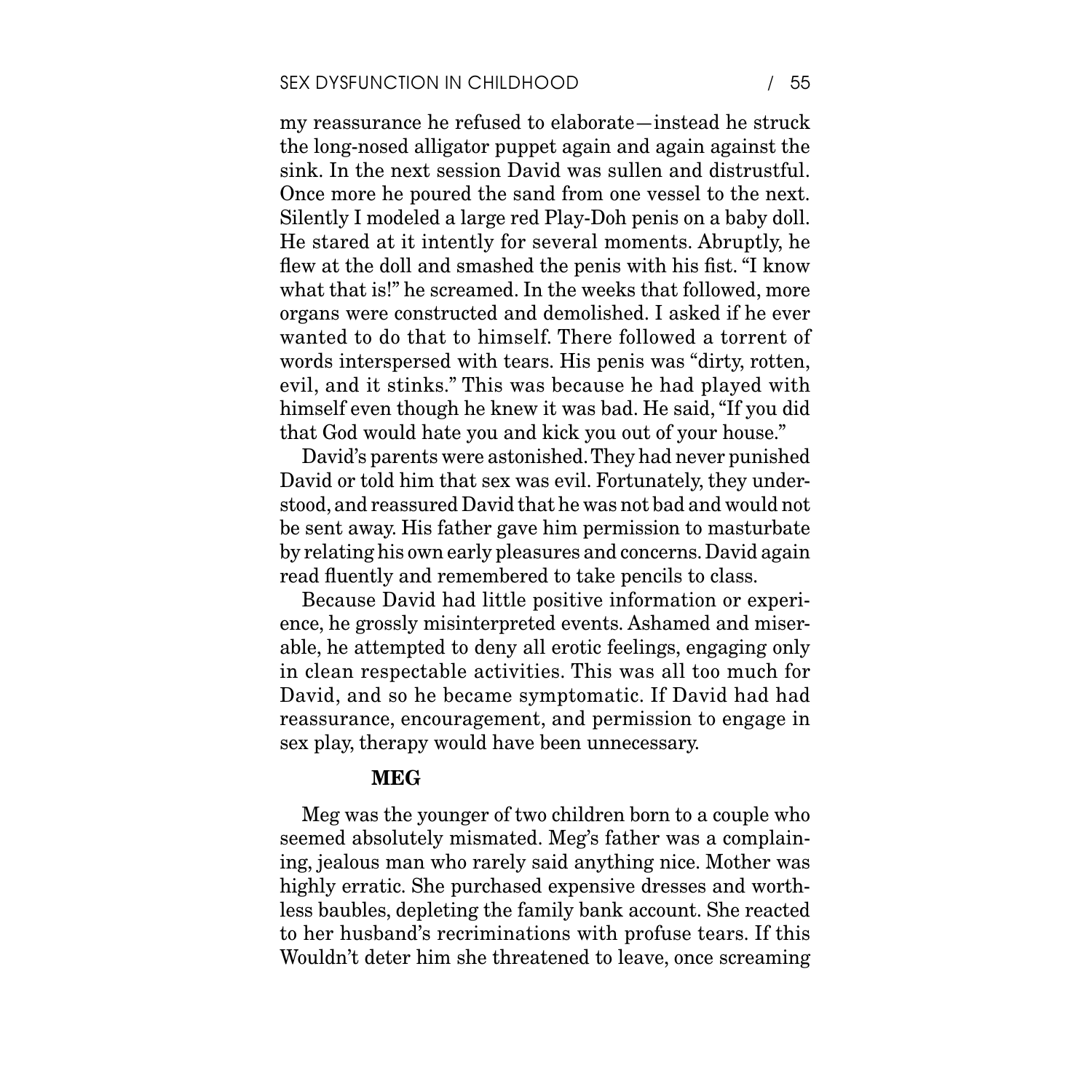that the only reason she hadn't left years before was because of "those stupid brats." When not upset, she was an adequate but uninspired mother.

Meg recalled her childhood as filled with uncertainty. When she was five, her parents separated and she was sent to live with her grandmother, where she remained for three years. The grandmother was an unwilling sitter who only accepted her charge to "keep her out of the orphan's home." It was then that Meg encountered an exhibitionist in the alley behind her grandmother's apartment. Instead of fleeing, she crouched against the wall and stared wide-eyed at his full erection. He approached and ejaculated within a few feet of her face. She never told anyone, assuming they would be angry. She knew little about sex, although she had participated in a few mild sex games and had seen a film at school.

Intelligent and hardworking, Meg was granted a scholarship to a prestigious university. There she became known for her ability to organize student activities. She maintained her composure under difficult circumstances, once intervening successfully for a classmate who was being expelled. She dated frequently, petted occasionally, but remained a virgin. At age twenty, she realized that she was the only neophyte in her entire circle of friends. Not to be different, she acquiesced on the next date, an event she later referred to as her "backseat initiation ceremony."

Following graduation from college Meg was uneasy. Several of her friends were married, and others had moved away. Her position as a management trainee in a large department store presented little challenge. During the next six months she selected, attracted, bedded, and wedded the son of the owner of her department store's largest competitor. She felt comfortable as a newly married young woman, although she was only vaguely aroused in bed. Having studied Kinsey, she recognized that this was not unusual. She awaited the orgasms which were sure to commence after sev-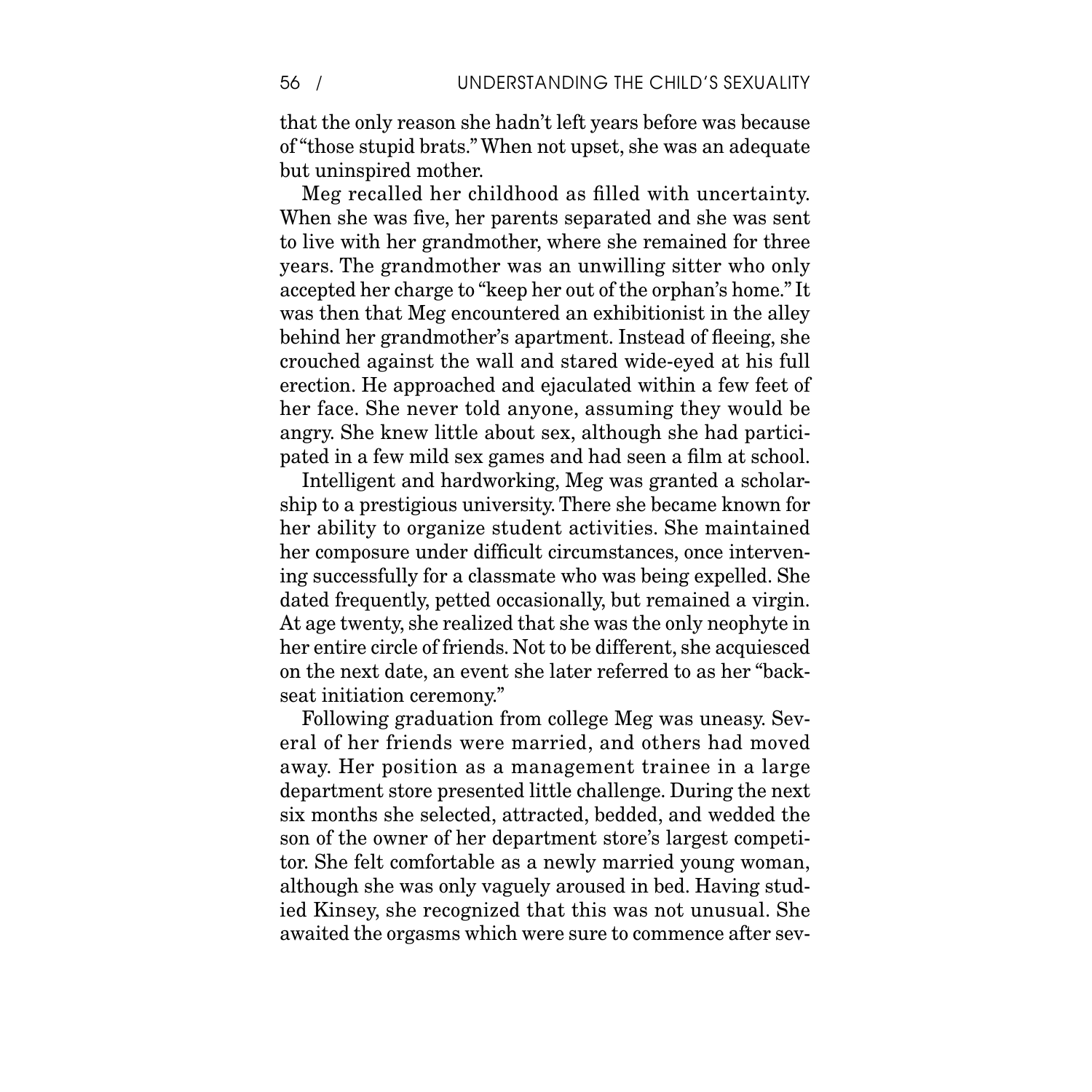eral months or years of marriage. When she and her compliant husband finally arrived at the sex therapy clinic, she had already visited gynecologists, tried acupuncture and hypnosis, and had even obtained the female equivalent of a circumcision. Repeated failures had increased her sense of inadequacy.

It's tempting to blame Meg's sexual problems on her encounter with the exhibitionist. Indeed she was "traumatized," but in large part because she already felt utterly helpless—unable to flee or become angry. Adults had always seemed threatening and unpredictable. She had never seen a penis under more favorable circumstances or received any positive messages about sex. Greater confidence in any area, but especially sex, would have lessened the impact. As an adult, Meg's gravest fear was criticism. To prevent this, she strove for perfection by doing all the "right" things. An orgasm became a product like a management report or a well-decorated room. The more anxious she became, the more elusive her pleasure.

#### **HERB**

Herb was seven when he was brought for psychiatric evaluation because he had bluntly asked several little girls to lower their panties so he could look. After one distraught mother complained, Herb's father told him that it wasn't right, and not to do it again. Herb seemed to understand, but attempted to pull down another girl's panties that same afternoon.

Herb's early development was unremarkable except for clumsiness that kept him from hitting a baseball and being chosen for a team at school. At the age of four he had been circumcised because of adhesions and infections about the foreskin. Herb had not asked questions nor did he appear anxious before the operation. After the surgery he cried plaintively, but soon was quiet.

In his first session, Herb appeared to be a wide-eyed lad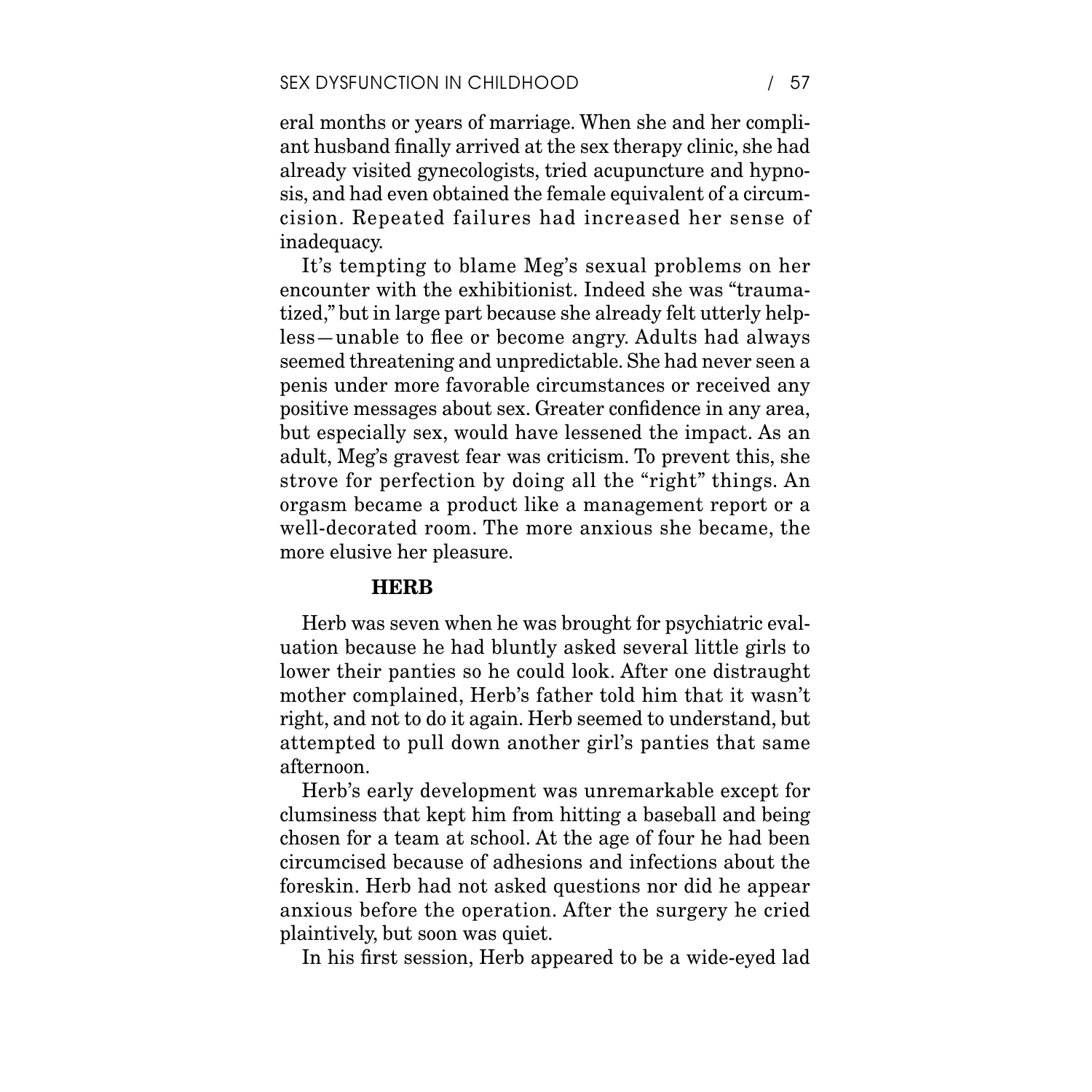with a slight stutter and a need to please adults. He wouldn't discuss his voyeuristic activities at all. After several months he asked to see his female therapist's genitals. She had some difficulty in dealing with this request and Herb steadfastly refused to discuss his reasons. Eventually she provided him with pictures, diagrams, and explanations. He next asked her to view his "wee-wee." This she did, reassuring him that it looked perfectly all right. Herb appeared relieved, and for the first time asked her if she had any children of her own.

Prior to his circumcision, Herb had no idea whether his penis was good, bad, or indifferent because no one ever talked about it or paid any attention to it. He thought it might not be too good because it was always covered up. When the infection began he was told not to touch it because it would get dirty. Then the operation removed something and made his penis better. Also, it hurt—so it certainly must have been bad. Herb's voyeuristic penchant was an attempt to gain information and reassurance. Were girls like that because they were dirty and had an operation? Would he have another operation and become a girl? What if he didn't touch his penis so that it would stay clean? Was it clean now? Could adults like his penis and want him to keep it? All these questions would have been unnecessary if Herb had known before the operation that his penis was handsome and valuable in the eyes of his parents.

# **WARREN**

Warren's parents were well-to-do. His father was the owner of a successful chain of restaurants and often traveled about the country. His mother did little in the father's absence, since there were servants in the house, including a governess for the two young boys. The governess kept the children clean and neatly dressed. She took them to the Tiny Tot's Theatre and taught them not to interrupt adult conversation. Although the father had little to do with the children he maintained high expectations for their behavior much as he did for his own.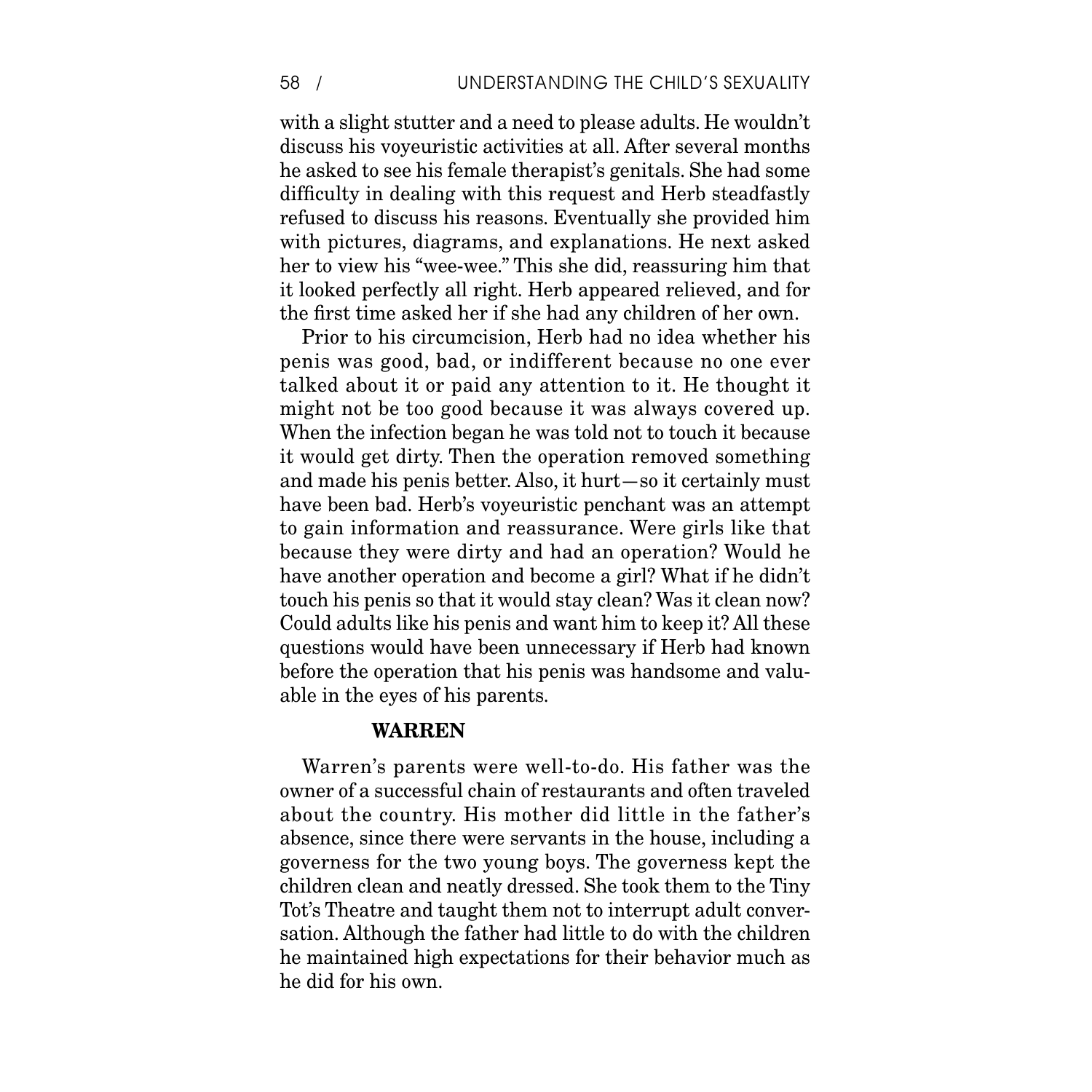#### SEX DYSEUNCTION IN CHILDHOOD 65 (1998)

When Warren, who was the older boy, was reported by his second-grade teacher for stealing a rock specimen, father twisted his ear. Later Warren twisted the ear of the family dog. The next summer Warren persuaded a neighbor girl, a year older, to play "Mommy and Daddy" with him. Although Warren had never spied on his parents he had studied copulating animals and a sex manual from the family library. His game consisted of placing his three-inch-long erect penis between the thighs of his partner. For months following this event he extorted money from the neighbor girl by threatening to tell her parents. At age nine he was routinely stealing money from his mother's purse and by eleven he was depleting the family's liquor supply. The parents presented him for psychiatric evaluation at age thirteen after he informed his father that his mother had taken a lover. Through this falsehood he had almost demolished the parents' marriage. Mother recalled that she had fired several servants that year because of Warren's reports of clandestine activities.

When Warren was seen alone he readily admitted his fabrications and spontaneously recounted a list of ingenious misdeeds. One of the maids who had been fired had refused to grant him sexual favors, although her successor had been coerced into doing so.

Warren's governess had felt it was not her responsibility to tell the boys about sex. Her close supervision of all their activities had effectively prevented any sex play when they were young. By the time Warren was five he had discovered that "dirty words" were a sure way to upset his governess, who would not tell his parents for fear of losing her job. Sexuality became a powerful tool for revenge.

### **ANN**

Ann was the only girl among three children born to a minister and his wife. Both parents were content in their life's work and in their relationship to one another. Ann's mother gave her children more than adequate nurturance in spite of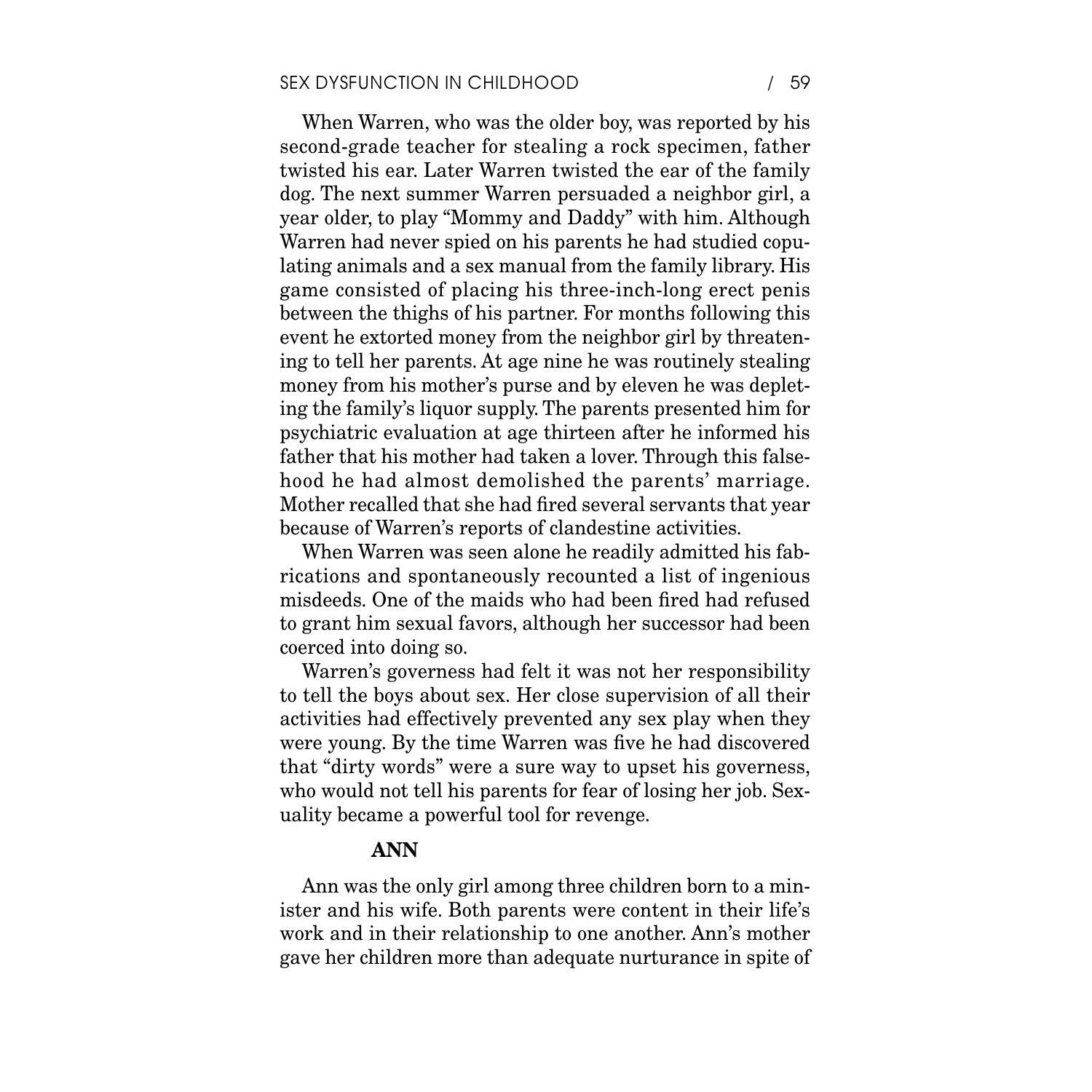church-related duties and the fact that all three children were born in the space of only four years.

As an adult, Ann recalled her parents' emphasis on the daintiness of little girls. "Sugar and spice, and everything nice…" She was expected to smell sweeter and remain cleaner than boys, and never to fight back. Boys could show off and do "dirty things" that were taboo for girls. At home, sex was alluded to but never discussed.

As a little girl, Ann received more attention than the boys, which was most irritating to her older brother, Richard. He took delight in surreptitiously punching her and then denying it. At other times he would push her in the water or kick her for no apparent reason. Never did he cause her any injury severe enough to leave a mark. At first Ann ran in tears to her mother. Richard absolutely denied any misdeed, stating firmly, "She only wants attention." The mother, busy and frustrated, would tell both to be good and play nicely together.

One day, Richard really was kind to Ann. With two friends he inveigled her into an excavation in a nearby wooded lot. They had "something really good" to show her. Once in the pit they proposed a contest to see how far each person could project a stream of urine. The winner would receive a candy bar. Softened by her brother's solicitude, Ann agreed to compete even though she realized that her equipment was not the best. The boys clapped, laughed, and peered closely as Ann made an unparalleled attempt. Ann recalled the experience as a pleasurable one, more for her brother's acceptance than for the erotic sensation. Afterward she felt increasingly guilty and inadequate. Her brother had lost interest in the game and in fact had found a new pastime. He required acts of servitude from Ann such as scratching his back for hours or bringing him food in the middle of the night. She had long since ceased complaining to her parents.

Compliant and well-mannered, Ann was never identified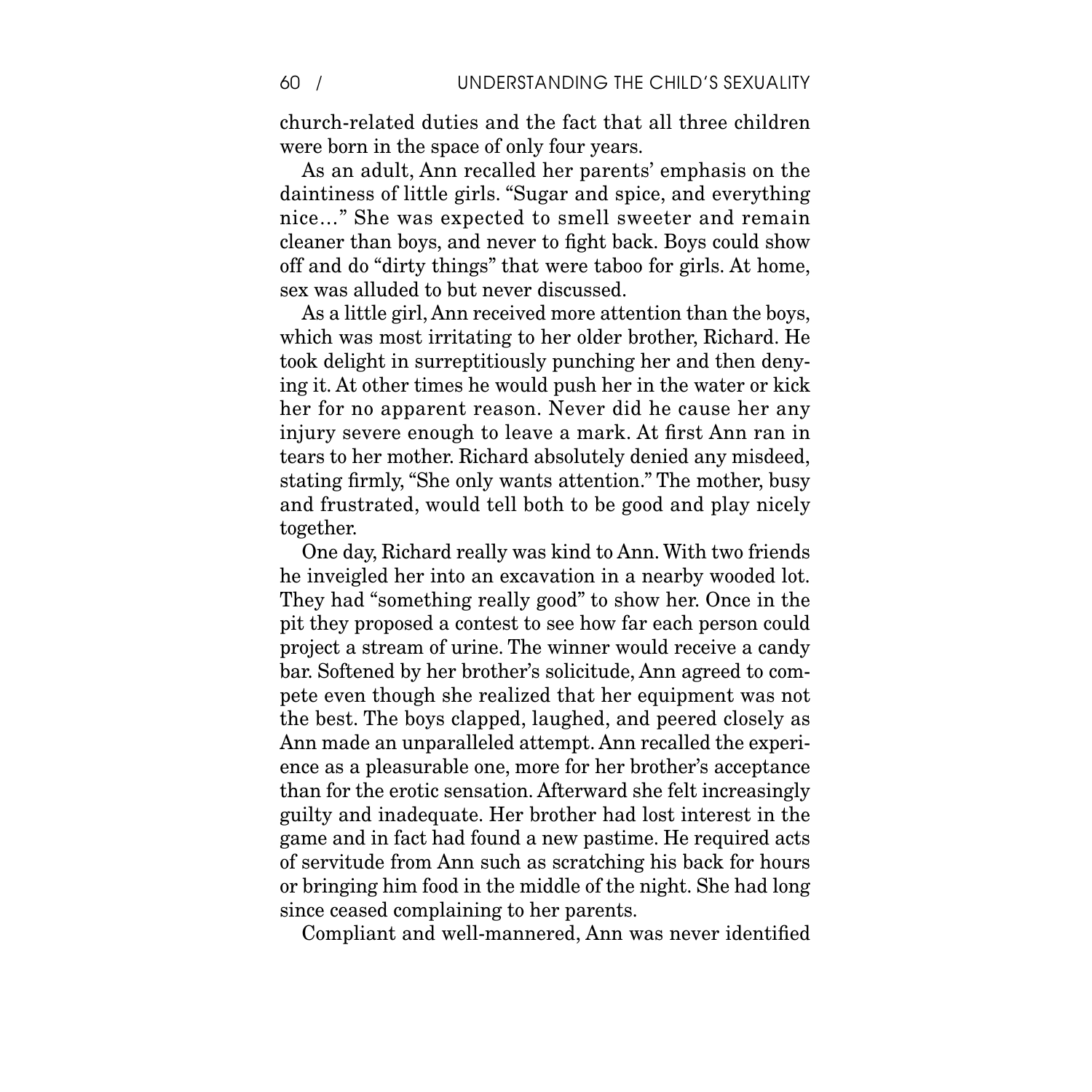as a problem in childhood. She remained a virgin until the age of twenty, when she married a conventional young man who taught school. This union produced three children in five years. At age twenty-six Ann entered therapy. She could not identify a specific problem except that she was making her tolerant husband miserable. During the day she followed a rigid, joyless schedule which allowed her no time for herself. At night sexual expression was precluded by twenty rules. Her husband could not expect sex when the children were awake, in the week prior to or during her menstruation, after a heavy meal, while she was pregnant, in the early morning, or in the evening after ten o'clock. Her husband avoided placing any more demands on his already overworked wife.

Tractable, clean, and inhibited, Ann was shaped by her parents' teachings. As she had not been taught that sexual pleasures were nice, she assumed they were part of the aggressive, dirty delights reserved for boys. Too frightened to express her resentment of males directly, she barricaded herself and denied her husband sexual pleasure.

### **SHIRLEY**

Shirley was clearly her father's favorite little girl. She had inherited his red hair, good looks, and "feisty" manner. The father preferred her company on walks and in the car. When the family watched television, Shirley's place was on Daddy's lap in the reclining chair. The mother denied any jealousy but gave Shirley less attention than the others because she had so much from the father.

Shirley did not remember any early sexual information or experiences although she knew that her brothers also enjoyed touching her. At about age eleven she thought her father had an erection while she snuggled against him. Afterwards he was more restrained and no longer allowed her on his lap. Among classmates Shirley was the most popular girl, known for her cheerfulness and vivacity. During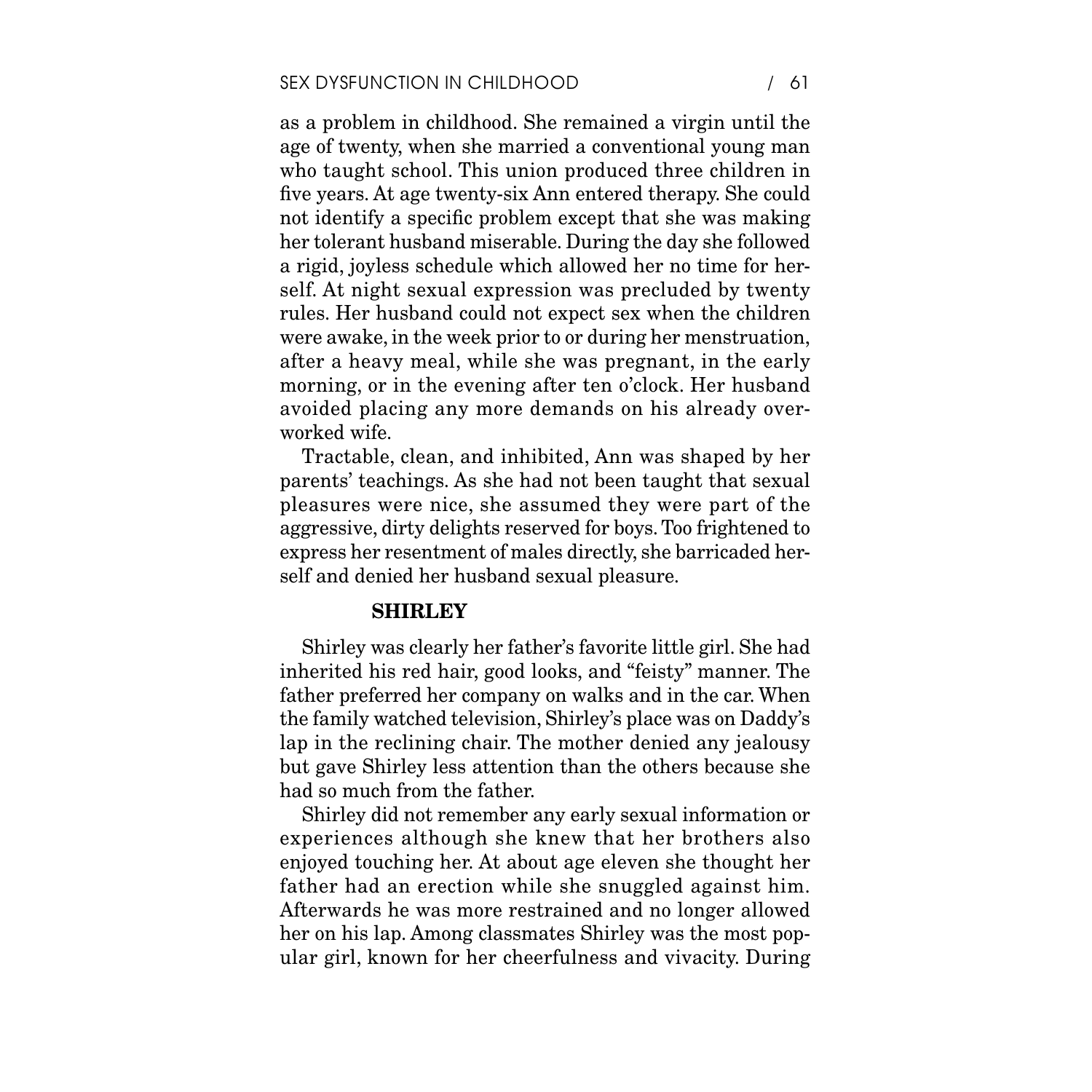high school she fell in and out of love at least ten times. She wished to become an actress or a stewardess, but her grades were quite mediocre.

Following high school Shirley worked briefly at a soda fountain while she dreamed of other careers. At the age of nineteen she met and quickly married an airline pilot and then moved to rural Arizona. There she felt lonely and developed splitting headaches. She anticipated Friday nights when her husband was home and would take her dancing. At the dance hall she flirted with other men and talked incessantly. Shirley was furious when one Friday her husband indicated that he would rather stay quietly at home. She accused him of being inconsiderate and capped her grievances by screaming at the top of her lungs that he had given her no orgasms in the four years they had been married. This came as a surprise, because she had always faked her response. Shirley's husband used this inadvertent disclosure as a wedge to involve her in joint marriage counseling.

Shirley's early life with her indulgent father was like a giveaway show without any need to earn approval. She received every gratification without effort. Her sexual response remained as immature as her character. She married another "Daddy" and expected him to provide infinite attention with little responsibility.

# **JOE**

Joe was the younger of two brothers. His mother was a divorcée who supported the family by working as a supermarket cashier. Joe never knew his natural father, who had disappeared shortly after his birth. When Joe was three years old there was a stepfather in the house for several months. He drank every evening and was often too sick to work. Older brother Cliff cared for Joe while Mother worked. Discipline consisted of a kick or a shove and a threat that worse might happen if Joe ratted on him. In preschool years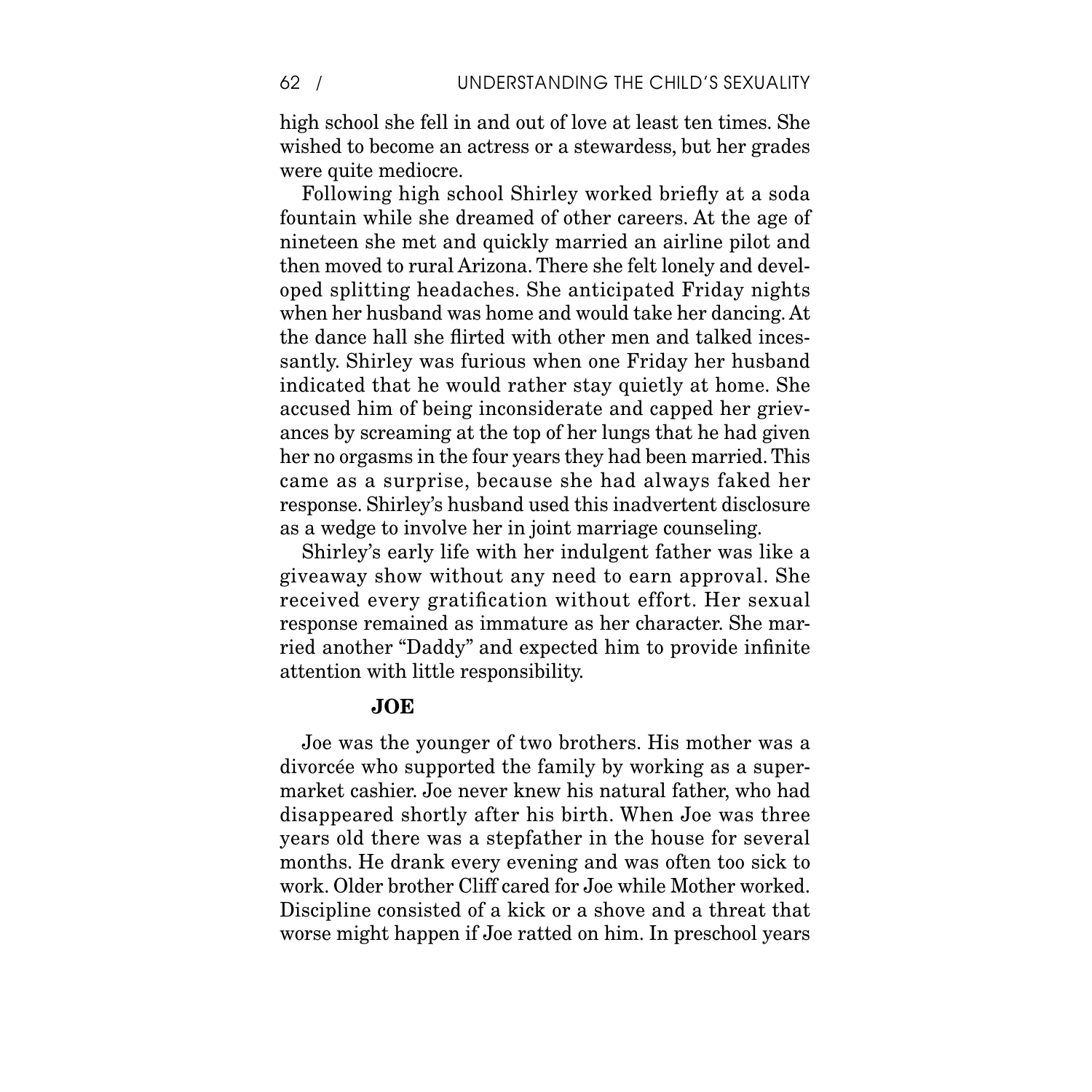Joe was timid and remained as close as possible to his mother. When she was gone he played with the little girl next door in spite of Cliff's taunts. When he was six some older boys forced him to rub and lick her genitals. Then they laughed at him and pushed him out of the garage. Terribly ashamed, he never told his mother. In the second grade he was bullied, bruised, and heckled as a "baby." Finally, Mother and Cliff decided that Joe must learn to fight back. His grandfather bought him boxing gloves and entered him in a karate school. Joe not only learned to retaliate but developed a reputation as a small but scrappy kid.

At age twelve Joe was given a dirt bike. With an earsplitting roar, he soared over ditches and raced with his friends around the dump. Throughout high school he preferred tinkering with his motorcycle to studying or going out with girls. By the time Joe graduated, most of his buddies had sweethearts who rode behind and watched the races. Gradually Joe began to like Mary, his best friend's sister. Mary described Joe as quiet but deep. She liked to talk and felt that Joe truly understood her. After several months they were married.

A year after the wedding Joe was employed as a mechanic and still spent his weekends riding motorcycles in local races. He didn't drink or gamble, and he brought his paycheck home regularly. He expected his meals to be ready on time and the house to be clean. Mary was pregnant with their first child. She wished she had trained as a practical nurse before marriage. She described Joe as insensitive and less interested in her than in motorcycles. Lovemaking was perfunctory, and Mary was left irritable and restless. One evening she began to suck on a cough drop at bedtime. Joe's sketchy foreplay, penetration, and rapid ejaculation happened so fast that the cough drop was still intact when he finished. When Mary attempted to discuss this with Joe and a marriage counselor Joe looked uncomfortable and changed the subject.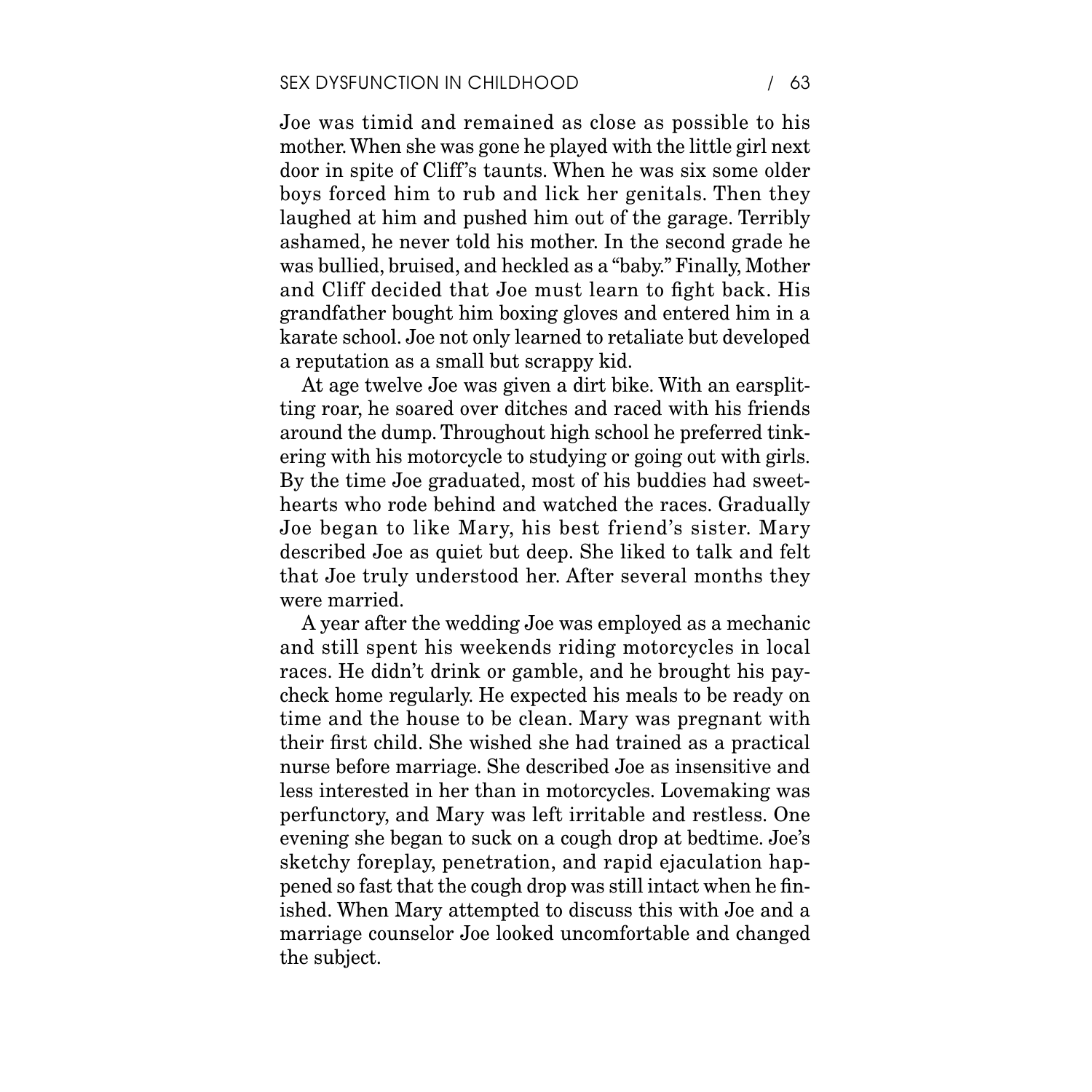Joe's mother was distinctly disenchanted with men and sex. Joe sensed this when he was small and had scant opportunity as he grew to become comfortable with sex or the male role. His first erotic contact with the little neighbor was an insult superimposed upon countless humiliations. With time he salvaged his self-esteem by becoming a daredevil on a motorcycle. After marriage he remained closer to his cycle than to his wife. While observing the superficial requirements of marriage, he avoided any emotional investment. He derived major gratification astride his leaping, smoking Yamaha. No one would ever call him a baby again.

#### **KAREN**

Karen was the only child born to a strikingly beautiful woman. Her parents lived in an expensive suburb where Karen attended a private school. Her mother disliked suburbia and had few friends; yet she made no plans to live elsewhere. At times she was resentful and jealous of her often absent husband. The mother devoted hours each day to Karen, who was her confidante. The mother's beautician did Karen's hair each week. The mother relied on Karen's good humor and vivacity to buoy her sagging spirits.

When Karen entered school she chose her girlfriends and organized a "Candyland Club" for the select few. Karen suggested a game called "Reform School" in which she somehow was always the teacher. She preached, gave assignments, and pretended to spank "bad" children. She instructed some to pull down their panties, and others to disrobe completely, so that she could "inspect." She rewarded this "good" behavior with candy treats, which were in constant supply. Karen herself never disrobed.

At age ten Karen was given a lacy nightgown and a catered birthday party by her mother. Her father was away on a business trip. Karen began to date at age thirteen, and on her return, promptly reported all happenings to her mother. They giggled and whispered far into the night. Her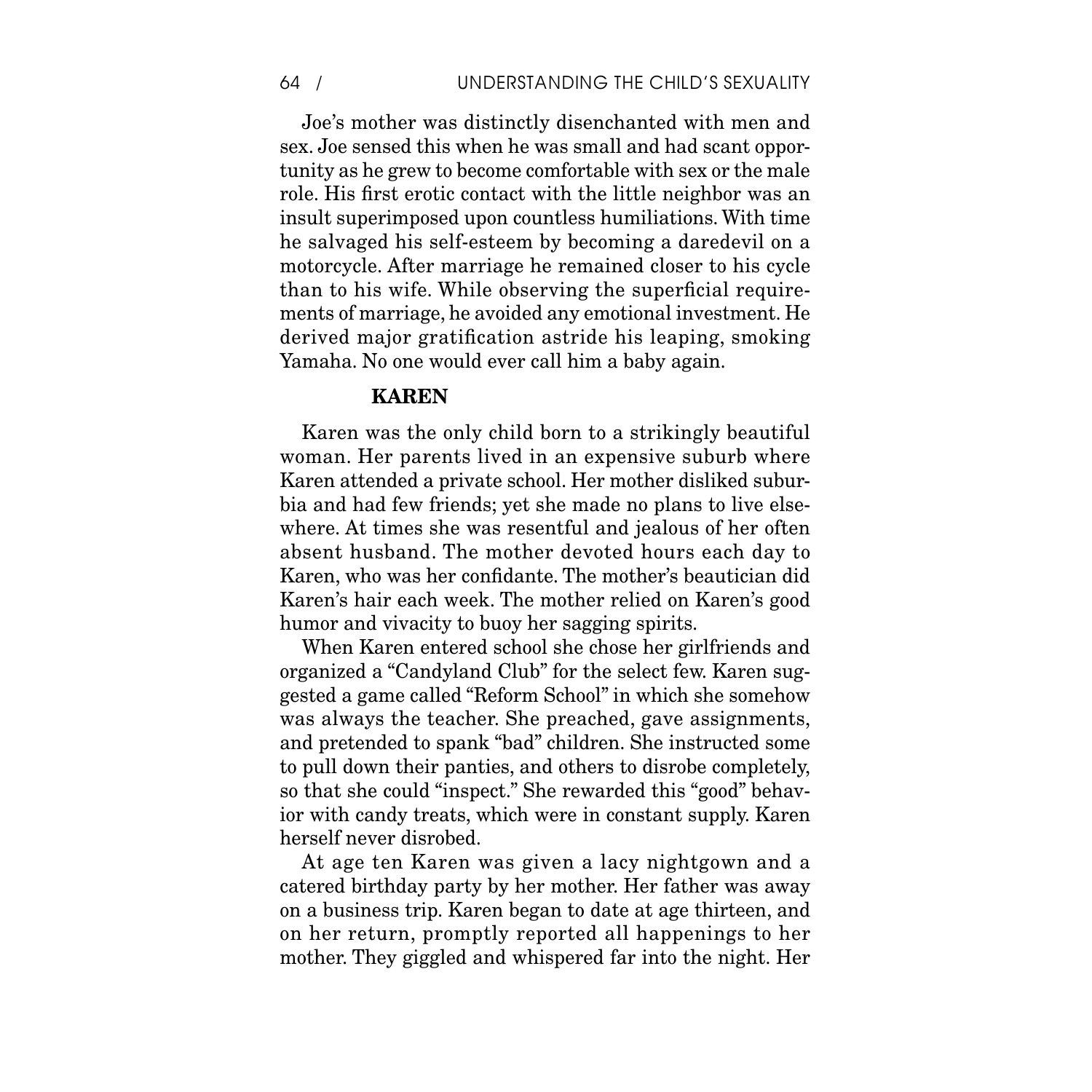mother was certain that she could trust Karen because they were so close.

Karen became pregnant in her junior year of high school. She told her mother immediately, but both concealed the fact from her father until Karen was in her sixth month. Her father was enraged and blamed the mother. The mother indignantly accused him of long-term neglect and indifference. For the first time in years both parents acted together when they brought Karen for psychiatric evaluation. During my session alone with Karen she confided that she had not even liked the father of her child, that sexual relations were mildly disagreeable, and that marriage was a real "turnoff."

Karen received copious erotic stimulation from her mother. This highly charged, intimate relationship restricted Karen and impeded her normal sexual development. The boyfriends and the pregnancy served only to provide the mother with exciting material. No male was really important.

Any of these parents could have lived in your community or on your block. Concerned and responsible, they provided all the common necessities. They were functioning members of the middle class who wished their children to become happy, healthy adults. The occasional marital discord or emotional problems were not unusual or incapacitating.

These parents never threatened or punished their children's early erotic explorations. They skirted the area tactfully to avoid trauma, utilizing avoidance, distraction, and vague generalizations. Even the two parents who intensely stimulated their children did little to direct their sexual growth. Children were left to define their own sexuality, through various scraps of information augmented by fantasy. Parental lack of enthusiasm, embarrassment, and reluctance to impart information suggested that sex was different and perhaps shameful. Erroneous conclusions and gross misinterpretations were the rule. Not one parent welcomed a child's early erotic gropings as the hallmark of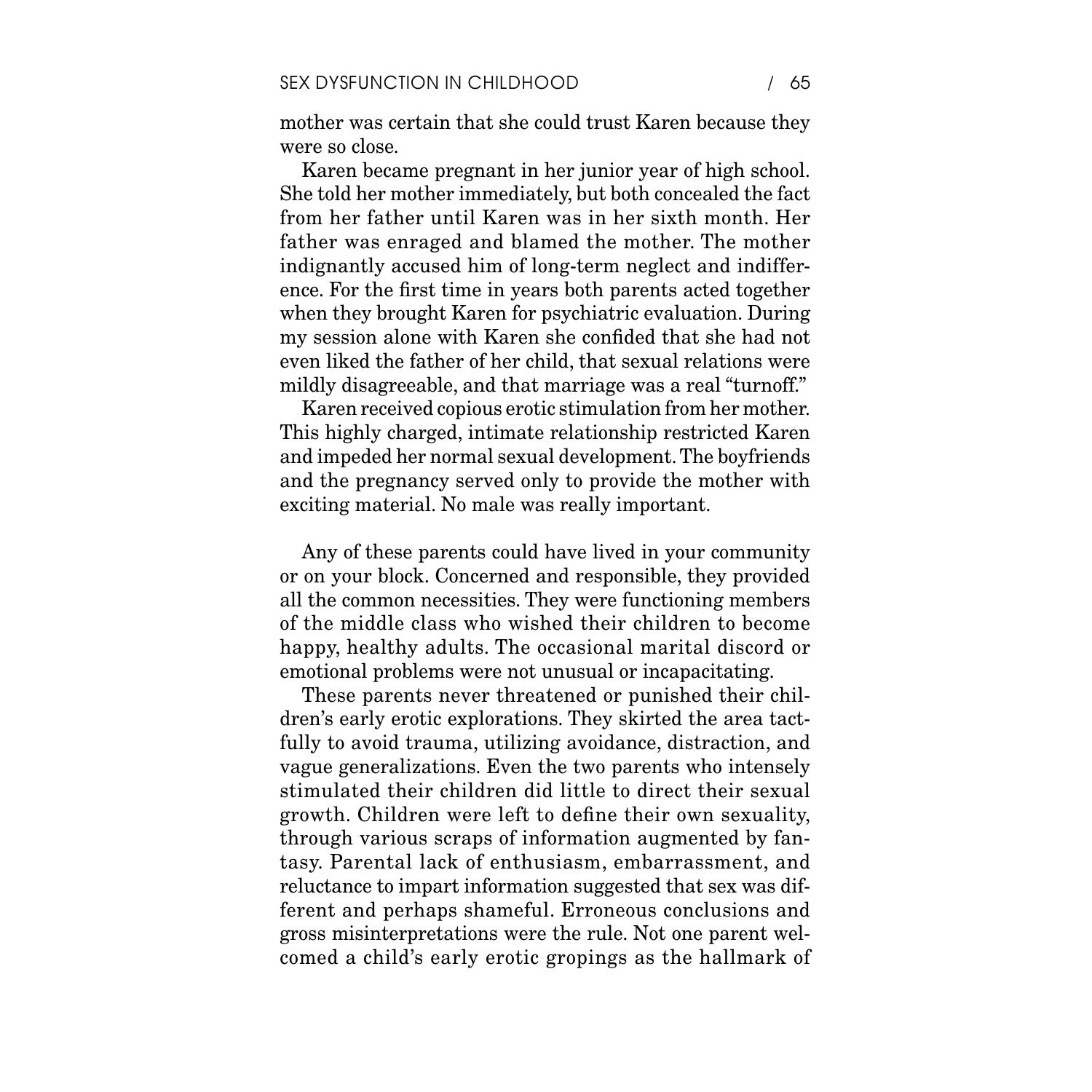healthy development. There were no words of encouragement and no considered guidance.

Several families were deficient in more than one area. Meg's, Warren's, and Joe's families failed to provide an experience in intimacy, and these children suffered severe impairments. Shirley and Karen were stimulated but bound in an exclusive relationship with one parent, which limited both sexual and emotional growth. David, Herb, and Ann were reared with intimacy and encouraged toward independence. They became healthy individuals with sexual problems.

Meg and Joe experienced sexual trauma outside the home which may have intensified their difficulties. Both were acutely vulnerable because of feelings of helplessness and inadequacy before the trauma occurred. They had no basis in erotic competence or knowledge with which to interpret the events correctly. Each had already assumed from their parents' attitudes that genitals were somehow bad or dirty. Neither had had any experience which indicated that genitals could be nice and feel good. Thus there was no protective cushion to soften the emotional impact of horror and revulsion which constituted the trauma. Had these children been better equipped, the "trauma" would have shriveled to a strange or unpleasant "incident."

By not permitting or promoting healthy eroticism, we leave our children bare and blind, without protection, in a world where sex may also be used to hurt.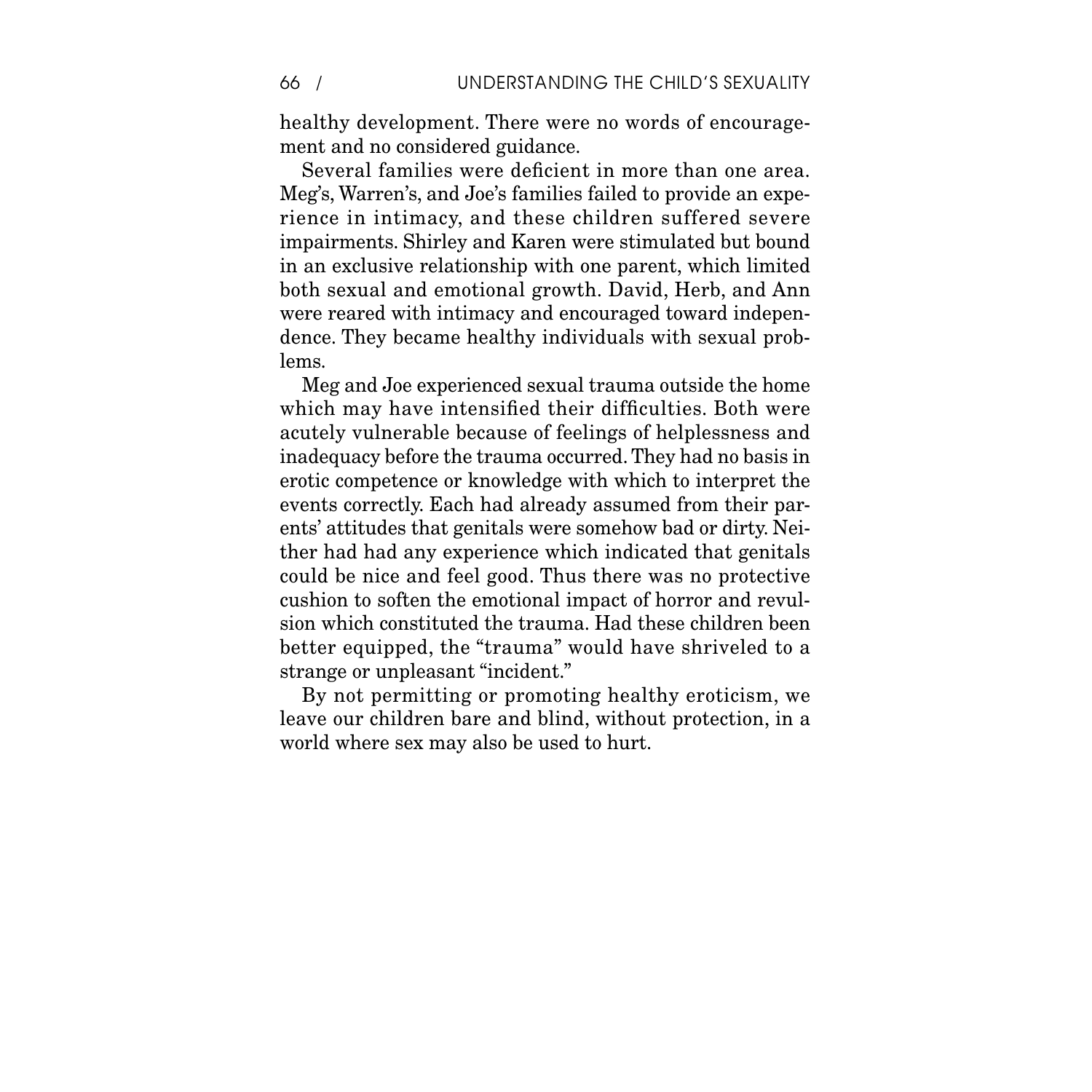# **OTHER COUNTRIES, OTHER STYLES**

It is good for man not to touch woman, yet for fear of fornication, let each man have his own wife and let each woman have her own husband.…But I say to the unmarried and to widows, it is good for them if they remain even as I. But if they do not have self-control, let them marry, for it is better to marry than to burn.

—PAUL, I Corinthians 7

AUSTERE and frightening, the concept of sex as a necessary evil and abstinence as Christ-like remains basic to Christianity and to our culture. Intercourse is publicly endorsed only in the marital bed, where it can be justified by the need to procreate. Our crotchety Christian conscience condemns behavior that deviates from this ideal. Among two hundred fifty cultures surveyed, ours is one of the three most restrictive. (Murdock, 1960) Ritual abandonment, premarital freedom, and postmarital options are not uncommon in the rest of the world. One North American tribe is even said to copulate with porcupines, "by a special technique."

What happens to children when they are allowed sexual freedom? In some Oceanian and African societies, toddlers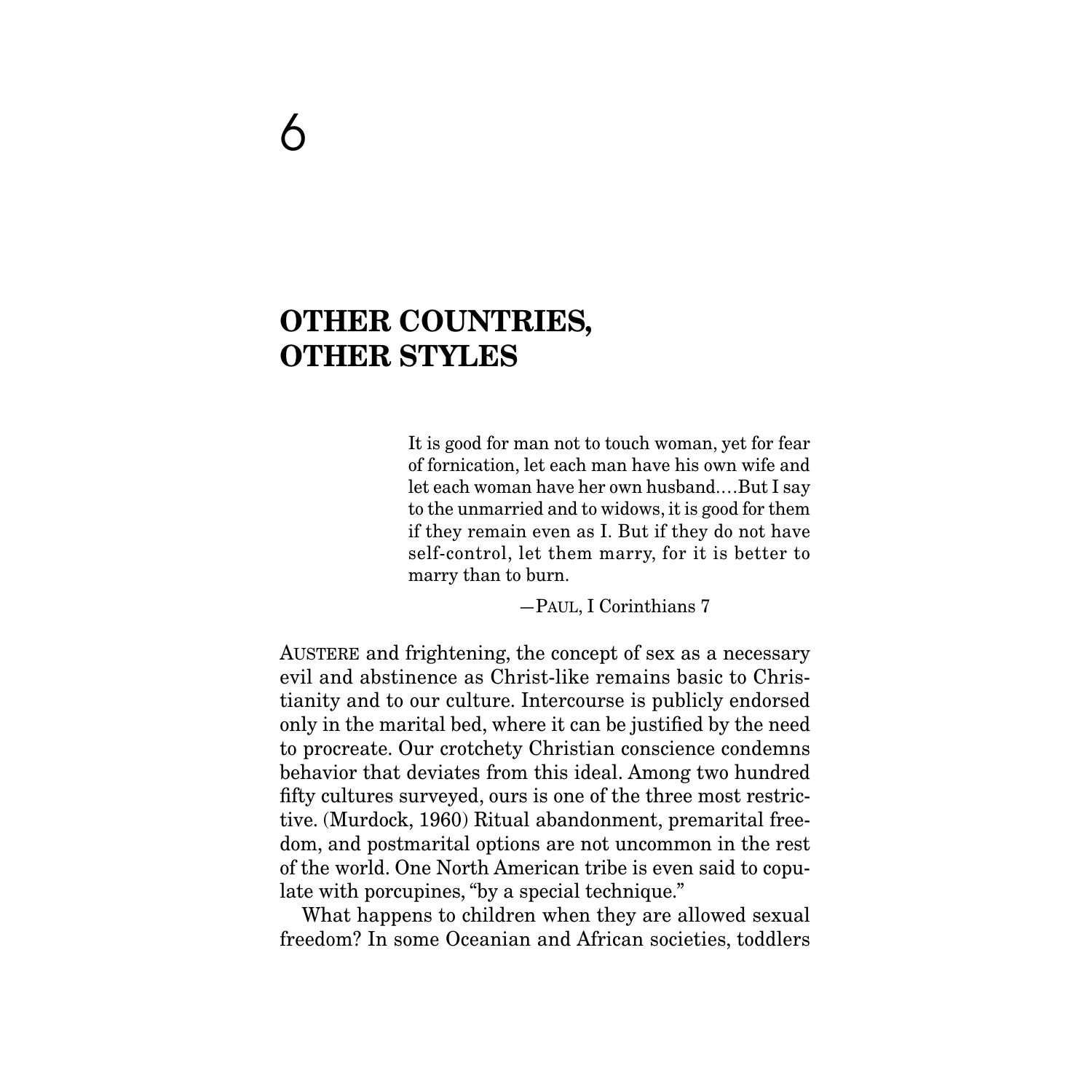explore each other's bodies, sometimes begin intercourse by age four, and are soothed by rubbing the genitals. Children never need to be told about sex, as they have ample opportunity to observe adults. Sexual growth is a smooth continuum depending for the most part on size, aggressiveness, and glandular function. Liberal cultures, such as Polynesian Mangaia, lend perspective to our own child-rearing techniques. In Mangaia, virtually one hundred percent of women achieve orgasm. In stark contrast, on the small Irish island of Inis Beag, the female climax is unknown or thought to be abnormal.

## **INIS BEAG**

Inis Beag is a small Irish island investigated by John C. Messenger. It is the most erotically barren community ever described by anthropologists. There, three hundred and fifty people relatively isolated from the mainland have maintained a stable agrarian culture for two hundred years. The standard of living is low, the birthrate high, and the family of prime importance. There is neither electricity nor running water, and transportation is via several ass-drawn carts. Agricultural tools are rudimentary and barter remains common. There is little distinction between the life style of the wealthiest and the poorest of the islanders.

Although certain Druidic religious beliefs persist, the people are devout Catholics. The average family has seven offspring. Many mainlanders see the Catholicism of Inis Beag as an ideal not attained elsewhere. The islanders combine an overwhelming preoccupation about sin with an obsessive drive toward salvation in the world to come. Women remain at home except for church-associated activities or an occasional visit to a relative. Men attend parties and dances, play cards, and congregate at the pubs. Late marriage and celibacy are as common in Inis Beag as on the mainland. Sex is never discussed in the home and islanders are monumentally naïve and inexperienced. Boys learn some facts by talking to other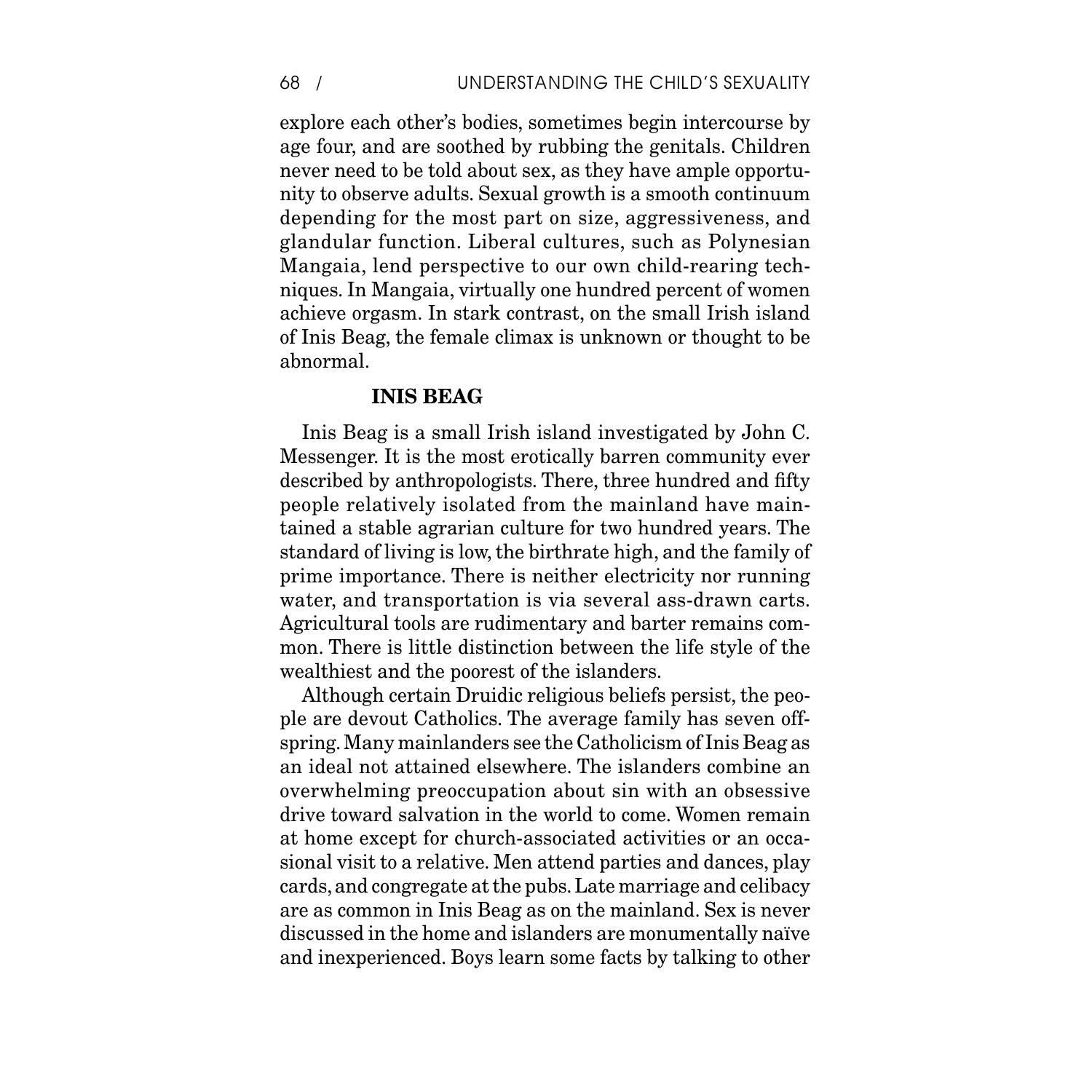boys and watching animals, but girls may not even have done that. Girls understand that they must not look directly at a male or allow themselves to be touched. Premarital sex is unknown, courtship almost nonexistent, and marriages are arranged with little concern for the feelings of the young people involved. The marital bond is primarily of economic and childbearing importance and love between partners is extremely rare. Most people are completely unprepared for the wedding night. Women endure intercourse because to refuse is a mortal sin. The husband initiates sex only in the "missionary" position. Foreplay is crude and clumsy. He quickly climaxes and falls asleep. Men believe that the loss of semen weakens and debilitates. They are unaware of, doubt the existence of, or see as deviant, the female orgasm. Messenger describes one middle-aged bachelor, a man about town who often made love to willing tourists. He is astounded when a girl responds to his fondling with a violent bodily reaction. Although he is aware that some women enjoy kissing and caressing, he can't comprehend a woman's climax.

Nudity is abhorred and there is great secrecy about urination and defecation. Even the dog caught licking its genitals inside the home is whipped and banished from the house. Chickens who defecate while setting on the nest are soon killed and eaten. Underclothes are not removed for sleep or for the sex act. Only infants are completely bathed each Saturday night. Children and adults wash from the neck upward, and the elbow and knee downward. To be caught barefooted is cause for shame, and clothing is always changed in private. Men who brave the ocean in canoes must rationalize their inability to swim. In fact they dare not bare their bodies enough to learn.

Breast-feeding is uncommon because of its sexual connotation. By late infancy, affection is demonstrated by word rather than touch. Masturbation, sex play, and "dirty" words are severely punished. From early childhood boys and girls are rigidly separated in both work and play. Even the fact of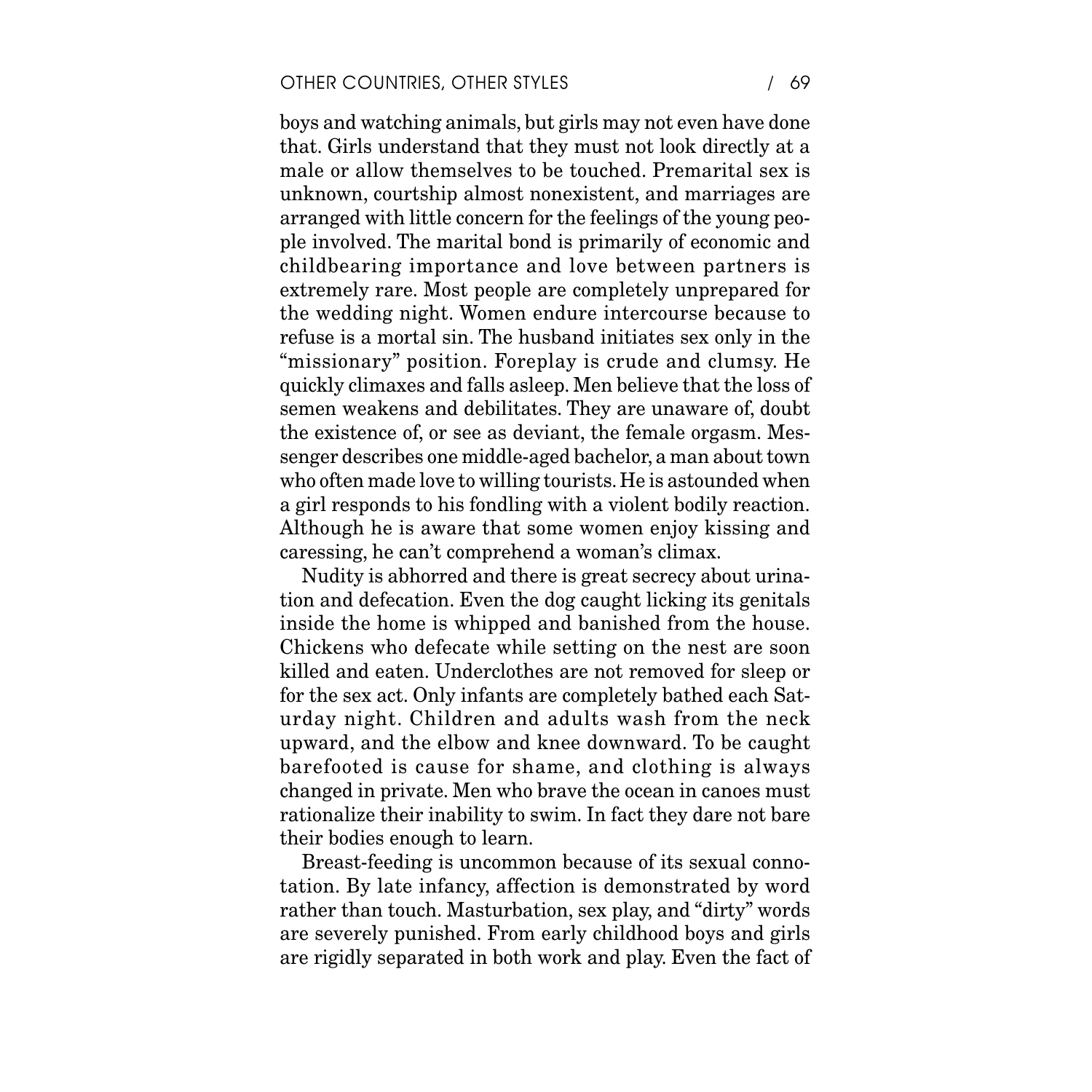pregnancy embarrasses. Pregnancy is never discussed when children are present. Women are considered dangerous during menstruation and for months after childbirth. Children soon perceive that the "good" woman does not like sex.

Malicious gossip is rife in Inis Beag. The fear of rumor is so overwhelming that any hint of sexual desire is carefully avoided. Spying is common, promoting general distrust. A cherished memory once revealed may result in deep humiliation.

Inis Beag is the perfection of Christian morality. All eroticism is systematically constricted from an early age. Not only is premarital sex unknown and adultery rare, but the marital unit is extremely stable. The cost is great.

A commonly held myth is that sexual freedom for children and adolescents will create eventual adultery and thus destroy the integrity of the family. In fact, early license is not necessarily related to marital infidelity. The Andamanese allow their children erotic license, frequently including trial marriages. Yet they practice strict monogamy, both prohibiting and punishing adultery. (Radcliffe-Brown, 1948) The Ute Indians of Colorado and the Tahitians endorse childhood sexuality also, but expect fidelity after marriage. (Opler, 1940) Conversely, a great many cultures which value premarital virginity arrange married life with great license. (Benedict, 1955) In our country, Kinsey reports that "females who had had premarital coitus seemed to have been no more promiscuous in their extra-marital relationships than the females who had had no premarital coitus." While sexual freedom for children will not guarantee, or even foster, fidelity in marriage, neither can we conclude that children's sexual activity will cause infidelity after marriage.

# **MANGAIA**

The rich, tropical islands of the South Pacific contain several sexually permissive cultures, such as Samoa, studied by Margaret Mead, and that of Polynesian Mangaia, studied by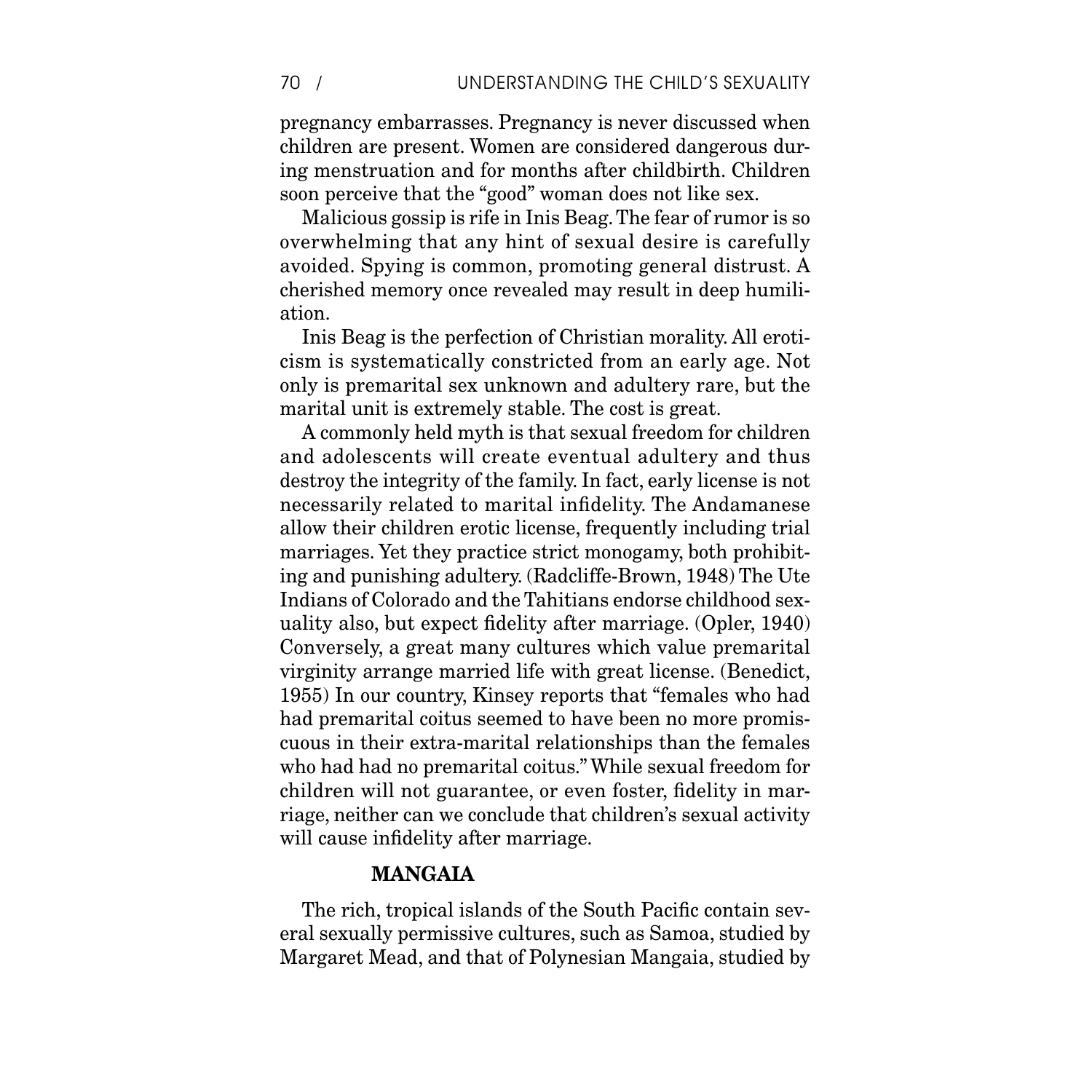Donald Marshall. Dr. Marshall provides us with a wealth of detailed material on this southernmost Cook Island. His data are supplemented by my own observations in Mangaia and neighboring Rarotonga.

Mangaia is located 650 miles southwest of Tahiti. Five miles wide, it is inhabited by approximately two thousand Maori. The name *Mangaia* means "peace." The economy depends upon the cultivation of pineapple and taro. Villages are tiny, electricity absent, and communication dependent upon one radio transmitter and one weekly freighter from Rarotonga. Mangaians, like other Polynesians, are friendly and open.

Mangaia is an island of lush vegetation, scant income, and many children. Infants are special people, rocked and indulged by all family members. Bare genitals are playfully or casually stimulated and lingual manipulation of the tiny penis is common. Girls' genitals are covered at age four or five, but boys may remain bare until puberty. Privacy is unknown, as each hut contains five to sixteen family members of all ages. Adolescent daughters often receive lovers at night and parents "bump together" so that young children may be awakened by the slapping sound of moist genitals. Although adults rarely talk to children about sex, erotic wit and innuendos are common.

At the age of three or four, children band together and explore the mysteries of the dense tropical bush. Adults encourage this as there are no poisonous snakes or other perils on the island. Fruits grow wild and water is plentiful. Sex play flourishes in the undergrowth and coital activity may begin at any time. Although adults ostensibly discourage sexual activity, its existence is widely recognized and accepted.

Children learn about sex first from one another. Even in 1977, there is no sex education in Mangaian schools. Young girls also learn from elderly women who teach by telling stories and by direct practical instruction. The young boy is taught at puberty by older males. The instruction revolves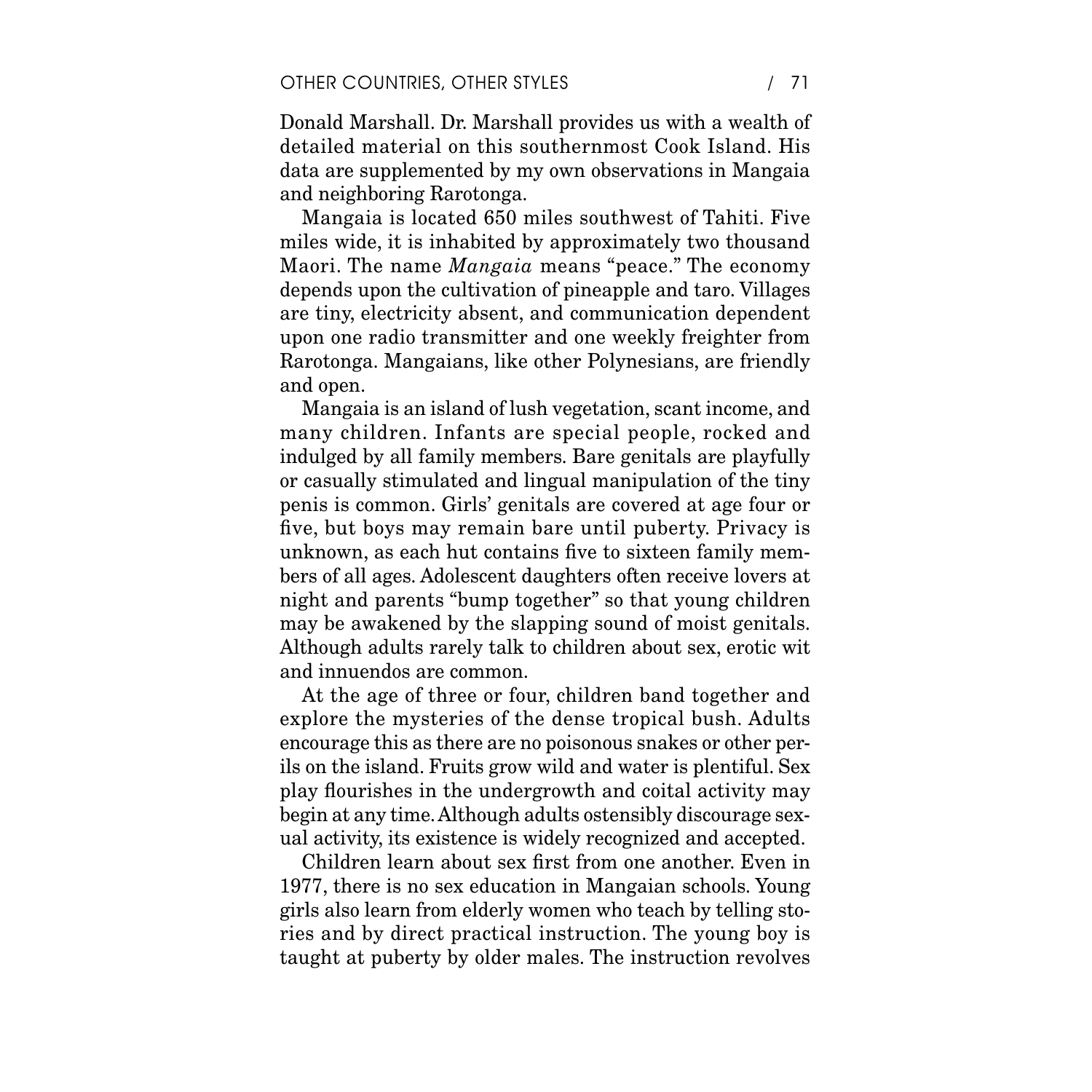about the rite of superincision (similar to our circumcision). As the operation is painful, and performed without anesthetic, the boy may delay as long as possible. If he waits too long he may be jeered by girls or accused of having a "stinking penis." He may be knocked out by his friends and then operated on. After the superincision the youth is coached in techniques such as the kissing and sucking of breasts. He is told about lubrication and trained in methods of bringing his partner to climax several times prior to his own ejaculation. Two weeks later, when the wound is healed, a "practical exercise" is prescribed. An experienced older woman acts as mistress and tutor, fortuitously removing the scab.

Before age twenty, boys have copulated with ten or more girls, and at age eighteen they average three orgasms a night, seven nights a week. Girls feel an increase in erotic appetite about the time of their first menses, and soon become orgasmic. Contacts are arranged by the fluttering of an eyelid, or the touch of a hand. Sexual pleasure is a chief concern of both boys and girls.

Adolescence is the "golden age" of erotic pleasure without responsibility. Parents recognize and silently condone their children's vitality. As pregnancy is thought to result from making love with the same man too often, there are frequent changes of partner with a tremendous increase in sexual knowledge and awareness. In fact, girls usually do not conceive until early adulthood. Pregnancy itself often inspires the couple to marry, unless either set of parents strenuously objects. With pregnancy, marriage, and other adult responsibilities, the "golden age" of sexual freedom ends.

Divorce is rare in Mangaia, and its rarity is perhaps related to the years of trial and error which precede the wedding. Infidelity after marriage is uncommon, with two exceptions. First, the wife may always return to the man who introduced her to sexual pleasure. This custom is recognized (if not appreciated) by the husband. Second, a prolonged separation is expected to result in unfaithfulness, especially on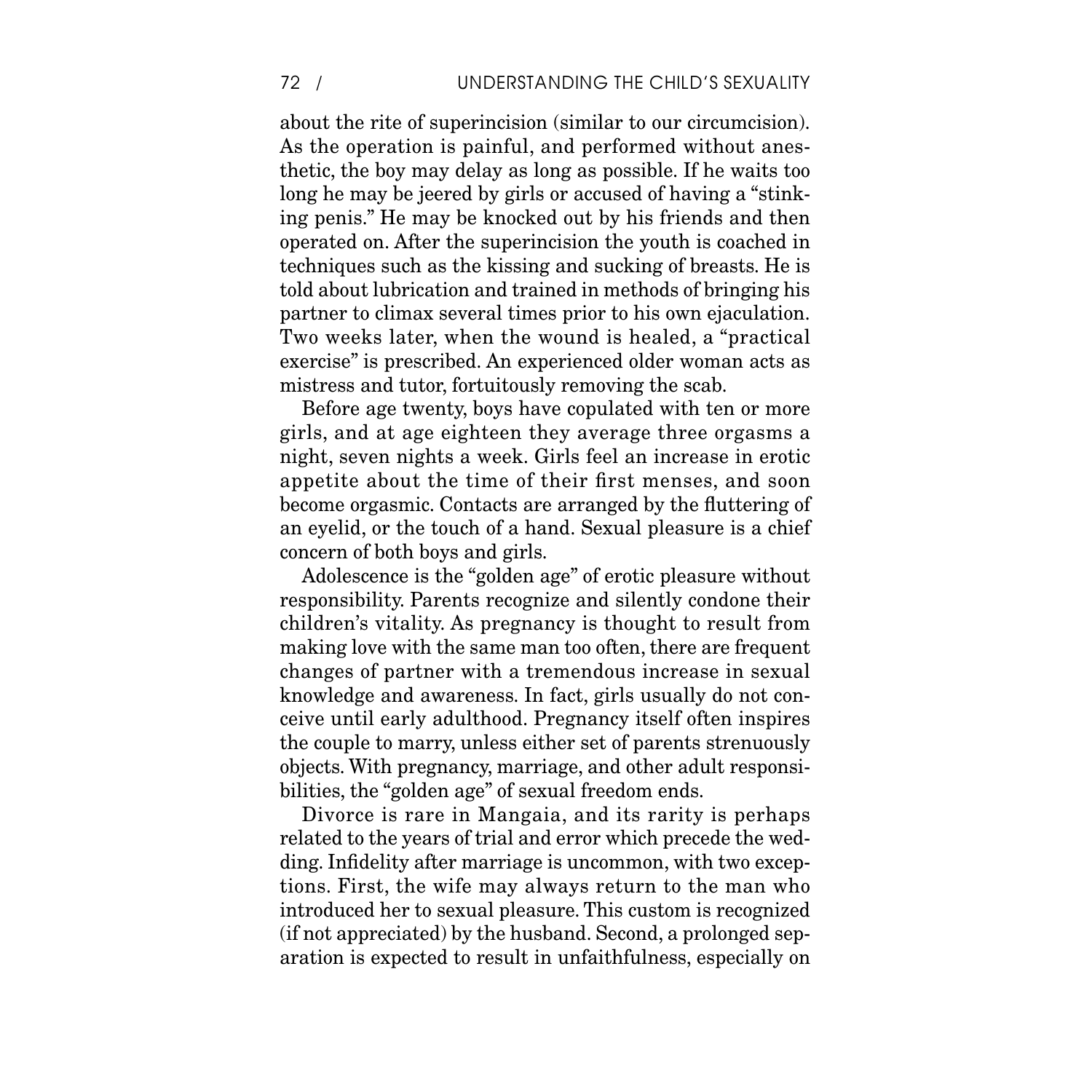the part of the husband. This is ascribed to the irresistible pressures of sex drive. Yet when a husband or wife returns after a long journey, neighbors say they will have to "tie a rope around the house to keep it from being shaken down." Homosexuality, group sex, orgies, fetishism, bestiality, and the use of sex devices are unknown.

Poetic terms describe the character and charm of the genitals. In Mangaia, the penis is beautiful. The clitoris is variously pictured as sharp, blunt, projecting, erect, or protruding. The woman with large hips is like a "bed with a mattress." Undulating thighs rapidly arouse the Mangaian male who relishes plenty of pelvic action. He dislikes sex with the relatively inert European woman. When told that some foreign women cannot climax, he asks, "Will it injure their health?"

They believe that coitus doesn't weaken or debilitate, but that it is a sign of intrinsic strength. If the girl becomes thin, it must be due to frequent sex. Her slimness, which doesn't connote any loss of strength, becomes a public testimonial to her mate's virility. It is an insult to tell a man that he is letting his penis go to waste and "get rusty." The girl anticipates two or three orgasms to his one, via his protracted thrusting. She may achieve a "knockout," an orgasm which lasts up to an hour. She expects foreplay to be brief but skillful. If her partner prolongs foreplay, she may push him away and call him "limp penis." If he doesn't promptly initiate intercourse when they first meet, she assumes she is undesirable or that he doesn't like her. Intimacy may evolve from intercourse, but it is never a prerequisite.

Amid this erotic Eden, there exists one sizable sex dysfunction: impotence. This most likely results from the heavy burden placed on the male. He must copulate without respite or his partner will feel slighted. To conquer her, he must provide her with several orgasms to his one. His climax must be perfectly synchronized. If his partner looks at other men, his virility is questioned. Potent males who have had sex with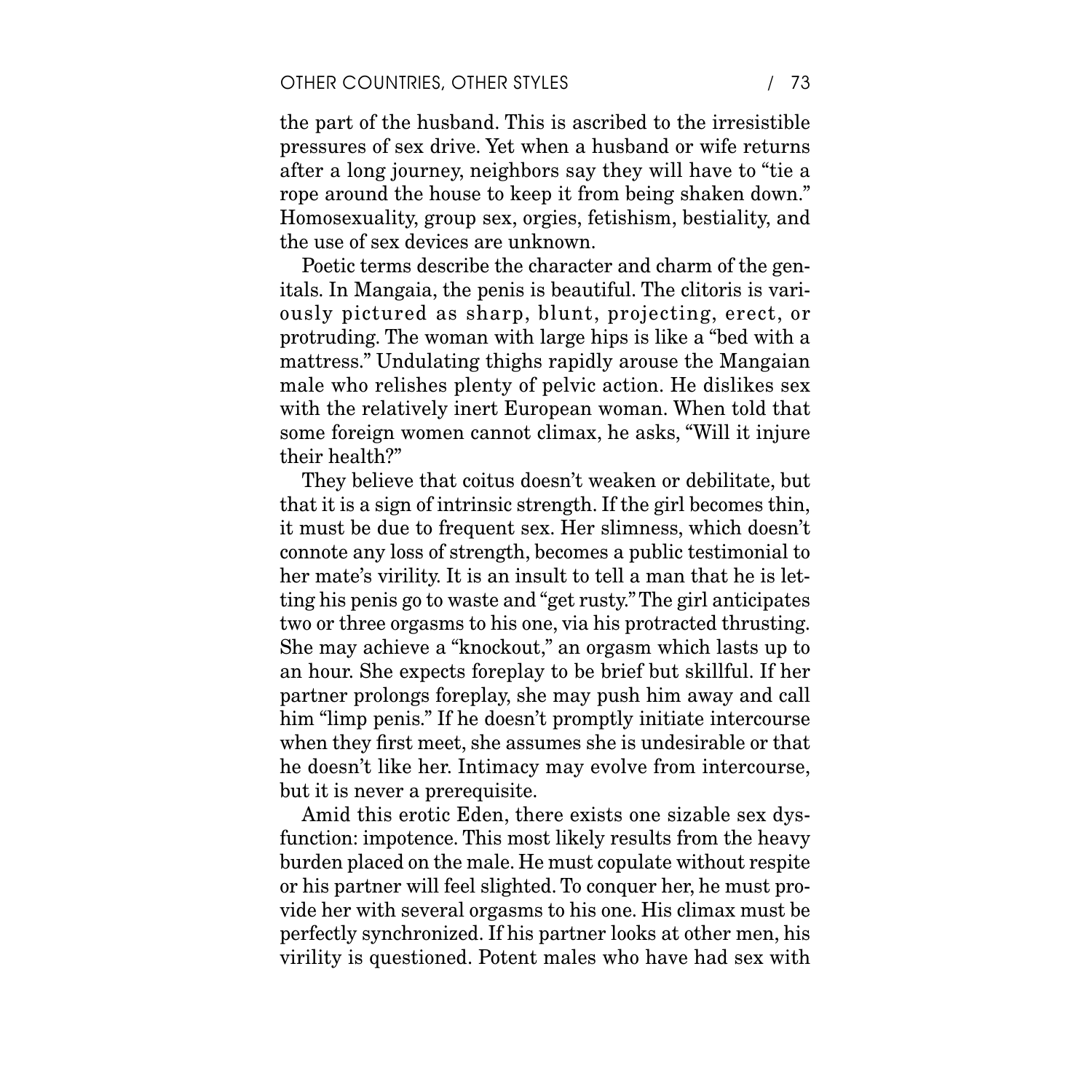up to seventy girls are cultural heroes. They have "won the race" and may have a phallus tattooed on their thigh or a vagina on their penis. There are no passive pleasures for the male and each contact becomes a contest. To be average in such a society is a catastrophe. A sword for some and a magic wand for others, the penis remains a captivating symbol throughout all cultures. The erect but fragile phallus is man's greatest pride and gravest peril.

Throughout all fifteen Cook Islands, Mangaians are judged the most independent and the hardest workers. In spite of nightly frolics in the bush, men toil throughout the day in the pineapple fields. Teachers don't assign children homework, as they too labor past dusk. Pleasuring in no way sabotages productivity.

In Mangaia, children routinely witness adult nudity and parental intercourse. In our society, these experiences constitute "traumas," which contribute to neuroses. Here, nudity is discouraged as overstimulating and guilt-producing. Parental intercourse is misinterpreted as "Daddy is beating Mommy." Children react with anxiety and anger. In 1976, liberal Ann Landers writes, "Nudity among brothers and sisters should not be allowed after five years of age. Coeducational bathing should be stopped also." Yet in Mangaia, in the farm commune and in the cramped quarters of the less privileged, these observations are routine and don't result in emotional problems. In Mangaia, children have the advantage of repeated, diverse observations. They soon learn that intercourse is not mortal combat but an enjoyable, mutual transaction. Children adopt a matter-of-fact attitude and begin to note details for future reference. A school principal in Mangaia tells of leaving his sow in the care of a fiveyear-old neighbor boy for a week. When he returned he found that his sow had come in heat. The child had recognized this and, as a matter of course, bred the sow to a boar some blocks away.

Comfort in seeing, touching, and smelling the naked body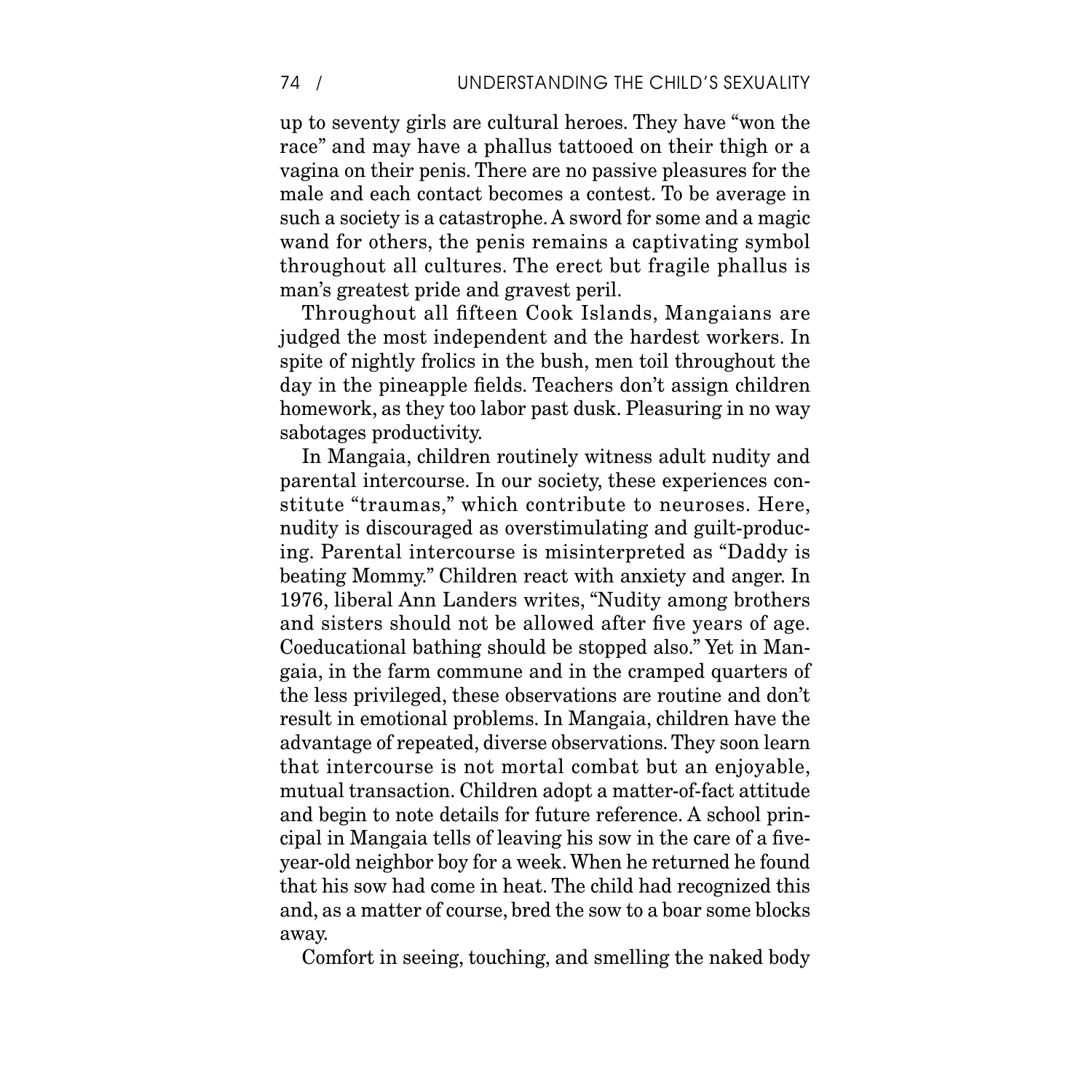is one prerequisite for a total erotic response. In Mangaia children never have the opportunity to be uncomfortable. The result is an unqualified acceptance of all bodies as innately good. Children and adults are more receptive and less critical. Women who become obese, and most do, are no less attractive, and continue to obtain partners without difficulty. Delight in this easy acceptance is expressed by one middleaged, rotund Czechoslovakian lady who wears sundresses to town in Rarotonga. She remarks that this would have elicited criticism in any of the many other places she has lived.

In our country most children are reared by continuously clothed adults who always close the bathroom door. Raw flesh, like raw sex, is dangerous—very young children may run about the house nude simply because they are seen as asexual and not too smart at that. As soon as they become more perceptive, prohibitions emerge, flies are zipped, and panties hiked up in public. To wear too little, or the wrong attire, provokes shame and the fear of ridicule. Yet these same individuals are expected as adults to disrobe spontaneously and joyfully relish their naked partner. Alexander Rogawski comments, "Some women inhibited by strict upbringing may have a first opportunity to feel comfortable in the presence of a naked male body when they bathe their own children. This may be followed by greater comfort with their husbands, by more open exchange, and by increased ease with sexual experiences.... Parental nudity in itself is not harmful or seductive to children where it is commonplace and part of the culture." Our contradictory attitudes about nudity are but one example of our unreasonable expectations toward sex. Irrationally, we expect the "nice," fully inhibited child to turn over a new leaf and become a sensual, sexually competent adult. Ruth Benedict writes, "The adult in our culture has often failed to unlearn the wickedness or the dangerousness of sex, a lesson which was impressed upon him strongly in formative years. … Such discontinuity involves a presumption of strain."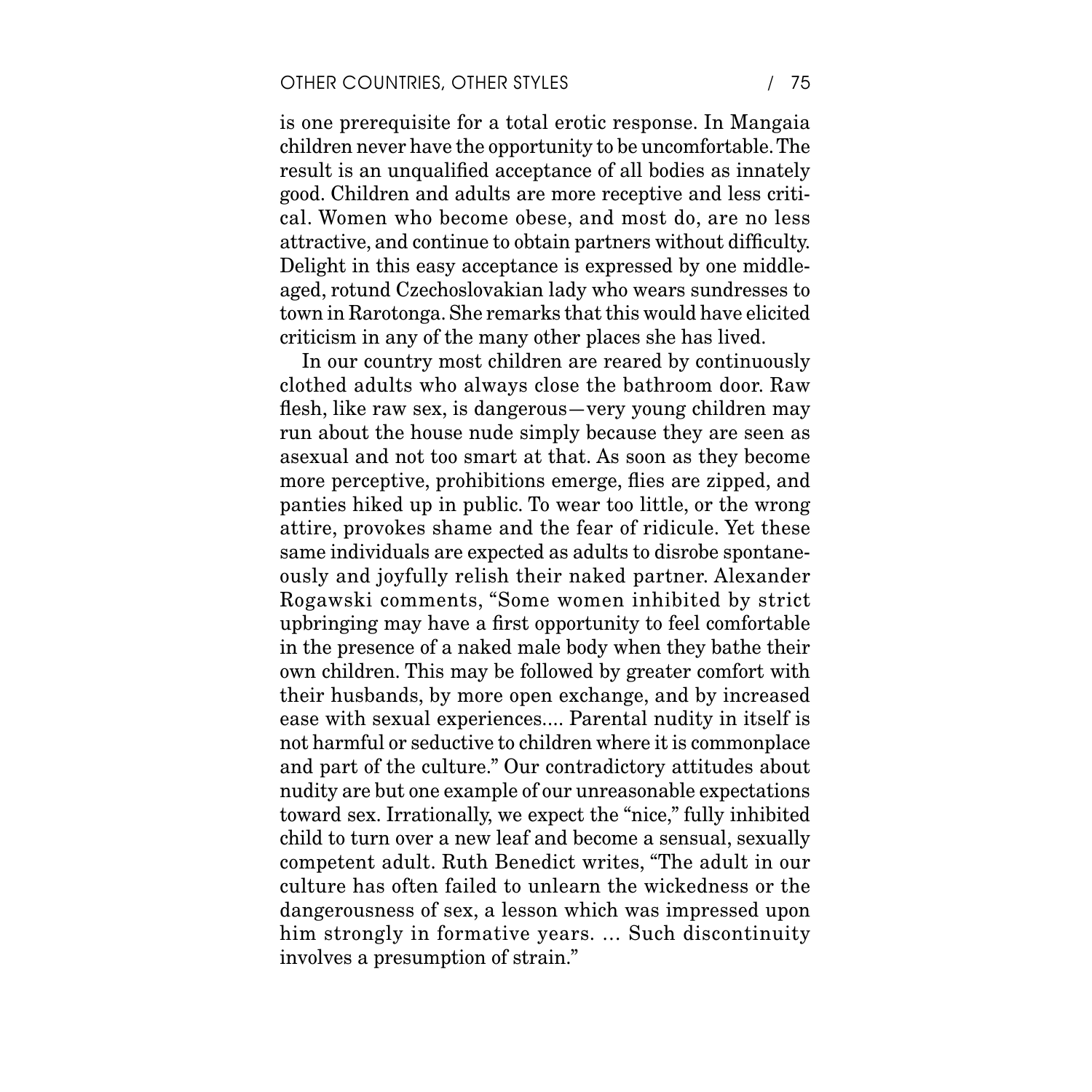There are only two possible ways to change these inherent contradictions and reduce the strain. One is for grownups to minimize and constrict eroticism, becoming more like the adults in Inis Beag. The other, of course, is to promote the sexual development of children.

The Irish of Inis Beag eliminate the woman's climax and drain the joy from sex. It is a land of corsets and concealment. The master chefs of Mangaia concoct a gourmet feast seasoned with orgasms. Both societies shape the child's erotic response from early infancy. So do we.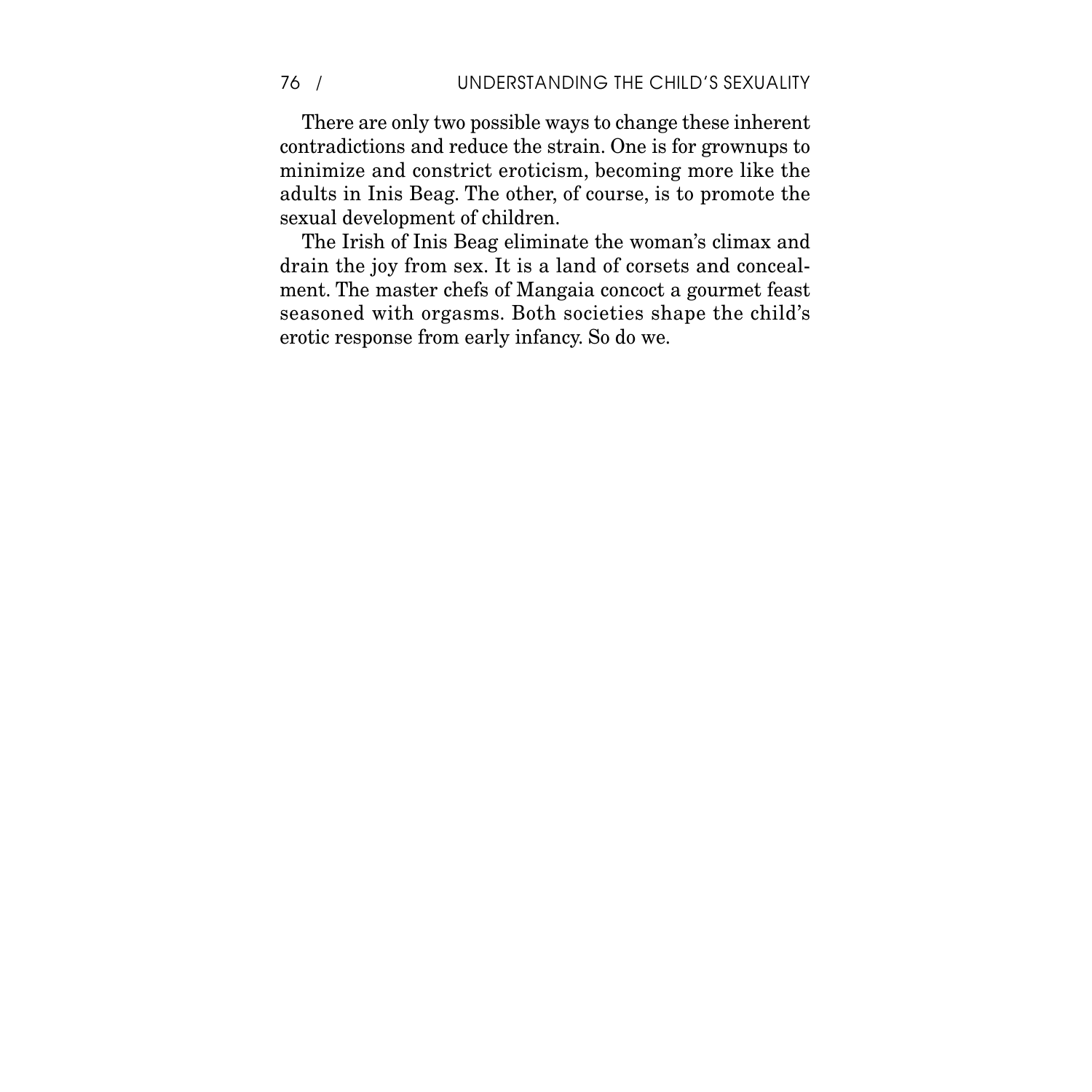## **ENFANT TERRIBLE**

A NUMBER of years ago the children who presented themselves to the child psychiatrist were anxious, striving, depressed, or neurotic. They were enjoyable to treat because they usually got better. The children who lied, stole, or refused to work were handled routinely—by priests, a switch at school, or parents who were not loath to make their feelings an important influence in the life of the child. Those parents sometimes felt helpless and guilty, too, but somehow the child shared in their culpability so that they were miserable together.

We still see neurotic children, albeit in lesser numbers. But there are different children in the waiting room now, stomping Play-Doh in the rug. These are the "enfants terribles." They are crafty and well aware of their parents' weaknesses and their therapist's limitations. Reared with copious love and minimal responsibility, they expect everything and are furious when denied anything. Parental ulcers, high blood pressure, and depression are met with disdain. These self-indulgent autocrats control the family and insist on being the center of attention. Well-stuffed, protected, and regularly immunized, they claim eternal nurturance. Life is an umbilical cord attached to an endless reservoir of vanilla pudding. When faced with adversity they push, plead, whine, and screech; or they tearfully complain, "You never told me."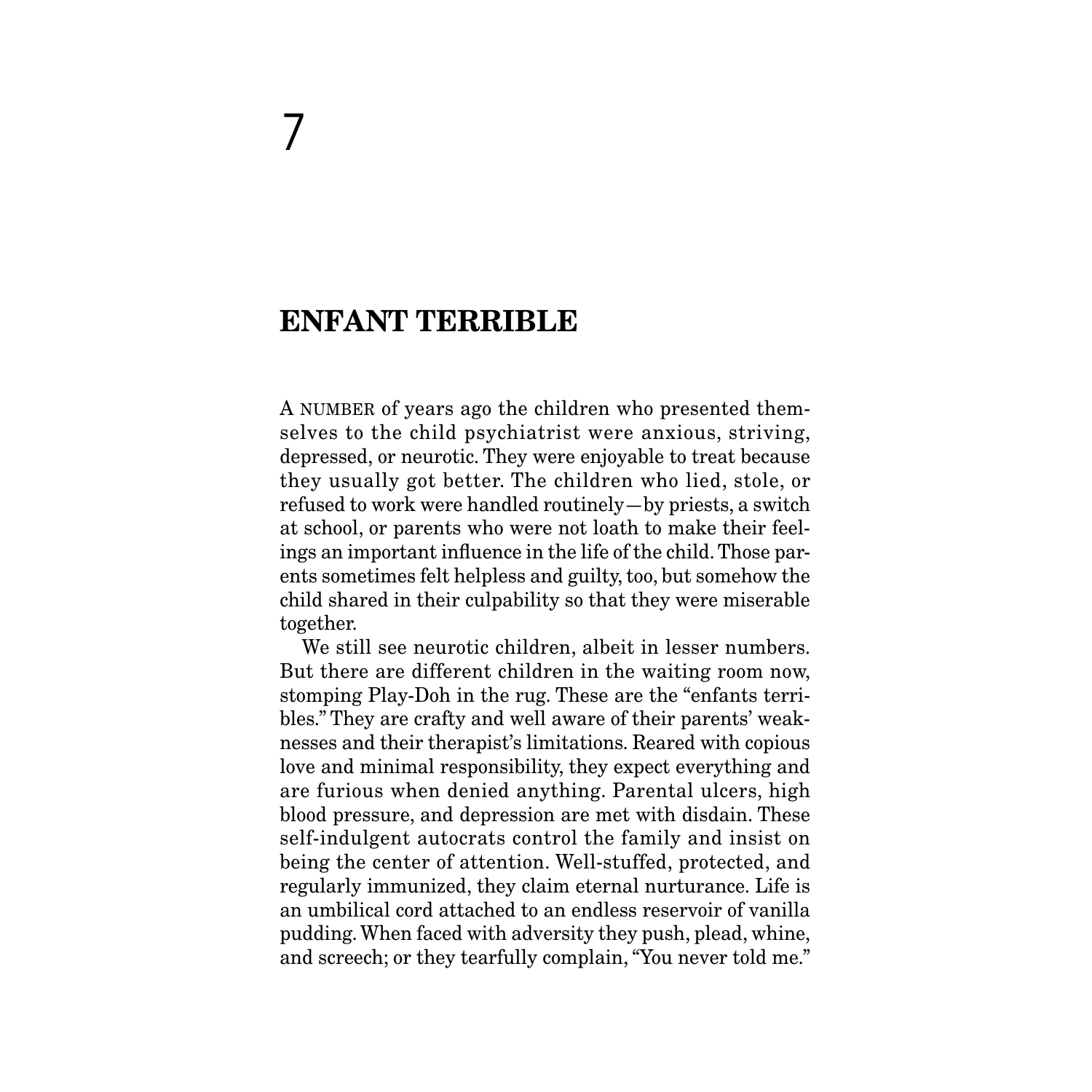Undisciplined, with scant social skills, they are disliked by peers and neighbors.When angered they attack a smaller sibling, twist the cat's tail, or accuse their mother of lack of love.

Seen as immature in kindergarten, they are labeled "hyperactive" in second grade and are eventually referred to the psychiatrist simply because the teacher can't stand them. Unfortunately, standard therapy techniques make them worse. The permissive approach, which provides a plethora of toys and encourages infantile behavior, is a recapitulation of their lives. The newest approach is the "positively based behavior modification program." Parents avoid noticing horrid behavior and reward the good. This yields excellent results with anxious, guilty children but scarcely touches these young despots. The psychiatrist can only help the parents develop firmness and common sense. Responsibility is best learned in the home.

The parents are an uncomfortable lot, who endure their progeny as if they were a crown of thorns on the cross of parenthood. They try so hard they make a mess of things. They ask me if children may be affected by food additives, hypoglycemia, or separation anxiety. Their offspring are seeds in the desert which, with love, will sprout and flower. I am the expensive gardener who will magically transform the monsters into marigolds. In fact, children, like flowers, can wilt from too much care.

The first of these children I clearly recall was a small sturdy eighteen-month-old name Angel. He had the knack of turning blue by holding his breath. His mother hovered over him and attempted to divert his attention as he pulled over wastebaskets and skillfully emptied drawers. When she placed him on the couch for a nap, he kicked at her face, twisted, screamed, and clawed at her dress. Finally, like a chameleon, he changed from pink to purple. Mother quickly picked him up.

Another "enfant terrible" was a pert self-possessed young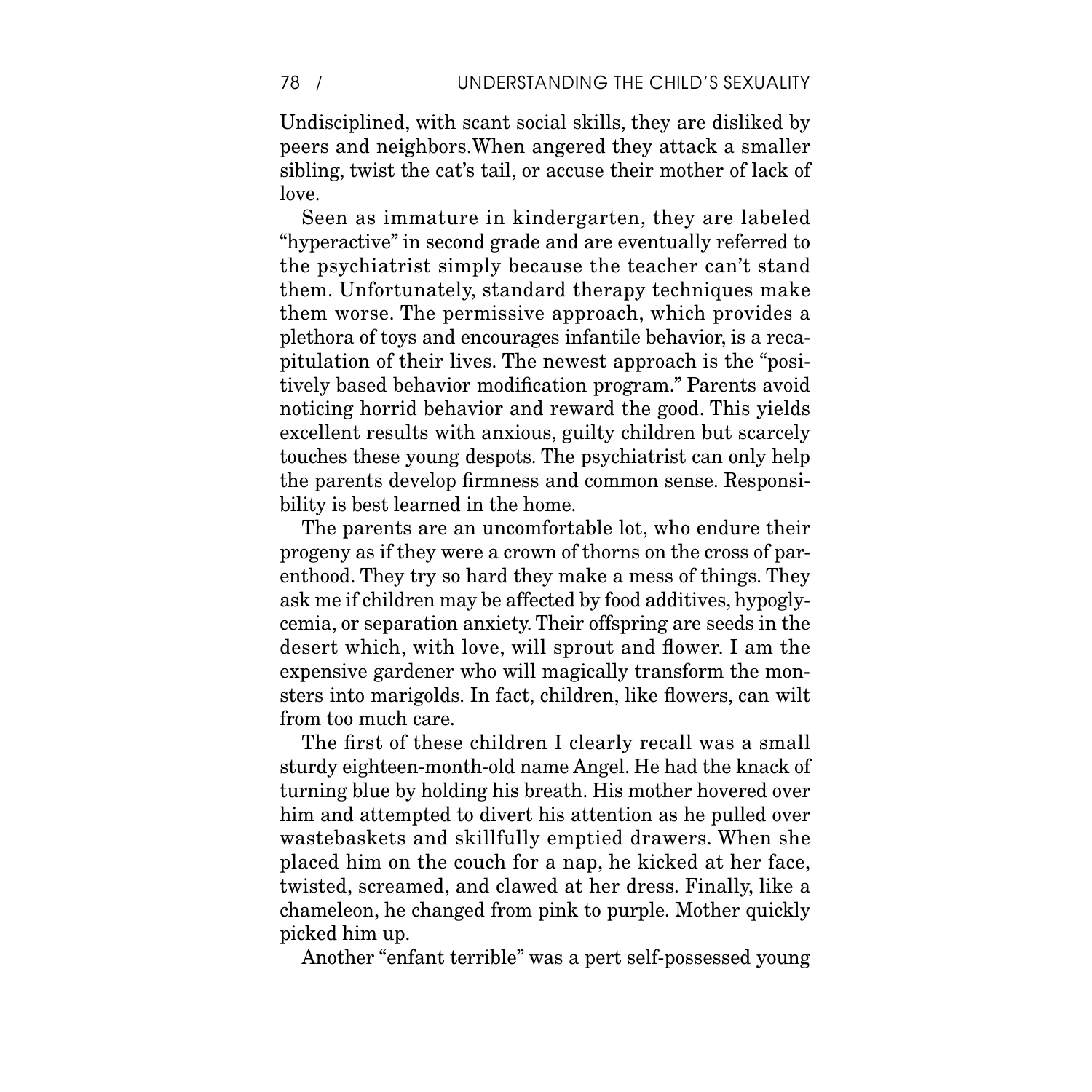lady of four. She was piloted to my pediatric waiting room by an exhausted father. He soon lost himself in *Field and Stream,* while she systematically demolished books, toys, and less aggressive children. After several such encounters, I removed crayons, scissors, and all breakable objects from the waiting area. On her next visit she circulated aimlessly about looking for any sharp or gooey object. There was none. She spent a few minutes perusing the large lighted tank of tropical fish. She methodically collected every ash tray in the room, dumped them together, and, standing on a table, unloaded her collection on the fish. Father glanced up from his magazine, groaned, and took her to wash her hands. On their return, she glanced about to see if the toys had reappeared, then settled against Daddy, sucking her fist with legs widespread and her free hand massaging beneath her panties.

After infancy the raw, untutored sex drive is no more agreeable to the observer than any other neglected drive. The glutton who devours all within reach is but slightly better off than a joyless, picky eater. Given parental courage and fortitude, the "enfant terrible" is easier to ameliorate than the listless, constricted youngster. By adolescence, both extremes are quite recalcitrant to any treatment.

How do parents tolerate such extraordinary behavior? They feel battered and hopelessly impotent. They are a fountain of love and an endless supply of Band-aids. They assume that children would be pleasant if free of conflicts and pressures. Therefore they eliminate all possible stress and alleviate every anxiety.

## **HENRY**

Henry was the youngest of two children born to a part-time psychology student in a small university town. His recently divorced mother pedaled a bicycle barefoot to my office. She looked as if she hadn't eaten for days. Jason, her outspoken redheaded seven-year-old, was perched behind her on the bicycle. Strapped to her weary body was a large, ungainly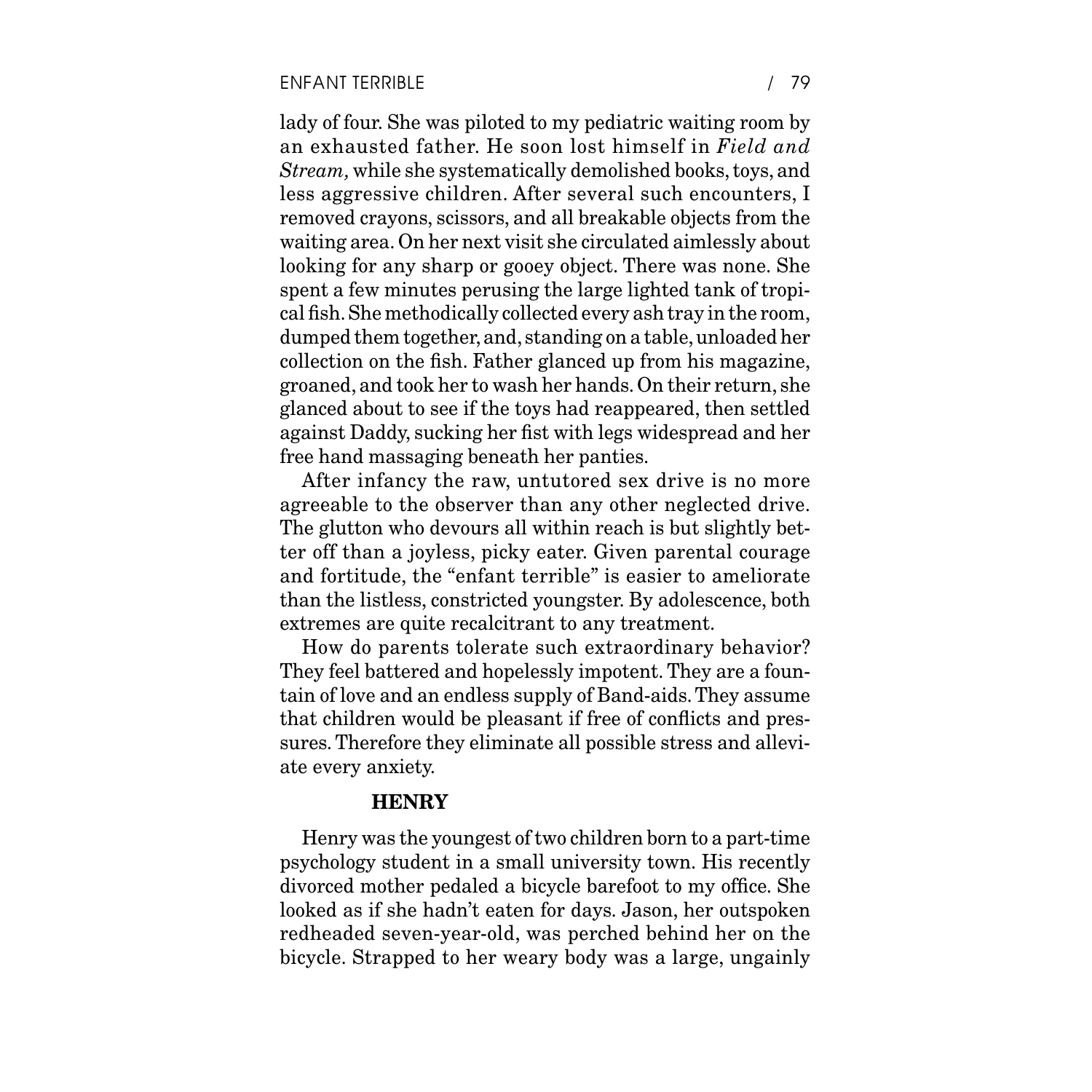lump of flesh. One hand picked at her shirt while the other was plunged decisively in his mouth. Three-and-one-halfyear old Henry distrustfully surveyed his environment.

Once seated in my office, the mother presented Jason as my patient. Jason had been resentful of Henry ever since he was weaned at the time of Henry's birth. Now Jason thought he should be allowed to visit his father whenever he wished, regardless of the time of day or his mother's other commitments. If she refused, he walked the three miles by himself, without even announcing his departure. To avoid problems, the mother permitted Jason to remain at his father's. Just as abruptly, Jason walked home.

While the mother talked, Henry remained strapped to her body, forcing her to sit uncomfortably on the edge of the chair. He fussed and poked his fingers in the crevice of her blouse. Apologetically, the mother explained that she had fed him only two hours before. She unbuttoned her blouse in spite of my reassurance that I didn't mind if he cried. With the speed of a snake, he seized the tiny breast and annihilated it with his mouth. Almost immediately, his eyes turned up, and still sucking, he sank into slumber.

The mother talked about Henry as he sucked. He was heavy, awkward to carry, and predictably vociferous. She had developed many strategies to outmaneuver him. She would nurse him to sleep immediately before leaving to buy groceries. Then she wrapped him tightly about her body so he would not have access to her breast. With a full stomach, and rocked by the pedaling of the bicycle, he slept all the way to town. Once in the store he soon awoke, struggling against his bindings. To avoid criticism, she placed Henry in the cart and attempted to distract him with a toy. Undaunted, he stood precariously on the seat of the shopping cart, emitted piercing shrieks, and snatched at his mother's shirt. His screams became muffled grunts as she clasped him to her chest, burying his body in her coat. She fled down the aisles, snatching what groceries she could with one hand. Once she hid in a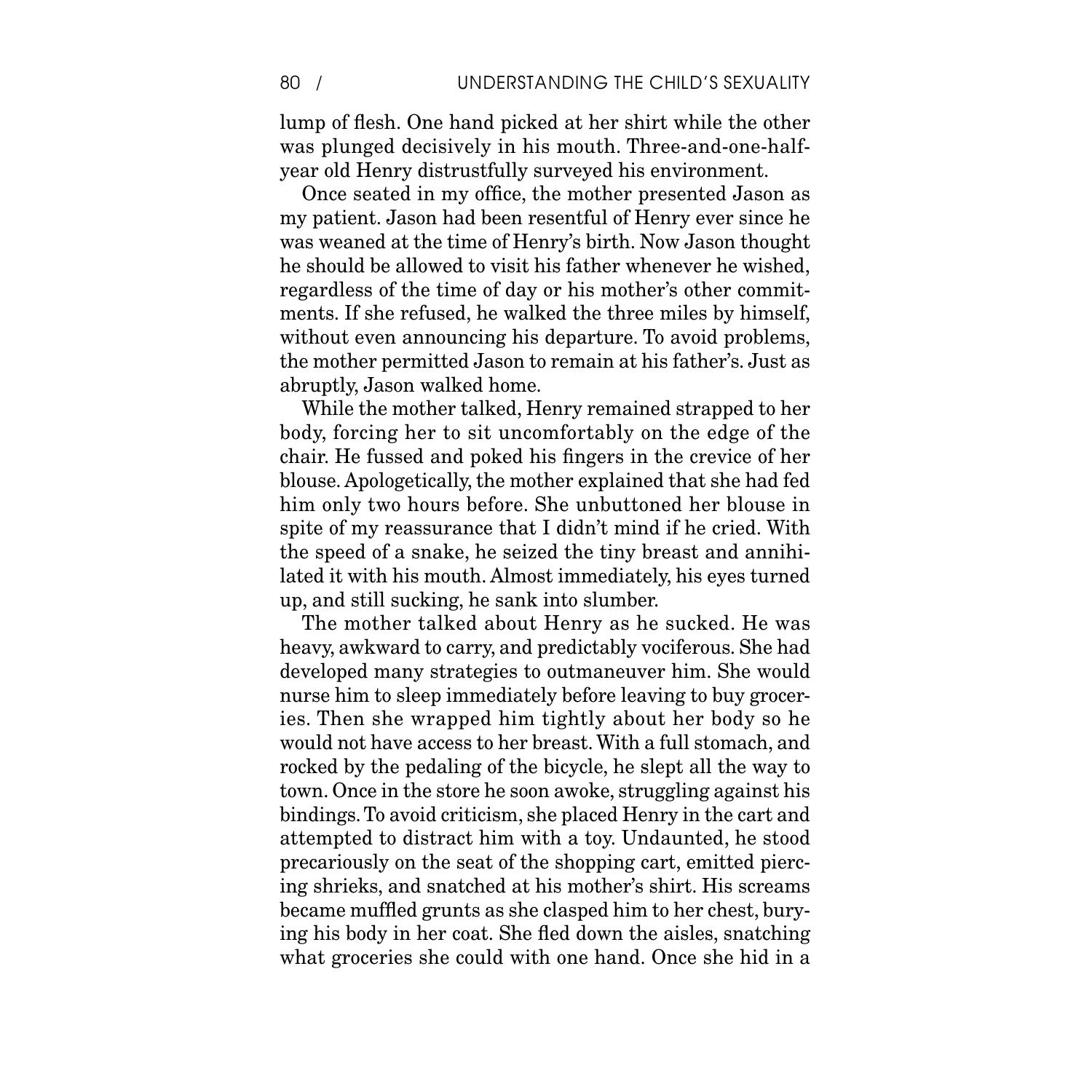mop closet to suckle her master.

Henry didn't play with other children. He didn't dress himself and only showed a superficial interest in toys. Henry was not retarded; in fact he was a tactical genius who quickly overwhelmed the opposition and established control. He was also a highly erotic child who eagerly sought and achieved sensual gratification. But Henry's behavior was living proof that love is not enough. The child in our culture who still nurses at the age of three or four is rarely trained in any respect. These are demanding, powerful, angry, and distressfully large children. An old medical school joke tells of a mother who was seen suckling a sturdy six-year-old girl in the waiting room of a county pediatric outpatient clinic. The doctor observed this and asked the mother why she was still nursing such a large child. The mother replied, "I can't stop—every time I try she throws rocks at me."

These children are assertive, uninhibited, and erotically responsive, and each of these traits can contribute to later sexual competence. Yet the sexual response is relatively unimportant. These children are selfish in every sphere. Relationships are predicated on how much they can get, with total disregard for the feelings of others. This hedonism is not only objectionable, but it precludes any true reciprocity, Fortunately, children do respond to sensible limits and even minimal effective guidance. Sexual responsibility can be taught just as are other kinds of responsibility. For instance, the child of four can be expected not to grab food from other plates or to masturbate openly on a cable car. Our expectations change as the child grows. It is appropriate for a fourmonth-old infant to squall if suddenly denied the breast, but totally inappropriate for three-year-old Henry.

 This attention to training mustn't be so early or so onesided that pleasure itself is damaged. Before training ever begins we need to permit and encourage the child toward a full range of eroticism, even though sex is experienced in an entirely self-indulgent manner. Before the child can begin to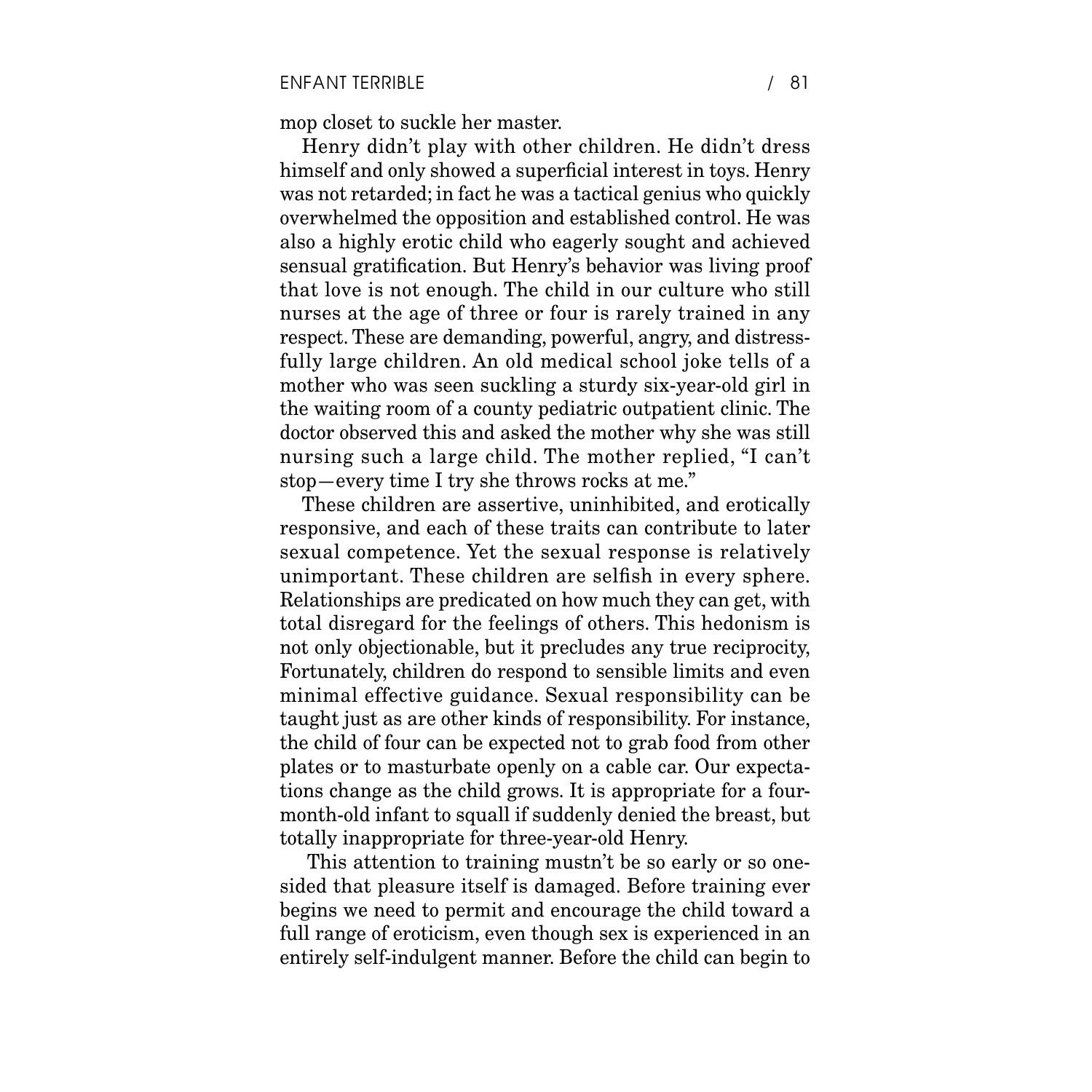direct the sex drive constructively, he must associate it with pleasure, or he will have no motivation to channel it constructively at all. Our prime time for sex without responsibility is in infancy, under age one. Times of relatively low emphasis on responsibility are the preschool years and the early stages of adolescence. These periods allow additional expansion and elaboration of erotic pleasure, even while the child gradually becomes accountable.

With other drives, we routinely encourage pleasure while we teach. For instance, we urge children to savor the aroma of hot turkey and the taste of freshly baked brownies. At the same time we help them to use a fork properly, and to ask for the blessing. We may intentionally lose a game of slapjack to impart the thrill of effective assertion, yet instruct the child not to slap younger children. We impart little enthusiasm about sex, nor do we condone children's natural eagerness. Yet we do lay down a host of "don'ts" and "not nows." Thus we restrict sex without ever having developed its basic enjoyment. How can we expect children to enjoy sex without experiencing it? Once pleasure is firmly rooted, training can begin.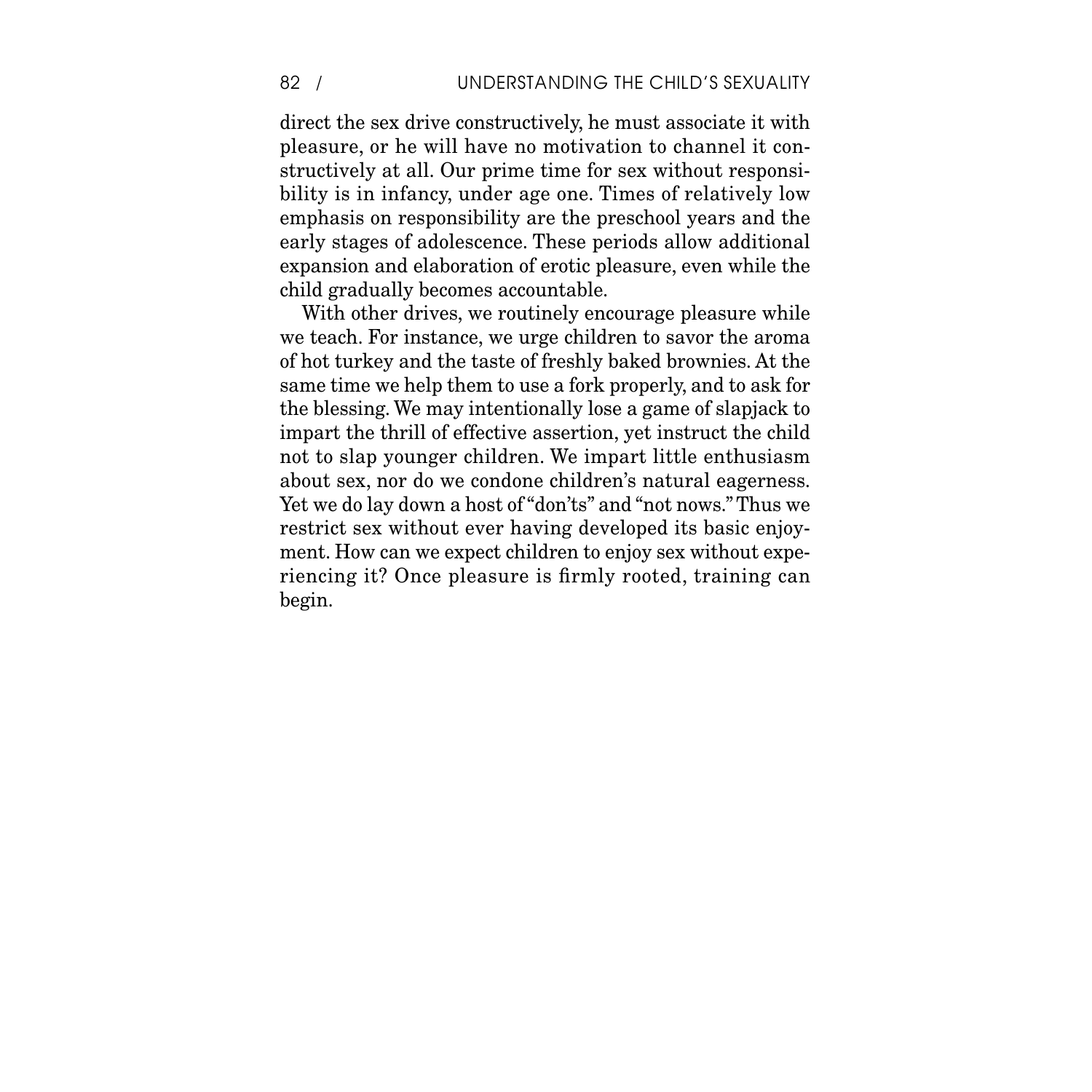# **SEX IS WORK**

*Intimacy* is a term often used but seldom defined. As nebulous as *spirit* or *benevolence,* it is not dissimilar to another poorly defined concept, *love*. *Intimacy* is derived from the Latin *intimare* meaning "to put into." The mother and infant who are so completely invested in each other that they appear fused are in a state of total body intimacy. Making love connotes various degrees of mind and body intimacy. Adult intimacy is the ability to blend with another's mind or body and "let go" of many adult constraints. This presupposes comfort and trust—that the other person will not misuse or reject us. If we are unable to trust, we create emotional distance and avoid intimacy.

Sex and intimacy are associated from earliest childhood, when the infant is both close to and stimulated by his mother. A relaxed mother who enjoys holding and talking to her baby promotes both. Her infant learns to like being close as he learns to savor erotic sensations. Through the years, intimacy continues to act as a powerful aphrodisiac. Many a man's flagging erection has been resurrected when his partner rubs his back and they plan together for the future. However, sex is distinct from intimacy and each can exist separately. Sex with little intimacy occurs in the casual liaisons of the singles bar, when a housewife placates an angry husband in bed, or when an aging lothario nourishes his selfesteem in the moans of a protégée.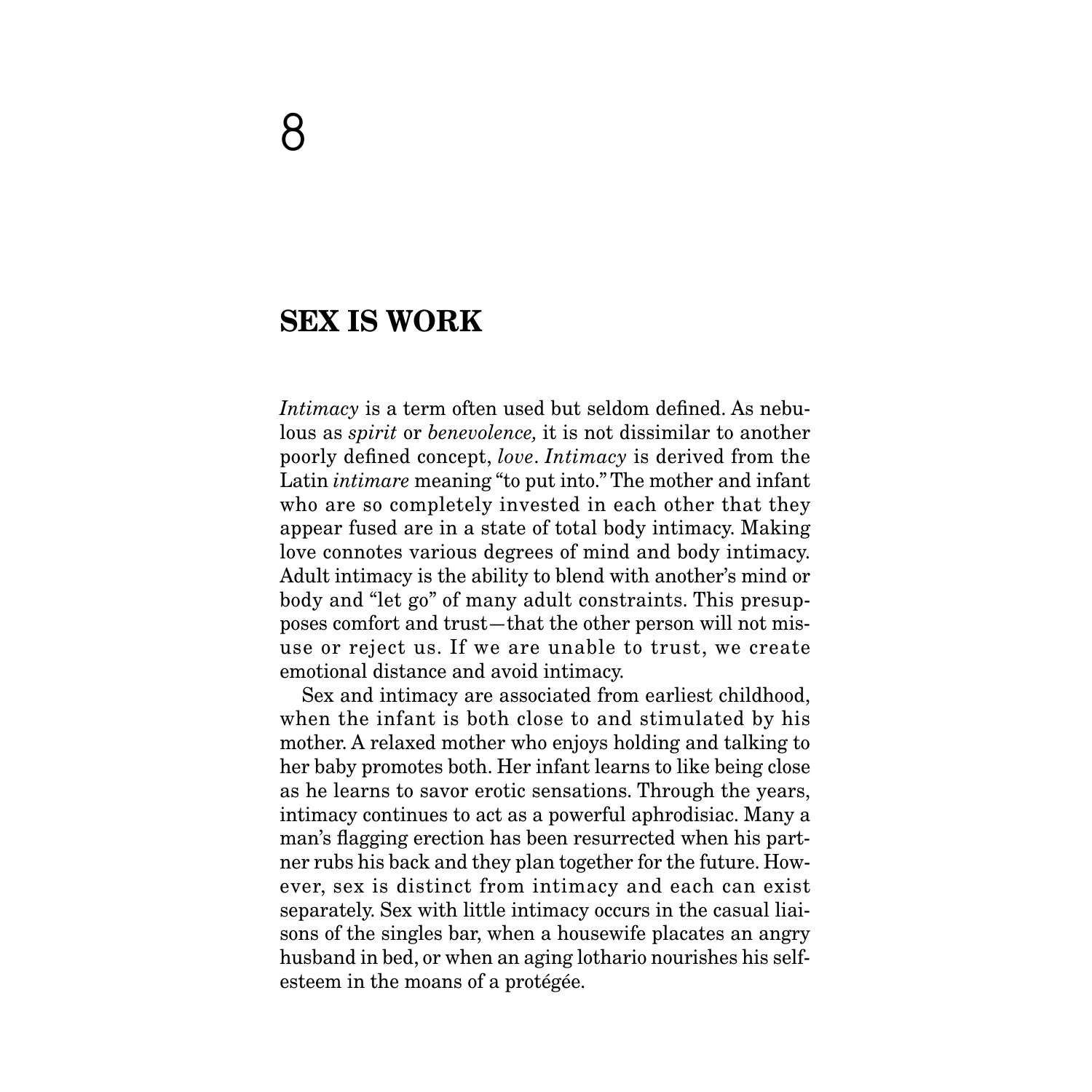The vibrator will never replace a flesh-and-blood lover, even when the lover has arthritis and poor timing. This is because the quality of life depends on intimacy—and who can be intimate with a vibrator? Sex serves to enrich and expand intimacy. It cushions the rough spots of living together and provides a vehicle for attachment in a society marked by alienation and loneliness. Many couples communicate directly, by touch, smell, and taste, only in bed.

By rights, intimacy should evolve slowly over the years, to reach its full richness in old age. Unfortunately, this is rarely the case. Intimacy is a will-o'-the-wisp that gradually slips away after the honeymoon, to return, it is hoped, after retirement or when the children are gone. In its place are buttons to push, calls to make, and deadlines to meet. Work rather than love becomes the primary goal. On October 28, 1973, *The New York Times* quoted Henry Kissinger as saying, "What counts is to what extent women are a part of life, a central preoccupation. Well, they aren't that at all. To me women are no more than a pastime, a hobby. Nobody devotes too much time to a hobby." Blazing efficiency in an empty world.

This pattern, in which intimacy diminishes during the productive years, is also rooted in childhood. A great many parents provide the infant with the basic experience in intimacy through body contact, warmth, and snuggling, but demand a high level of performance once the child can think and act by himself. They reward the child for tying his shoes, but not for playing in the sandbox. Copious attention is paid to the alphabet and naming colors, with precious little for blowing bubbles in the milk or rolling in the grass. The most acceptable child is the one who is busy learning or making something useful. Eventually, the child may feel vaguely uncomfortable when he stretches out to read a comic book or when he watches a non-educational show on TV. He has lost the reasonable balance between work and play, doing and feeling, active and passive pleasuring. Freud recognized the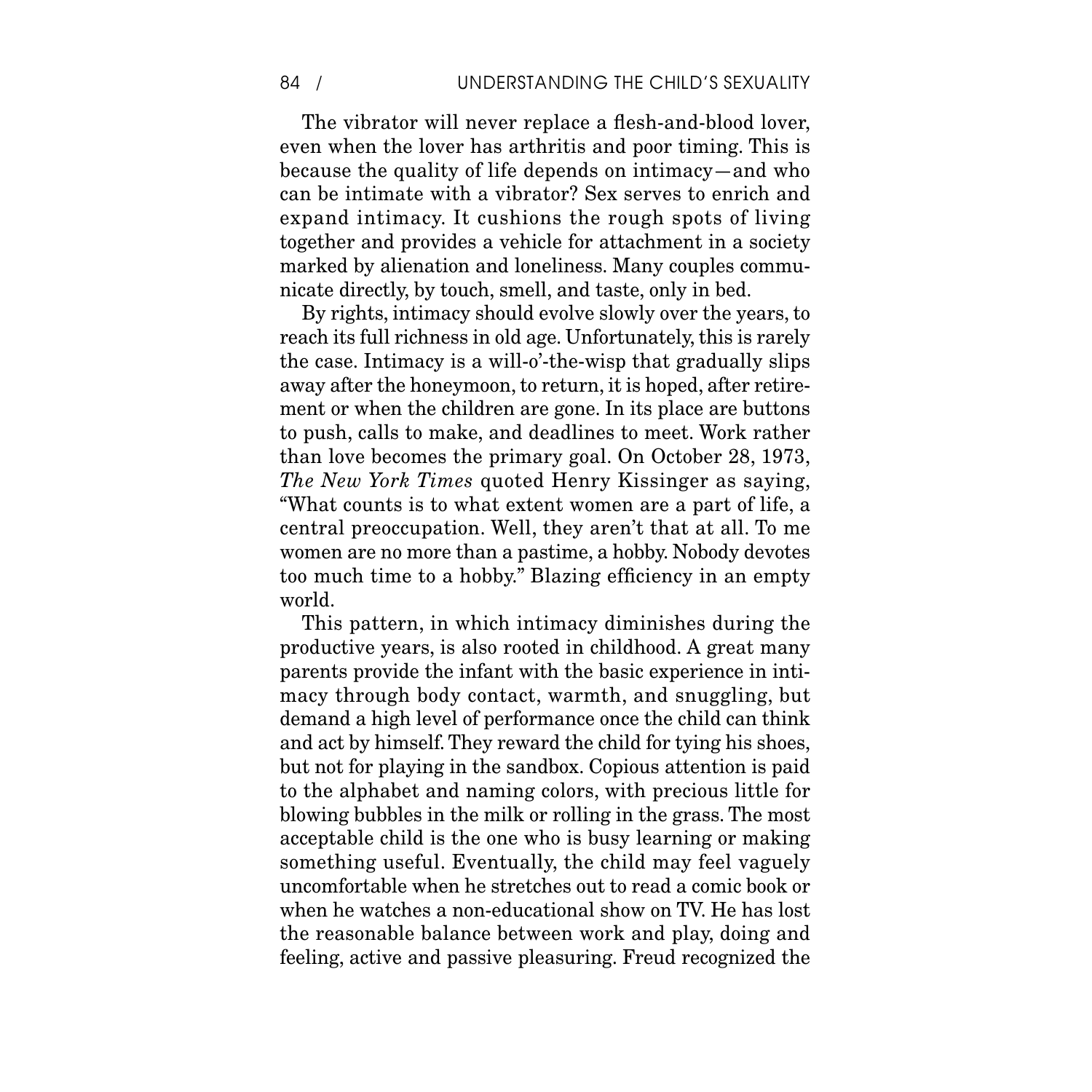danger of overemphasis in either direction when he responded to a question about what a healthy man needs to do. He replied, "*Lieben und Arbeiten*"—"to love and to work."

"Love is work" would characterize many families today. The pathetically familiar suburban wife who frantically volunteers for "anything" is an example. She may feel so depleted after the day's station wagon shuttle, malfunctioning appliances, and parent-teacher conferences that she has little taste for a romp in the hay with a husband who does the "really important" things. One such lady interrupted her mate in the middle of lovemaking to inform him that the toaster was broken. (Schwab, 1974) The career mother may be more harassed than her suburban counterpart, who at least can find time alone to masturbate. The overemphasis on work also takes its toll in the man's erotic response. An eminent sociologist, John Cuber, quotes one wife: "He's their top designer, and everybody knows it. Next year he's sure to be vice-president. But when he gets home at night, he is tired. I make sure the girls are asleep or at least in their rooms. Dinner is late, and just for the two of us—after a lot of drinks. We don't have much sex—but I don't expect it under the circumstances."

The work ethic teaches that business must come before pleasure, and utility before beauty. Sex as a duty to one's mate remains high on the priority list, while sex for pleasure slips toward the bottom. Even play becomes work as the golf course is used to make connections and lunches to cement deals. (Kahl, 1957)

Fun with the family may mean a trip with the kids spent racing from line to line at the amusement park, awaiting a few seconds of kaleidoscopic flight punctuated by nausea. Relaxation is the retreat to the anonymous cocoon of the boob tube, or the peach fuzz in the head after the third martini.

The average middle-class male is also the average male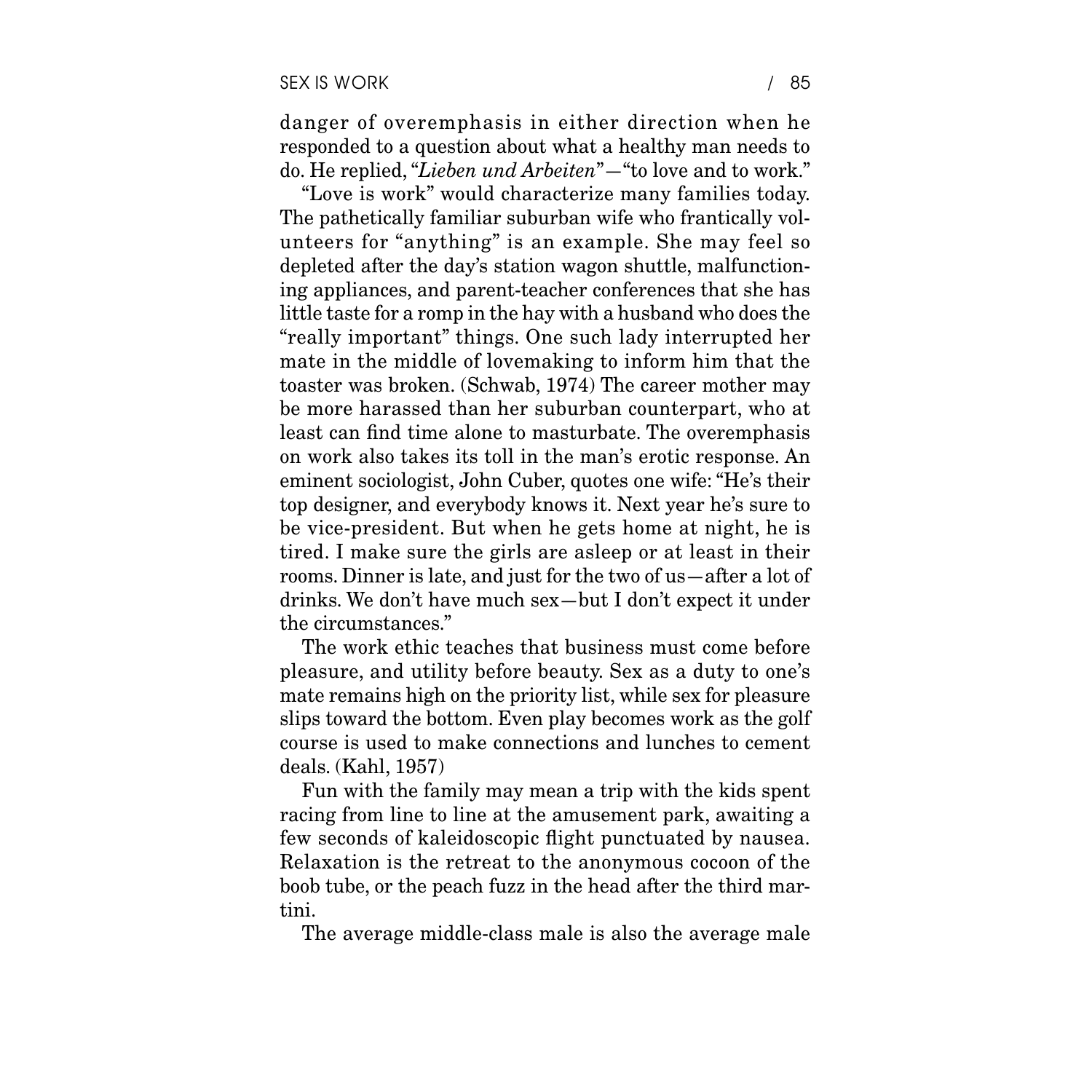client at the sex therapy clinic. His impotence may be precipitated by the failure to gain a promotion, or his premature ejaculation a symptom of resentment at his mate's increasing distance and lack of interest. Subtly, sex is now a product also. The sex clinic client would like a list of infallible techniques and is fully prepared to work as diligently as possible. He wishes to get an erection in thirty seconds upon sighting a nude female posterior, and expects to memorize the proper combinations of sensate buttons to press in order to elicit a medium, large, or super-economy orgasm. His problems must stem from a slight malalignment of the sprockets, easily mended by a certain screwdriver which never bends. If cursed with a lone screwdriver which not only bends, but kinks and wobbles, how about an implant? The labor of love is more labor than love.

Many well-educated young men and women make a transition from being young, liberated, and zesty to being old, useful and tired. Marriage is likely to have occurred someplace in the process. Still in their twenties, and fresh from training, the graduates enter the business or professional world. With more money and connections than ever before, they command a variety of erotic experiences. Paychecks are invested in Club Méditerranée rather than house payments. Evenings are spent dining by candlelight, and going to concerts and plays. Stealthily, concepts such as stability, security, and responsibility enter. Painstakingly, youth begins to retrace the parents' footsteps. After several years, the metamorphosis is complete, and the young couple looks and acts startlingly like their parents. Filet mignon by candlelight becomes meat loaf at six p.m. so that the children can finish their homework. Leftover sexual sophistication scarcely intrudes upon the air of tired harassment. This marriage is primarily *useful*—it provides an acceptable neighborhood and the most advantageous social contacts. (Cuber, 1974) The children are raised properly, attend the best schools, and take piano lessons.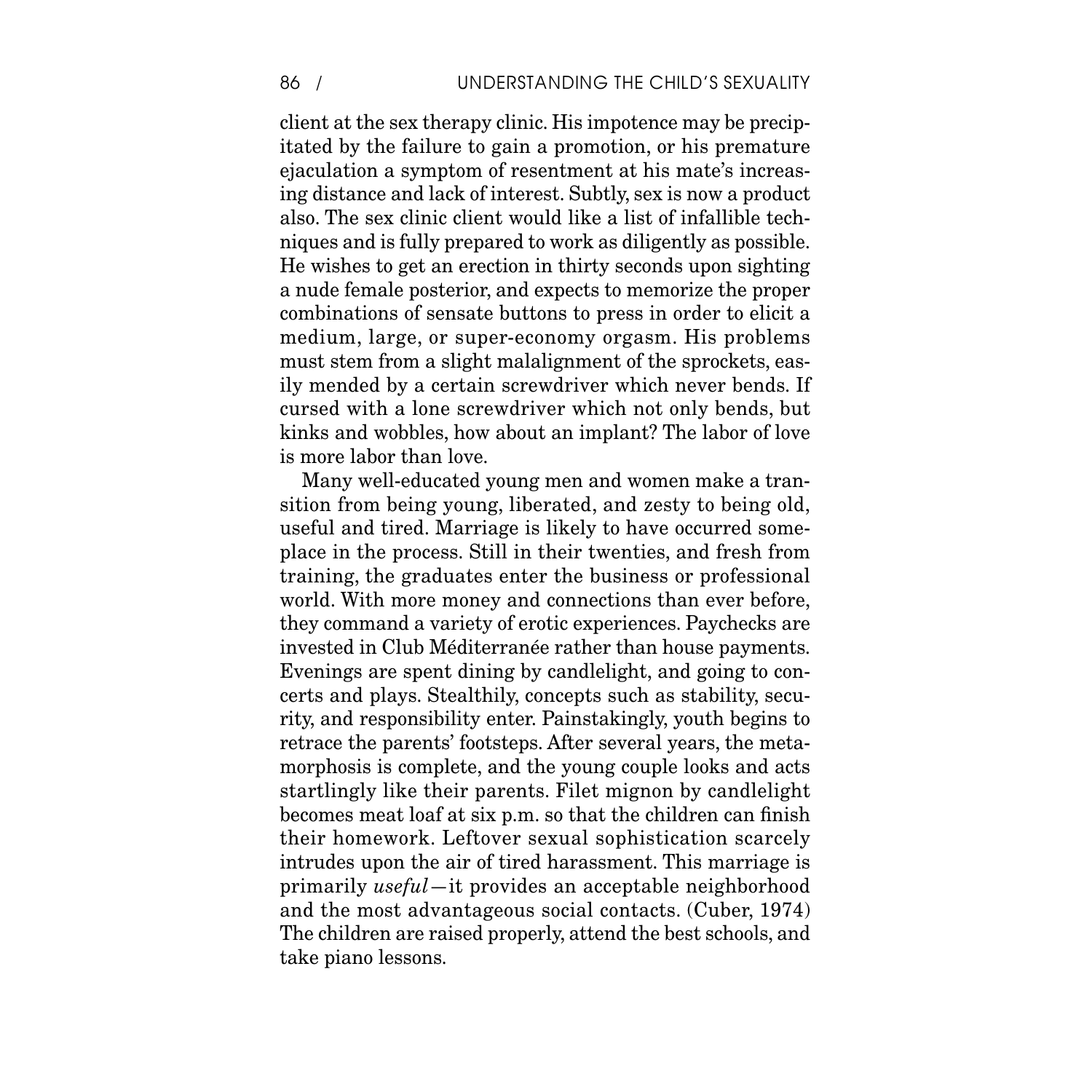Socrates reportedly described a similar pattern more than two thousand years ago. The process begins around the time when the child first enters school. He develops a conscience and learns to live by the rules of his parents. Responsibility, punctuality, and production are clearly underwritten as essential. Eroticism and sexual experience are curiously omitted from the list of desirable values. He notes that sex is an uncomfortable or worrisome area for his parents. At best, they seem lukewarm or ambivalent. Yet this is the format which inevitably must become his own, and he has little choice about the matter. These same values persist beneath the turmoil of adolescence and the relative sexual freedom of young adulthood. With very few exceptions, these principles resurface after marriage or a firm commitment. Priority is given to production and punctuality while sex interests lag. This again becomes the erotically impoverished portrait presented to the next generation. Thus the inhibited child grows through a period of sexual freedom which he then must renounce in order to become an inhibited adult who will rear an inhibited child. That this is indeed the case is shown by a study by Wake in which thirty percent of mothers acknowledged that they themselves had had premarital sex. Yet only three percent approved of this behavior for their daughters, and only nine percent for their sons.

There is no question that these upright, moral, industrious parents constitute the backbone of society. They're concerned with the child's emotional well-being and success in life. They support civic projects, higher education, and Little League. They read Spock and attend church. Although they may not laugh at a shady joke in front of the children, they certainly don't blackball sex by threat or punishment. If anything, these parents are too good.

Parents can preserve the child's healthy erotic response without making radical changes in their own behavior. A certain awareness, flexibility, a sense of humor, and the application of accepted principles gleaned from the study of adult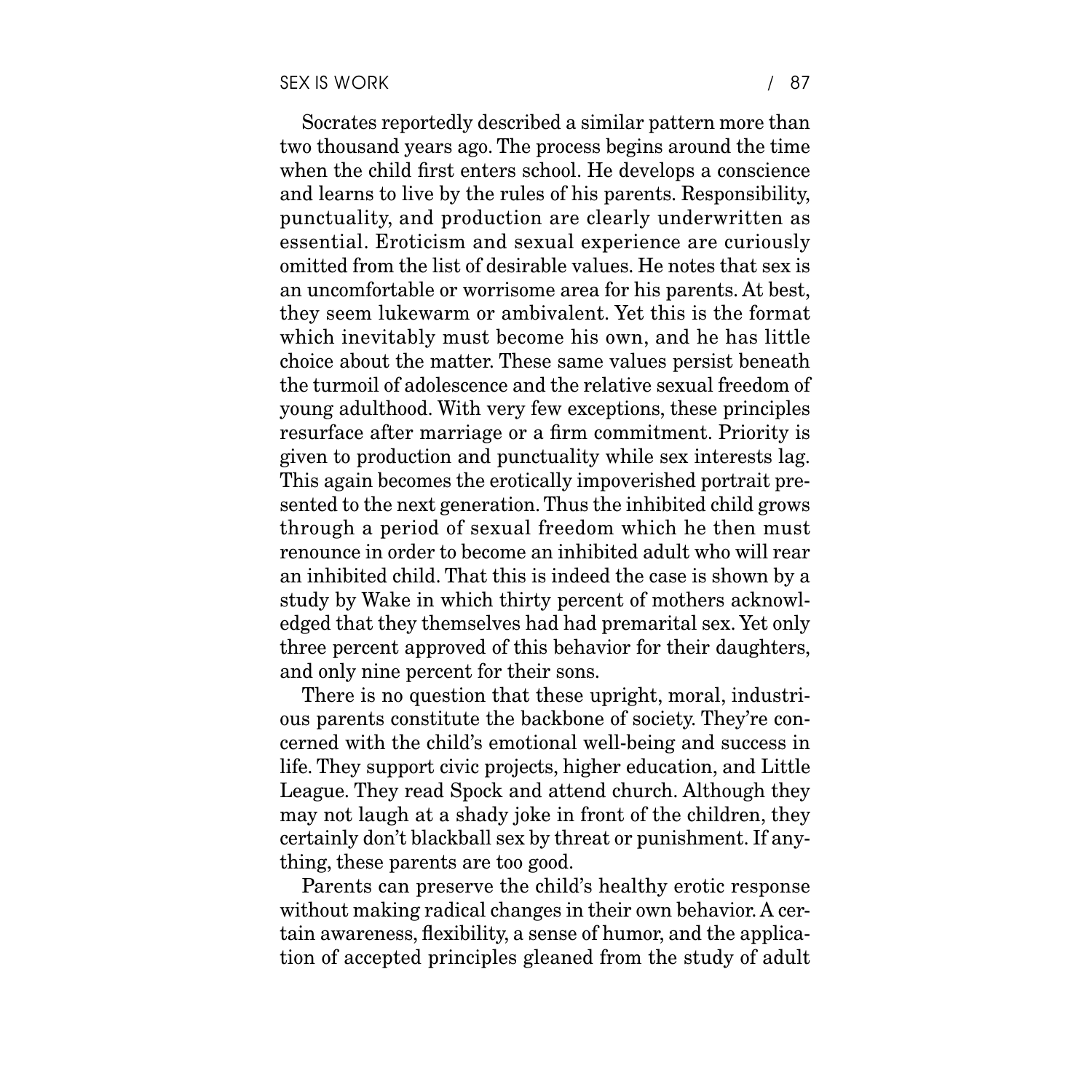sexuality are all that is necessary. The techniques used to expand and elaborate the adult sexual response are every bit as useful for the child, providing the appropriate adjustments for developmental level are made. As parents begin actively to further the child's healthy erotic development, sexual values ascend on the list of priorities. Sex becomes not only acceptable but important, assuming its rightful position as one of a number of essential concerns. There is one danger: Eroticism can be absorbed into the work ethic so that sex becomes an achievement rather than a pleasure to be enjoyed. This can be avoided through provision of time, freedom from distraction, and a balanced emphasis on both active and passive pleasuring.

The psychiatrist in private practice serves primarily the striving, anxious middle class. There is no dearth of case material to illustrate how responsible, hardworking families unintentionally impair the child's erotic response.

### **MARK**

Mark was a junior medical student when he approached me after my lecture. He was neatly dressed in shirt and tie, unlike most University of California students. He needed my help because he was in a slump. He tried to study, but the sentences seemed jumbled. He was unable to sleep and began to drink in order to relax. He spent most of his time in unproductively planning how to study. He developed three different index systems for notes but was unable to read the notes after indexing them. He was so anxious about his studies that he seldom left his room at night. He neglected to write to his mother and sister and forgot to return their telephone calls.

When Mark had first entered medical school, he earned excellent grades and received a special commendation in biochemistry. He elected training in basic science research. He was accepted by one of the best fraternities, which was adjacent to the nurses' dormitory. Although Mark was inexperi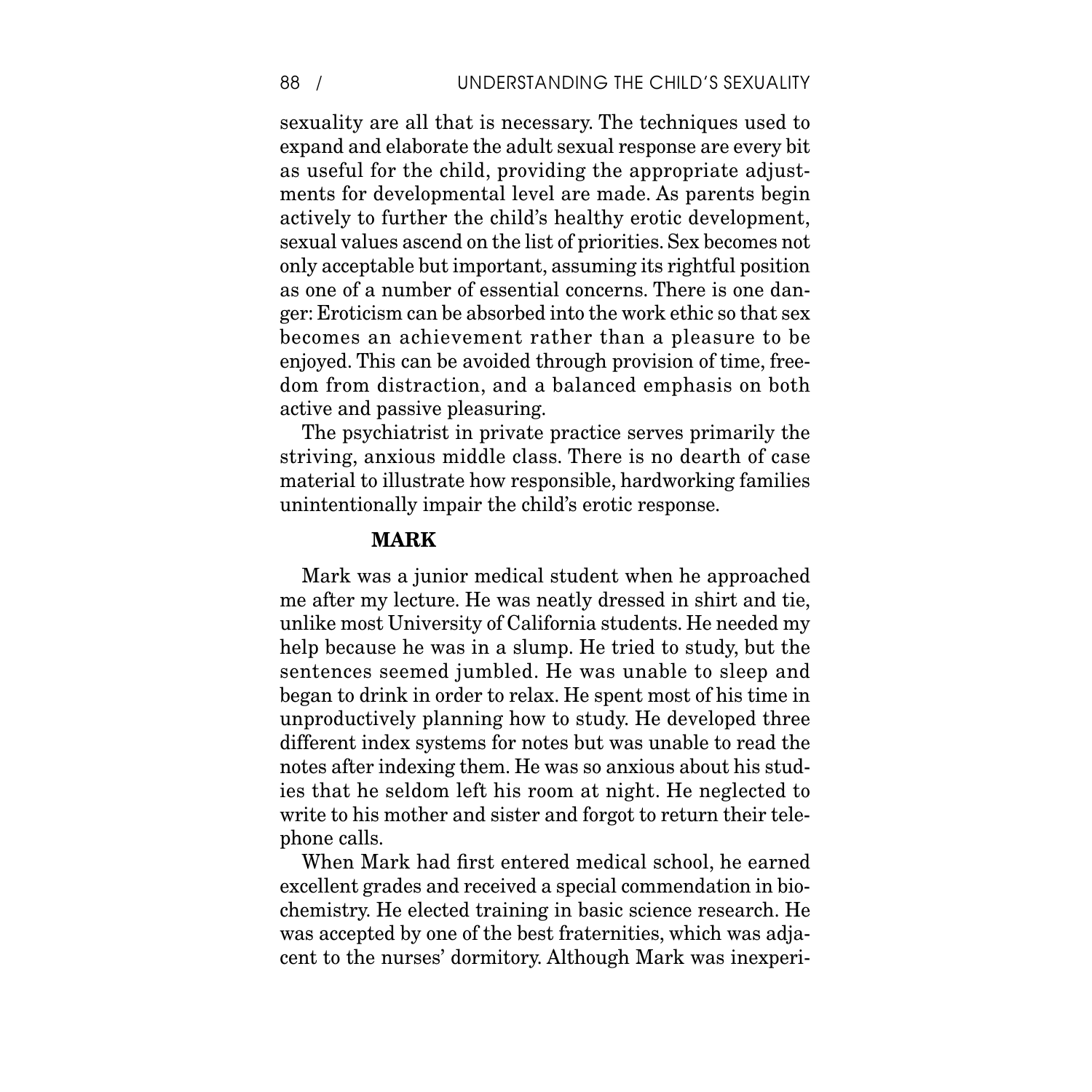enced, he soon found several attractive nursing students who were fascinated by his sensitive, sympathetic manner. Intrigued, he spent many an evening chatting and, eventually, in making love. Although he studied less, he ranked in the top ten percent of his class.

Midway through his sophomore year, Mark was introduced to a red-haired, curvaceous nursing instructor several years his senior. She invited him to her apartment for scampi the next night. That evening Mark was vaguely uncomfortable, although the shrimp were delicious and the wine well chosen. After dinner it became clear that the dessert would be served in the bedroom. Mark was impotent for the first time. His partner, who had heard tales of his athletic prowess, was offended and peevish.

By the end of his sophomore year, Mark was less involved with the nurses and more concerned with his school achievement. He felt that the noise of the fraternity house interfered with his studies, so he rented a small studio apartment three blocks from the hospital.

Mark's father was a distinguished professor of economics in a small but well-acclaimed college. He was home more than other fathers, but was largely occupied with lecture notes and the preparation of a textbook. The mother described him as her "absentminded professor." He never remembered birthdays or anniversaries and often forgot to kiss his wife good-bye. Yet he was concerned and thoughtful whenever problems arose. Mark's mother readily shouldered all major family responsibilities, such as paying bills and arranging for home repairs. When Mark reached school age he helped by raking the yard and washing the car.

Intelligent and likable, Mark was elected president of his tenth-grade high school class. He was a part-time printer's assistant for the town newspaper and played an excellent game of tennis. He was shy with girls, although he dated occasionally.

After several months of therapy, Mark associated his poor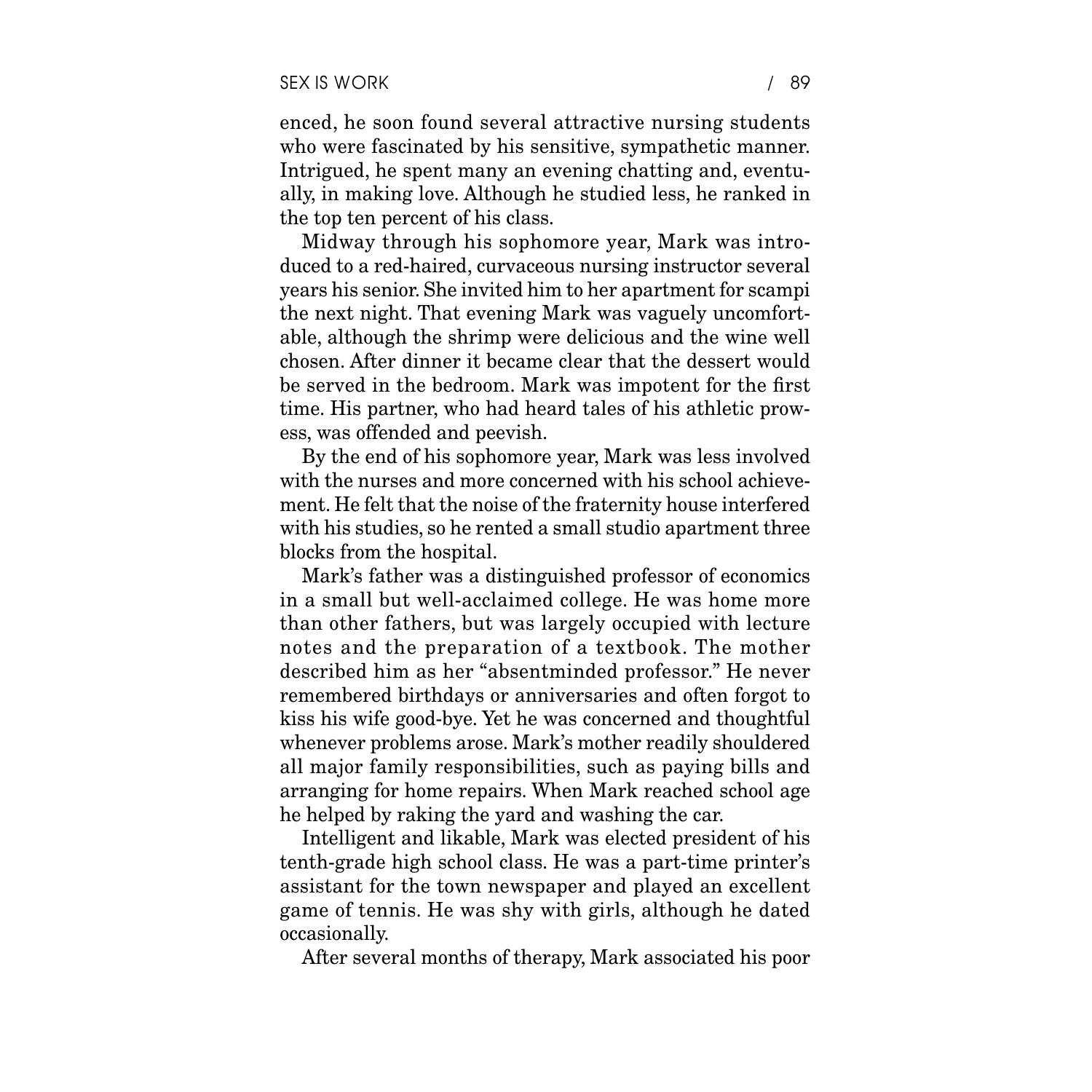concentration and depression to his confrontation with the nursing instructor. Following that, he had systematically chopped away every source of pleasure. He no longer played tennis, listened to classical music, or attended a movie. He drank alone, to quiet his nerves rather than for enjoyment. When his mother asked him about medical school, he replied in vague generalities, although he had always enjoyed her attentions. He felt strangely inadequate, as if he didn't deserve her interest.

One day, Mark recounted a terrifying dream. He was driving along a lovely seacoast on a winding, cliffside road. He jabbered excitedly to his mother, who sat behind him. The road abruptly ended, and the car swerved out of control and plunged over the cliff toward the water. His hands shook as he recalled his terror. Next Mark described a family reunion where he was taken when he was five years old. Because of limited sleeping space he was placed crosswise in a double bed with three girls. In the middle of the night he awoke to find his pajamas warm and moist. He had drenched himself, the bed, and its three other occupants. Mother was mortified. She announced to all that Mark had never in his life done such a thing. Crestfallen, Mark walked by himself at the edge of the creek. Then he remembered a different scene. When he was ten, his family lived next door to a house with many children. Mark persuaded the twelve-year-old neighbor to entice his five-year-old sister, Janie, to give them a "show." The boy agreed although he lacked personal interest, as he saw his little sister nude almost every night. Janie gladly lowered her panties and spread her legs for a candy bar. Mark peered closely but was afraid to touch. Suddenly ashamed, he left the shed, even though Janie wanted to do it again for another candy bar. Thereafter, he avoided Janie and her entire family. He told his mother they were all lazy people. Yet he thought of Janie when he began to masturbate at age twelve. He tabulated each orgasm, timed it, and carefully caught the semen in a tissue.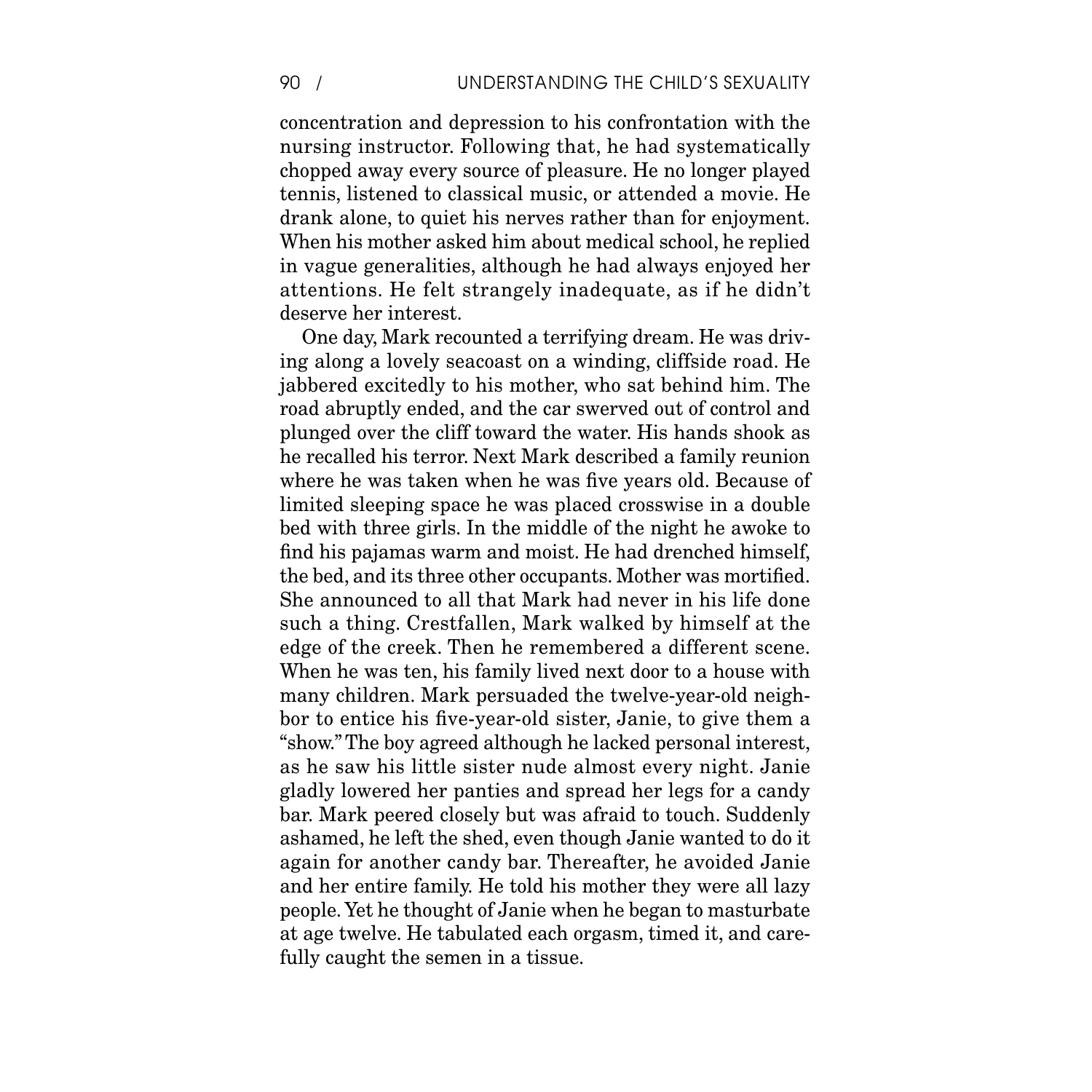#### **ELVINA**

Elvina was a self-possessed, brilliant college girl who swept into the student health service demanding information. She certainly did not wish to be examined and refused to reveal her concerns to the receptionist. Once in my office, she produced a notebook and fired a list of questions at me. The interrogation was about sex. In high school she had decided to begin coitus in her first year at college and so she did. Unlike many of her classmates, she obtained contraceptive pills through a free clinic. She chose an acceptable young man with similar background. They had sex on the third date. She had not expected to enjoy it the first time and was glad to "have it over with." She continued her sexual activities with other partners but still experienced only mild excitement. She ran the gamut of books, scented oils, marijuana, Kegel exercises, and "poppers" to no avail. She asked me if birth control pills decreased desire, if she could have her glands checked, and if there was an operation which would "rearrange" the clitoris. She definitely did not want therapy.

Elvina described her mother as an ambitious, domineering lady who organized not only her family but sections of the community as well. When Elvina was young her mother's efficiency nearly overwhelmed her. She was terrified of being swept up in the vacuum cleaner by mistake, or popped into the washing machine with a load of soiled clothes. Elvina felt too helpless to complain. She was certain that there was a good reason for everything her mother did. Her mother made sure that Elvina was always suitably occupied. She was to lie down in order to sleep, sit in order to eat or read, and otherwise be up and about some worthwhile task. She remembered no early sex play and doubted if her mother would have allowed such an inefficient use of time. Elvina was a docile but clumsy child who felt especially awkward with friends her own age. In all of her childhood, she recalled only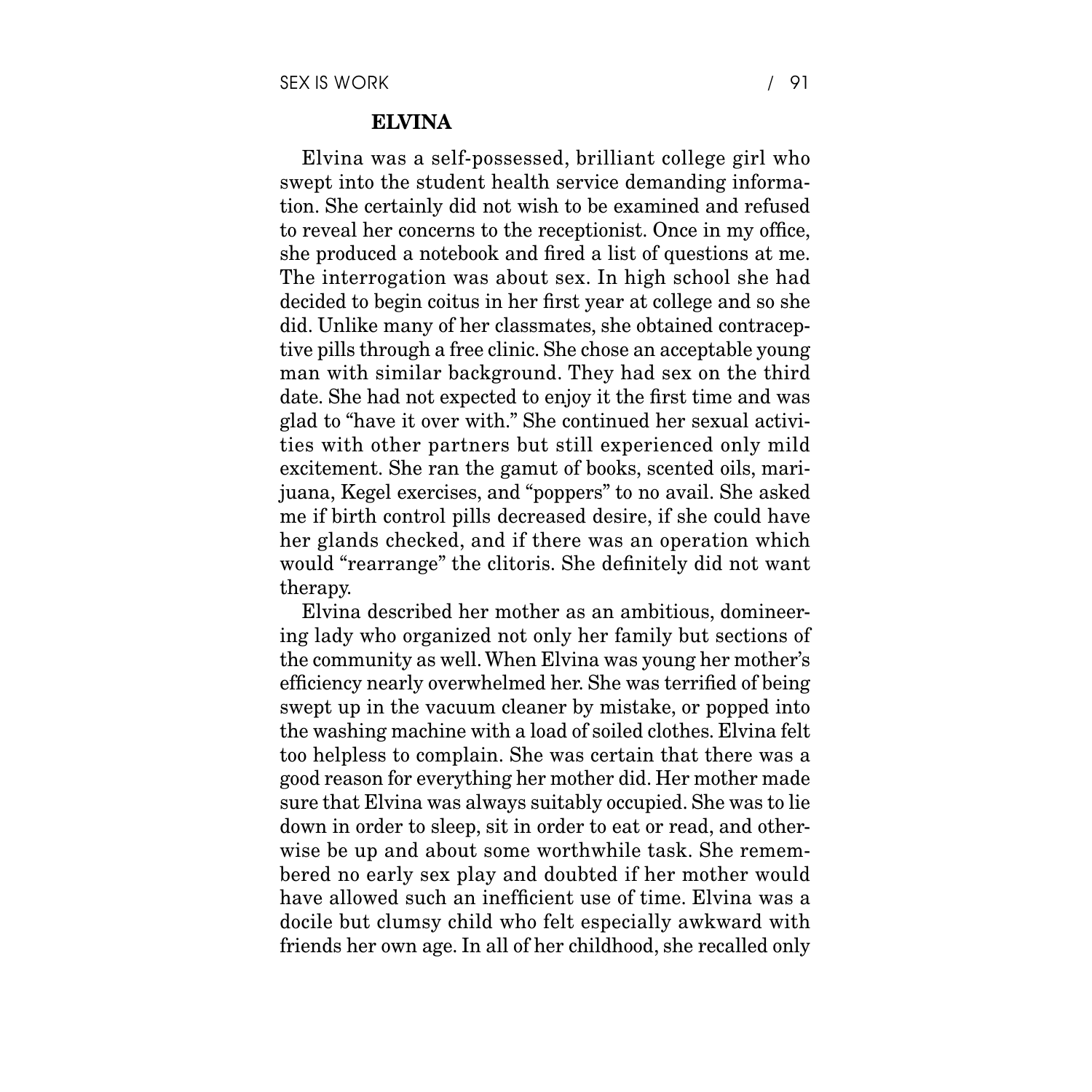one instance of noncompliance. When she was five years old, her mother served her an inadequately cooked egg. She felt repulsed by the gleaming gelatinous crown with its bloody speck. In spite of her tears, her mother insisted she eat the egg. After the second bite she vomited her entire meal. Thereafter, she meticulously removed any trace of egg white and absolutely refused scrambled eggs. By the time she entered college, she hastily ate the egg white first in order to "save the best part for last."

Both Elvina and Mark were bright, productive students from good, middle-class families. Both perceived the climax as an achievement and dysfunction as a failure. Both were reared in the work ethic without any affirmation of the value of sex. Industry was emphasized to the detriment of passive erotic pleasuring. Elvina worried so much whether she would have an orgasm that sex became a chore. Mark was so devastated by one episode of impotence that he eliminated all gratification. Although Mark was treated through analysis and Elvina entered a sex therapy clinic, both eventually found relief when they learned to relax and receive erotic pleasure without concern for performance. They could have been spared much misery if their parents had prepared them as well for bed as they did for work.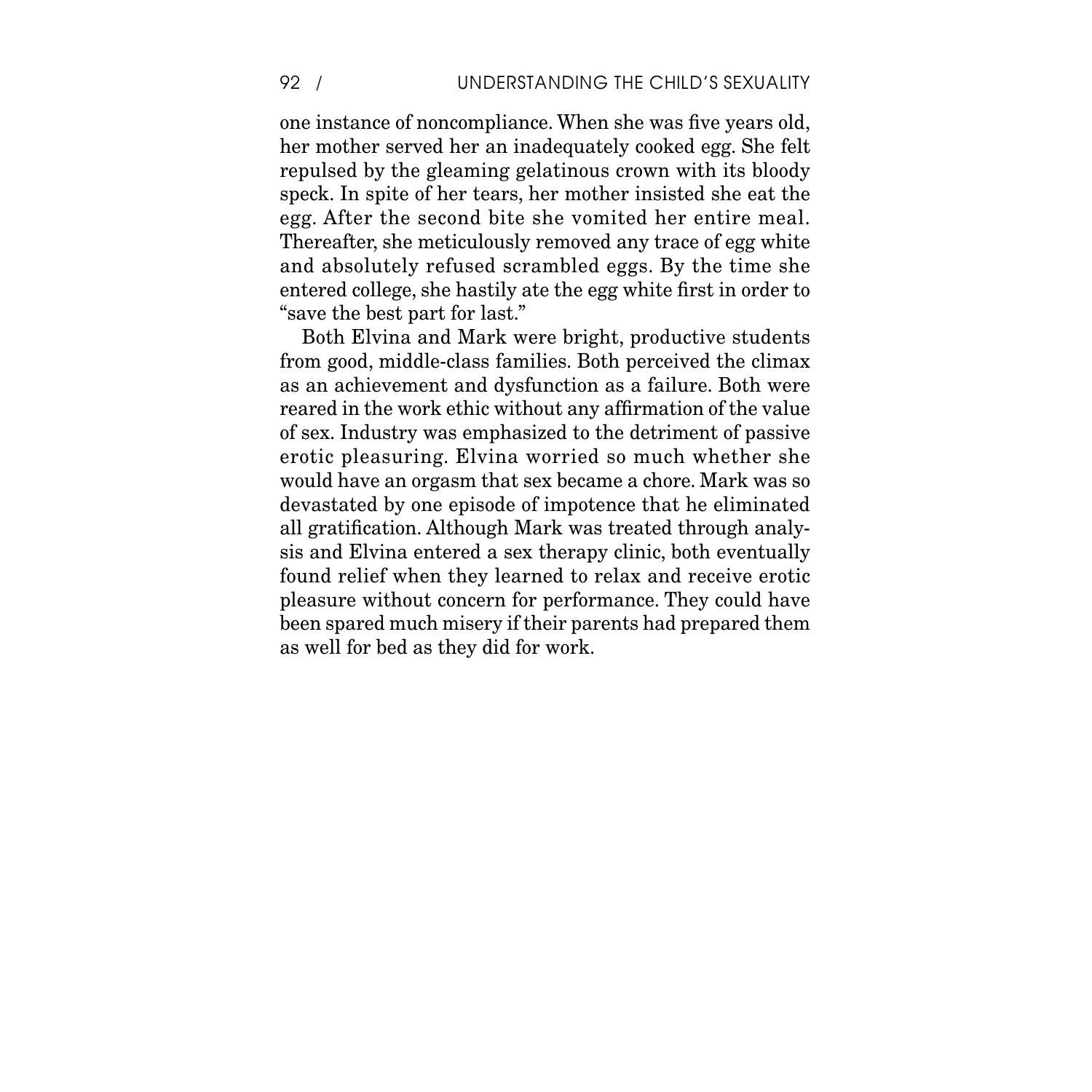## **SLUM SEX**

MY INTERNSHIP and pediatric residency was in a poor section of Chicago, noted for its high rate of drug abuse, illegitimacy, and violence. Knifings and sexual assaults were nightly fare in our emergency room. The corpses we pronounced dead were seldom reported in the daily newspaper. We assumed that if other area hospitals received a like number, they were just too common to be newsworthy.

In back of our well-lighted, well-policed hospital area was a ring of condemned buildings, black shells with cracked walls. Hungry rats and stray dogs poked through the piles of rubble. Still farther away, there rose a series of stark angular high-rise apartment buildings. Each was spaced an equal distance from the other, and each looked exactly like its neighbor. They were dark gray, constructed of cement and steel, and designed for low-income families.

The children of the high-rise buildings received care through our pediatric emergency room. A mother might wait for six hours to have her feverish infant seen by a harried resident. A different child was examined every five to ten minutes until the resident was so exhausted that one face became indistinguishable from the next. Children were seldom returned for a recheck and we rarely saw an infant who was well enough to be given his long-overdue routine immunizations. Head lice and the crusted sores of impetigo were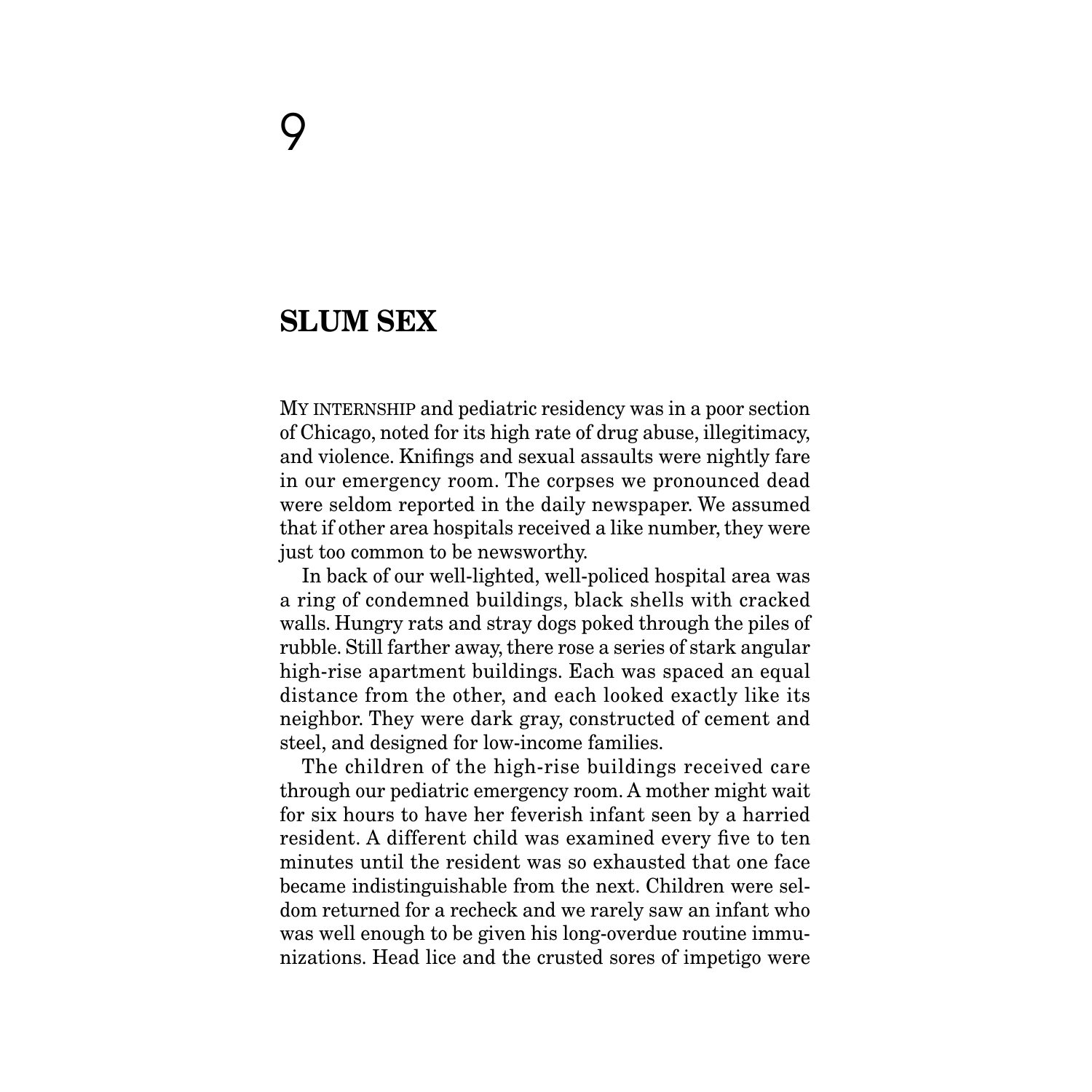common. After several months of this assignment, physicians became callous and worked much as if they were checking parts in an assembly line. Instructions to parents were curt and little opportunity was given for discussion. We were unable to stem the rising tide of human misery.

Our department of pediatrics recognized the dehumanization of this experience. In an effort to reinvest us with charity, they assigned each resident the care of the children in one of the high-rise dwellings. We were to make house calls, vaccinate, recheck ears, and give well-baby follow-up examinations-providing the families permitted.

On the first day of my assignment, I approached my tall gray monolith with misgivings. It was a muggy summer, and wet sheets hung from open windows. No nurse backed me up and no one had requested my services. Placing a few instruments in the pocket of my white coat, I entered the building only to find that the elevator was out of order. Breathless after climbing six flights of stairs, I paused on the landing to find myself scrutinized by five small bright pairs of eyes, none of which were higher than my knee. Here were my patients, partly clothed, alone and untended on the filthy floor. There were no toys and no furniture. A soggy diaper, several empty cans, and old potato chip bags littered the floor.

The children were unresponsive to my overtures. When I asked the oldest boy, about age five, where he lived, he pointed to door number 602. I knocked, and knocked again. Finally, the door opened a crack and quickly closed. As I moved on, it opened again, and my small informant disappeared. The next knock was more productive. I explained my mission to a slight, disheveled girl who toted a tiny infant while a toddler peered from between her legs. She was only seventeen years old. Distrustful at first, she soon admitted me to the apartment and allowed me to attend her children. Eventually I was able to gain entrance to several apartments on each floor. I began to look forward to my house calls. The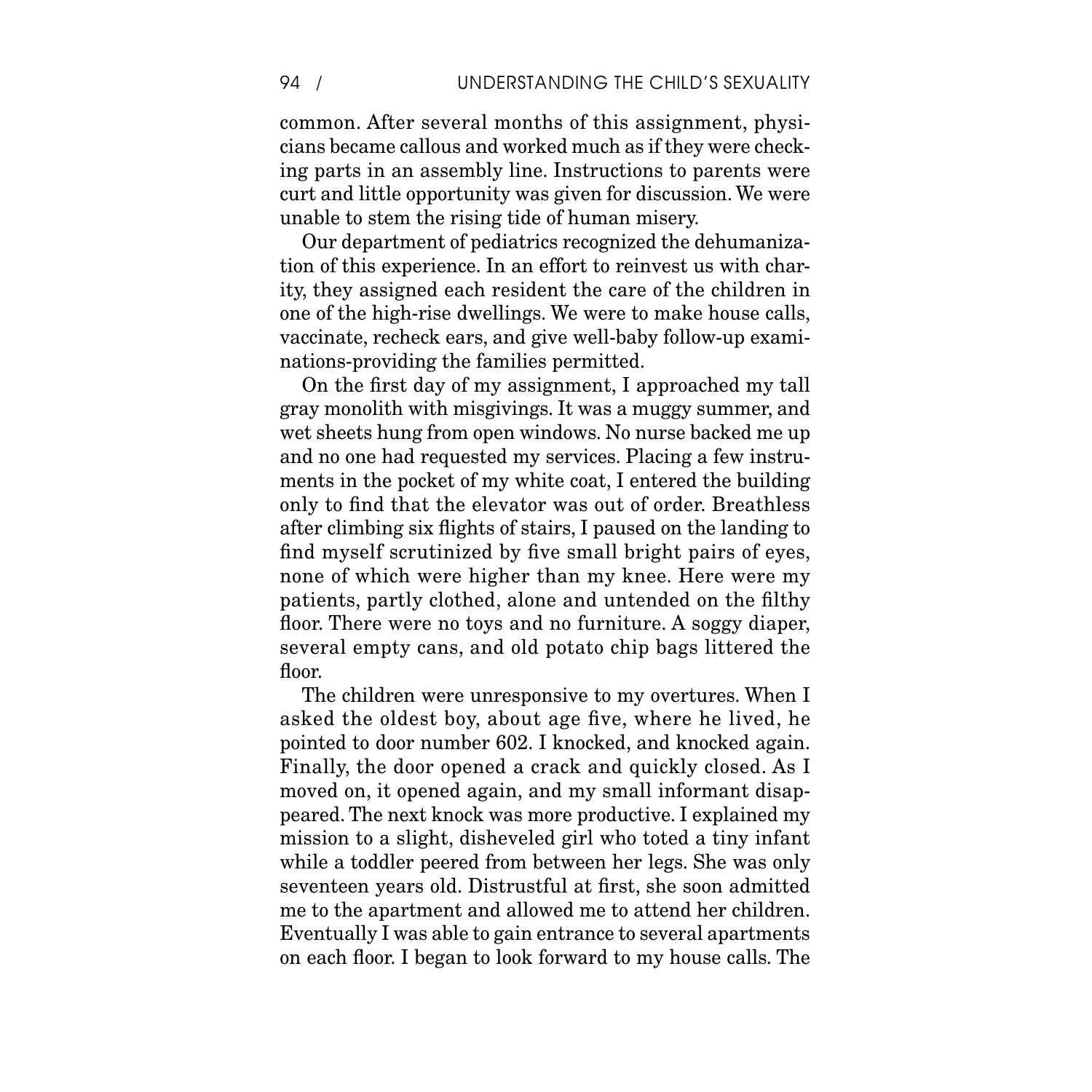children giggled as I walked upstairs, and protected their buttocks with their hands. Once the mothers trusted me, they chattered away and solicited all kinds of medical advice.

The apartment building differed from any world I had ever known. The women were pervasively sad, sometimes angry, and often frustrated. Many anticipated no change other than another pregnancy and another birth. Free birth control was available but seldom employed. One young mother dreamed about returning with her three small children to her parents' farm in Connecticut, from which she had run away six years before. She had saved no money and had not written home. She had never informed her parents of the birth of her last infant, who was of mixed racial background.

Sexual matters were often discussed, although sexual pleasures appeared to be rather peripheral. The making and breaking of relationships, the anger at men who didn't seem to care, and hope for one who really would afforded the most conversation and relief from boredom. Little was expected from men and little was received. Coitus was generally brief, with scant foreplay, something to be "put up with." Heavy drinking often preceded the act. Lovemaking was as often associated with rage as with tenderness. One thirty-fiveyear-old mother slept with a knife under her pillow. When her boyfriend was too intoxicated to perform, she "kneed him in the balls." She preferred aggressive, assaultive men and couldn't tolerate a "fag type." In spite of partners' misuse or indifference, and their own anger or depression, a few women reported an excellent erotic response. Even then, sex had little impact on the bleakness of life.

Each morning, toddlers and preschool children were placed in the barren hallway to play. Toys were not provided because they were stolen or broken, or caused fights. Children soon formed their own social order, based on size and strength. The younger, weaker toddler would huddle silently against the apartment door, thumb in mouth.

These children were well acquainted with sex. They wit-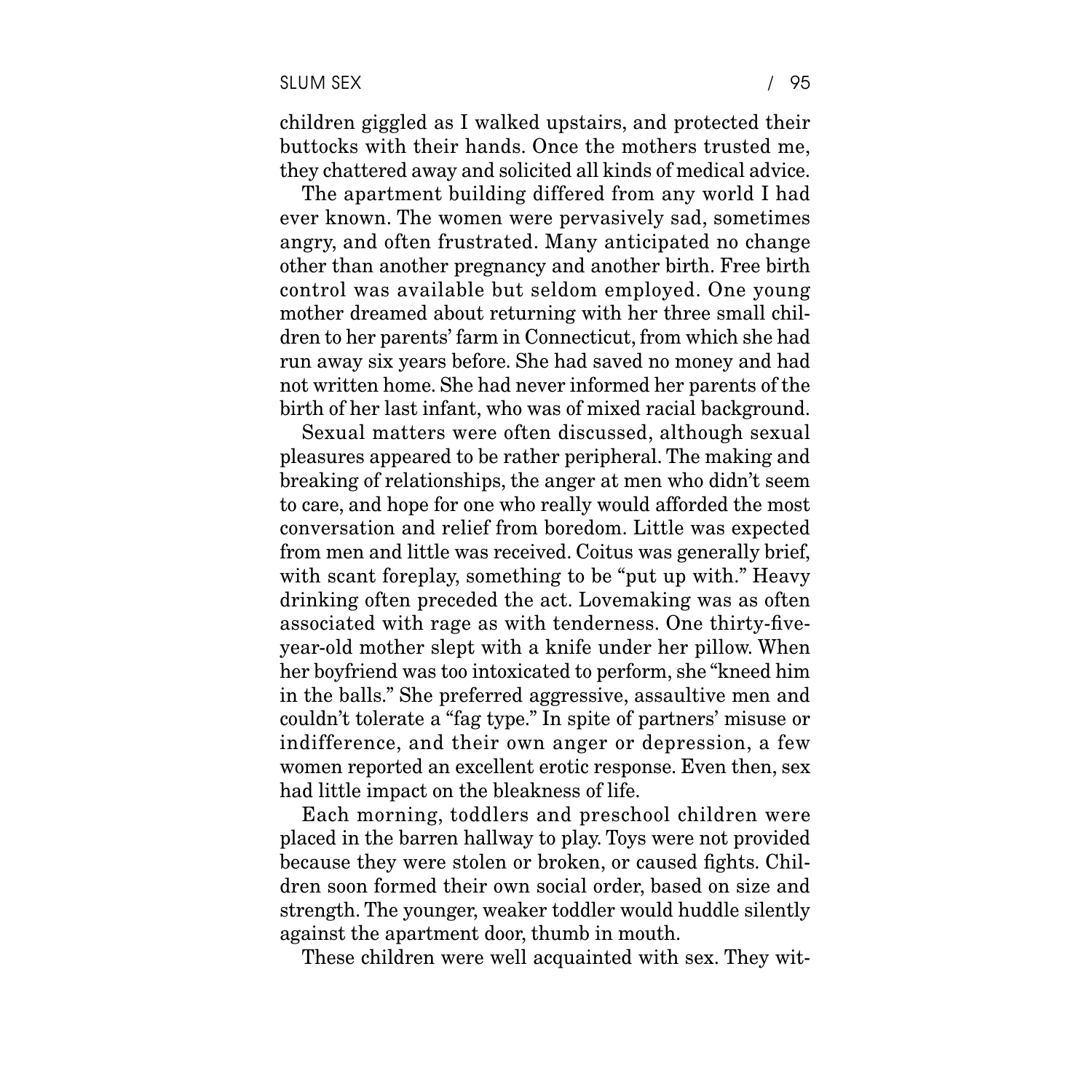nessed the advent of new boyfriends and listened at the apartment door. Tiny living quarters and thin walls added to their expertise. Some slept with their mothers even after an "uncle" or a "fiancé" came to stay. Erotic activities in the hallway were an intriguing substitute for toys. Because of apathy or by intent, older children often went without underclothes. Soggy diapers dragged about the knees of others. Children soon learned to stimulate themselves and others. One enterprising four-year-old was observed proficiently penetrating his five-year-old sister. Others wriggled atop one another, groaning and grunting in succinct imitation. Descriptive words were used, most often incorrectly. When I questioned one boy about a term he used while pummeling another, he was puzzled and then happily defined it as "mother's dirty butt."

Once children entered school, they were exposed to the mysteries and the perils of the alley. Boys soon began to join the junior echelon of infamous older boys' gangs. They remained away from home for hours, gaining acceptance through feats of prowess, such as fighting with a rival junior gang member, pilfering from the corner grocery, or grabbing a girl in the garage. Sex play was a pallid term for what existed in the alley. Coitus commenced as early as age four, although ejaculation was generally absent until after age ten. Most young girls returned home directly after school, observing their mothers' admonitions and their own better judgment. A few ran with the boys, buying protection and acceptance in the gang through sex. Far from being valued, they were assigned derogatory nicknames, were callously used as community receptacles for semen, and sometimes beaten or abandoned. The sex act itself was brief, at best a barter, at worst a rape.

There was no question that these children received early and continued erotic stimulation. Yet the boys used sex more for power and proof of masculinity than for pleasure. Status was achieved through daring exploits, strength, and a fre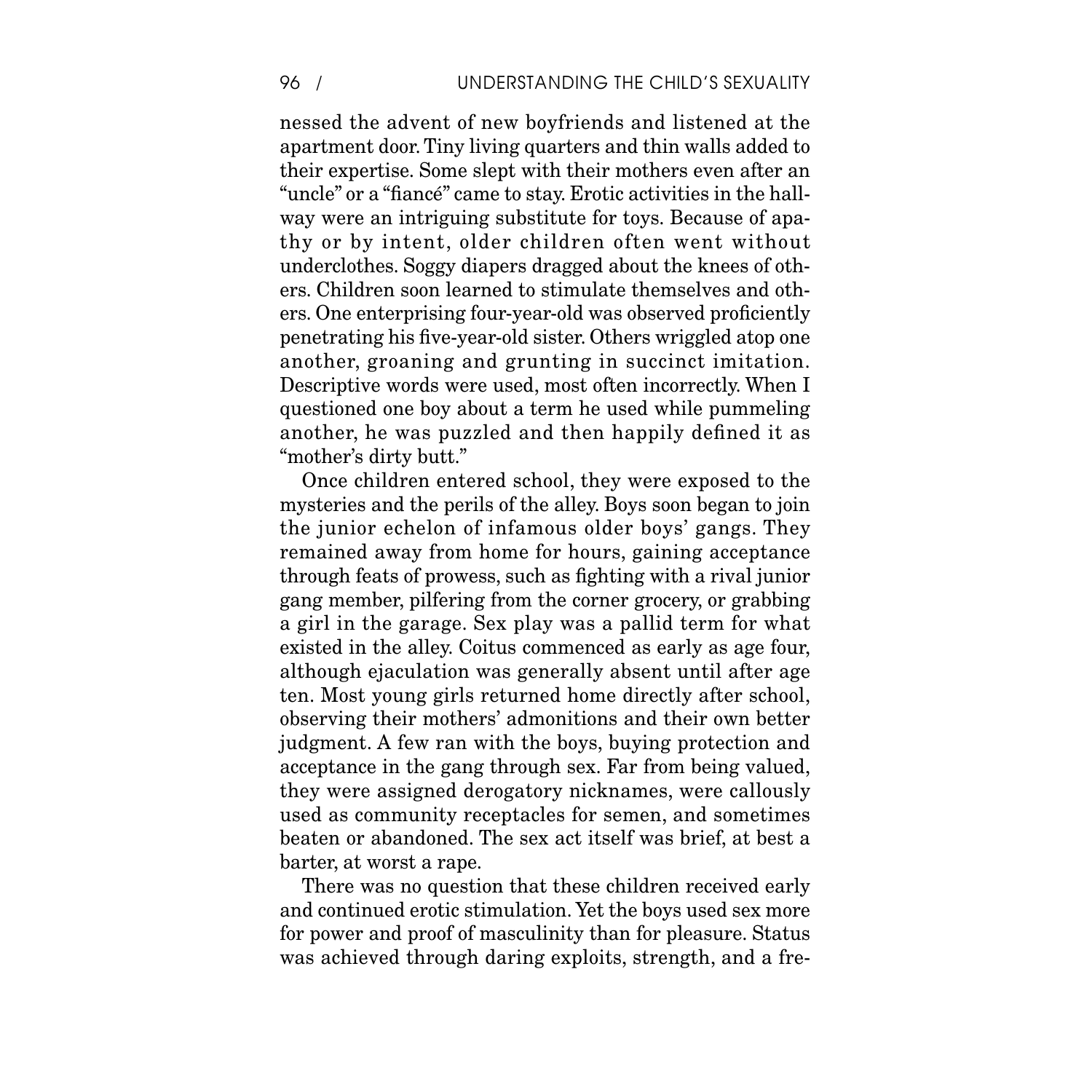quently functioning phallus. The hit-and-run act took less time than recounting the exploit to other males. Sex was often equated with dirt, and the girls so used were debased and disparaged. The cautious girls who remained at home were more respected and were sometimes awkwardly courted.

In the slum sex and anger are companions from earliest childhood. The toddler observes its mother used, abused, and abandoned by her consorts. Occasionally she abuses her mate. The child himself is the recipient of abrupt physical punishment and is abandoned daily in the hallway. Once there, he is subjected to a series of sexual and aggressive assaults, until with growth, he becomes the master of the corridor. The microcosm of the hallway later becomes the macrocosm of the alley.

Boys and girls soon evolve separate roles: the victor and the victim, the one who grabs and the one who withholds, the protector and the protectee, the policeman and the pilferer. Masculine prowess is highly esteemed and heavily reinforced. Little boys who participate in girls' play are ridiculed by both sexes (Rabban, 1950), and beaten by other boys. Dehumanization is the price. The sex act, in itself an aggressive denial of tenderness, becomes the medium of exchange between the two camps. The girl who gives in earns instant ersatz popularity, but lands at the bottom of the social heap. If she resists pressure and withholds, her value increases and she may marry relatively well within the class. (Kerckhoff, 1974) Better to be safe than sorry. Unfortunately, the pattern of withholding and the expectation of abuse is not easy to unlearn. Nor is it simple for the macho male, who for years has "got down on a pig" in the alley, to recapture compassion.

How has this social system affected the sexual response? Kinsey was the first to investigate this in the late 1940s. The lower the socioeconomic class, the more sexually active were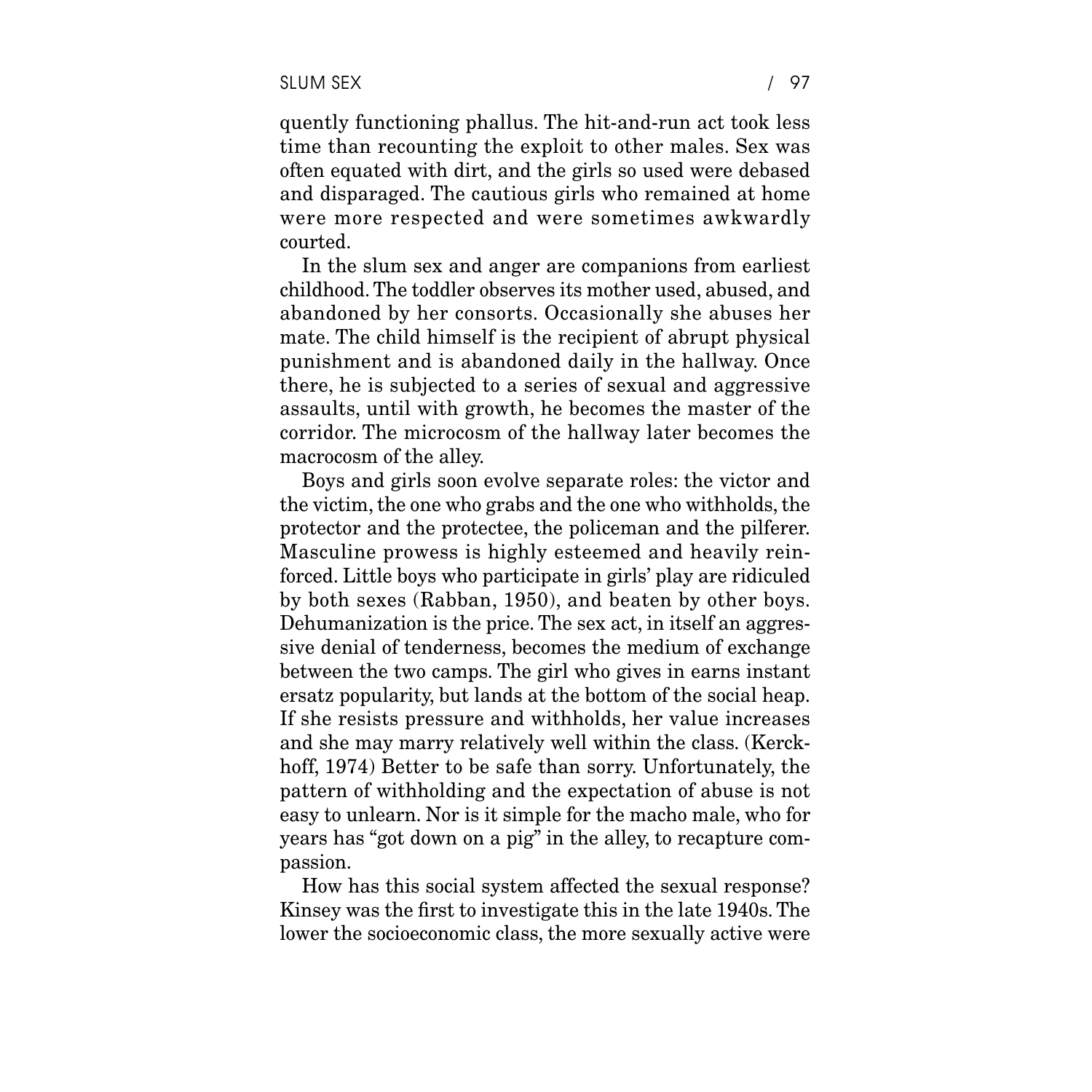### 98 / UNDERSTANDING THE CHILD'S SEXUALITY

the men. In the sixteen-to-twenty-year-old age group with an eighth-grade education or less, the average frequency of coitus was 1.6 times per week for boys, but only 0.3 times per week for girls. In contrast, college men had intercourse on the average of 0.2 times per week, and college women only 0.1 times per week. Thus the difference between classes was much more pronounced for men, reflecting the fact that most lower-class males are serviced by a few promiscuous females. The greater apparent potency and earlier start of the lowerclass male was certainly related to the premium placed on aggressive virility and the greater availability of partners.

Lower-class girls were less fortunate. The double standard, dangers associated with capitulation, and lesser overall erotic experience limited their sexual satisfaction far more than the boys'. (Fiasche, 1973) Kinsey found that masturbation to the point of orgasm occurred in sixty-three percent of girls who had gone beyond college but only thirty-four percent of girls who had not gone through high school. Orgasm in marriage followed a similar pattern. The number of women who reached orgasm within any five-year age bracket was distinctly smaller among those with limited education. More of these women never reached orgasm. The lesser the educational level, the less sexually responsive was the woman. A later study by Rainwater of married, workingclass couples indicated little expectation for the woman's enjoyment in coitus by either husband or wife. The focus was on male gratification through rapid ejaculation, with scant foreplay or afterplay.

Lower-class women were not as happy either. In 1973, George Gallup reported that only thirty-three percent of individuals with an annual income of three to five thousand dollars saw themselves as "very happy." Happiness escalated with income, as fifty-six percent of those with an income of \$15,000 or over were "very happy."

Early erotic stimulation cannot alone protect the sexual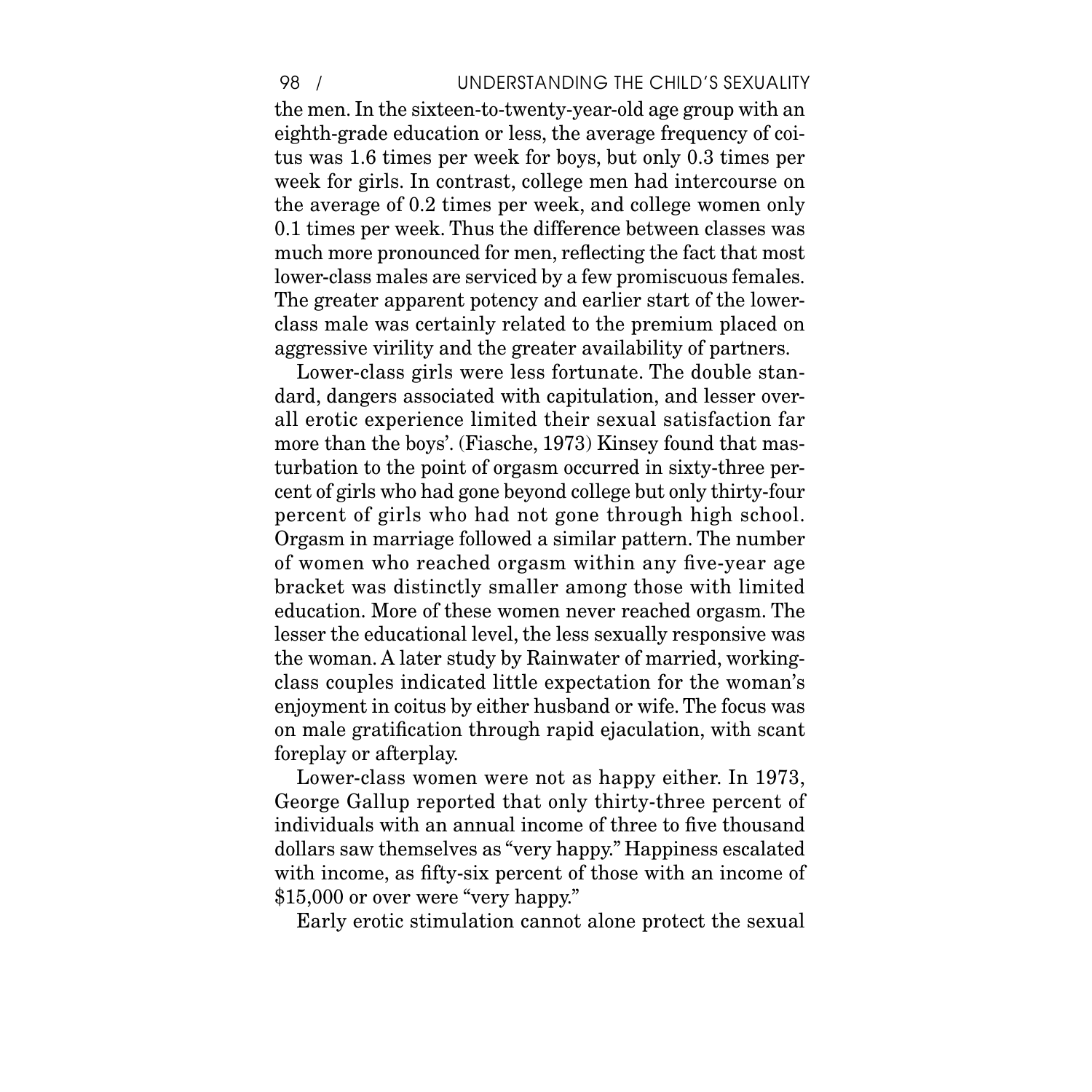response from distortions and constrictions. The sex drive is colored by the total environment in which it develops. Sex experienced first as an unprotected victim, abandoned in a cold corridor, inevitably becomes associated with fear and rage. To be receptive is to be vulnerable. The child must prove the brutal master or face humiliation. Sex becomes but one weapon in the battle for survival.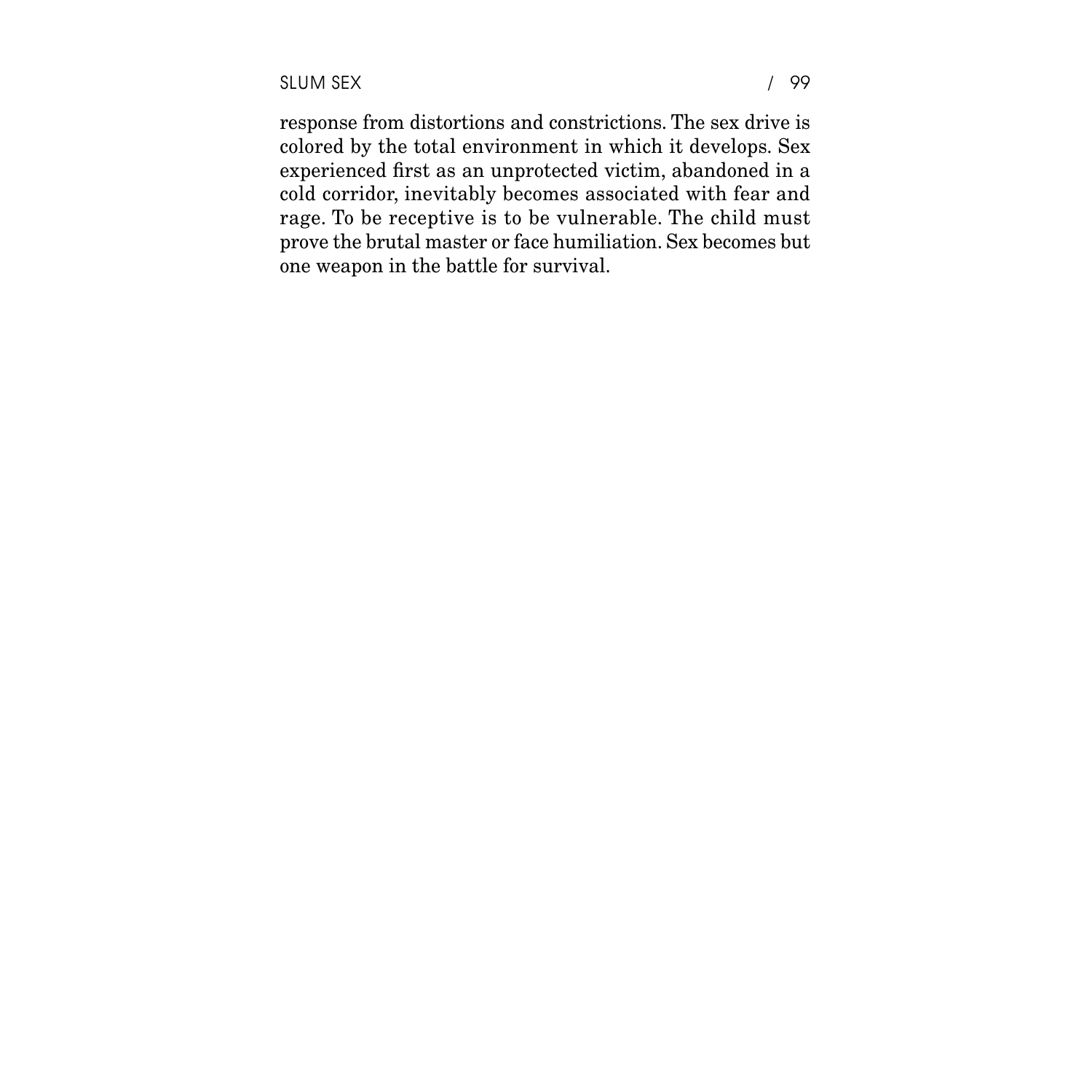# 10

# **THE ANGRY ERECTION**

SEX and anger may become fused in middle-class homes also. The best neighborhoods and the nicest schools have youngsters who use sex as an expression of hostility. The harm is produced not by overstimulation but by specific patterns of parenting.

## **TIMOTHY**

Timothy's mother had always been neat and compliant. She was a high achiever throughout high school and business college. She dressed well and attracted many suitors. She spent hours each night combing and styling her long blond hair. Yet she seldom saw a date more than once and was described by friends as aloof. She never masturbated nor allowed heavy petting, until at age twenty-five she made love with a man she had met at a party that evening. Sex was distinctly unpleasant. Yet such unplanned episodes continued to occur sporadically in the years that followed, always with a different partner. When she discovered at age thirty-two that she was pregnant she didn't consider an abortion. As the months went by she found herself anticipating the birth with pleasure. She decorated the infant's room with taste and all the latest baby-tending appliances. Her competence as a secretary extended to her competence in pregnancy and delivery. She arrived for her prenatal checks on the appointed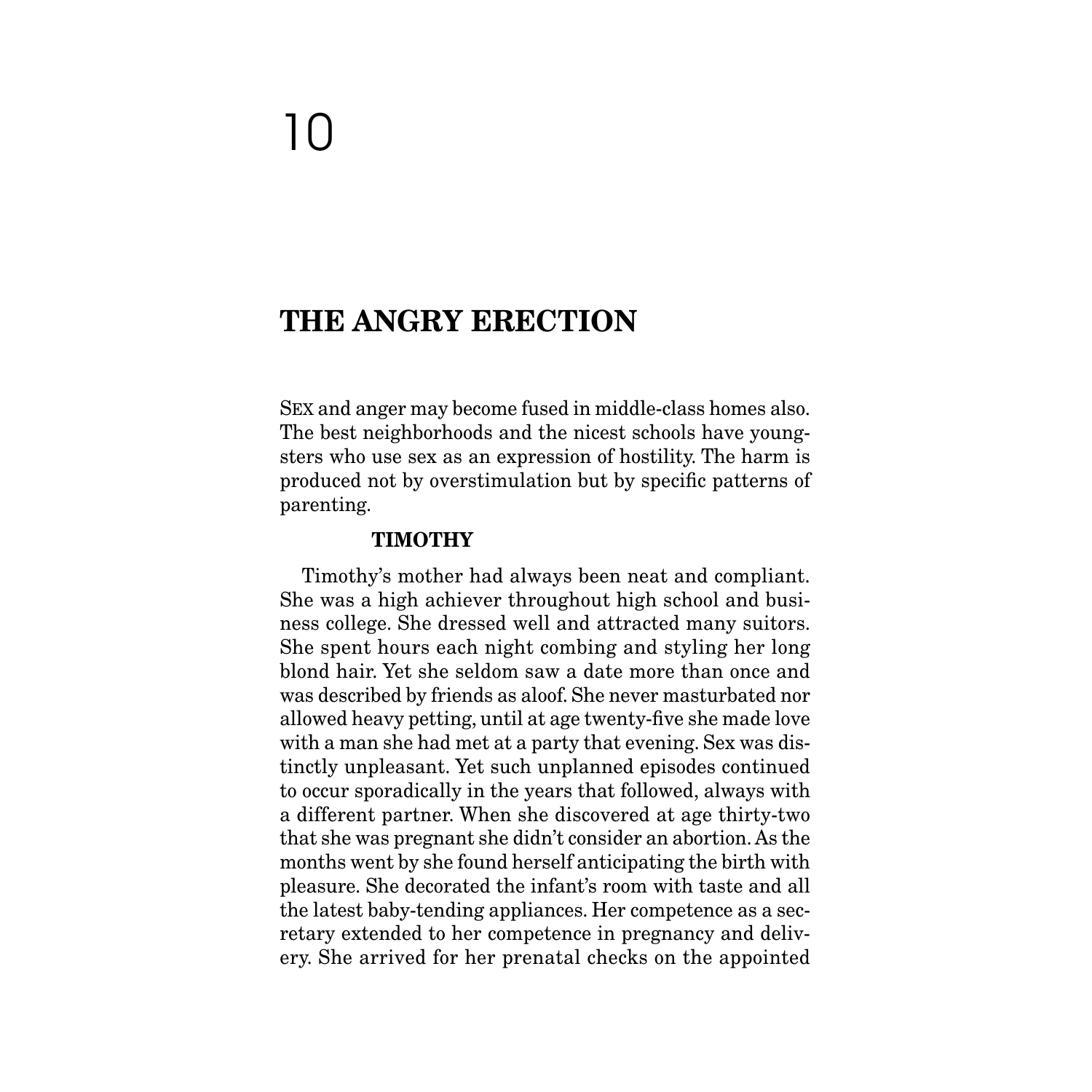hour of the appointed day, and delivered easily after only four hours of labor. Although she considered nursing Timothy, this seemed messy and would be inconvenient when she returned to work. Drawing on her savings, she hired a baby nurse for the hours that she was away. She secured the services of the most respected and expensive pediatrician in town.

Timothy was a tractable, engaging infant, entirely devoid of diaper rashes and of odors other than those of the vaguely scented commercial baby products. He was rocked, bathed, titillated, and exhibited in the park.

As Timothy grew, he remained the center of his mother's attention. He learned his alphabet by age four and could recite even lengthy poems from *Alice in Wonderland.* Ensconced in his mother's lap, he was read every Dr. Seuss book in print. Timothy rarely left his mother's side when she was home. Indeed his mother worried that some harm might befall him if he strayed. In the fourth grade he was mercilessly teased by classmates when he walked to school holding his mother's hand. His mother continued to bathe him until he was ten.

During his early years, Timothy was exceedingly happy. His only disappointments were in not being allowed to explore an abandoned freight car or not having permission to join a tree-house club of neighborhood children. Whenever Timothy seemed upset, mother consoled him by a trip to the zoo or a museum tour. After he was ridiculed at public school, mother placed him in a small private academy where he became a favorite of many teachers.

When Timothy was eleven, his mother mentioned to the pediatrician that Timothy had nightmares and still slept in her bed. Following her doctor's instructions, she insisted that he sleep alone. Timothy began to "sleepwalk," stealthily slipping between his mother's sheets at midnight. When Timothy was twelve, his mother woke one morning to find an erection pushed firmly against her satin nightgown. She was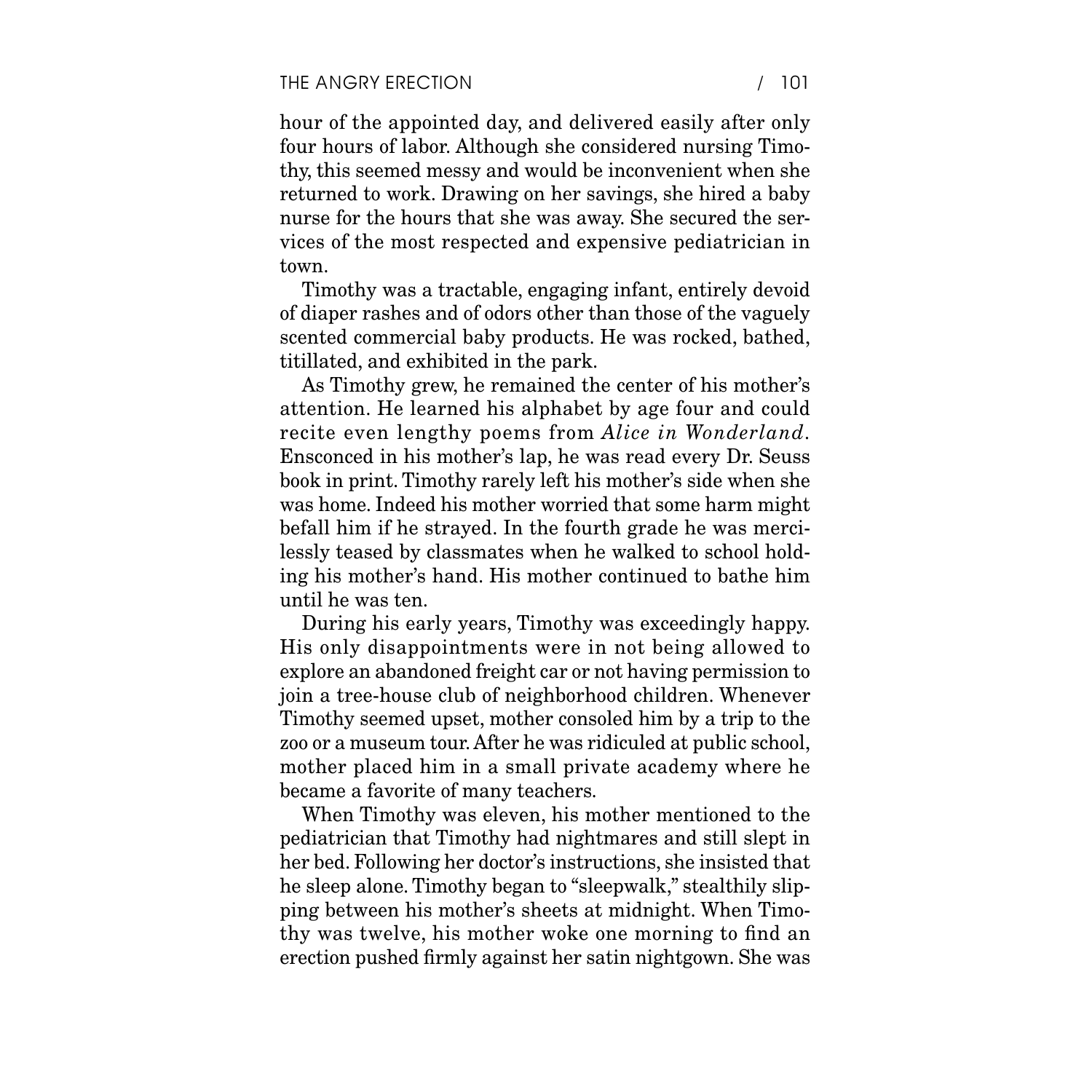alarmed until she realized that Timothy was still sound asleep. She carefully disentangled her nightgown and never mentioned the event to Timothy.

When Timothy was thirteen years old, he began to feel strangely upset. He was restless and it was difficult for him to concentrate. He was terrified by violent nightmares—a car smashed into a building, or a woman was knifed. When younger, he was drawn closer to his mother when frightened. Now he found himself unable to approach her, and too tremulous to sleep. One night, as Timothy tossed restlessly, his mother awoke and attempted to comfort him. Timothy angrily told her to let him be. Confused and hurt, she began to cry. Timothy rose and walked peevishly about the house. Eventually he sat by his mother and consoled her. The next morning, she cooked his favorite breakfast.

When Timothy was fifteen years old, sixteen-year-old Wanda moved into the neighborhood. Her parents were gone almost every night and she soon began to have parties for her friends. Timothy observed her voluptuous dance, heard her laughter, but was afraid to introduce himself. His mother also learned of her liberal young neighbor and was quick to express her disgust.

One Saturday morning, Wanda was mowing the lawn dressed in a bikini. She waved to Timothy and asked him to help her disengage a rock from the mower blade. After that, Timothy talked to her or accepted a soft drink during the hours when his mother was still at work.

During summer vacation, his mother found several issues of *Playboy* magazine carefully hidden between Timothy's mattress and springs. She was torn between a wish to destroy the magazines silently and her concern that Timothy's interest might stem from a lack of proper parental guidance. That evening she delivered a lecture which covered most of the mechanical and moral aspects of sexuality. Timothy stared at the floor throughout the speech. His mother interpreted this as a sign of remorse. When she finished she rose and stood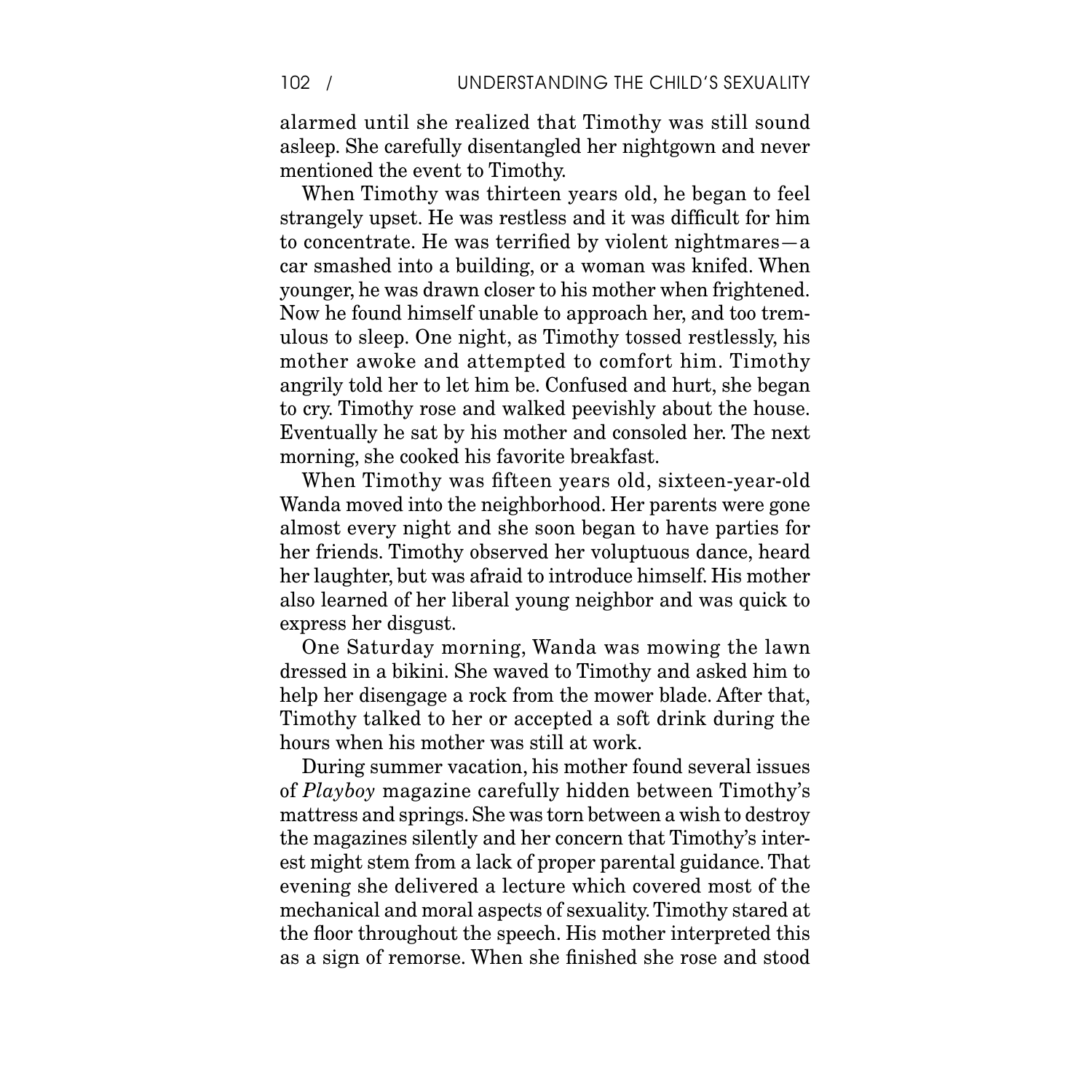next to him with her arm about his shoulders. She stroked his hair and told him again how much she loved him.

That evening Timothy lay awake listening to the sounds of the party at Wanda's house. Instead of visiting his mother's bed, he dressed and slipped out the back door. He spent several hours sitting on a lawn under a bush, watching the dancing and listening to the music and laughter. When almost everyone had left the party, he entered the house to offer his services in cleaning the mess. Wanda, somewhat tipsy, assumed that this must be a sexual proposition.

Early in the morning, Wanda's parents returned home to an indescribable scene. Not only was their daughter dead, but her vagina was packed with and lacerated by kitchen utensils. Some had perforated the vaginal vault and had entered the abdominal cavity.

The police quickly apprehended Timothy, who was wandering about on the periphery of the crowd. He readily confessed to the crime, although he gave no motive. He denied anger although he admitted that it seemed like an angry thing to do. He saw no reason why he would have used the kitchen utensils in such a bizarre fashion.

This example, however extreme, could be used to illustrate the dangers of sexual overstimulation. Timothy was a very sexy boy. He had been stimulated by his mother for years in ways that could be socially condoned, or at least rationalized. He invaded his mother's bed and certainly savored her physical attentions. Yet Timothy never attempted incest, nor was he lewd or promiscuous. Did overstimulation cause him to rape and kill? And why the savage, senseless mutilation? How did anger come to be linked so closely with pleasure?

Timothy was well taught and well behaved. He renounced other outlets and was a willing captive of his mother's stimulation. At the age of five he realized every boy's oedipal fantasy, for he did indeed possess his mother. In an attempt to please, he restricted himself to the role of good student, engaging child, and mother's helper. As he received consider-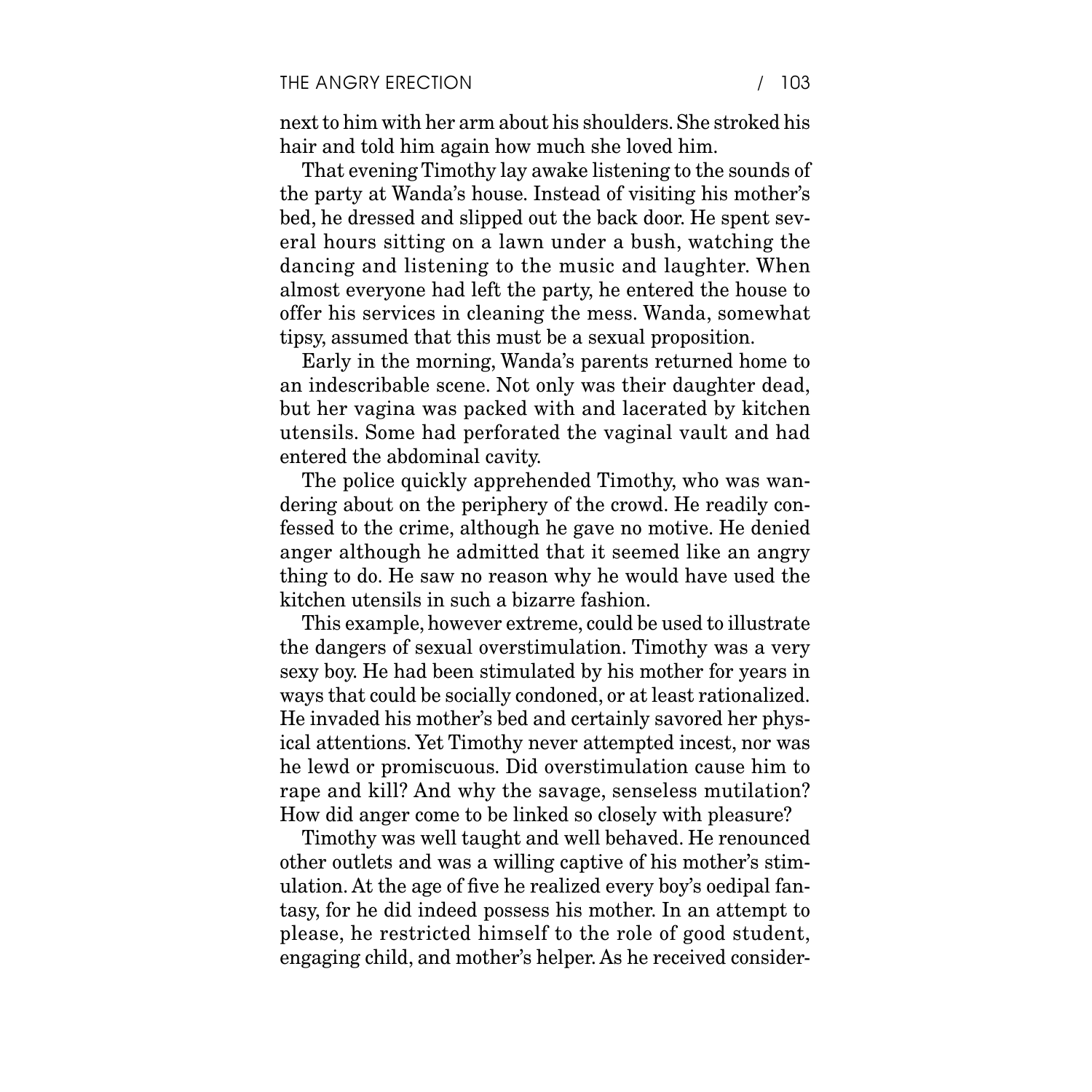able gratification for his efforts, he didn't undergo significant conflict until early adolescence. Then he experienced vigorous sexual urgings which, in his setting, were terrifying. His mother aggravated his confusion through her fondling and physical closeness. She teased and stimulated but never satisfied. She noted his erections, but acted as if they were unimportant. Through criticism and moral judgment, she systematically eliminated any other outlets, however innocuous. The invasive quality of her closeness both threatened and disparaged.

Timothy could not express anger at his mother because she was the source of all gifts and goodness. Yet Timothy did feel angry, and his rage mounted as his frustration increased. At last he vented his fury against the second seductive woman in his life. He finally and forcibly ruptured the bond with mother. While in custody, Timothy slept by himself.

### **PETER**

Peter was a five-year-old boy presented by his father for evaluation. Peter's parents had been divorced two years before. Now both had remarried. Peter began to spend weekends and vacations with his father, stepmother, and stepmother's young son. During the first visit, Peter did some unusual things. Although well toilet-trained, he stood at the side of the bed and urinated on the carpet. A very concerned father reported to me that Peter's eyes seemed glazed at the time and that Peter could give no reason for urinating. Shortly thereafter, Peter stealthily removed some filmy panties from his stepmother's dresser. He was caught masturbating with them. This pattern persisted in spite of admonitions, counseling, and physical punishment. On the stepmother's advice, the father became increasingly severe, and repeatedly spanked Peter, but the habit persisted. Now Peter made a cache of underwear filched from the laundry pile to assure himself an uninterrupted supply.

Peter later complained to his therapist that no matter how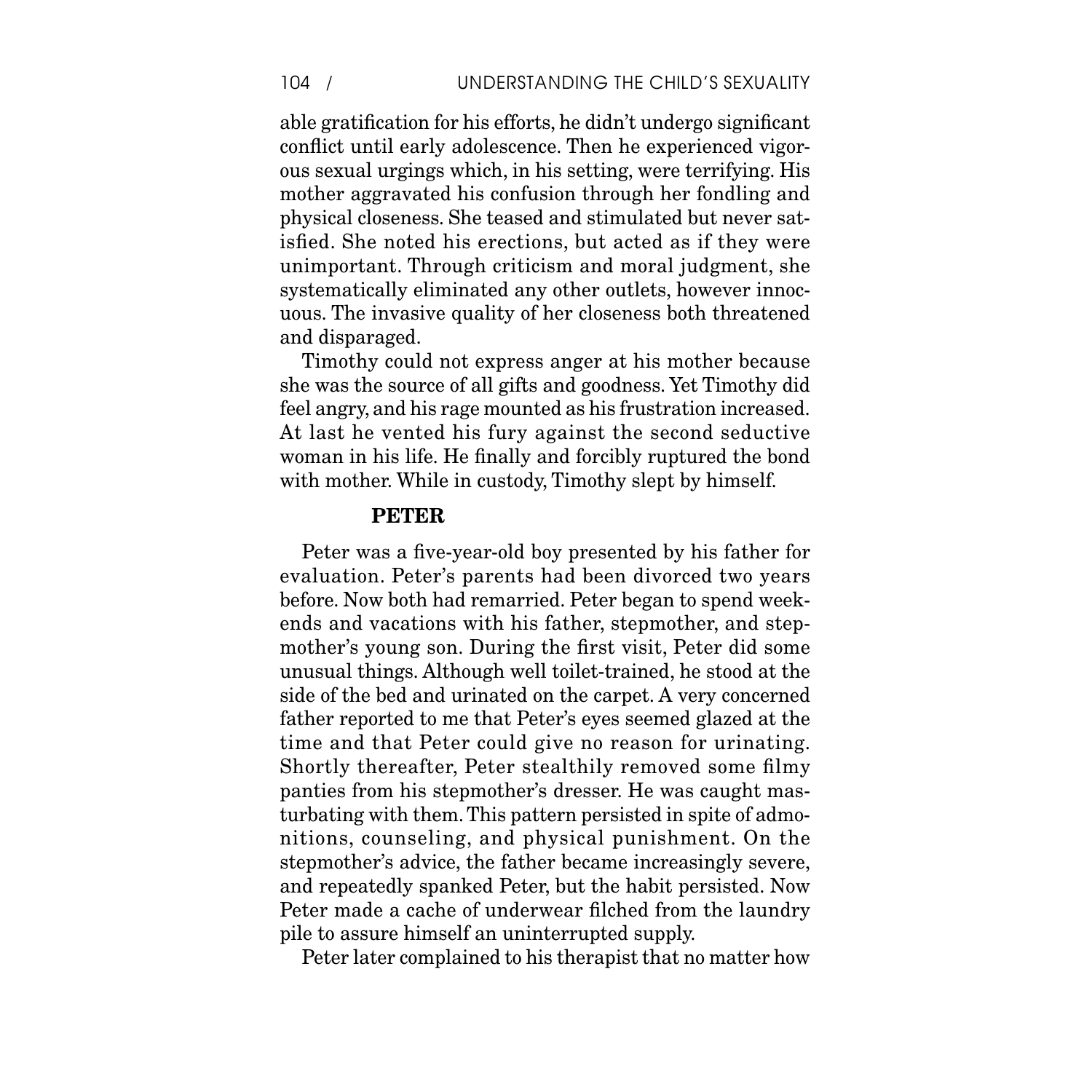hard he attempted to conceal this activity, it seemed that he was always apprehended. His habit was far more worrisome than it was pleasurable. His therapist offered him a silver dollar if he could put such thoughts out of his mind for one day. That day Peter pilfered no underwear, but he dreamed about it continuously. Finally he stole another forbidden object, a package of matches, and hid with them behind shrubs in the back yard. His stepmother found Peter lighting a small fire, and he was again whipped. Peter had been imagining his stepmother's panties on fire. Sex for Peter had become a compulsive, angry thing.

### **FAITH**

Faith was the five-year-old subject of a curbside consultation with a pediatric colleague. She was the eldest of three daughters in a stable, strongly religious family. The mother had discovered Faith rubbing her clitoris while bathing. The mother was upset and held Faith's hands under very hot water, saying that she needed to cleanse them from dirty activity. To the parents' surprise, Faith repeated this performance at times and in places where she was certain to be discovered. After spanking her, sending her to her room, and reading her the Bible, they feared she might be diseased and sought the counsel of their pediatrician. This little girl had already transformed a pleasurable act into an expression of anger at her parents. Indeed she had found a weapon which caused them considerable emotional upset and frustration.

The commonest root of the confusion between sex and anger is child abuse. In the slum, harsh punishment, abandonment in the hallway, and persecution by peers converge to make sex a weapon in the battle for existence. But abuse is by no means limited to the slum. In a "good" neighborhood an infant who refuses a heaping teaspoonful of pureed string beans is slapped. A four-year-old who forgets to pick up his toys is called stupid, lazy, and just like his father. A sevenyear-old girl is told to fix lunch and then ruthlessly criticized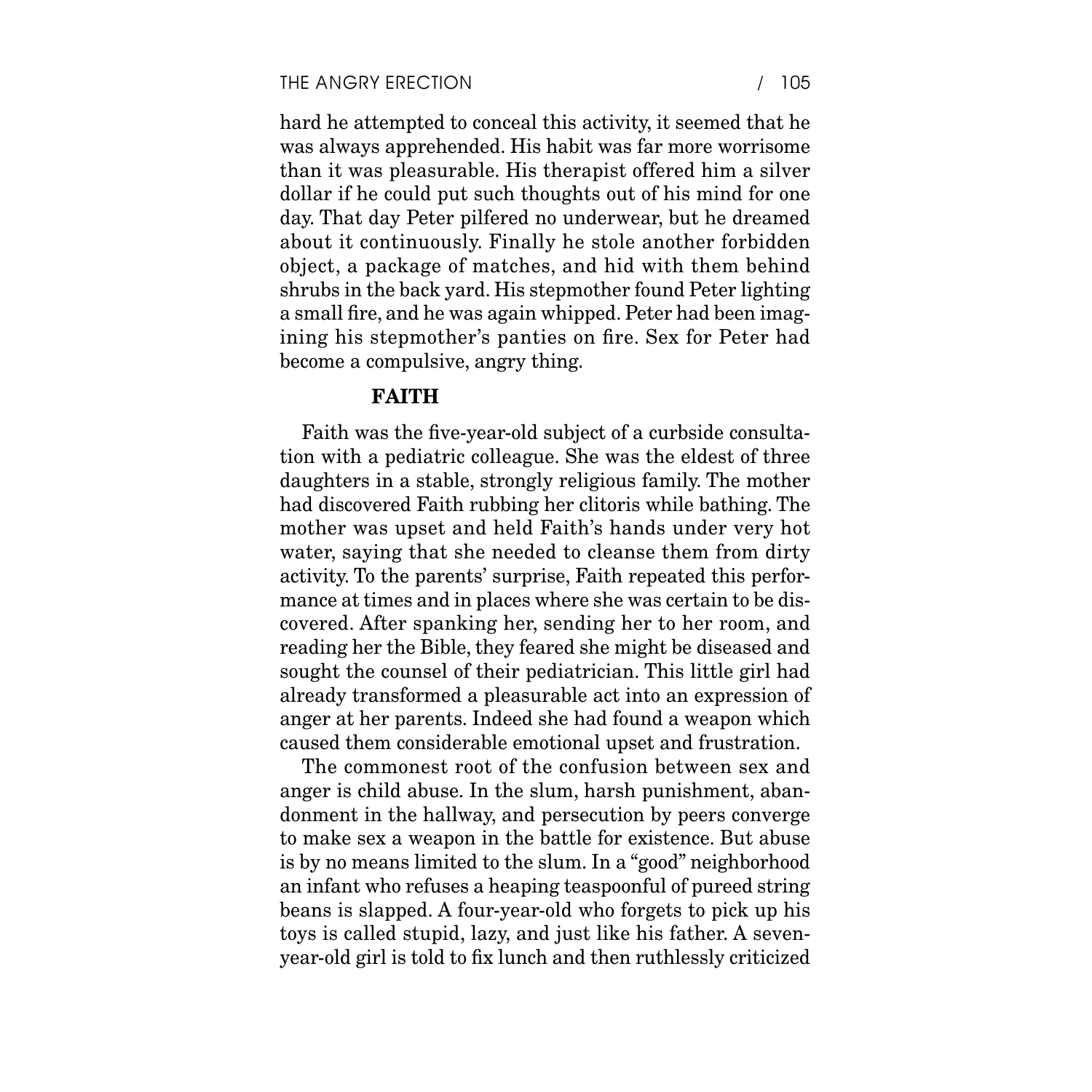because there are too many sandwiches and she forgot the milk. An eight-year-old boy arriving minutes late for dinner is restricted to his bedroom for a week.

Angry children grow to become angry adults. (Kempe, 1972) The anger can invade any or all areas of expression, but especially eroticism. This is because of the importance of sex, its range and diversity of expression, intrinsic malleability, and above all the fact that the sex drive evolves within the early, intense relationship to the mothering one. Thus the infant who ardently desires his mother's warmth and is left alone in his crib for hours, and the toddler who tugs at his mother's skirt and is roughly pushed away, are seeking erotic, as well as other, pleasures. Instead of pleasure, they receive pain. They feel abandoned and angry. As these youngsters grow they continue to feel deprived and bitter, and they expect the same shoddy treatment from others. They have little left to give to their children, and are more than likely to repeat the injury.

## **CATHY**

When Cathy was small her mother had beaten her with an electric cord and locked her out of the house without shoes in the snow. But the event which she remembered most vividly was when her mother brought her a kitten for her very own. She carefully collected scraps to feed this small, warm, furry being, and slept with it next to her cheek at night. After a week, the mother decided the kitten was too much trouble and drowned it in a pail.

When Cathy was a young woman, she still felt helpless and frightened much of the time. She devoted herself to keeping other people happy. She cleaned the house, cared for her younger brothers and sisters, and worked as a nurse's aide. She dressed plainly, and never flirted. She shyly refused when a quiet young man who lived nearby invited her to a dance. She had decided that she was too clumsy to dance.

At age twenty, Cathy met Roy, a painter who had con-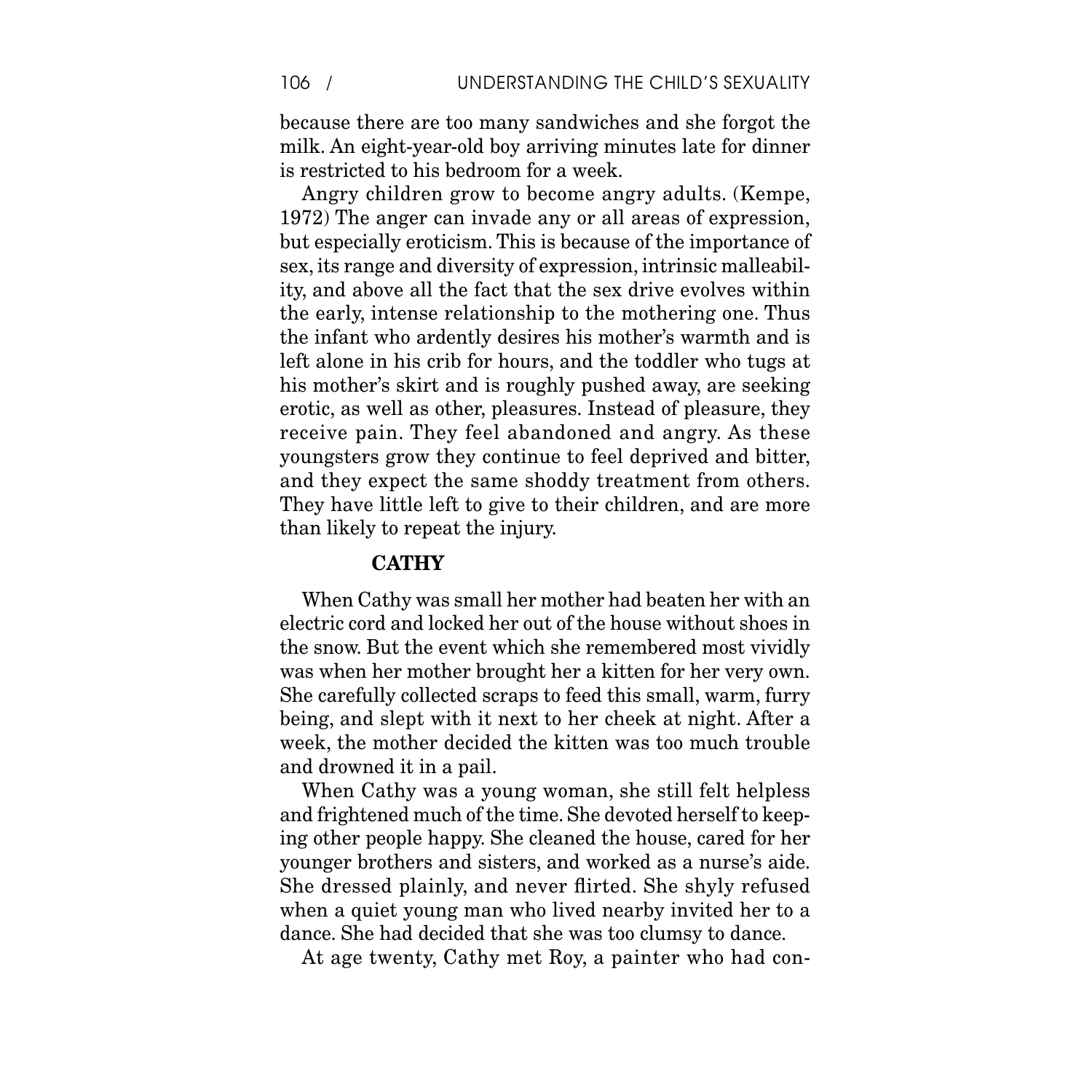tracted to refinish the house. He asked for a cup of coffee and insisted on repaying Cathy by taking her out. Handsome, impulsive, and irrationally jealous, Roy soon monopolized all Cathy's free time. Her housework was left undone and her mother was furious. Caught between her mother and Roy, Cathy decided to elope. At least Roy seemed to care.

Marriage became a grim repetition of Cathy's early life. Roy was often unemployed and never helped around the house. So Cathy worked both at home and on the job. Roy accused her of having affairs with patients and occasionally hit her. He demanded that she respond in bed to prove her love for him. This requirement annihilated what little response Cathy could muster. She attempted to soothe Roy by faking a climax, by returning home immediately after work, and by never leaving the house without his permission.

Too frightened and depressed to separate from Roy, Cathy found herself pregnant. At first she was happy because Roy was more considerate, but by the end of her pregnancy her misery was compounded by swollen ankles and a huge abdomen. Labor commenced while she was at work in the nursing home. The call to Roy was unanswered, so she completed her duties, and at the end of her shift, took a bus to the hospital.

Alone and in pain, Cathy delivered a baby girl. Roy arrived the next day and expressed disappointment in the baby's sex. He presented her with a bouquet of flowers and announced that he was leaving with a construction crew shortly.

Three weeks later, Cathy was home with baby Mitzi awaiting word from Roy. Mitzi cried incessantly from late afternoon until early morning. Cathy fed her repeatedly, burped her, rocked and changed her, to no avail. Finally she called the hospital and was told to put the baby to bed. Mitzi continued to fuss, and Cathy became more and more upset. She shook Mitzi violently, and for a few moments there was silence. Then Mitzi began again, this time with a high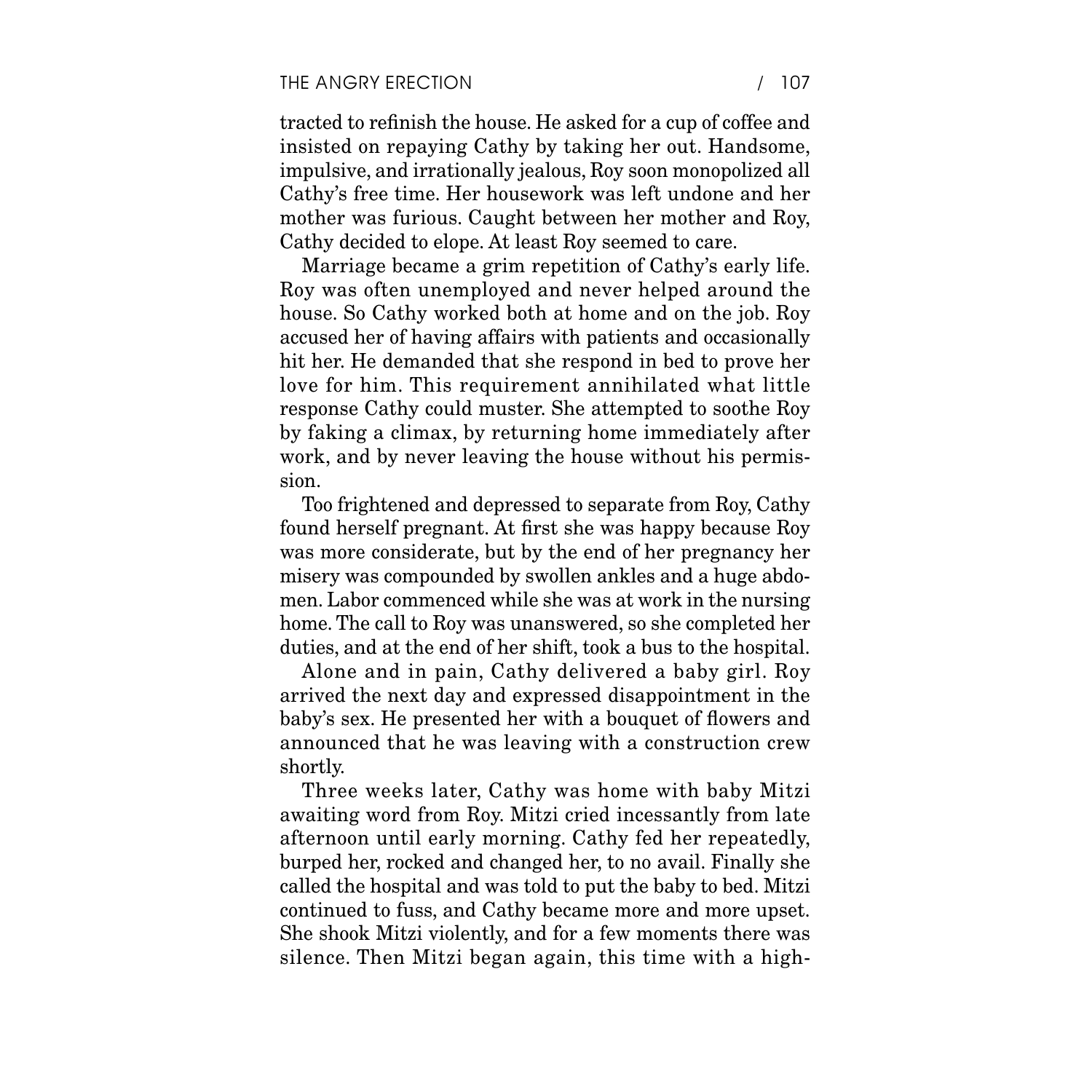pitched whine like a cat's cry. Cathy suddenly lunged forward, snatched Mitzi and threw her against the wall, screaming, "I'll teach you!" Two hours later, Mitzi was dead.

Cathy was reared not in the slums, but in a privileged, middle-class neighborhood. Yet she developed the same helplessness, terror, and resentment as the women who lived in the high-rise apartment house. Cathy expected to be overburdened and victimized; her choice of a mate fulfilled these expectations. To ward off criticism and abuse, she strove to please everyone, thus eliminating her own needs as unimportant. Her fear, depression, and inability to accept passive pleasure severely compromised her sexual response, even before Roy commanded her to climax. Ordinarily, Cathy was a kind, responsible girl. Underneath lay rage which erupted into irrational violence when she could no longer please Roy by bearing a boy infant, or Mitzi through soothing her suffering.

The link between anger and sex is even clearer when a woman such as Cathy marries a reasonable man. Such a choice is a fluke or an intellectual decision, as she commonly picks a cruel, fearsome, or rejecting male who will recapitulate her childhood. A few months after a more conventional marriage she becomes the wrathful, controlling, critical partner who abuses. She may withhold sex, prefer masturbation to making love, criticize her husband's technique, or openly take a lover.

## **DEBBIE**

Wesley, his wife Linda, and their two children lived in a medium-sized town adjacent to a city. Wesley was a tall, neatly groomed, middle-aged man who had worked as a computer programmer for many years. His wife had served as an assistant librarian since her children entered school. Both were active in civic affairs, and Wesley was a deacon of the church. Although the couple seldom went out together, they would often have friends in for dinner. Both of the children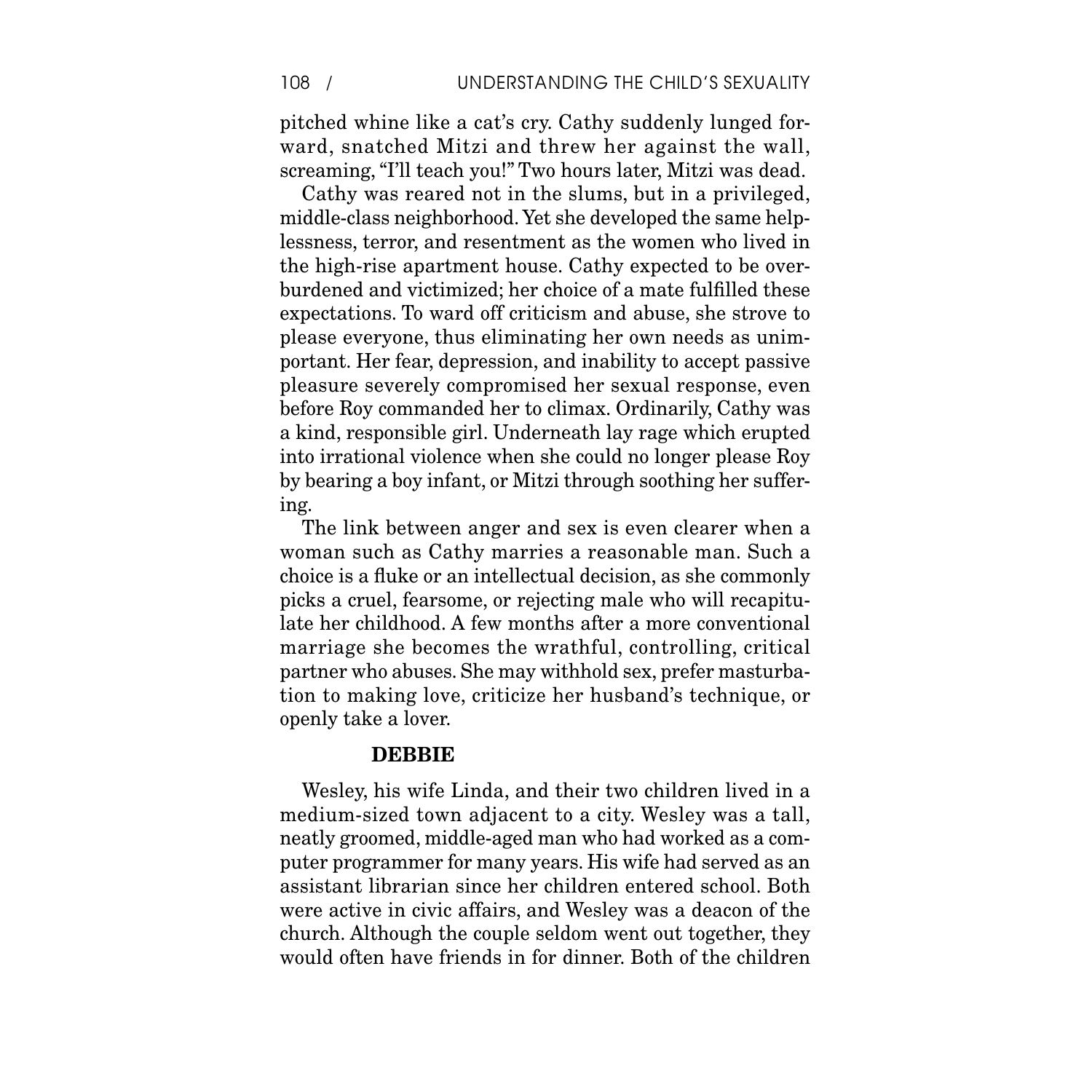did well in school, and Brian, the younger, had had a paper route since he was twelve years old. Debbie, now age sixteen, had begun piano lessons at age six and was capable of performing admirably in local concerts. In the summer, the family took trips and picnicked together.

Wesley and Linda admitted that their children had minor behavioral problems as they grew. These were handled without difficulty by Wesley, who was very firm in enforcing the rules. Corporal punishment had never been necessary except once when Brian had lied to his mother. On that occasion, Wesley applied the belt as generously as his own father had administered the razor strop. Brian stood to eat for a week, and never again lied to his mother.

Family members described their life together as completely happy. The only exception, perhaps, was when a neighbor at a coffee klatch asked Linda about her sex life. Linda seemed embarrassed and then said, "Well, I can't complain about it."

Debbie had not been allowed to date until age sixteen, and she had refused many invitations. Now, after her sweet sixteen party, an attractive boy from a good family had invited her to a school dance. The night of the dance Debbie was excited and happy. Much dinner-table conversation revolved around proper dating protocol, with Debbie both listening and participating. All agreed that she should return home by twelve thirty, a half hour after the end of the dance.

That evening, Wesley and Linda retired at ten thirty. Wesley, unable to sleep, rose to sit in the darkened living room. At twelve fifteen he was standing silently by the window which faced the lighted front porch. Debbie and her boyfriend paused on the top step and briefly embraced one another. Then Wesley observed his daughter laugh and snuggle against the boy's shoulder before parting.

As Debbie closed the door, Wesley seized her by the hair and slapped her furiously across the face. Debbie started to cry out, but her father hissed, "Shut up, slut!" and pushed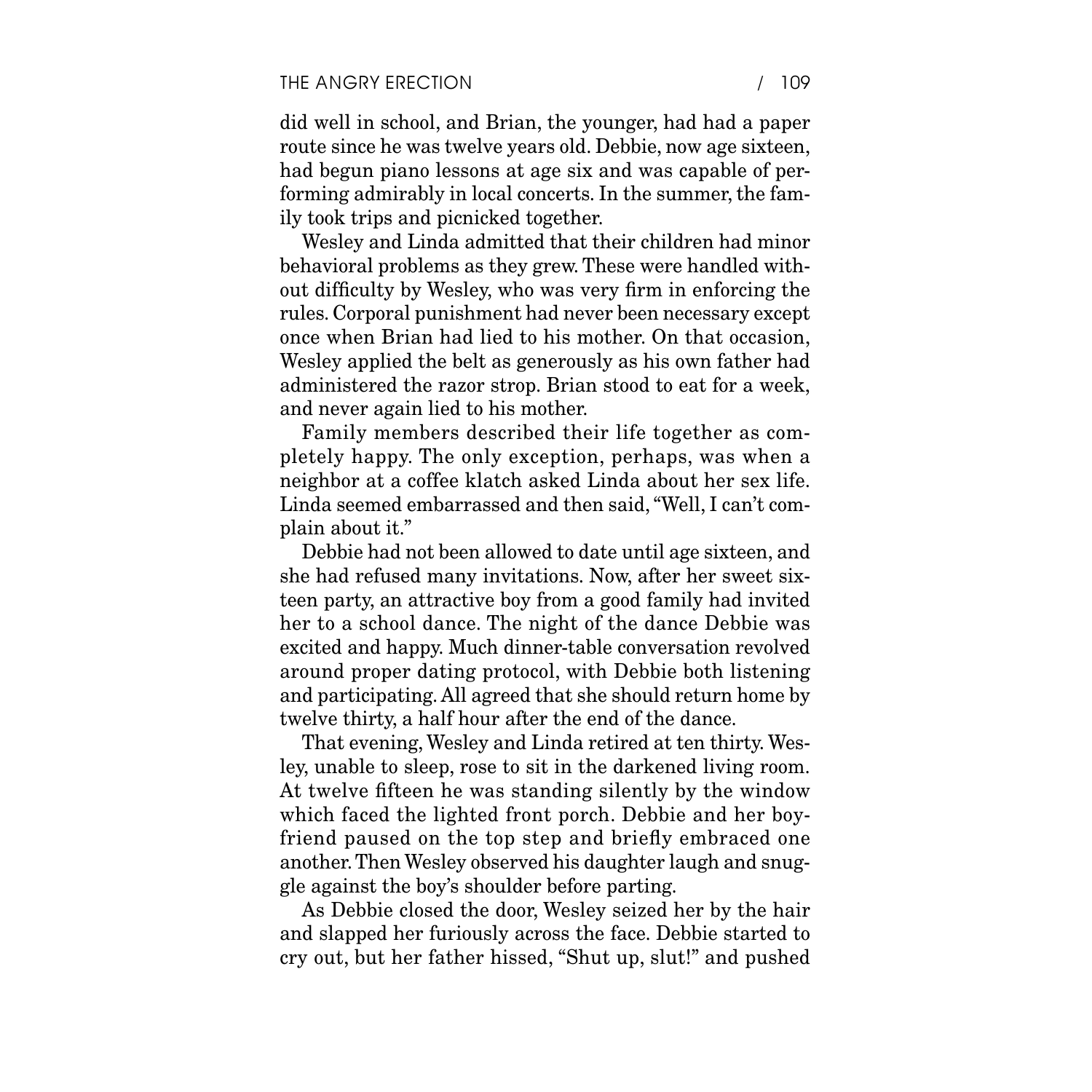her stumbling toward her room. After the door slammed, Debbie lay confused and sobbing on her bed. Several minutes later, the door opened and a man she hardly recognized as her father entered. Threatening to kill her if she called out, he tore her clothes and raped her, while calling her every vicious and degrading term he had ever known.

Although Wesley was absent from the breakfast table that Sunday, he did attend church. He didn't seem anxious or guilty. The crime was never discussed at the dinner table. Linda had heard the struggle but assumed that Wesley was disciplining Debbie. Debbie appeared quite depressed and refused to date until she left for college. She no longer sought her father's advice and responded minimally to his questions. Only Brian asked her what was wrong, and was upset when she began to cry.

Debbie entered analysis many years later. She had married an understanding, hardworking, but rather passive husband, who was perplexed by her sudden depressions and by her anger when he tried to comfort her. Eventually he ceased making sexual advances, as she would suddenly burst into tears. His loneliness and sorrow finally became so apparent to her that she sought help from a psychiatrist.

In therapy, she was unable to remember months or even years of her early life. As she became stronger she began to trust that her psychiatrist would not attack her. She remembered and reexperienced earlier events. She recalled reading while nestled in her father's lap and sitting beside him at church. She remembered how strong he seemed, and how much he was respected by others. In contrast, her mother was the one who worried about little things, who nagged and criticized for shoes left in the hallway or doors ajar. She complained of sick headaches but nevertheless kept the house spotless. Her mother expected extra cleaning chores from Debbie because she was a girl, even when Brian was out playing baseball.

Slowly, Debbie came to understand, if not forgive, her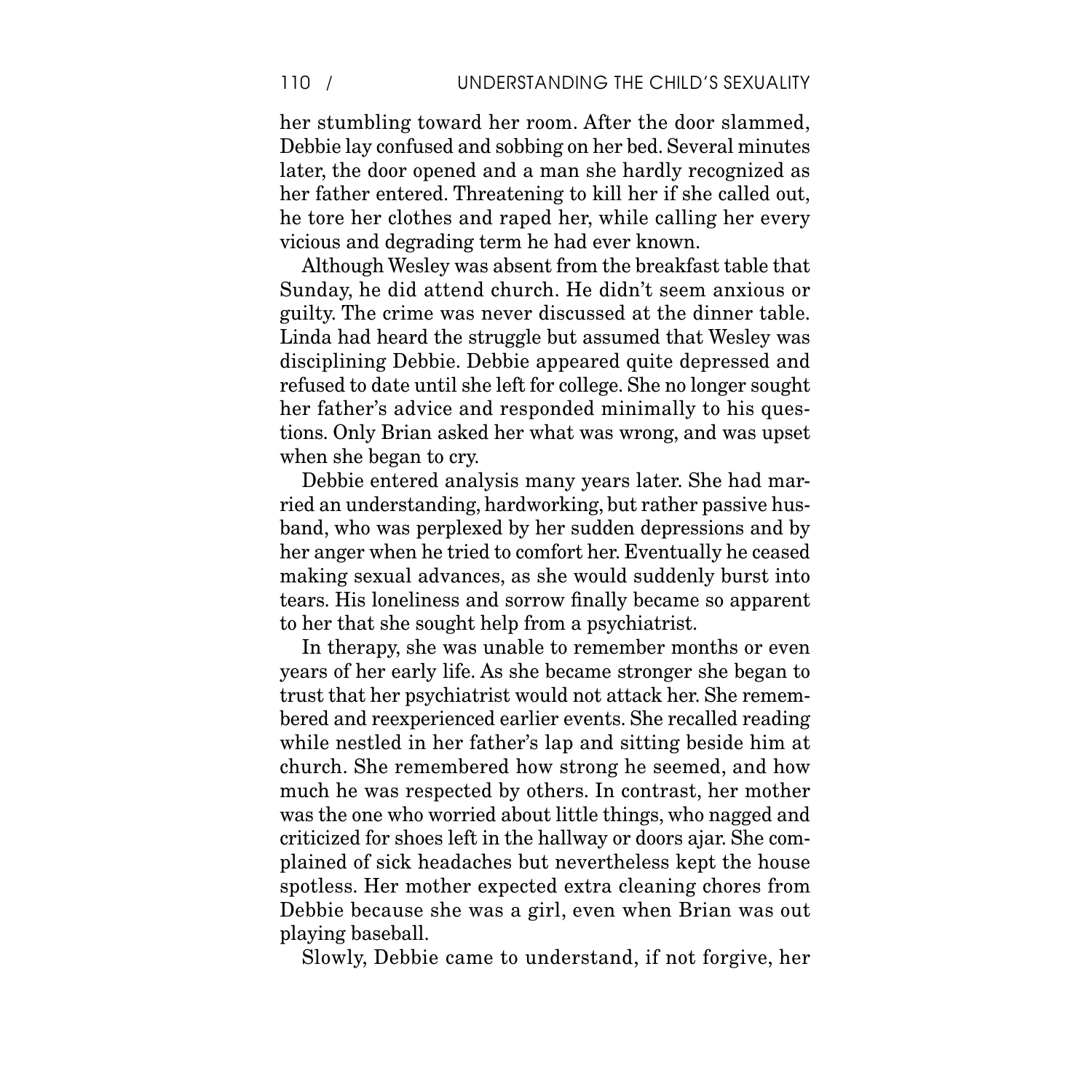father. She realized that his sudden rage stemmed from his rigid, puritanical background and the sexual deprivations of his marriage. She traced the gradual development of his intensely erotic feelings for her and appreciated his enormous effort to control himself. Her vivacity and warmth had been his most precious possession.

After many months of therapy, Linda no longer burst into tears at her husband's advances. It was not until a year had passed that she found words to encourage his sexual advances. At present, the relationship has become comfortable for both, but sexually satisfying only for Debbie's husband.

Encyclopedias have been compiled to list and catalog the distortions of sexuality. Each distortion shows a link between sex and another emotion such as rage or fear. The frightened exhibitionist unzips his fly in order to elicit anxiety in the observer, so he may reassure himself. The ascetic turns anger upon himself and denies all pleasure, but especially sex. The rejected husband may systematically have intercourse with a succession of different women whom he never intends to see again. A woman selects a jealous man to marry, and then provokes him. Whether in victim or aggressor, the link is present. It is firmly fused in early childhood and difficult or impossible to change. The only solution is prevention.

In order to prevent such links from forming, we as parents must do more than intellectualize. We must not cruelly inhibit, abuse, reject, abandon, or severely criticize our children. We must not bind them so closely that they cannot grow. But is there anything positive that we as parents can do? I believe there is.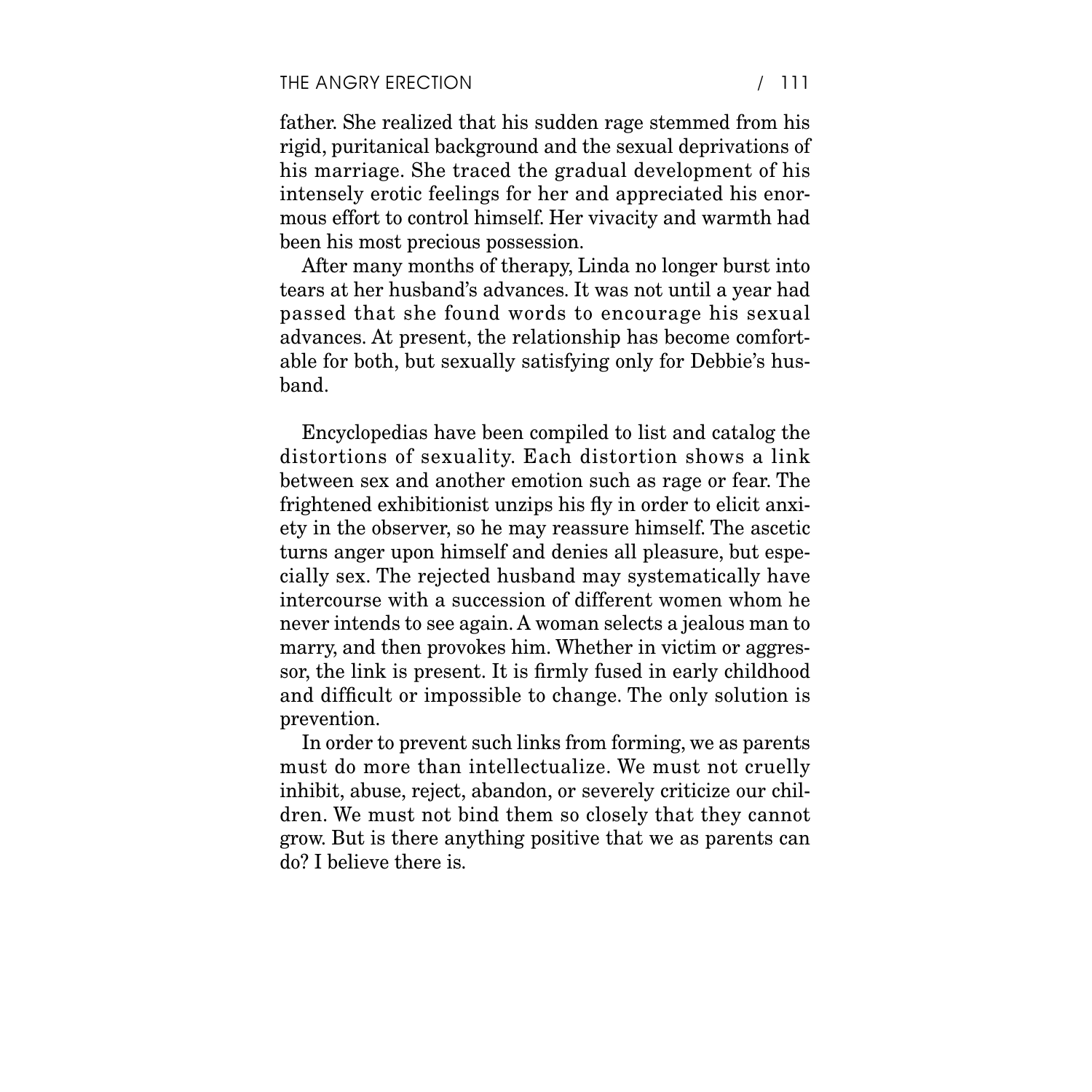11

### **KEEP IT IN THE FAMILY**

Sex before eight or else it's too late.

—Slogan of the René Guyon Society

MANY parents avoid dealing with their children's eroticism because of conscious or unconscious fears of incest. Many fathers recoil in dismay at a partial erection while wrestling with a daughter, or—even more disquieting—with a son. Yet children continue to rub, hug, and feel parents. Parents react by limiting the amount and kind of contact. They shun kissing children on the lips, remain fully clothed when youngsters are about, and avoid prolonged physical contact. Kissing becomes a conventional gesture—limited, predictable, and safe. This is necessary, at least for the comfort of the parents.

Do early sexual experiences erode children's morals, increase criminal behavior, and promote indiscriminate lust? These are commonly held assumptions. Data from other societies indicate that these dangers are grossly exaggerated. But what of our own culture? The slum and the commune are scarcely typical of our family structure. There is one event that occurs in all strata of society and that provides young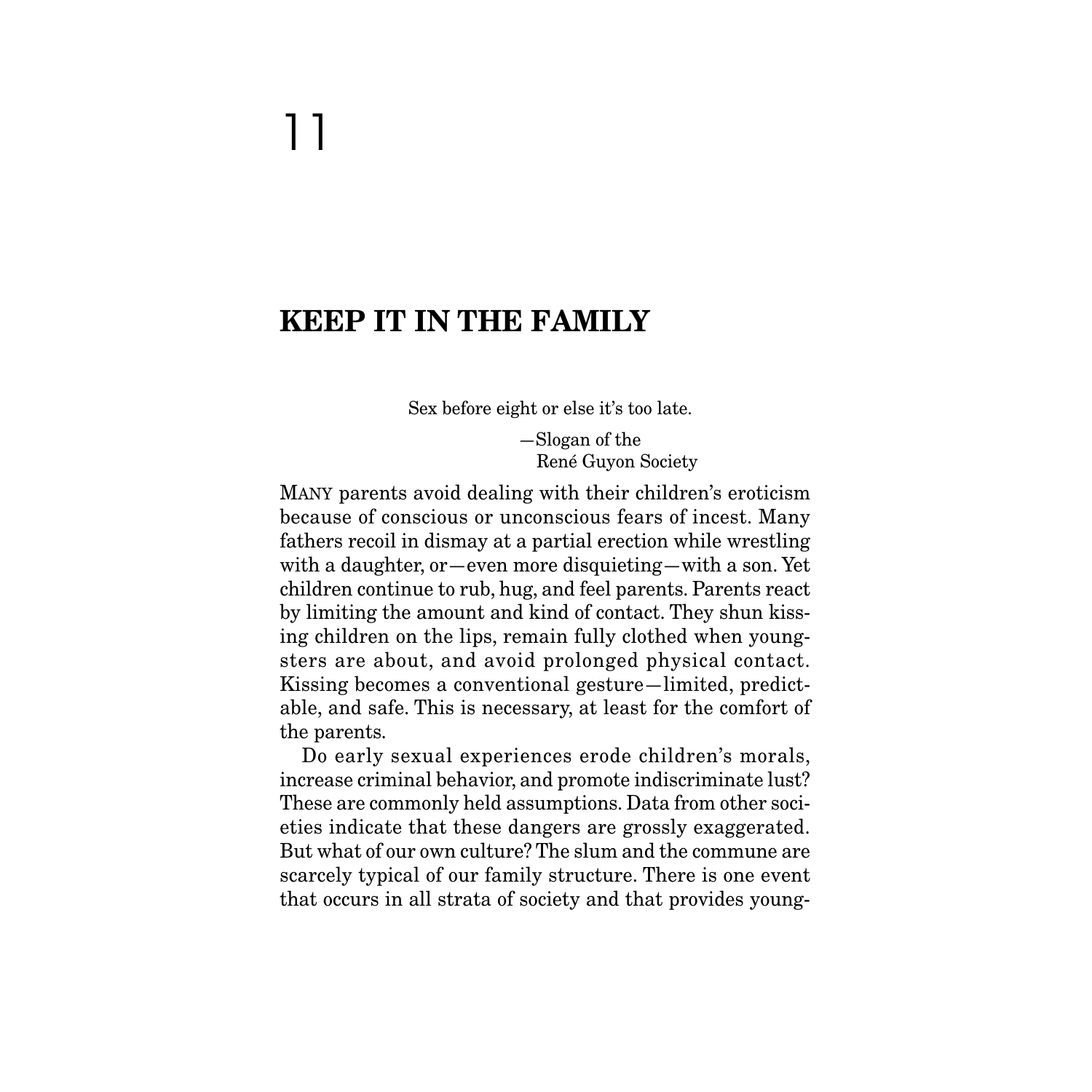sters with intense erotic stimulation—incest. While incest can lead to serious problems, it is not always harmful. (Finch, 1973; Sarles; Yorukoglu, 1966; Rassmussen, 1934; Bender, 1952; Schlacter, 1960) A study of incest aids in our understanding of children's sexuality.

Incest taboos are the strictest and most ubiquitous moral constraints known. (Henderson, 1975; Murdock, 1949) They exist not only in human society but also in chimpanzee and monkey groups. For instance, male chimpanzees living in the wild do not copulate with their mothers. Brother and sister chimpanzees may mate with each other, but less frequently and less enthusiastically than with other chimpanzees. Father chimpanzees apparently do not recognize their offspring and may couple with their own daughters. (Jensen, 1972; Goodall, 1958) Human cultures are analogous in that only mother-and-son incest is universally prohibited.

Legends and plays have depicted incest throughout history. Marriage between brother and sister was not uncommon in ancient Egypt if the children were related only through the father. It was prohibited if the two were born of the same mother. Cleopatra was a product of a series of such incestuous marriages and eventually, in spite of Caesar, did marry her brother. Among the ancient Greeks and Hebrews, marriage among family members was permitted in order to conserve wealth and power. The Bible describes incest between Lot and his daughters after the death of Lot's wife. Salome had an incestuous relationship with her stepfather, who was also her uncle. In Greek mythology, Zeus married his sister Hera to produce a family of lesser gods. The legends of Oedipus and Phaedra warned of the inevitable death and destruction which would ensue after the rupture of the incest taboo.

Most cases of incest are never reported, and accurate statistics are not available. It appears to be most frequent in overcrowded dwellings and in isolated rural areas. (Lutier, 1972; Lustig, 1966; Weinberg, 1955) Alcoholism, poverty,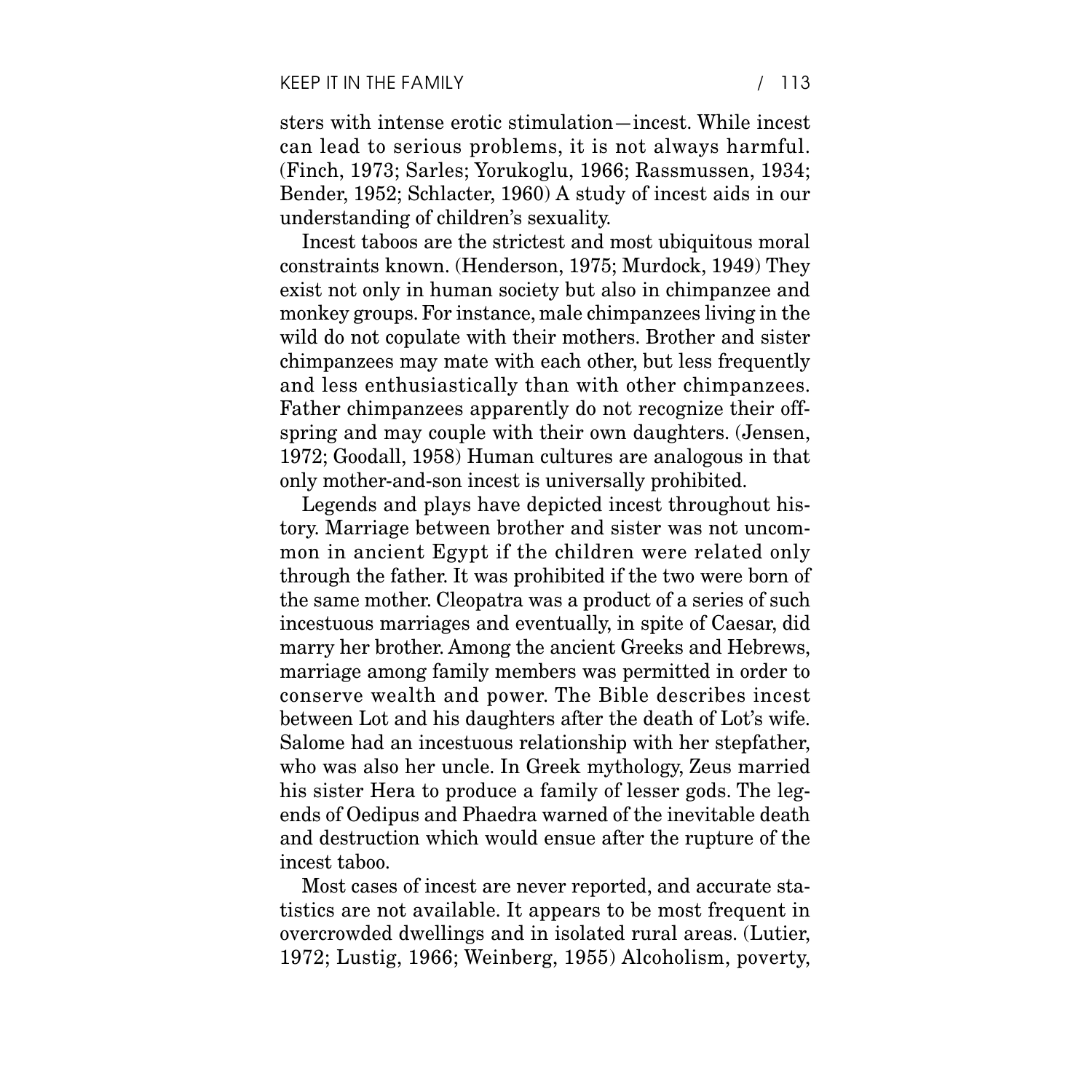retardation, emotional deprivation, and difficulties in sexual adjustment are also implicated. (Tormeys; Weiner, 1962) Immediate factors, such as the mother's absence, increase the likelihood of father-and-daughter incest.

According to Weinberg's study of 203 cases, 78 percent of incest occurs between fathers and daughters or stepfathers and stepdaughters. Eighteen percent is between brothers and sisters, and one percent between mothers and sons. The remaining three percent are multiple relationships.

Sibling incest is least often reported and is usually handled within the family. Incest between prepubertal children commonly follows a pattern of normal sex play, leading eventually to heterosexual intercourse with no particular emotional damage. Fox found that brothers and sisters who experiment together before puberty are less likely to be sexually attracted to each other after puberty. Recent studies of Israeli kibbutzim and of Taiwanese children also indicate that early social familiarity reinforces the incest taboo. Mutual sex play among siblings does not prove harmful, and could foster a robust, healthy, nonincestuous stance later in life. (Weiner, 1962; Riemer, 1940; Fox, 1962)

Mother-son involvement is the most malignant form of incest. Prohibitions against such relationships are the strongest of all. Raphling et al. describe a family where multiple incestuous relationships occur. The son who was the chief perpetrator of the liaisons is nonetheless disgusted by his mother's attempt to seduce him. He continues to bear resentment toward her. Mothers who seduce their sons have severe emotional disorders and are often psychotic. They may abuse alcohol and be promiscuous. The child is ordinarily left confused and angry, although Finch reports that one fourteenyear-old boy who had coitus with his mother for several years nonetheless maintains a good adjustment with many features of a healthy personality.

Between the near normal sibling incest and the highly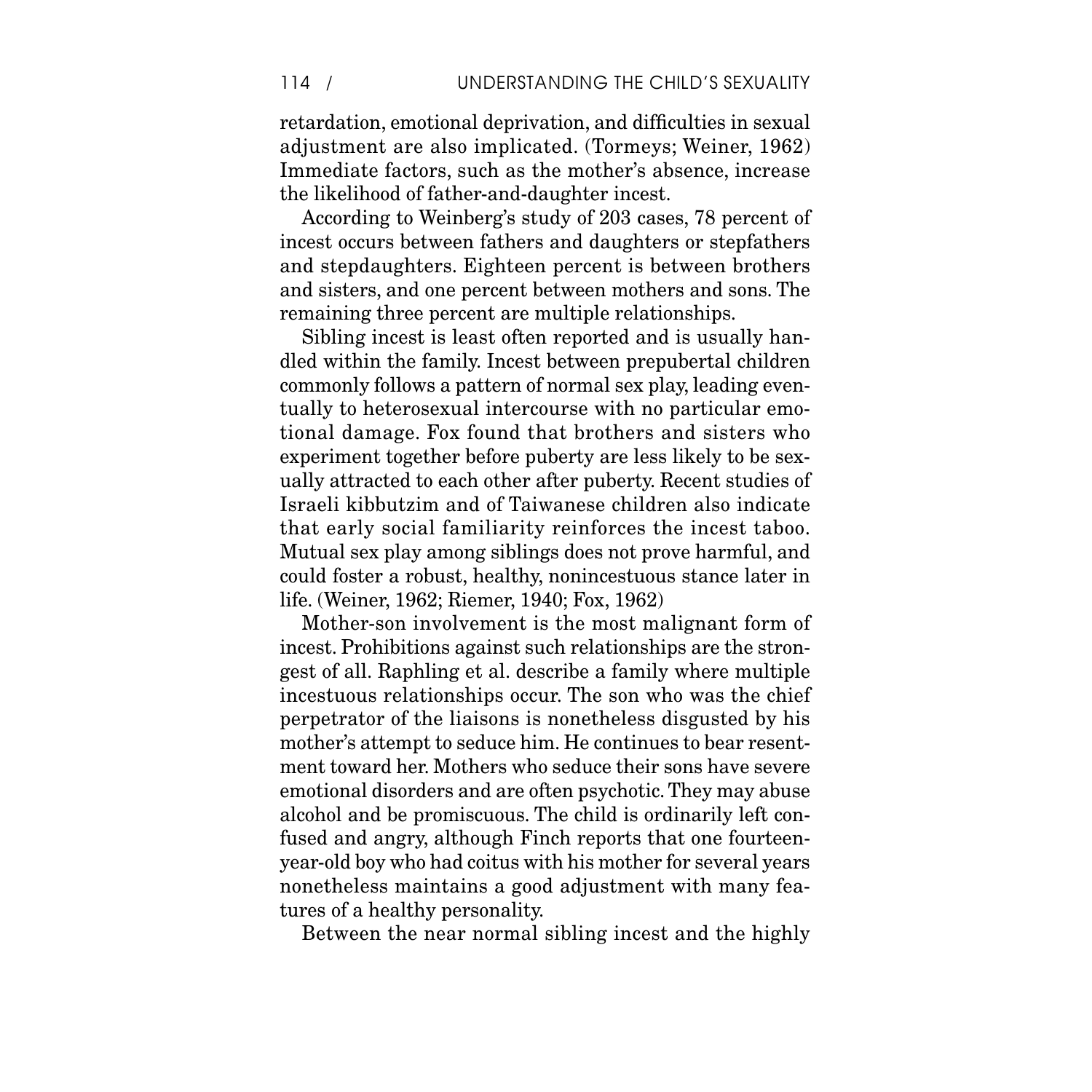pathological mother-and-son incest lie the majority of cases. These are the father-and-daughter or stepfather-and-stepdaughter liaisons. The relationship usually exists for an average of three years prior to discovery. Occasionally molestations are reported immediately by a shocked daughter or her irate mother, but this is the exception. Many unions are never revealed. In the liaisons that persist the whole family is involved in a tangled conspiracy. All members of the family are aware of the activity but avoid acknowledging it. (Sarles, 1975; Poznanski and Blos, 1975; Kaufman, 1954; Riemer, 1940)

#### **BARBARA**

Barbara's mother was chronically tired and vexed by the father's inability to hold a steady job. She insisted that his snores kept her awake and suggested that he sleep on the top bunk of nine-year-old Barbara's bed. Barbara did housework and cooked her father's favorite dishes because her mother "couldn't stand the smell." Barbara was flattered when her father brought her special gifts and sought her opinion and advice. When her father's attentions became blatantly sexual Barbara complained to her mother. The mother called her a liar and a whore with dirty thoughts. Barbara no longer resisted and soon began to enjoy coitus. When she was twelve years old she asked her father for a ten-speed bicycle. Not only did she not receive one, but her father began to pay attention to Barbara's eight-year-old sister. Barbara was furious and the next day told her teacher everything. The police questioned the father and put him in jail. The mother vindictively accused Barbara of lying and attempting to break up the marriage. Barbara was placed in an experienced foster home. She was seductive toward her foster father until he gently but firmly restrained her. Next she became enamored of her English teacher and finally of a classmate. While in jail the father admitted the incest but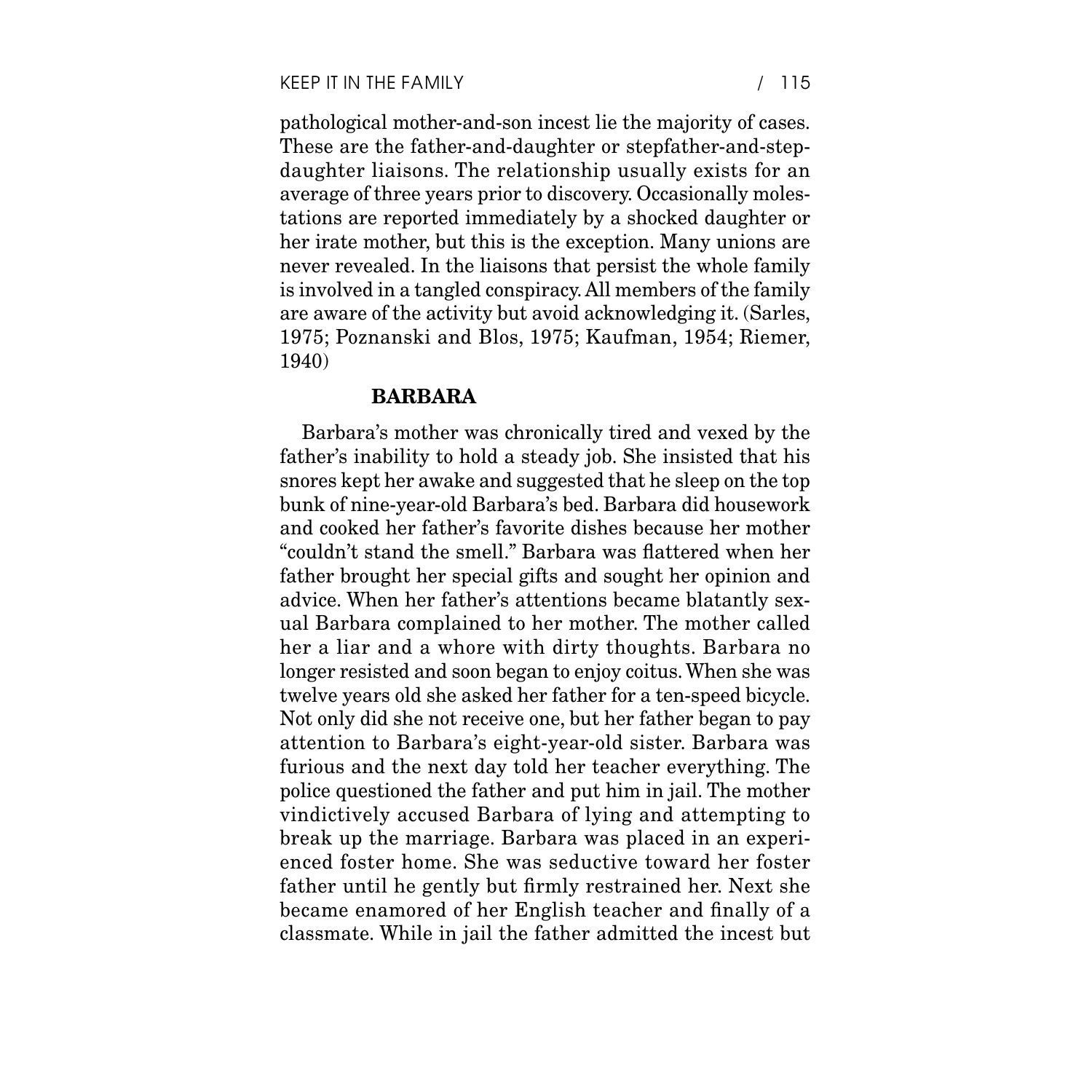asked for leniency because "I was afraid she'd get mad at me if I didn't give it to her."

Although parents are upset and under severe stress at the time of exposure, they seldom express guilt. (Poznanski and Blos, 1975; Sarles, 1975) Common rationalizations include: "It was my duty as a father to teach my daughter," or "I was afraid she'd get hurt if one of those bastards at school got her first."

What repercussions might we expect in the daughters? There are several patterns. If the daughter is cruelly coerced, especially if she is very young and in great pain, her perception of sex and her character will suffer. The following is from a court-ordered evaluation.

#### **JANE**

Jane appeared older than her fifteen years. Casually dressed in a sweater and jeans, she squirmed, giggled nervously, and blinked her long false eyelashes. Her incestuous relationship with her father had begun when Jane was only six years old. It continued uninterrupted in spite of her father's five successive marriages. At age fourteen, Jane became pregnant. Both she and her father wanted the baby. The father devised an ingenious scheme whereby he would hire a man to marry Jane and then divorce her. That way Jane would remain at home and the family's income would be augmented through county aid. Yet the father eliminated every prospective husband because he feared the man might take advantage of his conjugal rights. Finally the father married Jane himself under an assumed name. Jane inadvertently called him "Daddy" during the ceremony and then frantically corrected herself. The father was jailed, and Jane was placed in a foster home where, several months later, she gave birth to a nine-pound baby boy. The court requested my evaluation as evidence for her father's trial.

Jane recalled her initial coitus at age six. At first she had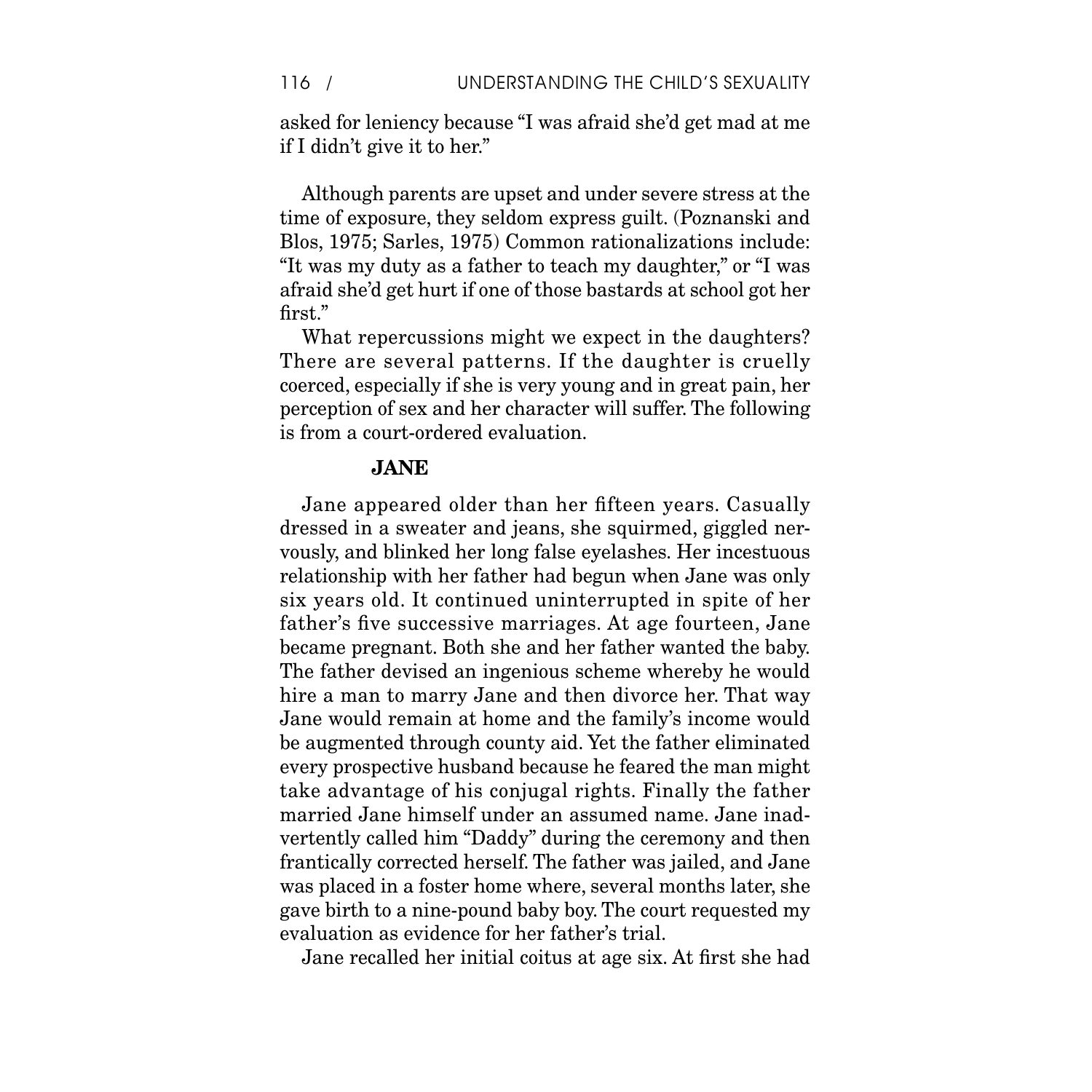refused and wept bitterly. Her father had beaten her with a belt and Jane had submitted. In the years that followed, her hesitation provoked a punch with his fist or a whack with a board. Several years later Jane's young sister, Terry, joined Jane as the father's servant for sex. Terry had been beaten and ridiculed not only by her father but by the rest of the family as well. Each night the three would play a hand of poker—the loser was to tend father's sexual needs. Mysteriously, the father never lost. In spite of her anger, Jane be came fully orgasmic before age ten.

As Jane matured she assumed a position of great power compared to the younger children. The father was less brutal with her and gave her special privileges. When a new stepmother entered the family, Jane insidiously belittled her much to the father's amusement. No stepmother lasted for longer than two years. After the departure Jane would once again resume full command. When she complained about the younger children, her father beat them viciously. As Jane became a shapely young woman, her father jealously guarded her from the attention of her classmates. He arrived at school exactly three minutes before the last bell and solemnly escorted her home.

At the time of our interview, Jane's gravest fear was that her father would be freed. He would beat, perhaps kill her for revealing the truth. Although she and her foster mother were at odds, at least she could attend school while her baby was well tended. Now she openly dated boys and described several as "real foxy dudes."

Shortly after our interview Jane and her baby were re moved from that home. The foster mother had intervened as Jane spanked her infant son for crying. Enraged by the interference, Jane had dumped a pail of dirty, soaking diapers over the foster mother's head.

Several months later, Jane was reevaluated while in her second foster placement. She was already incredibly hostile toward her foster mother, who was "trying to take over *our*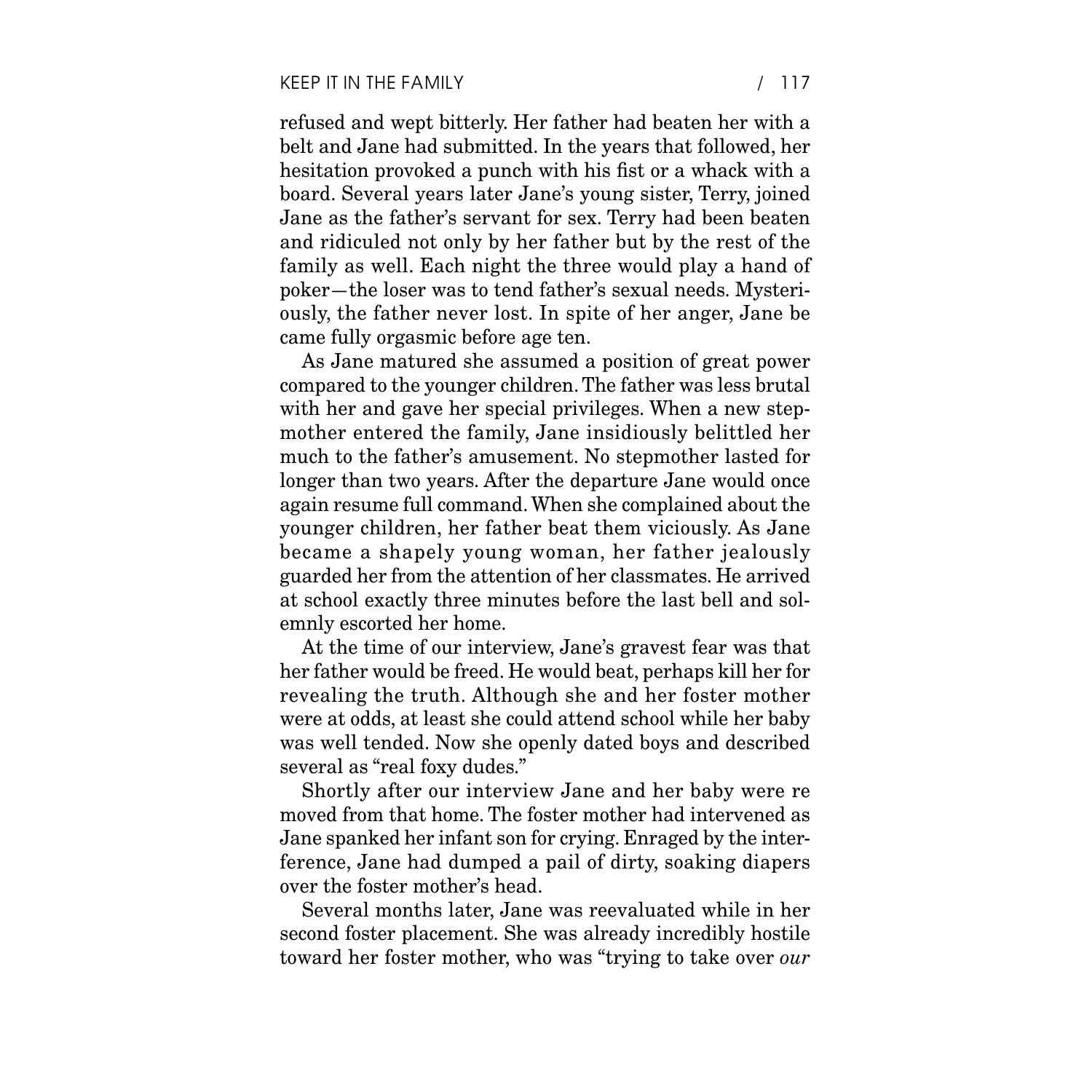baby." She never mentioned any boys her own age but longed to live again with her father, whom she portrayed as strong, caring, and smart. She had forgotten the beatings and was angry at the "crooked" police and social workers. Jane thought she should have sworn that two men raped her so that her father would not have been jailed. Shortly thereafter, Jane angrily ran away from that foster placement, abandoning her baby.

Somewhere, Jane awaits her father's release from custody.

When incest is forced amid tears and beatings, eroticism and anger become linked much as they did with Cathy in the last chapter. Yet Jane is fully orgasmic while Cathy's response was seriously impaired. Jane clearly describes intense early erotic stimulation, while Cathy was unable to recall any self-stimulation or sex play at all.

Incest is not ordinarily accompanied by brutality—seduction is the common route. Ready rationalizations by a respected father and enjoyable sensations pave the way. The young child who doesn't know that incest is immoral is both flattered and fascinated. It feels good and gets better with practice. Incest becomes a private game, a "secret" from the mother.

#### **GLORIA**

Gloria's stepfather was an Air Force sergeant who married a Filipino woman and adopted her two illegitimate children. Their marriage produced one additional child. The oldest girl, Gloria, was twelve at the time of the interview. Her stepfather had molested her since she was seven, beginning less than a year after his marriage.

Gloria's parents sat close together on the couch. The mother spoke rapidly in broken English, while the stepfather clarified and interpreted her statements. She was an excitable lady who complained of migraine headaches, sore throats, and nervousness. She depicted herself as an easygo-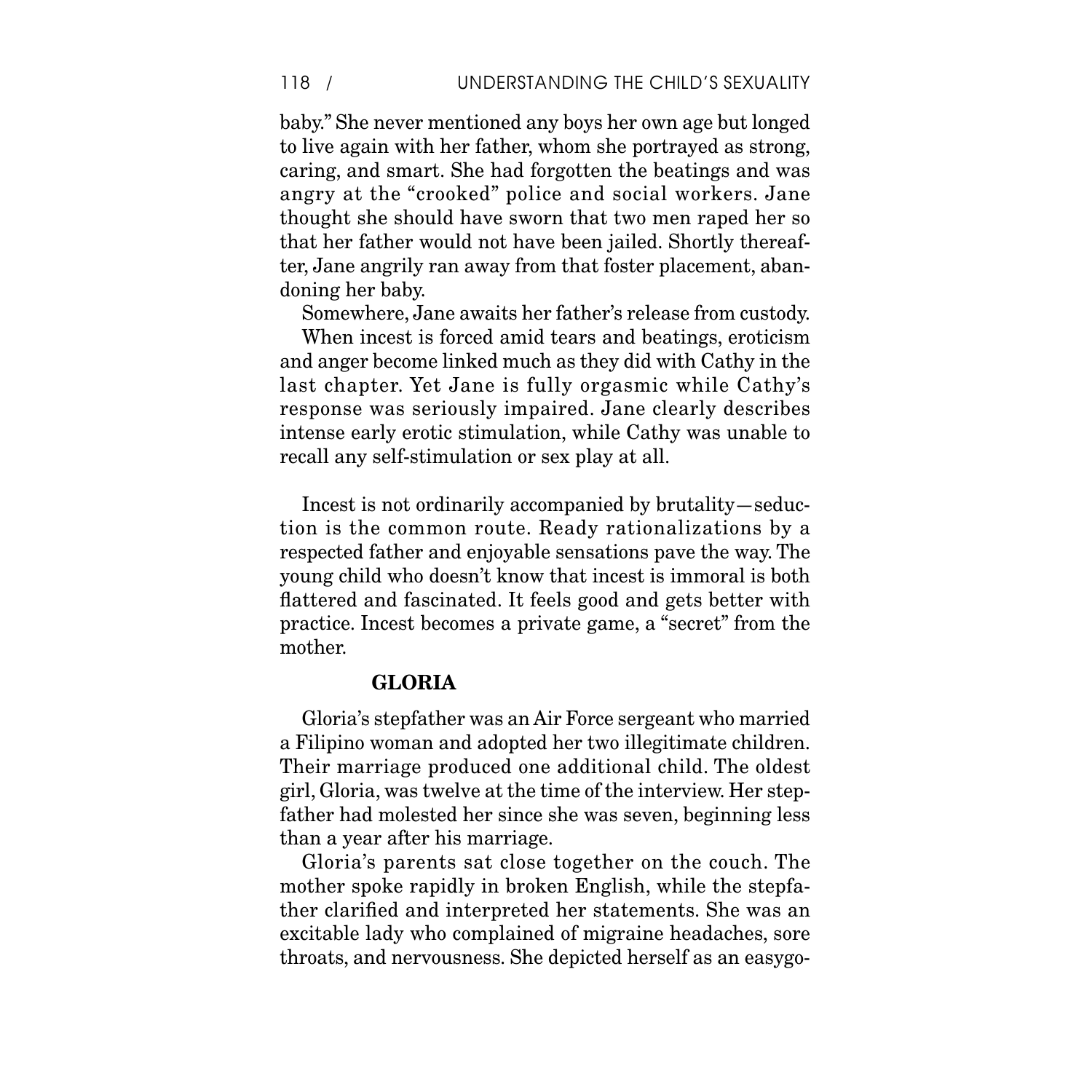ing person who tried to forget troubles. She didn't see why the evaluation was necessary, and didn't feel therapy would be helpful. Both parents blamed the molestation on the stepfather's heavy drinking.

The mother never slept with the stepfather because she insisted on taking their five-year-old son to bed. The stepfather slept on the living room couch next to Gloria's bedroom. Gloria's door had never had a lock. The mother complained that the stepfather drank all the time and would approach her sexually by slapping and pinching her. She didn't like that kind of sex. When I inquired about the stepfather's sexual function he indicated that he had not performed "in quite a while but I think I still could."

Gloria appeared to be an attractive, mature young lady. Shy at first, she soon relaxed and spoke freely. For as long as she could remember, her stepfather would enter her bedroom at night to fondle her breasts, rub her genitals, and lie on top of her. He never attempted to penetrate her and never used force. She disliked the smell of stale gin but was aware of intense physical pleasure. At age nine she initiated sex play with boys in the neighborhood and enjoyed that also.

When Gloria was seven or eight, she told her mother about her stepfather's nightly forays. Her mother screamed at the stepfather until he retreated to the corner bar. Yet the mother continued to go to bed at eight, the stepfather still slept on the couch and there was no lock on Gloria's door. Three days later, the stepfather began again. Gloria persistently informed her mother. Finally, the mother told her to stop making up stories.

The final molestation occurred on an evening when the parents went to a neighbor's house to watch a "dirty movie." Gloria baby-sat with the younger children. The stepfather returned alone and intoxicated, fly already unzipped. He didn't expect the neighbors to follow.

Gloria was an A student and president of the Homemaker's Association. She contributed to the school newspaper and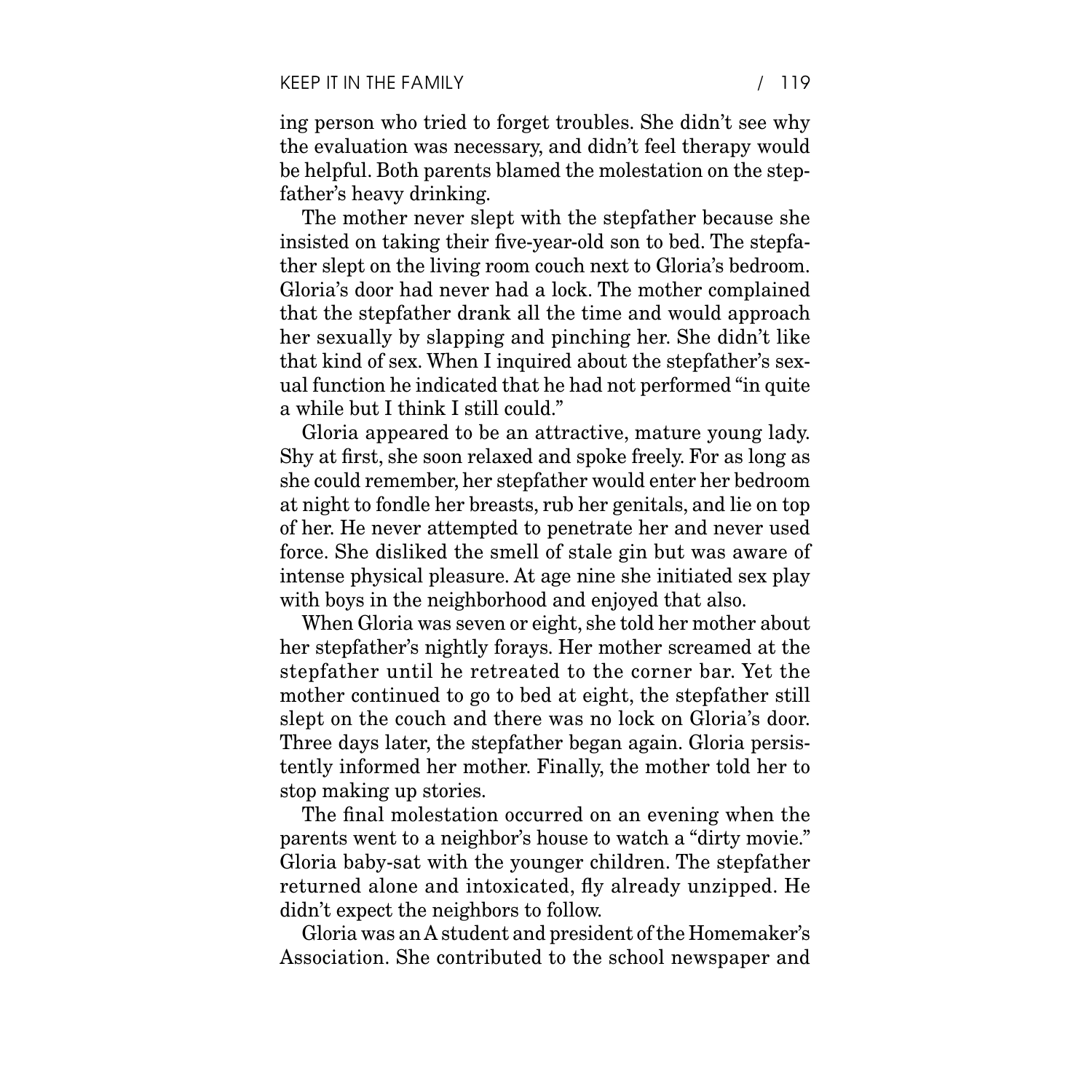planned to become a nurse. She wished to live at home while she attended college. She had many friends and especially liked boys and soul music. She wanted to marry a man who would be rich, helpful, cute, and a good dancer. Her three wishes were for a car (a Firebird), jeans, and a million dollars.

Gloria preferred to remain at home in spite of the molestation. Yet she easily accepted the court's decision that she be placed in a nearby foster home. She visited her parents daily but always returned to her foster home before dusk.

Incest does not necessarily produce damage. Rasmussen reports on fifty-four women who had incestuous relationships between ages nine and fourteen. Forty-six are functioning normally in the community and seem unaffected by the experience.

The girls I have evaluated who were young, uncoerced, and initially pleased with the relationship remain emotionally unscathed, even after protracted incest. However, they may be devastated by the social consequences after discovery. They are fully orgasmic, sexually competent, attractive, and sometimes seductive. Guilt is a relatively late occurrence, often not appearing until early adolescence. When guilt does occur, it is nowhere near as shattering as when incest commences in adolescence. When these girls move out into school and the community, they swiftly form gratifying liaisons with more appropriate males. They retain a taste for older partners, such as foster fathers, male teachers, doctors, and policemen.

When assessed by a psychiatrist, a patient such as this displays a knowing smile, wears snugly fitting clothes, and seems more mature than other adolescents. On request, she sketches a person—unmistakably female, with rounded thighs and voluptuous lips. She has both the taste and the knack.

When the outcome is foster placement, the transition may require the relinquishment of pleasure. Society expects its children to be asexual and the foster home may be totally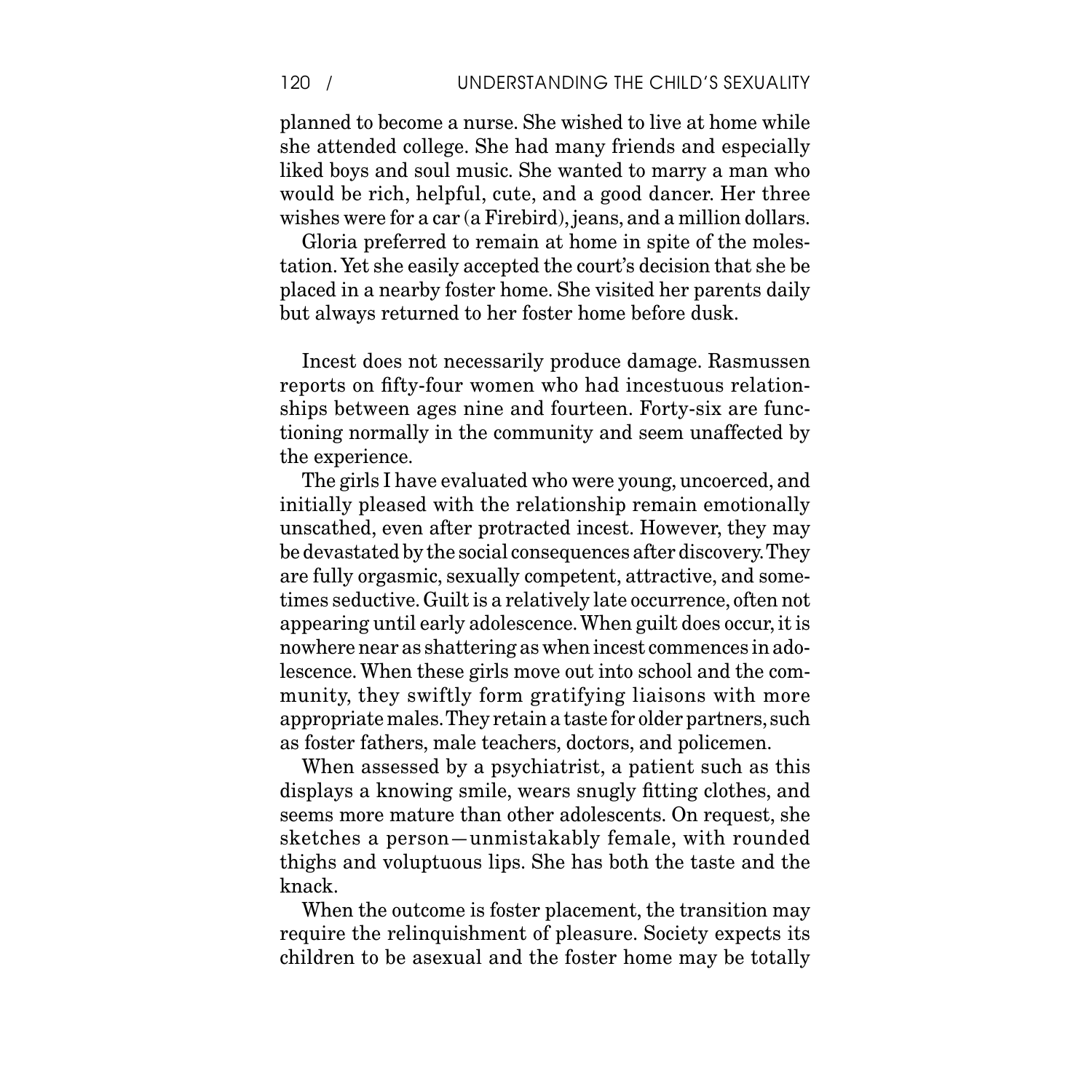unprepared for a sensuous child. One social worker commented, "It takes an older couple with plenty of experience." In an understanding, unruffled placement the girls usually do adjust, temporarily inhibiting their eroticism as convention dictates.

Incest that commences in adolescence is different and devastating. Unlike the younger child, the adolescent girl has already comprehended and incorporated the moral standards of society. She admires her father and derives her moral values and self-esteem from the stability and mutual respect she perceives in the parents' relationship. The girl views her father's seduction as a traitorous act, a betrayal of her mother and of all women. If she feels pleasure she is debased and depraved. Profound guilt, depression, and helpless rage result. Fatigue, insomnia, headaches, and suicidal gestures occur and grades may drop precipitously. She may become compulsively promiscuous or refuse to date. Bitterness and frigidity may follow. (Sarles, 1975; Schlacter, 1960; Kaufman, 1954; Tormeys, 1972)

Although the daughters who experience incest early and without pain or coercion are not damaged by the act itself, incest remains symptomatic of major family pathology. Incest is considered immoral. It places the child in an abnormally powerful, yet vulnerable position. The girl takes precedence over her own mother but forfeits the warm, safe role of child. She may be possessed by a jealous father who restricts her from healthier outlets. She may be discredited, torn from the home, shunned by friends, and cross-examined in court. She may feel responsible for her father's jail term, for the family chaos, and for the divorce, if one takes place.

There is an important lesson to be learned from noncoercive father-and-daughter incest. Early erotic pleasure by itself does not damage the child. It can produce sexually competent and notably erotic young women. Childhood is the best time to learn, although parents may not always be the best teachers.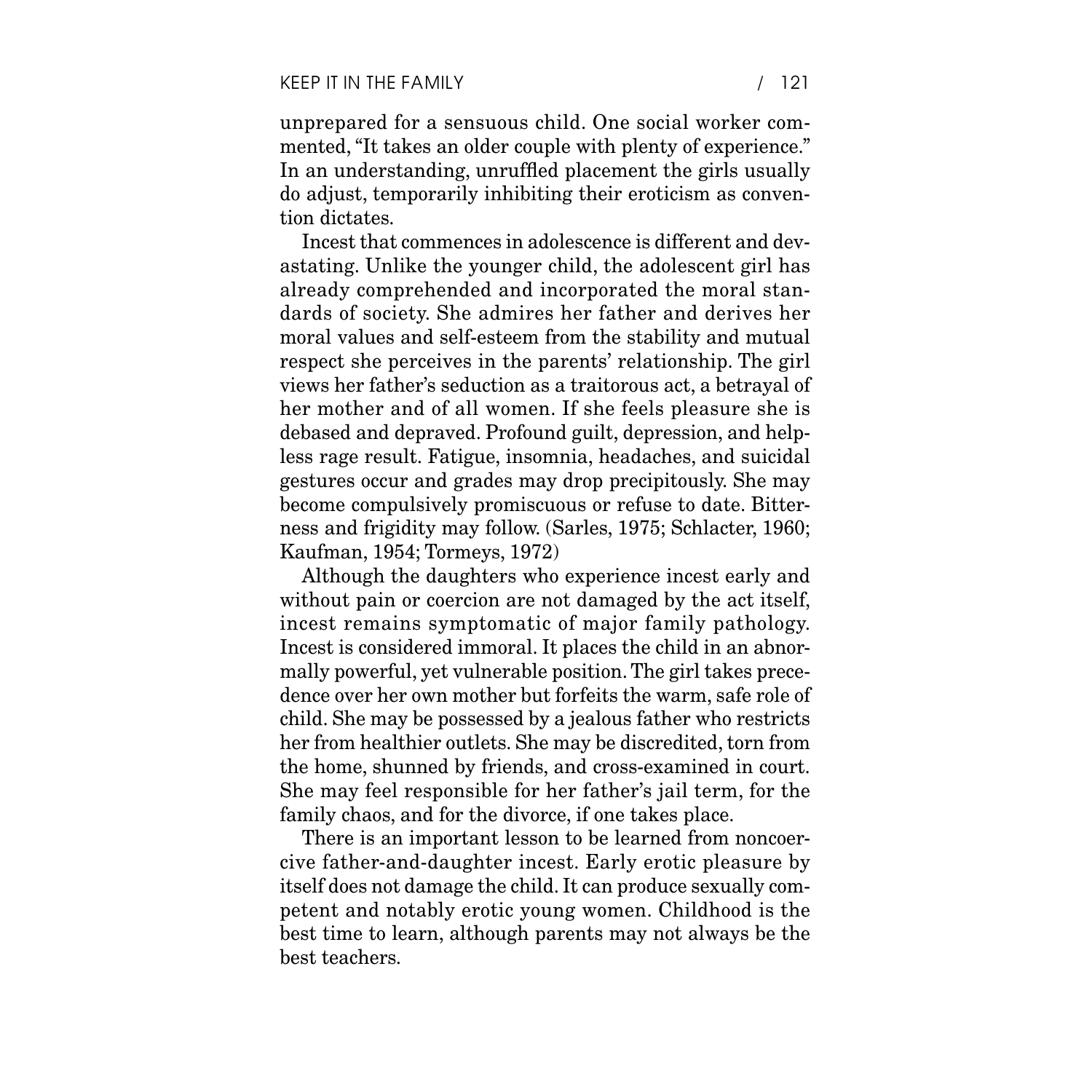# **SEX AND SACRILEGE**

TWENTY years ago, to be "for sex" was to be against tradition, the family, and the church—comparable to swearing at one's mother or wearing blue jeans to church. Times have indeed changed. Now we endorse gourmet eroticism with a spouse, although as a topic sex is still banned from polite conversation. Today, superstars announce bisexuality, and sex-change operations become an issue on the tennis court. Somehow, promoting children's eroticism is the worst yet. How far is too far?

There is a vast difference between foresight and hindsight. Things that were murky are clearer in the retrospectoscope. Every one of the men who engendered sociosexual change was perceived as an iconoclast at the time. Yet every one of these men was religious. For instance, Freud was condemned as prurient. Yet Hunt described him as a "rather puritanical, romantic, and inhibited young man…chaste before marriage, devoutly monogamous after it." Freud supported religion; he felt that it promoted refinement and was the best foundation for education.

The works of Alfred Kinsey provoked a similar furor. Yet in 1954 he wrote:

This is the season [Christmas] in which many persons are reexamining their faith. I should, therefore, like to say again that my faith in men and women has steadily grown as I have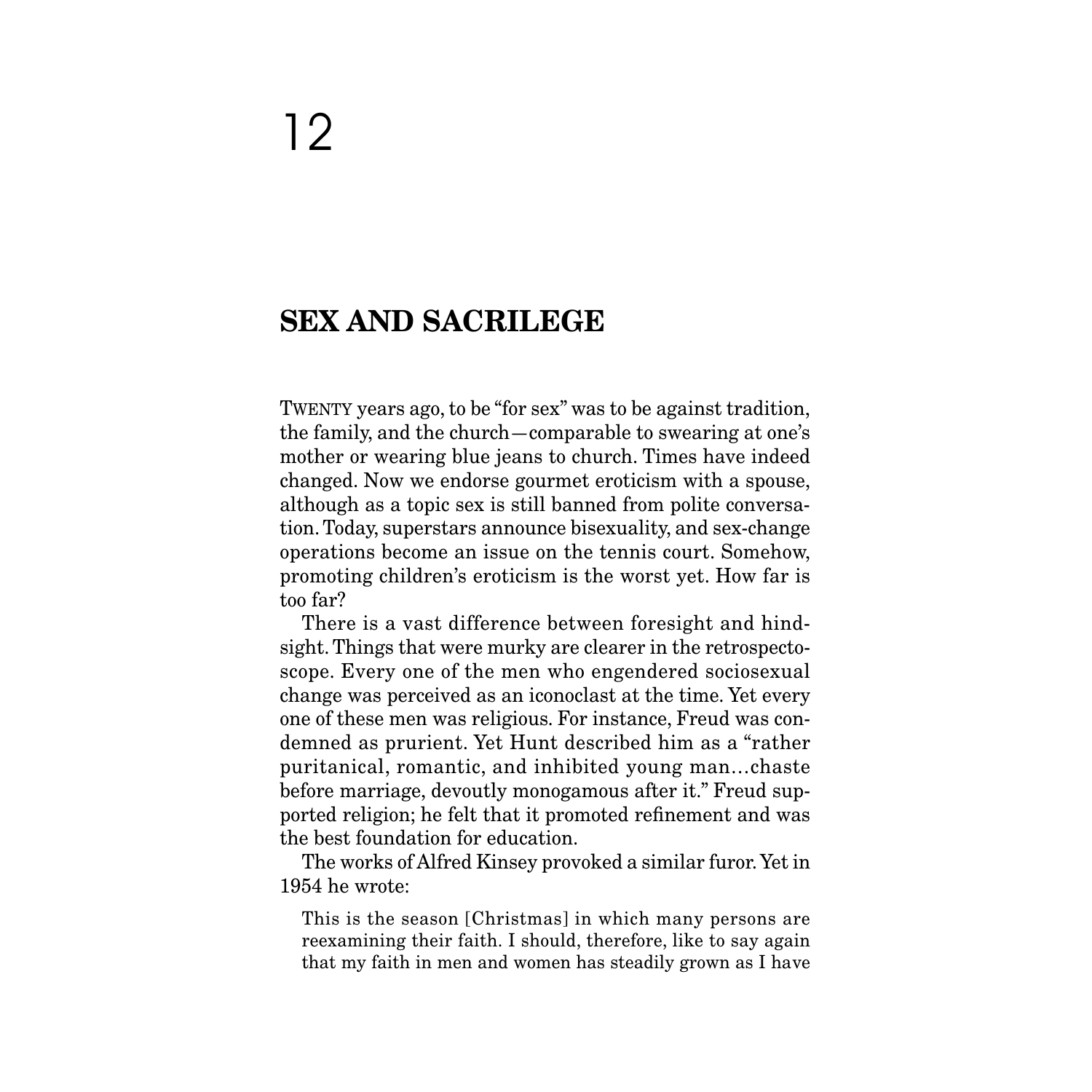learned more about their history. Even though some of these histories have included things which did no good to anyone, and occasionally things which may have done outright damage to someone, most of the things which I have seen in the histories have increased my faith in the basic decency, the basic honesty, and the basic reasonableness of human behavior. …

I have found that the sexual behavior of most men and women, including even their most cantankerous and socially impossible behavior, makes sense when one learns about the handicaps, the difficulties, the disappointments, the losses, and the tragedies which have led them into such behavior. I believe that most people would exercise greater Christian tolerance of all types of sexual behavior, if they understood, as I have begun to understand, why people do what they do sexually.

Faith in God was not incompatible with the acceptance of human sexual behavior.

Masters and Johnson exploded the secrecy of sex when they recorded and analyzed the act itself under the glaring lights and cameras of their laboratory. This approach was shockingly antiesthetic. Sex was pragmatic rather than romantic, and again there were cries of sacrilege. Yet in 1975, Masters and Johnson wrote:

When a man and a woman first commit themselves to each other sexually they do so for reasons that have been impressed upon them by society since childhood. They have been led to believe that on the basis of their union they will find physical, emotional and social fulfillment—and some people would include spiritual fulfillment as well. These are dimensions of human needs that have been intricately woven into "patterns" for commitment; woven and rewoven by successive generations from concepts of love and sex which reflected prevailing religious and cultural philosophies. … Sex functions best when it is lived rather than performed and it can be lived best in a deep continuing commitment which is still most commonly a marriage.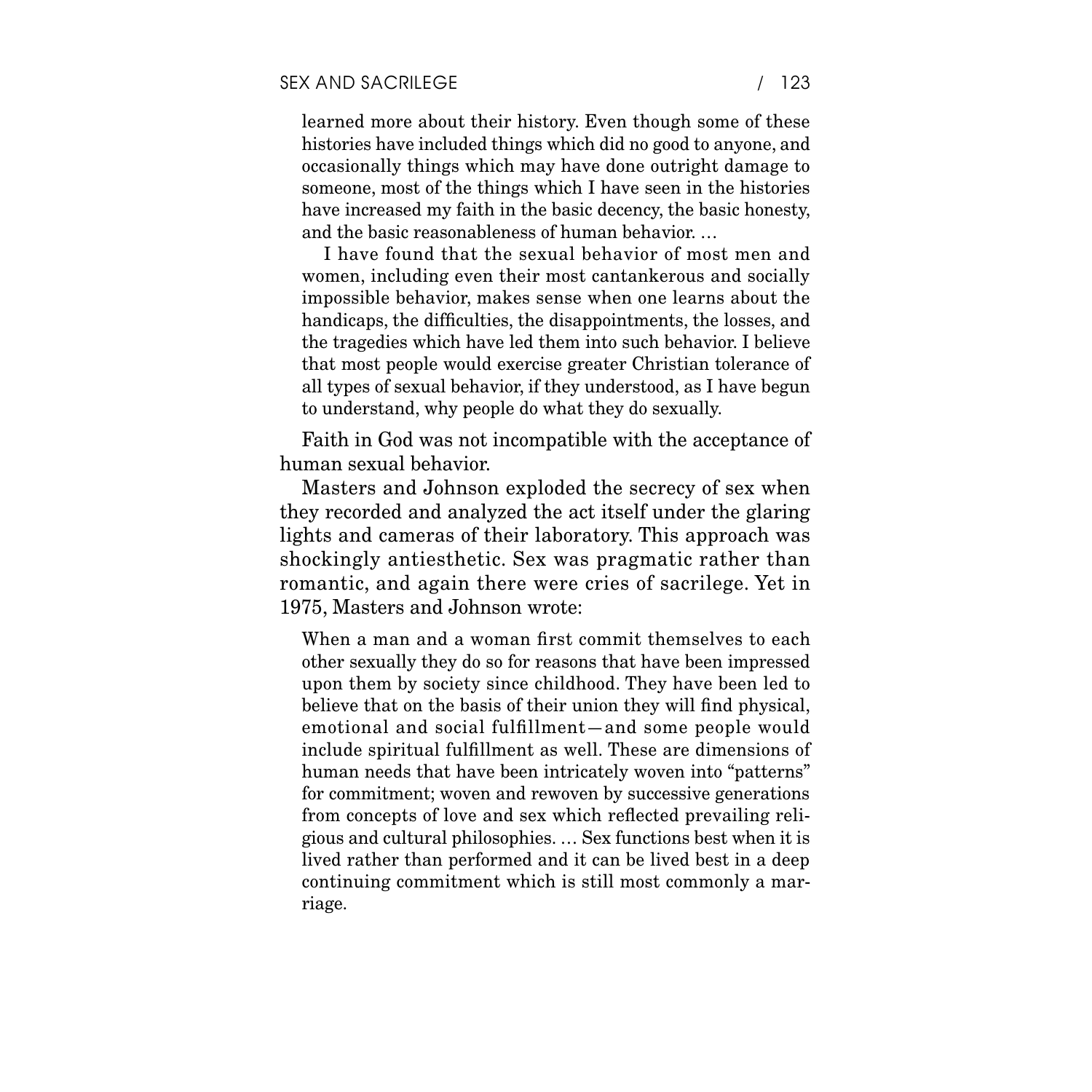All these researchers are committed to traditional values and see sex as primarily constructive rather than destructive. Of course, the road to hell may be paved with good intentions. The goal of heightened eroticism might also promote extramarital sex or in other ways erode the sanctity of the family. Here the sex clinics seem in opposition to organized religion. The clinics say that sexual fulfillment strengthens any union by providing a common base, a vehicle for intimacy, and communication. Christianity perceives coitus as permissible only in marriage and dangerous or damaging in any other context. In his syndicated column of November 26, 1976, Reverend Billy Graham responds to a mother who states that her daughter and her fiancé became of "one flesh." They asked the Lord's forgiveness for this sin, and now are no longer engaged. Would it be spiritually correct under the circumstances for her to marry any other man? Dr. Graham replies: "Your daughter has put herself in a precarious position. She compromised her ideals, lowered her moral flag, and thereby lost her boyfriend. What most girls don't realize is that sexual compromise, rather than drawing lovers together, usually drives them apart. Many a boy (and boys are different from girls in this respect) has as his goal total sexual commitment. Hence, when this is attained interest wanes." Dr. Graham holds that sex forces lovers apart and that sexual compromise sabotages intimacy. Yet one might be grateful that sex was not used like a carrot (or a cherry) on a stick to lure the boyfriend into a marriage for which he was totally unprepared.

The answer, as always, lies someplace in between. Sex is not a disease, nor is it a panacea for human misery. Those who feel ashamed of their bodies or guilty of a transgression against God may rupture a relationship because it "went too far." Other young people may, if they choose, use sex to extend or intensify an alliance. The decision is made not solely for passion but for a variety of conscious and uncon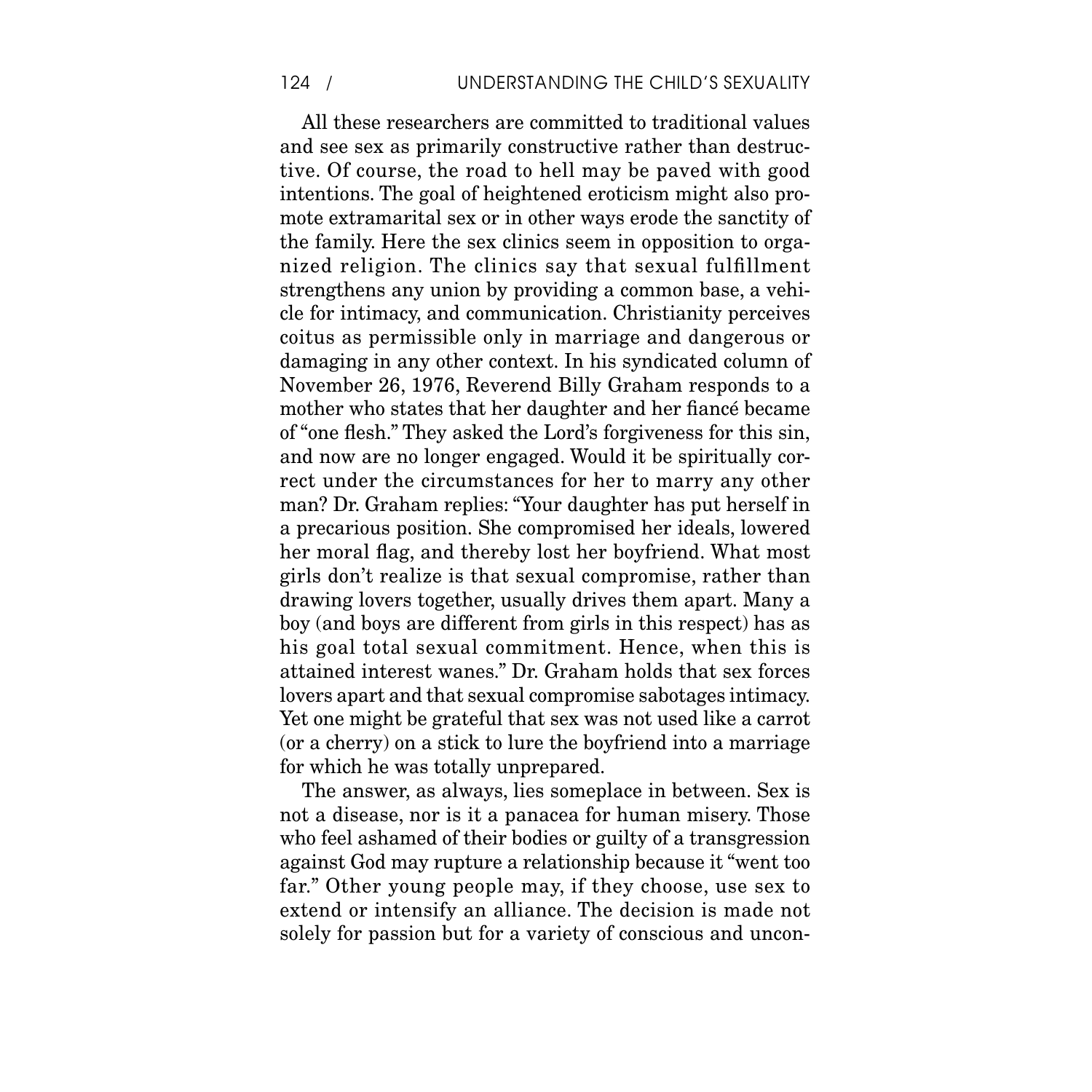scious reasons. If adolescents are comfortable with their bodies, they have a choice.

Sex doesn't deserve such notoriety. A natural function becomes a poison on one hand and an antidote on the other. Eroticism is the most fun but hardly the most significant or crucial of human needs. No one thinks of sex as the boat sinks, or even while elbowing through a mob at Macy's. Oddly enough, the unwarranted emphasis on sex is a Christian artifact. Sex must be powerful if it is equated with the devil.

The unwarranted power of sex was well illustrated by the controversy over bundling. Bundling was a custom encouraged in eighteenth-century Europe and colonial America, whereby fully clothed young couples shared a bed both to conserve warmth and to become better acquainted. David Mace reports that by the mid-nineteenth century bundling was described as a "ridiculous and pernicious custom" which "sapped the fountain of morality and tarnished the escutcheons of thousands of families." (Stiles, 1871) Bundling was both attacked and defended by devout Christians, depending on their interpretation of its purpose.

In the nineteenth century, emphasis on the evils of eroticism increased. The family would inevitably deteriorate if sex were not confined to the marital couch. Thus marriage became a barter of sexual privileges, and the constructive aspects of sexuality were lost in the shuffle. Even within marriage too great an interest in sex was a threat. *Sexual excess in marriage weakens the brain by gratification of animal passions. Animal propensities are strengthened by the disgusting habit of secret vice. Moral pollution causes the shipwreck of our race. Those who gratify the lust of the flesh cannot be Christians. Sensuality withers the desire for holiness.*

These horrendous preachings still color our perception of sex. Are we corrupted if we start too early or enjoy it too much? This simplistic overemphasis on sex detracts from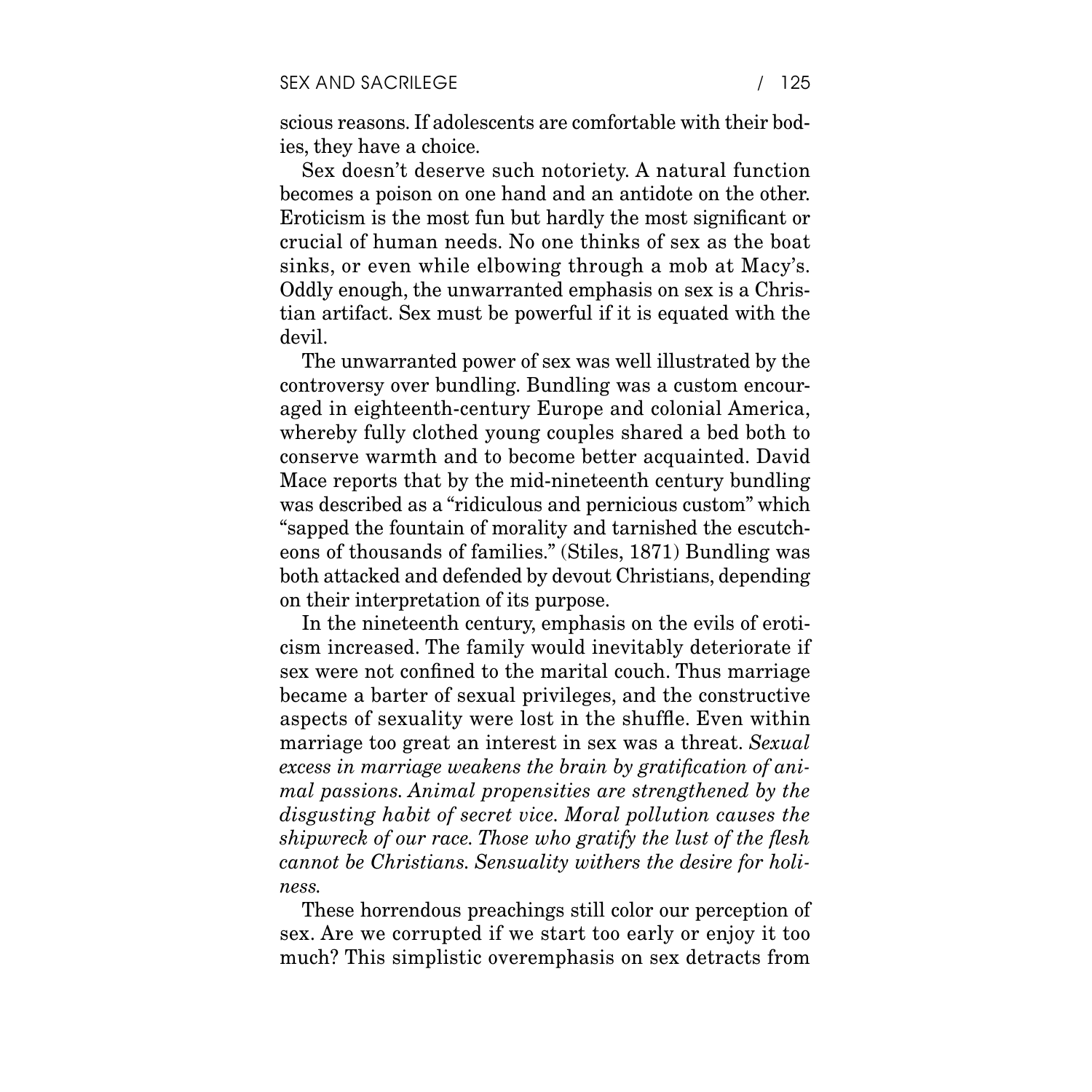more basic concepts such as intimacy, mutuality, accountability, and trust. Sexual appetite has little to do with the degree of commitment, although a total commitment does include sex.

Rather than dictating social change, the church is a part of the culture, sharing its contradictions and vicissitudes. Today there is greater diversity and change within church and synagogue than there is in psychiatry. Hellfire is preached in the tent while the Paulist Press tells Catholics of a new morality in which adultery should be judged according to the principle of "creative growth toward integration." A. N. Franzblau describes the Catholic Church as still imposing the severest of sexual restraints on its faithful. Celibacy for religious orders, rigid prohibition of divorce and abortion, and restrictions on interfaith marriage persist. Masturbation is officially regarded as sinful. Yet the Catholic Church of today is far less austere than the Catholic Church of yesteryear.

Judaism endorses a more positive attitude. The Talmud promotes all forms of sex play between husband and wife and encourages wives to use cosmetics and ornaments to maintain their sexual attractiveness in both youth and old age. "Enjoy life with the wife that thou lovest" (Ecclesiastes) epitomizes the Jewish view of marriage and sex. Sex can be robust and openly joyous. In other areas, however, Jews may be as strict as Catholics. Abortion and intermarriage are strongly opposed, and masturbation is discouraged. But contraception is allowed. Even though Jews are far more lenient about divorce than Catholics, the divorce rate among Jews is quite low. The encouragement of sexual expression is not associated with the disruption of the family.

Frangible indicates that as religions mature, they tend to approximate one another. All religious groups are now more relaxed regarding sexual expressions such as masturbation. There is an awareness of the breadth and importance of eroticism. The Christian sector is currently committed to sexuality as an integral part of the human condition. Religions are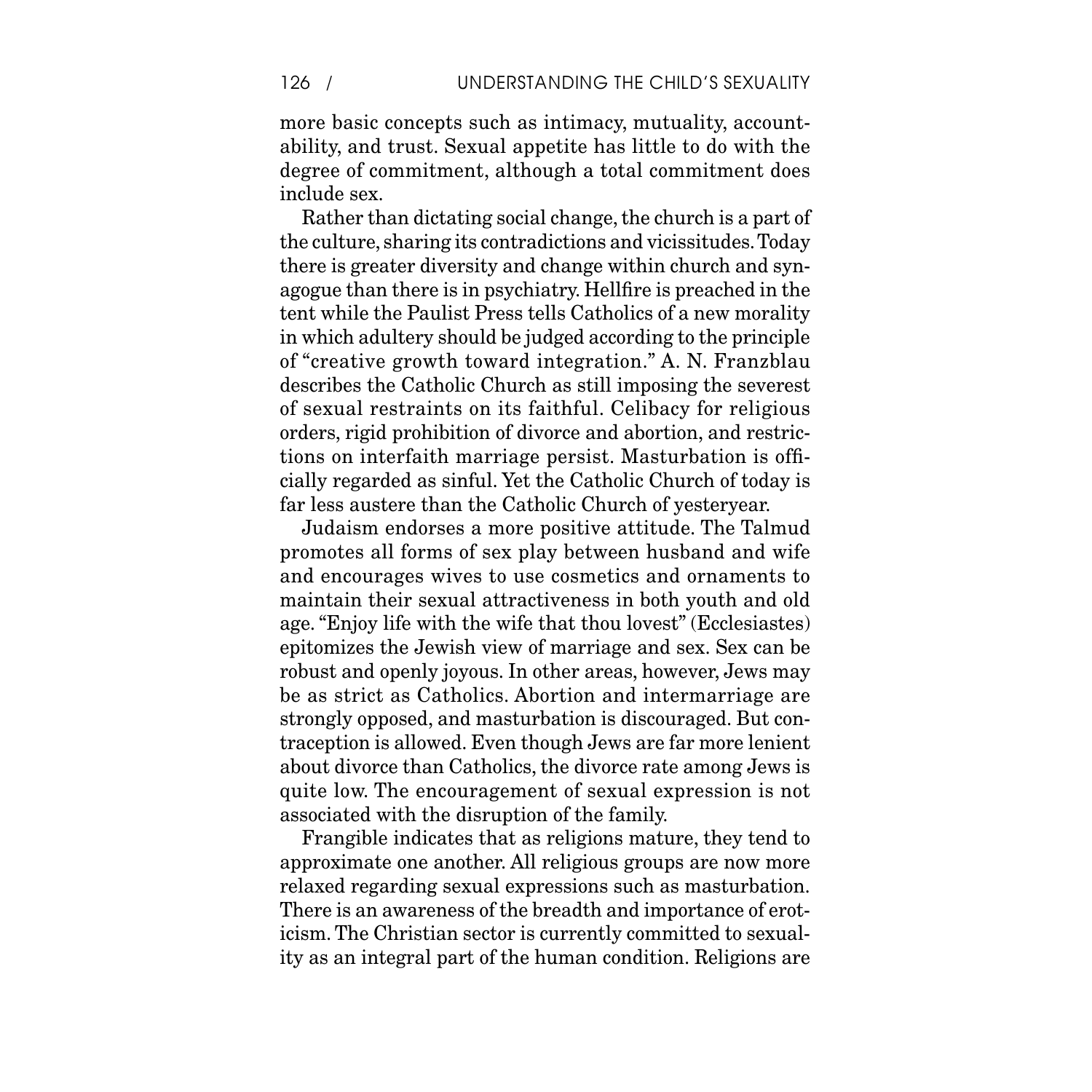increasingly realistic, without forfeiting the emphasis on the integrity of the family. Heightened erotic enjoyment is not incompatible with most religious principles, nor with monogamy.

The church continues to provide much needed structure and direction throughout all stages of growth. Religion not only defines acceptable behavior, but provides role modeling, values, and exercises through which a child can identify himself as a valuable person. The church provides consistency and strength of purpose in a rapidly changing, increasingly ambiguous society.

Religions of tomorrow will be more sophisticated and realistic. Sex will decline in importance, to take its place among other essential values that contribute to the integrity and stability of the family. Sex and intimacy will no longer be confused, and religious leaders will devise methods of shaping both so that they may eventually be used to strengthen the marital bond. The harsh, punitive, guilt-ridden approach to sex will fade. Sex will be seen as inappropriate at certain times rather than sinful or dirty. Masturbation and sex play will be accepted as healthy parts of childhood. The concept of oneness with God will be extended to describe, on a lesser scale, the ability to fuse with another of God's products.

Mary Calderone reviews the changes in sex education in the schools over the past thirty-five years. Sex education remains the hottest item in the school curriculum. The joke about the little boy who requests a practical demonstration from his sex education teacher illustrates this controversy. Talking about sex may overstimulate youngsters. They may start to experiment, or begin coitus too soon. A class on sex may give them tacit permission.

Sex education has been present in the schools for more than thirty-five years. Early efforts were mechanistic, much like a class in anatomy. In the early sixties soaring teenage venereal disease, illegitimate pregnancies, and our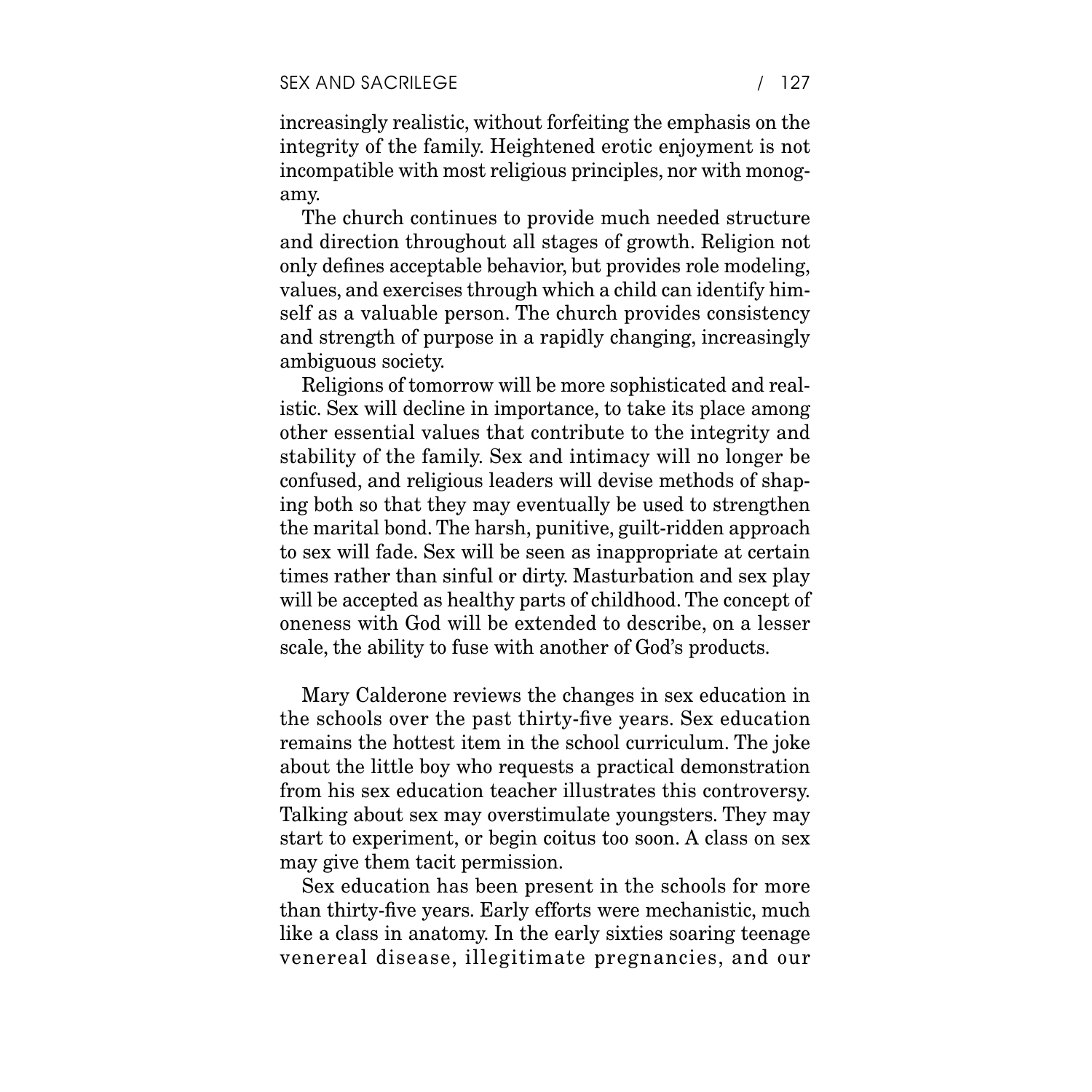increased knowledge of psychosexual development stimulated a searching reappraisal. A plethora of educational efforts filtered downward toward elementary school. Immediately, local communities reacted with petitions and political pressure. Sex education was undermining parental authority and corrupting the youth. Right-wing organizations and fundamentalist groups rose in anger. They were well organized, vociferous, and effective. The result was that the parent, who has little say about the "new math," now has the absolute right to deny the child sex education.

Sexuality is now recognized as another competence just as the ability to lead is a competence. Such competences develop throughout childhood, and to a great extent depend upon the child's opportunity to learn. Education in the school is important, but by itself totally inadequate. Basic concepts and attitudes are learned before the child ever reaches kindergarten. By then he may have acquired such a poor sexual self-image that the most expert guidance cannot heal the injury. By age five the child may be ashamed of his body, stating emphatically that the penis is dirty and should not be touched. The little girl may know that she is nicer and cleaner than boys—as long as she keeps her skirt pulled down.

Yet if any remediation is to be accomplished, the school is the place to do it, as sex is rarely discussed in most homes. Unfortunately, the teacher's upbringing is no different from the pupils'. Additional training for sex education varies from a weekend workshop to a full year at the master's-degree level. Many teachers remain anxious and uncomfortable with their own sexuality and are certain to transmit discomfort to their pupils. They may tenaciously cling to lists and diagrams, or overemphasize the dangers of venereal disease. Teachers are human also.

How can we make the most of a difficult and complicated situation when our tools are inadequate and we begin too late? First, not all teachers are emotionally ready to teach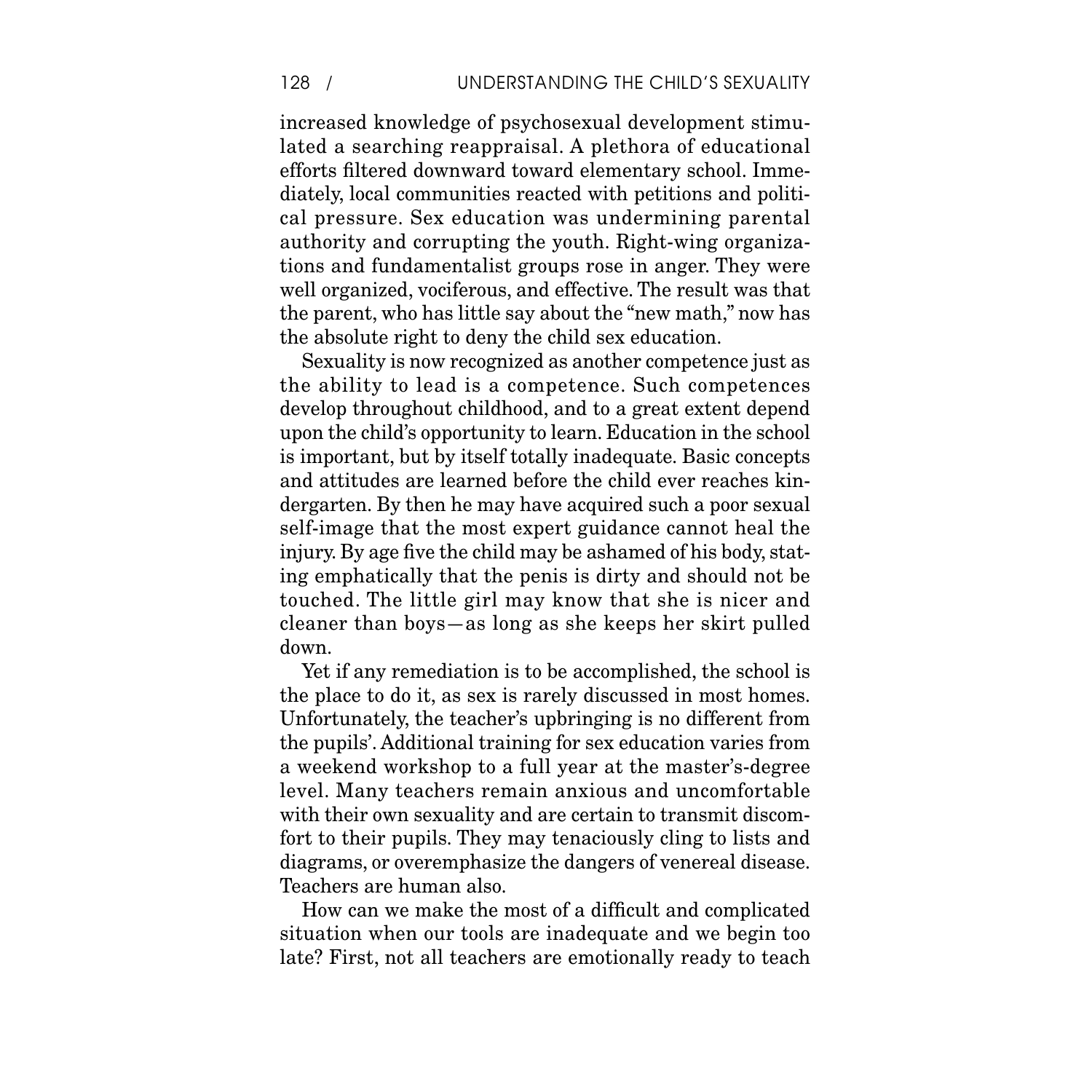sex education. They need permission to refuse. Those who are truly comfortable need encouragement and special training. The number of pupils in the class needs to be limited so that the teacher can reassure and give specialized attention to the child who is anxious or reticent. Some pupils can explore only when given much time and patience. The child's misapperceptions and level of awareness need to be repeatedly assessed so that an individualized program can supplant the rigid format. Emphasis on feelings in discussion groups needs to replace the mechanistic presentation of facts, some times repeated ad nauseam each year. Who cares if the child can't name the structure which leads from ovary to uterus?

Rethinking of teaching programs and methods leads to more effective programs. At present, children are segregated according to sex so that they will feel free to ask questions This may be true, but wouldn't it be more therapeutic for children to learn to speak about sex with members of the opposite sex? We may find that we were treating the teacher's discomfort, and communicating our own uneasiness to the children.

For their effectiveness to be maximized, programs must begin as early as possible, in kindergarten or nursery school Special techniques and materials are necessary. The child of two to five learns best through play; the child of five to eight learns well through a combination of play and discussion A boy doll with an expandable penis, and a girl doll with a soft, sized-to-fit vagina and a clitoris would aid the process. These could be available for free, unstructured play as well as demonstrations. The teacher's presentation would focus not just on how sex works, but on how good it feels. Group discussions can revolve about the children's real sexual experiences. The teacher would provide acceptance, offer encouragement, and clarify misconceptions.

The most we can expect from our schools is a diligent attempt at remediation. Prevention of sexual problems rightfully remains at home.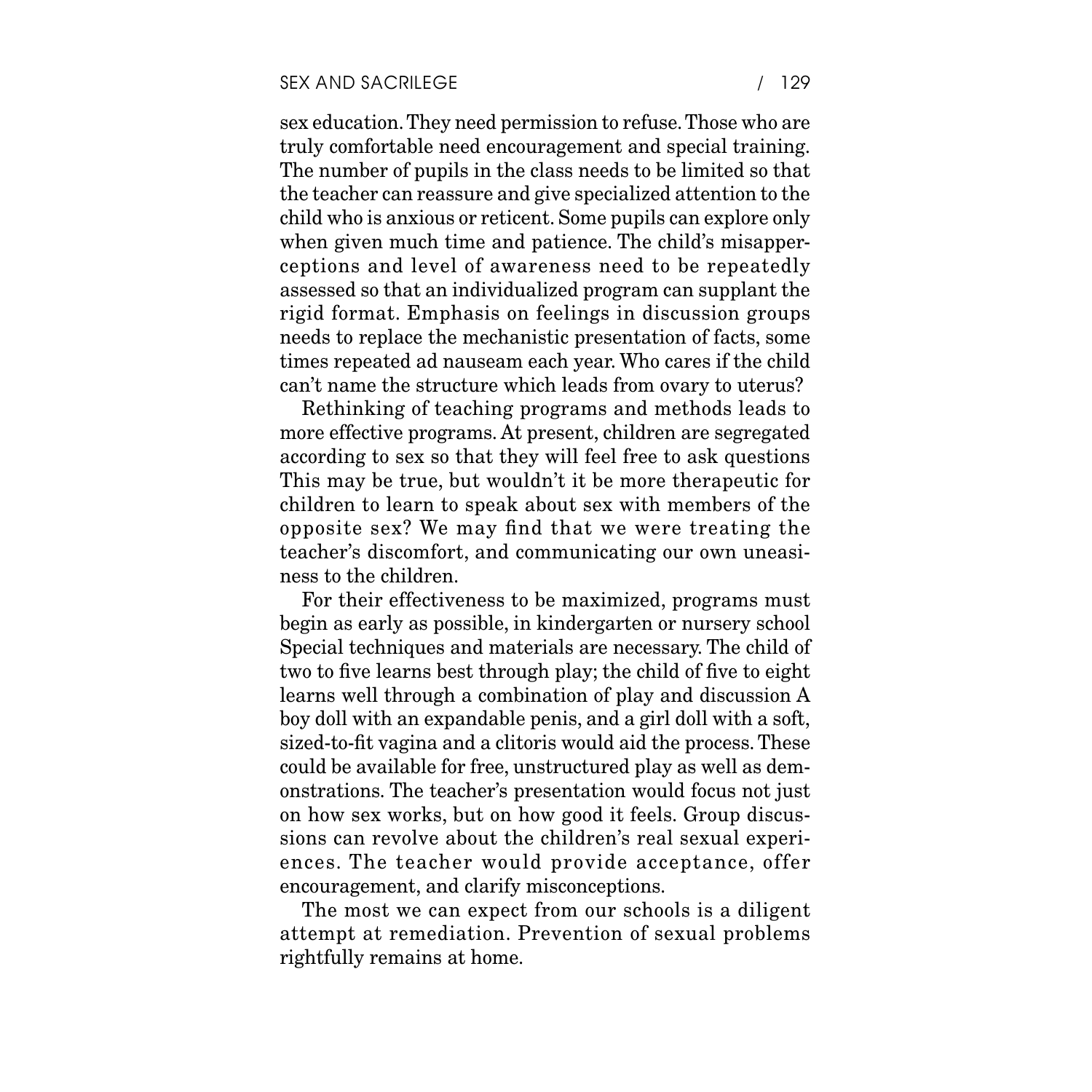13

### **WHAT NEXT?**

Customs or social mores have also played a heavy controlling role simply by creating in the individual, from earliest childhood on, the profoundly disturbing conviction that he or she is somehow out of step, bad, abnormal, solitary, or degenerate for no matter what genital sexual behavior."

> —(MARY Calderone, M.D., seventy-three-year-old great-grandmother, president of SIECUS (Sex Information and Education Council of the United States), and former director of the Planned Parenthood Federation

IF CHILDREN are allowed and encouraged to experience erotic pleasure, won't they talk more about sex, experiment with each other, and begin making love at an earlier age? Of course they will. But the changes will scarcely approach earthshaking proportions. It has been more than two and a half decades since Kinsey first dared to study our sexual habits, yet only recently has a perceptible change in the onset of adolescent sex activity been noted. This is in spite of readily available contraception, abortions, parental permissiveness, sex education, and erotic movies. The decision to commence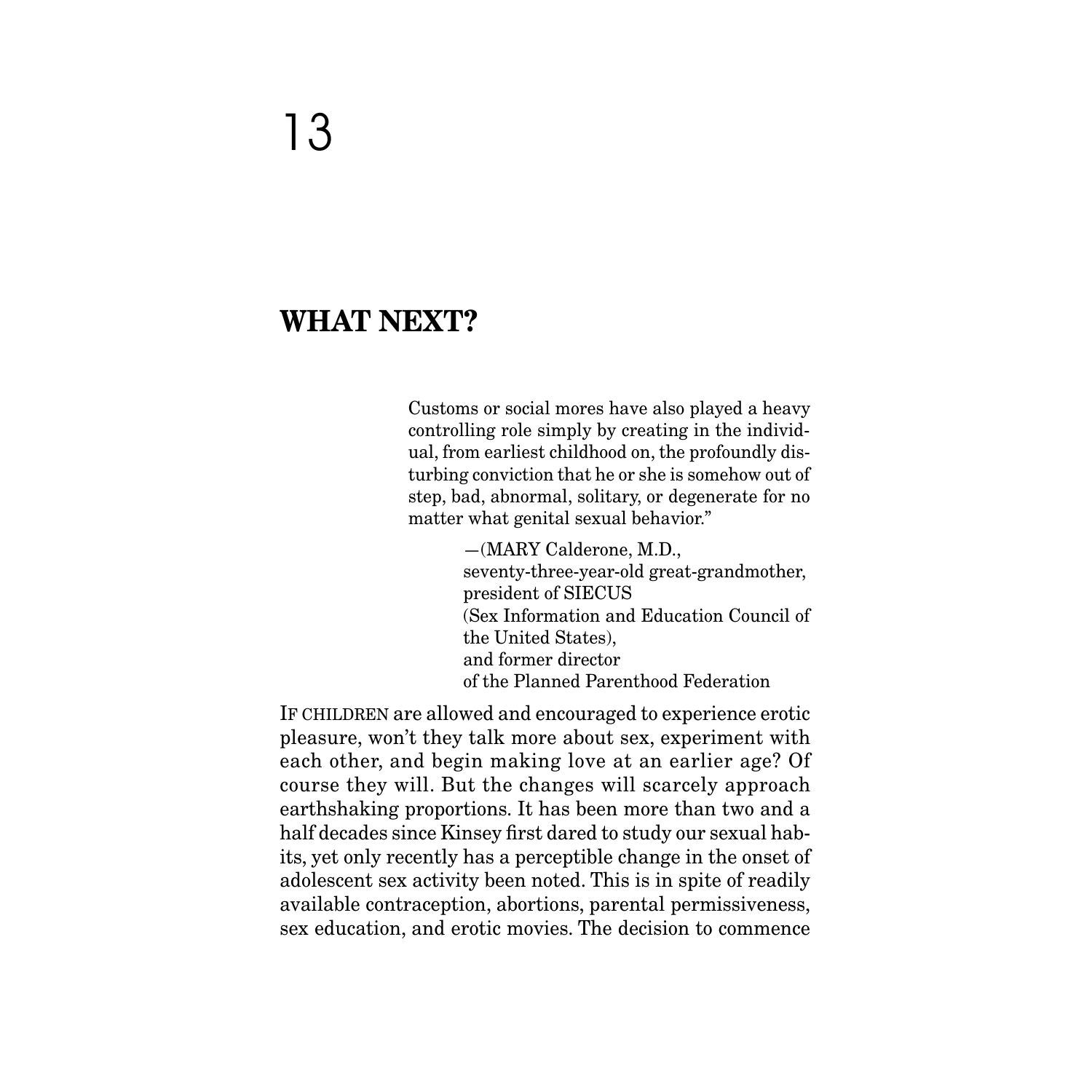sexual intercourse is multidetermined. It depends upon the person's relationship to his parents, degree and kind of sexual responsibility, perceived sociocultural values, early experiences, religious background, and the availability of a suitable mate. No matter how freely a girl may discuss sex and entertain thoughts of an alternative life style, she is not likely to choose to bed with a boy early if she dislikes her father or if she fears all males. If we begin to encourage eroticism we may expect children to show more erotic interest and enthusiasm. They are likely to seek sexual outlets earlier. Whether this includes intercourse depends upon many factors. Many adolescents continue to defer intercourse until adulthood, or until they can feel really comfortable with the opposite sex. Masturbation is a reasonable, readily available substitute, and an important step in the enhancement of the erotic response. Fantasies of a more substantial union are a time-honored expedient, now more acceptable to the female.

Yet encouraging our children's erotic development is scary. It depends on one basic assumption: that sex (like vitamins) is constructive and desirable. If so, then we want our children to experience plenty of good, nourishing, healthy sex. This does *not* mean any and every kind of erotic experience, for some are highly destructive. Incest has emotional and social consequences. Sex to exploit or degrade a child is vicious. Restricting a child to quasi-seductive, subliminal sex in his own house provokes enormous rage. We need to protect our children, but not protect them out of the entire arena.

The incidence of adult sexual impairment is appalling. Only a fraction of those who need treatment can find and afford it. This needless waste results from our irrational expectation that a fully inhibited "nice" child should evolve, without encouragement or guidance, into a sexually competent, highly erotic adult. Sex clinics can treat dysfunctions, but only parents can prevent them.

No reasonable parent wants his child to suffer a sexual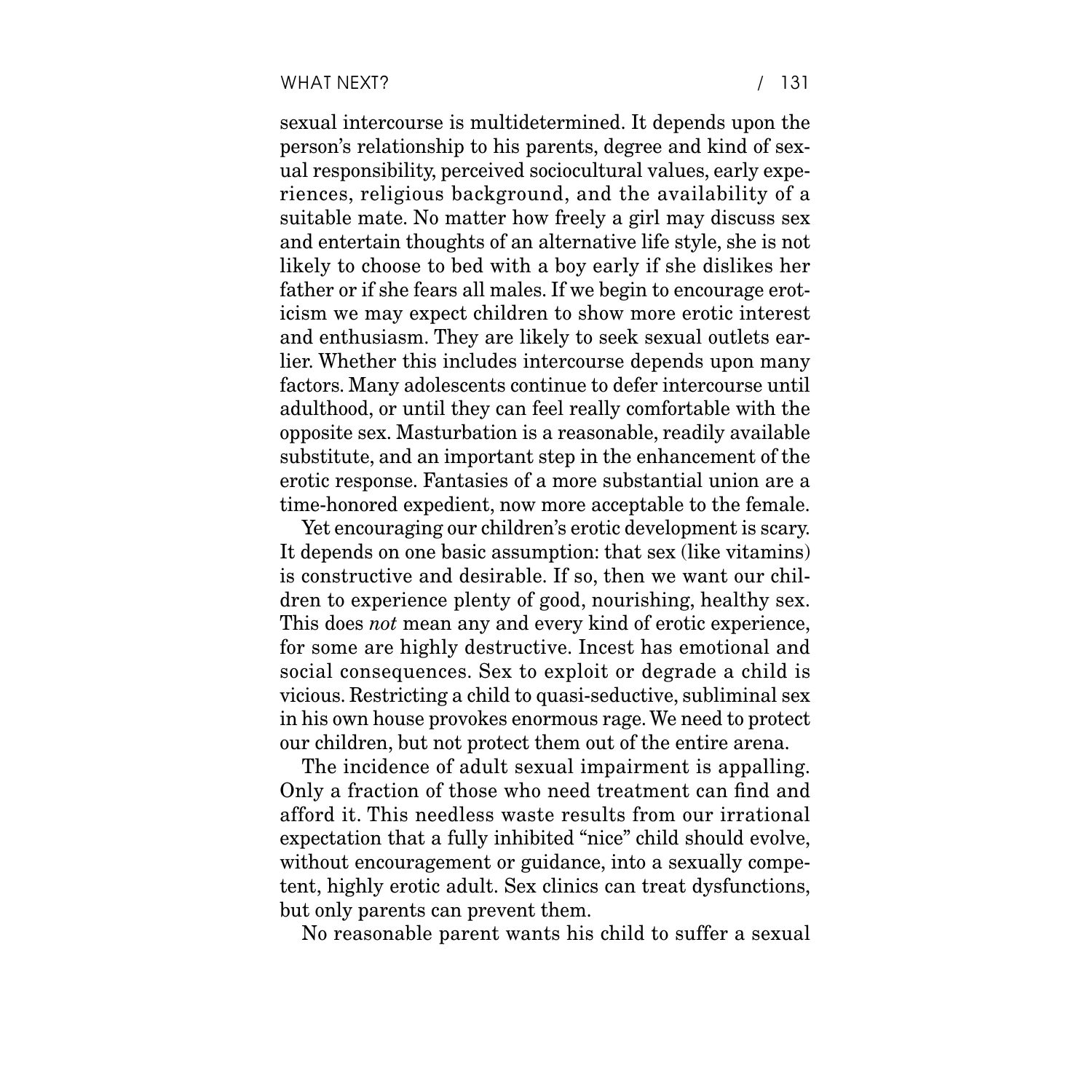dysfunction. Yet it happens again and again. Parents avoid, mildly discourage, or whitewash sex. The toddler sitting on his potty chair, tweaking his penis, is given a toy "instead." Other parts of the body have names, but the clitoris seems not to exist. The penis is for carrying urine, or for putting seeds in Mommy's baby bag, but not for feeling good. A happy, productive little girl shouldn't have time for masturbation. And nobody ever says anything nice about Billy's penis.

The child becomes acutely aware of the parent's embarrassment and lack of enthusiasm about sex. Shame is a wordless concept infused in the toddler. By age four it is obstinately fixed, to plague the adult with crippling anxiety or pervasive apathy.

During the past hundred years, we have advanced from clitoral cautery as a cure for self-abuse to studied indifference to the child's eroticism. Clearly this is not enough.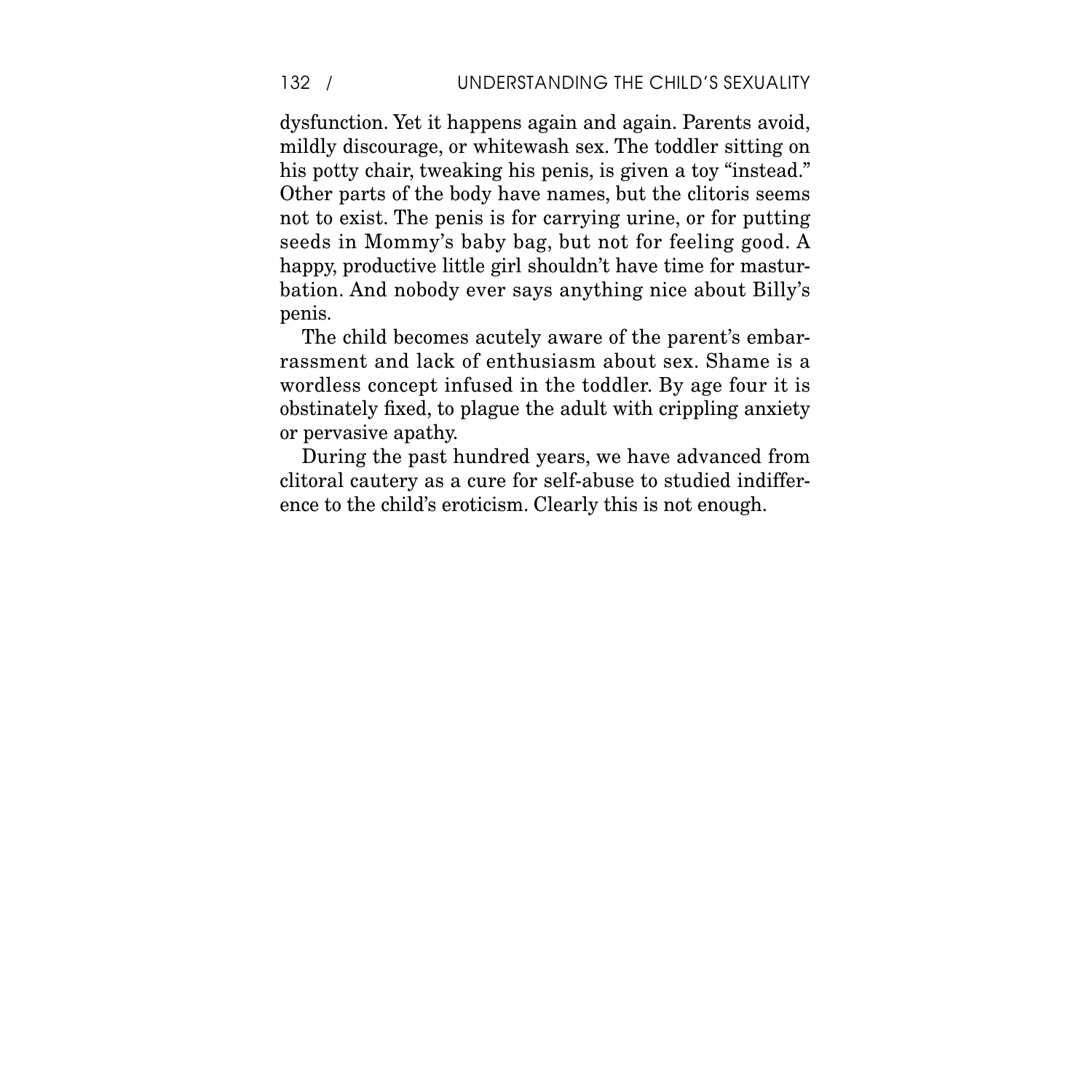# PART II

ENRICHING THE CHILD'S SEXUAL RESPONSE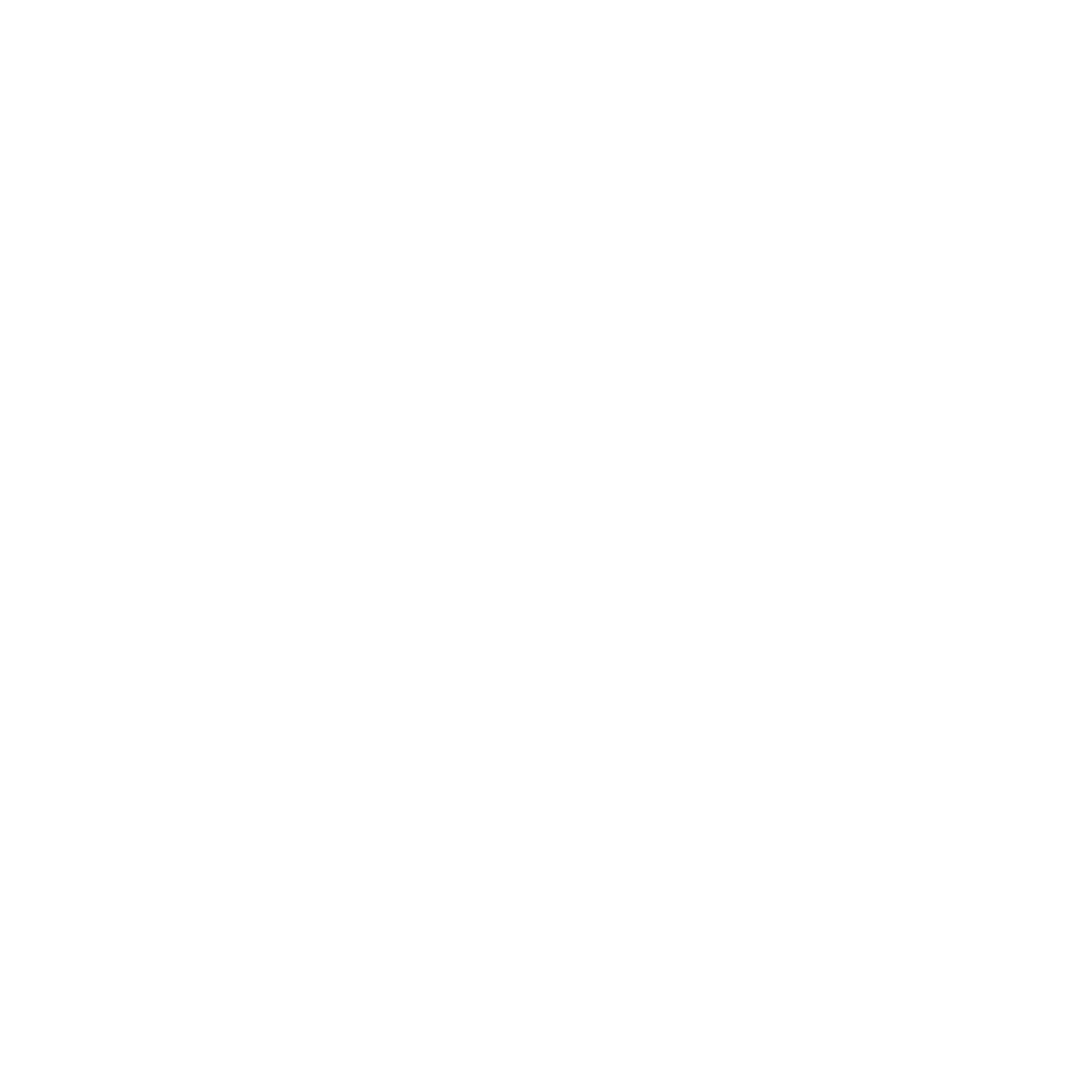14

# **GETTING TO THE ROOTS**

THE sexual response is learned, beginning in earliest childhood. Parents can aid its development immensely by accepting and encouraging eroticism. The principles are explicit and easily grasped. The goals are the prevention of sexual dysfunctions and the enhancement of pleasure.

Some parents won't wish to change anything. Others have closed this book already, with a sense of mild revulsion. If you feel that encouraging eroticism is immoral, unwholesome, or against religious principles, this book is not for you. If you're certain that sex can erode the family, take over the child, or limit his achievement, then read no further.

If you elect not to change one whit, this doesn't make you a bad parent. The existing system is time-tested and safe. Sexual dysfunction is presumably not the worst that can happen. Should your child change faster than society itself, he may encounter stress. Both you and your child can be criticized. The decision isn't easy. Whatever the answer, it must come from within. The most important determinant is your assessment of your own sexuality, and whether you wish to give your child a richer erotic experience.

If parents disagree about the approach, and can't resolve their differences constructively, then eroticism can become a battleground and the child a weapon. Then the child perceives sex either as a source of power over others or as a lia-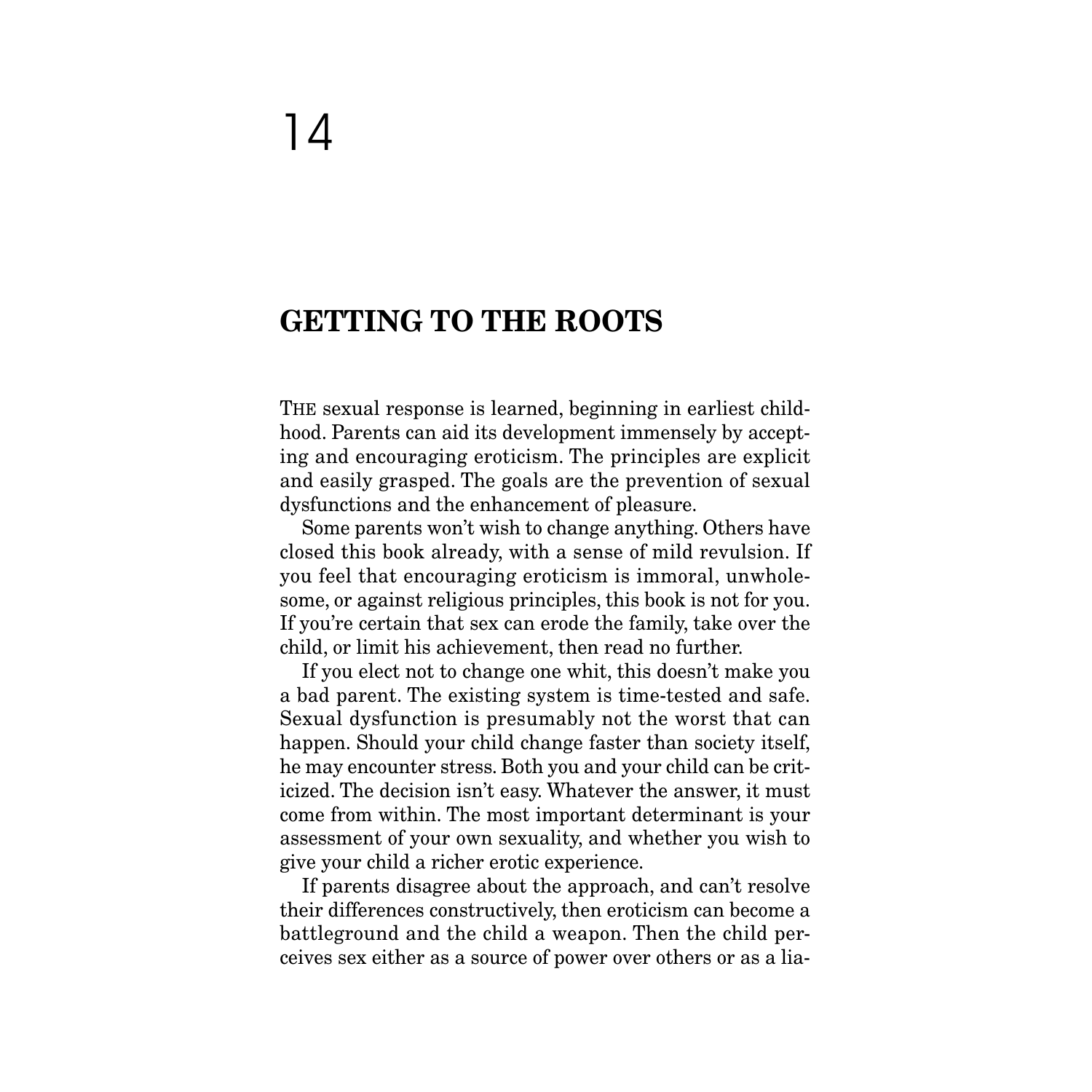bility. Either way, distortions occur, and the child loses. Attitudes of housekeepers, baby-sitters, grandparents, and others are important. Even the neighborhood is significant. A liberal college community is more conducive to change than a small midwestern town. Yet important strides may be taken in even the most rigid setting. A father's stated approval of his son's penis or a mother's playful caress as she bathes her baby is unlikely to evoke criticism anywhere.

The first steps are taken gingerly. It's hard enough to be open about sex with a mate even when sex is an approved item on the marital agenda. With a small and impartial observer there are no guidelines and no way to predict his reaction. It's downright scary. A positive remark about the genitals or a pat and a smile are enough for a start. Most likely little Jenny will flash a disarming grin as she trots off about her business. Perhaps an opportunity will present itself when least expected. Todd's mother recounted a shopping trip with her four-year-old son. She glanced down to find Todd pushing at his crotch with a look of utter exasperation. A short while later he repeated the performance. She asked him if he enjoyed doing that. In a grumpy voice Todd complained that his "peter" kept coming up when he didn't want it to. Mother smiled and said that his penis had a "special magic" to stand up and feel good. Todd's eyes grew large as he stared at his crotch with new respect.

With my training in child psychiatry completed, I embarked on a number of court evaluations. One of the first cases involved a five-year-old girl who was suspected of having been molested by a sixteen-year-old neighbor. I felt anxious, as I had never before initiated a conversation about sex with a child. My patient, Erica, arrived with her mother in tow. She was a totally charming little girl, eager to play and quite willing to talk. If left to her own devices she would have spent the entire session feeding the baby doll or painting bright and gooey designs on large sheets of paper. Her play revealed nothing about a molestation and she met my initial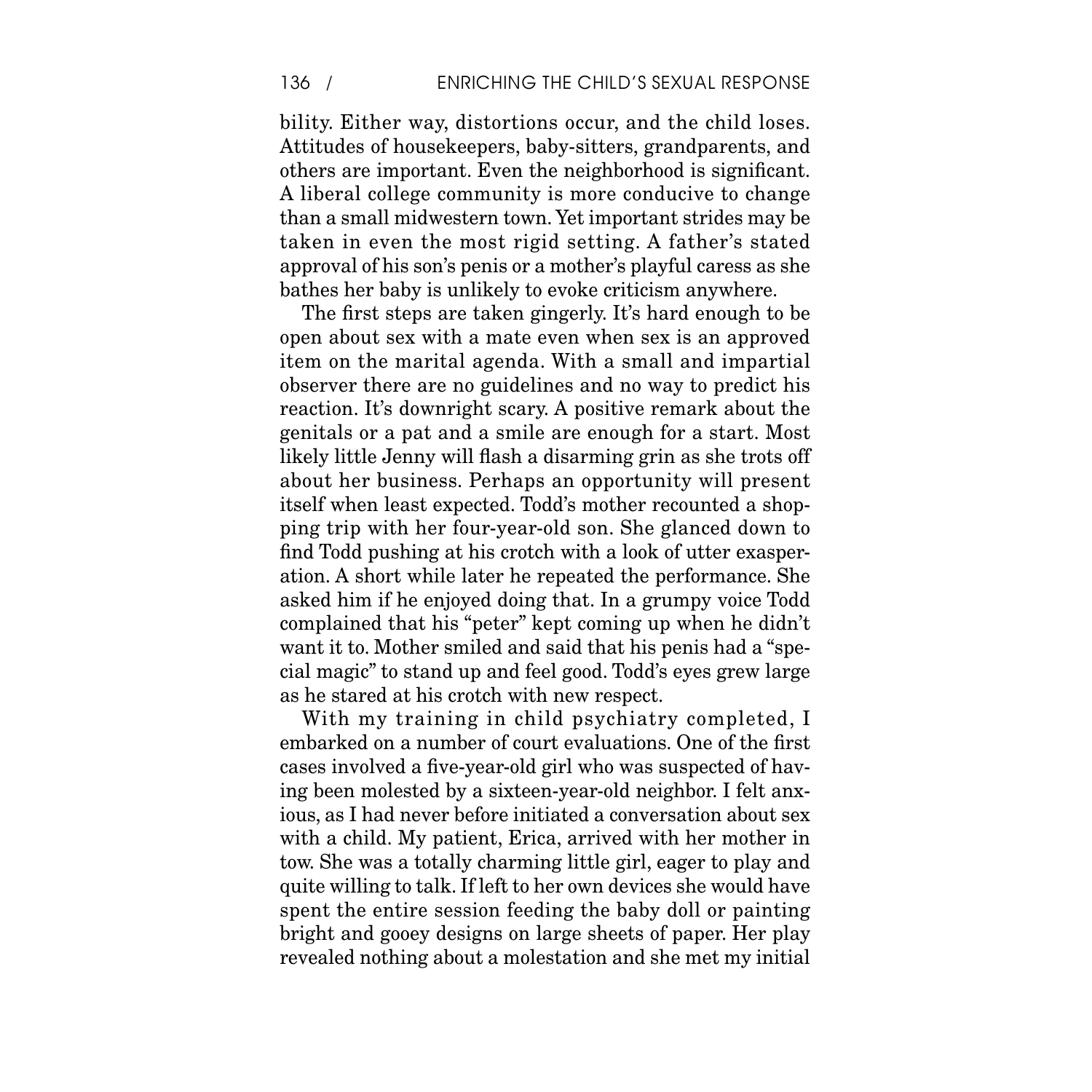queries with indifference. Obviously, I was the one interested in sex, not she. Or perhaps Erica was cloaking her fear, using her enthusiasm with finger paint to avoid discussing some terrible event. My questions became more specific. Suddenly I realized that Erica couldn't understand me—her words were different. With minimal urging, she taught me her vocabulary. Urination was, "s…s…s," defecation was "ca…ca" and the vagina was a nebulous cavity ensconced between the "belly button" and the "push hole." This talk about anatomy inspired Erica. She described a large bowel movement she had produced that morning. With obvious relish, she placed a baby doll on a potty chair and scolded him for going "poop" in his pants. The baby doll was her baby brother. This was

normal play for a five-year-old, and I was tempted to conclude that molestation had not occurred. After all, wouldn't Erica be more upset if something had really happened? I was about to end the session when I happened to think that any police officer could have questioned Erica more thoroughly. Made bold by self-criticism, I took brush in hand and drew a male figure in profile, complete with a large, protruding phallus. Erica watched intently. "Did you ever see one like this?" I asked. "That looks like Tommy's 'squirt dickie' when he tickles me," was her reply. The rest was easy. It was a nice "squirt dickie," it only felt good, and Tommy always stopped when she wished. Tommy told her not to tell Mommy because Mommy would be mad. When I commented that her mommy and the police were worried, she said she had told Tommy not to do that anymore. I reassured her that feeling good was nice, but that it was right not to worry Mommy too. Later in my report I indicated that Erica and Tommy had been involved in normal, noncoercive sex play, and that Erica showed no sign of emotional damage.

Far from having been frightened or upset by my inquiry, Erica was relieved that someone understood and disappointed that she wouldn't see me again. Had I dealt with my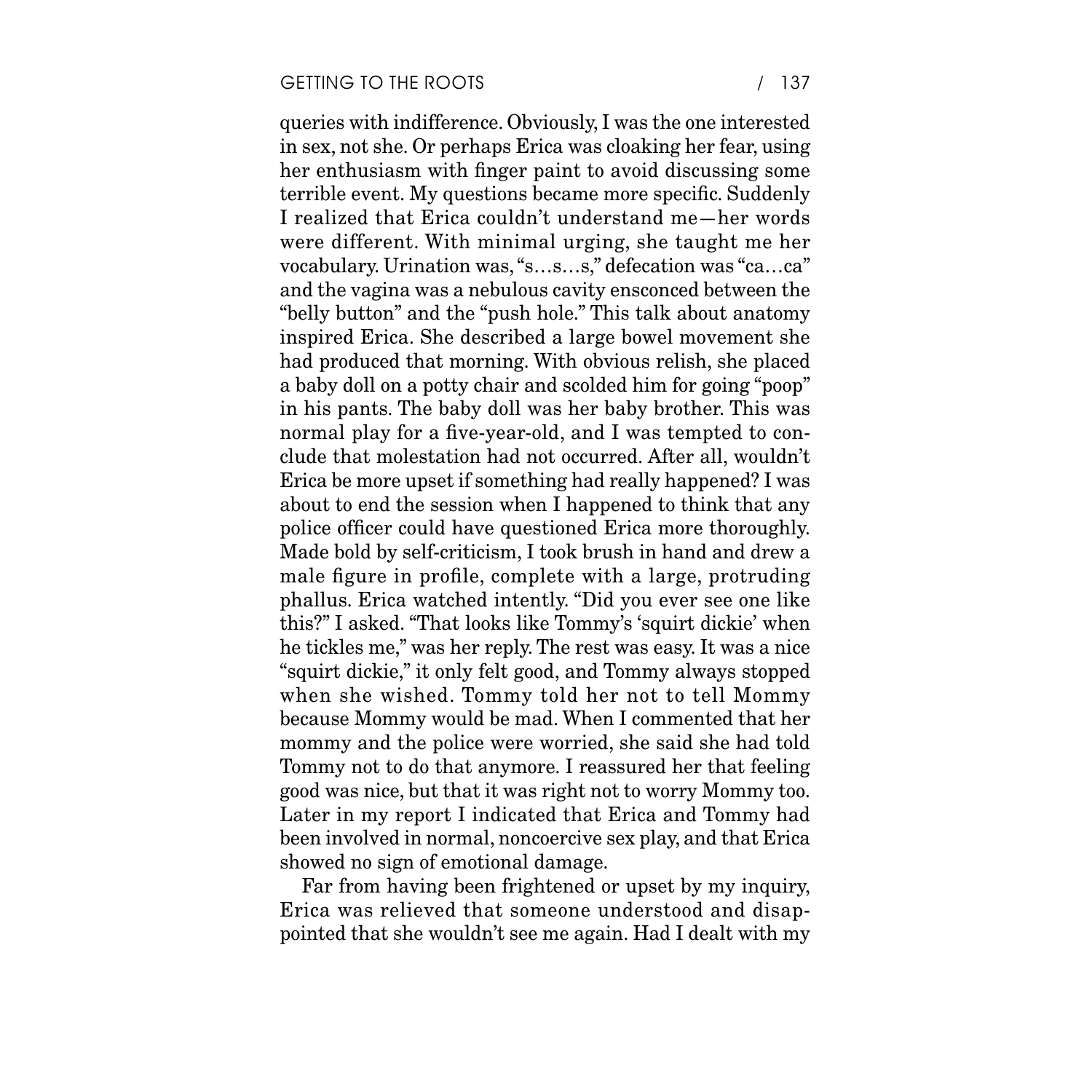own embarrassment earlier in the session, I would have had time to discuss other important matters, such as Erica's perception of her own genitals, and how she felt about her brother's penis.

Shame about sex takes several years to develop. Preschool children are usually relieved when an adult will talk about sex, as long as the adult doesn't have a hidden agenda. The willingness to share affords great comfort and encourages the child to explore his feelings and perceptions further. Older, school-age children are more suspicious. They wonder why the adult is suddenly interested. Perhaps they were seen experimenting with a friend in the bush or spied upon while looking at dirty pictures. What's the parent after, anyway? School-age children need reassurance and a matter-offact, casual approach. Special techniques will be described later.

The first attempt at really talking about sex may seem earthshaking to you but can be pleasurable and comforting for your child. Be prepared for some startling misconceptions. My first session with my own children was a revelation. My six-year-old thought that babies resulted from kissing. My five-year-old wondered if boys have to pull on their penis in order to start the stream of urine. My sophisticated ten-year-old had once assumed that girls had a retractable penis they pushed out at will, like a bowel movement. At first, the parent learns more than the child.

Parents who have been raised in sexually repressive homes may sense acute anxiety when they speak about eroticism. This can be inadvertently communicated to children by a slight frown, phrases rapidly repeated, a higher-pitched voice, or an insistence on learning the correct facts about sex. Children perceive the parents' ambivalence accurately and attempt to guess the reason. This then becomes a source of additional misinterpretations. Parents with this difficulty need to resolve their own anxieties in order to deal constructively with their children. Either individual therapy or the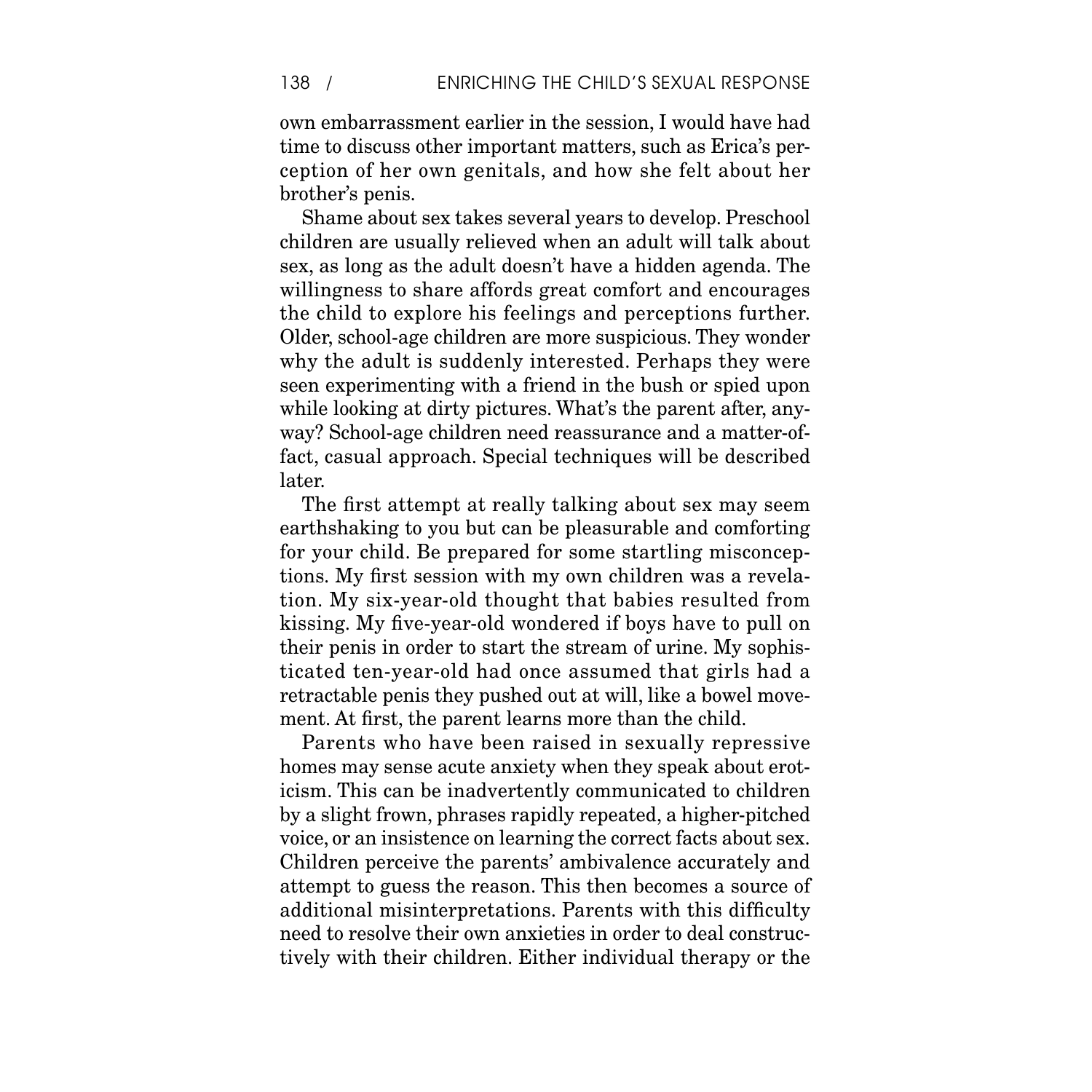new sex therapies may alleviate the problem and enabled a more positive approach.

Most of the chapters that follow recommend certain approaches or tasks designed to develop eroticism in the child. Some may seem distasteful or disgusting. No one exercise, or even series of exercises, is essential to the erotic health of the child. Elect only those suggestions which are comfortable for you. The others are valuable in initiating the rethinking and exploration of your own perceptions. Your attitude toward children's sex is crucial, and like it or not, you communicate that attitude to your children every day.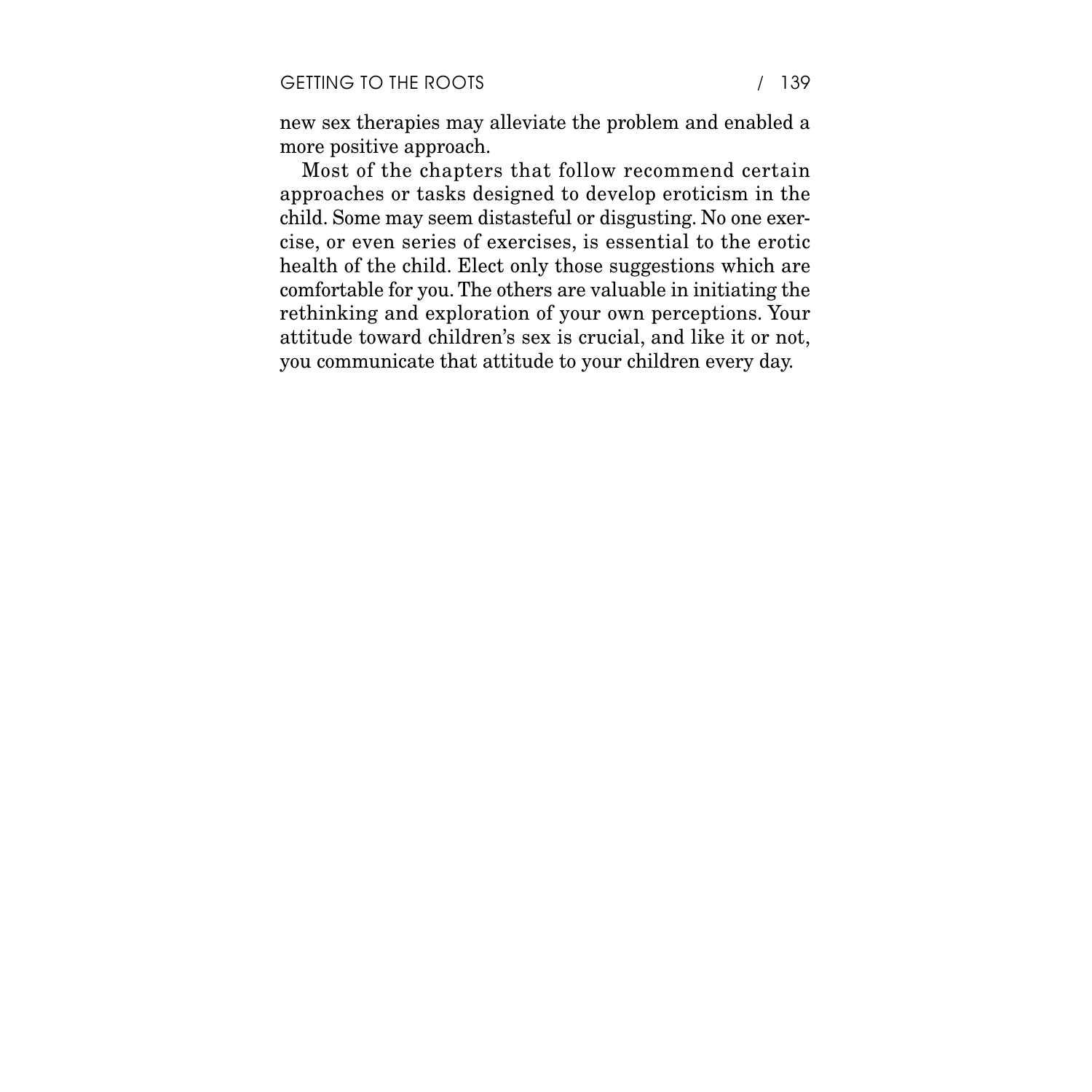# **BUILDING BLOCKS**

CHILD development is like building a house. The basement is the most important, especially the cornerstones of the foundation. If this is well built, the structure resists stresses and strains, withstanding most environmental forces. Conversely, a minor defect in the foundation can cause continuing or recurrent problems.

Problems that would be inconsequential in an adult can permanently cripple the fetus or infant. For instance, a virus, an X ray, or a slight oxygen deficit in the unborn child can cause abortion, stillbirth, congenital defects, retardation, symptoms of hyperactivity, or autism. (Pasamanick, 1972; Knobloch, 1975) Less than optimal oxygen in the newborn can impair the organizational and perceptual functions of the brain for the rest of the child's life. Yet these same insults are of little or no consequence in the older child or adult. The younger the organism, the more vulnerable it is.

The crucial shifts in emotional growth occur early also. We are just beginning to recognize the tremendous import of the first few months of life, when each child demonstrates a characteristic feeling state. One infant is cranky, while another is placid. Colic, circumstance, the mother's ability to respond, and heredity all contribute to this emotional attitude which eventually colors the child's outlook on life. The irritable, upset infant may later perceive the world as frus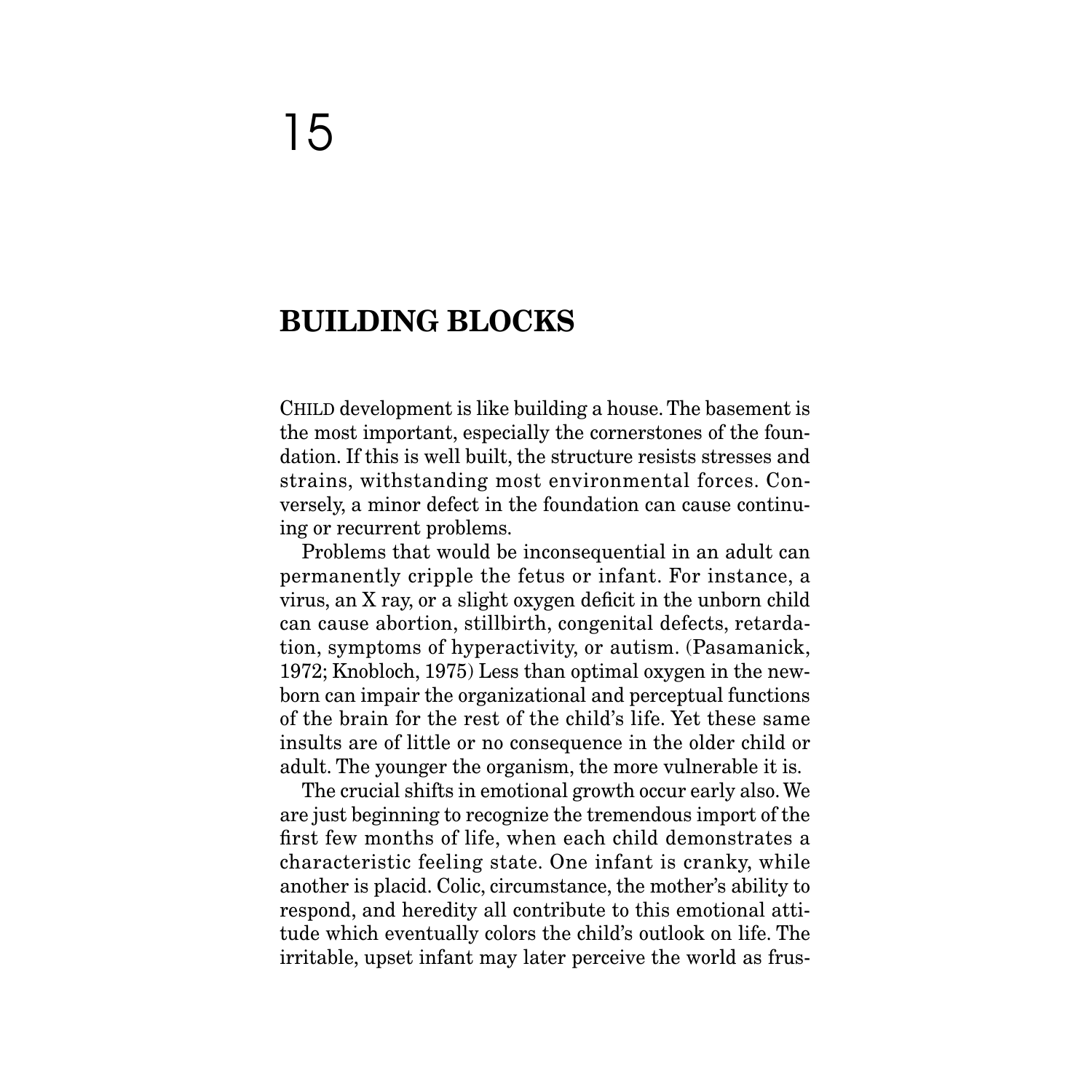trating, unpredictable, or threatening. His mother's ability to accept his body unconditionally and accurately sense his needs must certainly mediate toward a happier view of the world. A mother who rocks, soothes, and is sensitive to the infant's needs gives him every opportunity to develop a positive feeling state.

The older infant and the child must solve a series of problems. They must learn to relate to others, control them selves, and establish independence. Certain challenges arise at certain times as a function of growth itself. For instance, the infant who can't even crawl doesn't need to control his actions. But the toddler who can pull open drawers and climb out of his crib does need to control himself. The child who is capable of attending school must emerge from the protected home environment and make friends his own age. Movement from one stage to the next depends upon the child's abilities, adequate solutions to earlier problems, and parental support and guidance.

The sex drive is part of the child. It moves through welldefined stages too. Eleven-month-old Abby is beginning to navigate. Propelling herself enthusiastically toward a toy, she hits her head on a table. An agonized wail summons her father, who cuddles and soothes her. In his embrace she feels warm and sexy. Just seven months later Abby is an opinionated woman of the world. She refuses aid and haughtily declines her father's lap. Instead, she grasps her baby pillow firmly between her thighs and rubs until satisfied. Various questions such as "Why don't girls have a penis?" or "Is it all right to marry Mommy?" are characteristic of certain ages. The child needs to resolve each issue in turn in order to realize his full erotic potential. Feelings of inadequacy, shame, or resentment interfere with a favorable solution on any level. The focus of the child's eroticism also evolves in a predictable sequence. First it's the mother's breast, then the mother's face and entire body. Later it's father, a teddy bear, and other children. Next comes the little girl down the block, a teacher,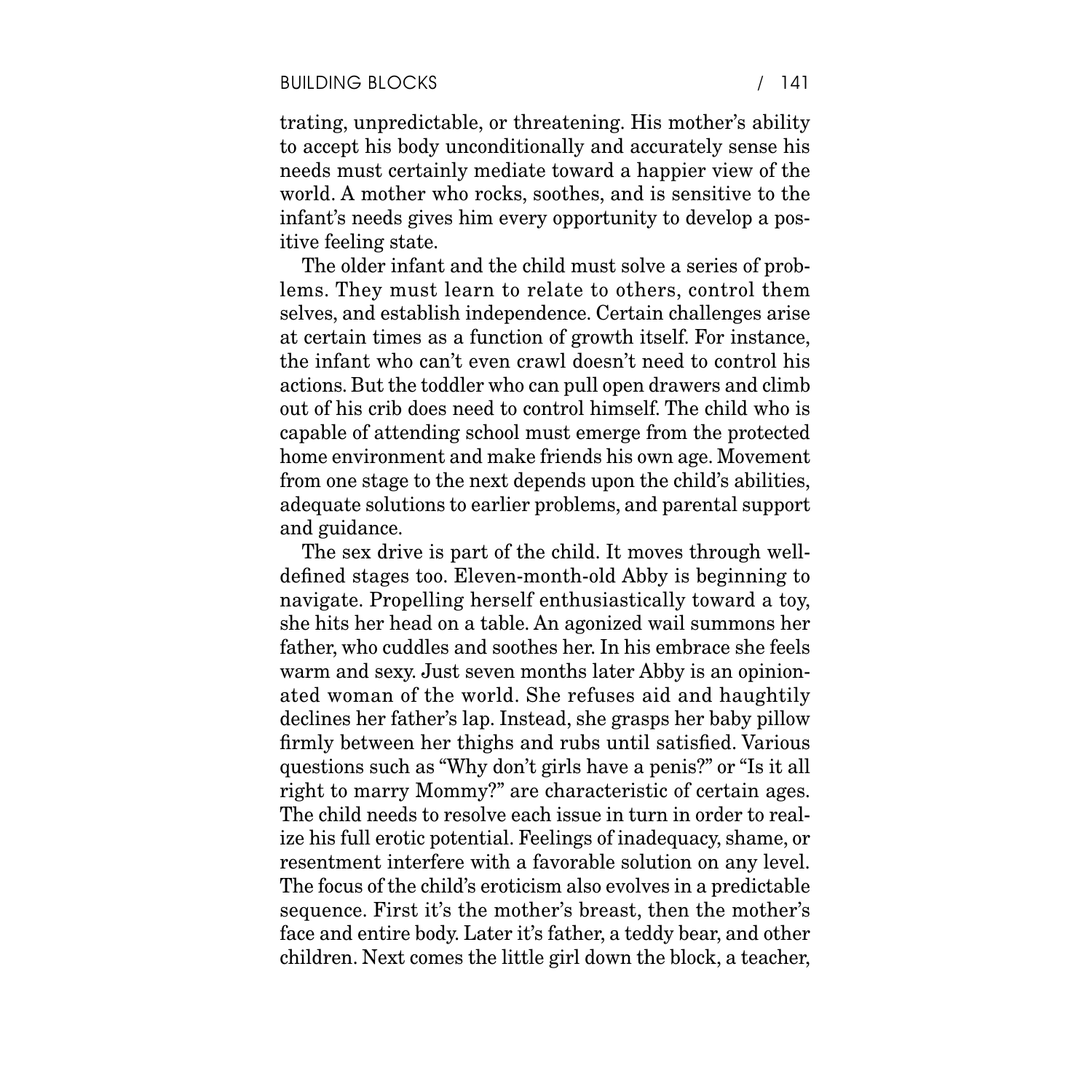a best chum, and finally appropriate members of the opposite sex. Horizons widen as the child grows.

Impairment at any developmental level has its effect; the earlier the impairment the greater the damage. For instance, the girl who never developed an erotic interest in her mother is hampered in forming sexual attachments to her playmates, or a pleasure bond with her husband. The twelveyear-old boy with a firm erotic foundation who is secretly enamored of his teacher is only temporarily shaken when she rejects his clumsy overtures. The foundation for the adult sexual response is well established in the first six years of life.

Our cat has four kittens. One spits, claws, and scrambles up the cardboard litter box. She dashes across the kitchen floor and hides behind the refrigerator. A second kitten likes to be held and mews when he hears the children. Two others eat, sleep, and play with one another. Mama cat seems to love them all—why are they so different? Kittens and children are a heterogeneous lot, each with certain innate qualities, or temperament. The child's temperament consists of certain well-defined, relatively stable attributes which have been traced from infancy by researchers such as Stella Chess. She describes nine components to temperament such as adaptability, intensity of reaction, and distractibility. Altogether these nine elements determine whether the child will be easy or difficult to handle under most circumstances. Difficult children require skillful guidance, as any nursery school teacher can attest. Most parents do well with an easy, tractable child, while most are exasperated by a moody, resistant, difficult child. Both the child's temperament and the parents' adaptation to it influence the development of the erotic response, as the following cases illustrate.

#### **CARRIE AND HANK**

In an effort to sustain their faltering marriage, the Andersons produced two children in three years. Helen Anderson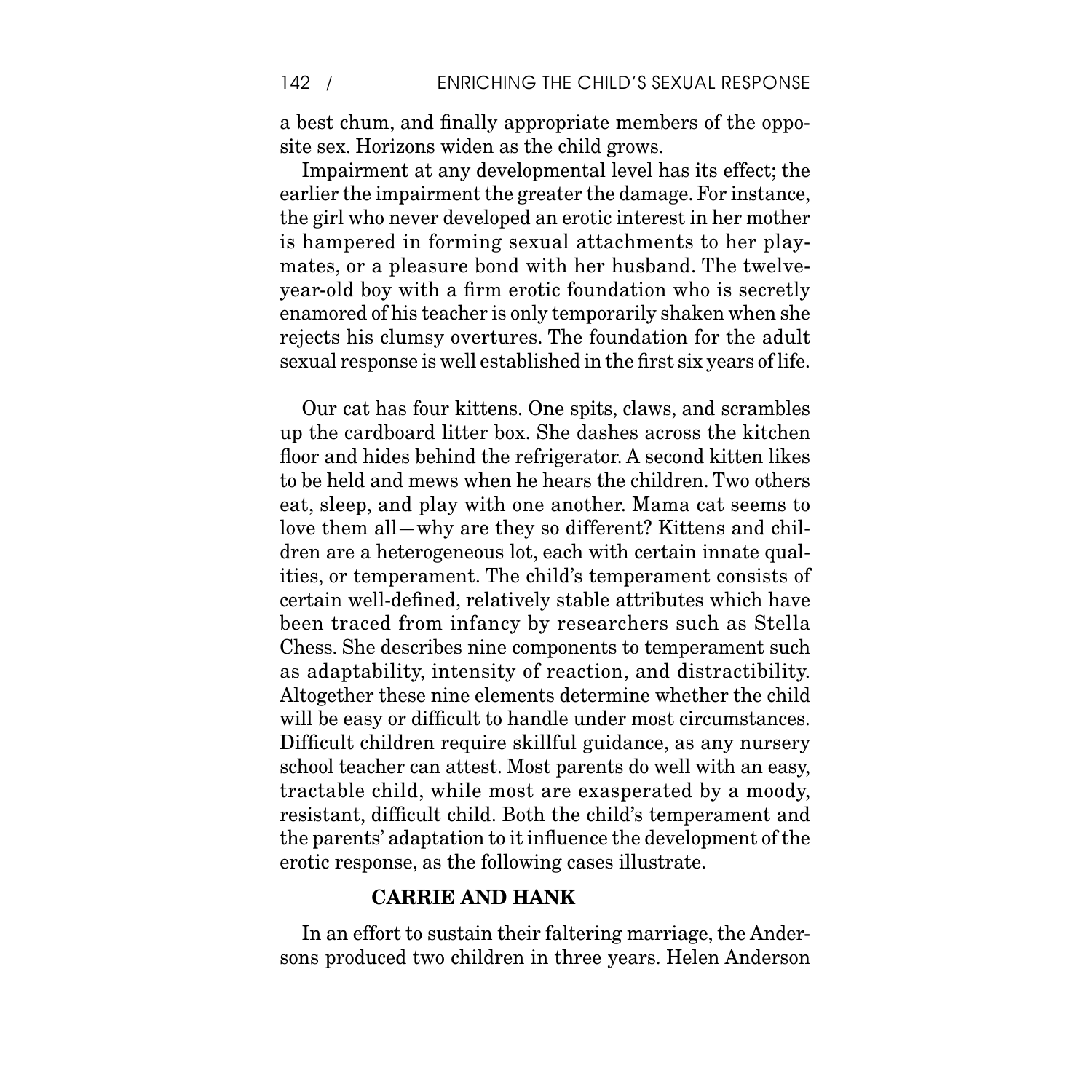described her first pregnancy as one continuous evacuation due to an impossible combination of morning sickness and diarrhea. Carrie was born with high forceps after twenty-six hours of hard labor. She arrived "screeching like a banshee" and stained olive green by meconium (fetal stool discharged before birth). When her father first saw her in the hospital nursery, she squalled while other babies slept. Carrie's first year was marked by intermittent colic that abated in time for teething to begin. Nothing worked for long. Helen felt helpless and exhausted. She suspected her husband, Burt, of having an affair.

When Carrie was fourteen months old she was more manageable, although still moody and easily upset. Helen and Burt were learning to communicate through marriage counseling, and Burt spent more time at home. Several months later, Helen again became pregnant. She was pleasantly surprised when her nausea abated after the first two months. At eight months she remarked that this infant was gentle compared to Carrie. Labor lasted only six hours and the birth was rapid and uncomplicated. Hank cried briefly after delivery, then yawned and blinked as he was bundled off to the nursery. Thereafter, he ate and slept at regular intervals.

The next two years were turbulent. Violent quarrels and Burt's unpredictable absences heralded the end of the marriage. When Helen upbraided Burt, Carrie ran through the house screaming, "I hate you," while Hank slept soundly in his bed. Helen and Burt finally separated when Carrie was almost five and Hank was two. Although Carrie had never been close to her father, she sobbed uncontrollably when he moved to a distant city.

Helen and the children went to live with Helen's parents. Shortly thereafter Helen was hospitalized for depression. Carrie began cruising her grandmother's house in the middle of the night. She wet the bed, picked at her food, and complained that no one liked her. Finally the grandmother sent both children to live with an aunt. The grandmother described Carrie as "a handful" but said that Hank always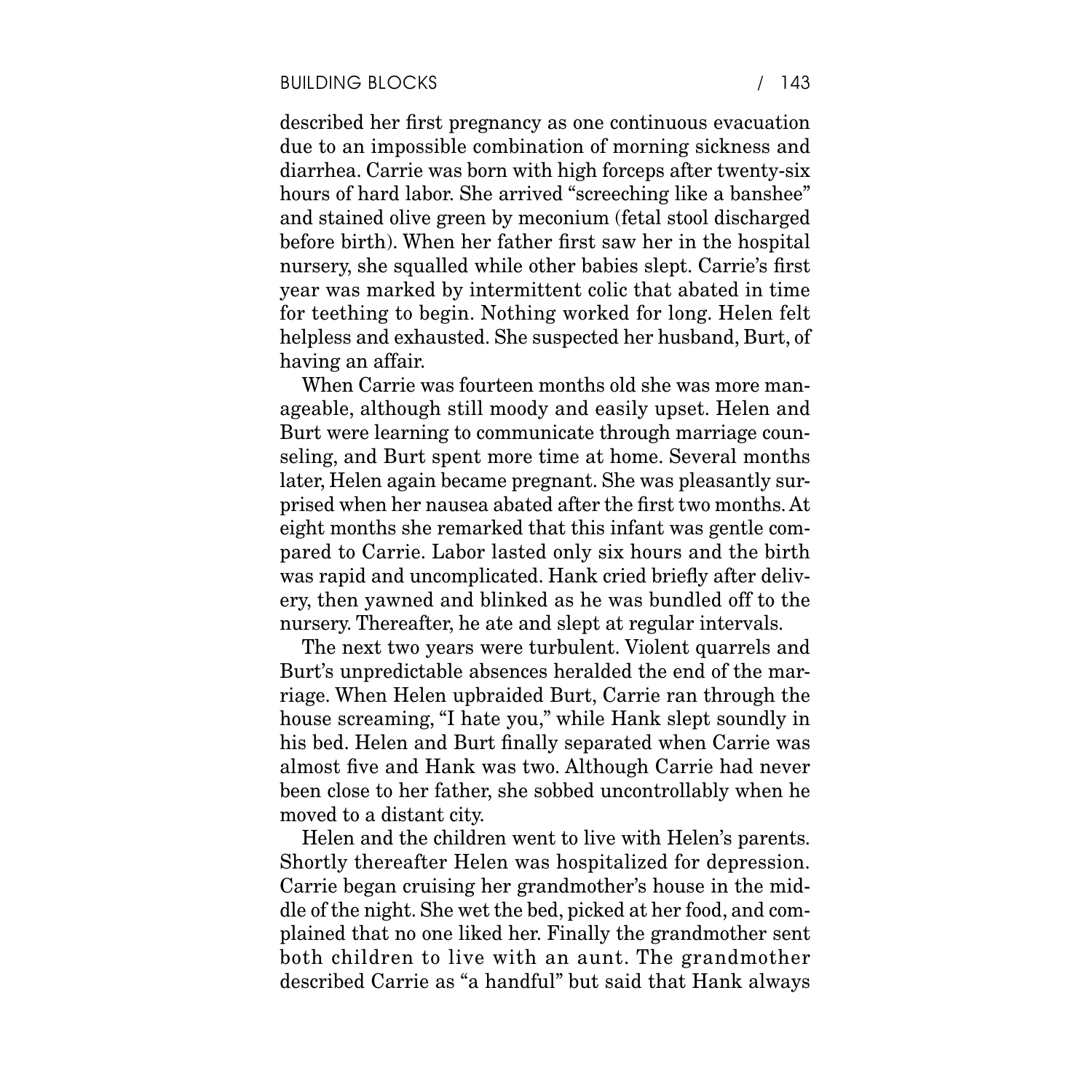minded. The only time she had spoken sharply to Hank was once when she found him playing with himself.

By the time Carrie was seven, the mother had recovered from her depression, completed business college, and was employed as a secretary. She and the children were living in a comfortable bungalow near an excellent elementary school. However, Carrie disliked the school, had few friends, and refused to walk there alone. Hank skipped all the way to kindergarten, where he was in charge of feeding the hamsters. After school he visited a retired cabinetmaker who lived nearby. "Uncle Ben" repaired his toys and shared his lunch. Even after the confrontation with his grandmother, Hank continued to masturbate at night.

Burt visited the children every six months. Carrie vacillated between excitement and tears. She demanded his attention and scolded him for being late. Hank looked forward to his father's visits and placidly accepted his departure.

When Carrie was nine she was treated at a mental health center for anxiety and school phobia. The therapist discovered that Carrie had assumed that her father left the family because she was a bad girl. She tried and tried to be good, but something always went haywire. She inevitably said the wrong thing when she was upset. She had avoided any sex play because that was part of being bad. She knew that Hank did things like that, but he was "always good, anyway."

Carrie was a difficult child. Even under the best of circumstances, she would have presented problems. Her moodiness and hasty reactions contributed to continual upset. Hank's early experiences were just as frightening, but he was admirably equipped to cope with stress.

Difficult children don't always have emotional problems. The majority grow to be happy, stable individuals who understand and deal with their own uncertainties. In large part this is possible because of flexible, reasonable parents who provide both warmth and guidance to very special children.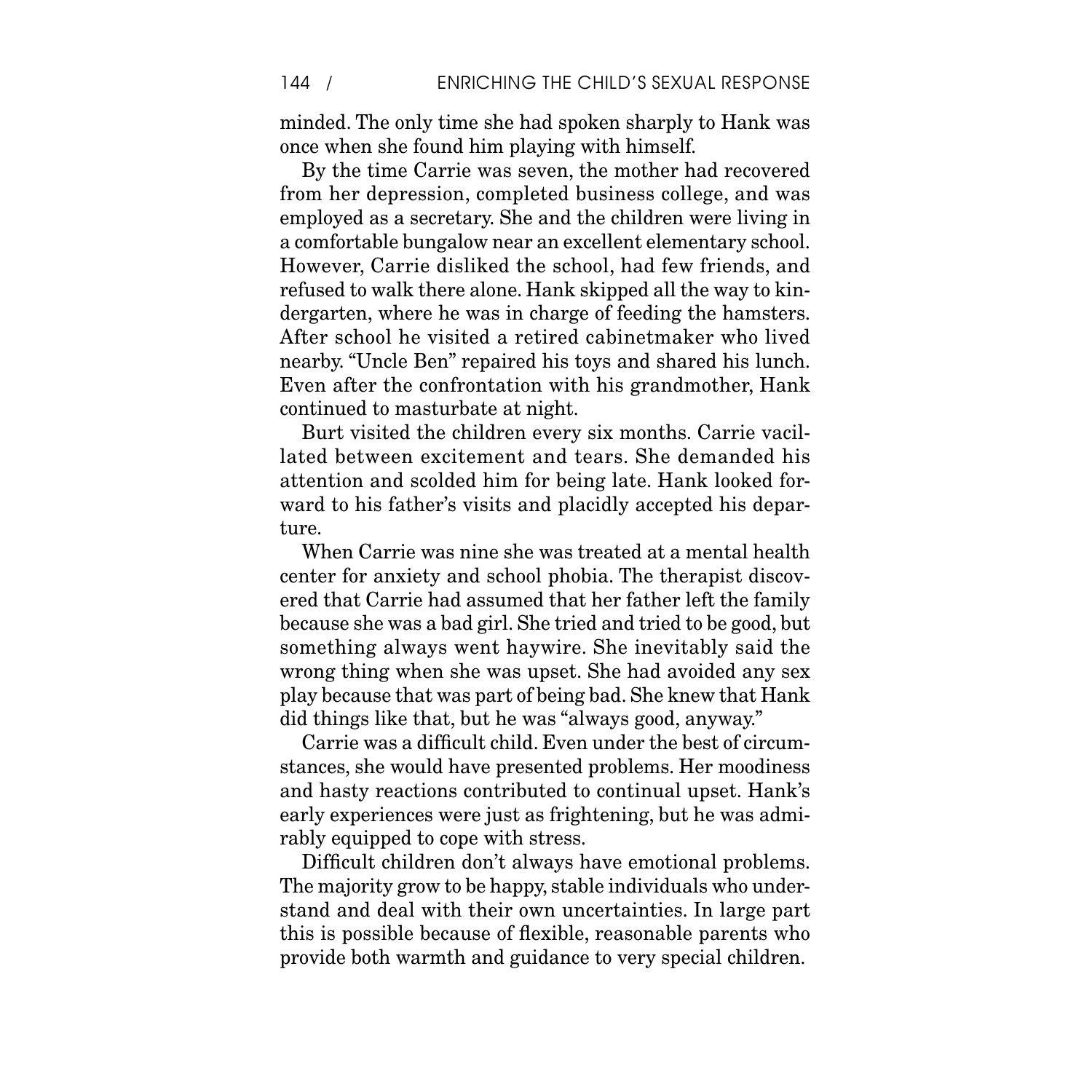## **MICHELLE**

Michelle was the third of five children. Her mother waggishly described her as a "holy terror" from the time of birth. At age eighteen months she was impossible. Rambunctious and obstinate, she was gleeful or grumpy. Reasonable discipline provoked fits of screaming. Her mother finally controlled her either by diverting her attention or by holding Michelle immobile on her lap. Although the mother toilettrained the other children at thirteen months she delayed Michelle's training until age two. Then Michelle understood easily but complied only sporadically. At age twenty-six months Michelle produced a large bowel movement while sitting on the lap of the vice-president of her father's company. Although her mother was furious, she merely apologized and whisked Michelle off to the toilet.

Finally toilet-trained at two and a half, Michelle was placed with a baby-sitter four days a week while her mother studied at a nearby university. Mrs. Grey, the sitter, had been well recommended. Her house was tranquil and neat, even when she cared for six active preschool youngsters. She insisted that the children pick up their toys, learn their manners, and speak quietly without interrupting adults. After several weeks at Mrs. Grey's, Michelle listened closely to her mother's instructions also. Yet she seemed sullen and irritable. Mother spoke to other parents who employed Mrs. Grey. They reported many benefits and no emotional problems.

After two months, Michelle was worse. She seldom smiled and no longer asked to be taken to the park. Mother decided to visit Mrs. Grey's for a half-day session. Within the first hour it was evident that Mrs. Grey had a mission to train children correctly. She adhered to a rigid schedule and was quick to cite any infraction. Her voice revealed intense anger at an insubordinate child. Obedient children were plied with cookies, stories, and play materials, while disobedient youngsters sat in the corner.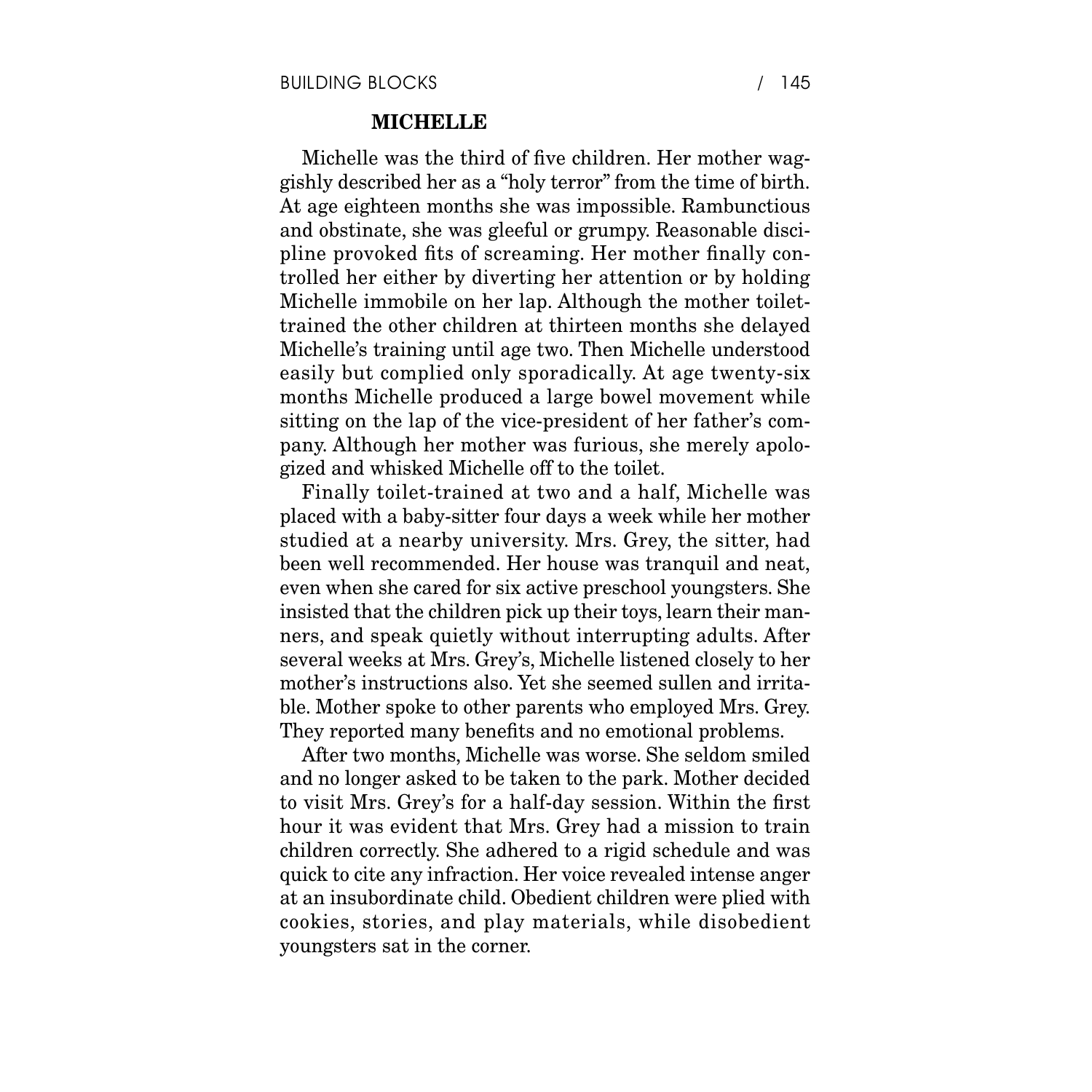Over coffee, Mrs. Grey listed her child-rearing principles. Any improper behavior was due to the parents' laziness or stupidity. Michelle had "come around" pretty well and Mrs. Grey gave pointers on how to maintain that improvement at home. No child in her charge had ever shown any interest in sex except one little boy from a "dirty family." Since his mother was divorced, he must have been seeing "bad things" at night, which caused him to cradle his crotch whenever Mrs. Grey sat him in the comer. The more Mrs. Grey scolded him, the firmer his grip became. Finally, she told his mother to take him elsewhere—her only failure in fifteen years.

Michelle was transferred to a day-care center. After two weeks she was so enthusiastic that she forgot to kiss her mother good-bye. She was again an impulsive, distractible, but often delightful child. At home she once more played with the older children and tested every household rule.

When company arrived, Michelle knew that her parents couldn't pay much heed to her. Her favorite trick was to wander nude through the living room. She delighted in the guests' bemused stares and her parents' embarrassment. Expecting that Michelle would grow out of it, her mother paid no attention. Michelle undressed faster, more frequently, and embellished her performance with grotesque postures, protruding her bottom toward the guests. Exasperated beyond permissiveness, her father marched Michelle to the bedroom and forbade her reentrance until she was both clothed and polite. A subdued Michelle reappeared in time for dinner. Several days later her mother suggested a Saturday morning play session where Michelle and a four-year-old neighbor boy could romp naked in the backyard under the lawn sprinkler and smear one another with mud. When the two were utterly exhausted she hosed them down and returned their clothes.

Although Michelle had made good progress in kindergarten, her teacher wondered if she were mature enough for first grade. She promoted Michelle on the strength of the first-grade teacher who had dealt successfully with other dif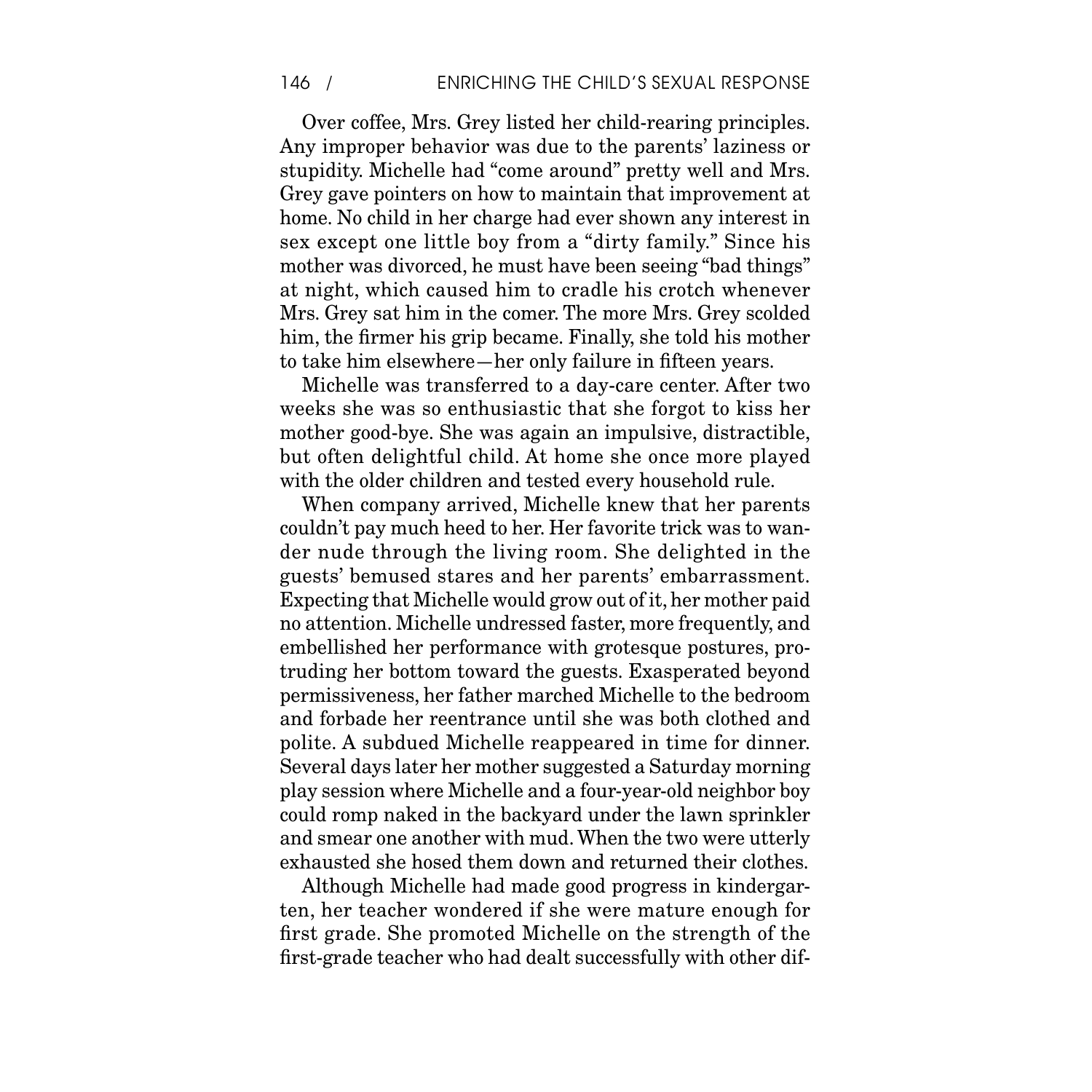ficult children. Michelle did surprisingly well. Although still moody and easily upset, she was in the top reading group and had several close friends.

Michelle was a difficult child blessed with sensible parents, who individualized their approach to suit Michelle's temperament. Michelle required greater patience and empathy than the other children. Her parents adjusted their expectations and protected her from situations which she was unable to handle. They helped her to control her own behavior without forfeiting spontaneity or pleasure.

Difficult children are likely to have problems, including sexual conflicts. Even easy children encounter major hurdles such as illness, divorce, or irresponsible parenting. Some teachers are rigid and some children hyperactive. Some parents are trauma for children, and some children are trauma for parents. How can the sex drive survive? If, in spite of all vicissitudes, the child perceives his genitals as pretty and pleasing in the first six years of life, his sexual response will remain healthy in spite of other, sometimes serious, emotional problems.

The next four chapters are devoted to developing the child's erotic foundation.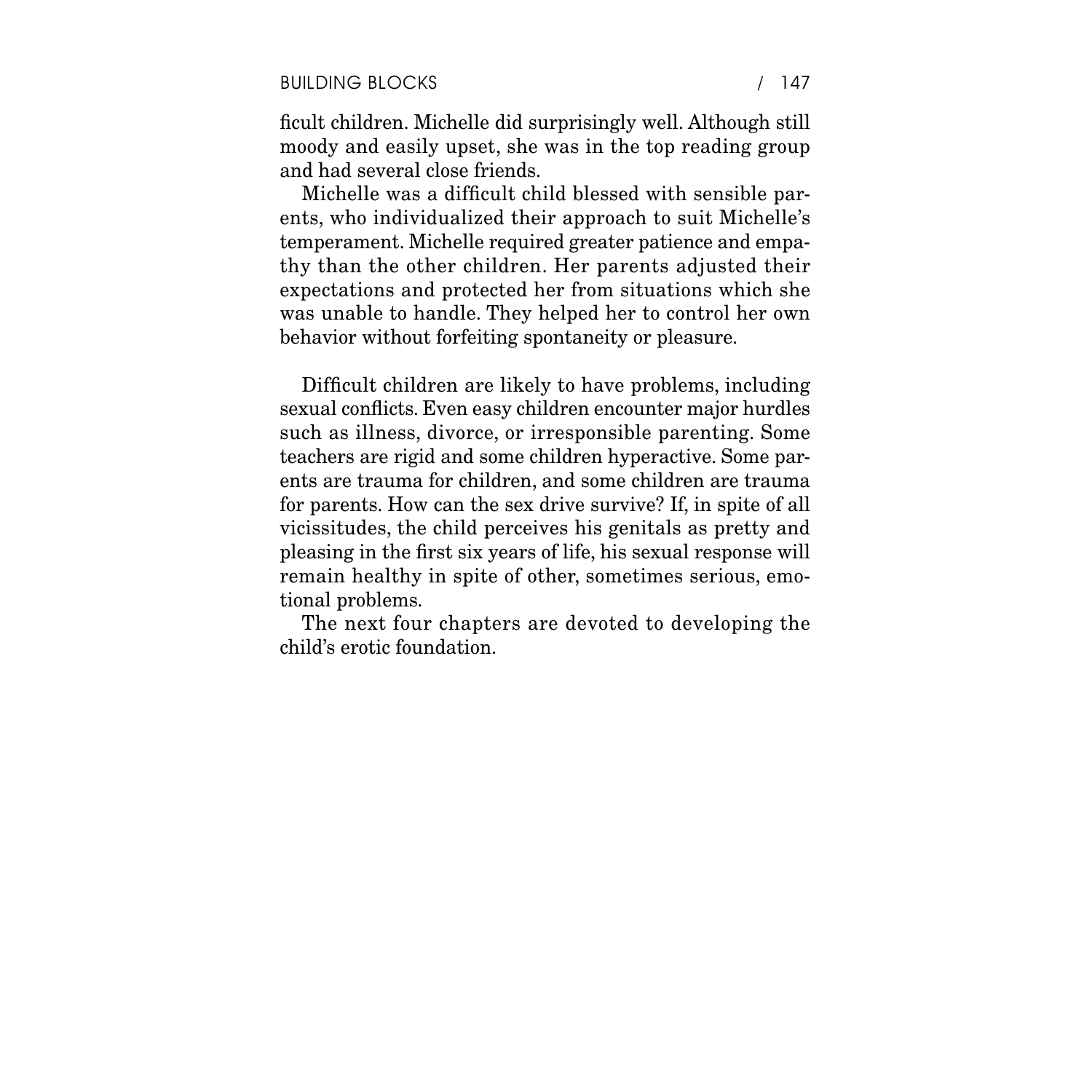## **INFANT STIMULATION REVISITED**

THE mother of four-month-old infant sighs, "It certainly will be nice when she can do more things." In fact, the infant under six months is doing a great deal. The brain expands at a phenomenal rate, becoming infinitely more complex as the baby makes sense out of no sense. Leboyer was the first to emphasize the importance of an early erotic experience. A gentle delivery, warmth, support—even music—can promote eroticism at any age. The infant smiles—and for good reason. Pleasant feelings differentiate later to become genital sensations and a need to be close.

How can parents help this process along at home? Most mothers and fathers instinctively handle the young infant with care. In this culture the mother serves as the primary parent, although fathers could fulfill the role just as well. Yet even concerned, responsible parents differ vastly in parenting style. One mother mechanically slaps on a fresh diaper while gossiping on the telephone, the receiver pinched precariously between shoulder and cheek. Another babbles to her three-month-old, knowing full well the baby can't understand. A third combs her infant's hair, and carefully places a bow on the topmost wisp. A fourth wraps hers like five pounds of salami and bundles him off to the sitter's. Her handling is abrupt and very firm. As she rushes toward a dead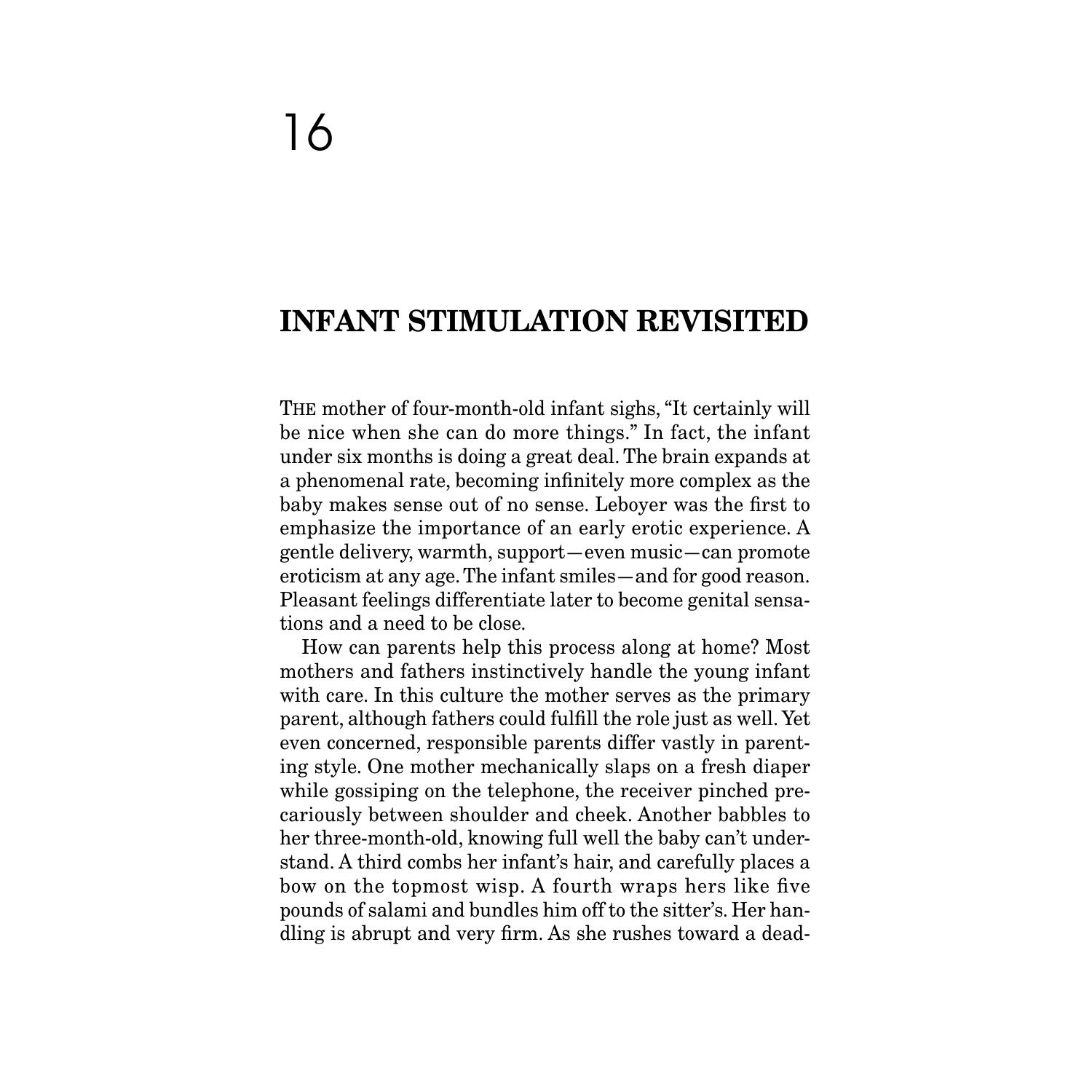line, she may smell different also. Each of these infants receives a characteristic pattern of stimulation, and comes to perceive the world in different terms. Impersonal mothers yield children who don't get too close. Frighteningly efficient mothers may produce bumbling youngsters. Mothers who parade their best-dressed children in order to be praised rear offspring who value appearance. Mothers who are erotically involved with their infants raise sexy children.

Erotic parenting means the time and ability both to give and receive pleasure from the infant. This includes the attainment of body intimacy, which means the acceptance and enjoyment of all the infant's bodily functions and products. Sexual strivings must be recognized and encouraged, just like any other vital function. To do this the parent must first welcome the child as a sensual being. The parent who nuzzles, cuddles, and rubs not only soothes the infant and promotes an attachment but also develops the child's erotic potential. The application of delicately scented and delightfully creamy lotions to the genitals isn't just for hygiene or, as the label indicates, to protect against harmful bacteria. Lotions and oils are highly sensuous and the genital contact distinctly erotic.

What difference does it make anyway to call a spade a spade? After all, good mothers have always patted and powdered the penis and swabbed the clitoris. Haven't children always received sexual stimulation? They have indee—along with many a mixed message. One mother rubs away until an erection occurs—then she avoids the penis and pins on the diaper. A father blows bubbles in his son's navel until the ecstatic infant produces an erection. The father stops. When a six-month-old pushes her rubber ducky into her crotch, the plug is plucked from the tub and she's swept off in a towel. Genital contact is strictly in the service of hygiene, indeed an asexual concept.

The term "infant stimulation" illustrates our need to see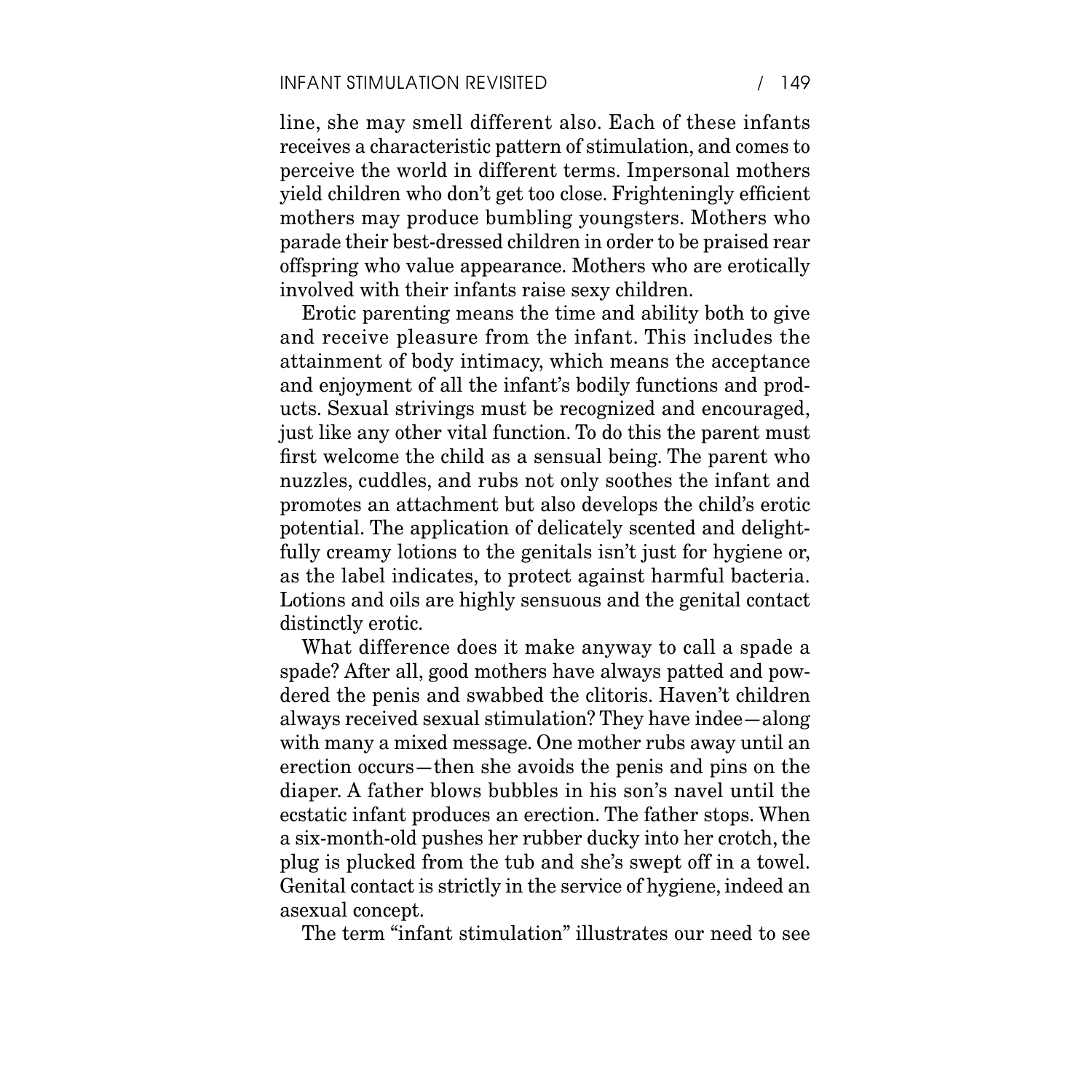babies as asexual beings. "Adult stimulation" immediately brings to mind erotic movies or secluded trysts. An erotic device, the vibrator, is known as a "stimulator." A thousand coital accouterments are to "enhance stimulation" and sex manuals expound on stimulation techniques. Not so "infant stimulation," which is a nationwide, well-funded program designed to promote the baby's cognitive skills. The infant is provided with toys to manipulate and crib mobiles to develop eye-hand coordination. The focus is everywhere except on the genitals. Applied to infants, "stimulation" becomes a term devoid of any erotic connotation.

Body intimacy is the key to earliest erotic development. At no time is the individual more open to feel or less inclined to censure than in infancy. The baby's whole body is a sexual organ. The joy of being held and caressed is fully appreciated in the first year of life. The kinesthetic delight of being swooped up in a parent's arms is learned and may later be revisited by making love on a swing. The free palm of the suckling infant which massages the other nipple, or a button on mother's blouse, contributes to the worldwide significance of a fingertip placed in the palm of a hand. The infant who inhales its mother's smell while lustily nursing is paving the way for what the French recognize as the greatest of all erotic enhancements—the scent of a beloved.

There are certain exercises that enrich the experience of body intimacy—for both mother and child. These are designed for use in the first six months of life. The first exercise may be begun on the delivery table, if the mother is alert, without pain, and has chosen an empathic obstetrician. The father can also share in the experience. This is the time to claim, acknowledge, and begin to enjoy an amazing, if often perplexing, being. A Tahitian mother first sniffs her newborn, and a mother even in our aseptic culture can distinguish her infant in the nursery by smell. At first your baby's scent is mixed with yours and a smorgasbord of other odors: the amniotic fluid, perhaps meconium, and all the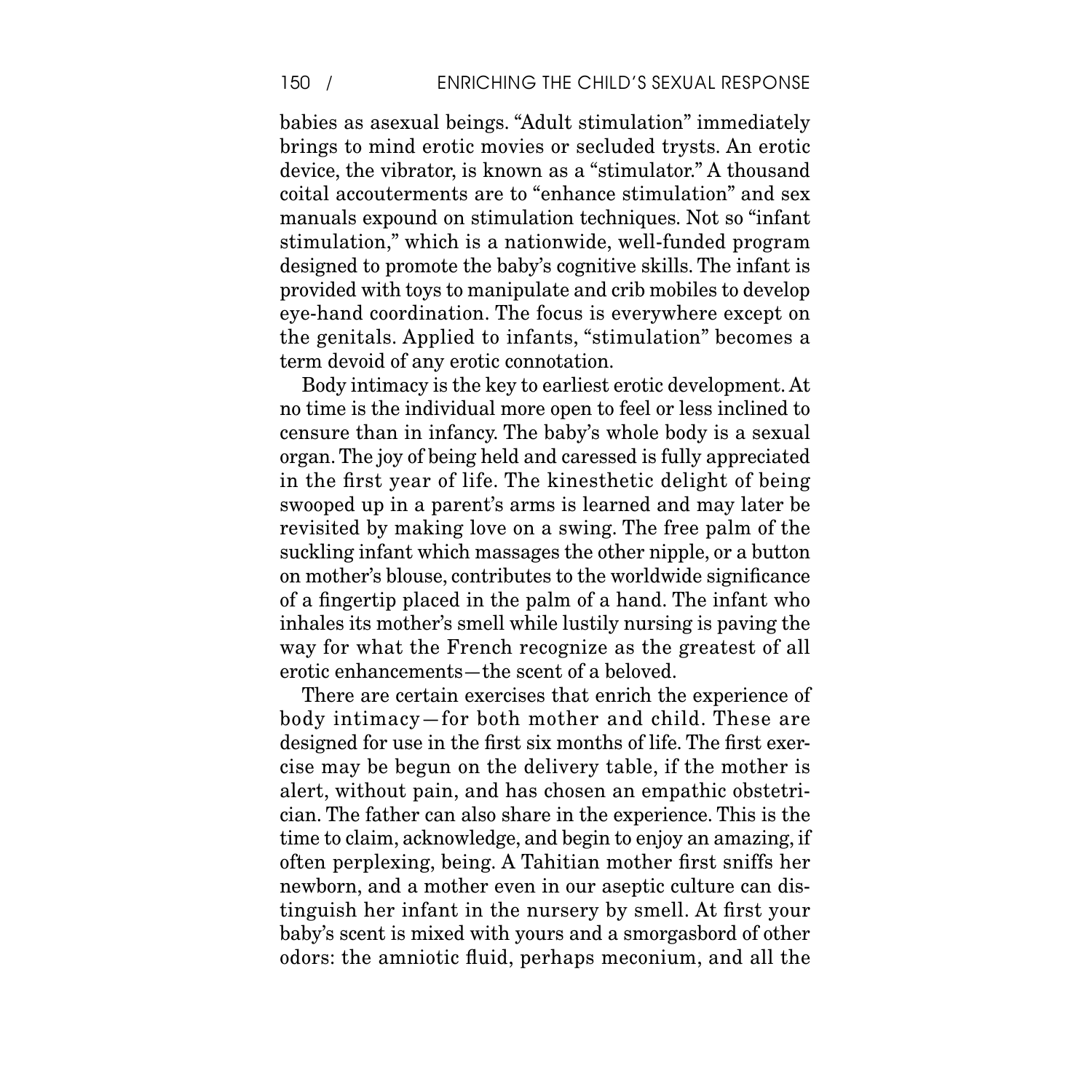Zephiran and alcohols of the delivery room. Altogether, a stimulating and highly erotic mixture. After catching his scent, touch the silken skin, gaze into his eyes, and enfold the tiny form in your own natural curve. Skin-to-skin contact is highly desirable, but sometimes inconvenient in the delivery room. You may taste your infant also. He's a bit salty, and not at all unpleasant. Unfortunately, both the smell and taste of birth are soon to be swallowed forever by a sudsy ablution in the nursery. Another article may vanish also the foreskin. Some mothers who have borne several boys have never seen an uncircumcised penis because the operation is performed before the baby leaves the delivery room. So check all the vital parts.

Occasionally, a mother finds the baby's smell unpleasant or even disgusting. This is a danger signal which, if unresolved, severely limits the pleasure she can receive from her infant. In turn, this restricts the erotic and other joys that the infant gains from her. Closeness with another is impossible if the other smells bad. If the scent seems dirty, the mother is likely confusing sex and dirt. Sometimes a new mother who is frightened, drugged, or in pain is unable to perceive anything pleasurable. Another may experience the smell as unpleasant because she isn't prepared for the dramatic and irrevocable changes which motherhood conveys. It's a favorable sign if, after a day or so, the baby begins to smell pleasant.

Mothers on the delivery table who have the chance but avoid looking at the penis or clitoris are dealing with significant sexual inhibitions. Often such mothers say, "They'd think I was crazy" or "They told me it was a girl so I didn't need to check." In truth, they're embarrassed. They can easily claim and enjoy the other ninety-five percent—but the penis? Many a new mother carefully counts fingers and toes but leaves a more valuable appendage unowned and dark within the blanket. Mothers who retreat from the sight of infant genitals need to pay close attention to the next exercise.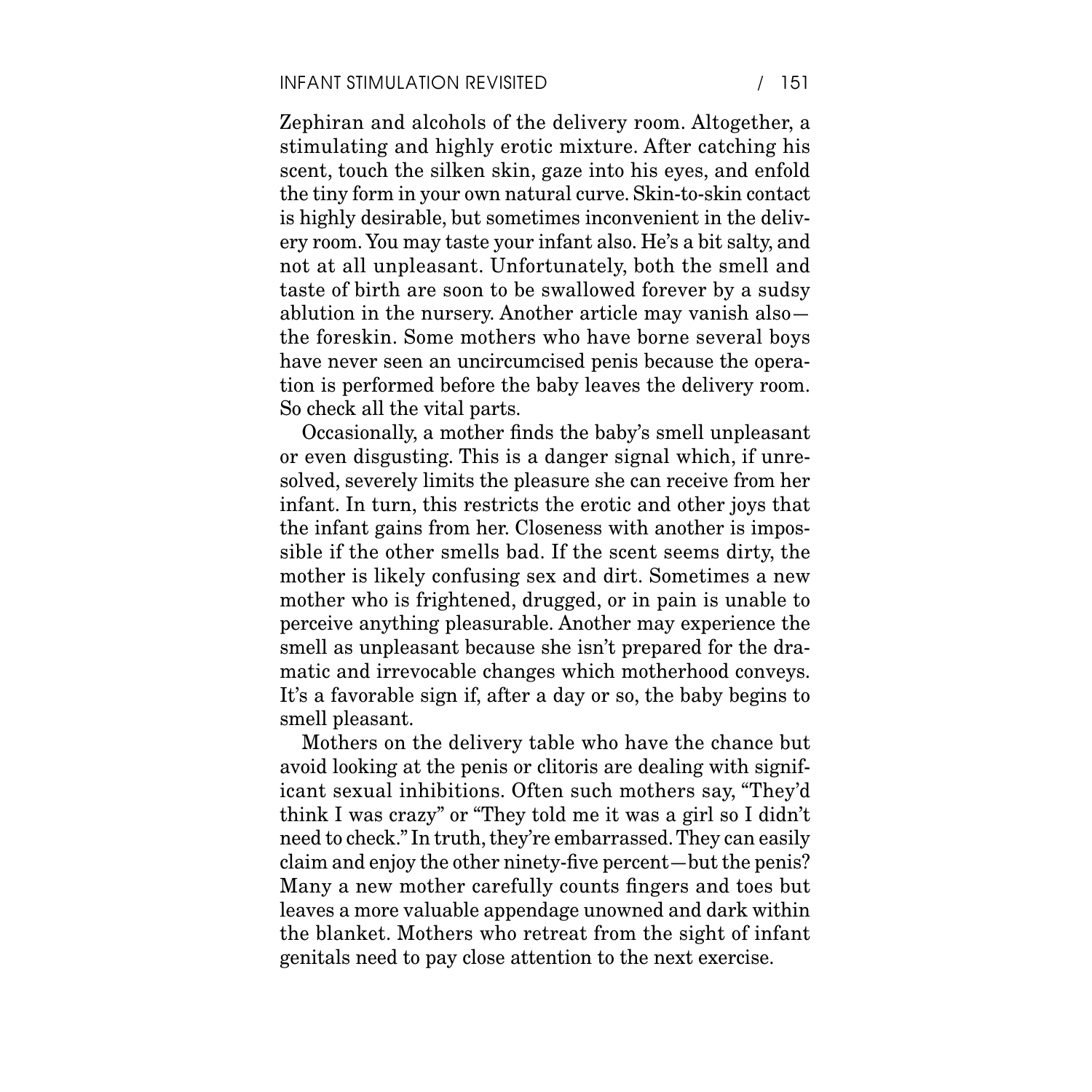There's time to concentrate at the first feeding. By now, the mother is comfortable and ready to assess not only the baby, but her own reactions. Unwrap your newborn and remove the diaper. The umbilical stump may seem bloody or black, but no matter. Look at the arms, the legs, the belly, and the genitals. All deserve careful attention. The clitoris may be hidden or covered with a mucous jelly. Two fingers spread the labia to reveal the contours. The newborn girl is still affected by your hormones so that the labia are flushed and the clitoris enlarged and glistening. Can you touch it? Is it any the less important or more frightening than the rest of the body? If your little boy has an erection can you gaze at it and feel proud? Is this the same pride you feel when he roots for the nipple, connects, and lustily sucks? Aren't both faculties valuable? Does his penis match your expectations? Is it bigger or smaller than anticipated? If the penis is uncircumcised slide back the foreskin to reveal the glans. In Mangaia, the circumcised penis is described as "having no hat." In effect, when you pull back the foreskin, you remove the hat to reveal the rosy-tipped, smooth, and shiny glans. Are you reluctant to touch it? Some mothers are so frightened that they never retract the foreskin. Eventually it adheres to the glans and often becomes infected.

Parents who avoid looking at, touching, and approving of the infant's penis or clitoris are also limited in relishing and encouraging their mate's sexuality. It's not only mothers who are constrained. During the hundreds of births in which I either officiated or observed, fathers were often present in the delivery room. Not once did a father initiate the checking and claiming process, although many mothers did. Neither mothers nor fathers closely examined a baby girl's clitoris, although I suspect some mothers did so later.

More advanced exercises involve your reactions to your infant's secretions. The first stools are composed of meconium—gray, green, and greasy like Kipling's Limpopo River. The majority of mothers gingerly swab it away as an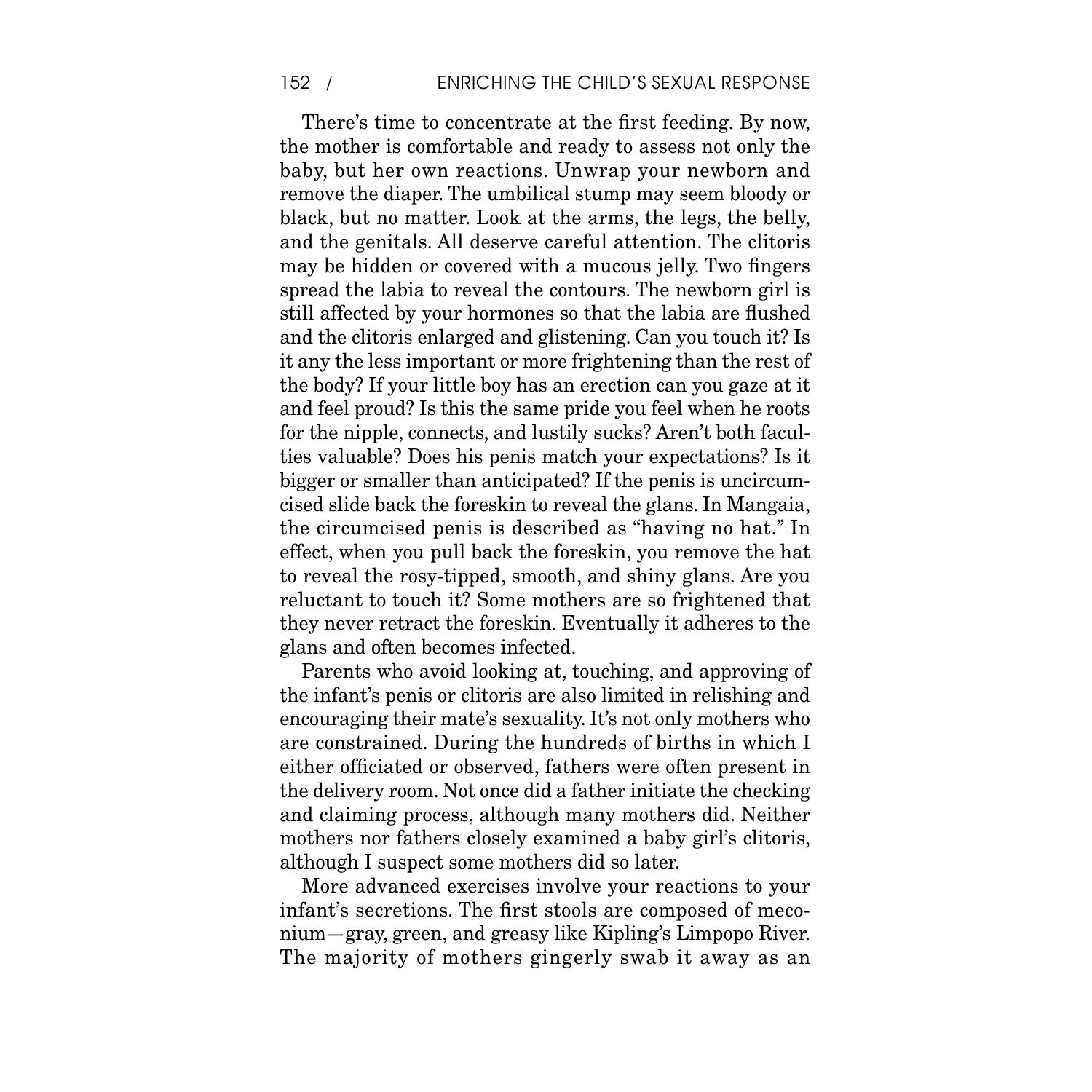unpleasant but temporary necessity. Smear it, and you'll find the consistency of finger paint with a distinctive and not unpleasant odor. The breast-fed baby's stool isn't difficult to enjoy. It has a flowery scent that adds spice to the diaper change. Body intimacy with your infant is based upon an unqualified acceptance of, and communication with, all of his body and its products. The glistening modicum of saliva or the dab of mucus which slips from the baby girl's vagina are bits of a cherished being, until recently a part of you. Full acceptance of these secretions is the same as the ability to savor your mate's sexual perspiration, semen, and saliva. Reluctance or revulsion in either erotic dimension connotes problems in the other. (Rogawski, 1976) Happily, growth in one also promotes growth in the other. Many a mother who habitually avoids touching her mate's penis is able to relearn after the birth of a son, thus attaining a deeper level of body intimacy in bed. Almost every new mother becomes more comfortable as the months progress. If you begin by changing the diaper with operating room precautions, you may end by unceremoniously scraping the stool from the cloth with one hand and flipping it in the toilet.

It's true that no human mother achieves the intimacy with her infant that a mother dog accomplishes with her pups. She licks, sniffs, and lies for hours while they suckle or sleep nestled next to her skin. She often eats the placenta and routinely cleanses the genitals with her tongue. Yet the attainment of body intimacy in the human is based upon the same five senses: hearing, seeing, touching, smelling, and tasting. Of these, the latter three, the near receptors, are the most primitive and meaningful, for they entail closeness or body contact. Yet these are the ones we avoid with cribs, bottles, clothing, high chairs, and propriety—all the accouterments of civilization. Adult eroticism is defended against in the same fashion, by night clothes, deodorants, and aversions to certain forms of foreplay. The prohibitions against watching or listening to another sexually attractive individual are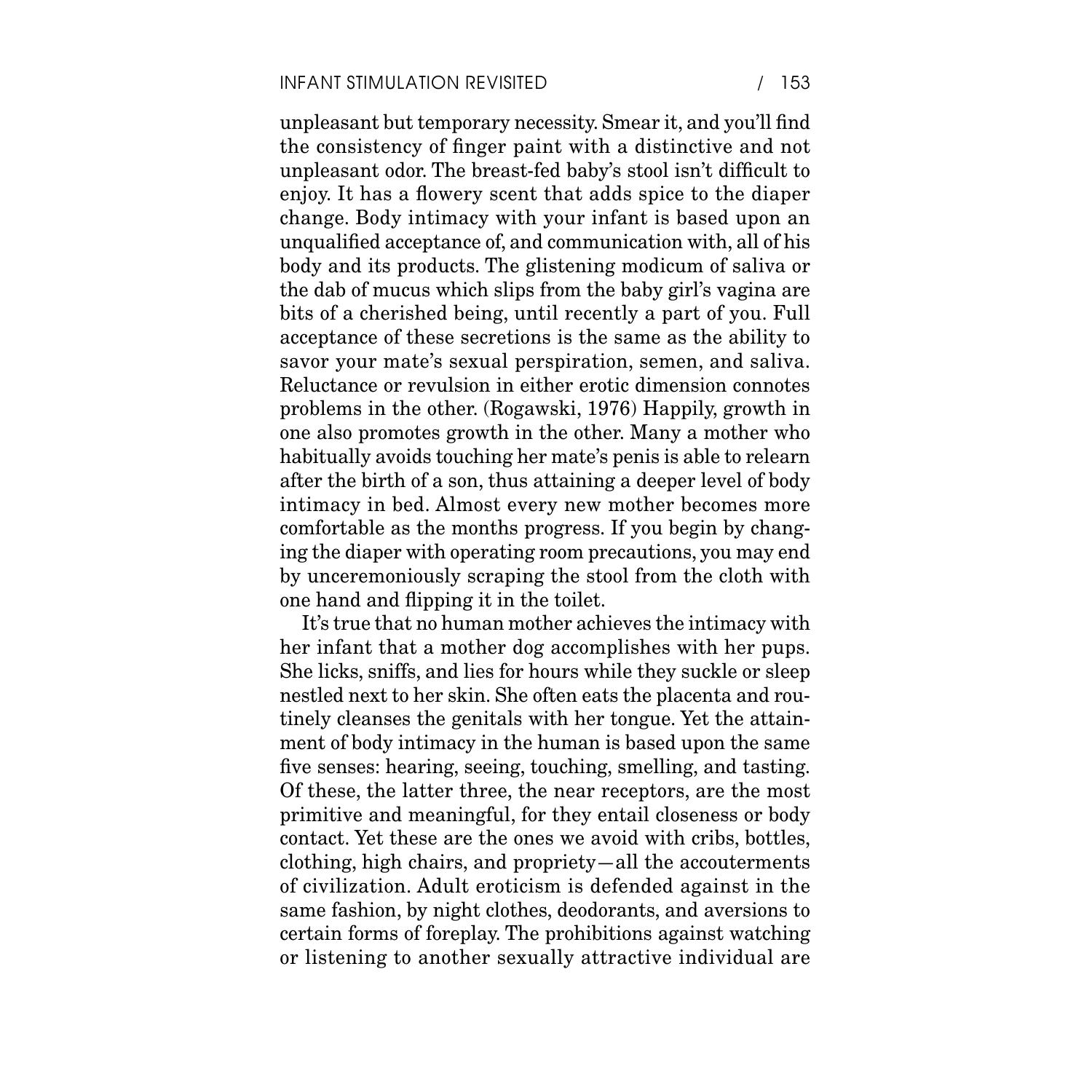weak compared to the injunctions against touching, smelling, or licking that person. Yet all senses must be involved in total body intimacy. This, in fact, is the only way that the baby comes to value a profusion of stimuli. If infancy passes without an abundance of these intimate sensations, then the sexual response will be limited. Thus all forms of licking, washing, tickling, and sniffing contribute to the growth of the eroticism. The mother who achieves body intimacy also provides her child with solid acceptance. The infant comes to feel valuable, through the experience of unconditional acceptance.

Breast-feeding is a potent gratification, for both mother and child. Rhythmic sucking, scent, warmth, and closeness combine to produce the optimal erotic congress. Genital pleasure is enmeshed in the total experience. Direct genital stimulation occurs as the mother presses the child's hips against her body. Many older infants spontaneously augment this by recurrently flexing their thighs. Anticipatory squirming and wriggling against the bedclothes and the undulations of the mother's body as she breathes, heighten the effect. Erections and vaginal lubrication are common. The mother receives pleasure through the repetitive tugging at her nipple and the tingling when the milk is forcibly ejected. This erotic reciprocity cements her attachment to the baby. Yet few mothers nurse and even fewer permit themselves to savor the experience. An occasional mother will report multiple orgasms and some describe a pervasive tranquillity similar to that which follows good sex. A graduate student compares suckling to a transcendental state of acute awareness where the body's boundaries dissolve. These sensations may be frightening also.

Bottle-feeding diminishes the opportunity to smell, taste, and touch one another; the mother receives less gratification and therefore the infant is more of a burden. Attachment is sometimes impeded. Yet with forethought, a large measure of body intimacy can be achieved. Skin-to-skin contact at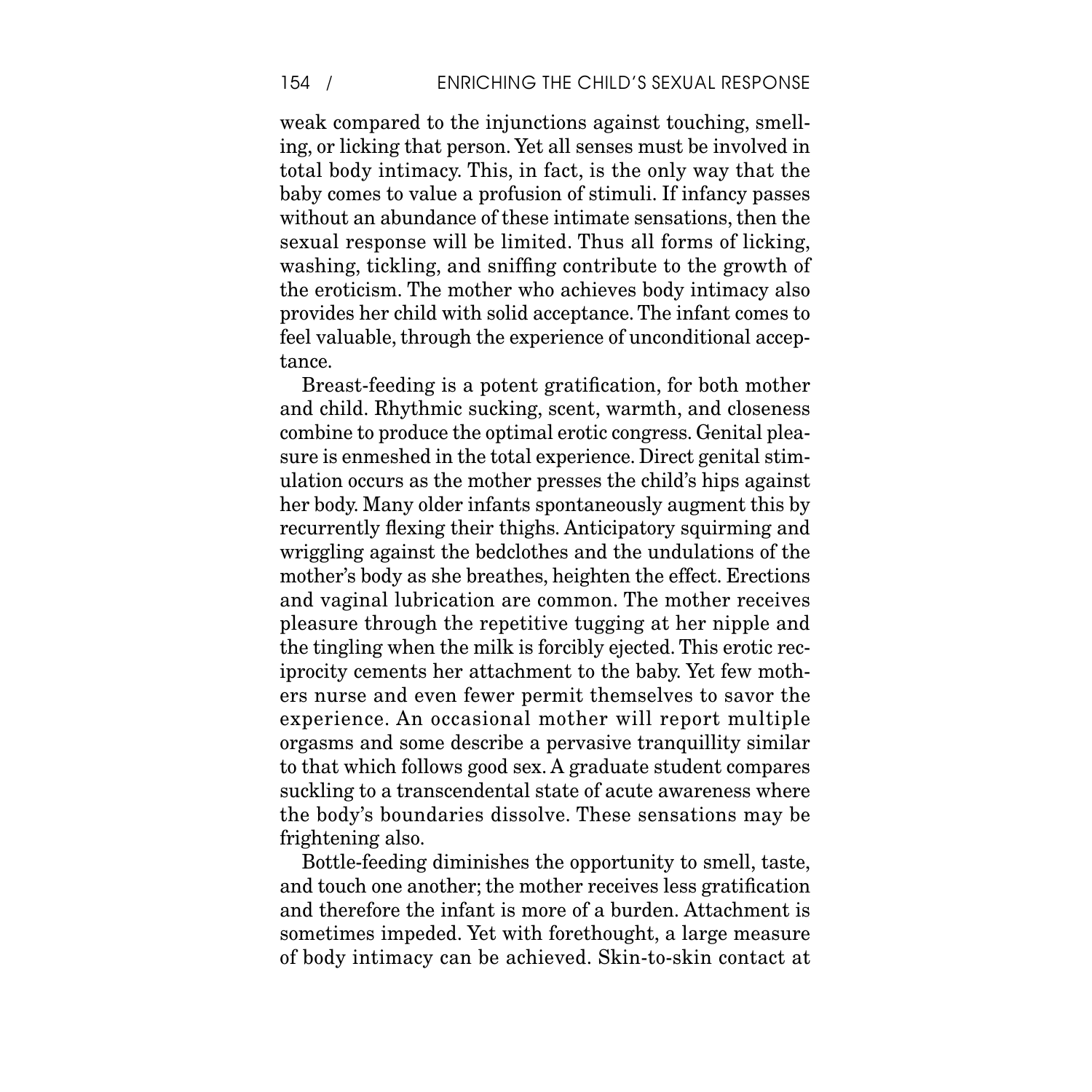feeding is essential, not only for the warmth and touch but because the scent is irreplaceable. Stroking, cuddling, and time to savor each other builds mutual satisfaction. If these suggestions are followed, the bottle-fed infant forfeits little erotic pleasure, although the mother still forgoes a lot. Breastfeed if you can.

Erotic growth in the first six months is based upon passive sensual gratifications. The infant is magnificently receptive, spiritually naked, and immensely vulnerable. Stroking, rubbing, and sucking are central to his existence. He must receive a variety of pleasures if he's to become a fully receptive adult. An adult who hasn't accomplished this or who tries to defend against passive receptive longings is treated in the sex clinic by tasks designed to develop his "sensate foci." He's told to relax completely while his mate rubs, licks, strokes, and nuzzles. He relearns a developmental task of the first half year.

A passive pleasure seldom allowed is for the infant to sleep in skin-to-skin contact with mother. Enveloped by her scent and warmed by her flesh, the baby is supremely stimulated. Instead, infants are put to sleep in cribs or cradles because the baby needs his rest, and because the mother needs time for other chores or because she might roll over and smother him. Perhaps the youngster couldn't easily be "broken" of the habit. These perils are vastly overrated. They arise from various unstated fears, especially that of an erotic involvement with the child. In many other countries, infants always sleep with mothers. They aren't smothered or emotionally warped. Older infants and children do need to individuate from mother. If they're confined and stimulated, harm can result. Not so the infant under six months, whose primary task is to receive fully a spectrum of erotic experiences. The greater the range and complexity, the greater the potential for pleasuring as an adult.

The mother or father who fears smothering the infant can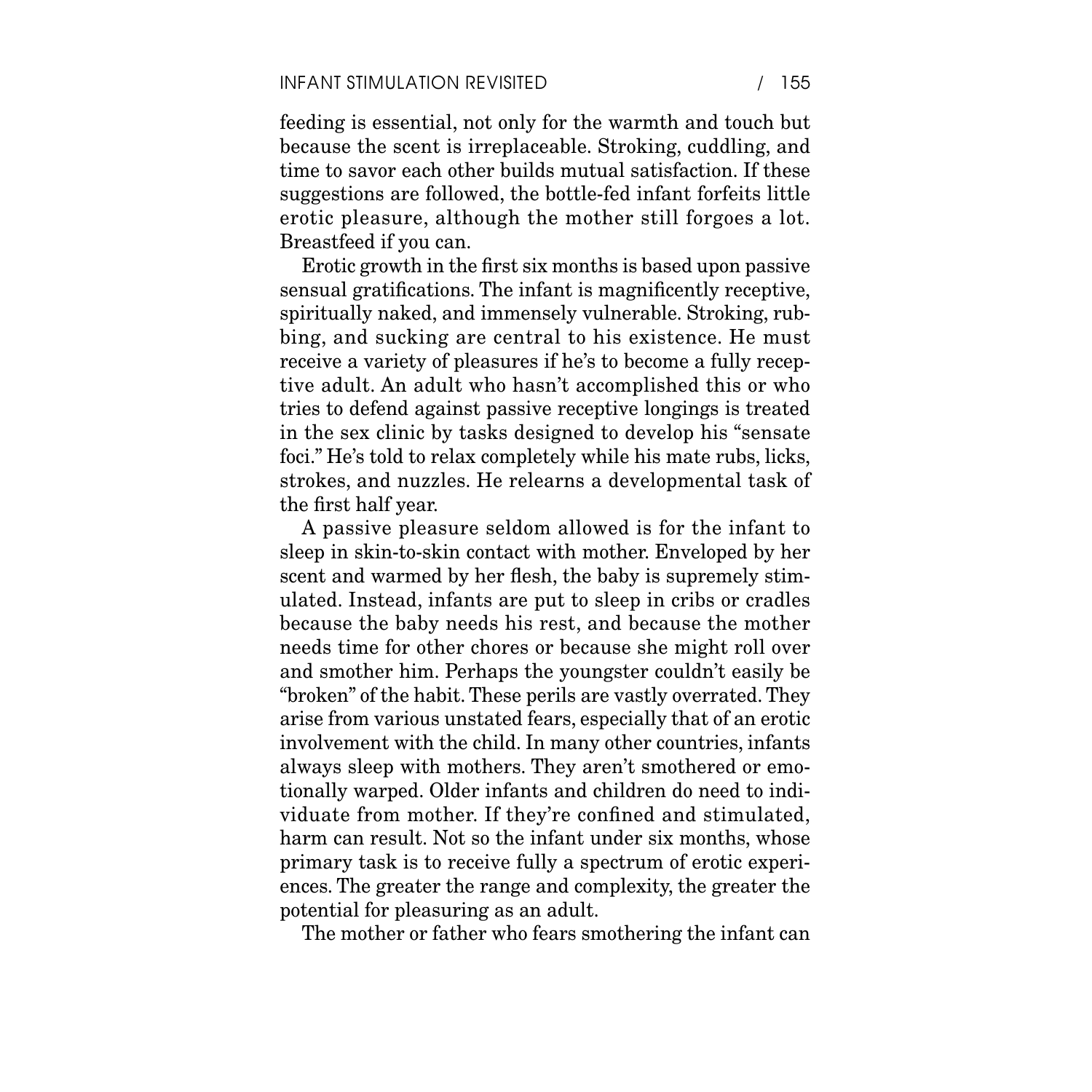still lie skin-to-skin while listening to music, reading, or simply relaxing. If sleep intervenes the partner can assist by keeping watch.

Next to smell, touch is the cardinal sense of the young infant. As with any other receptor, it's developed only through a diversity of contacts. Touch can be light or firm, tickling or teasing, prickly or tingling, soft or breezy. The infant who experiences touch as only a tight swaddle forfeits the pleasure of delicate manipulations. A fine way to start this exercise is naked, together in the sun. If climate or closeness to neighbors forbids, a fur rug or fuzzy blanket beneath a warm lamp will do. Nuzzling, mouthing, and licking constitute a basic massage, common to all mammalian parents. Tickling and teasing are distinctly human. Apes, monkeys, and some underprivileged humans add grooming and nitpicking (in the literal sense) to the basic armamentarium. Grooming, whether by tongue or washcloth, remains an excellent erotic vehicle. Follow your inspiration, providing for your own pleasure and comfort as well. Intimacy is a process of both giving and receiving. Wallowing in warmth and closeness can be delicious for both. Rub the baby's skin with a rough terry-cloth towel, or slide him across a satin comforter on his belly. Amplify these sensations with a feather duster or blow gently with the warm air of a handheld hair dryer. Eyelashes impart an exquisite tickle and suds or bubbles which pop on the tummy tease and titillate.

Some say that the delights of water are first encountered in the uterus. Perhaps so, but the uterus scarcely provides the diversity of pleasure found in the bath. Warmth, bubbles, and the texture of water all combine to yield an experience second only to nursing at the breast. The infant creates a splash with the least effort, and the greatest sexual organ of all, the skin, is stimulated all over by the towel. A peak occurs as the genitals are soaped, swabbed, and rubbed with a soft cloth. The parent's touch and smile are captured in the total imagery.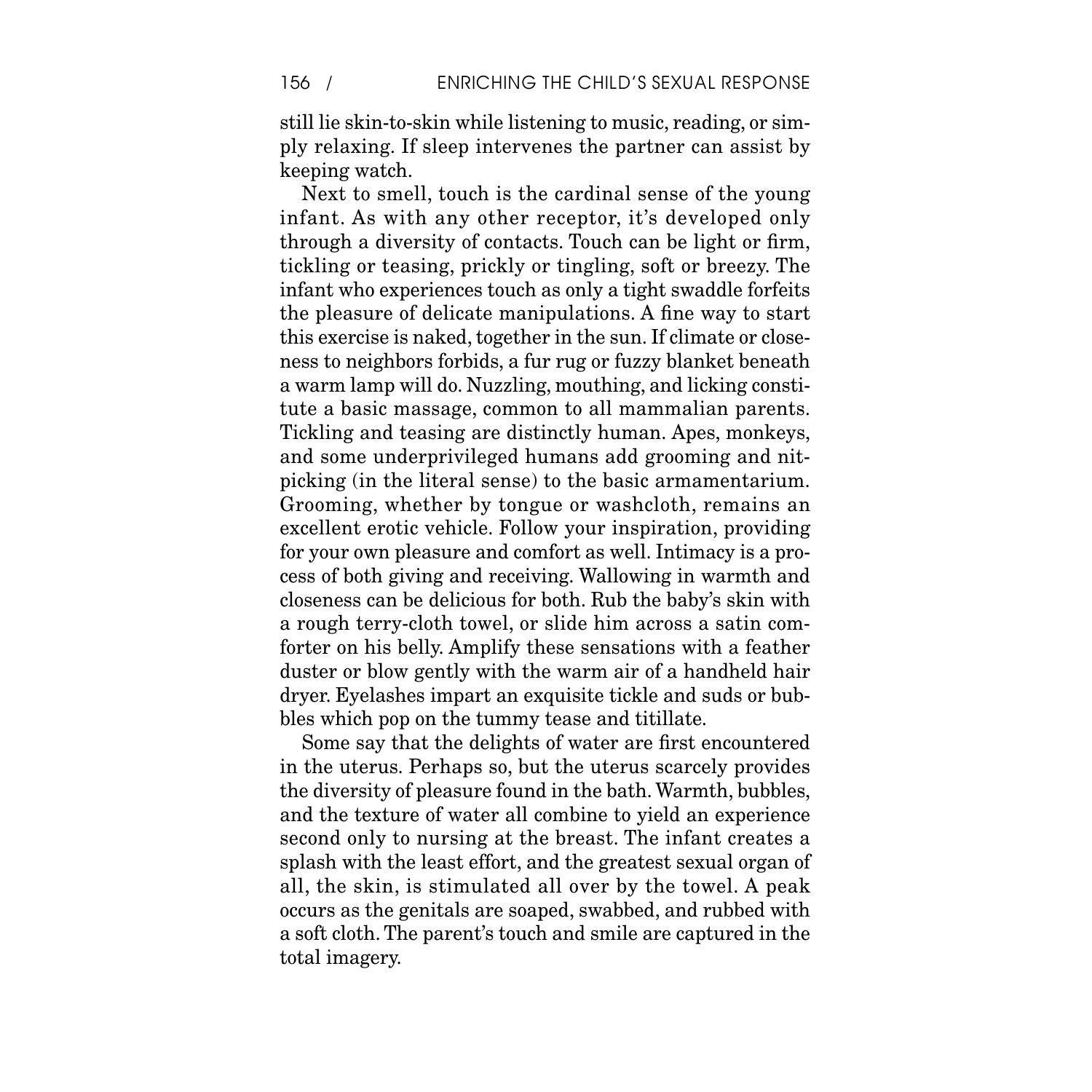The mother who focuses on hygiene as her raison d'être sacrifices a measure of body intimacy. She tests the water temperature with her elbow, immerses the infant, scrubs, rinses, and completes the cycle by plopping her charge in a towel. The pleasure she derives stems from her own efficiency rather than from her infant. She allows her baby no time for passive pleasuring.

Many an infant-grown-up snatches a stereotyped fourminute shower, grabs a towel, and proceeds about his business. As you may suspect, a task at the sex therapy clinic is for the couple to take a leisurely bath together, soaping and rubbing one another with a soft sponge.

As the infant's whole body is a sexual organ, each area needs to develop its full erotic potential. The genitals are ordinarily stimulated, if only under the guise of hygiene. The male infant rapidly learns to anticipate penis pleasure. He parts his hips and gazes at his mother in avid anticipation as she unpins his diaper. By the time the diaper is off, his penis is erect. The female infant reveals her excitement through rapt attention and vaginal lubrication. In contrast, the mother describes the diaper change as her least entrancing chore, a necessary but unpleasant duty. This attitude is reflected in her facial expression, her voice, and the quality of her touch. The stool smells and must promptly be discarded. Another diaper must be pinned in place to avoid an "accident." These anxieties limit the experience of body intimacy, and will, in the second half year, be perceived by the infant as dissatisfaction with his genitals. The assemblyline mother who approaches diapering like Rosie the Riveter not only suppresses eroticism but conveys resentment. Her infant-grown-up may well show an affinity for the bedcovers.

Diapering is prime time for the enhancement of genital eroticism. If the mother can feel pleasure and transmit enthusiasm as she swabs and dabs, the prognosis is excellent. She has at her disposal a myriad of scented lotions, oils, and powder to expand the sensitivity of the entire genital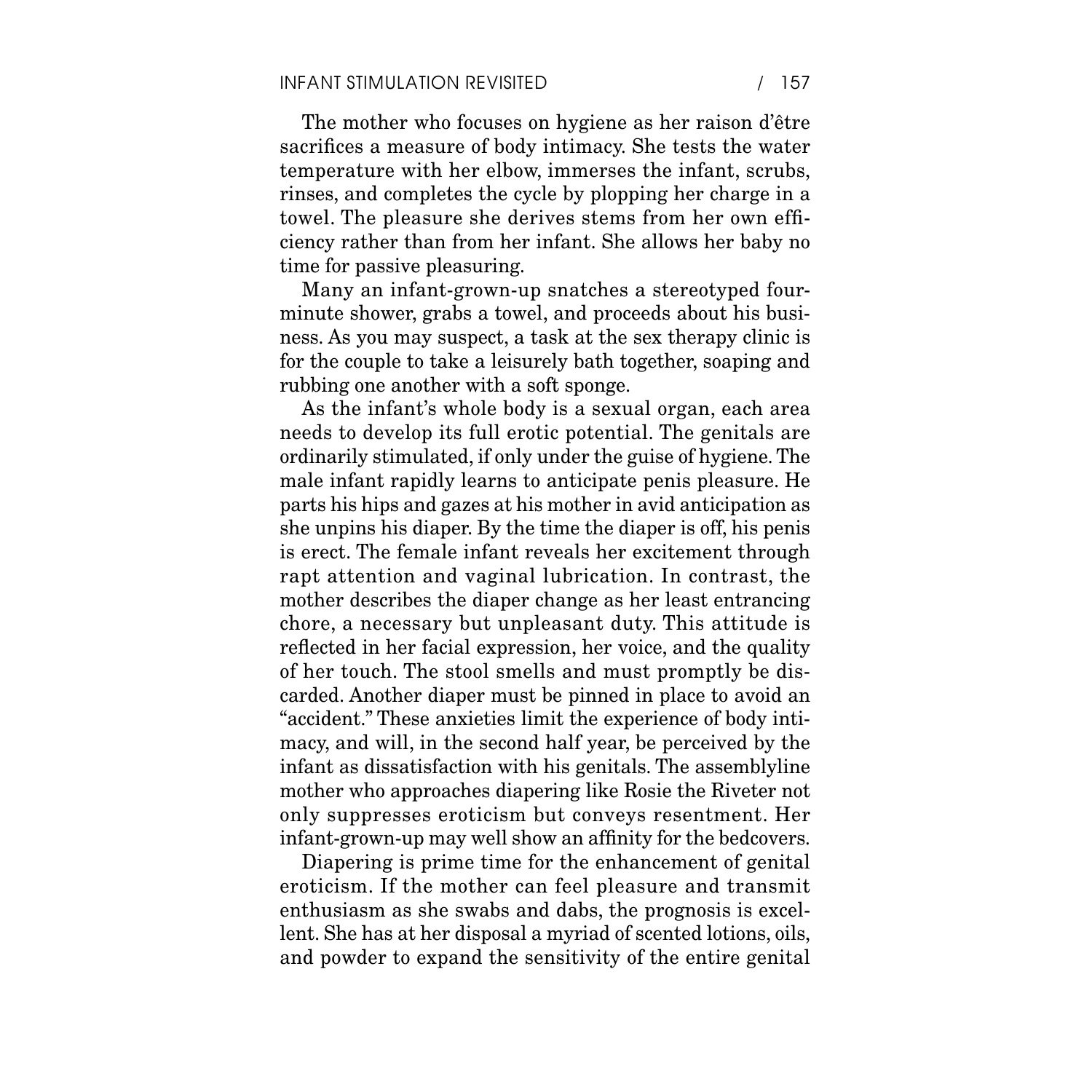and rectal area. Textures such as cotton, terry cloth, and Baby Wipes provide enrichment.

Millions of infants in this world are reared entirely without diapers. The baby is simply suspended over the dirt by a mother who accurately reads his body cues. Genitals are subject to casual stimulation, such as rubbing against the mother's hip, licking by a friendly puppy, or tweaking by another child. Genital manipulation is often an accepted method to calm an irritable infant. Although statistics aren't available, sexual dysfunction seems far more likely in countries where diapers are employed. Certainly the parent who conceals the baby's genitals beneath a tightly pinned diaper assumes a huge responsibility. This parent becomes the infant's main source of genital pleasuring.

During the first half year, passive pleasures have dominated the scene. A feeling state has been established which will color not only the sex drive, but all other drives as well. The infant has been, and remains, monumentally egocentric, living only for himself. The division between mother and child, outside and inside, is hazy at best. Yet this has been the first golden age of eroticism, of complete and unqualified absorption in pleasuring. With the baby's ability to move about and manipulate toys, passive gratification becomes less prominent in the second half year.

During the second six months the infant develops a separate self and recognizes the parents as distinct individuals. Tears flow when the mother leaves, and there is obvious relief when she returns. The baby can now tolerate minor frustrations without appearing devastated. He can wait to be fed as long as he trusts that his mother won't forget. This favorable expectation is built upon the repetitive, predictable gratifications which the mother has provided in earlier months. Although body contact remains immensely important, the baby can wait to be picked up, rocked, or bathed. A modicum of frustration is healthy, for it helps the child to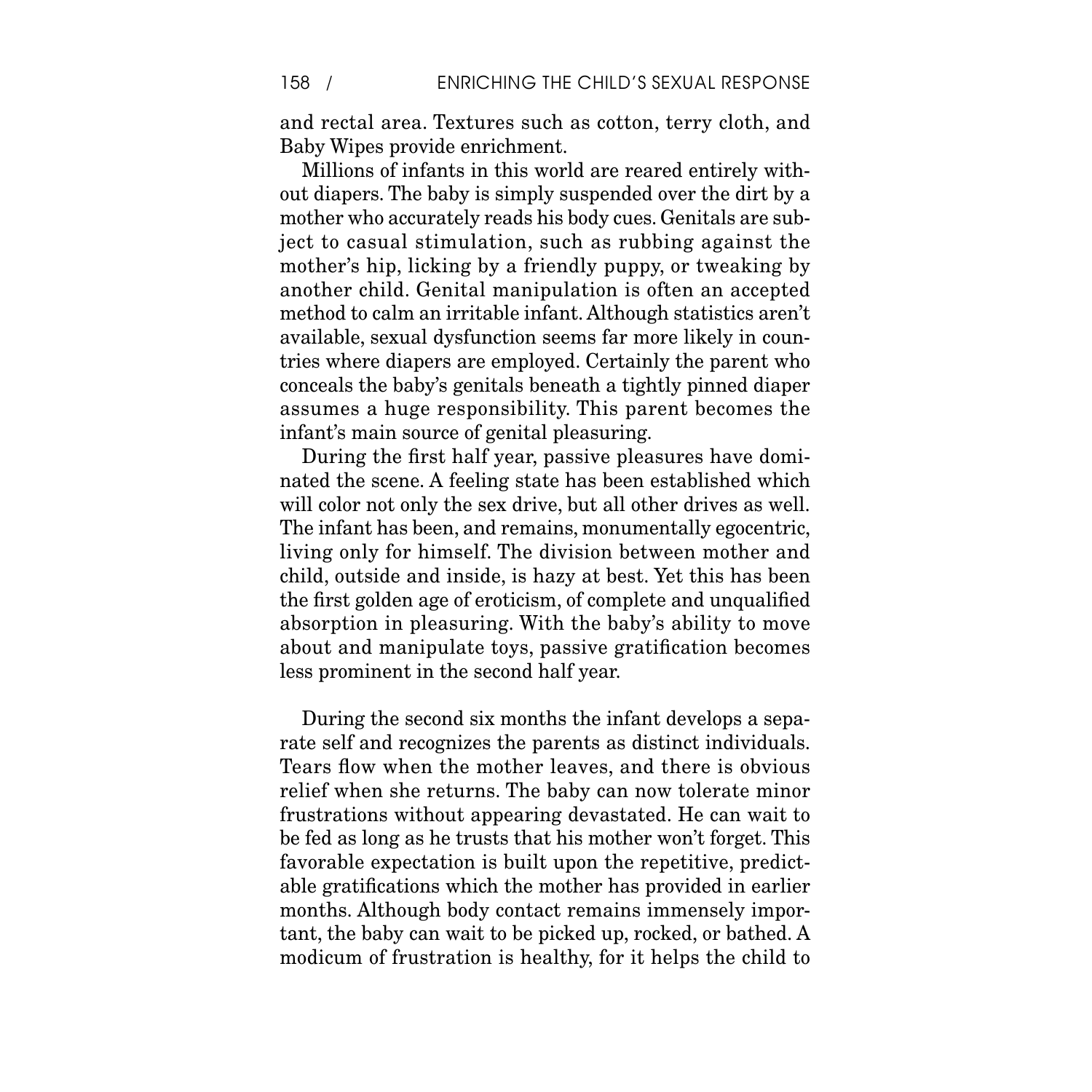individuate. Prolonged body contact such as sleeping together is no longer necessary. The infant with a background of pleasure knows what he likes and now begins to seek that which feels good.

Elise is charged with boundless energy as she crawls about the room. She insists on the absolute possession of her mother's lap. She gives little thought to the presence of company as she snatches at her mother's blouse with obvious intent. While sucking, she grasps and releases the other nipple, rubbing the surface until it's fully erect. She's far more of a threat to her mother's sense of propriety than she was just three months before. Fortunately for her mother, Elise has other interests almost as attractive as the breast. Active pleasures like pulling pots out of the cabinet compete for the spotlight.

Since age five months Elise has bounced in a canvas swing suspended from a doorway. Now she has a walker and a rocking horse. These are her favorite toys. They keep her quiet and content for long periods. As she bounces and strains she provides herself with a genital massage. Small wonder she remains enthralled. Now she's able to construct sensation all by herself—a happy event.

Other babies discover different methods. Some little girls rub against a pillow or squeeze thighs together to create erotic feelings. The father becomes a playmate with a bouncy knee. As the world widens, passive pleasures are less enticing. A seven-month-old weans himself from the breast because he can't remain quiet long enough to nurse. He squirms and wriggles until barely satiated, then slides away to pursue the cat.

Parents can aid the acquisition of active pleasures by providing a variety of materials and the opportunity to use them. Time alone without diapers invites genital exploration. Most infants will at least feel their genitals and appear pleased. Those who miss the area in the first session are likely to discover it another time. If the mother is present when the genitals are appreciated, it's important for her to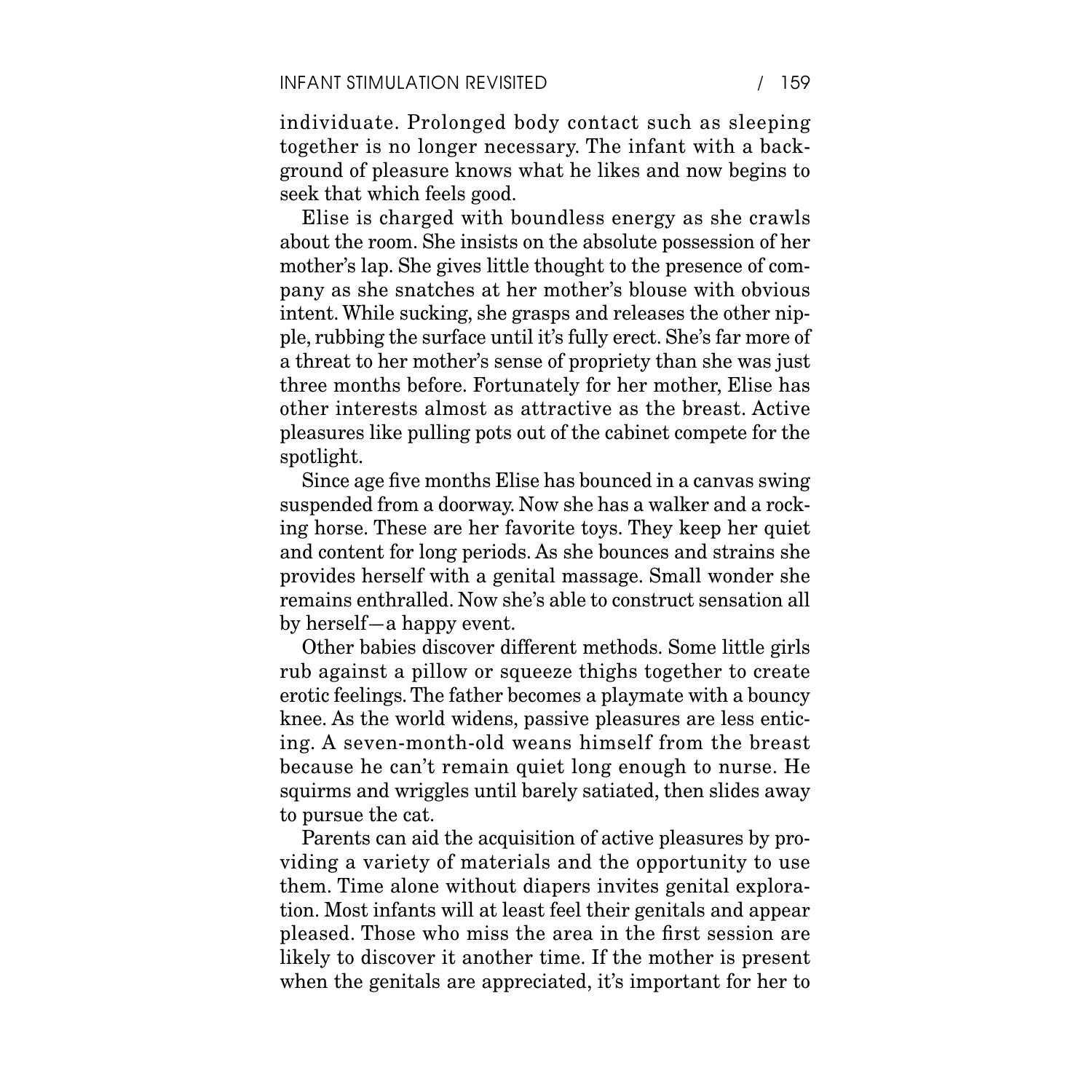smile and demonstrate approval. Infants who neglect the penis or clitoris completely aren't failures. Each child enjoys a spectrum of unique and appropriate pleasures. More advanced exercises include the provision of large soft or fuzzy dolls and pillows of various shapes. The session can be extended to include play with mud or finger paint in the backyard or tub. If the mother can join in the smearing without concern for dirtying her hair, so much the better.

The infant in the second half year needs to develop reciprocity. In earlier months, the baby has lived within himself, with little understanding of his impact on others. Now the infant knows his mother and can actively return her attentions. A healthy reciprocity is essential for sexual and other relationships.

There are many kinds of reciprocal relationships: The mother demands and the baby acquiesces; he pleads and she nurtures; she cries and he gets angry. The kind of reciprocity which promotes wholesome sex is one of mutual give and take. These simple games for the older infant promote healthy reciprocity. The first is to blow forcefully in a hollow of the infant's skin, as below the neck, under the arm, or into the navel. This results in a flatuslike explosion and a delightful tickle. The infant is encouraged to reciprocate in kind. Don't expect too much, for this is a complicated sequence. Most infants will push or lick the parent and make a noise. Most essential is the parent's reaction—one of exaggerated delight. The infant feels proud and potent, having created pleasure in another, most important, person. Feeding one another is a game which demands the mother's mimicry for full effect. Splashing each other in the bathtub or tickling and scratching one another while lying on the bed are additional exercises. With a little imagination, you can devise a dozen other games.

Separation from the mother is scary for the older infant. The mother has always responded to his needs and soothed his misery before, but now when the door closes, all is over.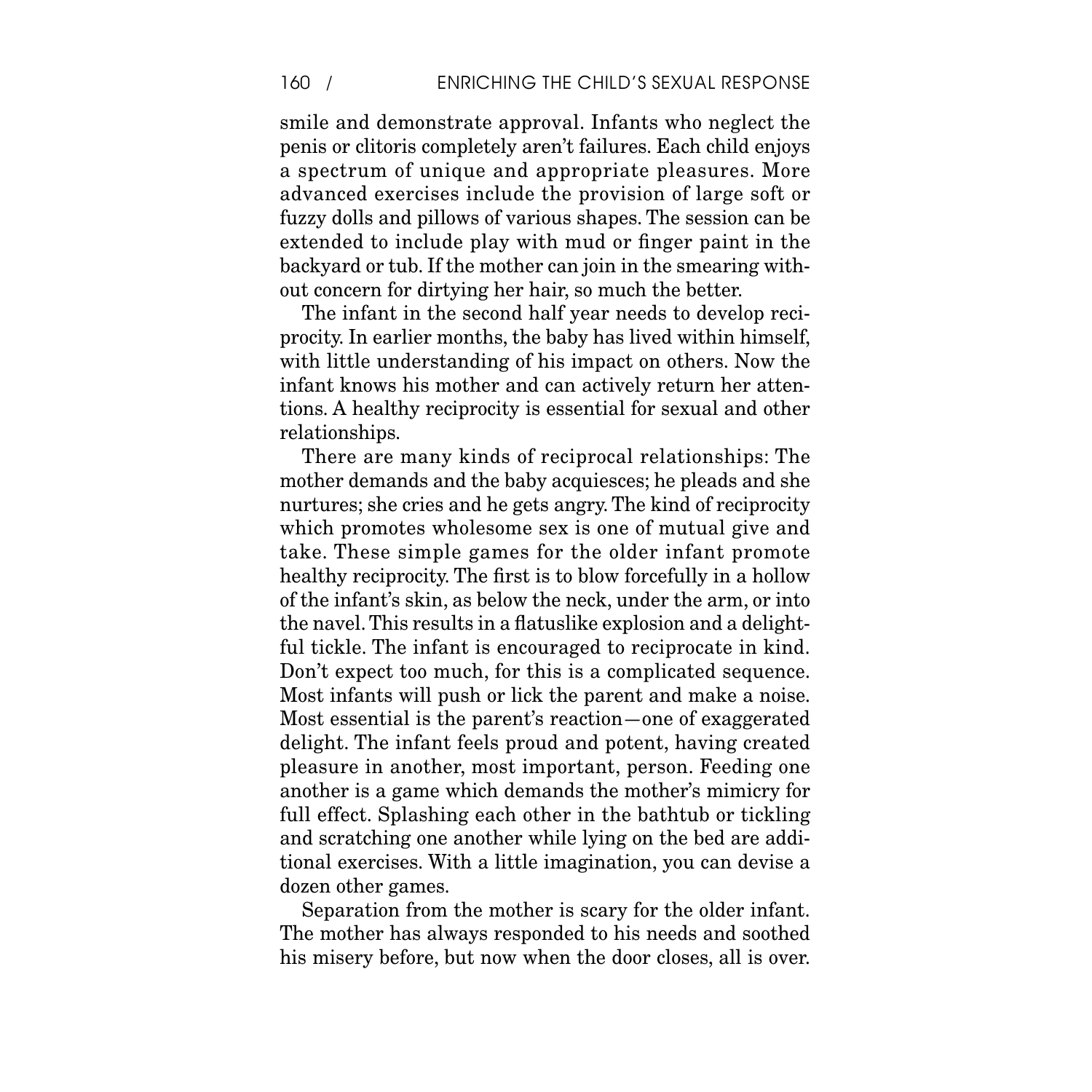He's tiny, helpless, and utterly impotent. These feelings are understandable, but if they persist they will inevitably impede his erotic response. The man who feels impotent either fulfills that role or expends enormous energy proving otherwise. The woman who feels impotent gives up easily and is afraid to explore or ask for what she needs. Thus, potency needs to be cultivated from infancy on up, every step of the way. For the infant who's first experiencing separation, games such as "Peek-a-boo" and "Bye-bye" build confidence and provide gratification. In "Bye-bye" the mother waves and pretends to leave. In seconds she reappears to scoop her babe in a giant embrace. Next it's the infant's turn, while the mother asks petulantly, "Where's my baby?" The reunion is equally joyful. "Peek-a-boo" is a simpler version, using the hands or a blanket. Again the infant's active participation is vital. For a moment, the helpless child is transformed into a magician or commanding general-an experience in potency.

Teaching the infant to swim has been in vogue for a number of years. Initially these programs were sold to the public as the stylish acquisition of an essential skill. "You, Mother, can have the only infant on the block to swim twelve feet without taking a breath." Of course these expert tadpoles lost that ability if they didn't continue to swim. They learned again at a later age. The real payoff from infant swimming has nothing to do with skill. A wet, wriggly, naked body, ecstatic in the sensuous delights of water and the defiance of gravity, is hard to resist. Make the most of it. The basic format is similar to "Bye-bye." The instructor supports the little girl some feet away, while mother holds out her arms. The infant swims to her enthusiastic embrace. The child can scarcely contain her joy; she's done something great. As she clasps her thighs about her mother's waist, clitoral impressions add to her gusto.

Can the infant receive too much stimulation through these activities? Will eroticism take over the child? Data from many cultures yields an emphatic "no." Sexual enthusi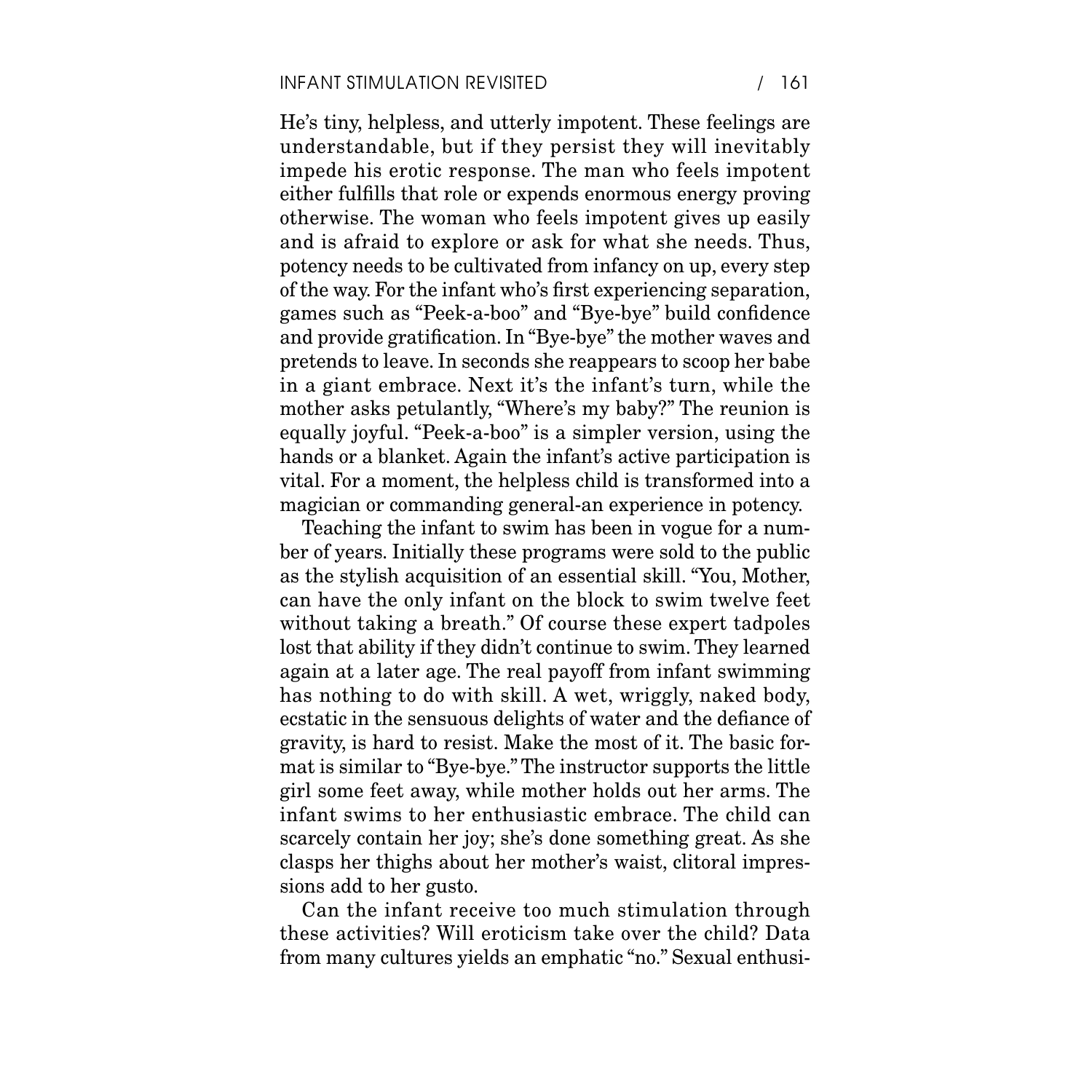asm and activity don't lessen achievement and in some cases may enhance it. Early stimulation does provide the rich soil which, with time and continued nurturance, will produce a lush, mature eroticism.

There are, of course, pitfalls in any considerable undertaking. The exercises outlined avoid the major hazards. The child who receives intense, early stimulation to one erogenous zone, like the anus, can develop such an exclusive focus that other areas and sensations are dwarfed. Medical texts describe unusual objects inserted by adults into themselves for sexual enjoyment. Coke bottles and electric light bulbs are removed from the rectums of embarrassed patients with slippery fingers. (Haft, 1973) Most cases reveal a history of early anal manipulation. Recently admitted to the pediatric ward was a seven-year-old boy with intractable constipation since infancy. His mother had treated him at home, first with suppositories, then with daily voluminous hot water enemas, until the age of six. I asked why she had ceased giving enemas then. She replied, "It was the way he looked at me when I fixed the enema bag. He was really enjoying it."

The child's personality can be affected by exaggerated anal eroticism. As intense stimulation is imposed by the powerful mother, the child begins to prefer being passive. In the boy, this predisposes to a feminine attitude through the wish to be penetrated. As the mother is the only source of stimulation, and indeed controls the enema bag, she remains of central importance. (Kestenberg, 1976) This limits the child's ability to move into other, healthier relationships, accentuating his dependency and feelings of helplessness. Other factors can predispose to passivity also. These include chronic illness and prolonged indulgence with restriction of outside interests. A reasonable balance between the active and passive modes, and a diversity of erotic foci are essential for a healthy sexual response.

Overemphasis on the genital focus can occur also, although these cases appear only in families with massive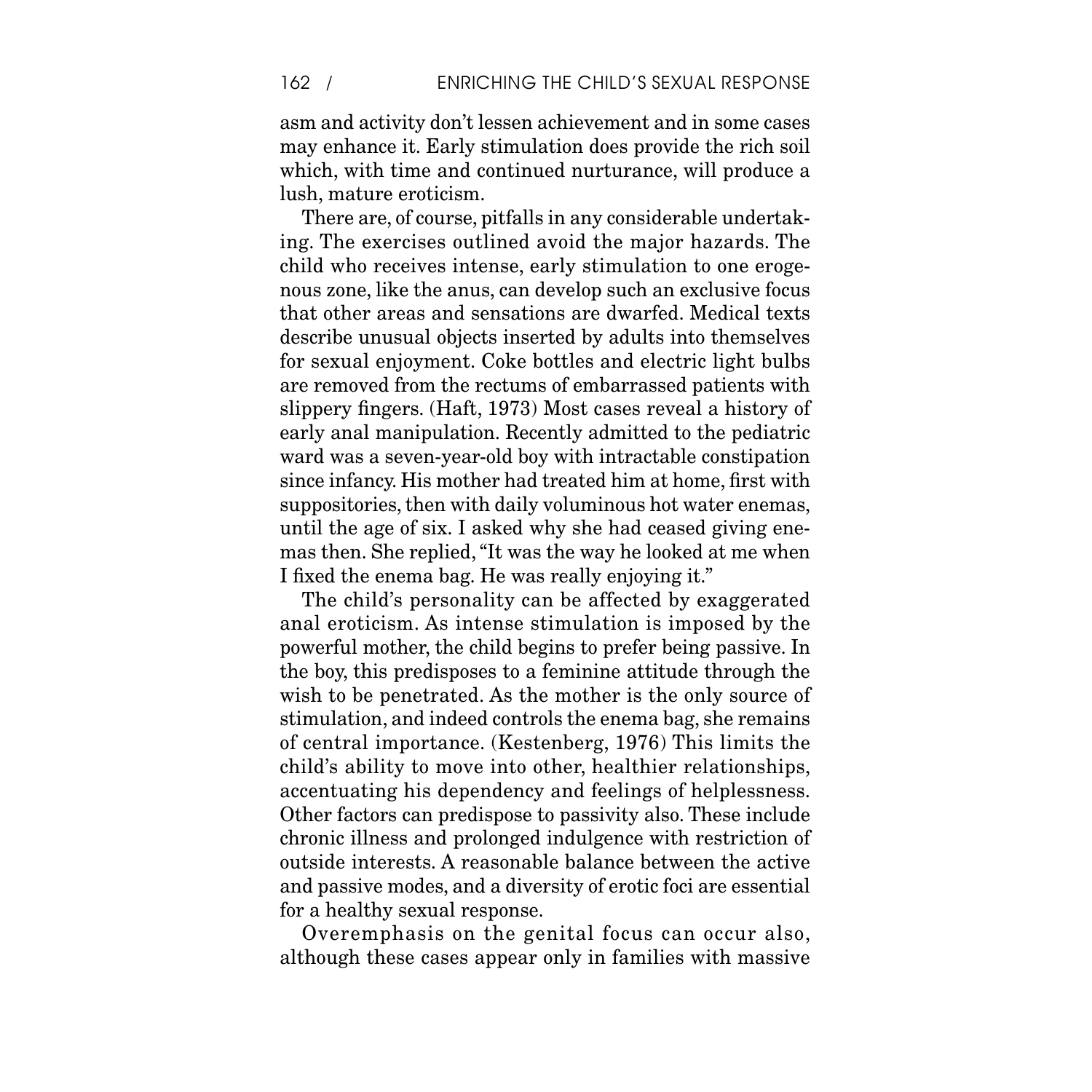psychopathology. Rita is one such child. She was the firstborn of Jessie, a schizophrenic woman who had herself been beaten, abused, and abandoned in her early life. Jessie had been raped by her grandfather at age four and sexually molested by her mother's boyfriends. At age eighteen she conceived while following a group of Hell's Angels. The latter half of pregnancy was spent in a state mental hospital. She was discharged to a relative when Rita was two months old. This arrangement proved evanescent, and within four weeks Jessie was living in a tiny room, supporting herself and Rita through prostitution. From the time Rita was six months old, she and Jessie had oral sex together several times each day. Rita was removed from her mother's custody at age eighteen months. At three she was seen for psychiatric evaluation because of her insistent, well-calculated advances to any adult female. Rita's foster mother was afraid to lie down on a bed unless Rita was sound asleep.

An exclusive focus on one erogenous zone is easily avoided. By nature children have catholic tastes. The older infant and child only need the opportunity to develop their own, independent preferences.

In the second half of the first year the infant has almost all his eggs in one basket, and that basket is the mother, or whoever else is the primary caretaker. The baby is acutely aware of the mother's feelings, often reading her better than she reads herself. When the mother is upset the child assumes that he's to blame. For instance, Peggy's mother resents having her husband's brother living in the house because he drinks a half gallon of milk for breakfast and never cleans his room. After he leaves for class each morning she cleans with a vengeance, muttering to herself. Peggy assumes that her mother is angry with her. Her mother tends to avoid Peggy when she feels like that, but a distinctive smell heralds the need for a diaper change. "Yuk! What a MESS!" says mother. Now Peggy knows why her mother's so upset.

No parent on earth is always sunny and smiling. There'll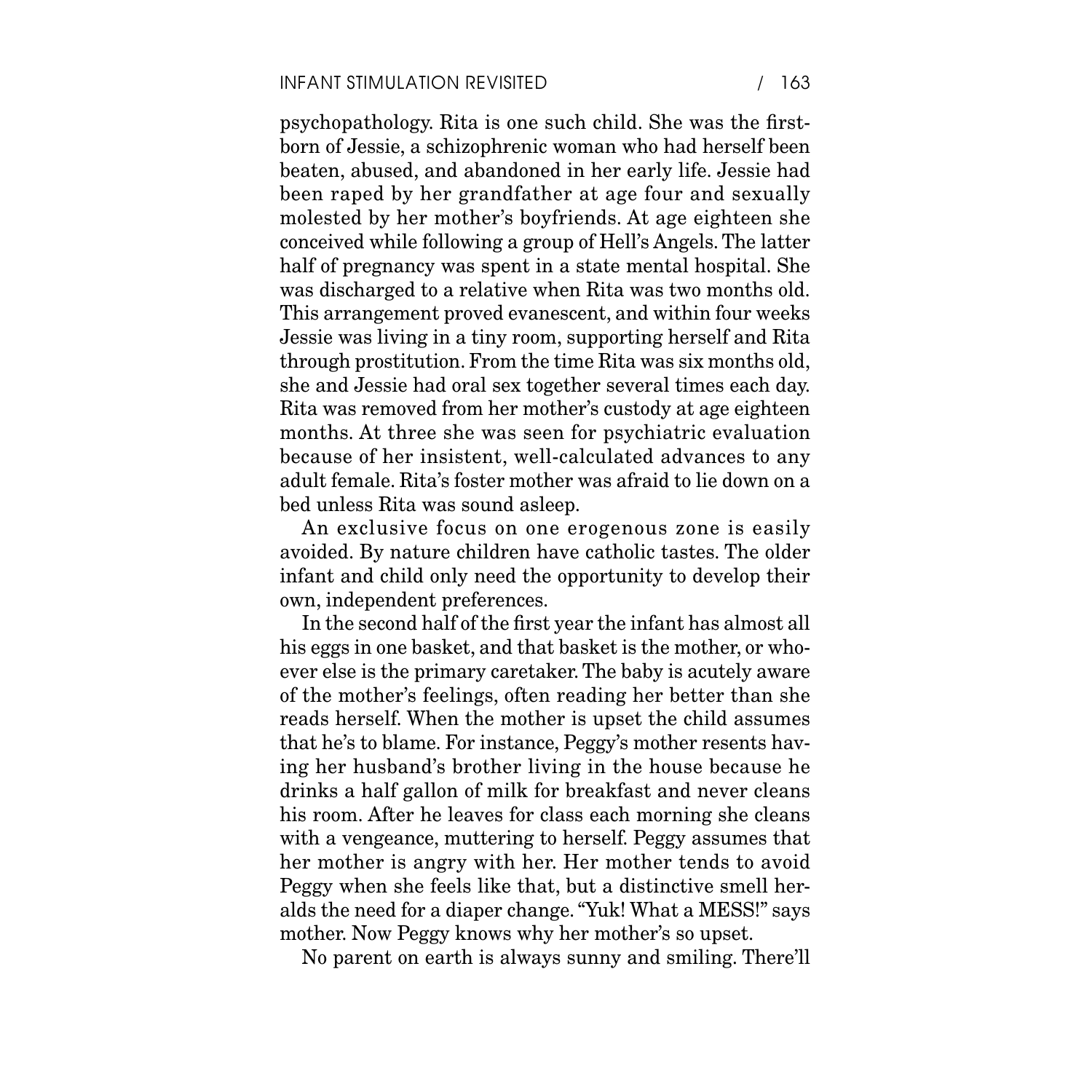always be spilt milk, crumpled fenders, and checks that bounce. There's no way to prevent your child from knowing how you feel, either. However, you can protect the child's genitals from bearing the brunt of whatever happens by making them especially good instead of especially bad. A million-dollar smile accompanied by a pat with the powder to an erect penis says that the penis has value. The next time you're out of sorts, his genitals won't appear the likely culprit.

Near the end of the first year or early in the second, the child is taught the name for toes, fingers, eyes, and nose. The penis is seldom included in the lesson, and the clitoris never. Yet all important things have names, don't they? The youngster must eventually reconcile the exquisite sensations which make the genitals significant with the fact that adults don't seem to think that genitals are important at all. Maybe they shouldn't feel good. They could be dirty or bad.

A clitoris is called a clitoris—not a vagina, a "bottom" or "down there." With a bit of insight, parents can usually manage to name the penis, but fail miserably with the clitoris. Rationalizations include "It's so small she wouldn't notice it anyway," "It's too difficult to pronounce," and "Why should she need to know about that, for heaven's sake?" Clitoris is difficult for the toddler to pronounce. It's often contracted to "clitris" or "clis." Even so, it's far more accurate than "vagina" or "gina." Introduce the term with a smile and an adjective such as "nice," "happy," or even "yummy" to convey your enjoyment. As the clitoris is tiny, the little girl may have a geographical problem in locating the nubbin in order to name it. Given a plump tummy, this is indeed a dilemma. A mirror is helpful, or a finger may be used to identify the clitoris by touch. Whether you guide the child's finger or use your own depends upon your internal comfort. If you prefer to guide the child's finger, by all means employ the same method to identify other parts of her body, thus avoiding the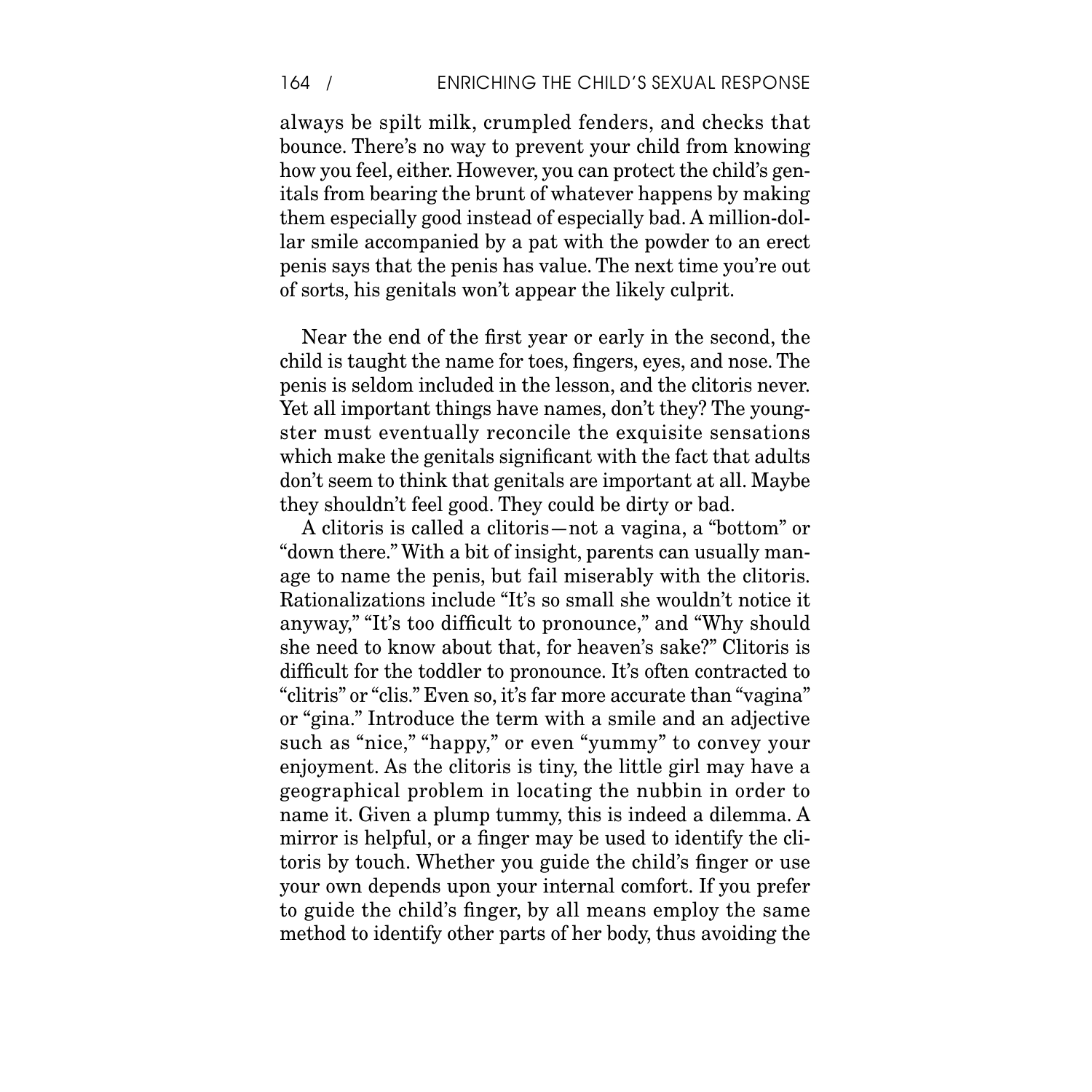message that the clitoris is untouchable or dirty.

Adults with sexual problems are generally uncomfortable with their bodies. A task assigned by many therapists is for the client to stand stark naked before a three-way mirror and her mate. She points to each bodily part and describes how it seems to her—too fat, too lumpy, so-so, or plain ridiculous. She's not allowed to skip the clitoris. Her partner completes the same task. It's rare indeed for either to say something good about the genitals. The penis is too small and the clitoris ugly or smelly. The need for treatment could have been prevented by a direct, enthusiastic approach to sex in childhood. The task which is agonizing for an adult may be ecstasy for the yearling child who struts, points, and touches with eager delight. Parents may facilitate the process with suggestions, encouragement, and obvious approval. The child's body becomes beautiful, mirrored in his parents' eyes.

During the first year of life, the erotic child has captured a profusion of pleasures. He has balanced the earlier emphasis on passive enjoyment with an active search for uniquely appropriate sensations. His parents are no longer just providers of pleasure, but distinct individuals who encourage his emotional growth.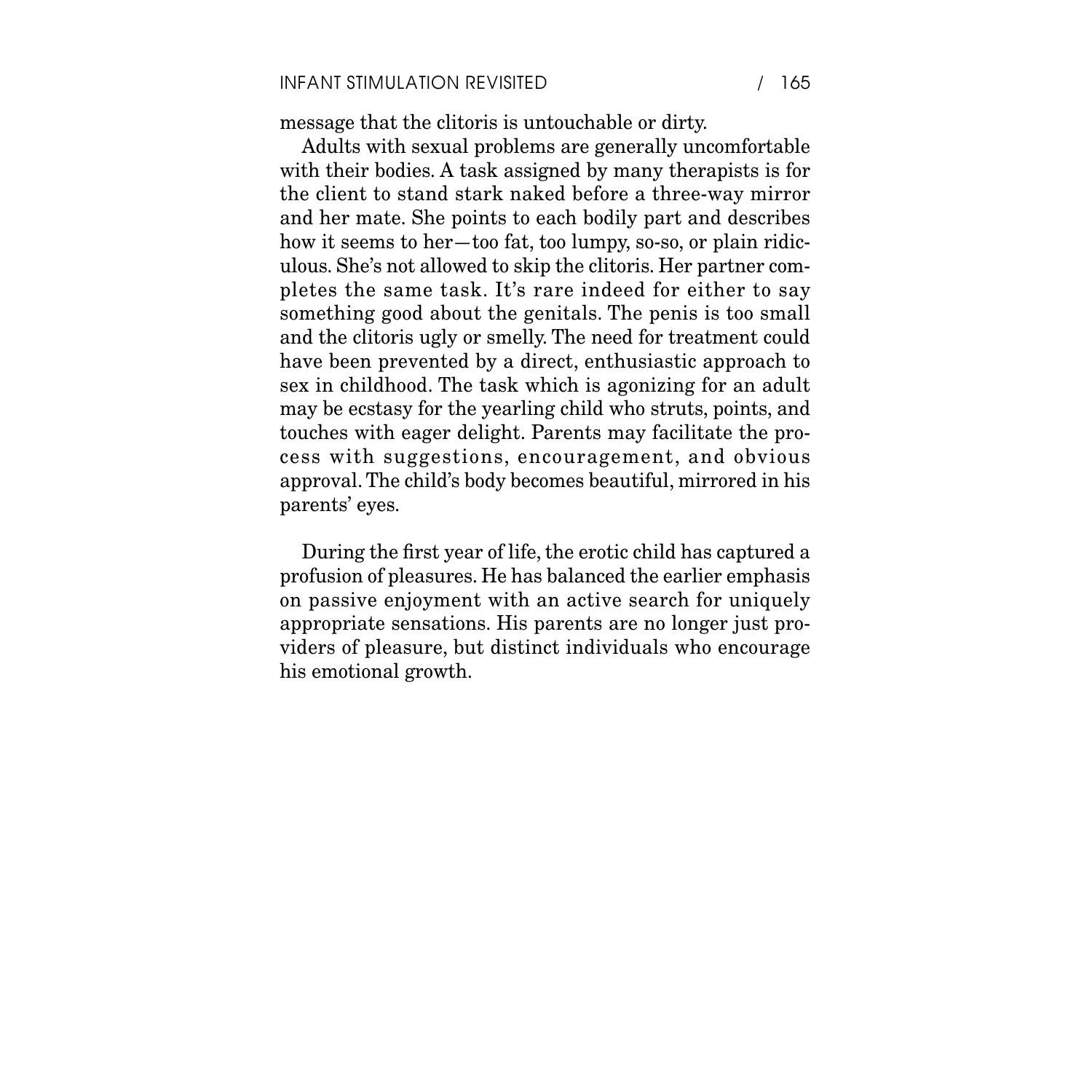## **SEX AND THE POTTY CHAIR**

IN THE second year even the most permissive parent is faced with a grim necessity—training. The untrained five-monthold is cuddly and sweet; the untrained eighteen-month-old pulls cans off the shelf at the supermarket. When an almosttwo smears food, relatives no longer smile. Bedtimes and bed rules must be observed if weary parents are to enjoy one another and a full night's rest.

Parents are between a rock and a hard place in deciding just what expectations are reasonable. Samantha's mother is an example. She's a patient, loving mommy until fourteenmonth-old Samantha develops a penchant for dumping wastebaskets. Her mother places all the trash up out of reach. Samantha climbs on a chair and tumbles while grasping for a basket. She screams and displays an angry red bruise on her forehead. What should her mother do? Scold Samantha, hug her, or both?

Children this age are already aware of their parents' guilt buttons. Push a guilt button, and Christmas appears. Patrick's mother wants to leave him with a sitter so she can attend a lecture. Even though Patrick likes the sitter, he wails plaintively. Mother lugs him to class, purchasing a bag of candy to keep him quiet. Dawn is well mannered at home. In a restaurant, she bangs her water glass with the spoon. Her father removes the spoon. Dawn's lower lip grows large;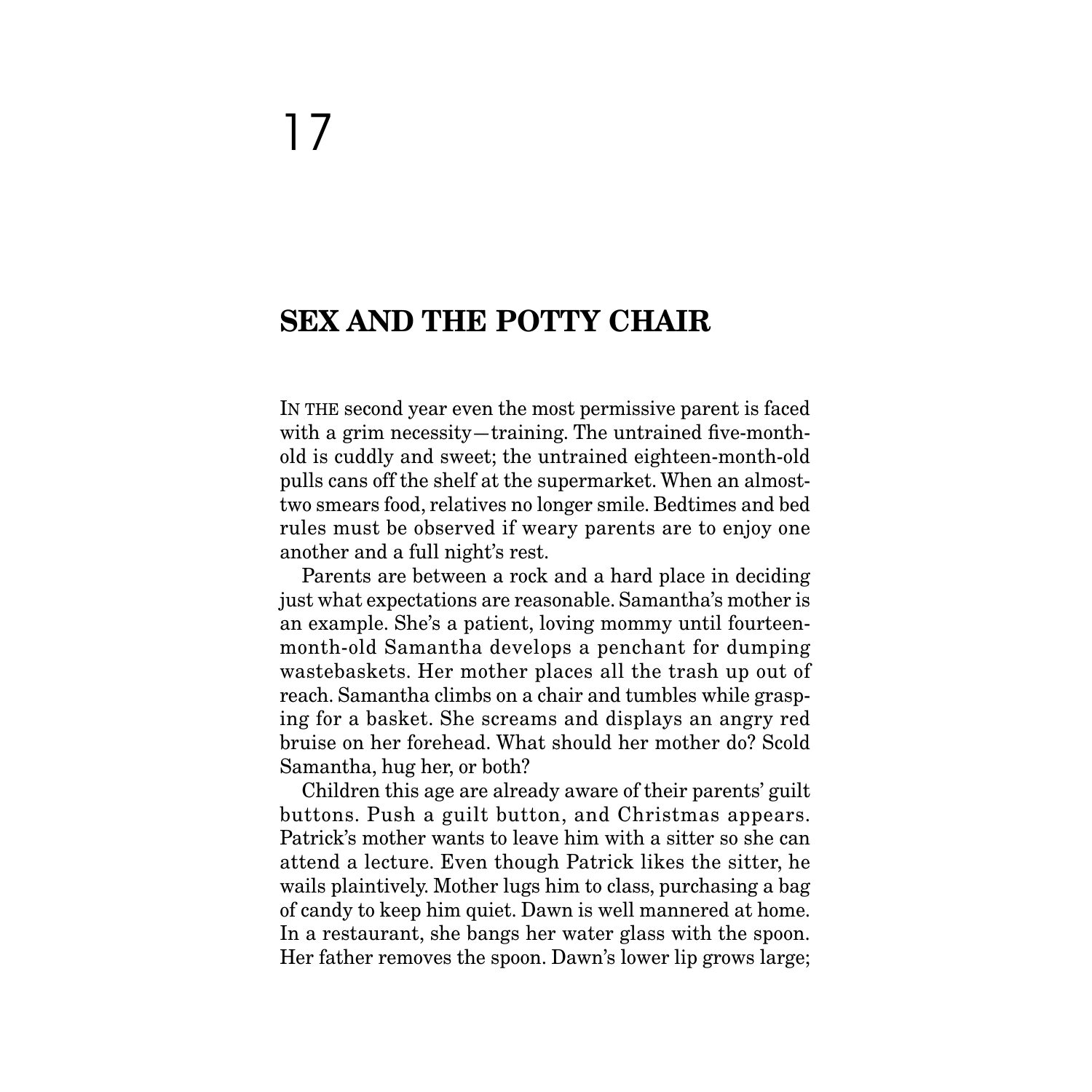she scowls and takes a deep breath. Her mother quickly lifts her from the high chair, while her father hails the waitress for a glass of milk.

A mother with an easy-to-push guilt button may become a servant to a small but imperious master. She endlessly washes, wipes, comforts, and entertains. Sometimes she reaches the end of her rope. Morris is an only child, conceived at last after a four-year, four-thousand-dollar infertility treatment. Morris developed croup and almost died at age ten months. Now Morris is chubby and active at nineteen months. His mother had been a court stenographer, but is now "only" a housewife. Her day revolves about Morris, who's regularly prammed and pampered. She forgoes the beauty parlor, because Morris pulls the magazines off the rack. His father and mother no longer attend movies because Morris squirms and whimpers. His mother has a headache by noon, but napping when Morris does seems to help. Yet by the time Morris goes to bed at night, she's once again exhausted. Invariably, she's sound asleep before the father finishes watching television.

One sunny afternoon, his mother puts Morris down for his nap and retires to her room. A soft rustle reveals that Morris is not asleep. She tiptoes in, to find Morris intently fondling his penis. "Don't do that! You go to sleep!" Her voice is unusually sharp as she turns Morris on his stomach. Silence, and then again, a soft rustle. The second time, Morris receives an unaccustomed swat on his rear. Why should this provoke his mother? She doesn't scold when she mops up spilled oatmeal, or when Morris sucks his thumb. The fact is that his mother hasn't gotten anything for herself for a long time. She's in a state of acute deprivation. She tries desperately to be a good mother, and a good mother gives all, all the time. And who gets it all? Morris, of course. At one time his mother did enjoy sex, but now Morris eclipses her eroticism. She's stuck in the myth of martyred motherhood. Small wonder that Morris's pleasuring is her last straw. It would help the whole family if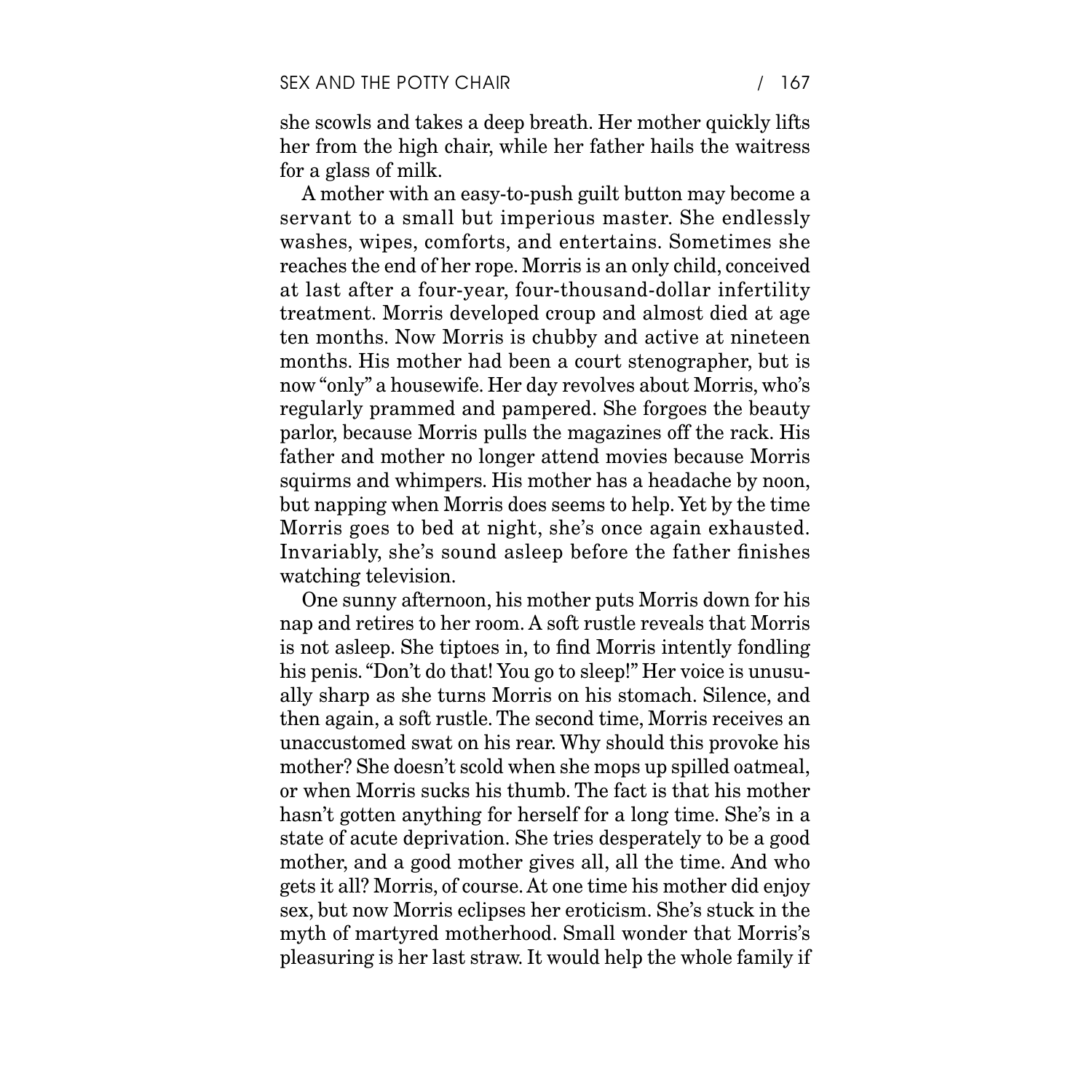his mother bundled Morris off to his grandparents for a weekend so that she and his father could refuel in bed. It would be better yet if Morris could be trained to demand less and to give himself more. More erotic pleasure for Morris would allow his mother more time for herself.

All mothers aren't like Morris's. A mother at the other extreme sees all erotic pleasures as corrupting. Food is for getting vitamins and baths are for scrubbing. Two-year-old Priscilla must eat every string bean before dessert, and she mustn't hug Daddy after work because Daddy's tired. She's too heavy for her mother's lap and too old to make messes. Last year Pris could rub her clitoris, but this year she's a big girl and big girls don't do that. "You'll get your fingers dirty," "Nice girls don't do that," and "That's not what you're supposed to use that for" carry the message. Father says, "You don't want to wear it out, do you?" Again, a mother's style reflects her own sexual frustrations, not because she's overwhelmed by Pris's demands, but because of deep-seated inhibitions in which sex and dirt, gratification and corruption, are associated. She limits her own pleasures just as she limits her child's. She trains Pris as she was trained.

Most parents operate in the middle ground between these two extremes. Their approach is rational, fairly conservative, and somewhat flexible. They avoid expecting too much, but do teach the child enough to insure their own comfort. The child is no angel, but doesn't bite other children, or put his fist in the Jell-O. He protests when left with a sitter, but is soon parading before her, pulling a toy dog on a leash. Yet even these parents often convey disapproval about sex. Embraces are muted in the toddler's presence. Clothes become more important; certain topics are avoided. If the child reaches inside the mother's blouse or fondles himself, a variety of responses deflect or restrain. "Look, it's raining outside," Your horsie is waiting to play," or "Let's find a cookie" are common. "You don't need to do that" and "That's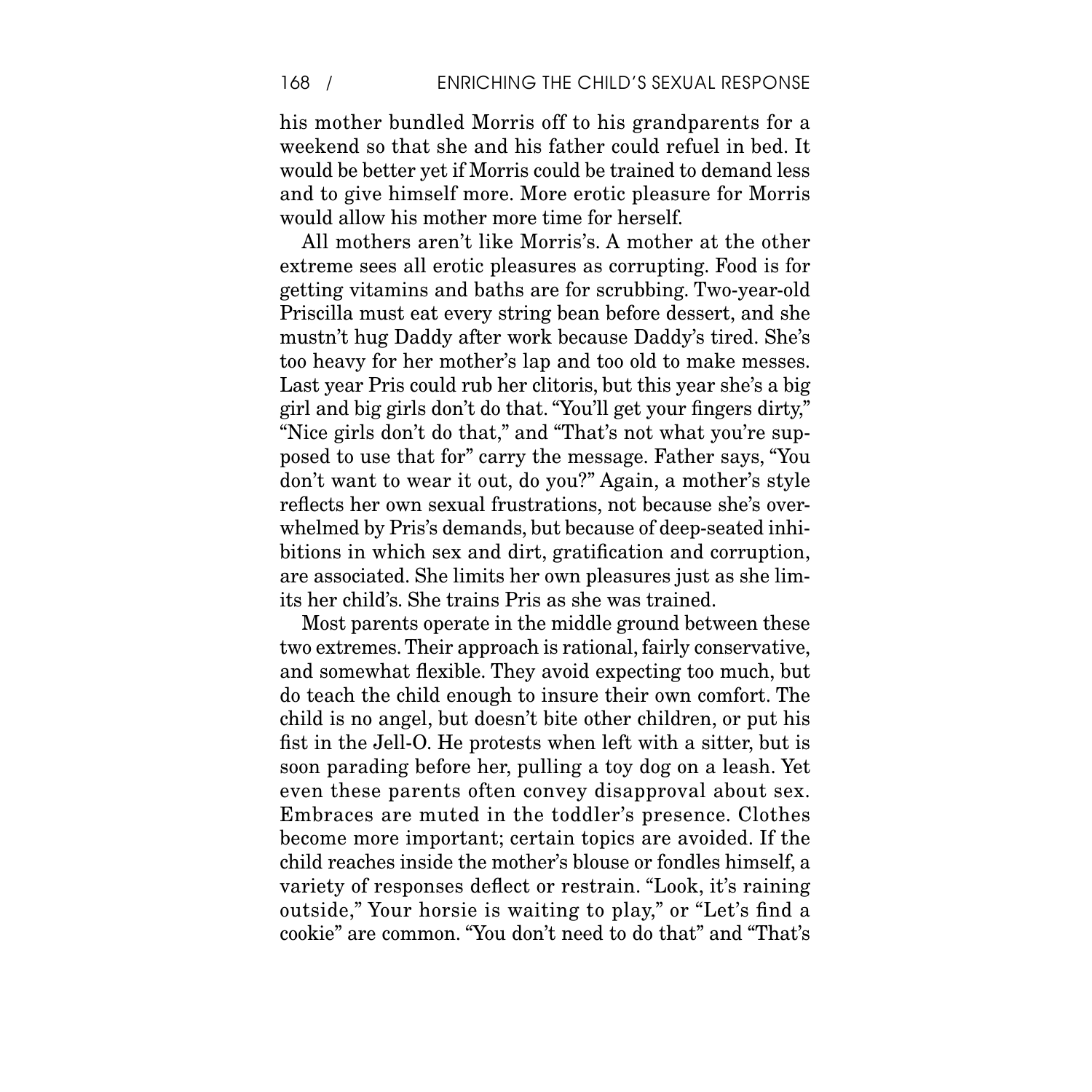a no-no" are acceptably mild. Other parents prevent enjoyment by organizing the child. A plethora of activity toys surround him; a push-pull lawnmower, a miniature piano, a form board, and blocks. The day is segmented into meal time, trip time, toy time, nap time and play-with-Daddy-beforedinner time. Mother is blessed with a knack for planning, a creative imagination, and a bias against passive pleasuring.

Yet the yearling child, when given a chance, is intrigued by new erotic sensations and enthusiastically expands his repertoire. He does things because they feel great. Although he avoids activities which result in a harsh word or rough handling, he remains free of such weighty concepts as responsibility. If Aunt Figleaf is upset when he streaks naked across the living room, it's of little consequence unless Mommy scolds or puts him to bed. The carefree toddler can still poke an inquisitive finger where it feels good. There's immense satisfaction in paddling about a puddle or dribbling peach juice off the chin.

Parents can help the child to expand his eroticism by seating him naked in a smooth-pebbled brook or a wading pool with soft rubber toys. Slides, swings, a bouncing horse, and large blow-up plastic dummies for wrestling or riding promote active stimulation. However, stick horses and sharply molded seats can painfully stifle the search for pleasure. Passive pleasuring can be enriched with back rubs, sand, sun, bubbles, a shower with Daddy, and the smell of fresh-cut grass.

Of all the tasks peculiar to the second year, potty training is the best recognized, and often the most exasperating. The potty chair brings the parent's anxieties into sharp focus. An exquisitely pleasing function must be diverted into socially acceptable channels. The child, quite rightfully, resists. Distraction won't work, and the toddler resorts to all the ploys he has tucked away to bluff parents. He's outraged, indignant, strangely dense, or utterly crushed. He remembers an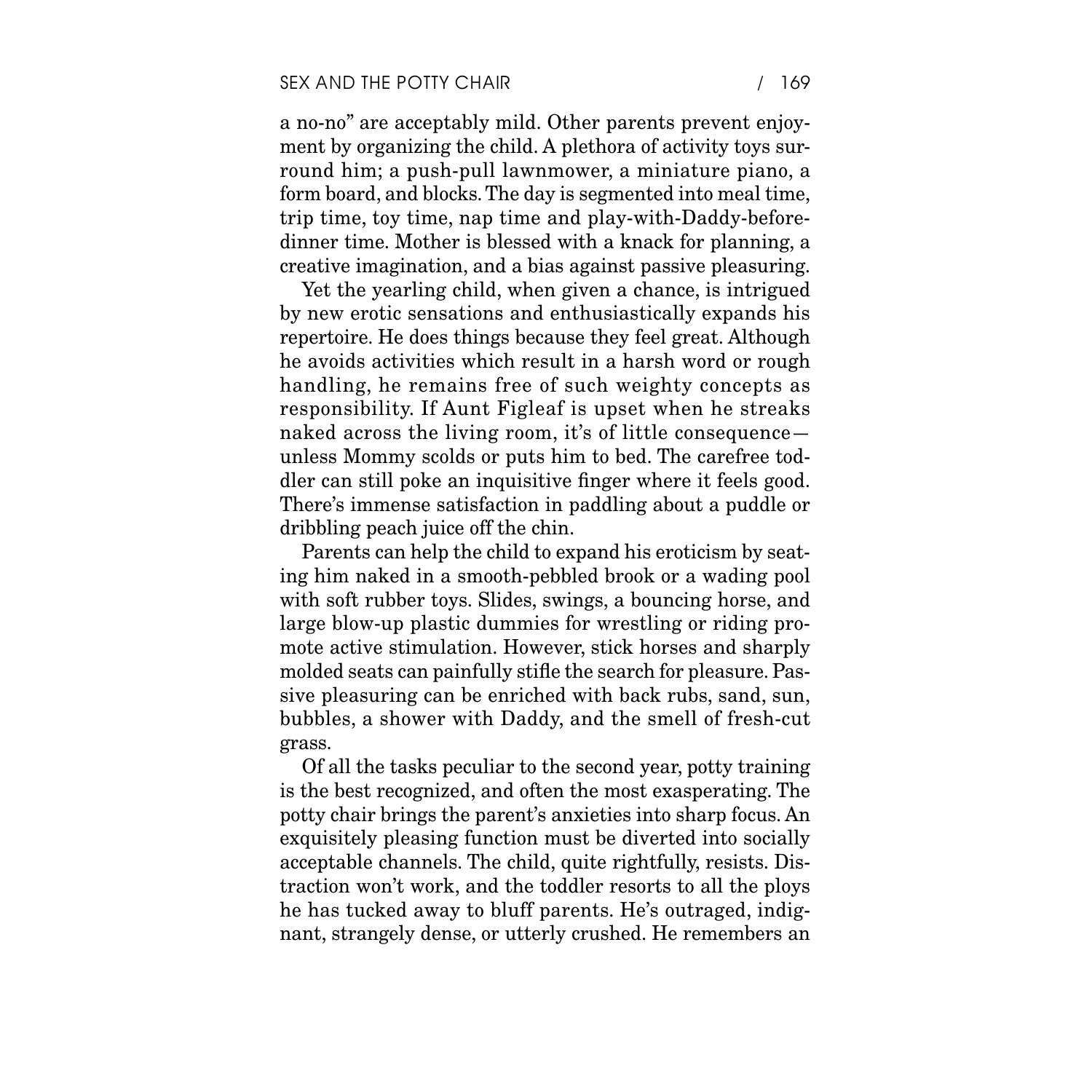urgent mission and forgets what his mother wanted anyway. He may hoard up his stool until the warm bathtub weakens his resolve. He may distract his mother and himself by pulling and patting his penis while seated on the pot.

Shame begins as a wordless concept. It stems from the toddler's perception of one part of himself as less acceptable than the rest. That part is bad, dirty, or smelly. Once established, shame is impossible to erase completely. It's the basis for the majority of problems treated in the sex clinic. Shame is the reason why it's difficult for adults to ask for certain pleasures, admit inadequacies, reveal the genitals, or even talk about sex.

The child learns to be ashamed around the time of toilet training. His parents' attitudes about control, his genitals, and the stool itself convey the concept. The anus and the genitals are somewhat distinct in a boy's mind, but a girl thinks of them as one. Thus, if diapering is a chore, the stool a stinking object to be quickly discarded, and the genitals of interest only because they must be scrubbed, the child assumes that the parent is disgusted by the whole area. The fact that adults avoid the genitals, leaving them nameless and hidden beneath clothing at all times, reinforces this theory. The child learns to keep his "privates" concealed; nothing is worse than to be "caught with your pants down."

Girls learn to be more ashamed than boys. This is related to the uncharted darkness of their anal and genital area. The clitoris is unnamed and unremarkable by any separate function such as urination. When the anus is cleansed, so are the genitals. Diapers and panties cover both, without any distinguishing aperture such as a fly. When erotic sensations arise from being wiped, rubbing against a pillow, or playing horsey, the whole area feels good. Unless the little girl has discriminated the clitoris by touch, as in the naming process, or through pleasuring, she includes her genitals in the clutter of smell, dirt, and displeasure with which she regards her stool. She confuses the odor of her stool with the smell of her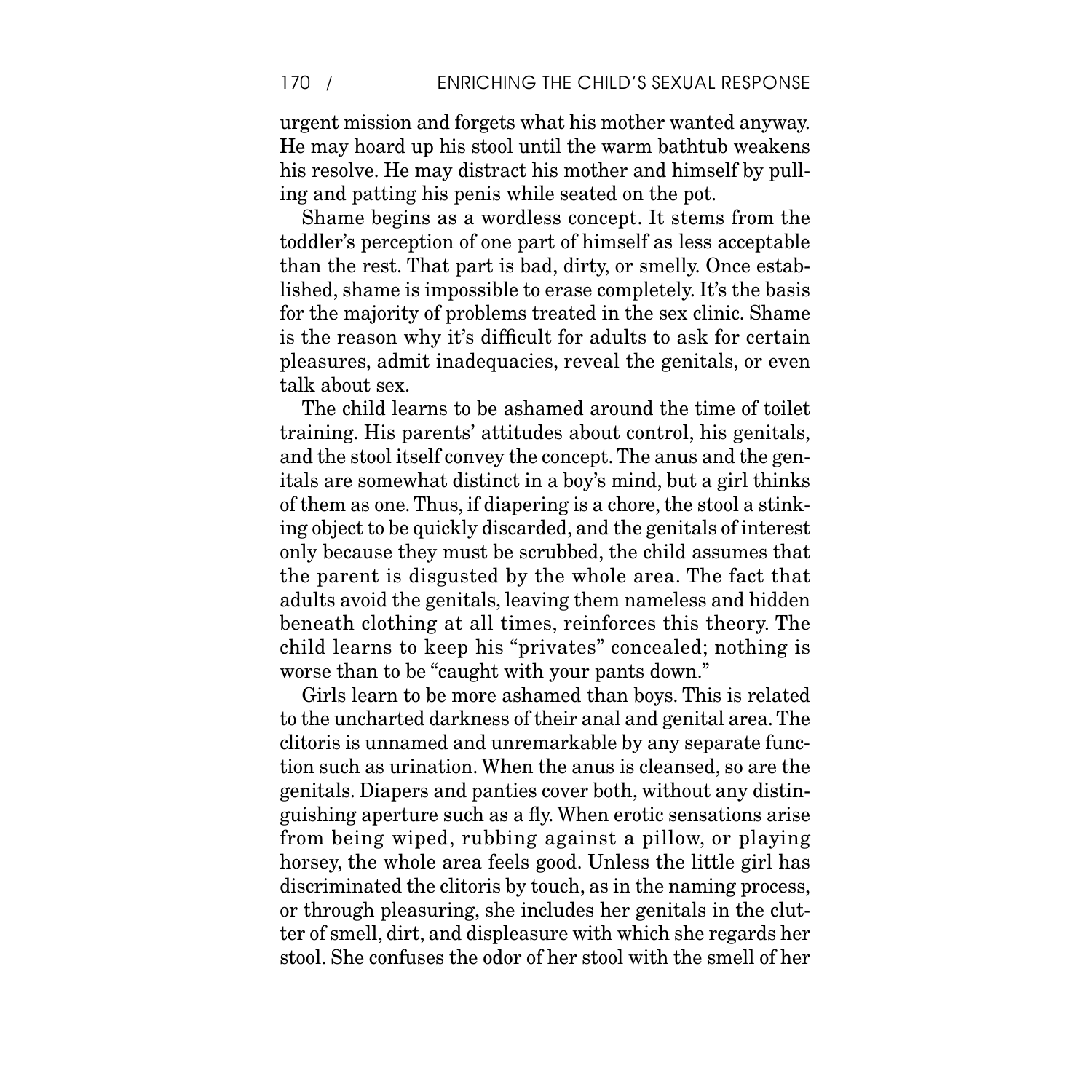genitals. As an adult, she'll continue to hide her "dirty" parts, she'll bathe daily, douche religiously, use a perfumed spray, and avoid oral sex.

Mothers communicate shame through their style of toilet training. Some commence at nine months and grimly pursue the goal of "no accidents." Others begin later, but emphasize a fast, efficient performance at the proper hour. Some solemnly examine each product for size, odor, or mushiness. Others don't train effectively and complain loudly. Some tie the toddler to the chair or punish him if he leaves. Scented sprays to cover the smell, a wrinkled nose, meticulous wiping, and hasty hand-washing accompany the effort. How can a toddler feel proud when the mother is clearly upset?

The sexually aware mother can preserve the child's enjoyment and the worth of his genitals by moderating her own reactions. She's patient, kind, and reasonably flexible. To avoid a contest of wills she delays training until the toddler's eighteen-month stubbornness wanes. She responds to the stool as an erotic product, just as she does to an erection. She smiles and comments on its pleasant characteristics. She receives the stool as warmly as she receives the child who forms it. She emphasizes the erotic rather than the hygienic component of cleansing by utilizing soft cotton, creams, and oils. She's pleased by the process. If her child is a girl, she treats the clitoris as an area distinct from the anus by naming and swabbing it separately. If her child is a boy who fondles his penis while seated on the potty chair, she observes without averting her eyes. She smiles and offers a compliment.

Anal eroticism needs to be protected too. Anal sensations intensify the adult response, providing the individual can accept and enjoy them. Tightening the muscles about the anus during coitus heightens pleasure in both sexes. Some women prefer certain positions because the penis presses back against the rectum, and in almost all positions, the woman's anus is stimulated by traction on vaginal tissues. A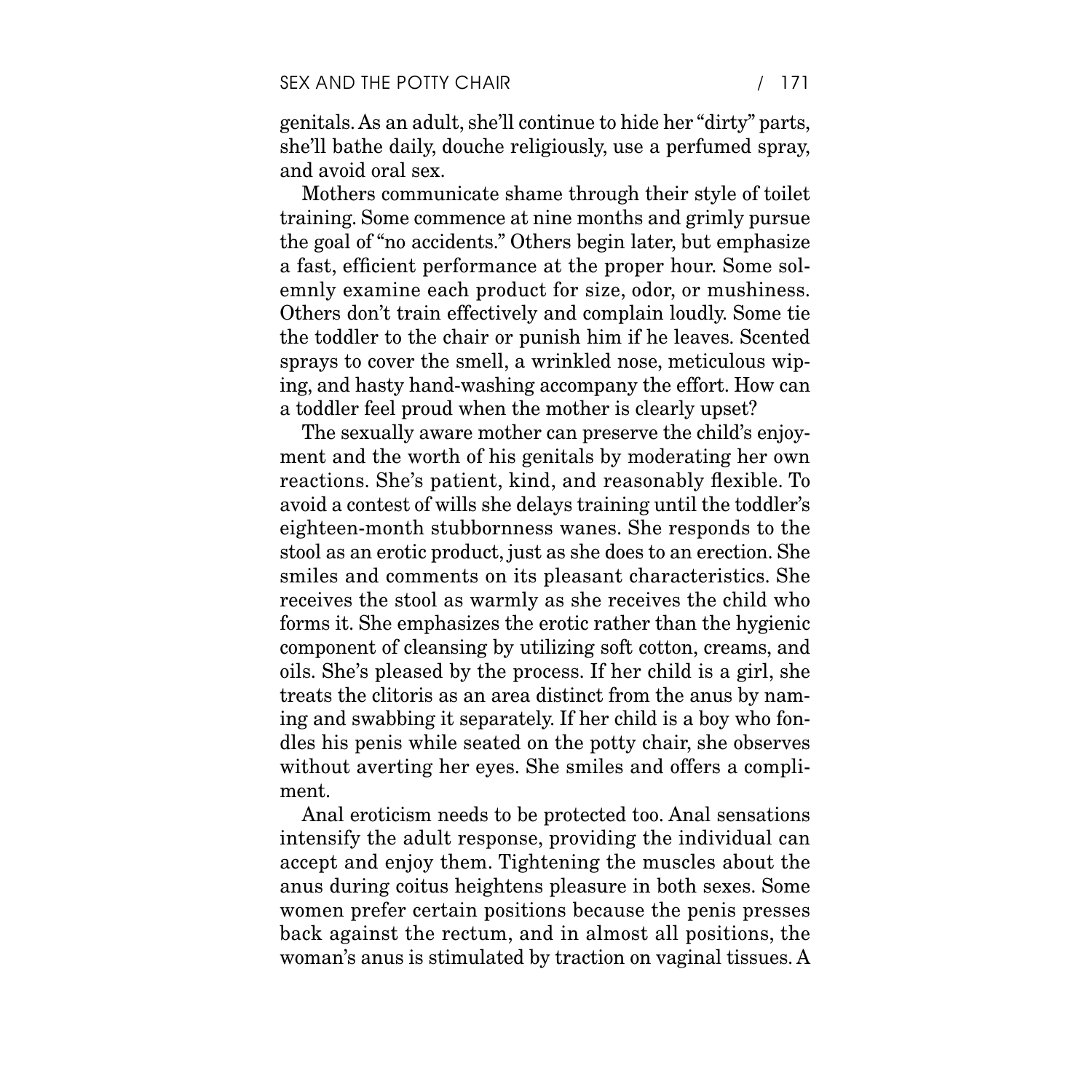finger on or in the anus accentuates the climax for many men and women. Thus the mother needs to accept and convey enjoyment of the anus also. Her tissue can be soft, her touch tender, and her smile warm.

Preschool children invest their stool with character—nice, mean, powerful, angry, stubborn, and so forth. (Anthony, 1972) Children ascribe the same qualities to the stool that they assign to the anal and genital areas. It's easy to find out how a child feels by asking. Let him know that you can feel friendly toward both the producer and the product.

Occasionally a child enamored of his own products will decorate himself or a wall with astutely smeared feces. Is a parent supposed to encourage that too? Hardly. Encourage eroticism and preserve pleasure, but not at the expense of creating an "enfant terrible." This can be labeled unacceptable behavior without demeaning the stool nor the child's intrinsic worth. "Your poop is lovely, but it does not belong on the wall. Here, help me put it back in the pot." The production of flatus, or letting wind, can also be gently curtailed without evoking shame if the parents have first demonstrated their acceptance and enjoyment of this natural function.

Shame is transmitted to children at an age when words are less important than actions. Because of this, the sex therapy clinics must utilize actions rather than words to relieve shame. Assignments include disrobing under a bright light, swimming together nude, demonstrating methods of selfpleasuring to one another, and an exploration of each other's genitals. This last exercise includes the internal examination of the wife by her husband, in the presence of one or more therapists. An examining table with stirrups and a speculum are provided. These tasks cause the clients profound embarrassment, and the therapist must support the couple every step of the way. Once a task is complete, the clients experience tremendous relief, and increased comfort and intimacy. As shame diminishes, sex improves.

Another sexual dysfunction, performance anxiety, is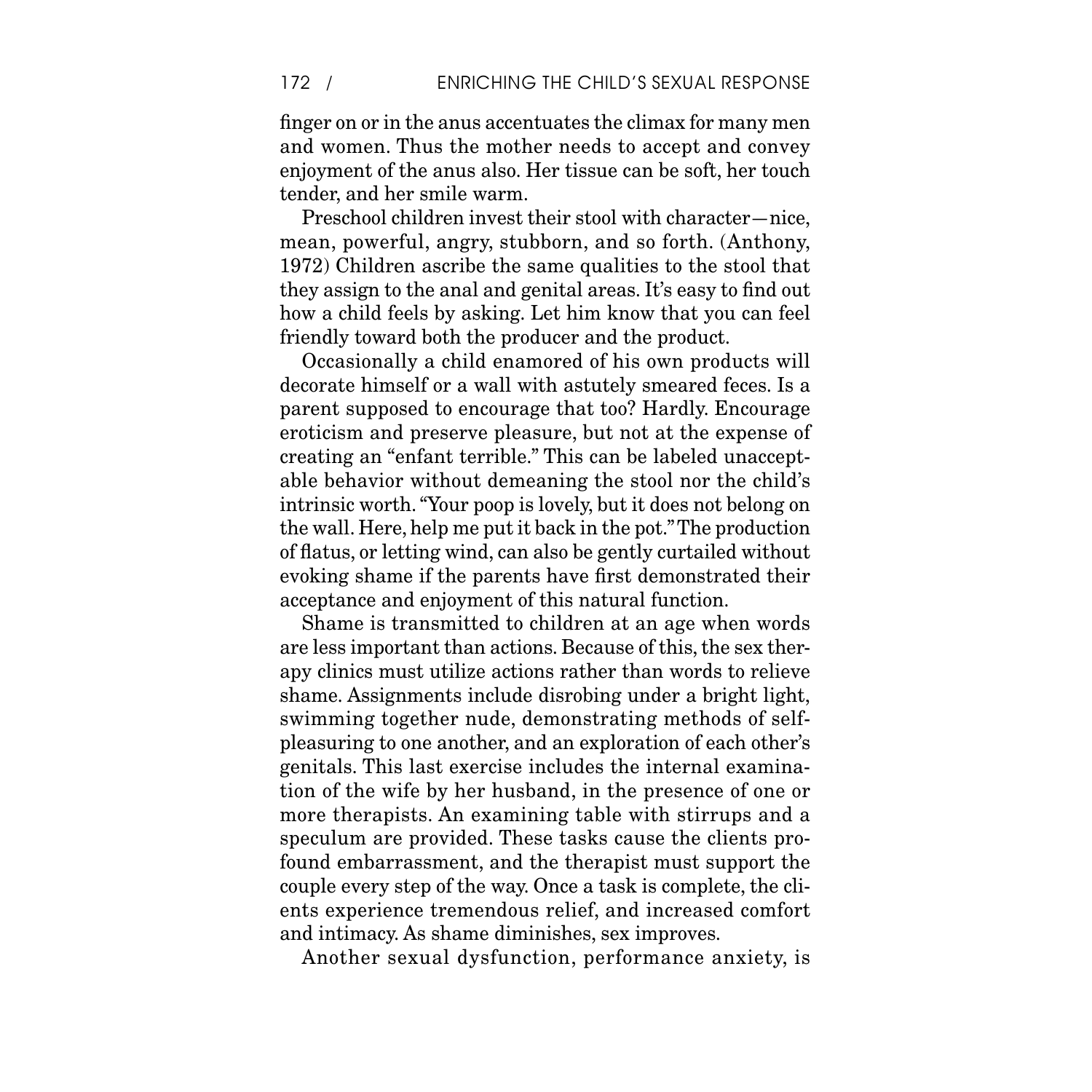rooted in our early attempts to educate children, such as toilet training. Performance anxieties are the fears which men experience concerning erection and ejaculation. Will it get hard enough? Can I hold that erection? Can I delay orgasm long enough to satisfy my mate? Will I ejaculate? Once these anxieties intervene, the joy in sex dwindles. The production itself is so important that passive, receptive pleasuring is impossible. The child's first pressured performance is on the potty chair. Mothers who focus on the rapid production of "enough" stool at the appointed hour are emphasizing performance. "Now it's time to do your business"; "Do a good job." Goodness is equated with compliance and achievement. The child learns to please his mother by producing a proper stool. Later, he pleases his mate by producing a proper orgasm. Performance anxiety can be prevented through a relaxed attitude toward all early training including the potty chair. Slipups are expectable. In addition, parents can emphasize passive pleasures such as rocking and back rubbing, and the erotic rather than hygienic component of toilet training.

Transitional objects, like Linus's baby blanket, or a dirty teddy bear, have erotic significance, whether they be sucked, stroked, held, or used for masturbation. Like the stool, they're somehow part of the child's view of himself. They must be treated with concern. One father wrinkles his nose and pries a grubby blanket loose from Alice, an indignant two-year-old. An incident for Daddy, an insult for Alice. Her blanket is her comfort and pleasure. If it's dirty, so is Alice. If Daddy dislikes it, he objects to her also and the pleasures she receives from her blanket. Daddy needs to talk nicely to the blanket and to Alice before he gently removes the tattered remnant and dunks it in the washing machine.

A diaper is an effective deterrent to masturbation. Once it is removed, there's little to prevent the hand from rubbing, kneading, or stroking. Many a toddler seizes this opportunity to pleasure himself at bedtime or when there's little else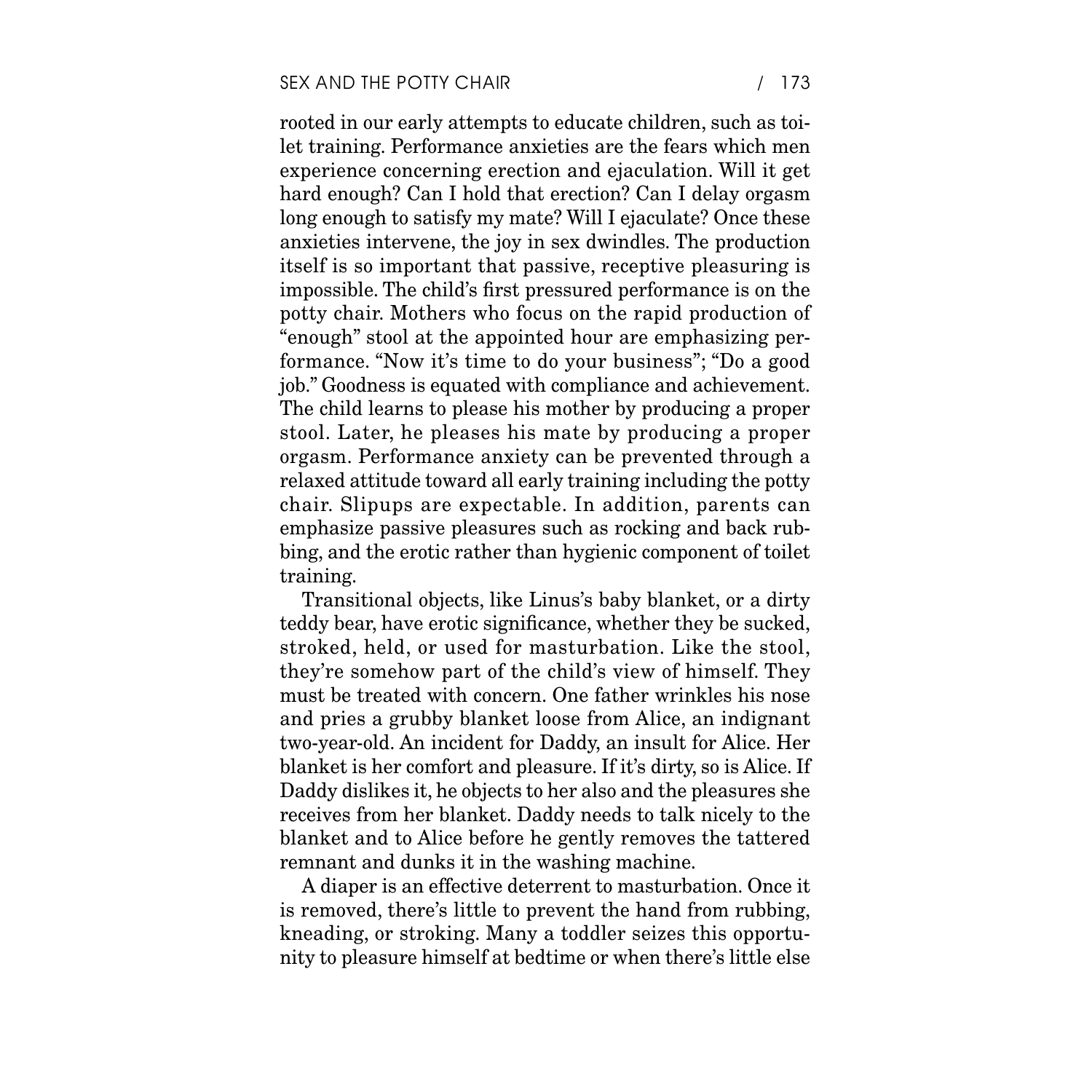to do. Yet Spock and others warn of "excessive masturbation" caused by anxiety or conflict. How much is too much? "Excessive masturbation" is rare, but it does occur. Most unusual at two, it remains uncommon at five. A more descriptive term would be "compulsive masturbation," which connotes the driven and singularly joyless quality of this activity. Other signs of an emotional disturbance are present, as with Peter and Faith in Chapter 10. The child is never satisfied, and uses every opportunity to continue. If restrained, he becomes more anxious and will find a way in spite of parental wrath. Parents often wonder if the child has an irritation or an itch, for the genitals are red and raw from such prolonged rubbing. Pinworms and urethritis are rarely implicated. Compulsive masturbation can be easily recognized as there's no real pleasure involved. Sex has become an expression of anxiety or anger.

Healthy masturbation doesn't interfere with activities such as taking a walk with Daddy or climbing the stairs. It accompanies relaxation, inactivity, and passive pleasuring such as taking a bath or listening while Mother reads a story. It's easily validated by a nod or a smile. Occasionally, youngsters will stroke or finger the genitals at times and in places which are inappropriate, as while riding on a train or swinging in the park. This may be viewed as similar to eating chicken with the fingers—delightful at home, but perhaps poor manners in company. A tactful "not now, wait until later," accompanied if necessary by removing the child's hand, are not amiss as long as the child already knows that you accept and enjoy his eroticism. The child who isn't certain of your feelings needs clarification and extra reassurance.

The erotic toddler is enthusiastic and spontaneous. He searches for pleasure with confidence, but already needs a few guidelines. He asks for what he wants, but doesn't expect gratification every time. His behavior is acceptable, but far from perfect. He remains proud of both his body and its products.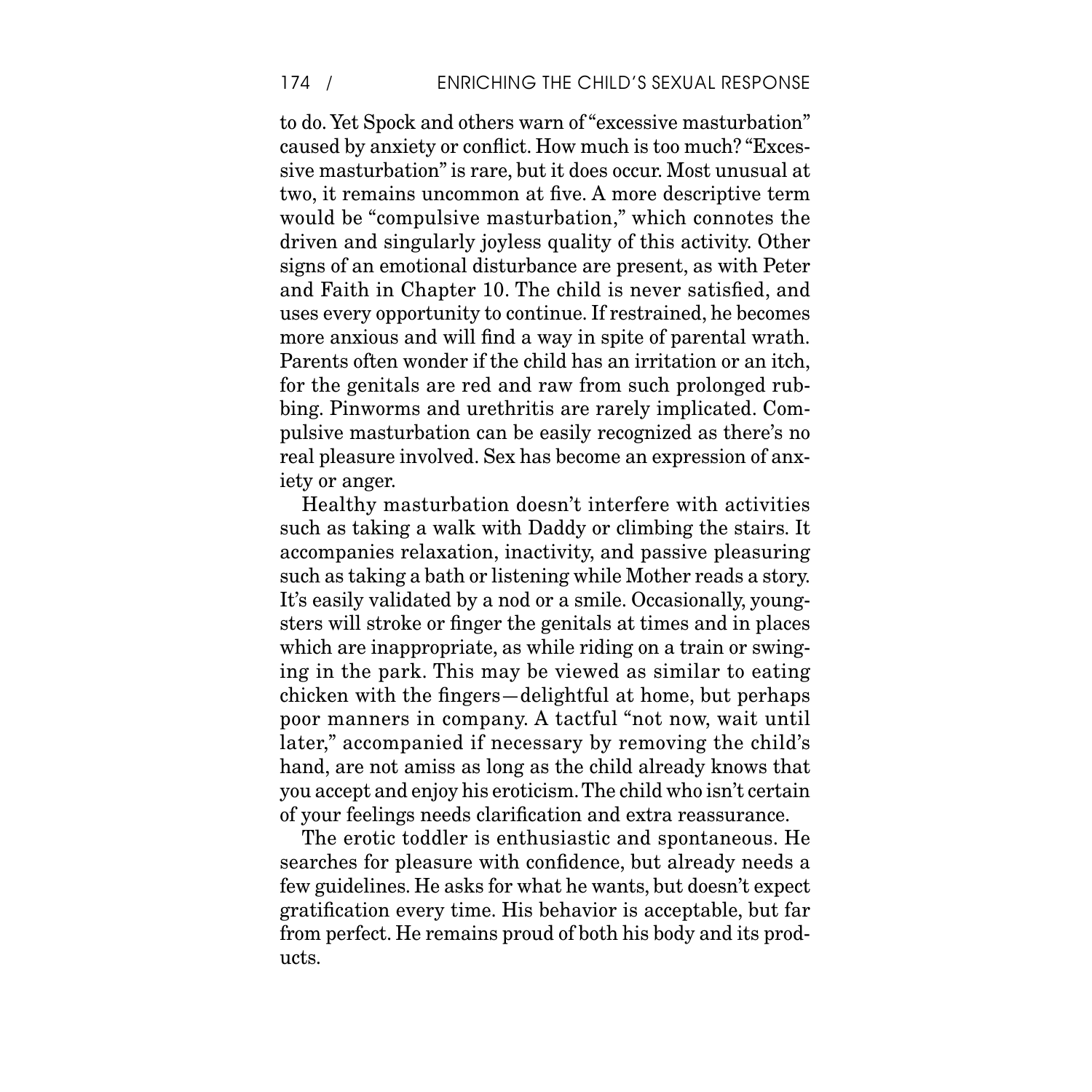## **HAVE YOU GOT WHAT I GOT?** (AGES TWO THROUGH FOUR)

THESE are exciting years. Children are off the lap and into the backyard. There are tricycles to be pedaled, puppies to be chased, and flowers to be picked. Words are now entrancing tools which can bring fairies to the bedside or persuade Mother that the beach is better than cleaning house. The child appreciates the magic of the milk which mysteriously appears outside the door on Monday and of Daddy's voice in the telephone receiver. He expects that adults can make miracles, that trains can fly, and that children may be eaten by vacuum cleaners. The world is an elixir packed with delight, yet strangely unpredictable.

At the seashore four-year-old Trudy concocts a new sensation. She pulls open the elastic waist of her swim suit and dumps in a pail of shells and water. Add seaweed for spice. Five minutes later, she covers her legs with sand, wiggling her toes to prove they still exist. She lies on her back in the shallow water, pokes holes in the mud with a stick, and splashes her baby brother. Her father tells Trudy to put on a shirt to prevent sunburn. Trudy nods, but forgets her father's instructions as she sprinkles sand on a very dead starfish. In a half hour Trudy investigates a dozen erotic sen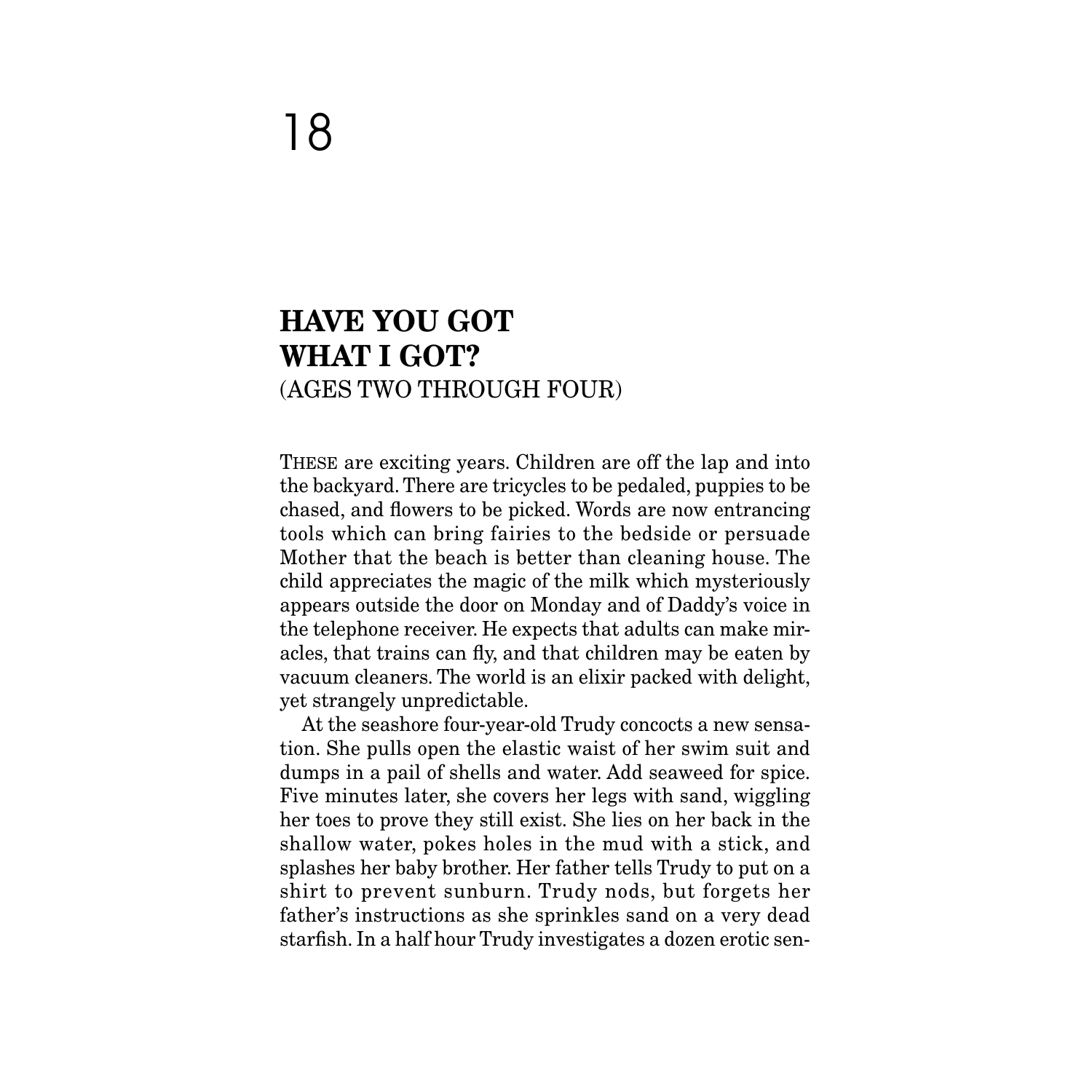sations. She can't select the one she likes best or relinquish any of the other joys she's discovered. She has a repertoire of genital pleasures, none of which snares her attention for long. Trudy is a healthy, erotic four-year-old.

Passive pleasuring seems lost as the child putters and bustles about the home. The enfolding arms of a mother or the silky softness of the father's chest haven't lost their charm—but there's so little time. Often a youngster's exhilaration is terminated only by collapse in bed. The sensitive parent insists on a few quiet time-outs each day. A siesta is reserved for back scratching, holding, nuzzling, and snuggling. Naptime stories in a rocking chair balance the hectic pace of the morning hours and emphasize the importance of receiving pleasure.

Rarely, a youngster becomes all too invested in passive pleasuring, to the exclusion of swings, slides, and other children. This is most often a girl from a small family who's been protected and cuddled. Elizabeth is such a youngster. One afternoon at the park her brother, Tommy, runs to his father crying and complaining that a bad boy took his tricycle. The father tells Tommy that the other boy is exactly his size. Tommy is to demand his tricycle back. Ten minutes later, Elizabeth arrives weeping. Another little girl threw sand in her face. Her father hugs her, dries her tears, and suggests that they return home. At home, Elizabeth is a pretty child who prefers to remain inside. She loves to have her hair curled and to be read fairy tales. Elizabeth can hardly be blamed for preferring the shelter of a lap to the rigors of the playground. Her balance of pleasure has already tipped precariously away from active enjoyment. She expects to be given whatever she needs later in life, she may wait for her mate to provide her with a climax, and be angry when he fails to predict her erotic needs. Little girls, as well as little boys, need to be dusted off and dispatched back into the fray to settle any reasonable problem. (Baumarind, 1972)

The gravest damage occurs when a youngster is bound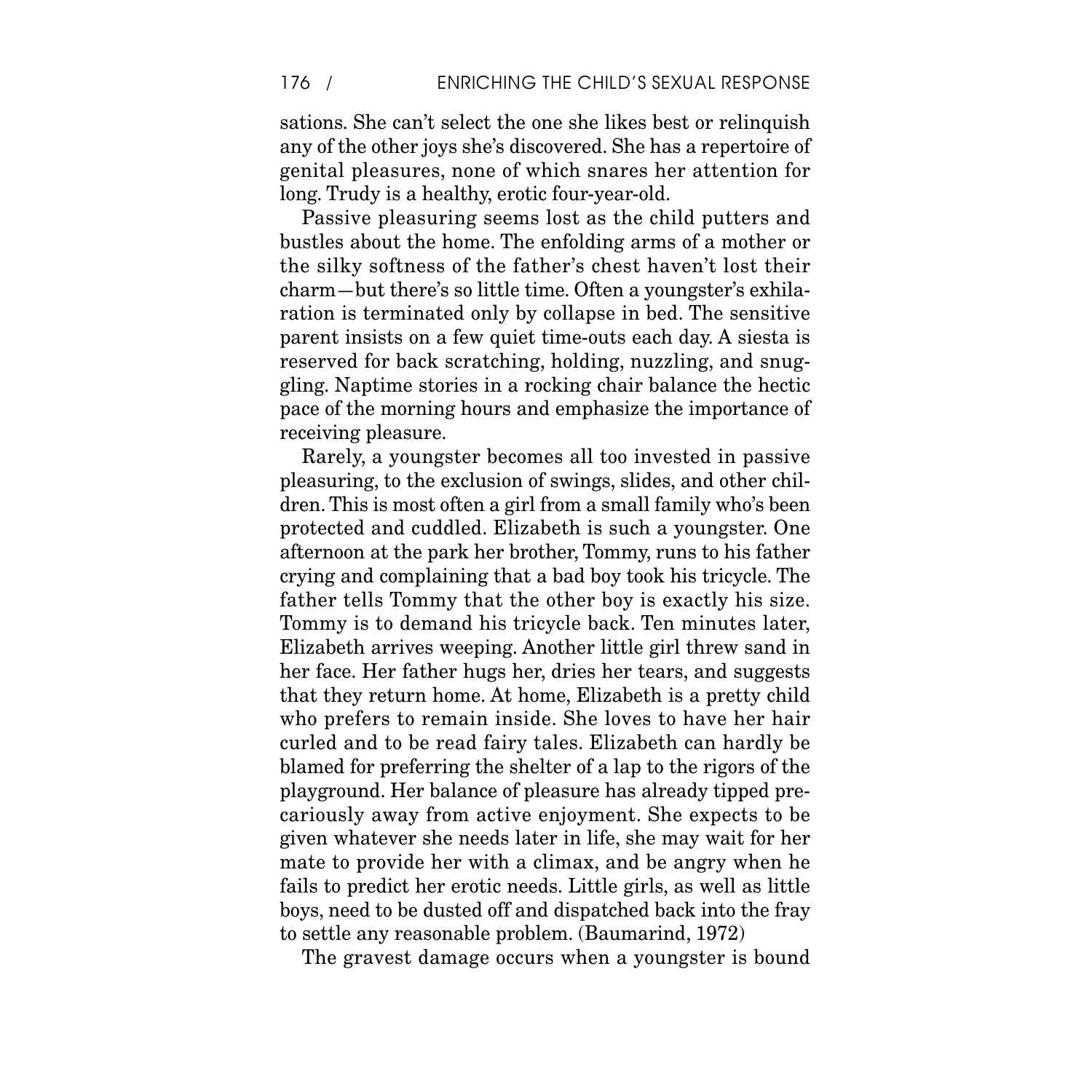closely to a sexually stimulating parent. Timothy, in Chapter 10, is such a child. Children must be free to develop erotic interests on their own, or else titillation becomes a time bomb. They need to experiment and grow outside the highly charged and necessarily frustrating relationships within the family. Children in Mangaia and other liberal cultures develop into erotically healthy adults not only because of early stimulation, but because they're free to roam the bush and experiment with one another. Children in this country need playmates and independence also.

What about the child who can't move freely beyond the family? The asthmatic must be carefully guarded against allergens and the hemophiliac against injury. An only child who lives in a rural area or a violent neighborhood is necessarily restricted. A single parent may bind a child close because of fear or loneliness. Frequent moves from place to place may prevent a youngster from establishing himself in the peer group. Such children don't need increased erotic stimulation from parents, especially after age four. The chronically ill child is a special problem. He's already amply aroused by physical ministrations such as bathing and feeding. Direct physical contact must be minimized and the child helped to be as active in his own behalf as he can. As a sick child feels more helpless, or impotent, than a well child, he needs to develop as many competencies as possible. Crafts, writing, playing an instrument, and reading are nonerotic methods of aiding potency. Parental enthusiasm about the child's independent erotic ventures is never amiss.

As the world widens, the child looks beyond his mother and father. He observes how others relate, and what effect outside events have on his parents. He makes assumptions based on scant experience and an avid imagination. With a firm belief in magic he blends the real and impossible to create theories about everyday experiences. Whenever he is anxious, fantasies sprout and flower into fantastic schemes.

One sunny afternoon in May, Aunt Figleaf pays an unex-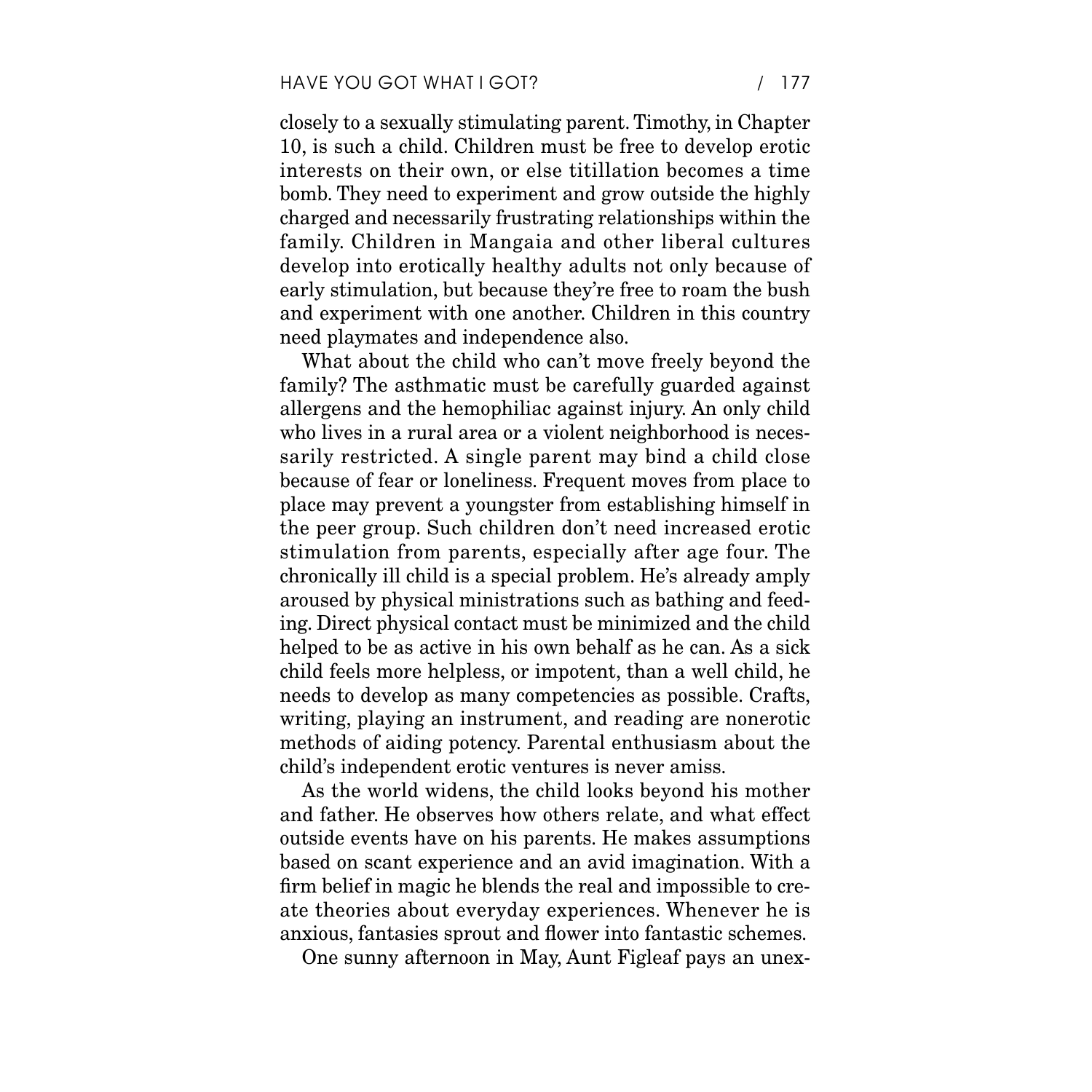pected visit. Henrietta is stark naked, leaping about the living room after a puppy. Aunt Figleaf braces herself against the piano and informs Henrietta that she forgot to put her clothes on. "No, I didn't" is Henrietta's breezy reply as she gallops off through the dining room. Aunt Figleaf was a surgical nurse in the last world war; clean clothes and soap are to prevent disease. She delivers an unsolicited lecture to the mother about the dire consequences of germs transmitted by domestic animals. The mother listens politely because Aunt Figleaf is the father's oldest sister. Henrietta observes from the doorway, and tries to put together the puzzle. Obviously Aunt Figleaf is a powerful person and that makes her right. She certainly is upset about something—but what? Henrietta concludes that her body is bad, running after the puppy is bad, or that bodies and puppies are bad because they are dirty. She finally concludes that feeling good and being naked are dirty. Later Mother explains why Aunt Figleaf was so obsessed. Aunt Figleaf is very old, out of touch, brought up in another time. These concepts are beyond Henrietta. She extracts bits and pieces to form new theories. Aunt Figleaf is old, so is Mommy; therefore Mommy thinks it's dirty too. Aunt Figleaf has run out of touch because Henrietta is too dirty to touch. Henrietta's theories make more sense to her than her mother's reassurances. Henrietta is saved not by her mother's speech, but by her parents' wholehearted enjoyment of her nakedness.

Randy is playing in the living room one Saturday afternoon. His parents are taking a nap. Randy overhears a strange sequence of thumps and squeaks. He climbs the stairs and listens at the door. A moan? He opens the door, provoking a muffled grunt and a flurry of bedclothes. His mother's face is red and her hair a mess. She looks frightened. His father seems angry; he tells Randy to leave. His father must have been beating his mother. Randy sits on the couch and wonders why. When his mother comes down, she hurries to the kitchen without looking at Randy. His father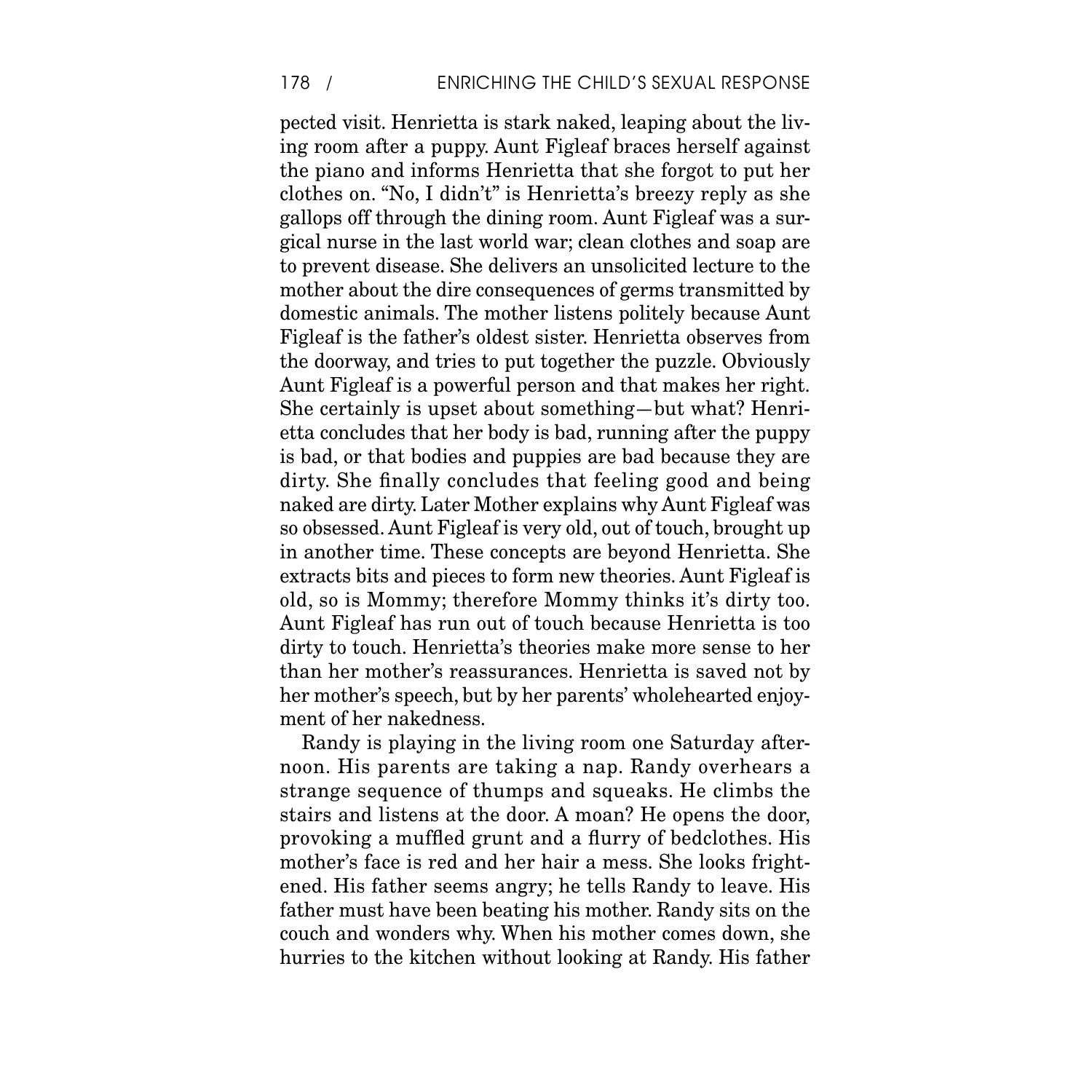sits down and tells Randy that Mommy and Daddy were only wrestling. Randy has a better idea.

The little boy's first trip to the barber shop is also a frightening experience. The next expedition is still pretty scary. By the tenth time it's a delightful visit to a friendly fellow with an elevator chair. Familiarity has chased away the monster; the child is comfortable again. The youngster in Mangaia who first views coitus is every bit as terrified as Randy, but then it happens every night. Not only does his mother survive, but she appears hale and hearty each morning. Now the child begins to pay close attention. That's not his mother who groans, after all. She's hugging Daddy back. The primal scene becomes an intriguing event.

This natural desensitization process exists wherever quarters are cramped or children sleep with parents. Life goes on and the child gains perspective. In our middle-class homes, children have separate bedrooms and sex is shrouded in secrecy. Children are stuck with little knowledge and a large imagination. You may need to offer reassurance until further learning is possible. "Mommy and Daddy were hugging and kissing," is a better explanation than an aggressive concept such as wrestling. Both parents need to discuss the event with the child. Because the child commonly pictures his mother as the victim, the mother needs to hug or rub Daddy, to substantiate her pleasure openly. A detailed, specific explanation is unsuitable, simply because of the child's limited understanding and florid misinterpretations. A demonstration can succeed where words fail. Gather puppets or flexible dolls, a blanket, and an inverted box to serve as a bed. Have the puppets clasp, grunt, and roll together to your enthusiastic comments. The mother handles the girl puppet to act out her agreeable participation. Urge the child to repeat the play himself while you serve as audience. Don't be surprised if the same format is reenacted later with a neighbor child. You needn't portray genital coupling unless the child observed that aspect in the flesh.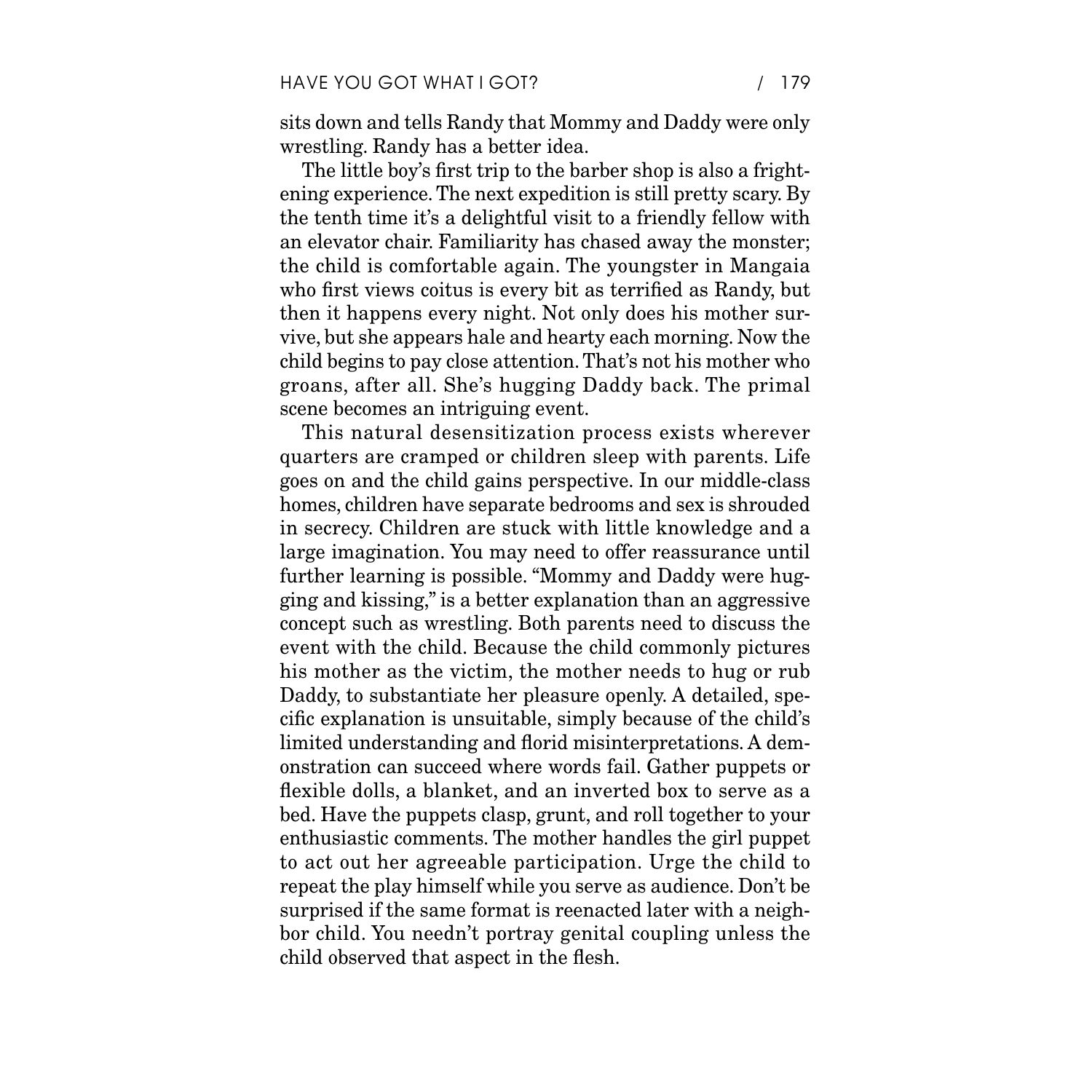Needless to say, the child who perceives Mommy as liking to touch and be touched by Daddy, and Daddy as listening attentively to Mommy is less likely to interpret aggressively any unusual event.

Nudity in the home has been controversial for at least fifty years. Parents fear overstimulation or promiscuity. They're ashamed to be seen naked and are embarrassed for the children also. "Here, pull your dress down before someone sees you!" "Remember to zip your pants." "I'm ashamed of you running around like that." This rigid insistence on clothing propagates shame. In countries where nudity is common, there's nothing to hide, and no reason to assume that one part is covered because it's ugly or dirty. Unclothed children have the opportunity for much casual genital pleasuring, as in wrestling with a chum or crawling over a friendly dog.

Clothing constitutes an emotional investment. "How do I look?" is a common request for reassurance. The staid, paunchy businessman who, for the first time, ambles through the living room bare and nonchalant evokes reactions which range from anxious giggles to plans for a state hospital commitment. Children over four may be shocked or fearful when first confronted by a naked adult. The level of shame in our society is so great that any considerable change in clothing habits is as unlikely as open intercourse. We can, however, encourage children to be comfortable with their bodies by allowing them free play sessions in the nude. Mud puddles and garden hoses are ready accessories.

"Am I male or female?" is a question which must be answered by age three. How can the child learn this? Interchangeable roles, unisex clothing, and hidden genitals are confusing. It helps if he can change the baby or distinguish male from female puppies in a litter. Bathing with a child of the opposite sex provides an easy solution. Simple tub games afford both information and erotic enrichment. These include "ding dong," "push the soap," and "tie the boat." The presence of simple props and at least one boy are required.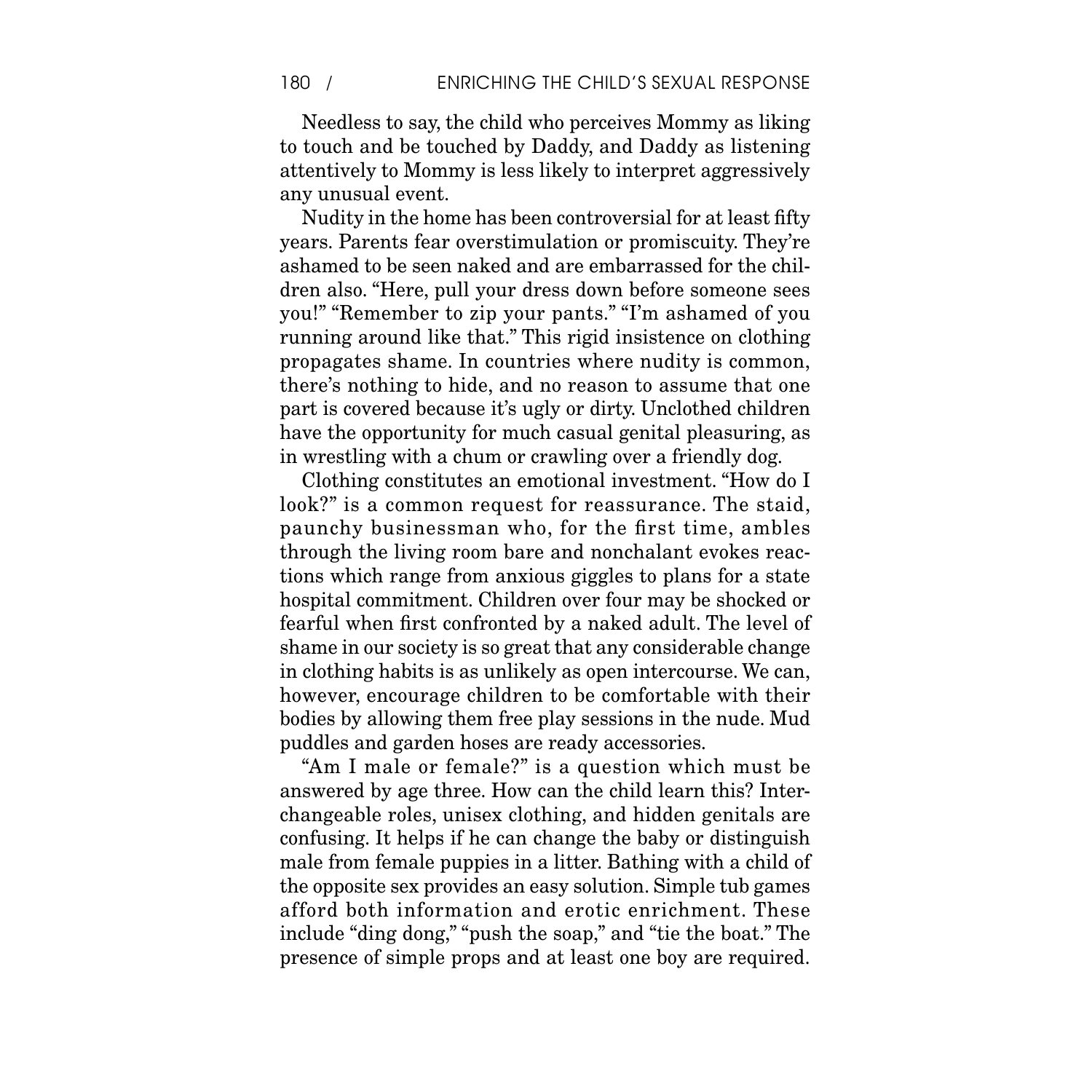"Ding dong" is best played by two boys. They stretch out side by side, and each peers across the water to catch sight of a surfacing penis. A quick tug is the "ding dong" for which the game is named. Boys rarely experience an erection, which would constitute a definite liability. If a girl is present, she may play also, but she has an unfair advantage. In "push the soap" an erection is profitable and girls feel hopelessly inferior. If the soap won't float, neither sex has an advantage. Girls enjoy "tie the boat," although obviously they can't play without at least one boy. Unless the player who provides the mooring happens to have an erection, the game becomes frustrating and is soon abandoned. Fortunately, neither sex can fasten an effective knot.

Toilet games enhance the pleasures of urination and defecation and provide a lesson in anatomy. In the game "show me," children perform for each other on the pot. As more of the girl's body lies hidden, she has more to reveal. Little boys are intensely interested, although no game persists for more than a few minutes at this age. In the toilet game "make a big one," the sexes are evenly matched. Needless to say, keen concentration is required. "Waterworks" is a contest which can be devastating to the little girl. Accuracy and projectile force claim victory for the male every time. Recognizing the inadequacies of her equipment, the little girl may refuse to play or retreat to her mother for solace. Boys feel incredibly proud.

Parents don't need to suggest these games. Lively children, time and permission are all that are necessary. "After your bath: go ahead and play" is permission enough for a reasonably uninhibited child. Parents do need to monitor their reactions should they surprise the children in a sex game. An exclamation, muffled remark, or hasty retreat can provoke shame. A smile, together with a statement like "Hey, that looks like fun!" should be sufficient. Parents may then exit, so as not to interfere with the children's spontaneity.

When parents are open about their bodies, issues arise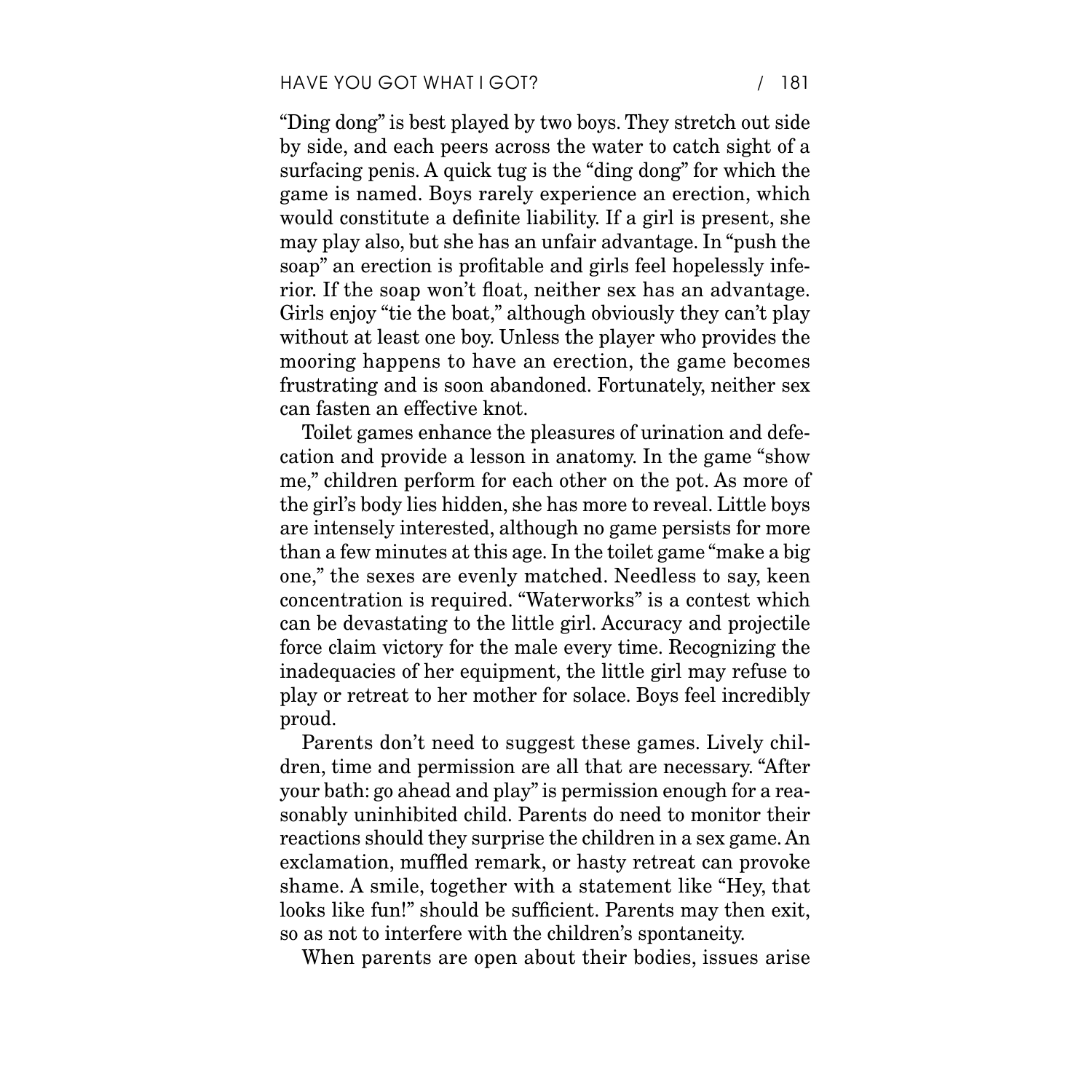which can be settled to the child's advantage. Chet is awestruck at the size of his father's member. He looks at his own and is humbled. One morning, his father enters the bathroom with an erection; Chet is crestfallen. Happily, he already knows that his penis is valuable; it feels good and his mother likes it. He's reassured when his father acknowledges that boys have smaller organs and that when Chet is a man he will have a very large penis also.

Roger hasn't developed penis pride; he needs more than a simple statement. His father adds, "That's a very fine penis you have," or, "We're lucky to have a handsome penis that feels good too." Father can engage Roger in a simple remediation to encourage penis pride. Each in turn projects a forceful stream of urine into the toilet to produce froth. His father compliments Roger and may limit the force of his own stream so that Roger's is outstanding. A capful of detergent in the bowl can add to Roger's enjoyment.

The healthy two-year-old child strips for pleasure and only gradually learns to remain clothed except at certain times. The older preschooler, commonly a girl, may strip because she's anxious. At three and a half, Nancy has a hypothesis. Like any other scientist she seeks confirmation through an extensive and varied experimental approach. She drops her pants in the park, wanders bottomless out of the public toilet, and streaks across the yard. When company is present she invariably enters naked. Averted eyes and her mother's scowl affirm her suspicions. An occasional laugh puzzles her, but the weight of evidence clearly indicates that her genitals are powerfully bad.

Nancy's hypothesis began when mother taught her to wipe from front to back and insisted that she change her underpants when they were stained. Some months later, Nancy saw her cousin Jack urinate. Cousin Jack didn't even use toilet tissue. Nancy asked her mother why, and her mother replied, "Boys don't have to worry." Nancy thought girls were dirty because only girls needed to use toilet paper.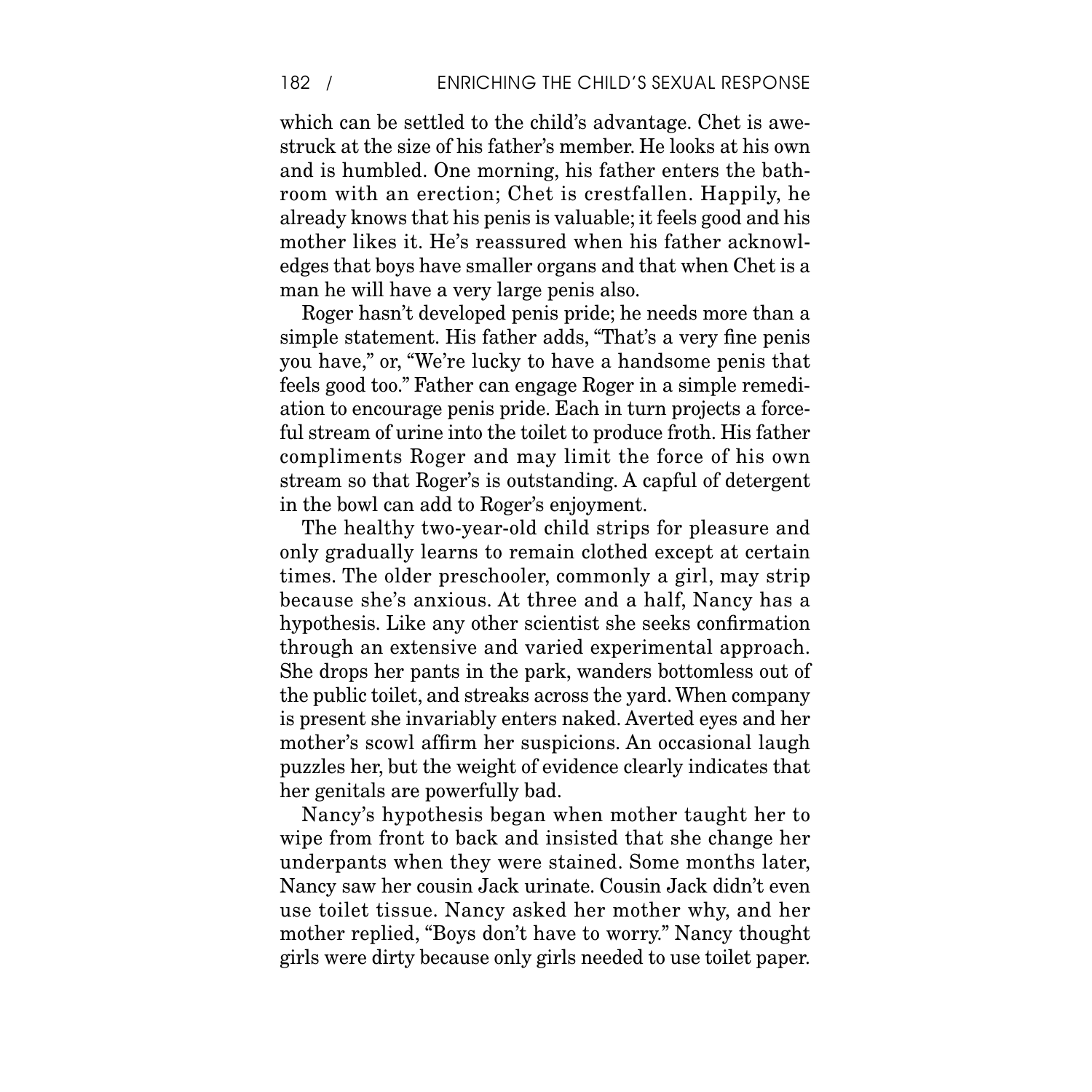If Nancy had held her genitals in high esteem before these minor incidents, no such hypothesis would have been necessary.

The genitals should have been named before age two, but now the child needs to understand more about what they mean. To explain the clitoris is especially awkward for parents because it's the only organ whose sole business is sexual pleasure. Parents have used the term "vagina" because that has an explainable function: It's the passage through which babies are born. The penis is even easier because it's an unparalleled device for shooting urine in the pot. The older child may be told that it also carries semen or plants a seed. The message parents avoid at all cost is that the primary use for genitals is to feel good. Aesthetics are also omitted from the lesson. "Does it look good?" is a common concern for all of us, including the preschool child. To declare that a girl is special because she can have babies is helpful, but how will she know her clitoris is pretty? A young lady who thinks she has a dirty bottom which smells bad isn't benefited by knowing that her uterus will function well someday. Parents can say simply and directly, "That's your clitoris. It's very pretty and it gives you good feelings." The boy may be told, "This is your penis, it's handsome, it shoots urine a long way, and it feels great when you touch it."

Preschool children are less intrigued by copulating animals than they will be in a few years. The dog's genitals, however, are fascinating. Youngsters may poke or tease for curiosity and pleasure. Babies' genitals are charming also. The child may rub or kiss them to see what happens. Although terribly upsetting to parents, this is only an experiment, unless the child has been exploited sexually by adults or older peers.

Girls this age may receive their first intense arousal when licked by a friendly puppy. Loose-fitting panties and the puppy's natural bent may surprise and please. Unless the child is sorely constricted, isolated, or depressed, this is but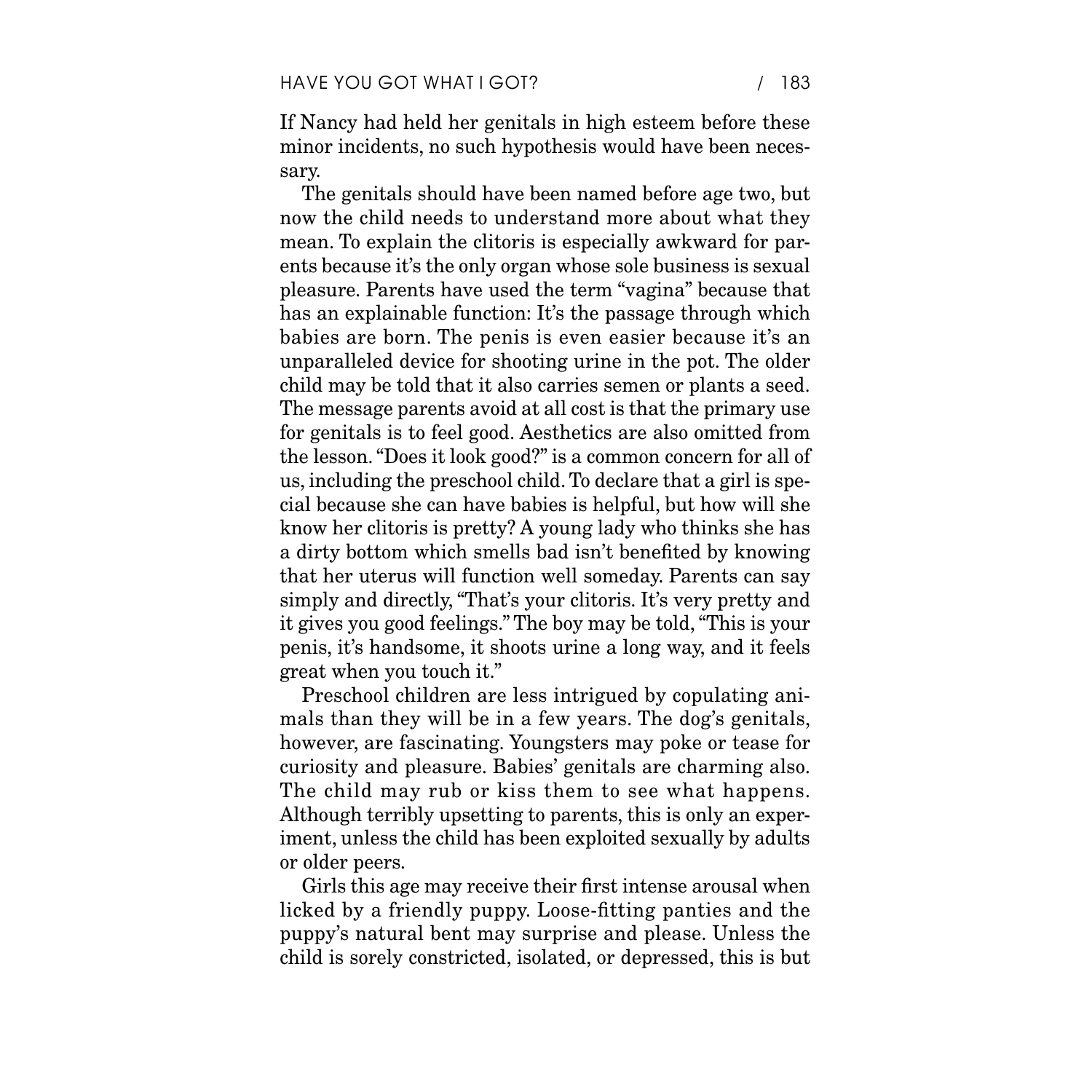a happy event which contributes to her overall eroticism. A catastrophe can occur if the little girl and puppy are caught enjoying one another. If the parents are disgusted or angry, or if they dispose of the dog, the child's eroticism can be severely damaged.

A good nursery school provides sex education. Other children and animals are the teachers. However, not all nursery schools are alike, and more than a few consistently frustrate the development of eroticism. Descriptive brochures rarely mention sex. The best way to find out is to visit the school and talk to the teachers. Look for shared bathroom facilities, the presence of pets such as rabbits or guinea pigs of both sexes, and tree houses, forts, or other small enclosures. The proportion of free time available and the teacher's ability to be frank and open in discussing sex are important. Ask questions such as "What do you do if Johnny pulls down Mary's panties?" and "What happens if a child watches the rabbits copulate?" If the teacher is comfortable in responding to these questions, she may be able to field your child's.

Happy Days preschool supplies its children with finger paint, sand, and clay for a free play period early in the morning. By the end of the hour the room can scarcely be recognized. Next comes a cleanup in which all participate. Then children sit in a circle while the teacher displays each child's work of art. Teachers smile and clap while the children nudge and giggle. Milk and cookies follow, and youngsters are reminded to use the toilet. For the next ten minutes there's a watch-and-wait line inside the bathroom. The teacher enters only when a child requests help, as with a zipper. A cage of hamsters sits on the playroom floor and outside is a rabbit pen.

Three blocks away is the Serendipity nursery school. Each morning children manipulate form boards, hook together alphabet letters shaped like jungle animals, and learn to use scissors. Those who master simple sums or who can tie a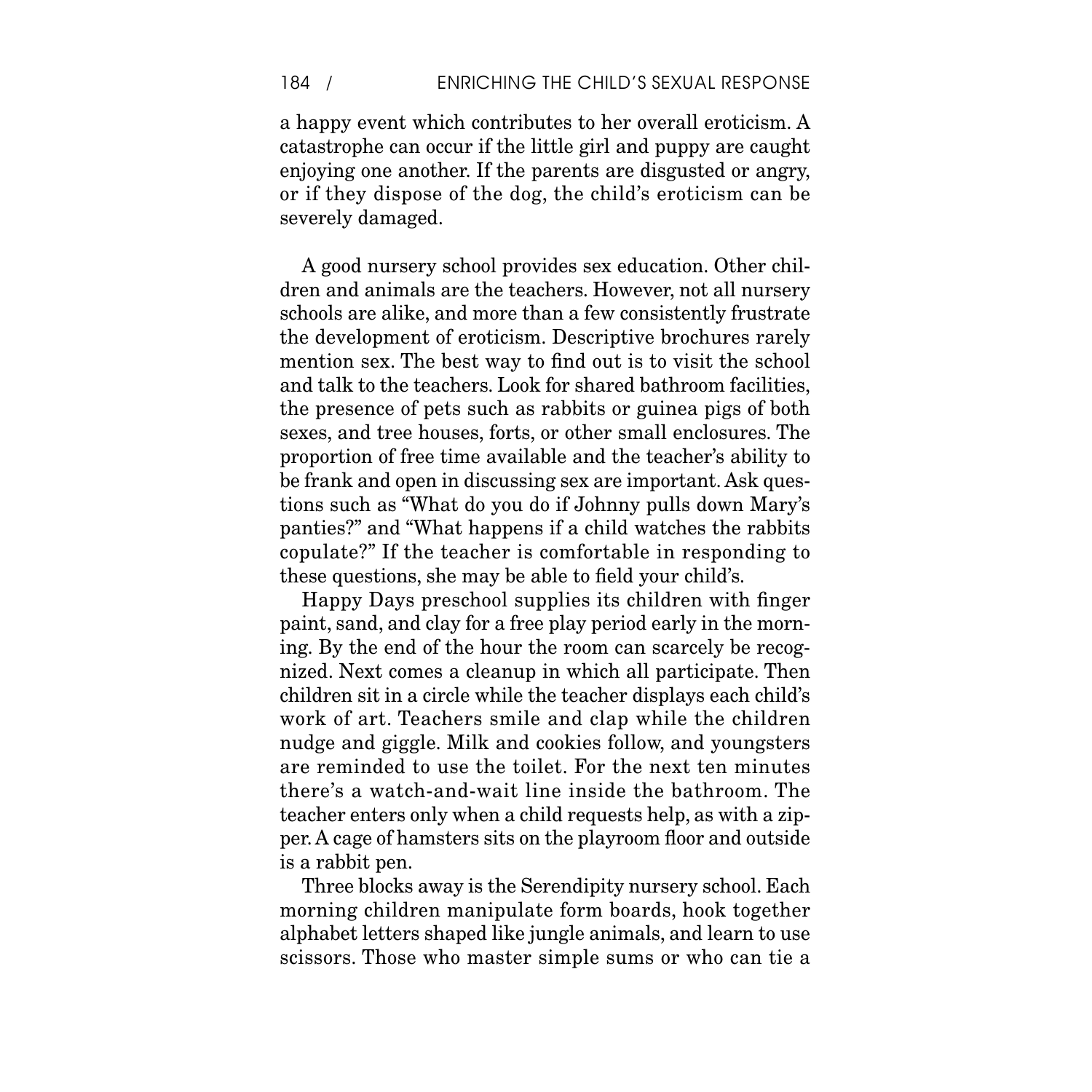shoelace are pinned with a large gold star. Teachers demonstrate the proper use of toys, including a computerlike device which rewards youngsters for matching colors correctly. The children are developing "school readiness." Boys and girls are sent separately to the bathroom. The younger ones are accompanied by a teacher who supervises the use of toilet paper and the washing of hands. The child who pulls too much toilet paper off the roll is politely but firmly discouraged. Although the school has no pets, children are taken on weekly trips to farms, museums, a tomato paste factory, and a fish hatchery.

The Serendipity nursery readies children better for school while Happy Days prepares them better for bed. Overemphasis on achievement necessarily causes underemphasis on eroticism. In Serendipity, performance anxiety is hailed as a sign of success. Children graduate with a list of priorities and a series of well-practiced techniques. Youngsters who attend Happy Days learn to enjoy life while they expand their erotic interests.

At home and at preschool, the child poses questions which would confound a professor. A four-year-old queries, "Do mosquitoes got a penis?" He isn't interested in anatomical structure or the mechanics of intercourse. He has just looked closely at a mosquito for the first time and wonders if the stinger could be a penis. The three-year-old who asks her pregnant mother where babies come from wonders if the infant could drop in the toilet to be flushed away. A four-yearold who was circumcised a few months before is angry and upset when his mother prepares for the birth of a new baby. Again and again he asks why she must go to the hospital. She reassures him that he may visit her, and that Daddy will stay home from work to care for him. When she's ready to leave, he clings to her leg and sobs. He thinks his mother will be circumcised too. A three-year-old tells her mother to stop having babies. She remembers an Irish setter who gave birth to fourteen puppies, several of which eventually starved. The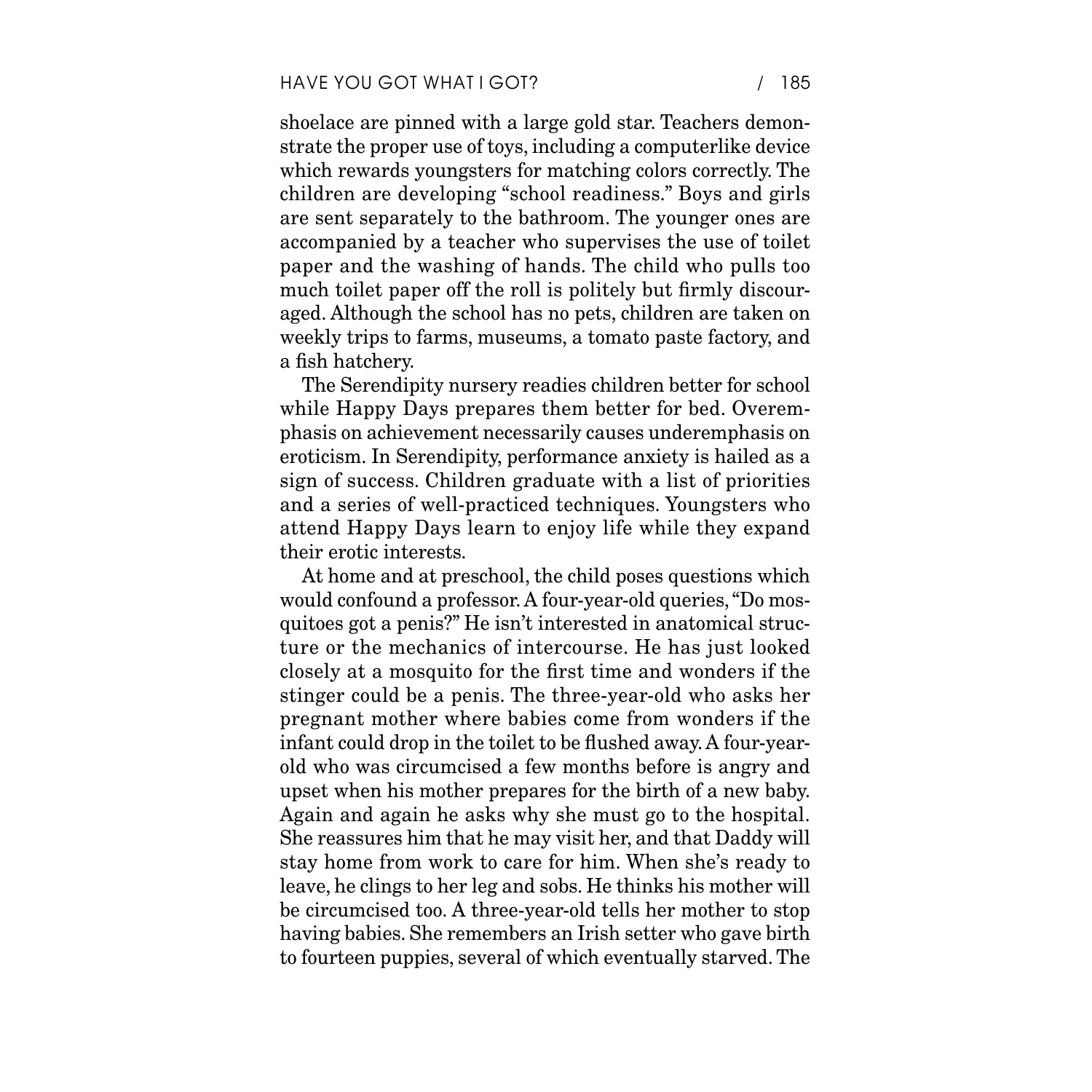parent who sticks to the facts often misses the point.

There's no substitute for listening to the child and sorting through his magical confusion and illogical connections. Yet the reason why the youngster is anxious about sex and intent upon building theories is that there's precious little real information available. The deficit is not of facts, which are largely incomprehensible at this age anyway, but in feelings, attitudes, and expectations. A most effective tool for conveying these intangibles is sorely neglected—the fable or folktale. The Eastern Apache Indian tribes spin folk tales to children about the coyote who possesses an immense penis. This picturesque trickster is thwarted in his erotic exploits through his own blunders. Young and old of both sexes sit back, laugh, and joke about the human foibles of the coyote. The tale is both instructive and reassuring. Adult enthusiasm for sexual themes and approval or disapproval of various expressions of eroticism are evident. (Opler, 1975)

Parents can create their own fables or include erotic elements in stories already on the shelf. Thus the Grinch can steal a curvaceous maid along with Christmas, Dorothy may woo the Cowardly Lion, and Jack can fetch more than a pail of water. Unexpurgated myths and fairy tales may be resurrected in the service of eroticism, although only the simpler stories and fables are suitable for preschoolers. Occasionally a modern tale such as *Millicent the Monster* by Mary Lystad is distinctly erotic. Millicent threatens the boy next door while straddling a large tree limb, insults her mother, makes faces at motorists, stands on her head to reveal her underpants, and rides astride a rocking horse. The ending is moral without presenting sex or assertion as shameful or dirty. While reading aloud a story such as *Millicent,* parents can stress the pleasure in erotic activity, and embellish or enlarge upon sexual themes. Open discussion can then be encouraged.

Stories also provide a foundation in sexual responsibility.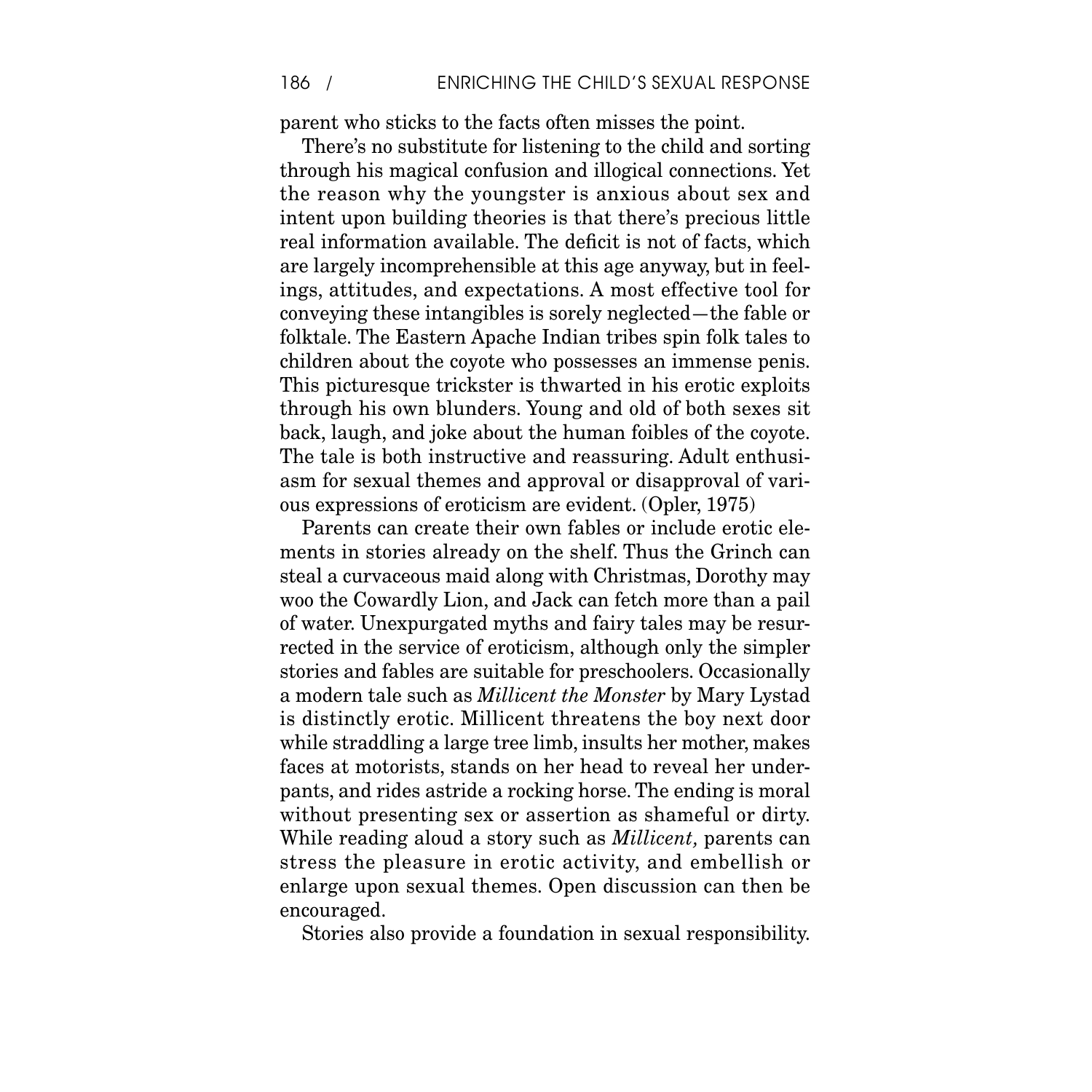Values such as consideration for others, honesty, and accountability are clearly conveyed. Children this age don't just listen to stories, they live stories, so that part of each tale becomes a part of the child.

The erotic preschooler has a conviction of maleness or femaleness based upon real data. He views his genitals as pretty, pleasing, and presentable. Simple sex games are enjoyed without shame. His erotic interests are now largely independent of his parents. As he expands his friendships in the future, he will find many additional opportunities.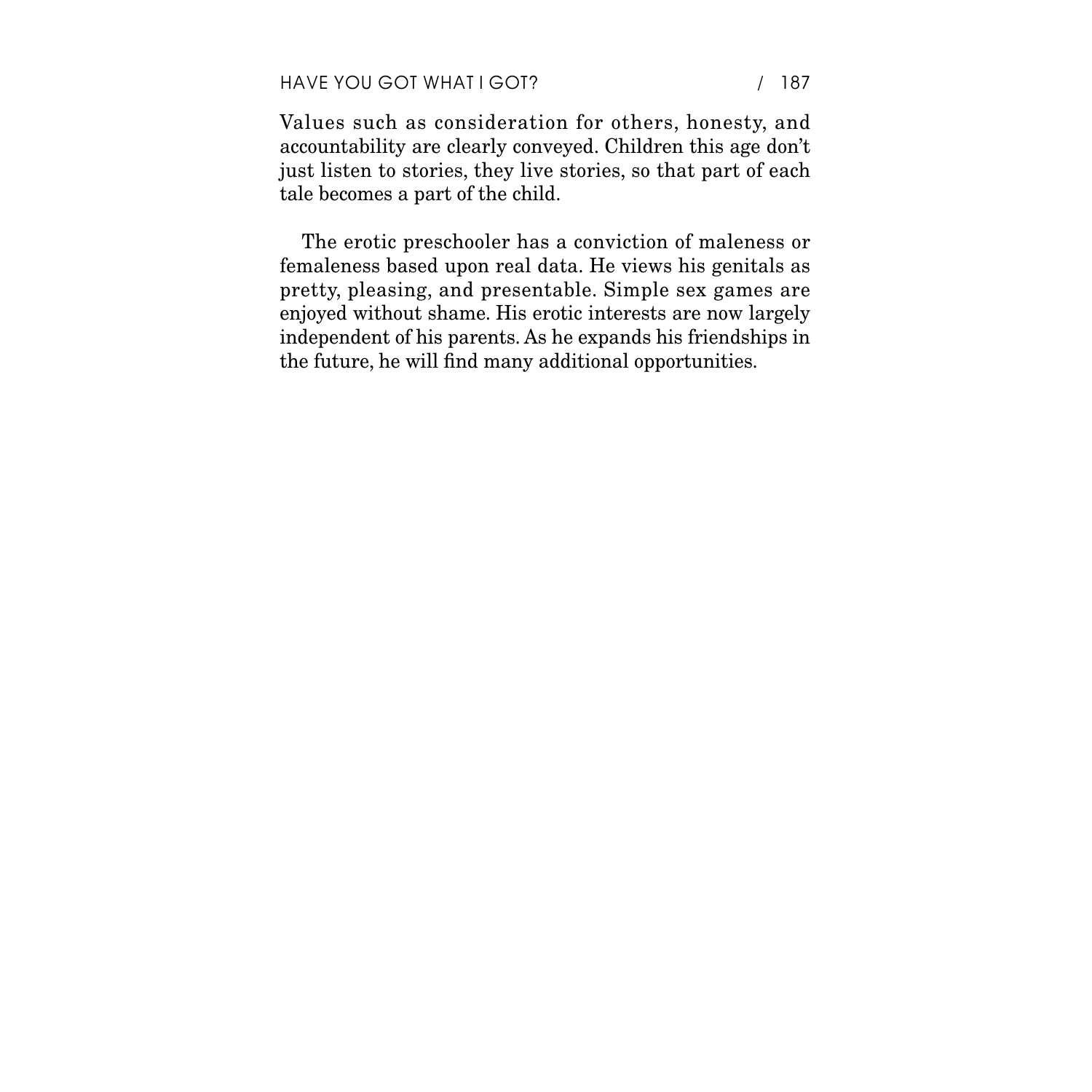## **OEDIPUS ACCENTUATED** (AGES FIVE THROUGH SIX)

JACQUELINE won't let Daddy alone; she hugs and kisses him at the slightest provocation. She climbs on his knee and rubs back and forth. Her intent is all too clear. She keeps asking Daddy to take her to the beach or to work. When he gently refuses, she complains that Mommy never lets her do anything. She petulantly declines her favorite delicacy, Mother's chocolate chip cookies. Andrew declares that he will marry Mommy when he grows up. When asked, "What about your daddy?" he seems not to hear. The child, who is now self-possessed, wishes to possess someone else. What could be more entrancing than the parent of the opposite sex? If Daddy tickles and kisses Mommy, why not Andrew? The erotic child doesn't mince words or pass up options. The statement "I want to marry Mommy" has an unmistakable genital ring even when the child has only the foggiest concept of intercourse.

Five-year-old Herman repeatedly asks his mother, "When is Daddy going to work? Is Daddy going on a trip?" One evening Herman approaches his mother without pants, but with a full erection. Unabashed, he requests that she hold his penis. His mother asks why, and Herman states matterof-factly that it feels good. His mother needs perspective, comfort, and a sense of humor not to blush, stammer, or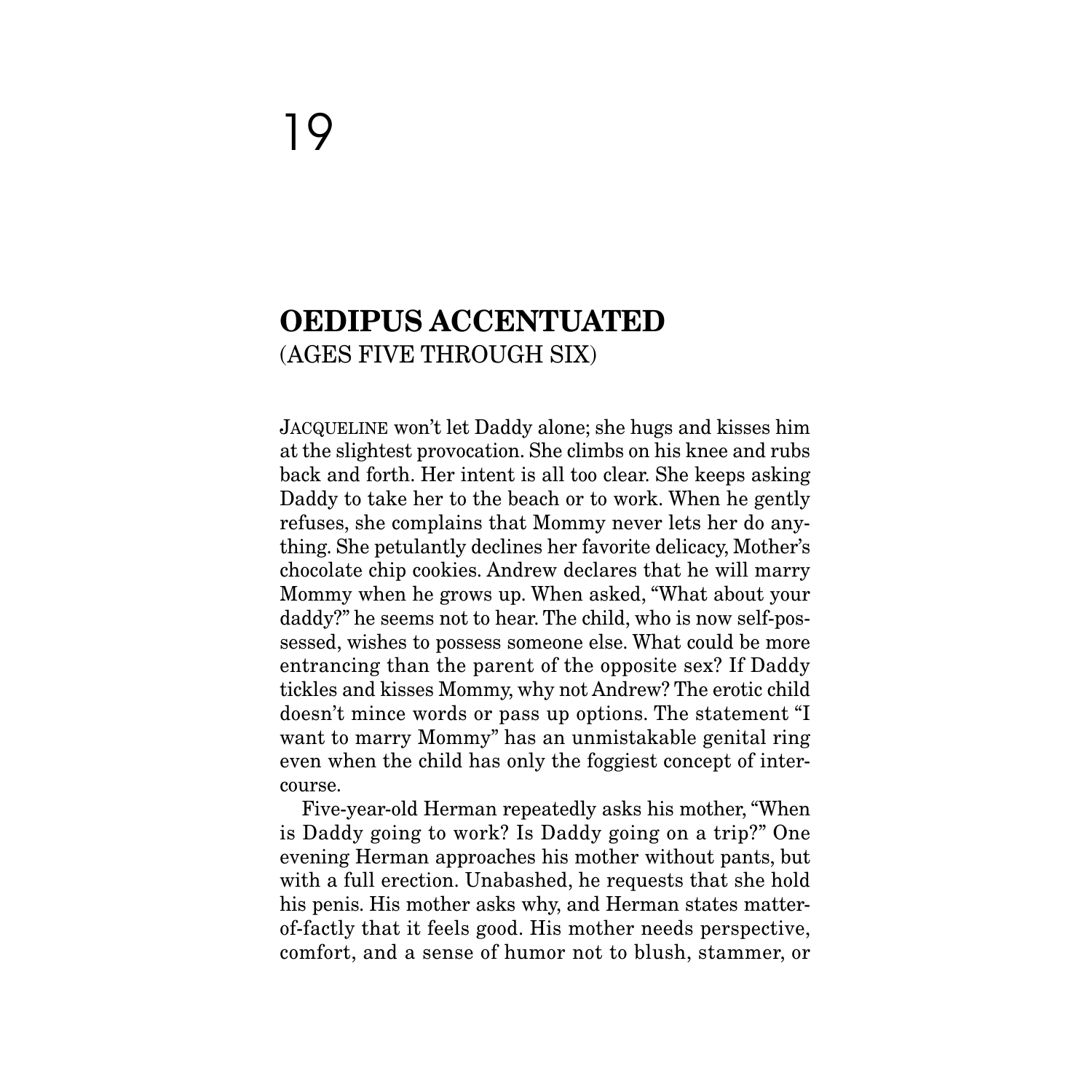reject Herman and his penis. Her response is momentous for Herman, who will never again be as vulnerable. He stakes his concept of himself as a sexual being on her reaction. Even the mild "That's not a nice thing to ask your mother" crushes Herman. His mother needs to sit, listen to Herman plight his troth, and thank him for the compliment. If she tells him that his penis is pleasing while she gently explains that some things are impossible, Herman can leave rebuffed but with penis pride intact.

When Herman decides that his mother is an impracticable choice, he sees his father in a new light. His father is powerful, and absolutely possesses his mother. Herman desperately wants to be like his father, and actively models himself after him. He casts lascivious glances at his reading teacher and the girl next door. If he can't have Mommy, perhaps… This is what Freud describes as the favorable resolution of the oedipal conflict. A little boy decides not to possess his mother but to become a man like his father. Eventually he'll find an appropriate woman. This alignment with his father militates against homosexuality and increases the child's social awareness. The oedipal period or stage is roughly between ages four and six.

During the oedipal stage, Herman needs his father more than ever. Yet he fears that his father will detect his lust for his mother. Closeness to the mother intensifies both his desire and his fright. To Herman, his father appears like a giant with a penis the size of a football. Herman feels woefully inadequate and may retreat to the garage to massage an organ which suddenly appears three sizes smaller. What Herman needs most is an empathic father. If Herman has just failed miserably in his first seduction, his father can say, "With such a good penis, the girls will really like you." After his mother rejects Herman's penis, the father can remark, "Look how big your penis is! In a few years it will be as big as mine!" When his father realizes that Herman has entertained some very nasty thoughts about him, and now is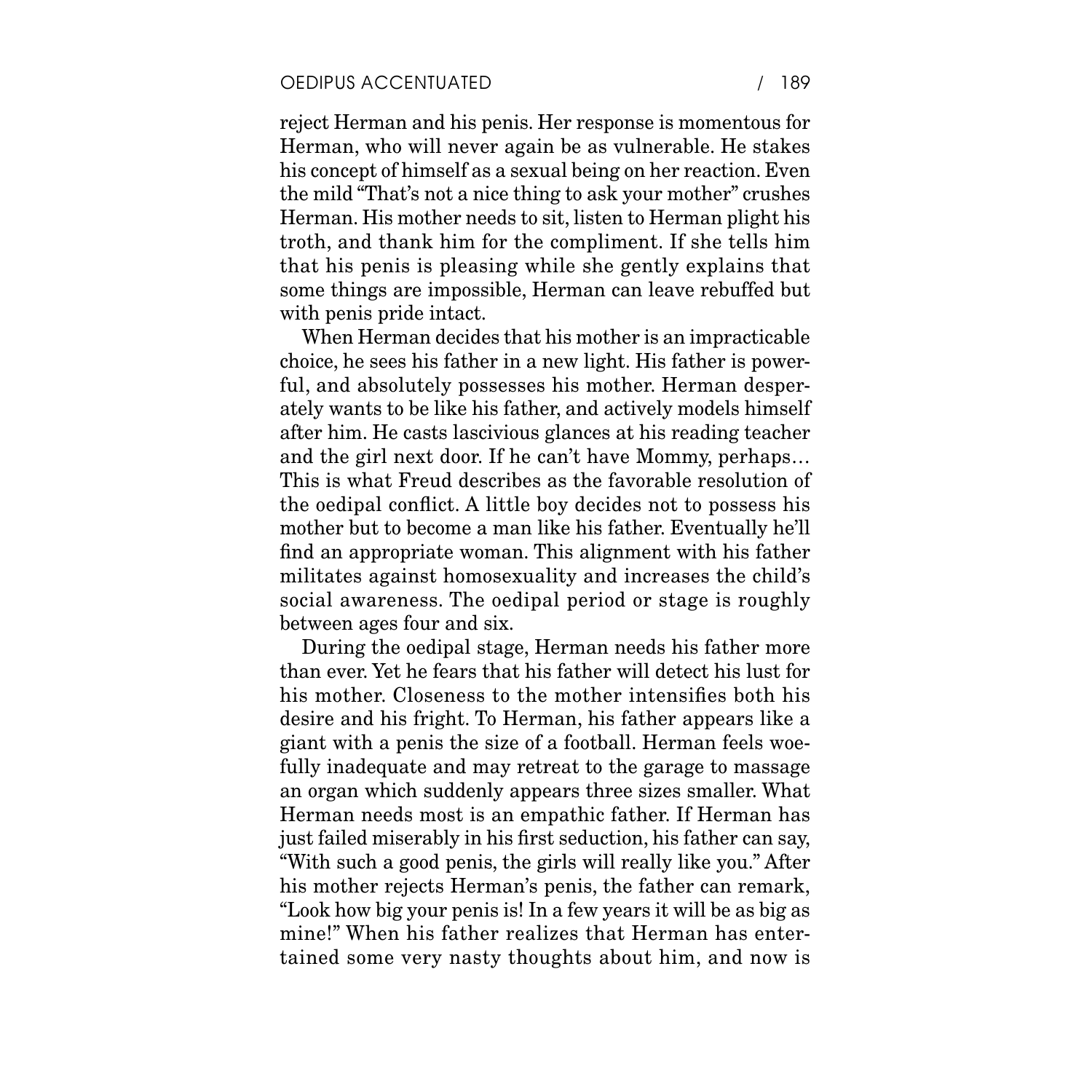ashamed, the father comments, "I used to get awfully mad at my father too, but he understood." When Herman has learned a special skill, such as riding a bicycle, his father can endorse his potency with a statement such as, "Look at you go! A few months back that would have been impossible!" If they ride together Herman feels proud and almost as potent as his father.

If his mother is too understanding toward Herman's proposition there may be no resolution at all. Herman can feel ever on the verge of success because his mother never really says, "No." He remains afraid of his father, and uninterested in other women. His mother can say, "You have a very nice penis, but it isn't a present that a son gives his mother. Father gives me his and that's the right way. Later, you'll find a girl and give her yours."

Jacqueline's oedipal struggle is no less poignant than Herman's, although the subtle maneuvers she employs are less distressing. Jacqueline still has a problem finding her own clitoris, so she can scarcely offer it to Daddy. She offers her entire body instead. Her father perceives her as sweet and cuddly and is amused at her courtship. It's hard for Daddy to say "No" with conviction. Yet her father must set limits just as surely as the mother must with Herman. This can be done without rejecting Jacqueline's eroticism, by a statement such as "You're cute, and sexy, too, but Mommy's my sweetheart and you're my child. Someday you'll have a man to make love to you the way I make love to Mommy." The father's recognition of Jacqueline's sexuality is essential for her healthy erotic growth. Most young girls have had precious little approval from the opposite sex by the oedipal stage, whereas most boys have seen their bodies mirrored in the appreciative eyes of their mothers for years. The cues which will ease Jacqueline's entry into the adult sex role necessarily must come from her father, who represents all men. If Jacqueline knows that her father values her sexuality, then she will expect acceptance from her mate.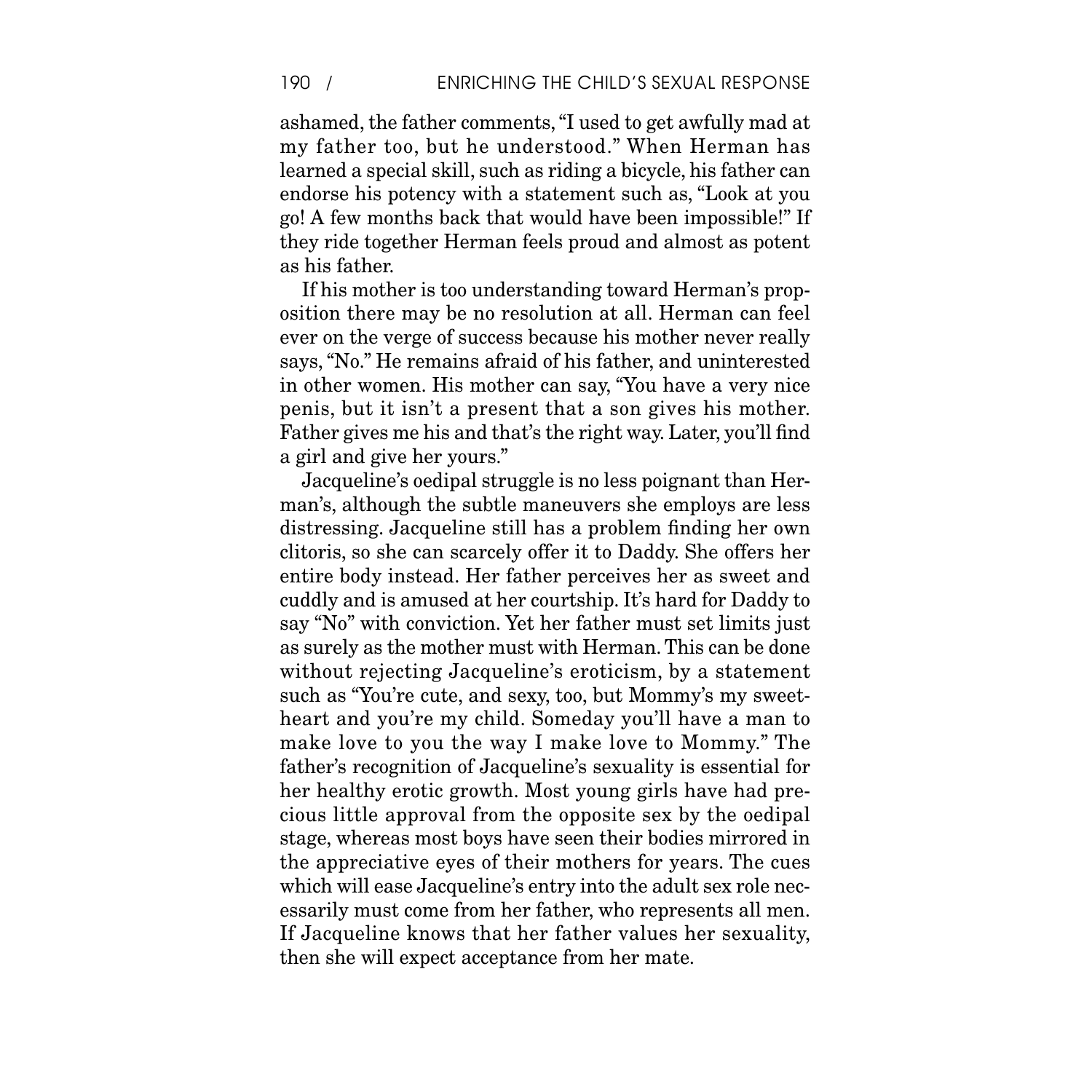The mother's task is to aid Jacqueline's sense of femaleness by involving her in activities in which she can feel competent. The household tasks of cooking, making beds, and washing clothes are convenient and acceptable but only if the mother herself enjoys these pursuits. This, however, is prime time to broaden the girl's concept of femininity, ameliorating the passivity which impairs the female response. If the mother habitually gets what she wants from the father by manipulation, she and Jacqueline can practice asking directly for things. Mother and daughter can form a team in competitive sports such as kickball and volleyball. "Slapjack" and "go fish" are excellent games to enhance assertion. As the mother openly savors victory, she gives Jacqueline permission to do the same. The mother and Jacqueline can learn to repair a bicycle tire, hang shelves, and change the oil in the family car. Whenever a skill is developed or a difficult task complete, her potency is enhanced. The father's support and approval confirm Jacqueline's worth as a competent female.

Clitoral recruitment is the mother's task. It's easy to compliment Jacqueline on the grace and symmetry of her body, but what accolade is there for a clitoris? If the mother still bathes Jacqueline, she begins by noting its beauty and propensity for feeling good. Now, Jacqueline needs more than this; she needs to know how her clitoris relates to other people, and how it compares to other organs. Would Daddy like it if he saw it? Does Daddy like Mommy's clitoris? Why is it tiny compared to her brother's penis? Is his penis better because it's bigger? Why doesn't her clitoris get big and stick out? Does it get bigger later? Mother replies simply and with candor. Indeed, the clitoris is smaller and will never gain the impressive stature of the penis. It's hidden and therefore harder to stimulate. Yet it holds a very special, concentrated pleasure. The mother can comment that the nicest gifts sometimes come in the smallest packages. She can indicate that her clitoris gives her as much pleasure as Daddy's penis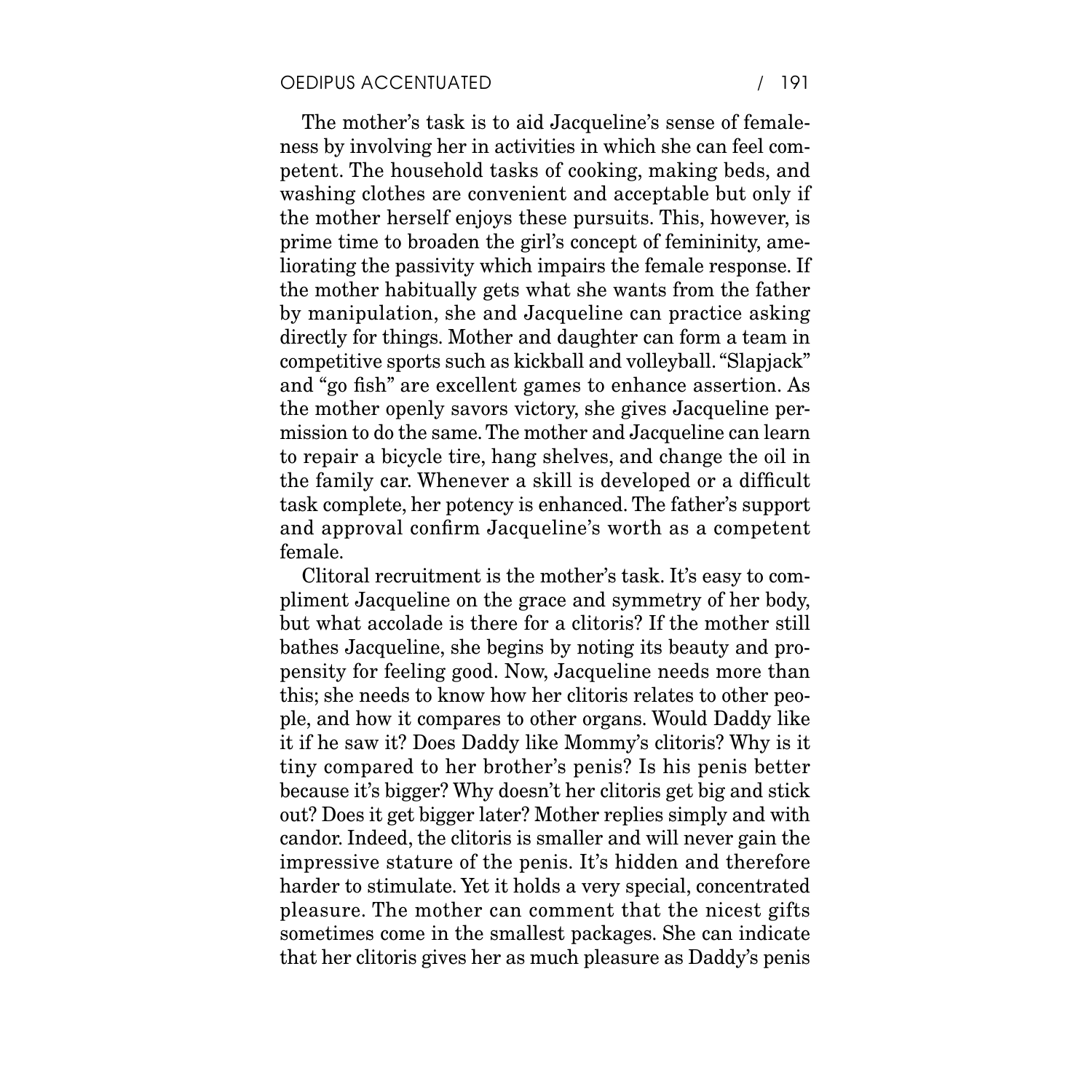gives him when they make love. Jacqueline may wonder if the clitoris is tucked away because it's bad or ugly. The mother can compare it to a wrapped and beribboned Christmas present to emphasize that objects are not hidden to conceal a lesser worth.

Jacqueline worries about her mother's anger also. If Jacqueline really does seduce her father, what would her mother say? If her father titillates her by wrestling, rubbing, or inviting her to ride on his back, Jacqueline's anxiety escalates. If the mother and father are cold toward one another, or if Daddy does indeed prefer a cuddly moppet to a harried housewife, Jacqueline's fantasy becomes frighteningly real. For Jacqueline's sake as well as their own, her parents need to enjoy each other.

Parents who derive emotional and sexual gratification from one another are unlikely to produce homosexual sons or daughters. (Rutter, 1971) Parents with a skewed or deficient relationship can predispose their offspring to homosexuality. (Marmor, 1965) An example is the mother who criticizes or resents the father, and depends upon the child for support. Or a mother may be overprotective and domineering, and married to a distant, weak father. The father may threaten or abuse the mother, driving the child closer to her and away from him.

Betty is an example of how the parents' relationship affects the child's sexuality. Betty's parents separated when she was four. Betty lives with her chronically depressed mother, who blames the family's sorry finances on the father, who "took what he wanted and left." Betty likes to play horsey with her little brother. She takes a piece of string and persuades him to put it in his mouth. She pulls this way and that, shouting commands. She threatens to switch him if he doesn't comply. Little brother doesn't like to play that game very much but Betty is an expert at persuasion. In kindergarten she attempts horsey again. Most other children refuse to play. This game isn't much fun for Betty either, but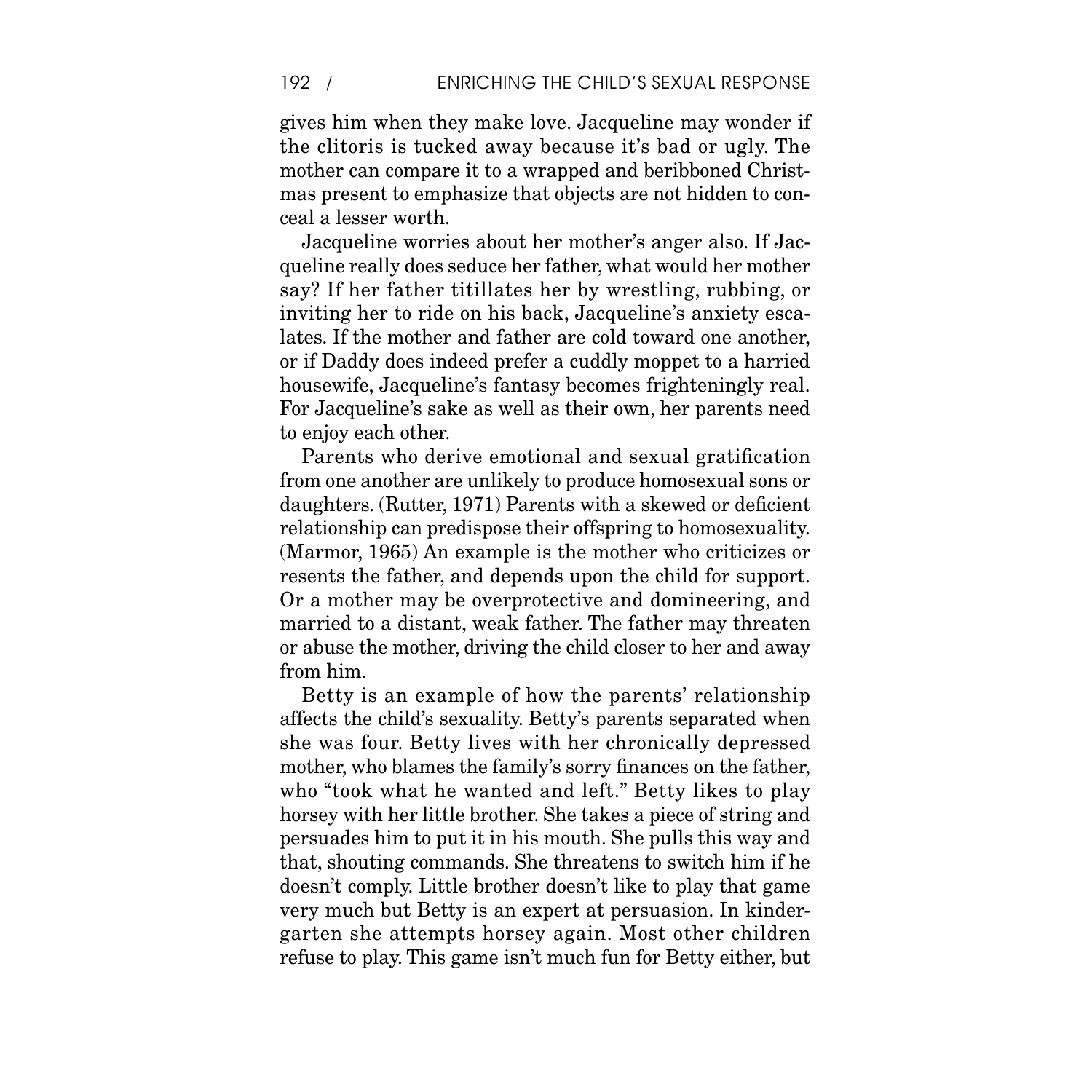it serves a purpose. She feels in control, powerful for an instant. Betty identifies with her mother without ever having wished to possess her father. The mother is hurt, helpless, and angry at men. So is Betty.

Parents who act sexual outside the bedroom further the child's sexuality. Mutual displays of affection, including a pat on the fanny, are healthy. If the father grabs, and the mother says, "For heaven's sake, I'm cooking dinner!" the child assumes that mothers, or girls, don't like sex. An open, robust hankering for one another aids the child in establishing a positive attitude toward sex.

How can a single parent provide these essential ingredients? At times difficult, it's certainly not impossible. Simone was raised by her physicist father after her mother abandoned them both. An assortment of housekeepers cared for Simone until she was four, when she entered a day-care center. Father bestowed copious attention on his vivacious youngster. He recognized that Simone needed a mother, but remained generally distrustful of women. He and his secretary, Anne, had ventured upon a sporadic affair, but neither was prepared to make a commitment. When the father and Anne wished to make love, Simone was sent to visit Grandma. Simone only knew Anne as "that nice lady who gives me gum in Daddy's office."

When Simone was five years old she made her father pudding for his dessert and insisted on washing the bowls. Amused, the father waited until she was asleep before he rewashed the dishes. Simone made plans for her father to take her on weekend jaunts to parks and movies. Her father complied, even though the movies she chose were a dreadful bore. One Friday evening the father and Anne planned to meet. The father was preparing Simone for a visit to her grandmother's when she burst into tears and slammed the door to her room. The father's first impulse was to follow and comfort her. Instead, he sat and stared out the window. When Simone reappeared, red-eyed but silent, he informed her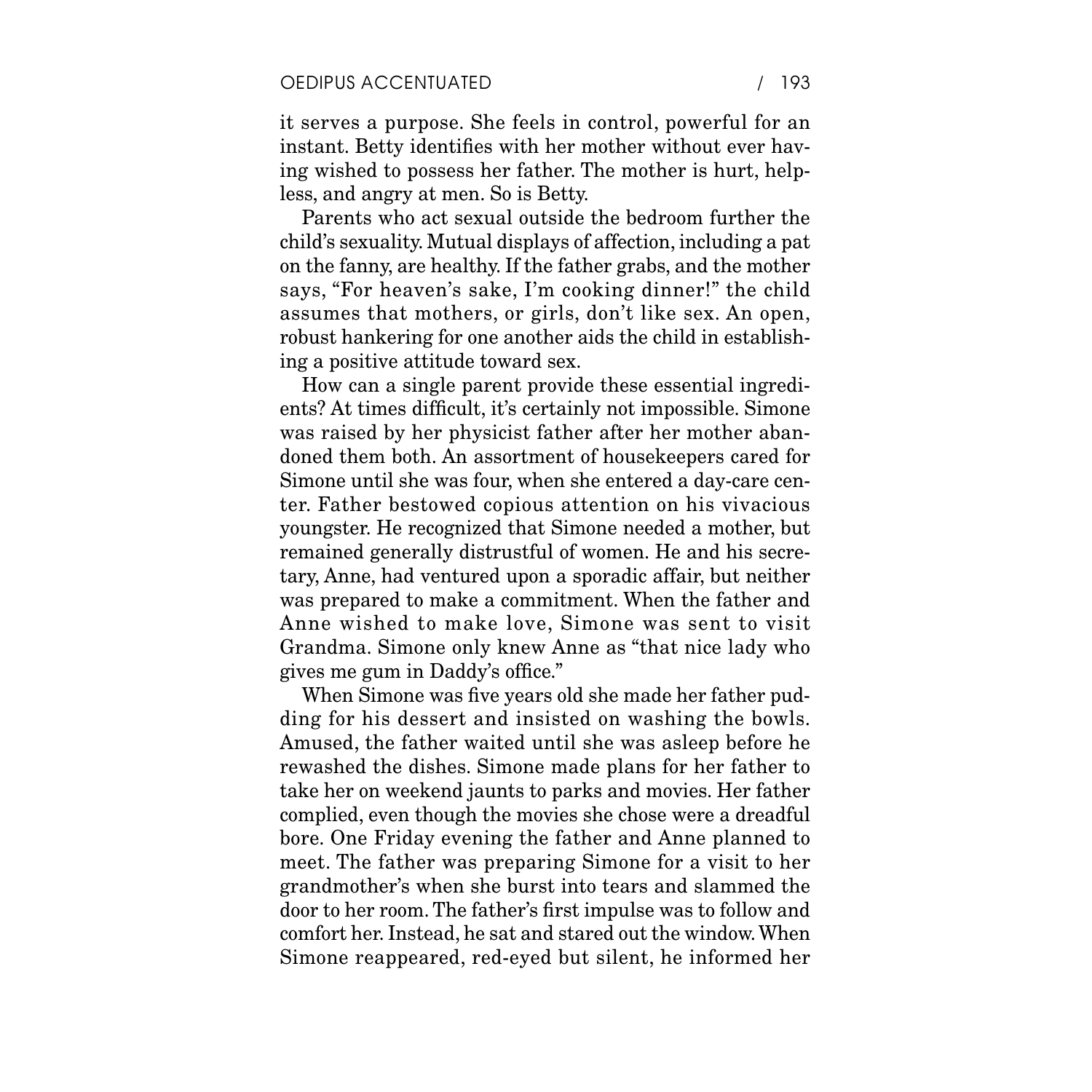that she would not be going to her grandmother's because there was someone coming whom he wished her to meet. Simone was surprised and not overly pleased that the someone was that "nice lady in Daddy's office who gives me gum." In fact, Simone was unable to remember Anne's name in spite of repeated visits over the next six months. Simone refused to make pudding, or wipe a dish, and would retreat to her room after dinner in surly silence. Anne, who was now father's fiancée, accepted this spiteful Aphrodite in good grace. She proposed a shopping expedition which Simone immediately rejected. The father decided to go shopping instead, and informed Simone that she would visit Grandma's. More tears, and Simone screamed at Anne, "You aren't my mother!"

Two days before the wedding, Simone asked if she could be the flower girl. Anne and Simone went shopping for a dress. Simone became a delightful flower girl, although she was again miffed when no one invited her to the honeymoon.

Mothers who are single parents of young boys are in a difficult position also. An uncle, a Boy Scout leader, or a male teacher may serve as role model if mother lacks a steady male friend. If the mother derives major emotional satisfaction from her son she needs to monitor her own reactions closely. She may unwittingly impede his growth by seeking his approval and emotional support. Then her son feels as if he does indeed possess his mother and thus restricts himself from outside erotic pursuits. He needs to be urged, and sometimes pushed out to club meetings and sports events while his mother remains at home. Summer camp and prolonged visits to relatives are helpful.

Some young single mothers are so bound by little money and large responsibility that they appear sexually uninterested. Sandy works long and hard as a nurse's aid to support two youngsters. By the time she beds down the children and completes her nightly chores, she's too exhausted to pleasure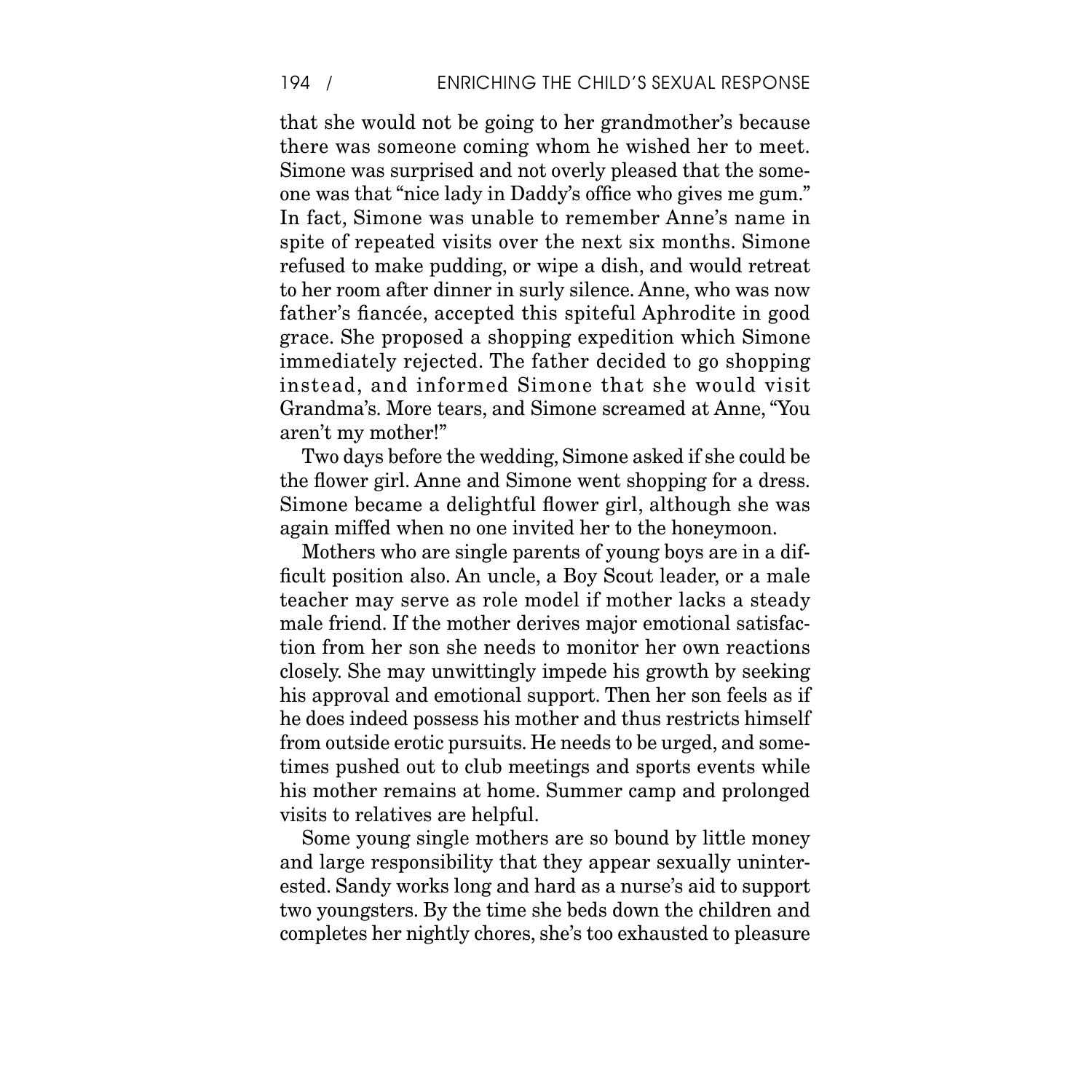herself, much less seek out a man. Her aseptic existence provides her little girl with a role model of grim asceticism. If Sandy's child is to view sex positively, so must Sandy.

When a young lady or gentleman comes precariously close to living out the oedipal drama of possessing the parent of the opposite sex, the best solution is to add another warm but firm parent, or the best available substitute. Then the child can once again be a child and all are more comfortable.

Children of five and six can comprehend genital coupling. Mating animals have become an intriguing sight. Big sister and her boyfriend are fascinating too. Now youngsters can be taught the mechanics of intercourse. In addition, they need to know that the penis imparts pleasure as it enters the vagina. Making love is enjoyable. Occasionally parents do it to have a baby also. If children assume, as they're often told, that intercourse is only to have babies, they expect that it hurts because of the size discrepancy between penis and vagina. Some parents put in a plug for morality with "wait for that special someone," or "it's nice, but only after marriage." Unless children have a firm erotic base, they may construe this as "sex is dirty or bad unless you're married." This adds to their shame and is difficult to alter—before or after marriage. Whether the child knows all the correct details at this age has little meaning, as long as he understands that coitus is acceptable and pleasing. Facts are grossly overrated anyway. A bright first-grader can be trained to parrot sex facts which he can't possibly comprehend. Attitudes and expectations are best learned through casual conversation or storytelling. When a parent attaches tremendous import to being right, the insistence on correctness quashes all the eroticism in the conversations and inevitably conveys anxiety.

Sex play flourishes among less inhibited kindergarten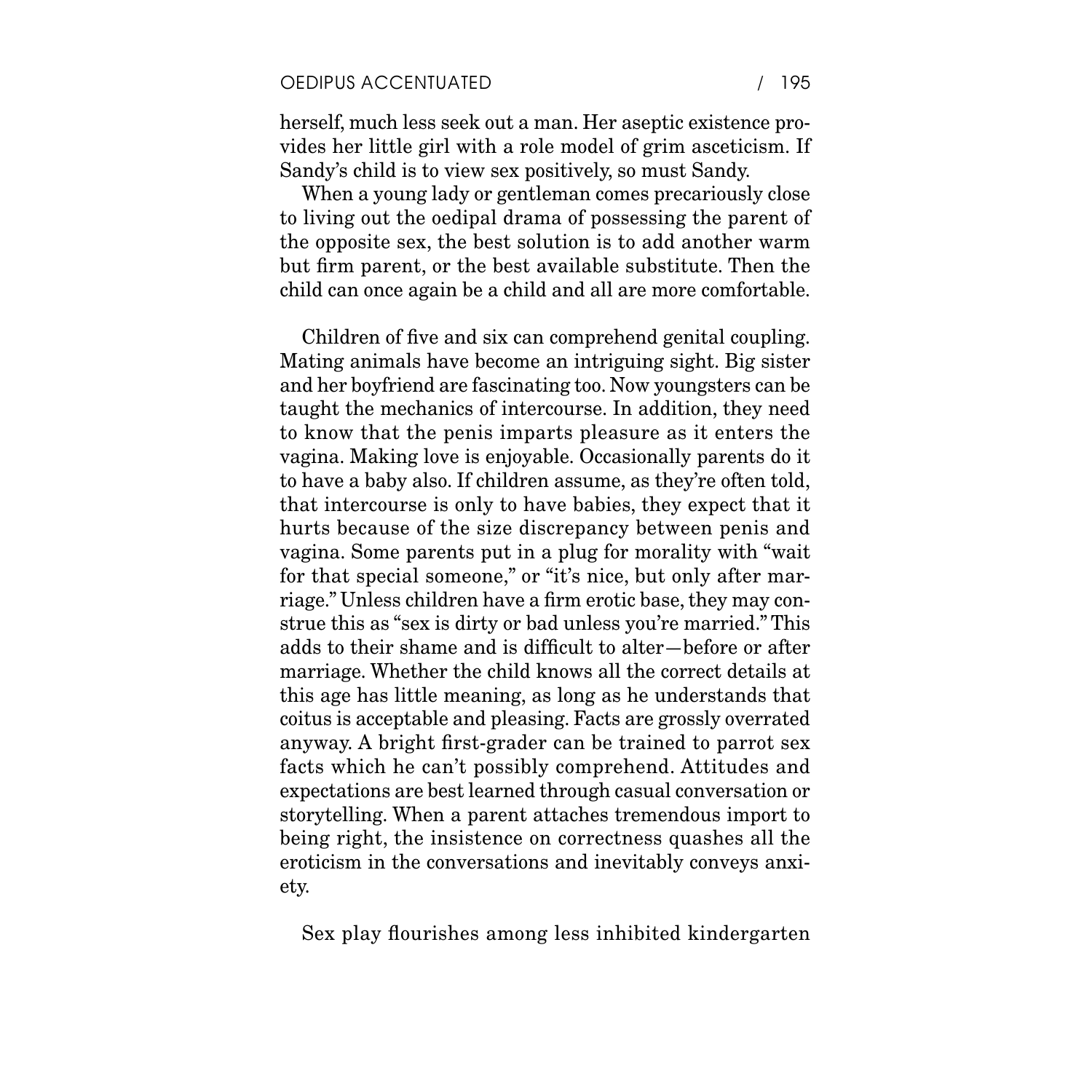youngsters. Graphic detail, roles, props, and complicated themes add spice to a delightful learning experience. The rule is still "do what feels good, as long as you don't get caught." Children know that sex play upsets adults. They close the bathroom door and they make good use of the treehouse. The child whose parents have encouraged eroticism soon learns from playmates that most adults frown on sex play.

Games are based upon the real experiences or observations of at least one of the participants. "Mommy and Daddy" is a classic. Two children wriggle about together, or bounce up and down on top of one another. The audience convulses with laughter, and eagerly awaits a turn. Genital coupling may not be understood by any child present, but the spirit is contagious. A variant of "Mommy and Daddy" is "big sister," a game performed by children who peeked at an opportune moment. After big sister and boyfriend have squirmed and bucked, an irate "parent" enters screaming, "You bad kids! You get out of my house!" Squeals of laughter greet this resolution. "Zoo" and "bull and cow" are played by youngsters with explicit information. The children's concept of maleness and femaleness is clearly depicted. Some "cows" act abused, others coquettishly prance away, and some compete to become bulls. Bulls may roar and charge or peevishly insist that the cow "come here right now!" Genital contact is a limited but important aspect to the play. In healthy sex play children accept as much contact as they wish, and there's never any exploitation.

A game which involves manipulation, but which rarely progresses to genital contact, is "doctor." This is easily converted to "nurse," "dentist," or "plumber"—in short, anyone who looks into anything. Commercially available doctor's sets may inspire the play but aren't usually necessary. Each orifice is examined by looking, touching, and occasionally smelling. An imaginary pill cures all ills. This game rarely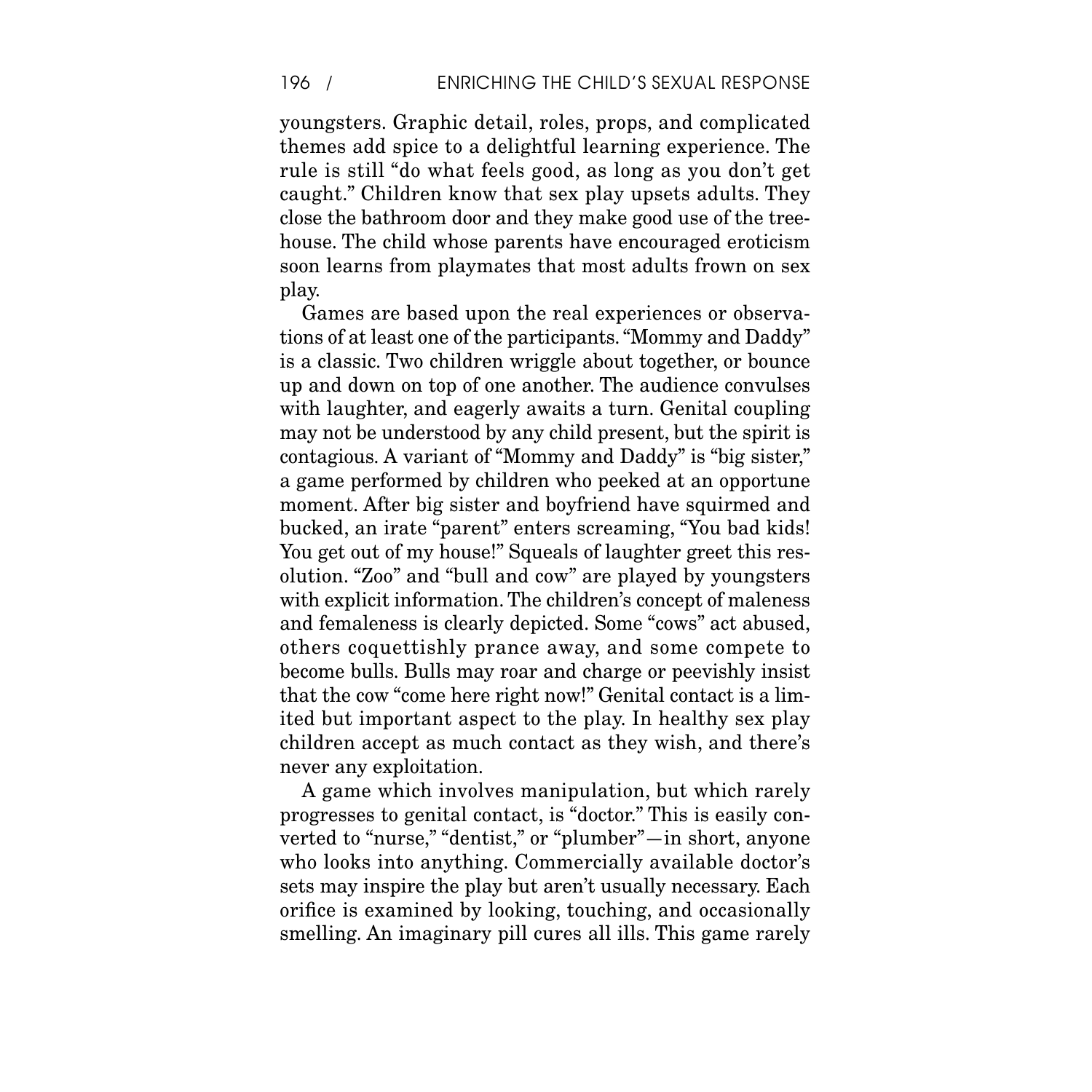proceeds smoothly, as most children are ticklish. The agile physician may need to pursue a frisky patient. If the doctor suggests a rectal temperature, the thought itself is enough to send his patient scrambling for the other side of the bed.

The middle-class child isn't into sex play just for genital stimulation. For several years, youngsters have been puzzled by parents' standoffish attitudes toward sex. Others are anxious because of the strange sounds behind a locked bedroom door, a neighbor's criticism, or their own misinterpretations. As children play at making love, the intangible becomes real and not so scary after all. For instance, Katy wobbles about on her mother's high heels, screaming at a wriggly, bouncing couple on the bed. "You dirty bobos you! I'm telling your mama!" Katy recalls feeling helpless when Aunt Figleaf lectured her. Now she's the master and those kids had better watch out.

Middle-class children rarely attempt penetration; indeed no one lies still long enough. However, middle-class youngsters who've been directly stimulated by adults, and many slum children, also, actively seek genital contact. If they've observed or participated in oral sex they may devise a game with this as the central focus. One such game is "blow the balloon," in which the initiator offers his penis like the neck of a balloon. He expands his stomach in graduated steps as his companion puffs. Of course, his partner must draw the air out also, and these "balloons" are tough to deflate. As interest in genital sex increases, the play degenerates into a simple request for pleasuring. Occasionally, an inexperienced girl will dare a boy to "kiss it." If the boy unexpectedly agrees she giggles and turns away.

Sex play is certainly healthy. Social skills are accrued and eroticism enriched. Sexual interests are focused outside the home. Both boys and girls feel potent. They're doing something new, daring, and entirely of their own design. Each other's genitals are exciting and powerful. The girl realizes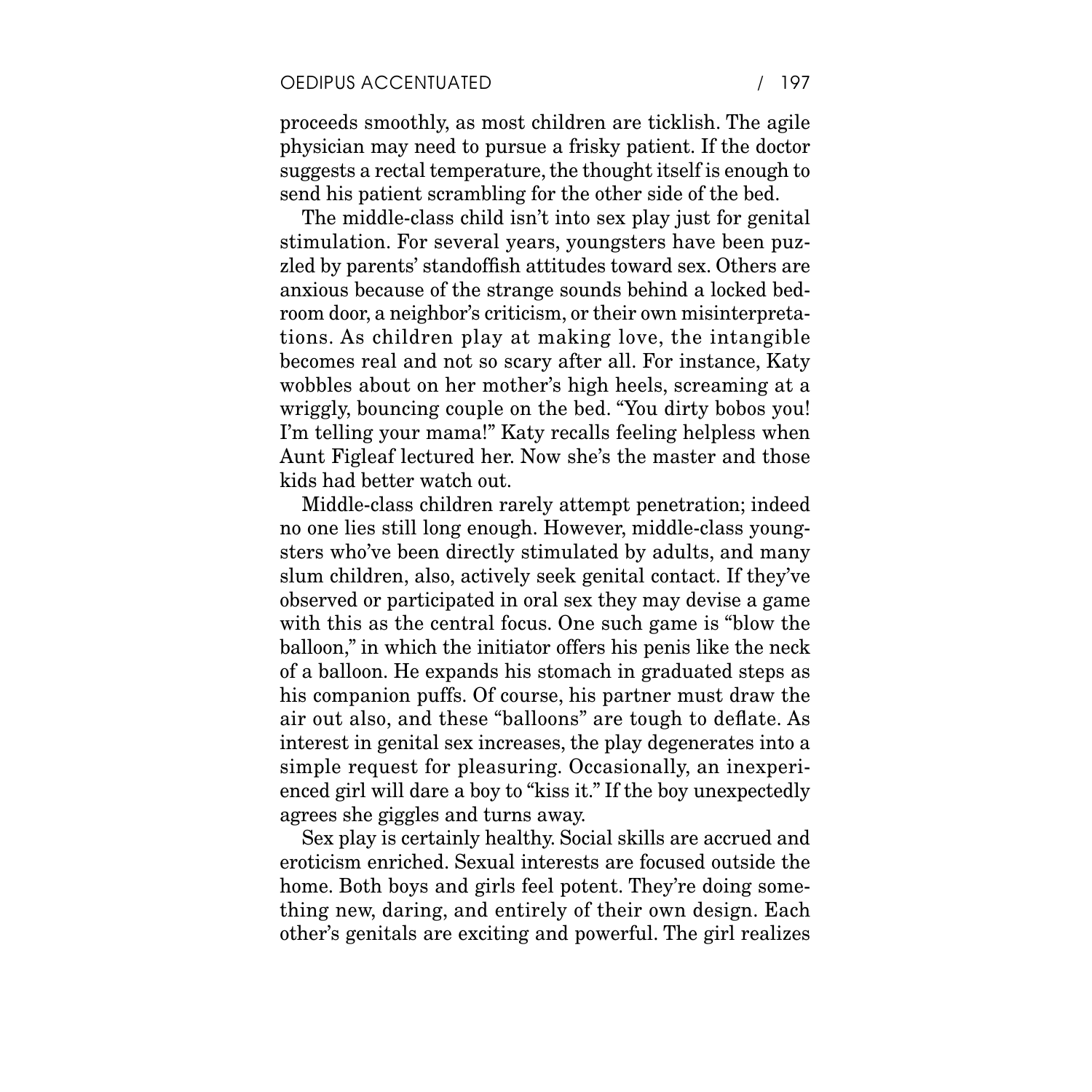that her body is desirable. The boy feels proud; his penis elicits awe. Girls and boys are dearly fascinated by one another.

In cultures where children are sexually active, sex play continues uninterrupted. Unfortunately, in our culture, there's a sharp decline in all sexual activity by the end of the oedipal phase. This is related to greater social awareness and the formation of a conscience. The child begins to live by principle rather than by "not getting caught." Many youngsters renounce in retrospect not only sex play but talking and thinking about sex. Recalling the pleasure itself is especially disturbing. Now girls are ashamed to be without a bathing-suit top, certain words are "dirty," and the bathroom door is always shut. Girls play with girls, and boys with boys. Only the erotic children blessed with sexually enthusiastic parents remain open and interested.

The degree of constriction reached at age six is a forecast of problems in the future. At this time the child's erotic foundation is complete. If there's been a paucity of sensual pleasure in infancy, a dearth of erotic relationships in the preschool years, and a high degree of shame, the child will curtail his interests and sharply limit his activity. Erotic impairment is inevitable.

Because of their sense of inadequacy and shame about the genitals, girls become more embarrassed and constricted than boys. As the years between six and puberty elapse, the majority of boys again experiment with sex, while very few girls participate. The cycle of little experience and much inhibition is initiated. Over a period of time this stunts the girl's erotic growth and accounts for the large number of married women whose erotic response is damaged or absent.

Parents who have followed the suggestions in these chapters, or who have in other ways communicated acceptance and enjoyment of sex, have promoted a solid erotic foundation. Once the child has enjoyed sex without shame throughout the preschool years his pleasure is well entrenched and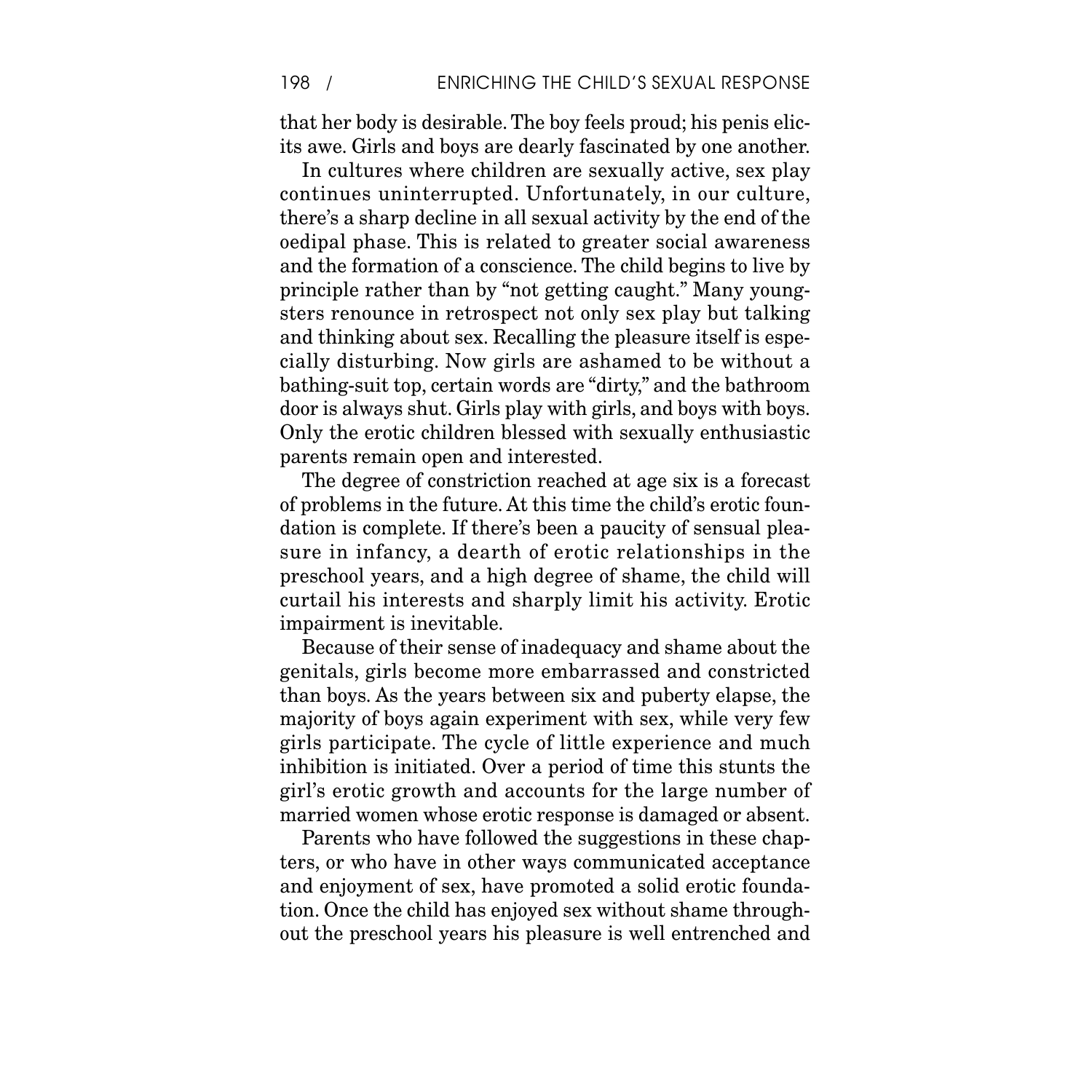open to further enrichment. He can withstand trauma, be it Aunt Figleaf, molestation, or discovery while masturbating, without forfeiting his potential for pleasure. Although he's failed in his first seduction, he remains proud of his genitals. He's ready and willing to try again.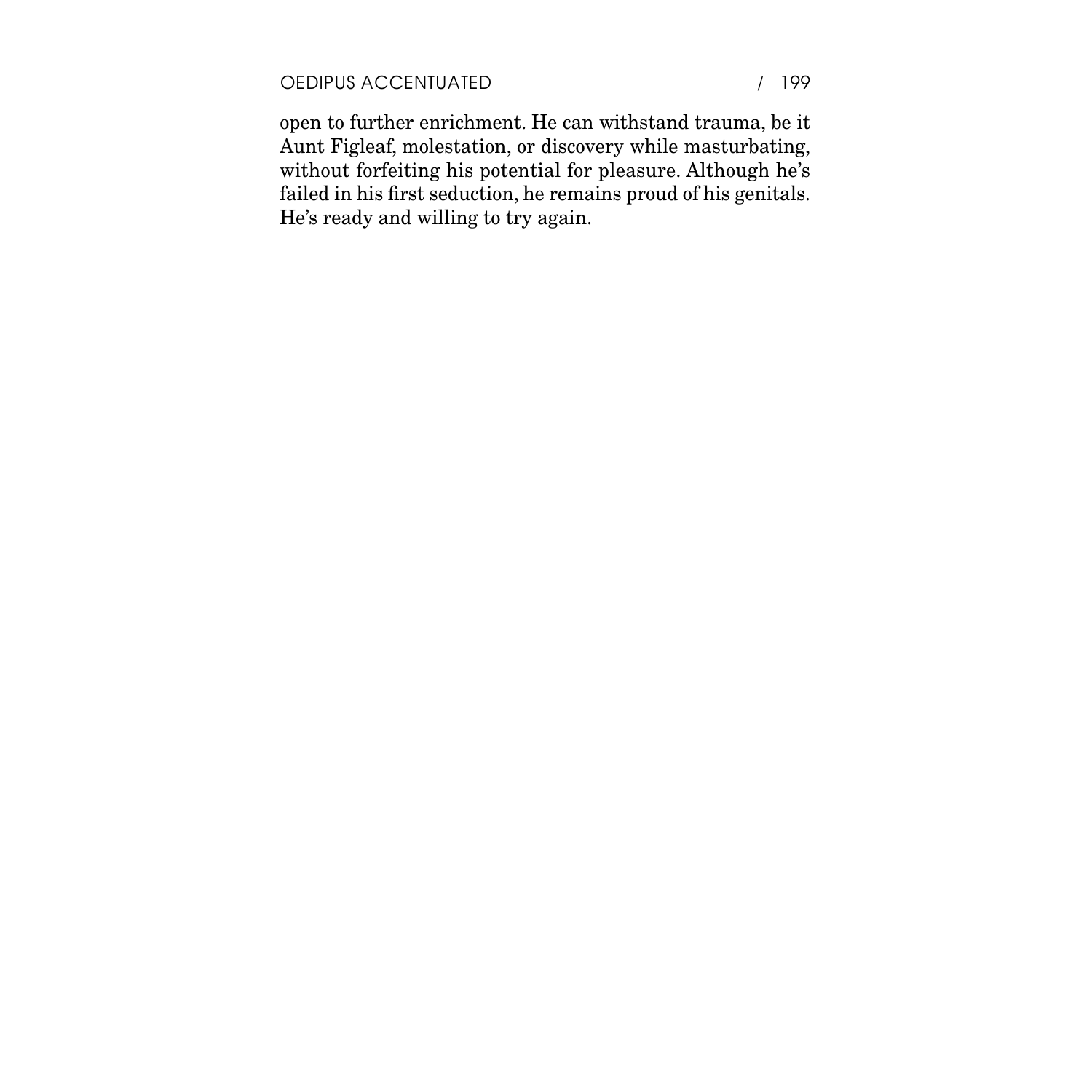## 20

## **HOW TO PLAY PING-PONG WITH NO TABLE** (AGE SEVEN TO PUBERTY)

TINA'S mother comments, "I guess I can be thankful because Tina's never had a problem with sex; in fact, she hasn't shown any interest at all. I didn't have to tell her not to play with herself, or to watch out for certain boys."

Whenever I hear a statement like this, I know absolutely that the child does have a problem. The theory that a child isn't sexual is simply untrue. Tina has already dealt with the issue of sex, and her erotic response has already suffered. She responds to a world of sexual silence.

In a Mexican town on Saturday night, most of the locals congregate at the central hotel. Children are seated with the family, dressed in their finest clothes. Beer flows freely and the children observe as bodies gyrate, cling, or shake on the dance floor. Father strokes Mother's bottom as they dance; the mother smiles and tickles his ear. An uncle sweeps a seven-year-old miss onto the floor, whirling her off her feet as others clap. A sheepish ten-year-old boy is persuaded to dance by an older sister who obviously delights in his improvisation. The playing field is clearly marked.

In the United States, children under the age of eighteen or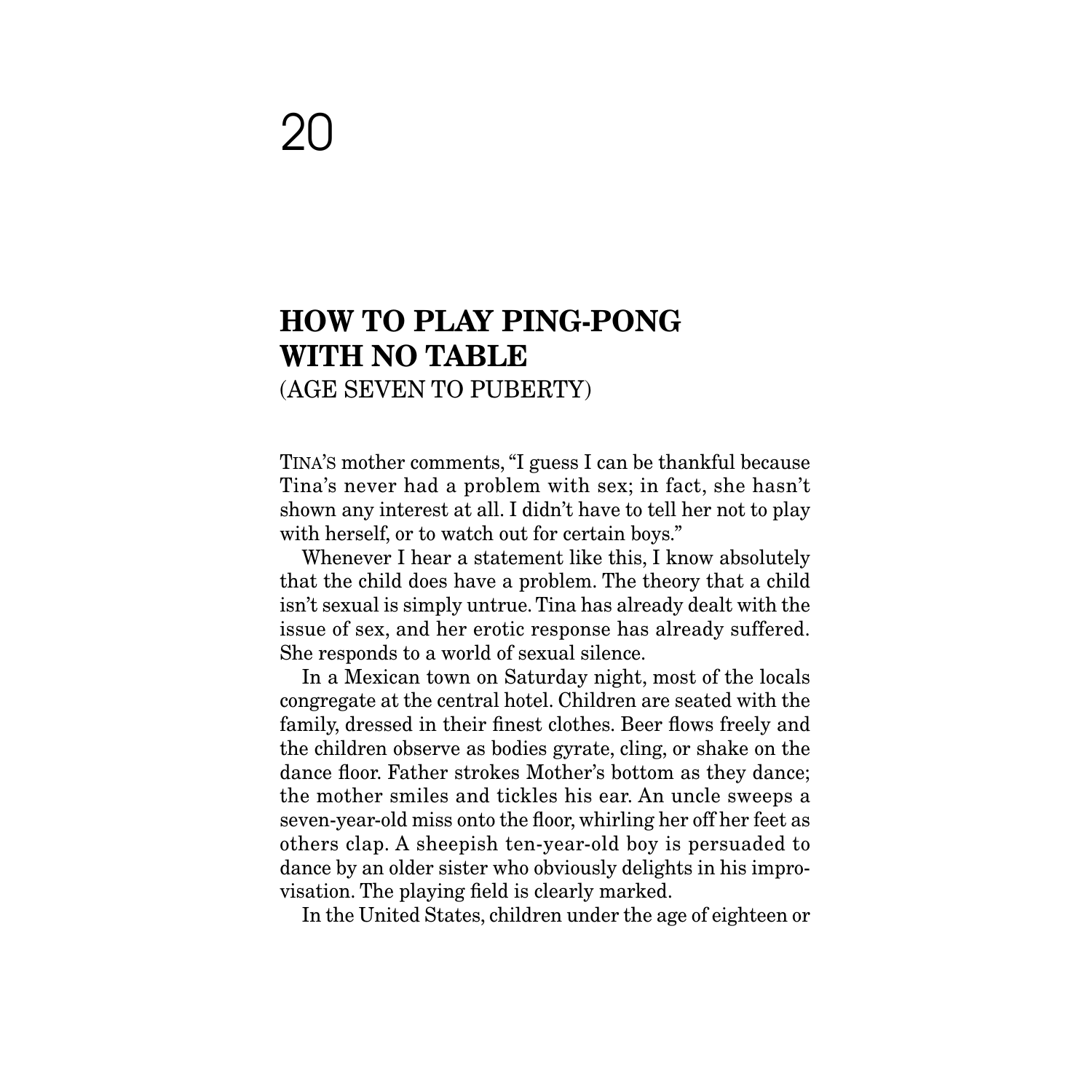twenty-one are restricted from most establishments which serve alcoholic beverages. Yet almost every romantic setting also serves liquor. The bistro, dance hall, and R- or X-rated movies are shrouded in secrecy. Children aren't allowed to purchase certain magazines. Yet explicit accounts of rape and molestation are available in the newspaper, and suggestive scenes are daily fare on TV. This duplicity confuses as it titillates. When is sex acceptable? Where is the protocol, what are the rules? Children this age like games with clear definitions and explicit rules. This playing field is most disconcerting. The markers are hazy, the goalposts concealed, and the referee perplexed.

The relatively placid years between the oedipal stage and the turbulence of adolescence are called "latency." Freud dubbed this the sexless age, but we now know that this isn't the case (Rutter, 1971). Both sexes remain sexually attuned, although girls especially are ashamed and shy. Sex play does occur and steadily increases. By age thirteen, two thirds of the boys have been involved in sex play with girls. According to Kinsey, only fifteen percent of preadolescent girls have engaged in sex play with boys. Parents tend to underestimate the extent of this activity simply because children skillfully avoid discovery. Youngsters exude innocence, concoct plausible excuses, and conduct their affairs with discretion. They assume that adults detest sex play. Children who are caught pay an enormous price which can cripple their eroticism for life. The price is humiliation—a dramatic increase in shame, like finding your fly unzipped while delivering a lecture or realizing that you forgot to wear a slip under a transparent evening gown. An excruciating sensation that reddens the face and is impossible to forget. Most youngsters are ashamed about sex anyway, and are thus prone to humiliation. Once children are humiliated they may never again participate freely.

Elaine had always been a polite, eager-to-please, inhibited child. At age four a little boy persuaded her to watch him uri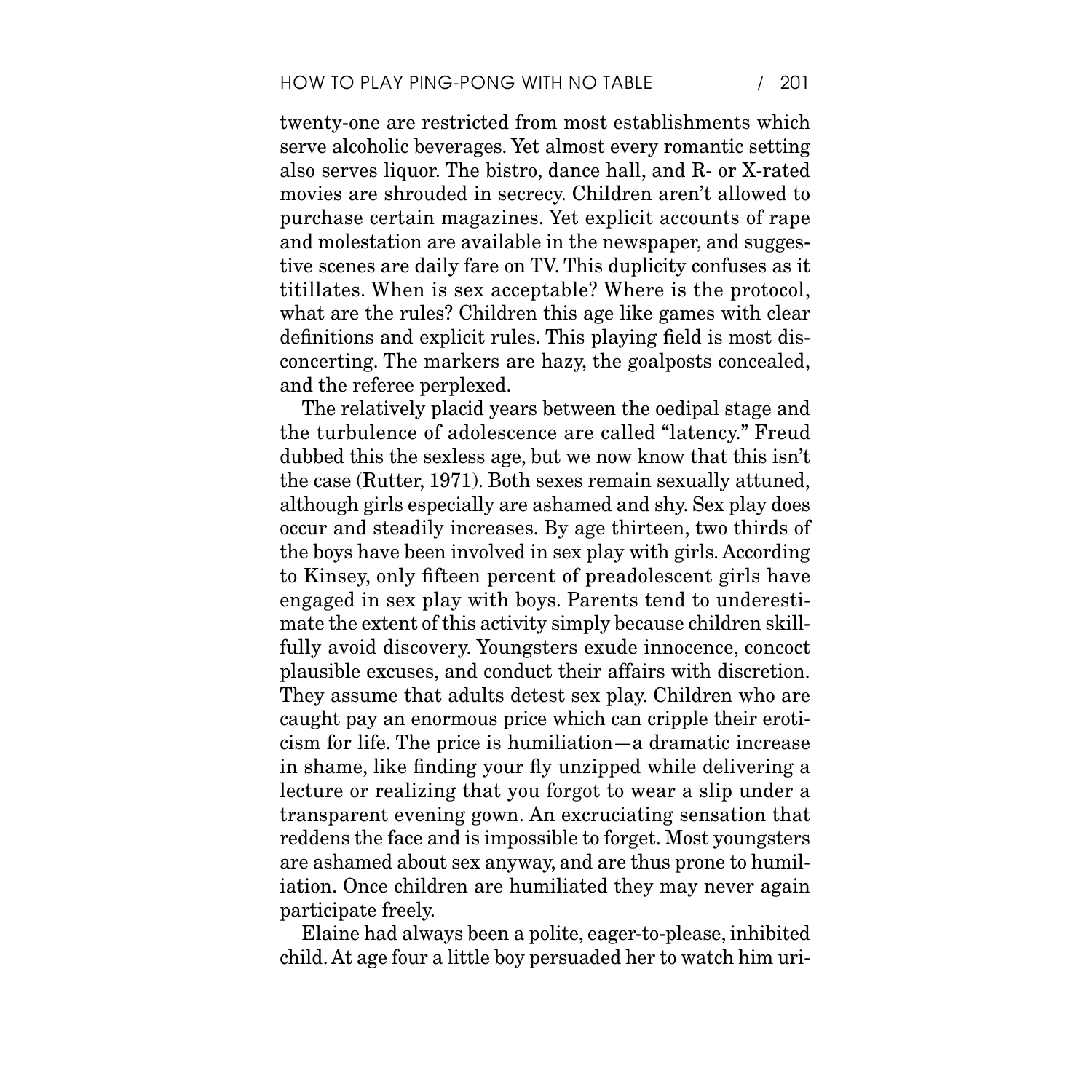nate. Tense and embarrassed throughout his performance, she bolted when he invited her to reciprocate. By age seven, she had made several friends and enjoyed playing games with them in the town park. Her group formed a "pee club," where each afternoon behind a clump of bushes they watched each other urinate. Unfortunately the bushes were on an embankment so that the yellow stream rolled out onto the cement court. A park custodian flailed through the bush to corner the girls against the fence. "You filthy kids! Don't you even know how to use a bathroom?" Thereafter Elaine avoided all sex play, the park, and even the friends she had enjoyed. She imagined that all the adults in the area were aware of her disgrace and fully expected that a letter would be sent to her mother. She had suffered a profound humiliation.

During latency, our customs continue to mark girls as having more to hide. An enclosed toilet is in the girls' bathroom at school, while the boys' has an open urinal. Showers are seldom required for girls' gym, but usually required for boys'. Girls are expected to be more circumspect about manners, language, and clothes which cover. Shirts are definitely not optional. Girls continue to feel ashamed.

Happily, some forces act to enhance the latency-age child's erotic development. Chief among these is the formation of groups. Children band together in clubs for pleasure and mutual support. Sex is often high on the agenda. The more inhibited talk about it, the less inhibited experiment. Boys' clubs may entice a girl specifically for sex play. Girls' clubs are aware of seduceable boys. As boys and girls grow older, an occasional mixed club is formed specifically to investigate sex.

The latency-age child sorely needs a sense of potency. Adults provide little direct reassurance when they assume that the child is uninterested in sex. Fortunately, other children do see each other's organs and exploits as intriguing.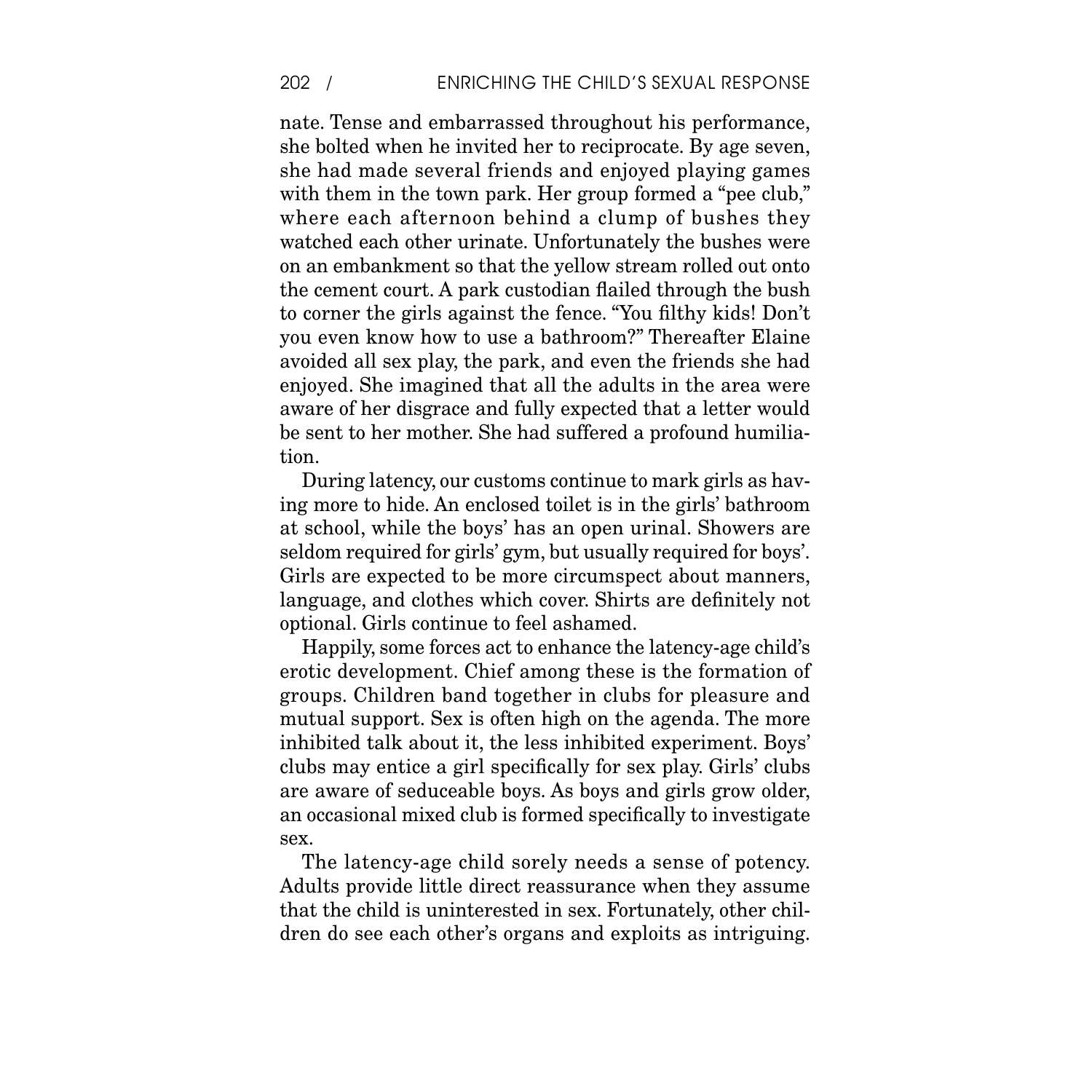Indirectly, potency is affirmed through the plethora of competencies which the child now develops. He can deliver papers, make money, wash the car, and use the telephone. He feels able to deal with almost anything—even sex. Astute parents express their pride in these achievements, and thus indirectly augment potency.

In a work-oriented family, achievement itself can become the child's central focus. Jack gallops from kite-flying to garage-cleaning to ceramics between two bites of hamburger. He disdains his mother's hug as he prepares to leave for Little League. Jack also participates in sex games at the clubhouse, but not for long. Strip poker is awfully tedious, and what do you get if you win anyway?

Parents need to balance the active with the passive in their own lives if they're to help children like Jack. Leisurely meals with time to savor the food, sunbathing, listening to music, and reading for pleasure provide gratification in which all may share. Most girls and many boys enjoy a back massage. Around the dinner table questions such as "What did you get?" and "How much did you accomplish?" need to be balanced with "How did it feel?" and "How could you really enjoy it?"

When an erotic child reaches latency, his parents can no longer protect him. If he's sexually open and responsive he may meet situations for which he's ill equipped. If he speaks frankly about sex, his group leader may be shocked. If he propositions a girl, she may tell her mother. He can be ostracized from Sunday school. All parents can do is to prepare him for some contingencies and reassure him when he meets rejection. "Chuck, Marian's parents may not like you wrestling with her. Best you ask them first." When Chuck returns home crestfallen because Marian's parents said he was too old for her, he can be helped to understand that different adults may subscribe to different values. Since his sense of potency has suffered, his father can say, "We both know that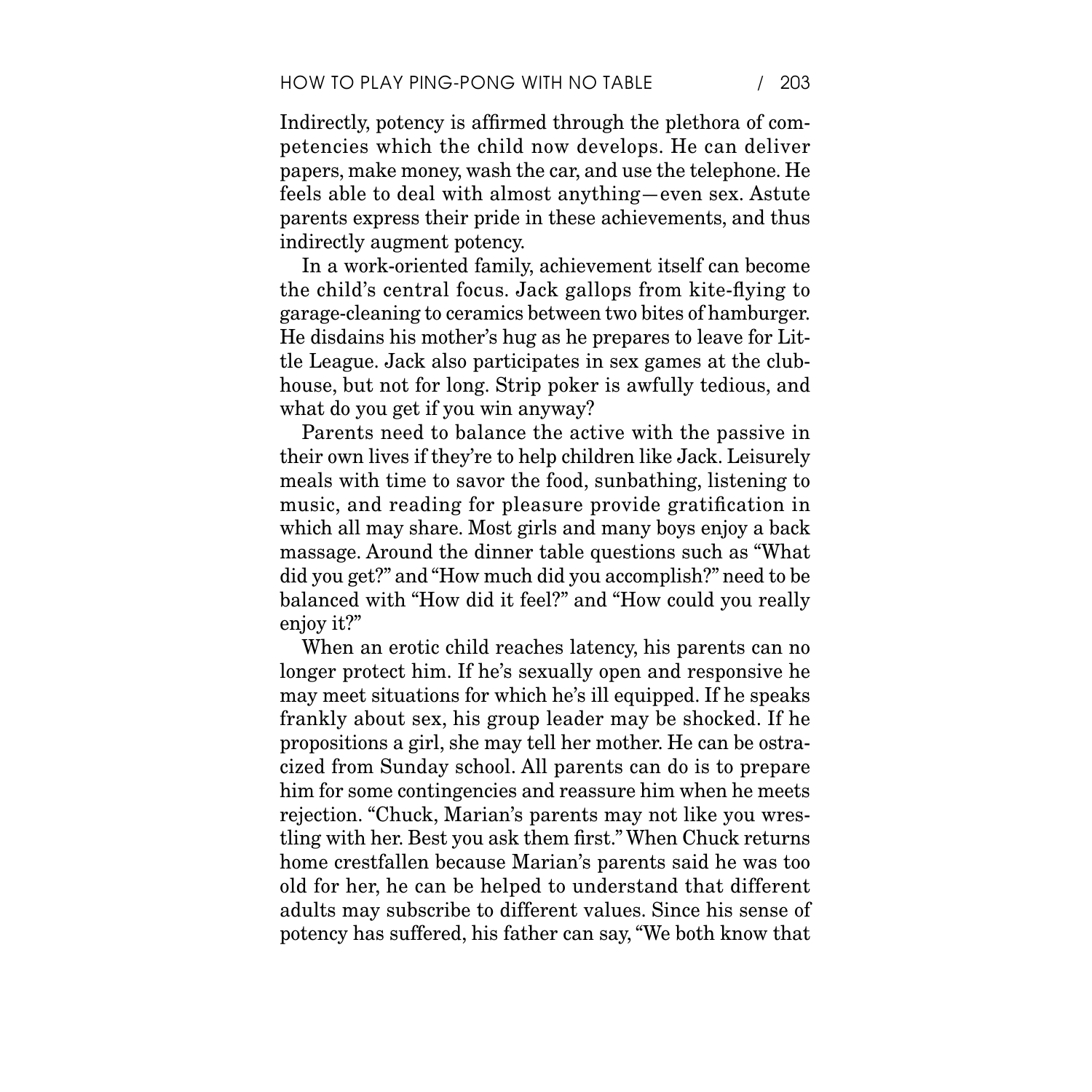your body looks good and can feel good too. In truth, Marian may be too young for you."

Most children this age like and respect their parents. Parents are in an excellent position to guide the growth of sexual responsibility, which follows the same patterns of maturation as other values. For instance, the rule "Don't hit kid sister Eunice" generalizes into "Be considerate of those who are smaller and weaker." Contingencies are added so that it becomes acceptable for a fifth-grade boy to defend himself against a large fourth-grade girl threatening him with a rock, providing there's no teacher present to whom he can appeal. The basic components of sexual responsibility are to consider the feelings of the other person and to avoid physical, social, or emotional damage. Sex for exploitation is out, as are force and dishonesty. The partner's full and judicious consent is essential. If the parents have shown consideration for one another, and for the child, he already has a basis in sexual responsibility. Now the concept can be expanded, and contingencies added.

The number and kind of restrictions which parents impose on the child's erotic activities depend on many factors. An impulsive youngster with poor judgment may need a few more rules. Parents who are sexually confused or constricted may recommend stricter limits or greater license than advisable. Some liberal parents focus on the attainment of intimacy and present sex as a means to intensify a relationship. Religious parents may be sexually comfortable but feel that coitus is best reserved for marriage. Even strong prohibitions can be tolerated without harming the sexual response, providing the child has a solid erotic foundation. The confident, unembarrassed youngster can inhibit sexual expression without damaging his potential. He needs to retain some outlet such as masturbation, and he needs the ongoing emotional support from family and church. As with Grace in Chapter 3, a vigorous erotic response is not incompatible with early abstinence.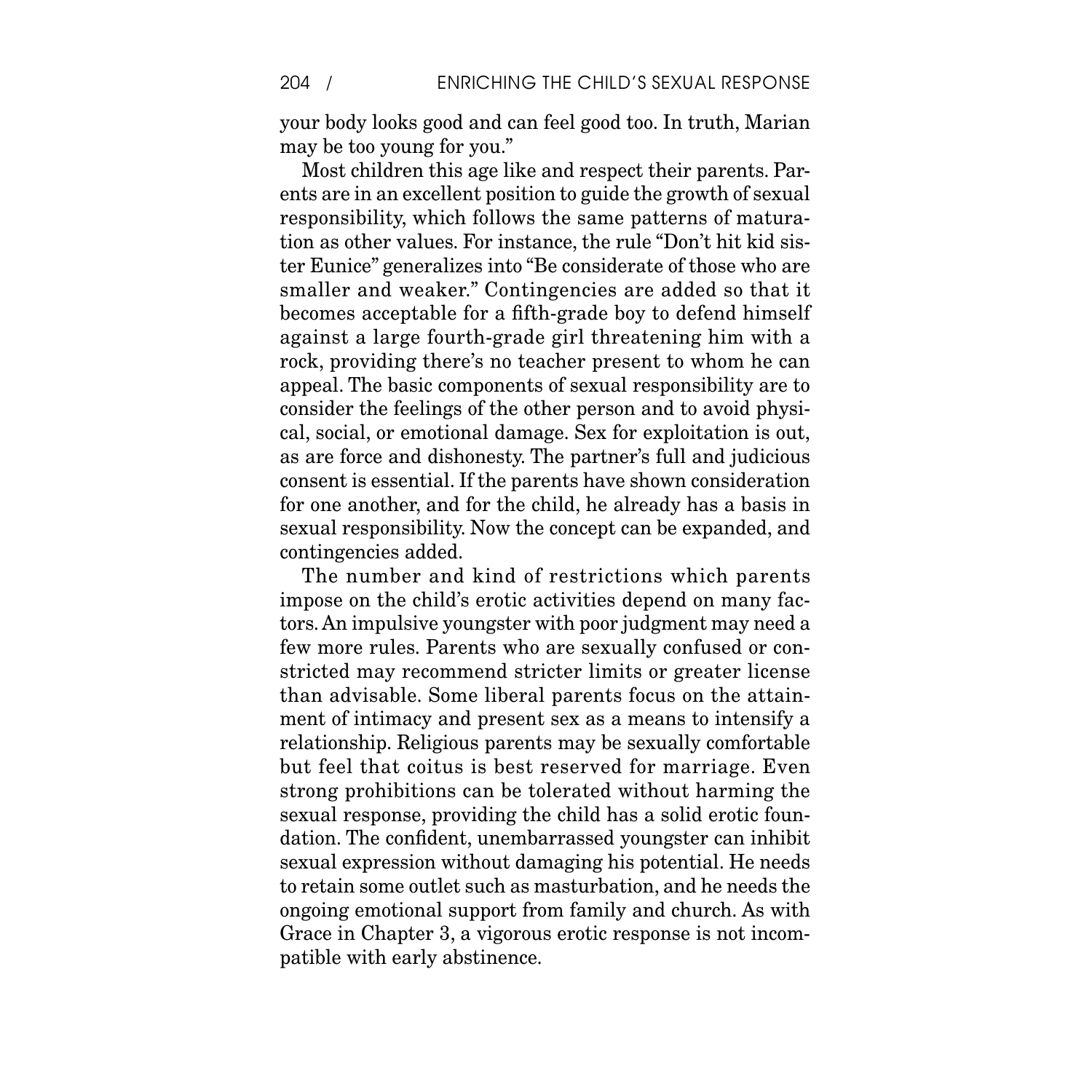Kinsey clearly demonstrates that religion is no deterrent to the erotic response, although the more devoted often delay their sexual activities. Religion can aid sex by clarifying expectations and defining roles. Religion provides the playing field with luminous markers, freshly painted goalposts and a decisive referee. However, when religious principles dictate punishment for early masturbation and the cultivation of shame, the erotic response must suffer. Most religions today no longer object on principle to preschool erotic behavior—"child's play." It's a small step from acceptance to encouragement.

Enhancing eroticism may superficially be confused with exploiting children sexually. Aren't the producers of child porno encouraging eroticism? Indeed they are—together with an utter lack of responsibility and gross dehumanization. The youngster is a commodity, as is sex itself. Tenderness is an unwelcome obstacle. The child forfeits his right to the gradual evolution of sexual interests and expertise. He pays dearly for his heightened erotic response.

The child who hasn't delivered papers, cared for younger children, mowed the lawn, or done any other meaningful work will have a problem when he enters the labor force. The youngster reared by a doting, ever helpful mother is likely to strew clothes on the floor and oversleep when in college. The child who has learned to be polite and remain silent when angry will not easily express resentment to his mate. Above all, children need to learn behavior which will serve them in good stead as adults. This concept applies to sex also. Expectations for adults and children need to match as closely as possible. In Victorian times the rigid suppression of children's sexual activities made sense, as adults were also constricted. Suppression of childhood eroticism makes less and less sense today. Now women know they are sexual beings with unsurpassed abilities and appetite. They expect a climax and hope for multiple orgasms. Now men realize that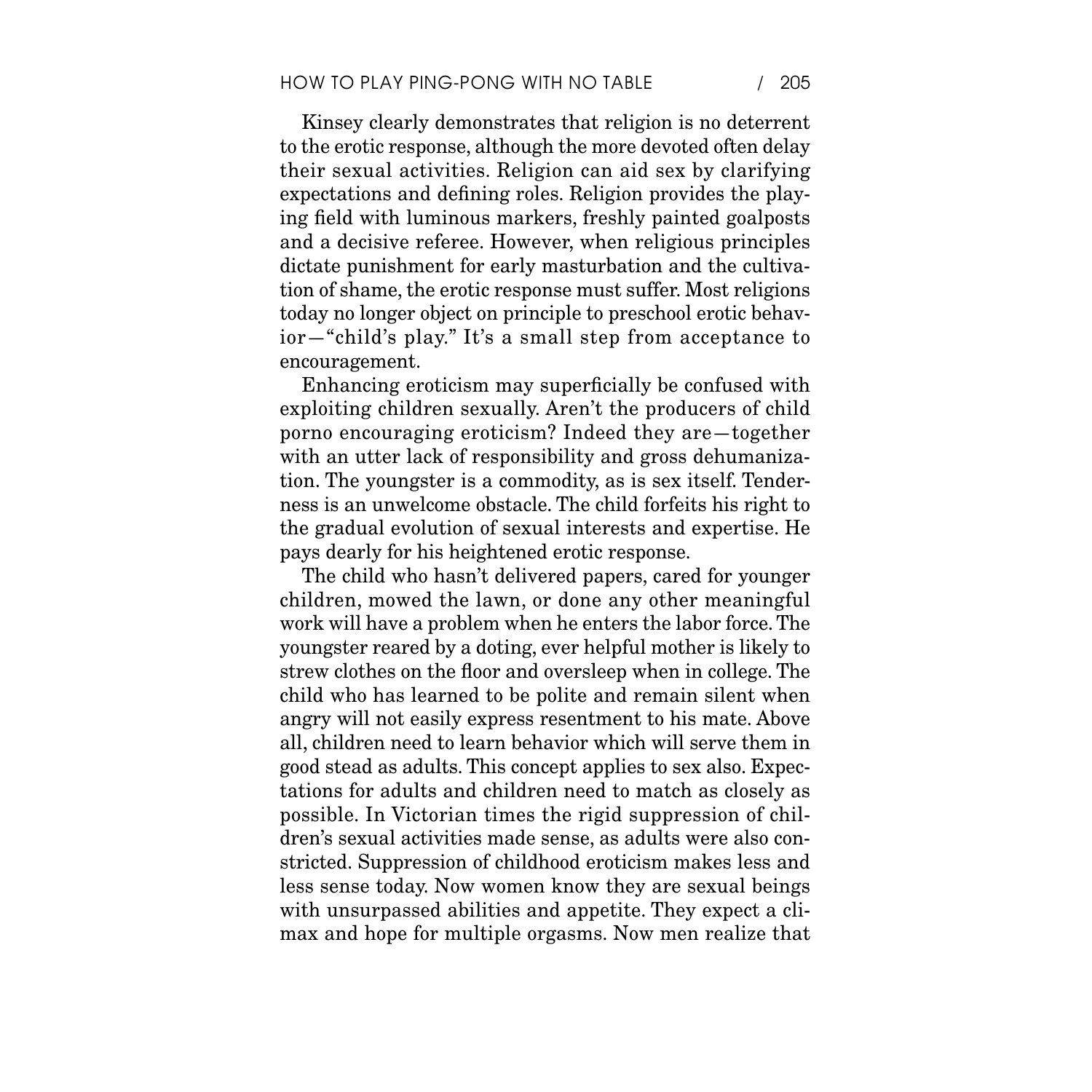the loss of semen doesn't drain or debilitate. They understand that the more they use it, the longer it lasts, and that flabby erections are likely due to trying too hard. Both men and women see sex as a major enrichment. Yet most children learn precious little about sex except what they pick up from each other. Parents show them how not to like it. Unless there are radical changes in our parenting, the next generation will be set up for frustrations and failure, just as was the last.

Latency sex play is intense. The thrust is toward physical sensations rather than gaining knowledge or mastering anxiety. The smell, sight, and touch of other naked bodies serve as a powerful aphrodisiac. In general, sex games are played by consenting, lusty youngsters who are intrigued and titillated. Complicated formats are designed to ease the shame and share the responsibility. Group enthusiasm makes sex play hard to resist.

"Quiz show" is modeled after a famous television program. Eleanor performs for a huge imaginary prize. A trip to Europe, a sports car, or a million candy bars await her. Of course, she knows it's all for fun, and the prize provides a good excuse. Her first assignment is to stand on her head and make a face. Later she removes her panties and opens her legs. For the grand prize she must act like a movie star and clasp another contestant's small but erect penis between her thighs. Eleanor is scared and incredibly excited. She's free to leave at any time, but somehow she stays until suppertime.

Variants of "spin the bottle" are still much in evidence. Flipping coins or guessing numbers may be employed if bottles are in short supply. A closet may afford privacy for the payoff, and girls are at least as aggressive as boys. Sometimes the kiss becomes a kind of coitus—an abbreviated version, as others are waiting to spin.

"Truth, dare, and consequence" is a game played by sophisticated youngsters who apply the concept of a contrac-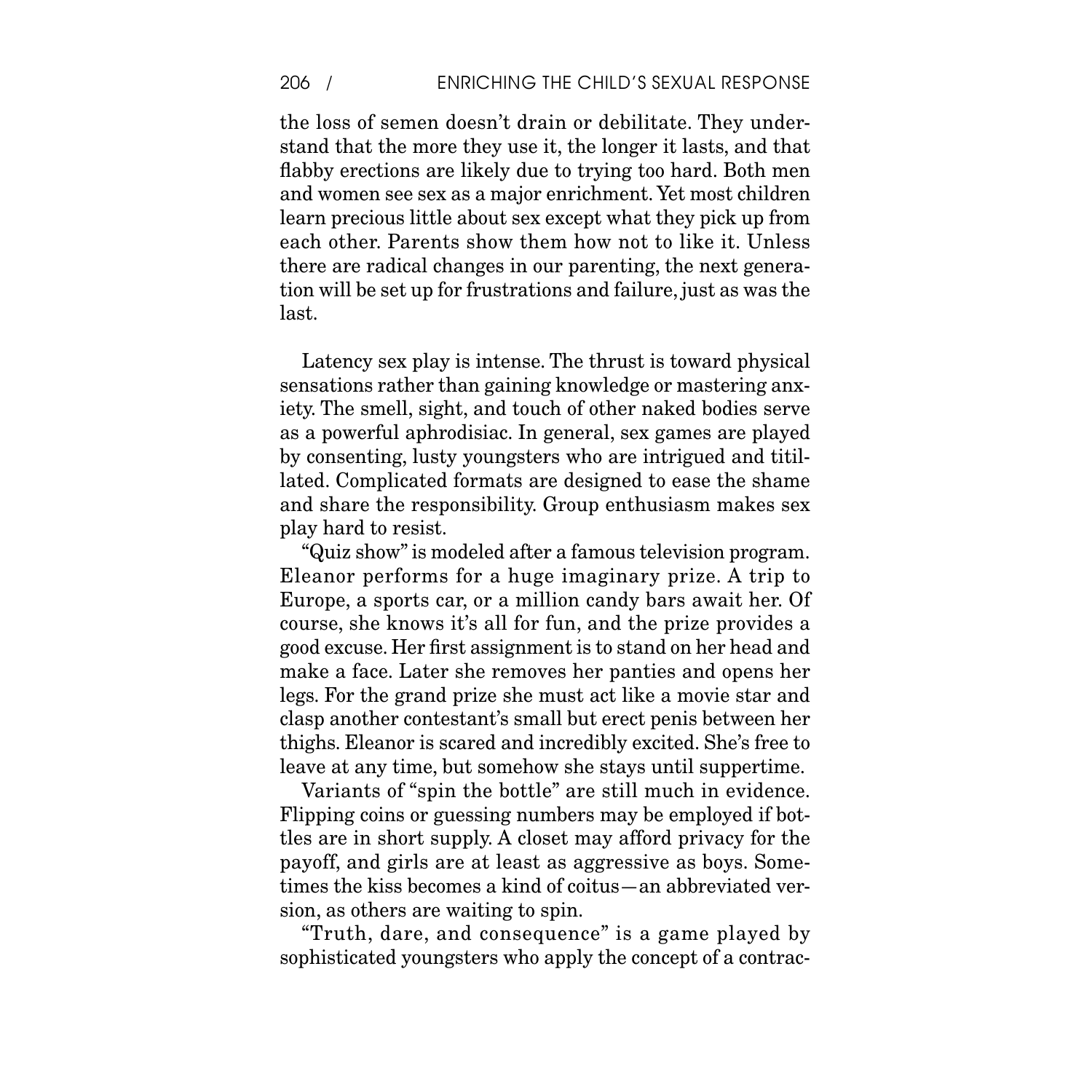tual agreement. If the child fails to tell the truth or complete the dare as contracted, then the consequences are justified. Dares are within reason, at least at first.

Larry selects "truth." Marge asks him to name the girl he likes best. Although he names a pretty fifth-grader, no one believes him and so he must pay the consequences. Larry halfheartedly objects, but the majority rules. For his consequence, he takes off his pants and dashes to a certain tree and back. The tree is in full view of a highway. With considerable skill Larry dodges behind bushes while pulling his undershirt down to cover his penis. On return he grins broadly and dives for his pants. Leslie chooses a dare. She's to bring back a flower from a nearby cemetery. She reappears in a few minutes with a golden rod. Immediately apprehended in her deception, her consequence is to demonstrate a strip show.

"Truth, dare, and consequence" is played by moral children who need a good excuse. They only agree to a nonsexual task such as "truth" or "dare." When they inevitably fail to tell the truth or complete a dare, they have a moral duty to pay the consequences. As they don't decide the consequence either, they have little responsibility in the whole matter. They're acting as good kids should, along accepted guidelines. These young innocents are of course enormously stimulated. The truths and dares are soon dispensed with and the game becomes a progression of touching, rubbing, and often genital contact. Blended with the excitement is fear, for if discovered, they must pay for their pleasure with intense humiliation. The game ends when someone imagines a footstep or when another recalls that his mother may be searching.

A latency-age boy possesses monumental erectile capacity. When ejaculation isn't present, he can progress from one orgasm to the next without needing to rest. From about age eight he notes a buildup phase which intensifies his pleasure. Ejaculations may begin as early as nine or ten. The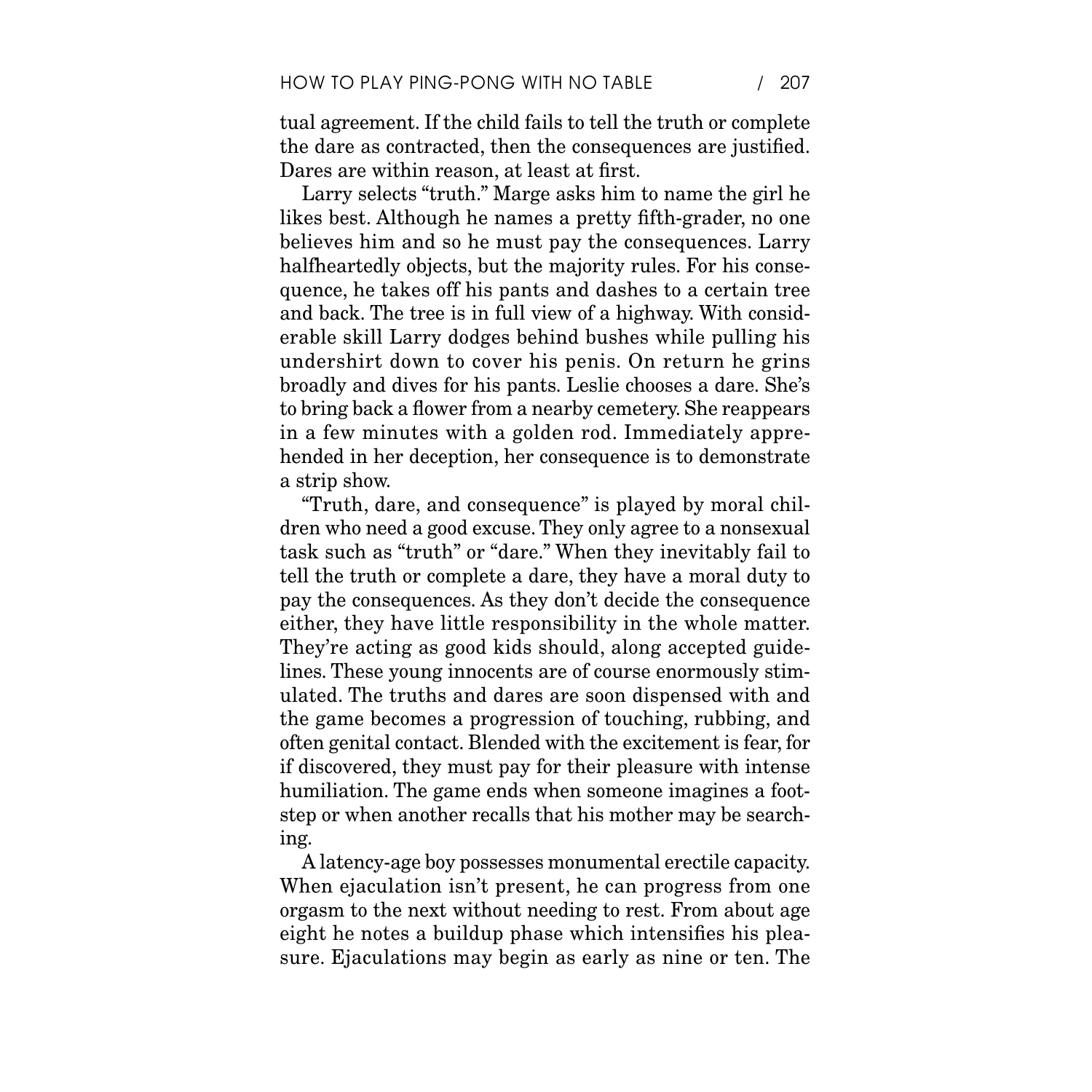middle-class boy may attempt vaginal penetration, but as neither he nor his partner is experienced, he usually settles for rubbing against the labia. The child of the slum may already have had coitus with multiple partners.

"Nudist party" is a liberated version of strip poker in which frolics and fantasy abound. All but the most constricted are inspired to enact themes that are common only on the analyst's couch. In one such party, a boy who unwittingly referred to his penis as a "wiener" was lavished with all the accouterments including bun, ketchup, mustard, and relish. His "wiener" remained happily erect in spite of the ketchup, which was fresh from the refrigerator. It was still too small for the bun, a fact which only increased the merriment. In another such party, girls decorated each available penis with streamers, balloons, and a painted face. In "nudist party" boys receive the lion's share of attention and a prodigious increase in penis pride.

Although most sex games are for fun, sex may occasionally be used to subjugate and degrade, as with Warren in Chapter 5. There are irresponsible children just as there are irresponsible adults. For some, sex is already a vehicle for anger and proof of power. The games employed by perverse children are simpler in design and focus upon rapid unilateral gratification.

Wrestling is a game which becomes increasingly erotic in latency. It's an excellent excuse for rubbing and holding that commonly ends in exhaustion when played by responsible children. An irresponsible child can use wrestling to coerce or debase. He chooses a smaller, weaker partner and attacks when there is little chance of rescue. The victim feels profoundly helpless, used, and abused. One such boy wrestled a weaker girl to the ground, forced a kiss, and then threw sand in her face. An eight-year-old girl subdued a smaller boy and sat on his chest while she pinned his arms with her feet. She then pulled his pants down in front of his friends and sauntered off. An irresponsible boy may use both physical and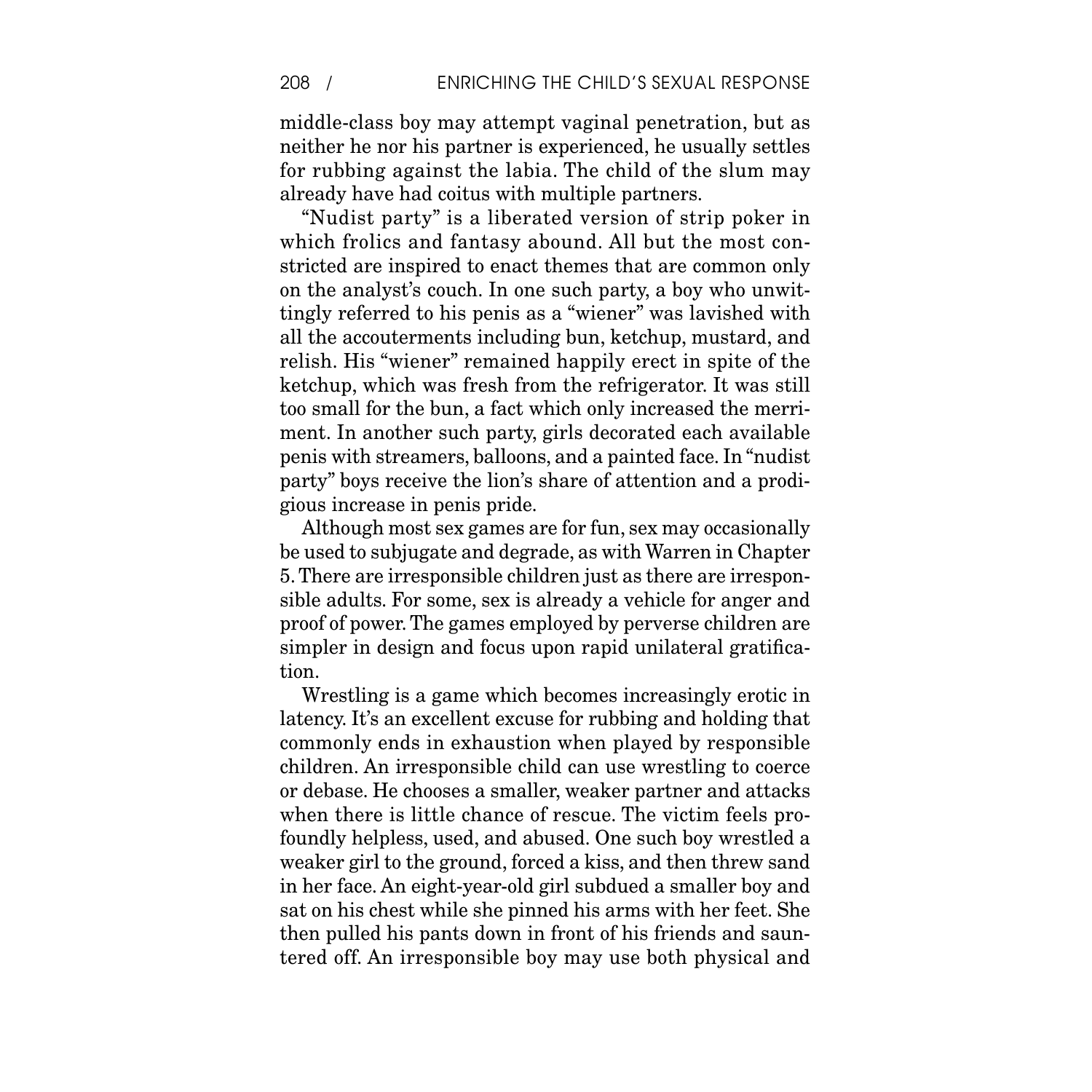psychological pressures to violate a weaker child by forcing him to perform fellatio. The aggressor feels powerful and the victim degraded. The child who is that callous has usually led a disturbed and chaotic life. He has often been the victim of the same shoddy exploitation at the hands of an older child or adult.

"Chicken" is a sex game that is played by irresponsible children who shrewdly apply psychological pressure. Any child who refuses to cooperate is automatically a coward. The victim is a youngster with low self-esteem who doesn't feel potent enough to refuse, scream, run, or fight. "Chicken" is tasteless and unimaginative. The following example occurred in a grade-school playground.

Eddie threatened to tell the school principal that Chuck called him an "asshole." Chuck didn't remember saying that, but Eddie seemed certain. Eddie dramatized how the principal would twist Chuck's ear and expel him from school. If Chuck would join in a fun game, "chicken," then Eddie would forgive and forget. Chuck reluctantly chose to play. Eddie ordered him to scale the elm tree. Chuck couldn't even touch the bottom branch. Therefore Chuck was a "chicken" and Eddie could issue him any one command. Eddie graciously offered Chuck the choice of two alternatives. Either Chuck must persuade his five-year-old sister to play "chicken" or he must act as Eddie's servant for a whole week. Chuck would address Eddie as "master," do his homework, and suck his penis. If Chuck told his parents, Eddie would tell the principal about Chuck calling him "asshole."

Once compromised, a responsible child is subject to extortion and further indignities. Distrust, resentment, and a sense of utter helplessness result from this early form of rape. Children who feet impotent make excellent victims, unlikely to resist and easy to extort. Parents can help by boosting potency, defining healthy and unhealthy sex play, and citing some practical strategies.

As the vast majority of sex games are benign, and an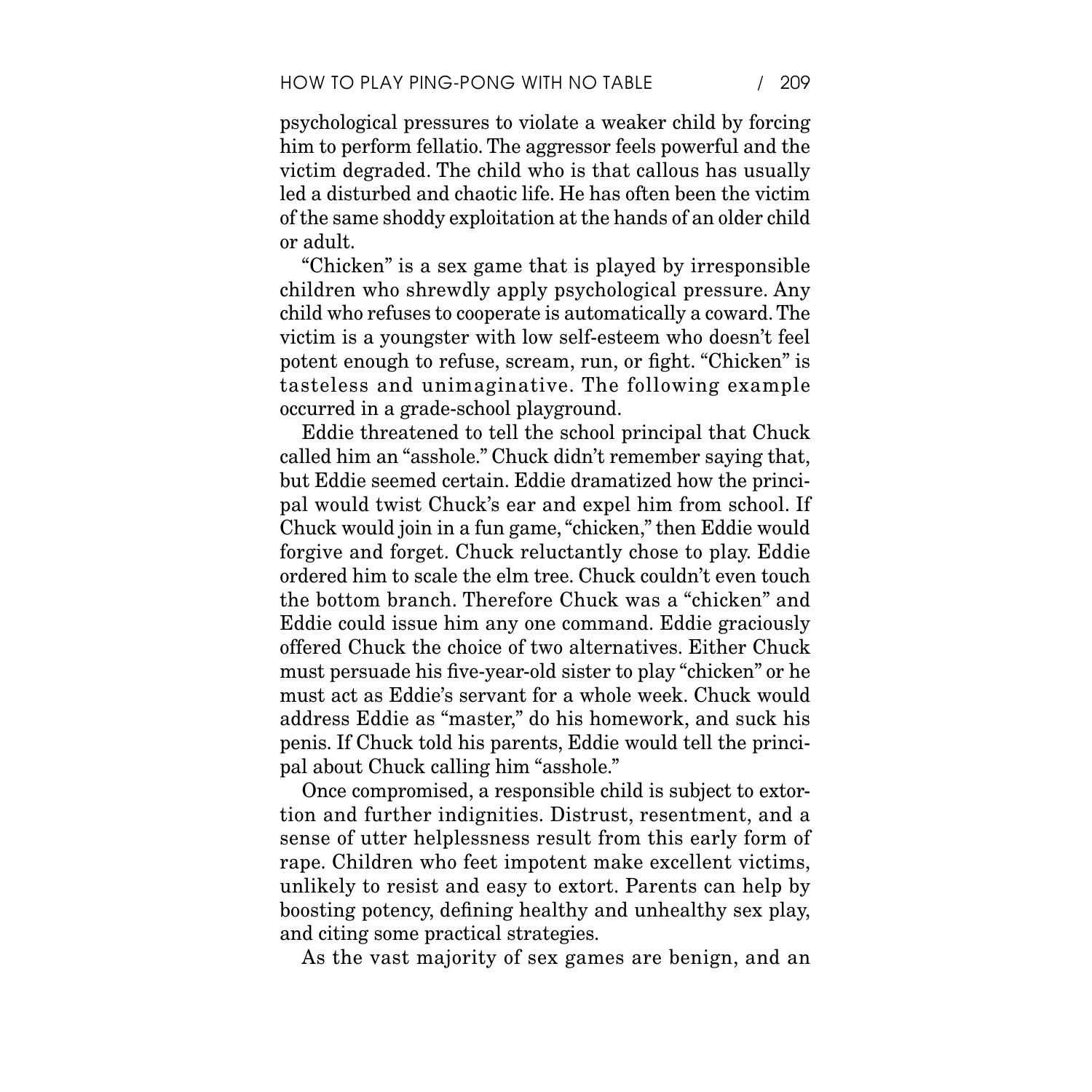important part of development, a positive approach to sex play is well warranted. Sex is a gift freely given and the child must learn how to give. Chums and classmates are the best teachers. Yet sex doesn't seem wholesome to many a harried parent attempting to raise a nice, socially acceptable offspring. Andrea's mother was a liberal until Andrea and her cousin locked the bedroom door to assure privacy. Now Andrea's mother is a Gestapo agent. Preston's cache of *Penthouse* magazines was discovered at spring housecleaning. His father gives Preston a lecture about not wasting brainpower and respecting women. Claude was caught making arrangements for a group sex party. His mother is too upset to deal with him. She sends him to his room to await his father.

Paying no attention is better than an inquisition, and a talk about the facts of life is a step in the right direction, but what's really needed is a discussion and an exchange of ideas. Yet a question like "Do you engage in sex play?" elicits a stare from an eight-year-old and a loud guffaw from her fourteenyear-old brother. All but the rare sensuous child are too ashamed to admit erotic interests or activities. A circuitous approach works best. "How old was the youngest girl ever to have a baby?" "What do other kids think of the sex education class?" "Suppose a law was passed to ban either sex or violence on television—which would be best?" "Do boys ever fall in love with each other?" "Can women have babies when they aren't married?" Such indirect, reasonable questions provoke a discussion which can then be channeled toward personal concerns. Avoid pressuring the child; if there's no response, try again another day. A pregnant woman on the block or a dog in heat presents additional opportunities.

Unfortunately, talks are usually held behind closed doors with the opposite sex excluded. This adds to the aura of shame and will make conversation about sex in mixed company difficult later. Sex seems too shameful or embarrassing to share. It's best if the whole family participates, as around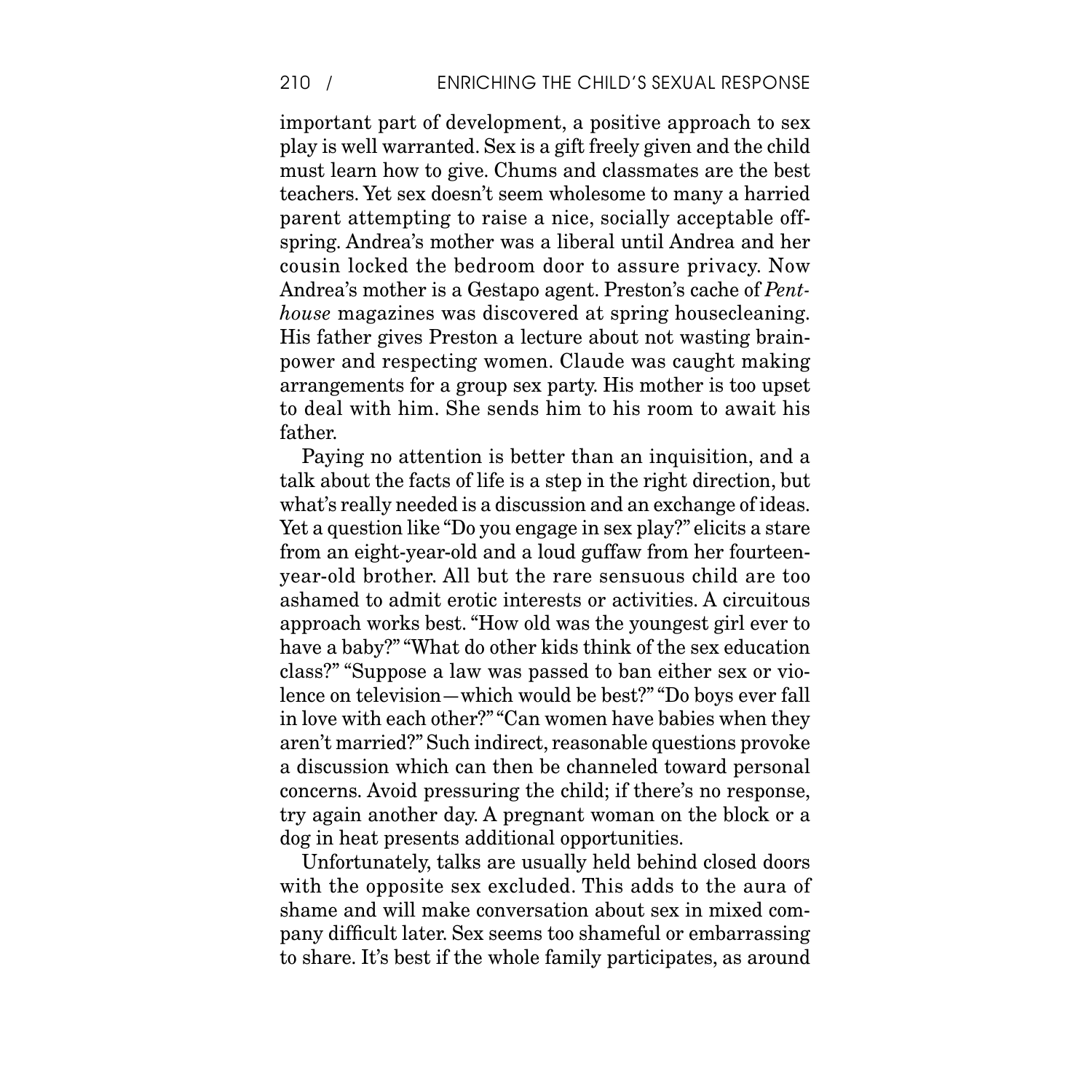the dinner table. This is the most effective preparation for the later sharing of sexual concerns with a mate.

Once comfort has developed, encourage the child to express his own opinion. Let him know that his theories are valuable, and as valid for him as yours are for you. Unless the youngster reveals a blatant misconception such as "kissing causes pregnancy," facts are unnecessary. Wait until he requests more detailed data, and then comment, "You can be proud that you had the courage to ask that." Give him the information he desires, honestly and simply. Brief, anecdotal accounts of your own erotic experiences give the child permission to talk about and perhaps to indulge in sex play. It helps greatly if both parents can indicate that they enjoy making love, and often, too. Most grade-school children refuse to believe that their parents would do something like *that.* They feel ashamed when they even think about it. They often accept sex only as a one-shot obligation to make a baby. The absence of babies is proof of parental abstinence. Children this age can comprehend and employ terms such as "intercourse," "having sex," and "making love."

If the child is not yet masturbating, he should be. Learning how is no problem, once the child is comfortable with the concept. He needs to know that you approve, and that other children and adults masturbate also. If this becomes a problem, examine your past responses closely. Gentle Spockian admonitions may have left their mark. "I'm sure you'll grow out of it," "Do what your heart knows is best," and "Well, it depends on what kind of a boy you want to be" are sophisticated put-downs. Another subtle reproach is to rationalize masturbation by relating it to a more acceptable function. Pleasuring is tolerated because Carol must learn about her body, or because Jason is nervous and needs to relax, or because the child hasn't emerged from a certain stage. Progress is equated with the relinquishment of pleasure.

Brothers and sisters may experiment with each other.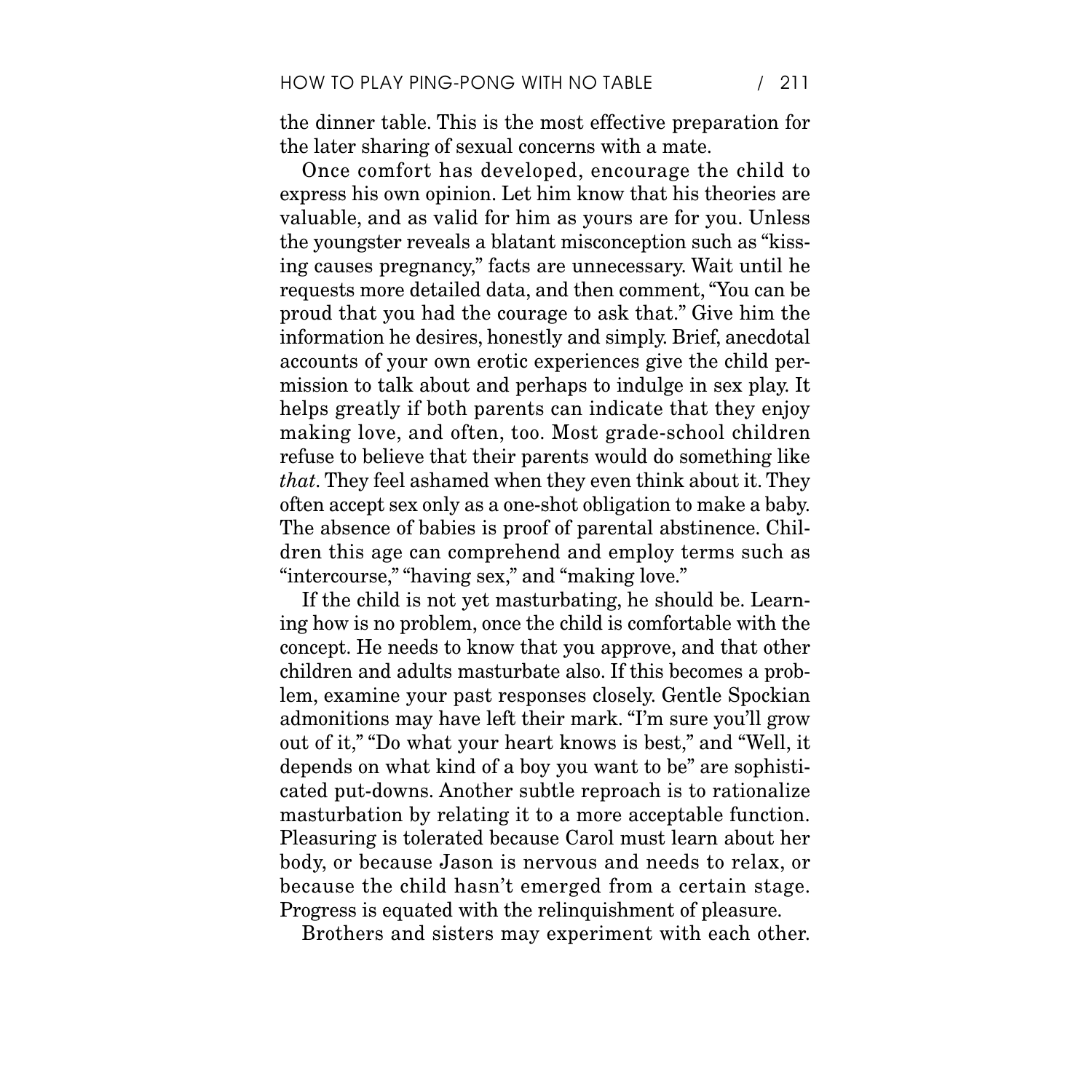Although most sibling incest doesn't cause emotional damage, there are more diverse learning experiences available in the neighborhood. If parents wish to divert the child to more acceptable outlets, this needs to be done without exacerbating shame or damaging his response. The mother usually discovers the liaison. Her first thought is to take the more responsible child aside and lay down the law. Her second thought is to protect the children by keeping their tryst secret from other children, and perhaps the father, too. Both approaches advocate secrecy and intensify shame. A family conference with all members present is the only viable solution. If either parent is judgmental or angry, a counselor may be included in the session. At first the family meeting accentuates the misery of the incestuous pair. Shock and shame rapidly subside as the children realize that specific behavior rather than dirt, blame, or badness is the issue. Their parents are neither enraged nor devastated. Quite simply, the youngsters are to redirect their sexual interests. Pleasuring with another is delightful—outside the family.

The danger of not including the whole family in a decision that affects everyone may also arise in a vacation cabin. Sleeping arrangements are condensed, and only a curtain divides the rooms. At night a child overhears his mother's hasty whisper, "Don't, Harry—this is a bad time!" or "Not now, can't you wait?" The child understands that the mother is being forced, and that the mother dislikes sex. This is more upsetting than overhearing intercourse. Parents can avoid this by renting a larger cabin, agreeing ahead of time not to make love, or by having sex and discussing it with the whole family, either before or after. One vacationing mother herded her brood out toward the playground after lunch. "Dad and I want time to make love—we'll open the front door when we're through." The children, of course, peeked through the window.

At the conclusion of latency, the erotic child has gained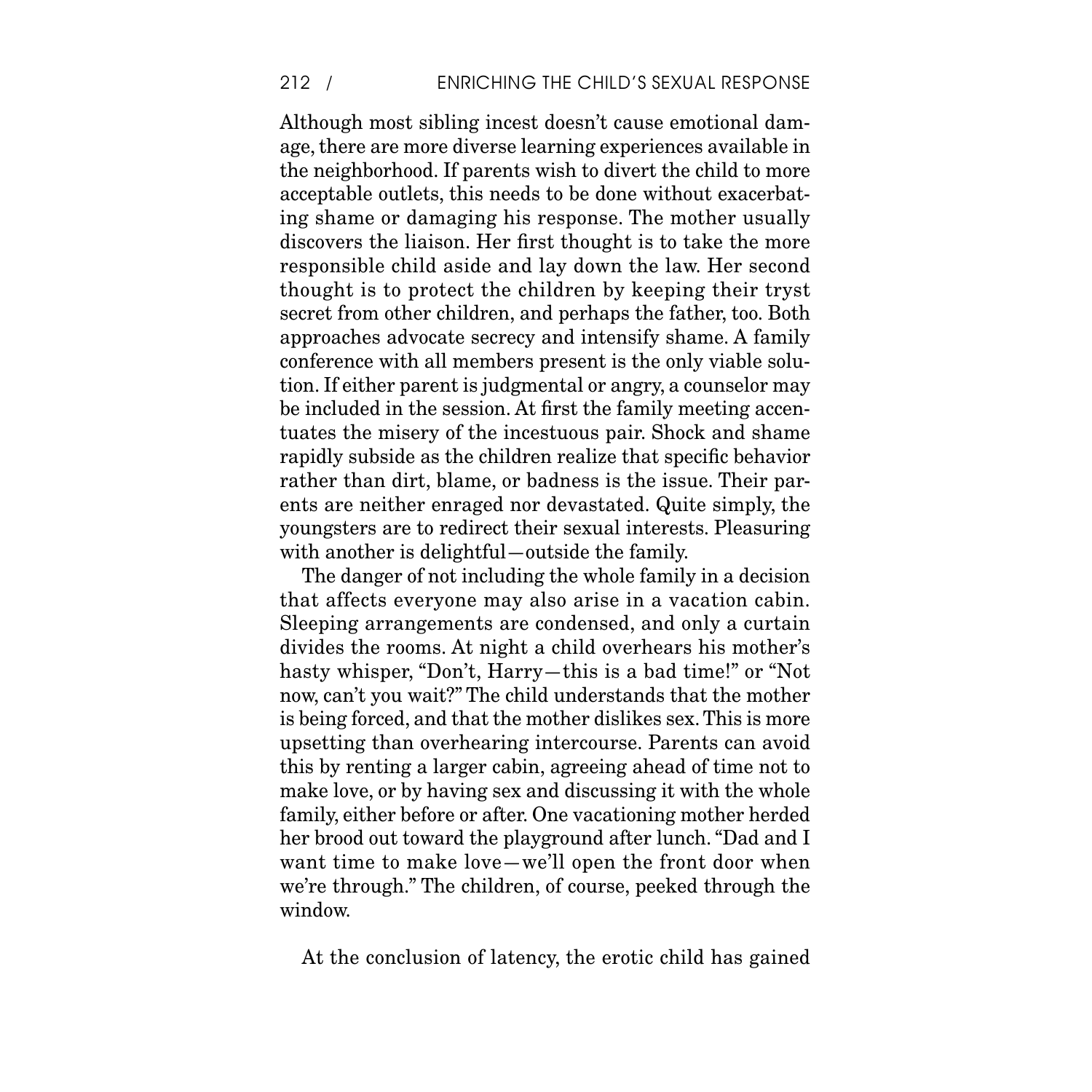expertise, a sense of fairness, and consideration for his partner. He has avoided humiliation and remains both proud and potent. He feels that his parents understand and approve of his erotic activities. Sex is a comfortable topic for the whole family.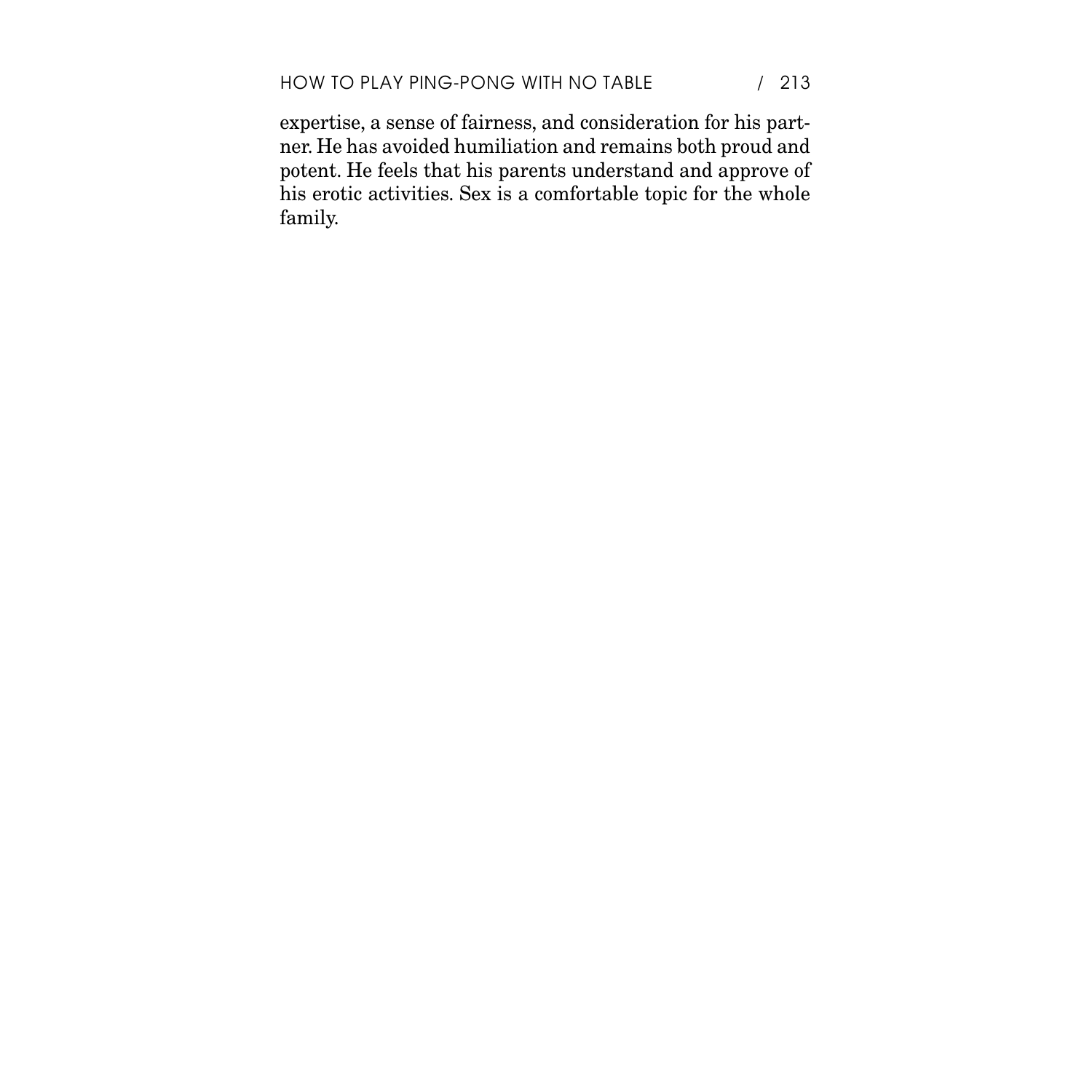## **THE ENDLESS TRANSITION**

For vulnerable teenagers, sexual gratification is really a peripheral issue to the sexual event.

-M. W. Cohen and F. B. Friedman

EROTICISM isn't the central issue for today's adolescent. Sex is twisted and stretched to serve other concerns. It's used to establish individuality, to express anger, to relate to classmates, and even to commit a kind of social suicide. Erotic activity makes a fine weapon for an angry adolescent in a sexually anxious or repressive family.

Adolescence is the time between puberty and the assumption of the adult role, whether by marriage or through entering the job force. It begins with an incredible expansion—in growth, in ability to reason, and in libido. Hormone production increases enormously, yielding sexual and aggressive urges which frighten "nice" youngsters. Girls are ashamed as breasts enlarge and pubic hair sprouts. It's as if their bodies proclaim the feelings they've tried to hide. Even the mother is banished from the bedroom when the daughter decides to undress. Boys are intrigued by the relative size of each other's genitals and are forever making unfavorable comparisons.

Broader issues eclipse eroticism. The child must pull away from parents and their principles to establish a separate self.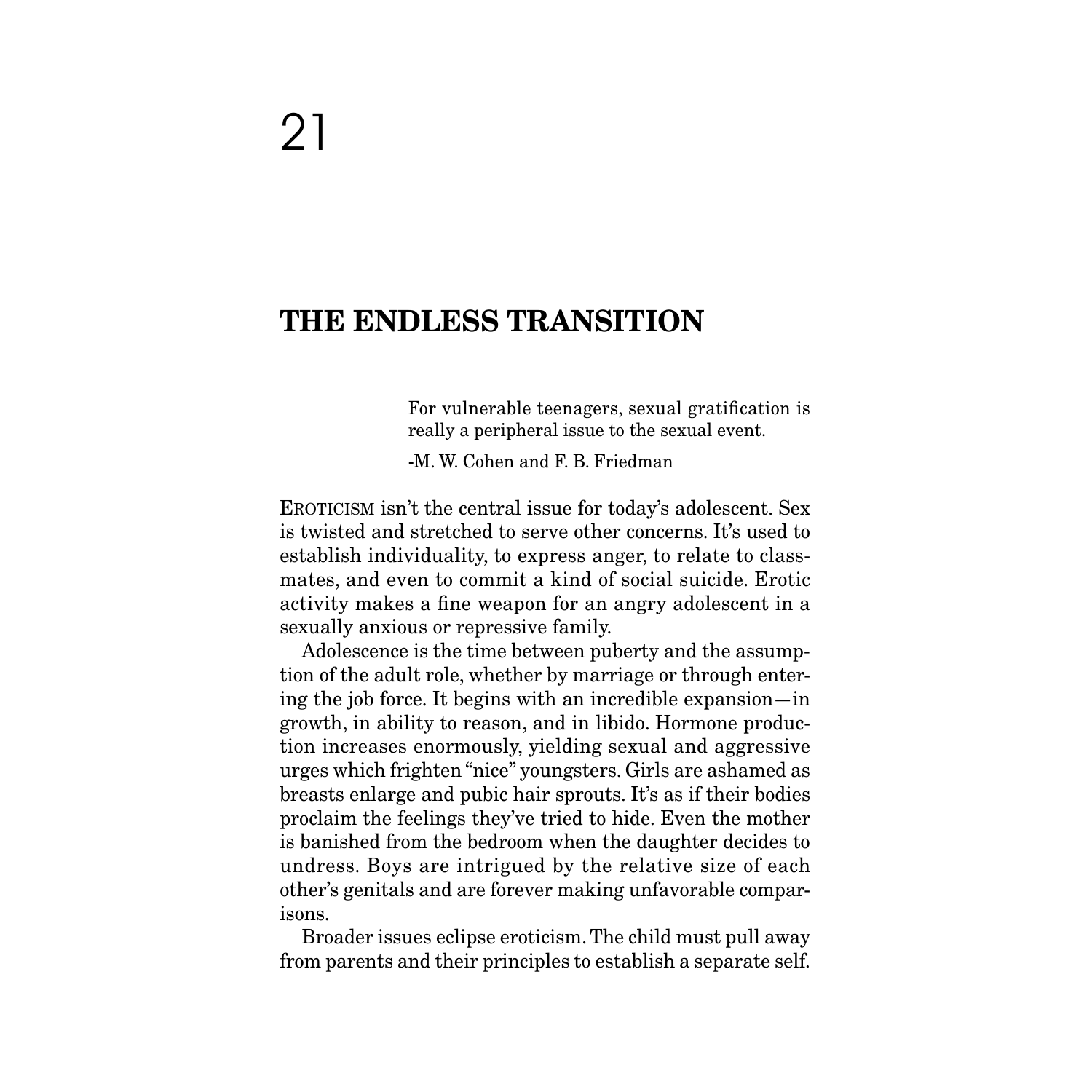As this process begins, the youth sees the parents' values as priggish and arbitrary. The girl who kept her room reasonably neat is angry when her mother complains that it's now a total mess. The boy who was polite and responsible is moody and unpredictable. As awful as adolescence may be for parents, it holds a high potential for emotional growth and remodeling. As adolescents form a separate self, shame may lessen, allowing the sexual response to expand.

If parents are open and enthusiastic about erotic matters, their offspring are unlikely to use sex as a weapon to assert their independence. There's no point in provoking if no one gets upset anyway. In effect, this frees sex from issues which impede its development. Battles are fought in other areas while erotic growth advances in its own inimitable fashion.

A hundred years ago, the average age of becoming an adult was fourteen, whether by marriage or by entering the work force. Now a thirty-year-old graduate student may still be an "adolescent," dependent upon his parents. Adolescence not only *seems* interminable—it is. Without strong religious and family supports, it becomes less and less reasonable to expect young people to refrain from coitus. By the time independence is finally achieved, the prime period for sexual learning has been left far behind. The individual is less malleable and has fewer opportunities to extend his boundaries. Dysfunctions are already well entrenched.

Janet was a seventeen-year-old girl who believed her mother's warning that "boys don't respect girls who let them do anything." Janet had been courted by only a few compliant chaps who were also family friends. Activities were well defined in advance. In the back seat Janet was so worried about what might happen next that she felt little excitement. She allowed certain caresses because "he was nice enough to take me out." She was unaware of any erotic needs of her own. When Janet turned twenty-four, her eighteen-year-old sister was married. Three months later, Janet was engaged. She attempted coitus but experienced such sharp pain that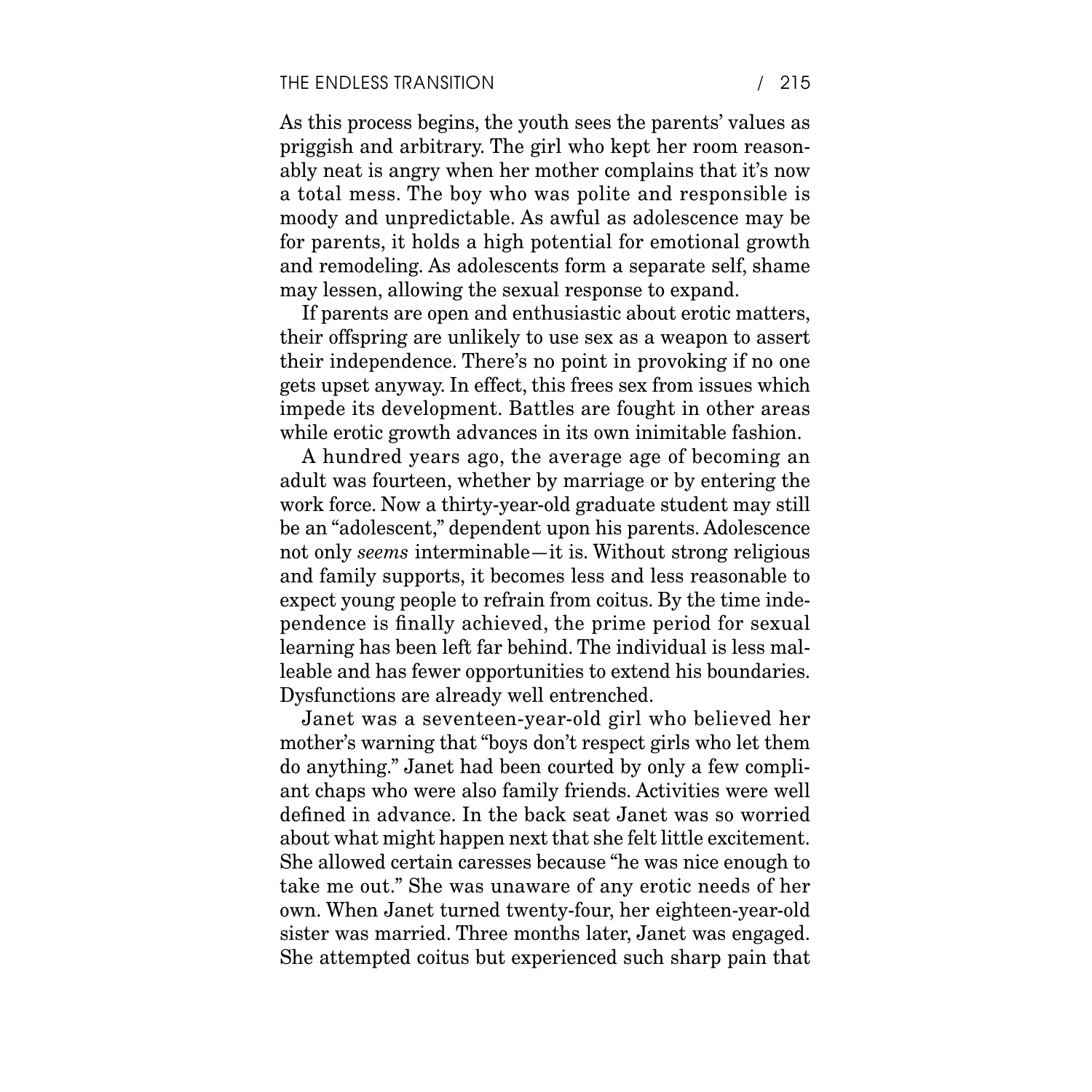she consulted a gynecologist. He informed her that she had tight muscles and needed to relax. Janet tried desperately to relax with no success. After a year of unconsummated marriage, Janet and her husband, Larry, consulted a sex therapist, who instructed Larry to gradually insert one lubricated finger and eventually two. Bit by bit, Janet became accustomed to this strange sensation. As she relaxed, she felt pleasure for the first time. Janet was desensitized with difficulty at age twenty-five, a process that would have been simpler at age fifteen.

Parents of teenagers are in a quandary. Nothing they do seems to turn out right anyway. Many become stricter because there's so much more to restrict. One parent comments, "To hell with sex education—I just hope I can get through without strangling her!" Somehow it's worse for girls to be sexually active than for boys. Parents caution, "Watch out for those smooth-talking jocks," "Boys are just out for you-know-what," "Guys have to learn to respect girls," and "Boys are more interested in sex than girls are." As parents become more upset, the comments get stronger. "Girls who play around get venereal disease," "Boys don't respect girls who give in," and "You don't want to do something that leaves you feeling dirty, do you?" are not uncommon. Further efforts range from a heart-to-heart talk to virtual imprisonment in the house. The battlefield is now well marked. Parents are less concerned about the boys. A few wild oats are expected. However, parents may worry that the youth will forget his studies once he finds out about sex or that some loose woman will trick him into a hasty marriage via pregnancy. Sex is viewed as many things other than normal and healthy.

As the child becomes an unmistakably sexual being, the parents' own problems are brought into focus. Many a cold war becomes hot, and many an aging mentor acts like an idiot. For instance, the mother gives Virginia permission to date at age fourteen; the father accuses the mother of turning Virginia into a whore. As Sam and his father watch a passing Lolita, the father gives pointers on how to score and vividly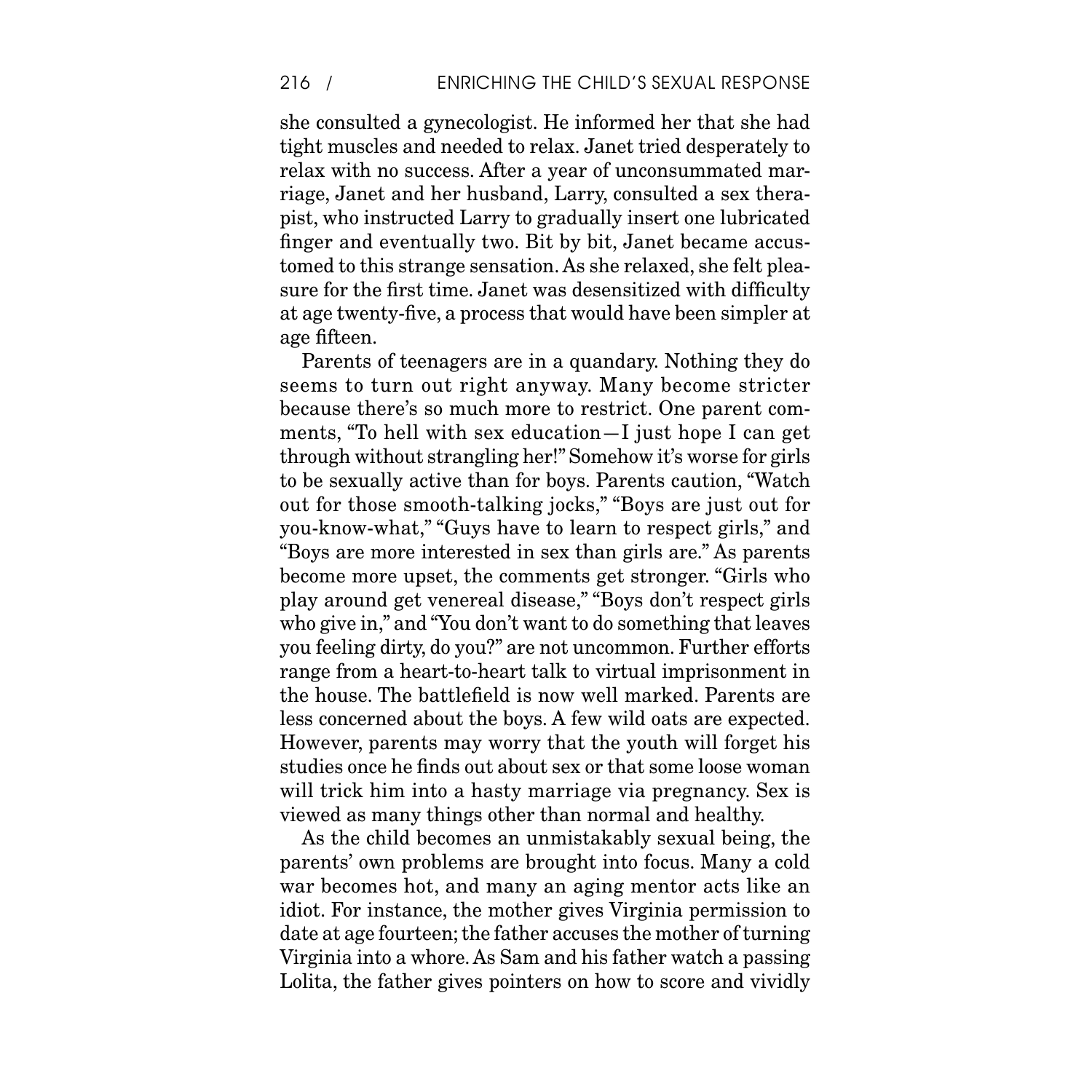describes the girl undressed. Melissa's exploits intrigue her mother, who insists on all the details. She emphatically states that Melissa wouldn't really do anything like that. Melissa's father listens in stony silence. Bernie's father risks a coronary in a frenzied effort to beat his son at tennis. Bernie's girlfriend is watching. Amy's mother is upset to learn that fifteen-yearold Amy is pregnant. Shortly thereafter, her mother also conceives and delivers within a week of Amy. Tanya's mother waits up anxiously each night for Tanya to return home. Her sleeping pattern is altered, so that she no longer has sex with Tanya's father. These problem parents bias the youth's eroticism through their own quirks and quandaries. To benefit the adolescent, they must first help themselves.

Sexual development in adolescence is divided into three stages. Early adolescence is the most turbulent. It starts with a growth spurt and the first signs of puberty. Girls begin as soon as ten, and boys two or three years later. Middle adolescence commences at about age fourteen in girls and a year or so later with boys. Late adolescence occurs at about seventeen and extends for an indefinite period.

Throughout the three stages, there are predictable changes in the kind and quality of relationships and the degree of responsibility and intimacy achieved. The initial turbulence decreases and social competencies increase. The sexual response progresses and matures through the three stages in concert with other changes. This is certainly true of the erotic child. However, the maturation of the erotic response depends upon the degree of shame, parental attitudes, and the absence of major conflicts.

### **EARLY ADOLESCENCE**

Yesterday a happy and cooperative child, April is now a moody stranger. She resents drying dishes, eats everything in sight, and flagrantly misinterprets her mother's kindness. She spurns family outings and churlishly slams the door to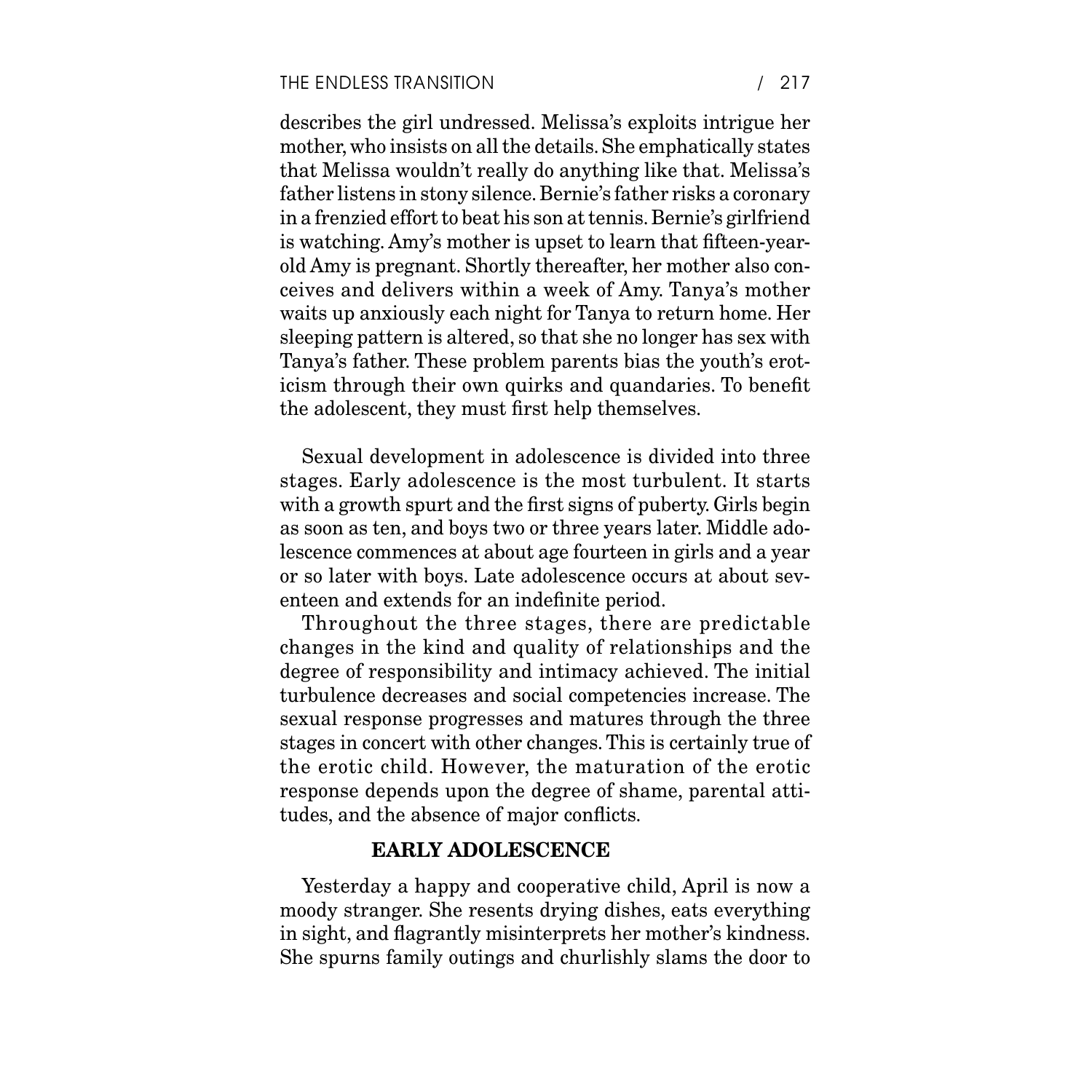her room. Her parents wonder what on earth has happened.

Beneath the facade of carefree bravado or callous indifference, the early adolescent is still notably dependent on his family. It's difficult to break away from bonds that mean so much. The youth who has the closest ties often presents as much difficulty or "turmoil" as the angry, ambivalent adolescent. Yet in order to achieve maturity he must establish a distinct self. This means a separate sexual self also. If the mother has been unwittingly seductive, severe behavior problems may arise, because the task of separation is doubly difficult.

Edith and Candy have been good friends since the fifth grade. At least one night out of each weekend is spent together. They giggle and whisper until two A.M. Candy has a crush on her math teacher and Edith is in love with Stevie Wonder. Edith is well aware that her parents won't let her date until she's sixteen; Candy knows that her math teacher is married. As they spin fantasies about a beloved, each is intensely aroused. Soon Edith is playacting; she's Candy's math teacher and this is their wedding night.

Edith and Candy are rehearsing for the future. Boys are still shorter, less developed, and kind of scary. But Edith and Candy are comfortable with one another. They understand each other's bodies and can knowingly create special sensations. Yet what do they dream about? Men.

Boys relate to boys more easily also. Two boys can travel together without being teased by a kid sister or questioned by parents. The approach is smooth and there's never any concern about who should pay the bill. Whether these young men will remain exclusively homosexual has been determined many years before.

If sex were condoned from childhood, early adolescent homosexual liaisons would be less important. Children's sex play would follow an uninterrupted continuum, gradually evolving into heterosexual coitus. In our culture, early adolescent homosexual liaisons involving sex play are frequent,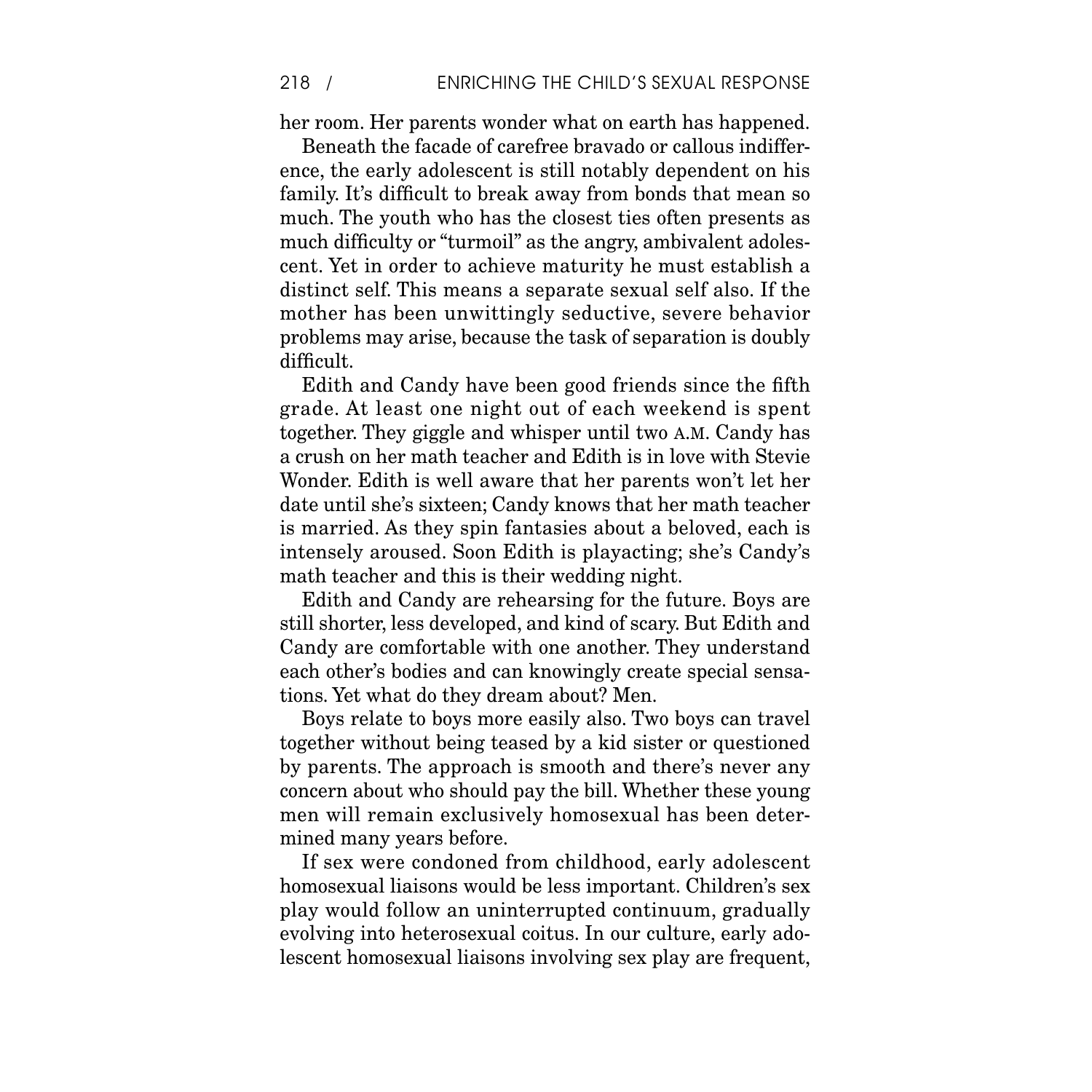normal and necessary. They pave the way to later heterosexual unions. Especially for girls, they provide remediation for the abysmal lack of earlier sex experience. Shame is ameliorated while sensate foci are developed. Girls learn what feels good and how to ask for it.

Parents who fear homosexuality will derive scant comfort from these statements. Yet simple observation can determine if the child is basically heterosexual. Let's look at Kent, age fourteen. His mother has just overheard Kent and his best friend, John, masturbating one another in the bedroom. Mother's alarmed, but pauses to evaluate the situation. Kent likes doing things best with Dad. He plays baseball with his younger bother, although lately he's been irritated when his little brother tags along. He has a picture of Farrah Fawcett on his wall, and he and John have several tattered issues of Stag stashed in the garage. Kent is eager to attend school parties, although he spends most of his time gathering courage rather than dancing. Fortunately for Kent, his mother decides against a confrontation.

Beneath the adolescent's seeming nonchalance lies vulnerability. A pimple becomes a disaster and a slip of the tongue a calamity. In a moment he can slide from a pinnacle of power to the depths of inadequacy. His perceptions waver with the tide of self-esteem. One moment his penis seems like a fine Havana cigar, and the next, like a damp cigarillo. Actions are confusing too. A girl who posts a "Keep Out" sign in red on the bathroom door so no one will see her undress sneaks off to school in a halter top in the dead of winter. Another day she goes braless beneath her brother's tee shirt, carefully hiding her nubbins under an unnecessary armful of books. She's searching for her sexual self by trying on roles and testing the reactions of others.

Although the adolescent's sense of potency can be enhanced by favorable comments about his skills or appearance, comments about the penis, the breasts, or sexual prowess are best shelved for the time being. The early adolescent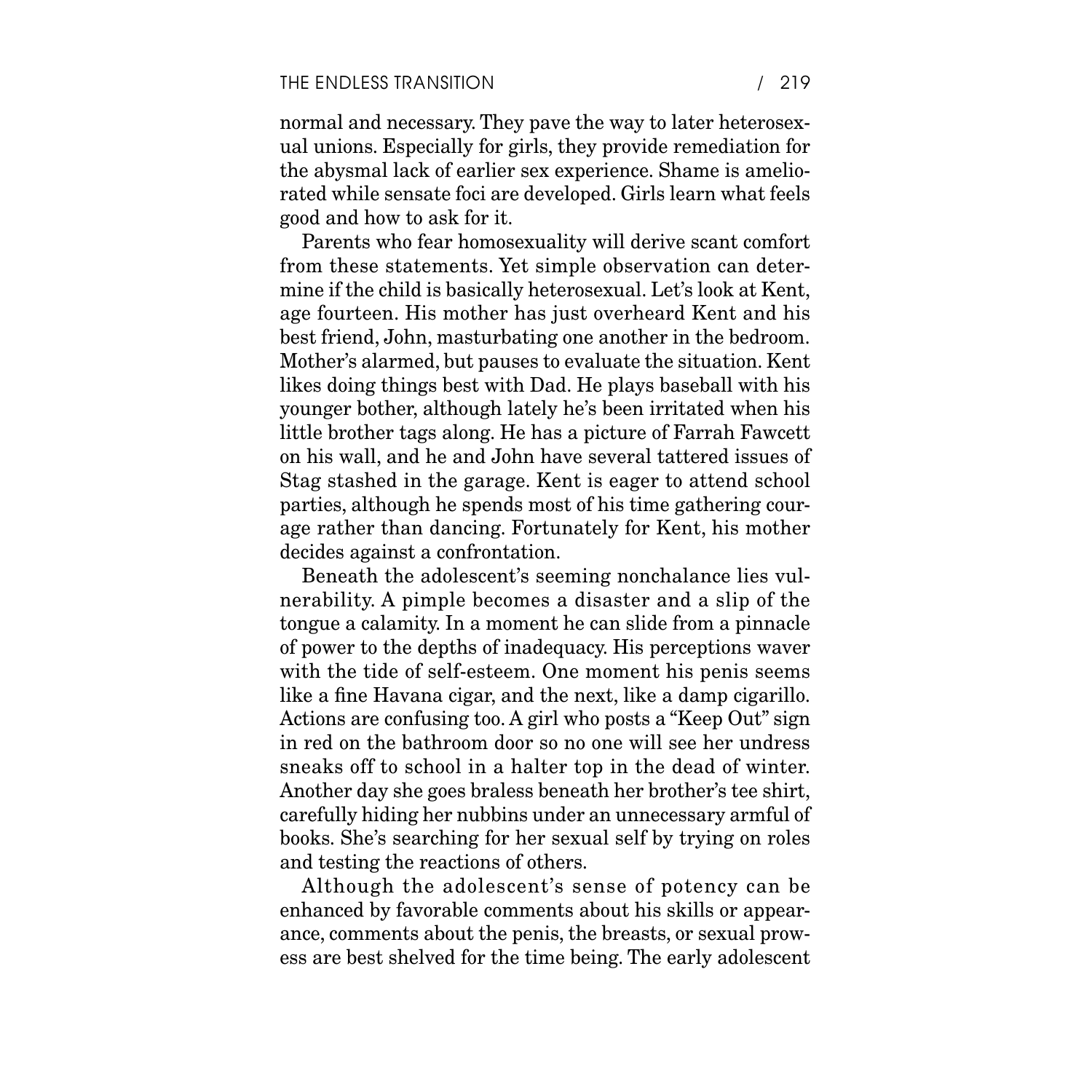is as prone to misconstrue as the five-year-old. A simple statement such as "Your penis is really growing" may be interpreted as an incestuous advance, an implication that the penis is too small, or a push toward intercourse. In the middle class, most early adolescents are totally unprepared for heterosexual coitus. Pointed comments about sex can frighten the youth and make him feel even more inadequate than he felt initially. It's also important that parents not undermine the young person's associates no matter how scruffy or obnoxious they seem. This can be accomplished without abandoning values and limits. Amy's friends use terms like "fuck" and "shit" with abandon. Mother states, "I don't like those terms and I don't want them used in my house." If Amy returns later waving the banner of free speech, her mother maintains her original principles while she reassures Amy of her intrinsic worth.

The knack of successful parenting is neither to over- nor underreact to adolescent behavior. Calmness, persistence, and patience count. Stick to your principles without shouting or striking, and without giving up, either. Reasonable rules need to be reasonably enforced. Discussions about acceptable behavior allow the youth to maintain a modicum of potency. He needs to make as many of his own decisions as possible. Regardless of how irresponsible the adolescent seems, underneath he retains the values learned in childhood. Continue to teach him by remaining strong and by caring for one another.

An early adolescent can appear much sicker than he actually is. He may have limped along with various problems for years and yet have blended in with his classmates. The surge of sexual and aggressive feelings may bring his shortcomings into sharp relief.

Fourteen-year-old Chester was such a youth. Although an excellent student, Chester was shy and had never made friends or indulged in sex play. He lived alone with his divorced mother, a responsible but mousy woman. One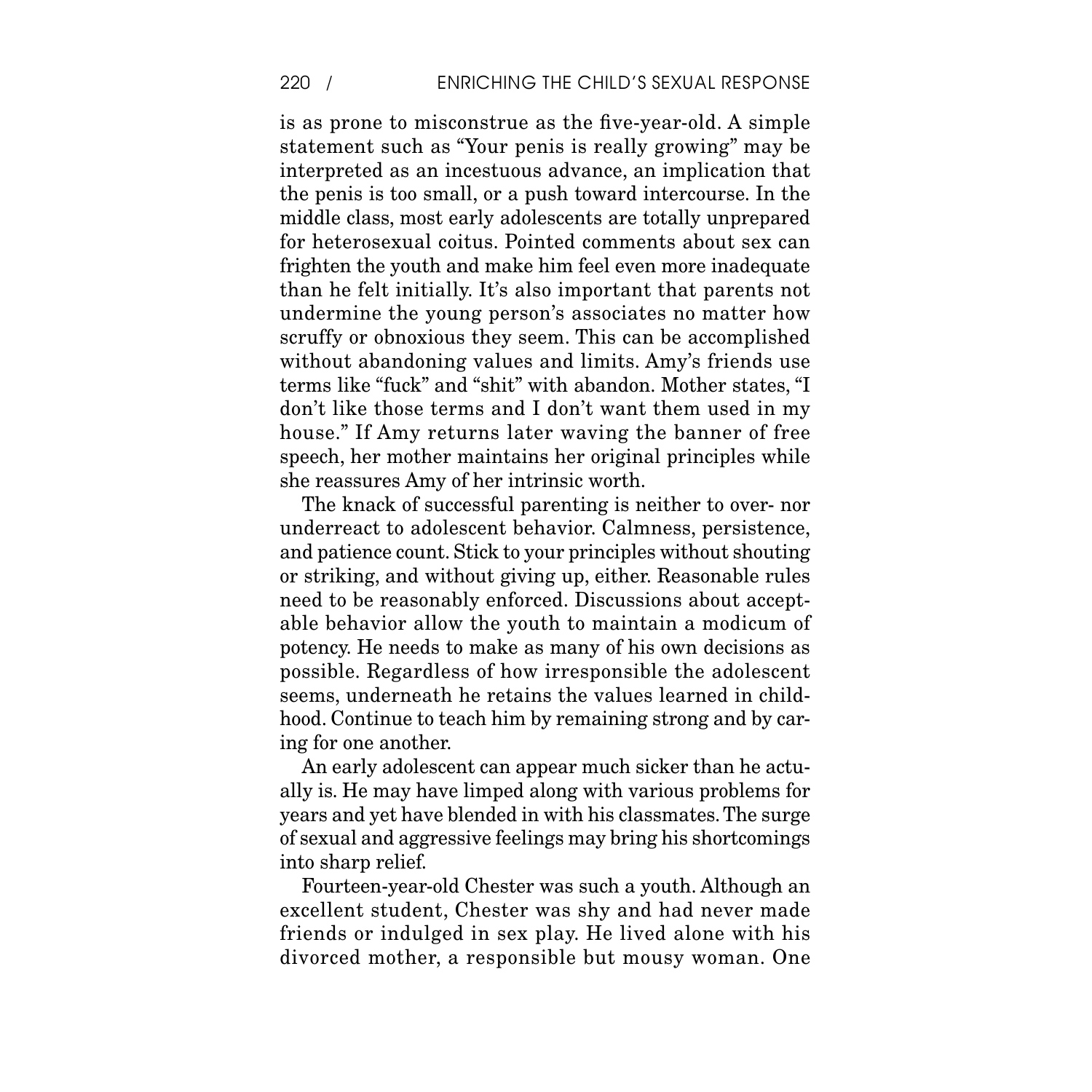evening Chester left his door wide open while he lay masturbating on his bed. The apartment was tiny and Chester's room centrally located, so that his mother couldn't avoid noticing. She tried her best to pay no attention, but she was too nervous to concentrate on anything else. Finally she asked him to shut the door. Chester acted as if he didn't hear, and continued to masturbate. He repeated this performance several times each week. After a month, his mother was a nervous wreck. She consulted a male psychologist who suggested that Chester enter treatment.

The psychologist learned that Chester fully appreciated his mother's upset. Her bewilderment made him feel strong. When his therapist asked if he wanted to make love with his mother, Chester was shocked and angry. In fact, he couldn't imagine sex with anyone. Chester was dealing with the same issues as a four-year-old who plays "waterworks" or "show me." He was assessing the value of his penis. It had to be powerful if it could upset his mother like that. As Chester continued in treatment he derived a firmer sense of maleness through his therapist. He joined the ecology club, worked on the school newspaper, and gradually made friends.

#### **MIDDLE ADOLESCENCE**

Middle adolescence begins as the youth reaches some emotional equilibrium within the family and can focus greater attention outside the home. Sports events, camping trips, and parties enable him to meet the opposite sex and gradually overcome shyness. Friends provide the encouragement and soon liaisons can be made. Formal dates seem uncomfortable while casual encounters are not. The middle adolescent of fourteen to sixteen is in a unique position, admirably suited to erotic growth. Boys can have frequent ejaculations with little respite. Both sexes have boundless energy and multiple opportunities. Pleasuring can easily be enriched when the level of shame permits. Tomorrow seems far away. Concepts such as security and commitment are not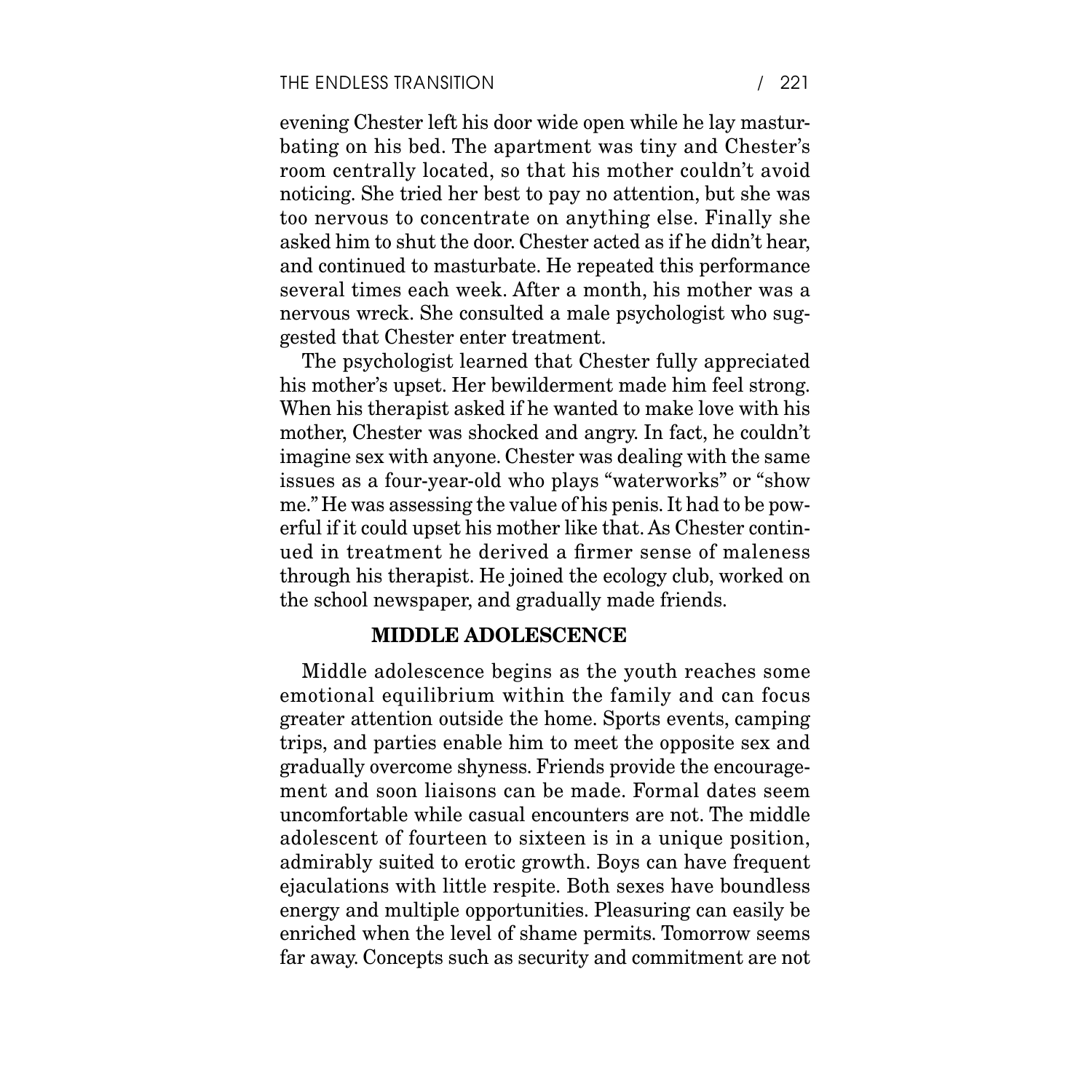yet relevant. Sex can truly be a gift freely given, with no strings attached. Although few middle-class adolescents are comfortable enough to take full advantage, this is the second golden age of sexual growth. A host of secluded nooks await an evening's tryst. There's time to concentrate and the ingenuity to create new combinations of old sensations. Flesh is warm and soft, and smells as good as mother did. The delights of infancy can be realized once more through taste, touch, and smell. Without the yoke of solemn promises and "forever" expectations, learning proceeds swiftly.

Middle adolescence is the last whistle-stop before issues such as constancy and commitment appear. Contacts are indeed more superficial and selfish than in adulthood. They are not as scary as when there's a real commitment. The boy or girl doesn't risk as much, is less vulnerable and freer to experiment. For instance, it's easier to learn how to argue constructively when the sky isn't about to fall on your head. Through multiple couplings, the youth appreciates what sort of partner is comfortable and what kind of relationship fulfilling. He develops social and erotic competencies as well as a sense of self. (Bryt, 1976) The adolescent who takes entire advantage of this period is unlikely ever to need a sex clinic.

The sexually anxious adolescent isn't free to experiment. A host of contingencies and hazy concerns about reputation and respect prevent him from forming multiple contacts. He's restricted to quasi-meaningful relationships that limit learning. Sixty years ago sex was acceptable only in marriage; thirty years ago an engagement provided tacit permission. Now "going steady," a watered-down commitment, is the standard rationale. Yet, any commitment is an obligation that blocks the acquisition of knowledge and experience. The "nice" middle-class adolescent is a good prospect for sex therapy in the future.

As the mistrust and overreactions of early adolescence fade, parents may again deal directly but gently with erotic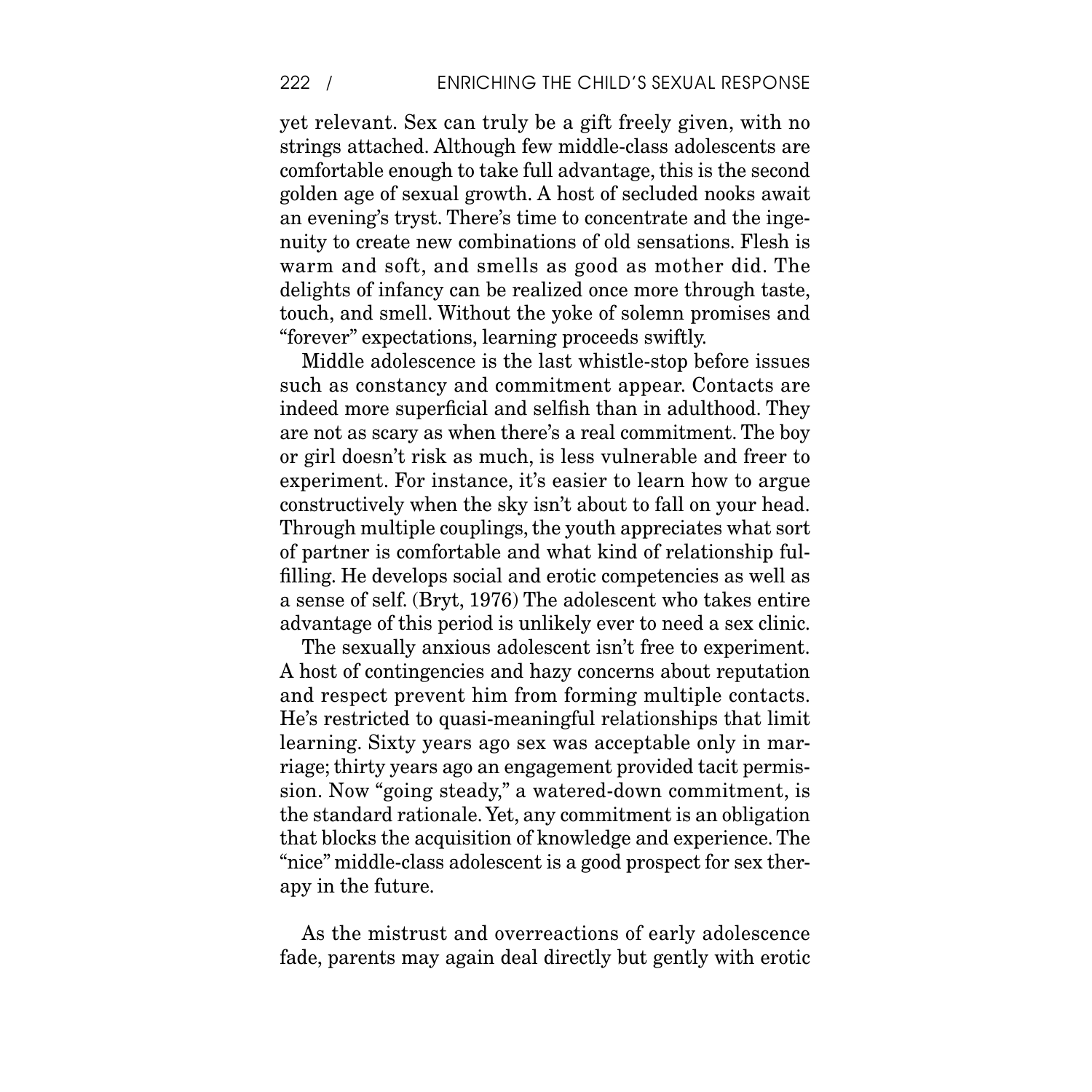issues. Although the enthusiastic youth needs no urging, his timid cousin may benefit from a brief comment: "The time when you feel comfortable is the time to begin" or "These are the years to learn all you can, so you know what's right for you" or "This is the season to explore; you can settle with just one later." The message is that sex is wholesome and that the adolescent is capable of making independent decisions. Be careful not to urge the youth who's far from ready, as this can only increase his helplessness.

Pragmatic issues must be discussed. Venereal disease and contraception head the list. Deliver useful information matter-of-factly. Types of contraception, their efficacy, and where to find them are important matters. If venereal disease has been understood as a malady that rots the sex organs, then correction, reassurance, and information about treatment are indicated. *Sex and Birth Control* by Lieberman and Peck and *Youth and Sex: Pleasure and Responsibility* by Gordon Jensen are useful supplements.

A boy needs to know that ejaculation, however frequent, is normal and doesn't debilitate or cause mental problems. Those archaic concepts are still alive in the locker room. Ejaculations may be presented as an intensely pleasurable gift, infinitely renewable. The youth needs to know that quality is more important than quantity of orgasms. He could have inferred the opposite from seeing an erotic movie where the hero fires away like a twenty-gauge shotgun into a dozen damsels. He needs to know that no man is always capable of an erection and that erections may wilt as anxiety mounts.

The girl without a firm erotic foundation has at best a fragile response. Shyness, shame, and formless apprehensions are enough to sabotage pleasure. She needs to know that an insufficient response isn't unusual, but that it does constitute a problem, for which there is definite remediation. She may need to develop her erotic response through masturbation. Only the most comfortable of mothers can impart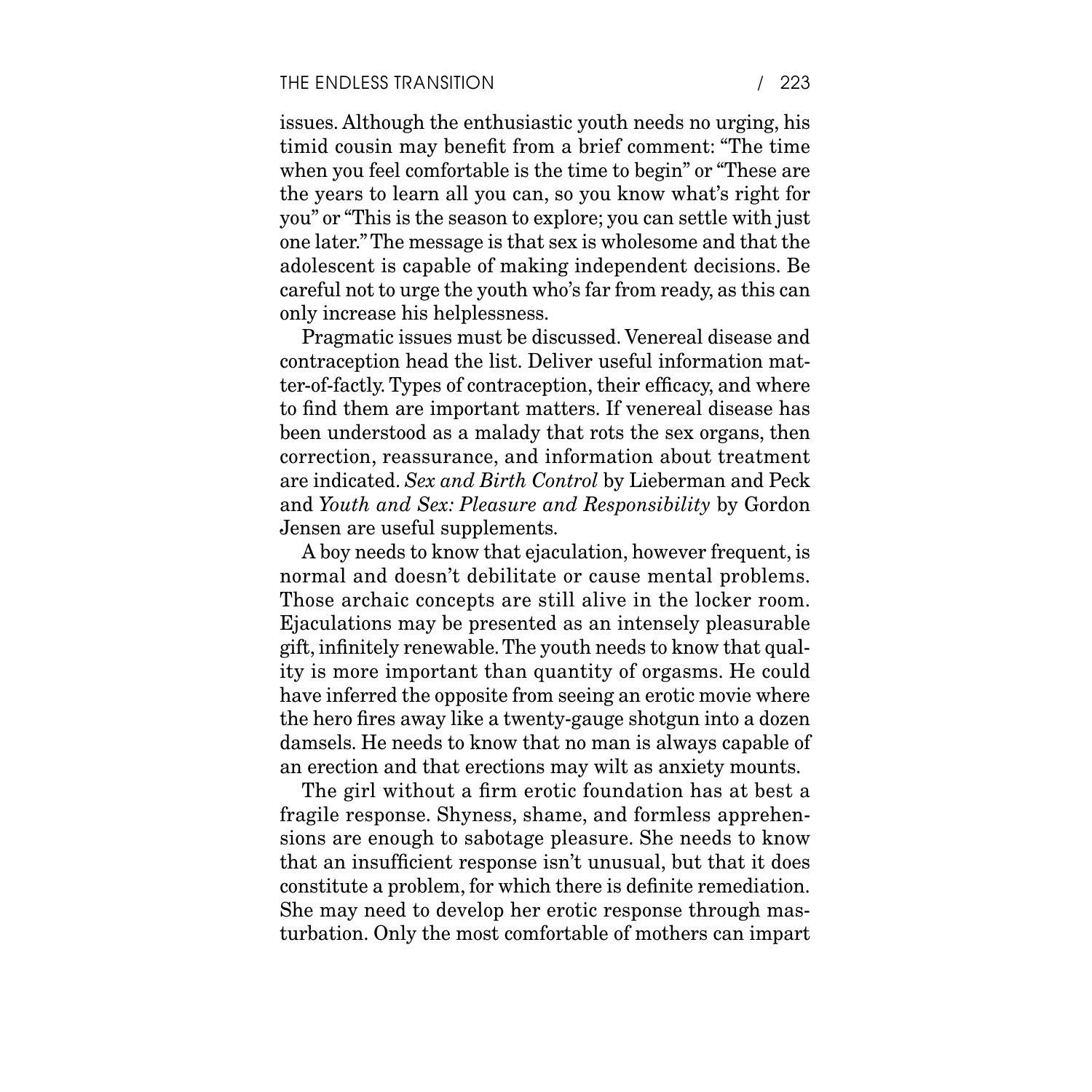this information without anxiety. Fortunately, instructions are available in books such as *Becoming Orgasmic* by Heiman, LoPiccolo, and LoPiccolo. The mother can purchase the book and offer to discuss it or to provide lubricants and mechanical devices if the girl wishes. If there's no lock on her bedroom door, get one.

For centuries, a girl's power has been to withhold favors while continuing to attract. If she yielded to temptation, her value in the flesh market would plummet. Passivity, stubborn refusal, and absence of lust contributed to her image as a "nice girl." These concepts are still very much in evidence. A girl needs to know that she possesses as strong a sex drive as a boy and that her satisfaction is equally important. She needs to assume the ultimate responsibility for her own arousal, which means finding out what pleases, and asking for it. She needs to understand that nice girls do talk about and can initiate sex, and that fantasies are both enjoyable and useful. You can support her right to decide what she wants and when she wants it. She needs practice in saying "yes," just as she needs practice in saying "no." For the latter, she should be aware that boys aren't harmed by not being able to ejaculate.

Most parents paddle upstream in order to accept these concepts which contradict so many traditional values. The occasional comfortable parent is less upset by the intense but evanescent liaisons of the adolescent. It's as if the youth has been granted a season's pass to an amusement park. A pass is a very special award; the season is brief and will soon be over. This is a special dispensation in the service of knowledge. His mistakes are allowed and his sexuality accepted.

Acknowledgment of sexual behavior in adolescence doesn't mean that responsibility is dead. The responsible child retains some consideration for the partner throughout adolescence and returns to full accountability as an adult. In order to learn efficiently the youth must be self-serving in his relationships. Free and fickle, he gathers the nectar and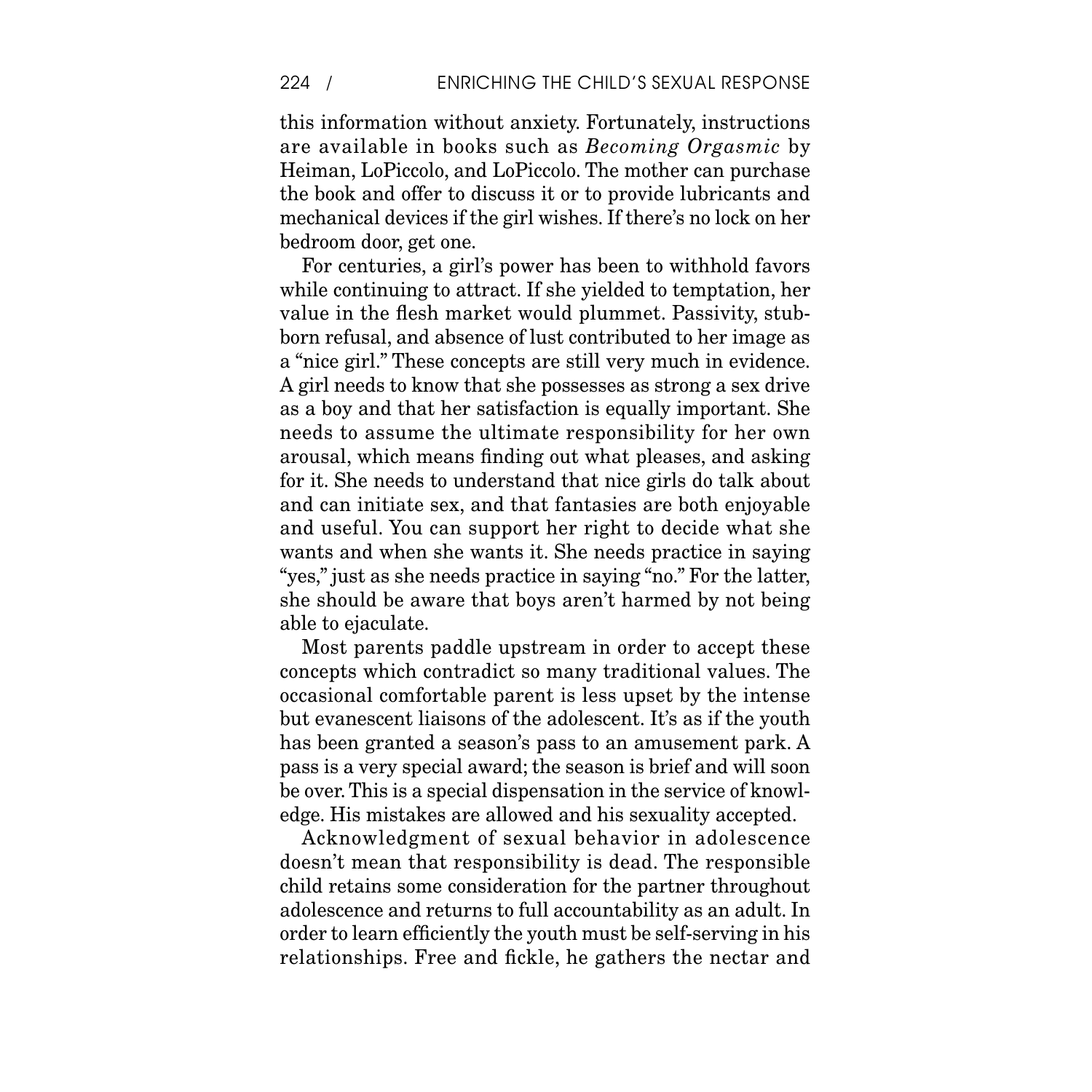avoids the consequences. Oddly enough, this inconstancy becomes the basis for later commitment. The experience gained through multiple relationships enables him to know who he is and what he stands for. He emerges with a coherent self. For the first time he has something real to commit to another. (Erickson, 1968)

Erotic movies are ostensibly forbidden and therefore more intriguing to the teenager. Entrance is easy, and the experience entertaining to say the least. Although some material can be upsetting, the eroticism rarely is. These movies are less attractive to girls than to boys simply because they're made by men, for men. Men are portrayed as infinitely potent and women as receptacles entranced by the proficiency of the penis. Heroines savor the taste of semen as they would a cheese fondue. When adolescents attend pornographic films, the result is an immediate arousal. Intercourse or masturbation is more likely in the hours which follow. Perverse scenes aren't imitated unless the tendency already exists. Repeated exposure to erotic movies dulls the appetite and lessens the effect.

Pornographic films are also an adjunct to sex therapy. Inhibited adults view scenes of masturbation, homosexuality, and coitus in technicolor. This facilitates communication and aids in the exploration and acceptance of erotic needs, Fantasies inspired by the films may be used to promote or intensify an orgasm. Adolescents who sneak into adult movies partake of the same process.

Males have traditionally been easily aroused at the sight of a nude woman. Yet only a minority of women are excited when they see a naked man. A number report mild revulsion on viewing a penis, which reflects a longstanding inhibition of their sexual response. However, women are changing. Dr. Seymour Fisher states that: "…not only are many women highly aroused by visual stimuli (some women reach a level of arousal that few men attain) but also that the main differences between the two sexes are small and almost nonexist-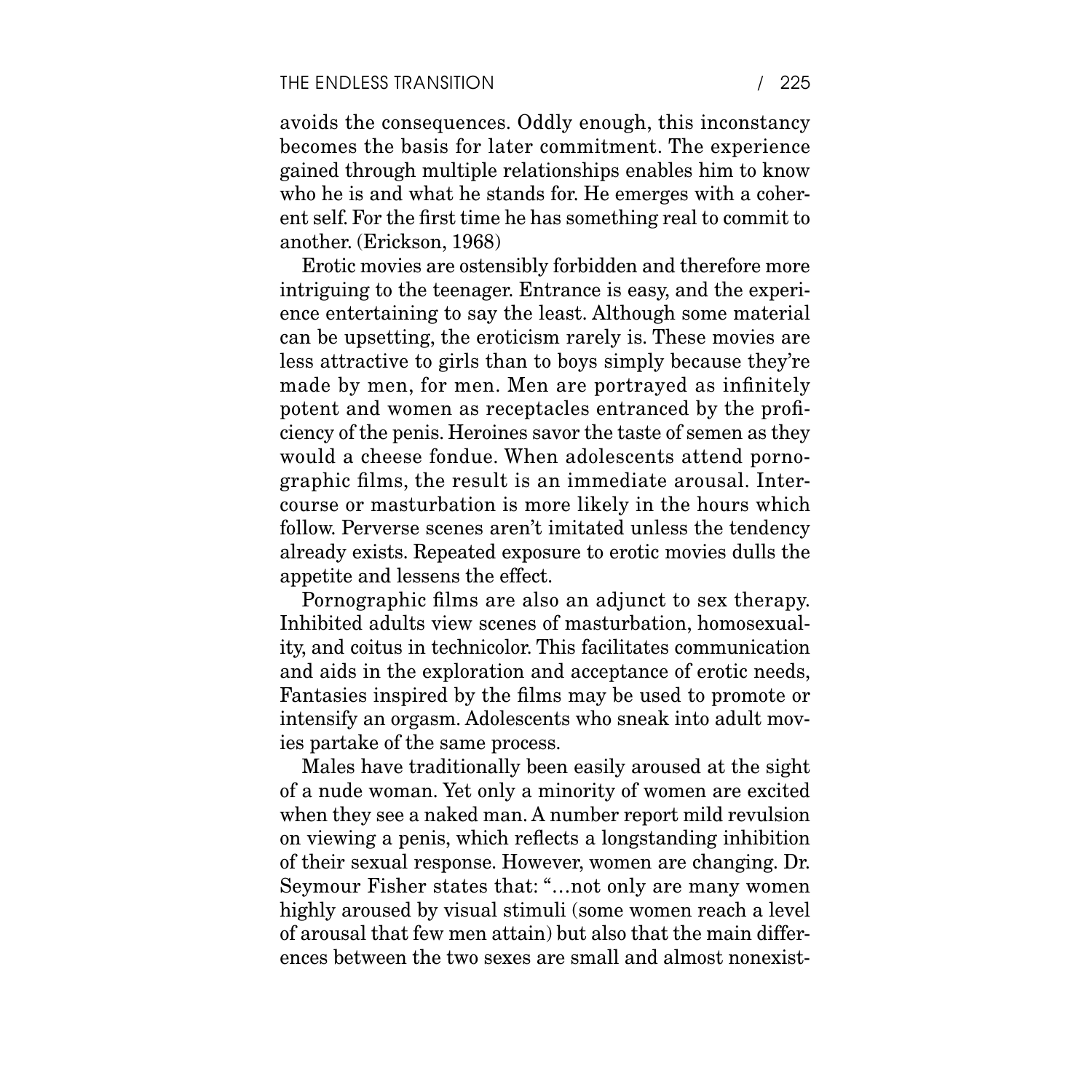ent in the most recent samples studied. … I would suggest that the small differences which now are detected will disappear as soon as it is more socially acceptable for women to be 'turned on' by visual sexual stimuli, and also to admit it freely."

Still, many girls touch a penis as if they could catch poison ivy. Even at the varsity swim meet they avoid glancing below the waist. The less constricted describe the penis as small or large but never as impressive or handsome. Yet the girl who can delight in the sight of the male organ will enjoy her mate's, thus adding to the pleasure of both. How can a parent facilitate this? A mother can aid the adolescent girl by demonstrating active appreciation. She can glowingly appraise a graceful Greek youth, sans fig leaf, at the museum of ancient history, or an eloquent etching from *The Joy of Sex*. The purchase of a painting, certain posters, or even a subscription to *Playgirl* can carry the message.

When the second golden age is over, the erotic adolescent has the knowledge and the expertise. He's comfortable with his own sexuality. He knows what he is, what he wants, and in good measure how to get it.

### **LATE ADOLESCENCE**

As the late teen contemplates further school or vocational aspirations, the character of his relationships changes. Trial and error is no longer necessary. The hectic pace slows and values are reassessed. Mutual interests, satisfaction, and cooperation come to mean more than the partner's worth in the flesh market. Selfishness yields to loyalty and sharing. These changes are possible only because the youth's identity has crystallized. His path is clear and his goals defined. A commitment can be made and intimacy is at hand.

Very few adolescents make a lasting commitment at the age of seventeen, and intimacy is a process that evolves at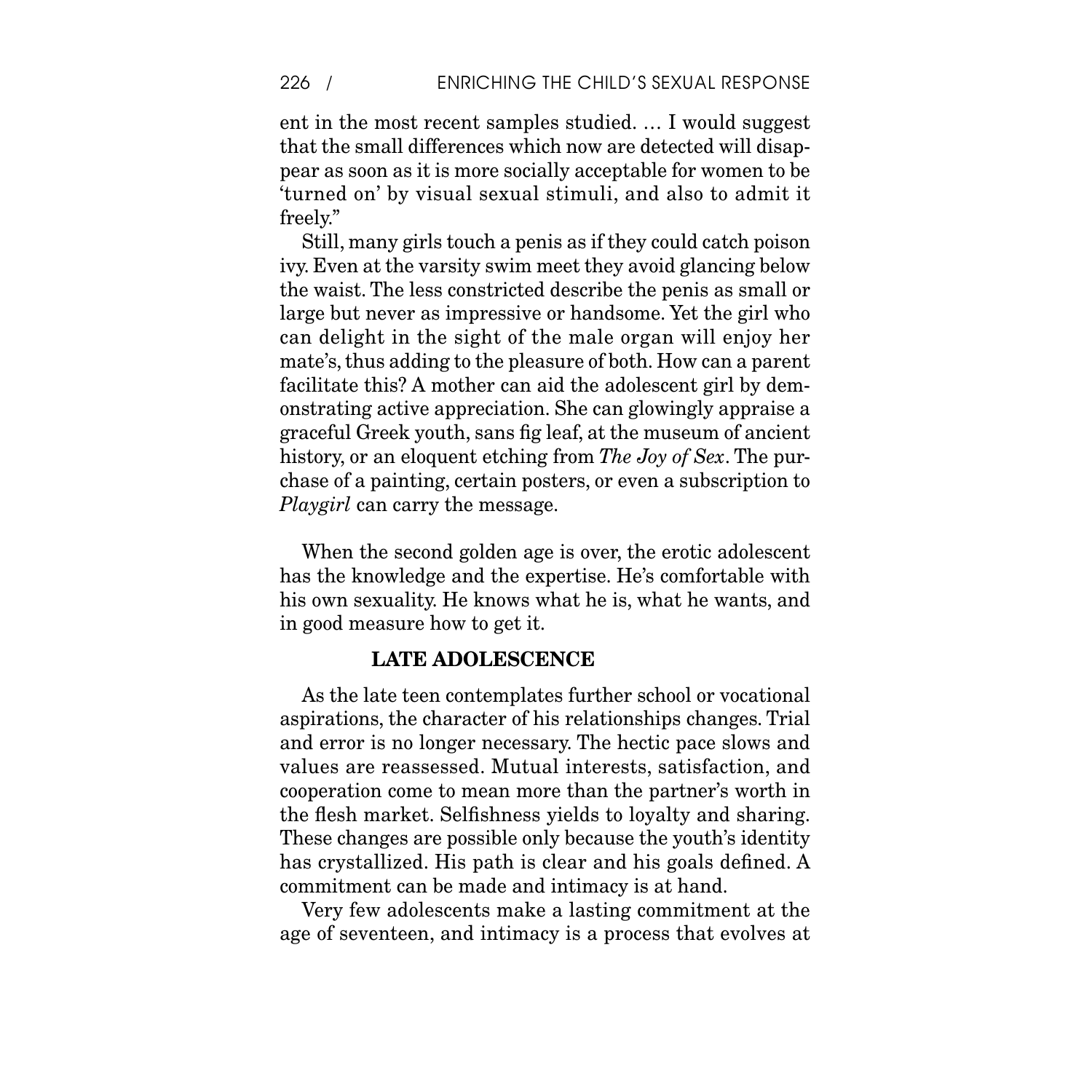least into the early twenties. A number never progress beyond mid-adolescence, but continue to form self-serving liaisons as adults. They choose a partner for status, as a window display, or for security. Through marriage they may gain a servant, a bank account, or a mechanical aid to masturbation.

To the sexually astute older adolescent, parents are no longer the givers of allowance or takers of privileges. They're separate people with distinct erotic needs and interests. The mature erotic adolescent expects parents to be sexually active, and encourages their eroticism.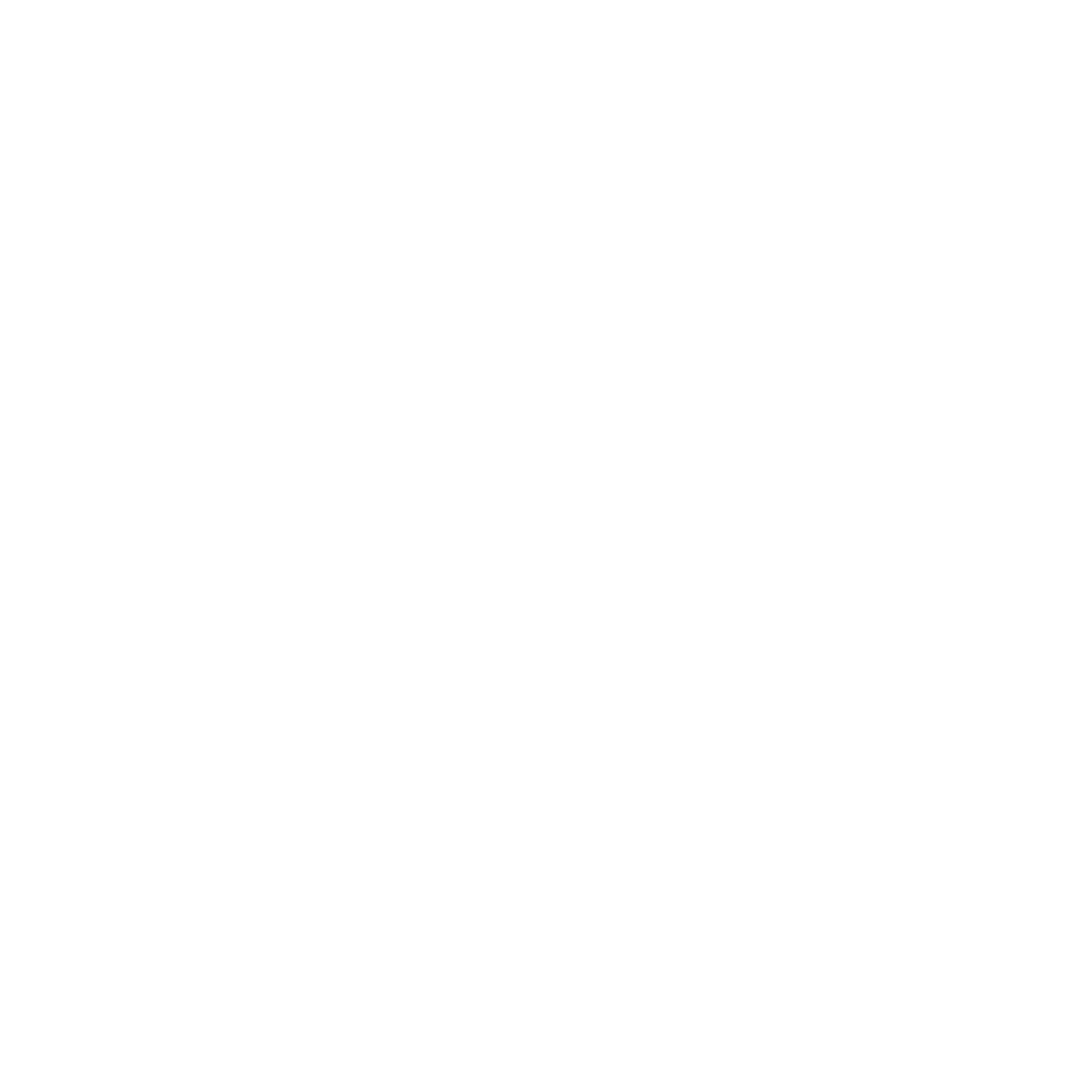# **EPILOGUE**

THE sexual response is learned, just like any other behavior. It follows a natural progression throughout development. Certain aspects are appreciated at certain ages in consonance with overall physical and emotional growth. If the time for learning passes without the opportunity, the sexual response must suffer. Teaching an erotic response to a dysfunctional adult is like teaching a deaf person to sing—certainly possible, but the results may be disappointing.

The earliest experiences are clearly the most significant. Even "mature" orgasmic pleasure depends upon the freedom to be childish in bed. At the sex clinic, remedial exercises for sexual dysfunctions are analogous to children's sex play. Only through a journey back to childhood are inhibitions softened and shame alleviated. If prevention is to occur, it must occur at home—in the cradle, at the knee, and on the hobbyhorse.

We no longer preach to children about moral pollution and the evils of self-abuse. Instead we offer inattention, avoidance, and mild dissuasion. We assume that sex, like Topsy, "just grows." It's high time to rethink and redirect our efforts toward providing the child with a firm erotic foundation. We need to augment penis pride, clitoral consciousness, and a sense of potency. We can accomplish this through considered encouragement and the open acceptance of children as sex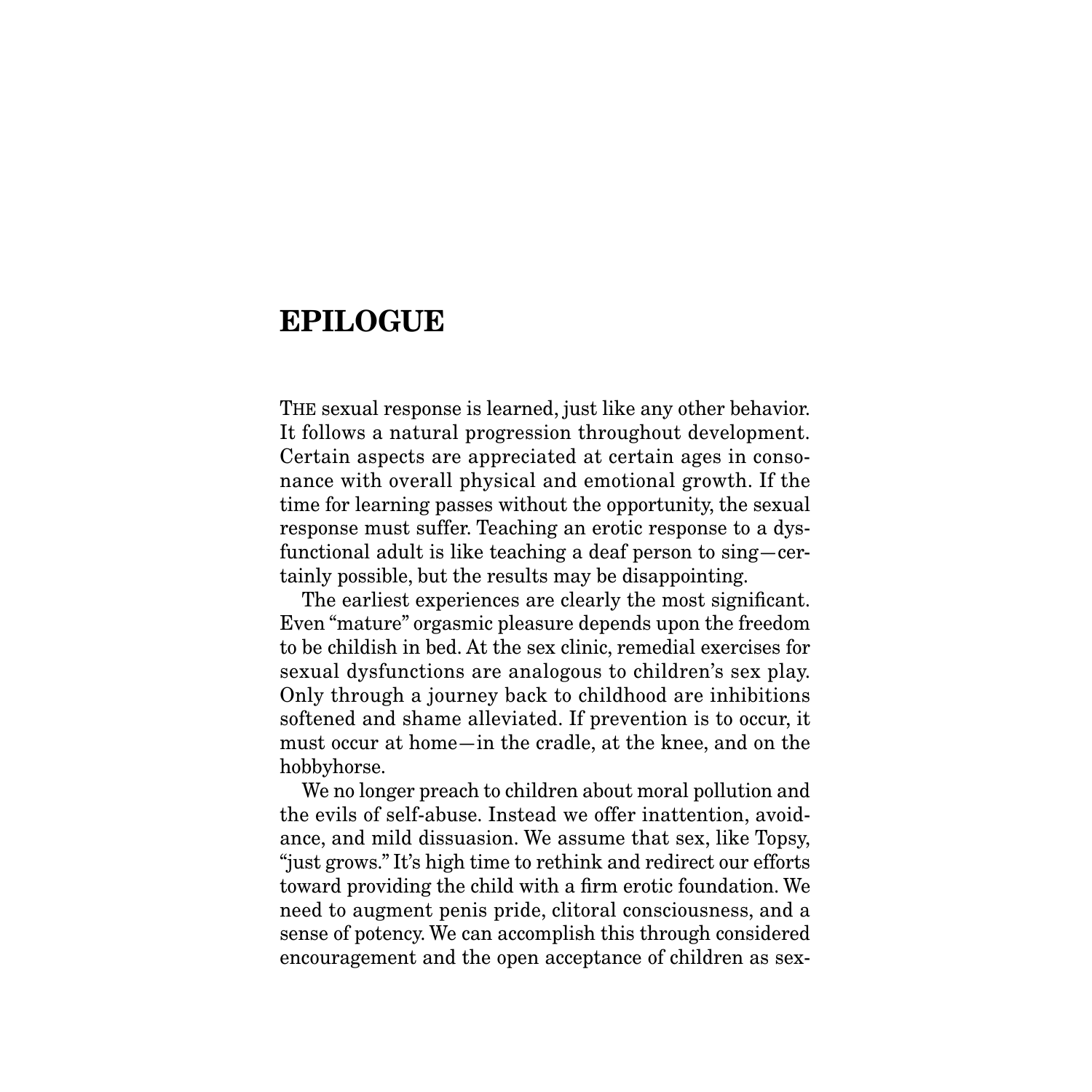ual beings. Once a firm erotic foundation is laid, sexual expression can be gently shaped through principles of honesty and responsibility. Our commitment to the future is to the children of today.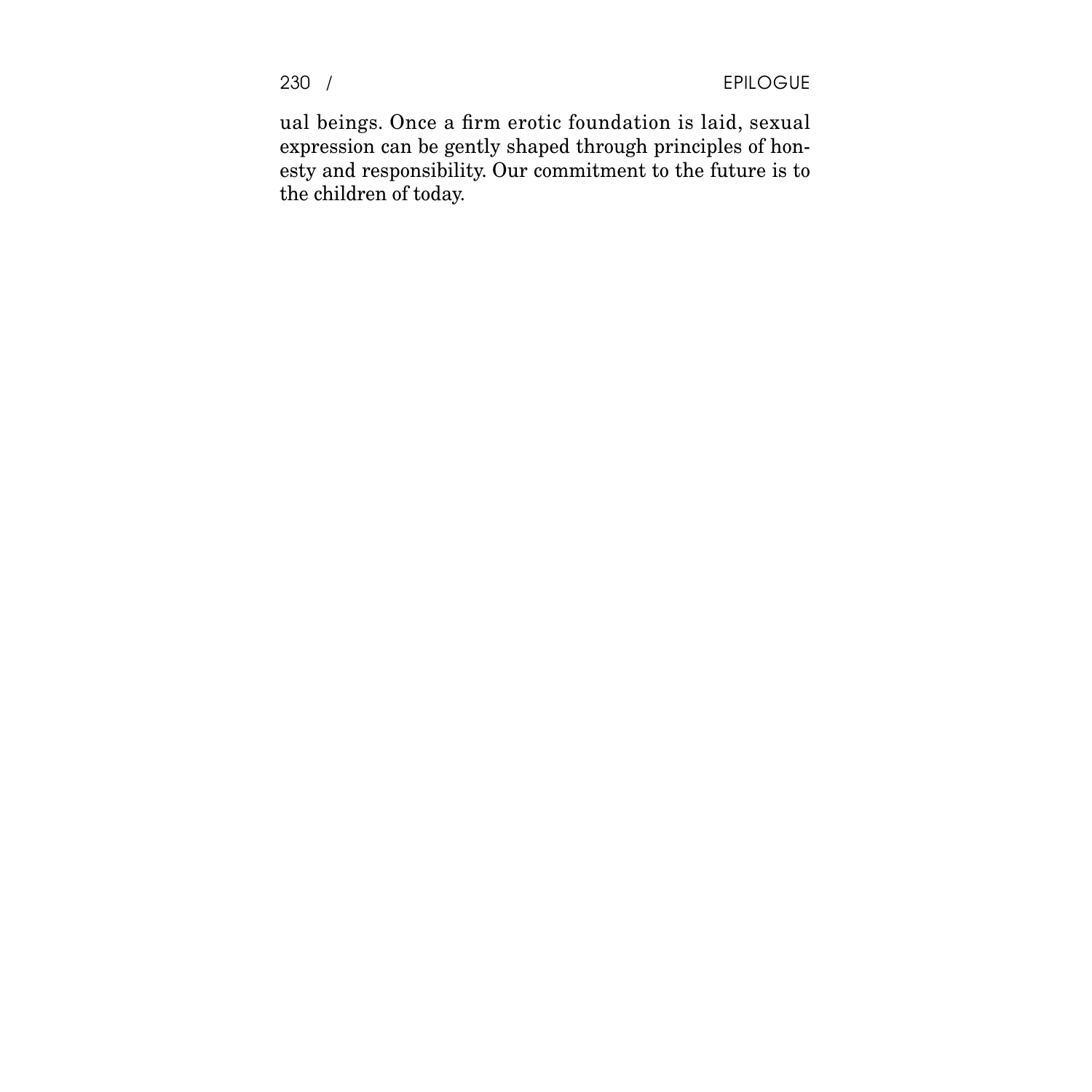## **BIBLIOGRAPHY**

- Abernethy, V., B. Robbins, G. L. Abernethy, et al. "Identification of Women at Risk for Unwanted Pregnancy," *American Journal of Psychiatry*, Vol. 132, October, 1975.
- Adams, R. N. *The American Family.* Chicago: Markham, 1971.
- Anthony, E. J. "An Experimental Approach to the Psychopathology of Childhood Encopresis," *Childhood Psychopathology,* edited by S. I. Harrison and J. F. McDermott. New York: International Universities Press, 1972.
- Baker, B. *On the Curability of Certain Forms of Insanity, Epilepsy, Catalepsy and Hysteria in Females.* London: Harwicke, 1866.
- Baker, I. G. "The Rising Furor Over Sex Education," *Family Coordinator*, 3:210, 1969.
- Bakwin, H. "Erotic Feelings in Infants and Young Children," *Medical Aspects of Human Sexuality*, Vol. 8, No. 10, 1974.
- Barclay, A. M., and R. N. Haber. "The Relation of Aggression to Sexual Motivation," *Journal of Personality*, 33:462, 1965.
- Baumarind, D. "From Each According to Her Ability," School *Review,* Vol. 80, No. *2, 1972.*
- Belmont, H. "Psychodynamics of Development," Hahnemann Medical College Seminars, March, *1975.*
- Bender, L., and A. Blau. "Reaction of Children to Sexual Relations With Adults," *American Journal of Psychiatry*, 7:500, 1937.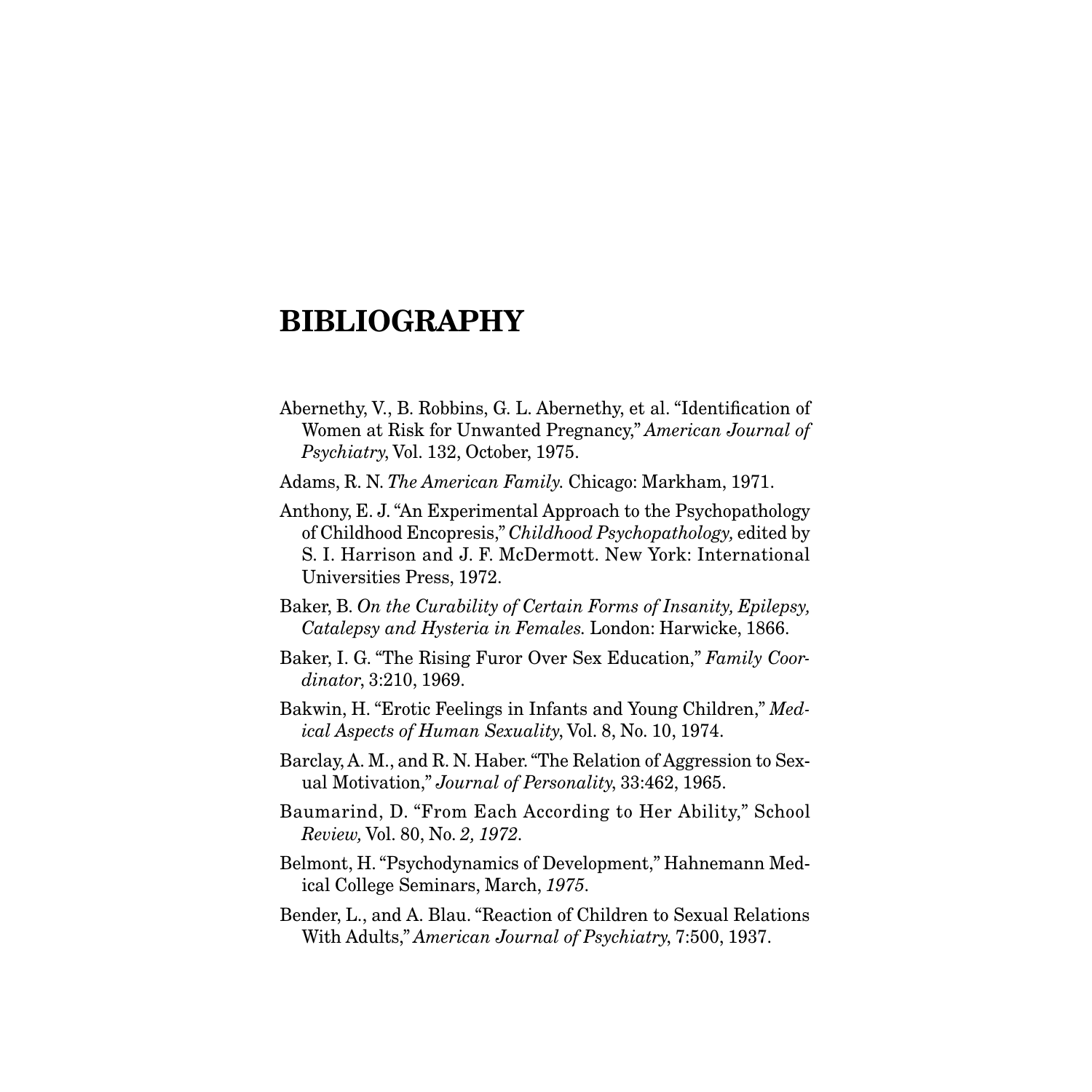- Bender, L., and A. Grugett. "A Follow-up Report on Children Who Had a Typical Sexual Experience," *American Journal of Orthopsychiatry*, 22:825, 1952.
- Benedict, R. "Continuities and Discontinuities in Cultural Conditioning," in *Childhood in Contemporary Cultures,* edited by M. Mead and M. Wolfenstein. Chicago: University of Chicago Press, 1955.
- Benedict, R. *Patterns of Culture.* Boston: Houghton Mifflin, 1934.
- Benjamin, J. D. "The Innate and the Experiential," *Childhood Psychopathology,* edited by S. I. Harrison and J. F. McDermott. New York: International Universities Press, 1972.
- Bennett, S. L. "Infant-Caretaker Interactions," *Journal of the American Academy of Child Psychiatry*, 10:321, 1971.
- Bibring, G. L., et al. "A Study of the Psychological Processes in Pregnancy and of the Earliest Mother-Child Relationship," *Psychoanalytic Study of the Child*, 16:9, 1961.
- Bidgood, R. E. "The Effects of Sex Education: A Summary of the Literature," *SIECUS Report*, 1:11, 1973.
- Bowlby, J. *Attachment and Loss*, Vol. I. New York: Basic Books, 1969.
- Bowlby, J. *Attachment and Loss*, Vol. II. New York: Basic Books, 1973.
- Branfenbenner, V. *American Families, Trends and Pressures.* Washington, D. C.: U. S. Government Printing Office, 1974.
- Brazelton, T. B., B. Koslowski, and M. Main. "Origins of Reciprocity: Mother and Infant Interactions," *Origins of Behavior,* Vol. I, edited by M. Lewis and L. Rosenblum. New York: Wiley, 1973.
- Brecher, E. "History of Human Sex Research," *Comprehensive Textbook of Psychiatry,* second edition, edited by A. Freed. man and H. Kaplan. Baltimore: Williams & Wilkins, 1975.
- Brecher, E. M. "Krafft-Ebing vs. Havelock Ellis: Contrasting Attitudes in Two Pioneering Students of Sexual Behavior," *Medical Aspects of Human Sexuality*, Vol. 7, No. 7, 1973.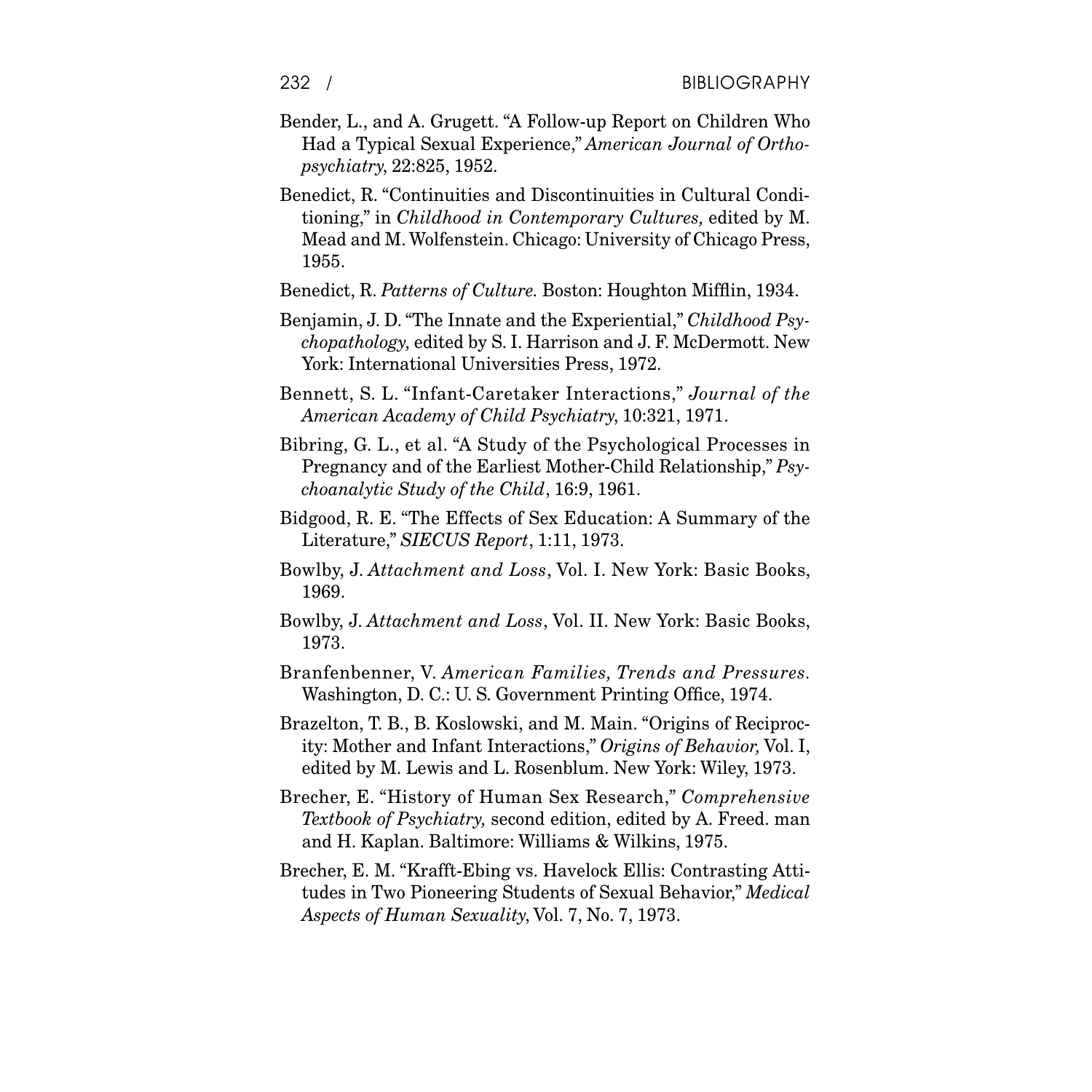- Brecher, E. *The Sex Researchers.* Boston: Little, Brown and Company, 1969.
- Briggs, D. *Your Child's Self Esteem.* New York: Doubleday and Company, 1970.
- Bruch, H. *Eating Disorders.* New York: Basic Books, 1973.
- Bryt, A. "Adolescent Sex Crises," *Medical Aspects of Human Sexuality*, Vol. 10, No. 10, 1976.
- Calderone, M. "Address to the International Congress of Sexology," Montreal, Canada, 1976.
- Calderone, M. "Education for Sexuality," *Comprehensive Textbook of Psychiatry,* second edition, edited by A. Freedman and H. Kaplan. Baltimore: Williams & Wilkins, 1975.
- Caldwell, B. "The Effects of Infant Care," *Review of Child Development Research,* edited by M. Hoffman and L. Hoffman. New York: Russell Sage Foundation, 1964.
- Campbell, J. *The Mask of God: Primitive Mythology.* New York: Viking Press, 1969.
- Chess, S., M. Rutter, and H. G. Birch. "Interaction of Temperament and Environment in the Production of Behavioral Disturbances in Children," *American Journal of Psychiatry*, 120: 142,1963.
- Chess, S., A. Thomas, and H. Birch. *Your Child is a Person.* New York: Viking Press, 1972.
- Chilman, S. "Child Rearing and Family Relationship Patterns of the Very Poor," *Welfare in Review*, Vol. 3, 1965.
- Church, J. *Understanding Your Child From Birth to Three.* New York: Random House, 1973.
- Cohen, M. W., and F. B. Friedman. "Non-sexual Motivation of Adolescent Sexual Behavior," *Medical Aspects of Human Sexuality*, Vol. 9, No. 9, 1975.
- Collias, N. E. "The Analysis of Socialization in Sheep and Goats," *Ecology*, Vol. 37, No. 2, 1956.
- Comfort, A. *The Joy of Sex.* New York: Crown Publishers, 1972.

The Commission on Obscenity and Pornography. *The Report of the*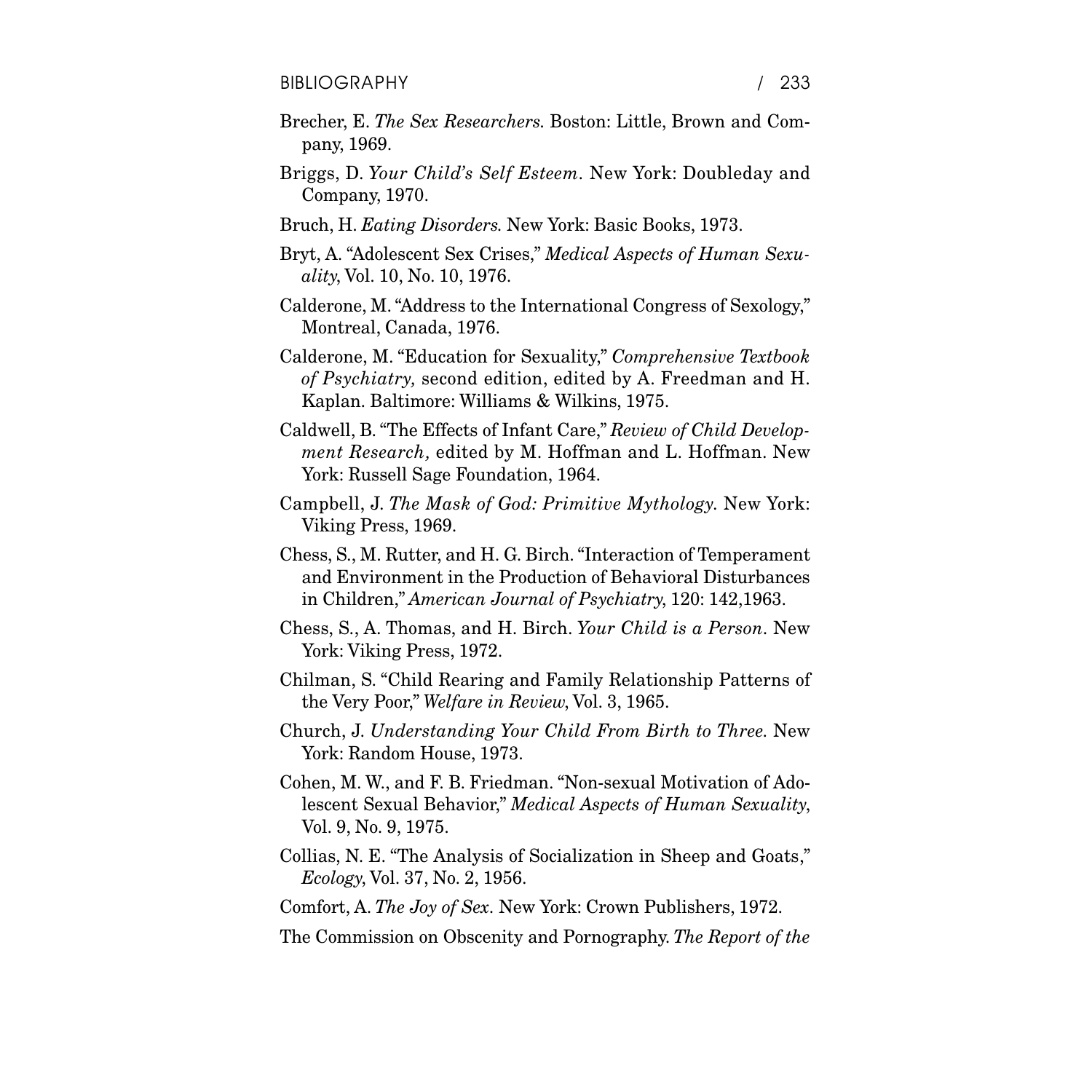*Commission on Obscenity and Pornography.* Washington, D.C.: U.S. Government Printing Office, 1970.

- Committee on Adolescence, G.A.P.: *Normal Adolescence.* New York: Scribner, 1968.
- Conn, J. H., and L. Kanner. "Children's Awareness of Sex Differences," *Journal of Child Psychiatry*, Vol. 1, 1947.
- Cuber, J. F. "Sex and the Upper Middle Class," *Medical Aspects of Human Sexuality*, Vol. 8, No. 7, 1974.
- Cuber, J. F., and T. V. Harroff. *The Significant American: A Study of Sexual Behavior Among the Affluent.* New York: Appleton, 1965.
- Davids, A., R. H. Holden, and G. B. Gray. "Maternal Anxiety During Pregnancy and Adequacy of Mother and Child Adjustment Eight Months Following Birth," *Child Development,* 24:993, 1963.
- De Beauvoir, Simone. *The Coming of Age.* New York: Putnam, 1972.
- Dodson, F. *How to Parent.* New York: New American Library, Signet Books, 1971.
- Drysdale, C. *Elements of Social Science.* London: E. Pruelove, 1854.
- Ellis, H. *Studies in the Psychology of Sex.* 2 vols. New York: Random House, 1936.
- Ellis, H*. My Life.* Boston: Houghton Mifflin, 1939.
- Erhardt, A. A., and *J.* Money. "Progestin Induced Hermaphroditism: I.Q. and Psychosexual Identity in a Study of Ten Girls," *Journal of Sex Research,* 3:83, 1967.
- Erickson, E. H. *Childhood and Society.* New York: W. W. Norton, 1950.
- Erickson, E. H. "Identity and the Life Cycle," *Psychological Issues,* Vol. I, No. 1. New York: International Universities Press, 1959.

Erickson, E. H*. Identity, Youth and Crisis,* New York: Norton, 1968.

Feinstein, S., P. Giovacchini, and A. Miller. *Adolescent Psychiatry,*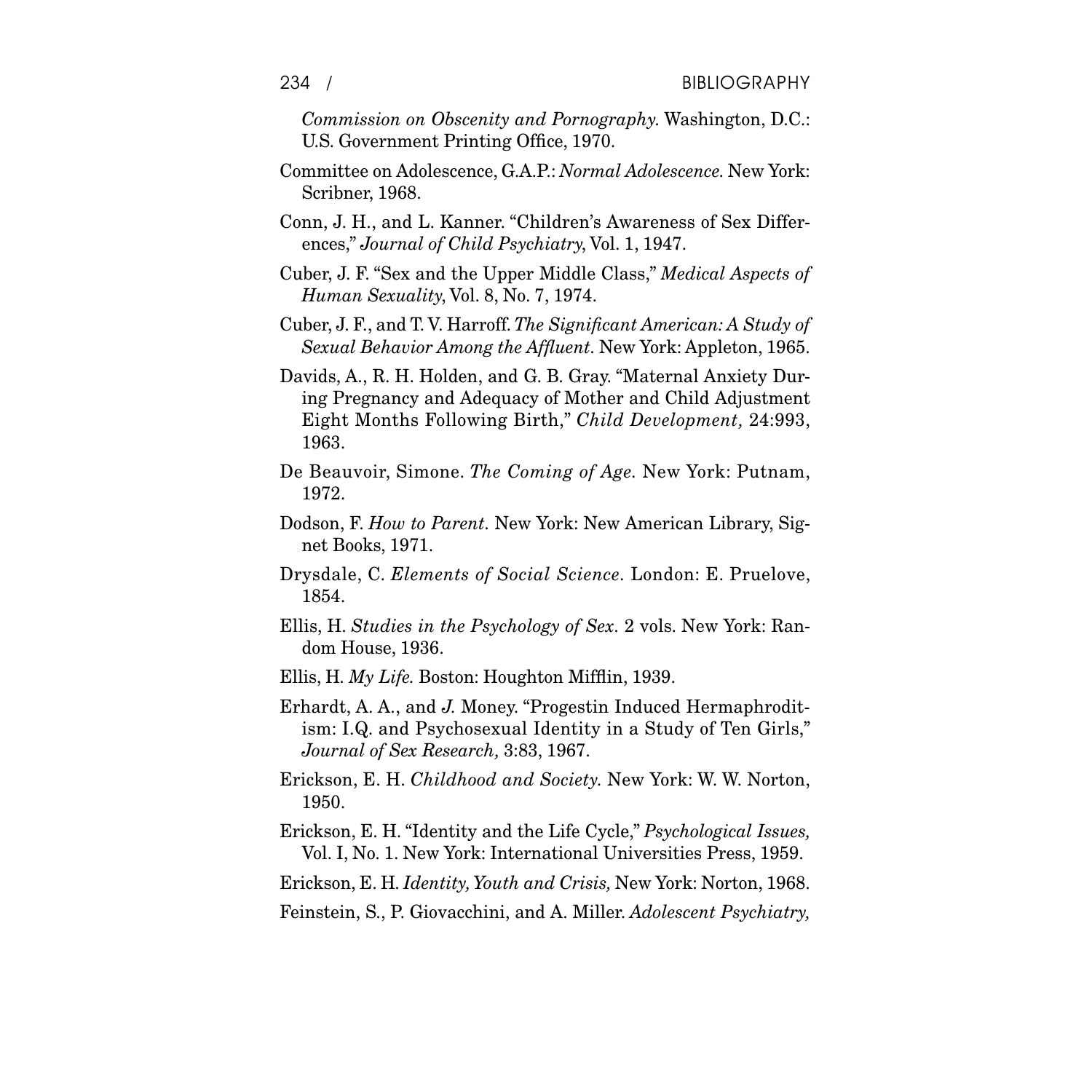*Vol. I, Developmental and Clinical Studies.* New York: Basic Books, 1971.

- Fenichel, O. *Psychoanalytic Theory of Neurosis.* New York: W. W. Norton, 1945.
- Ferreira, A. J. "The Pregnant Woman's Emotional Attitude and its Reflection on the Newborn," *American journal of Orthopsychiatry,* 30:553, 1960.
- Fiasche, A. "Sex in the Slums," *Medical Aspects of Human Sexuality*, Vol. 17, No. 9, 1973.
- Finch, S. "The Effects of Adult Sexual Seduction on Children," *Medical Aspects of Human Sexuality*, Vol. 7, No. 3, 1973.
- Fink, P. "Understanding Male and Female Eroticism," *Medical Aspects of Human Sexuality*, Vol. 8, No. 5, 1974.
- Fisher, S. "Commentary on Sexual Phantasies in Men and Women," *Medical Aspects of Human Sexuality*, Vol. 7, No. 5, 1973.
- Fisher, S. "Female Orgasm," *Medical Aspects of Human Sexuality,* Vol. 7, No. 4, 1973.
- Fleming, A. T. *For the First Time.* Berkeley: Medallion Books, 1976.
- Ford, C. S., and F. A. Beach. *Patterns of Sexual Behavior.* New York: Harper & Row, 1951.
- Fortune, R. F. *Sorcerers of Dobu.* New York: E. P. Dutton Co., 1932.
- Fox, J. R. "Sibling Incest," *British Journal of Sociology,* 13:128, 1962.
- Franzblau, A. N. "Religion and Sexuality," *Comprehensive Textbook of Psychiatry,* second edition, edited by A. Freedman and H. Kaplan. Baltimore: Williams & Wilkins, 1975.
- Freud, A. "Adolescence as a Developmental Disturbance," *Adolescence: Psychosocial Perspectives,* edited by G. Kaplan and S. Lebovici. New York: Basic Books, 1969.
- Freud, S. "Civilization and Its Discontents," *Standard Edition of*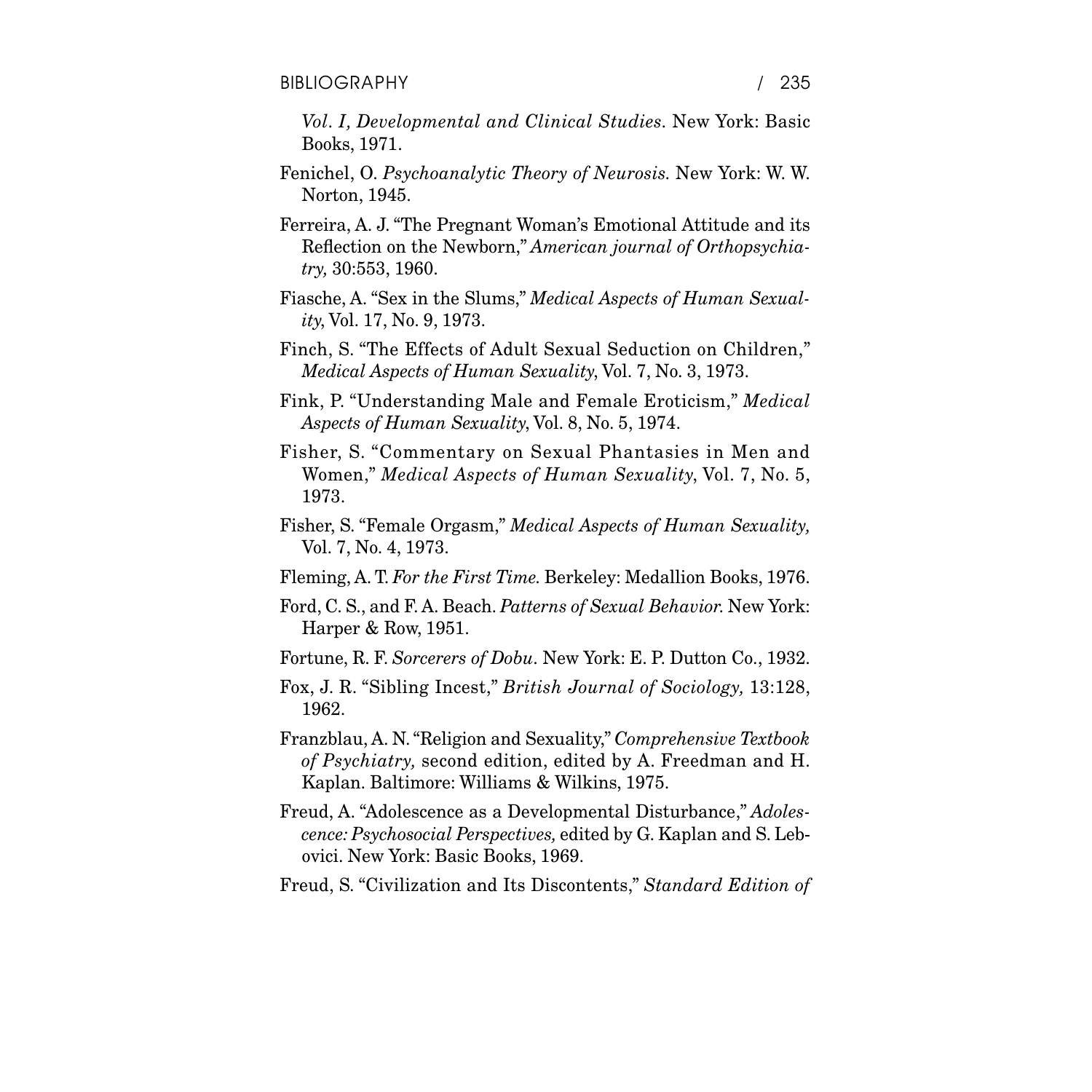*the Complete Psychological Works of Sigmund Freud*, Vol. 19. London: Hogarth Press, 1961.

- Freud, S. "The Future of an Illusion." *Standard Edition of the Complete Psychological Works of Sigmund Freud*. Vol. 21. London: Hogarth Press, 1961.
- Freud, S*. Introductory Lectures on Psychoanalysis,* "Lecture XX: The Sexual Life of Human Beings," *Standard Edition of the Complete Psychological Works of Sigmund Freud*, Vol. 16. London: Hogarth Press, 1918.
- Freud, S. "On Narcissism," *Standard Edition of the Complete Psychological Works of Sigmund Freud*, Vol. 14. London: Hogarth Press, 1957.
- Freud, S. "Some Psychical Consequences of the Anatomical Distinction Between the Sexes," *Standard Edition of the Complete Psychological Works of Sigmund Freud*, Vol. 19. London: Hogarth Press, 1961.
- Freud, S. "Three Essays on the Theory of Sexuality," *Standard Edition of the Complete Psychological Works of Sigmund Freud*, Vol. 7. London: Hogarth Press, 1953.
- Furnas, J. C. *Anatomy of Paradise.* New York: William Sloane Associates, 1948.
- Gallup, G. H. *The Gallup Poll of Public Opinion 1935-1971*, Vol. 3. New York: Random House, 1973.
- Ginott, H. *Between Parent and Child.* New York: Avon Books, 1969.
- Glick, P. C. *American Families.* New York: Wiley, 1967.
- Goldfarb, W. "Emotional and Intellectual Consequences of Psychologic Deprivation in Infancy: A Reevaluation," *Psychopathology,* edited by Hoch and Zubin. New York: Grune and Stratton, 1955.
- Goodall, J. *The Behavior of Free Living Chimpanzees in the Gombe Stream Reserve,* Animal Monographs, 1958.
- Goren, C. C., M. Sarty, and P. Wu. "Visual Following and Pattern Discrimination of Facelike Stimuli by Newborn Infants," *Pediatrics*, Vol. 56, No. 4, 1975.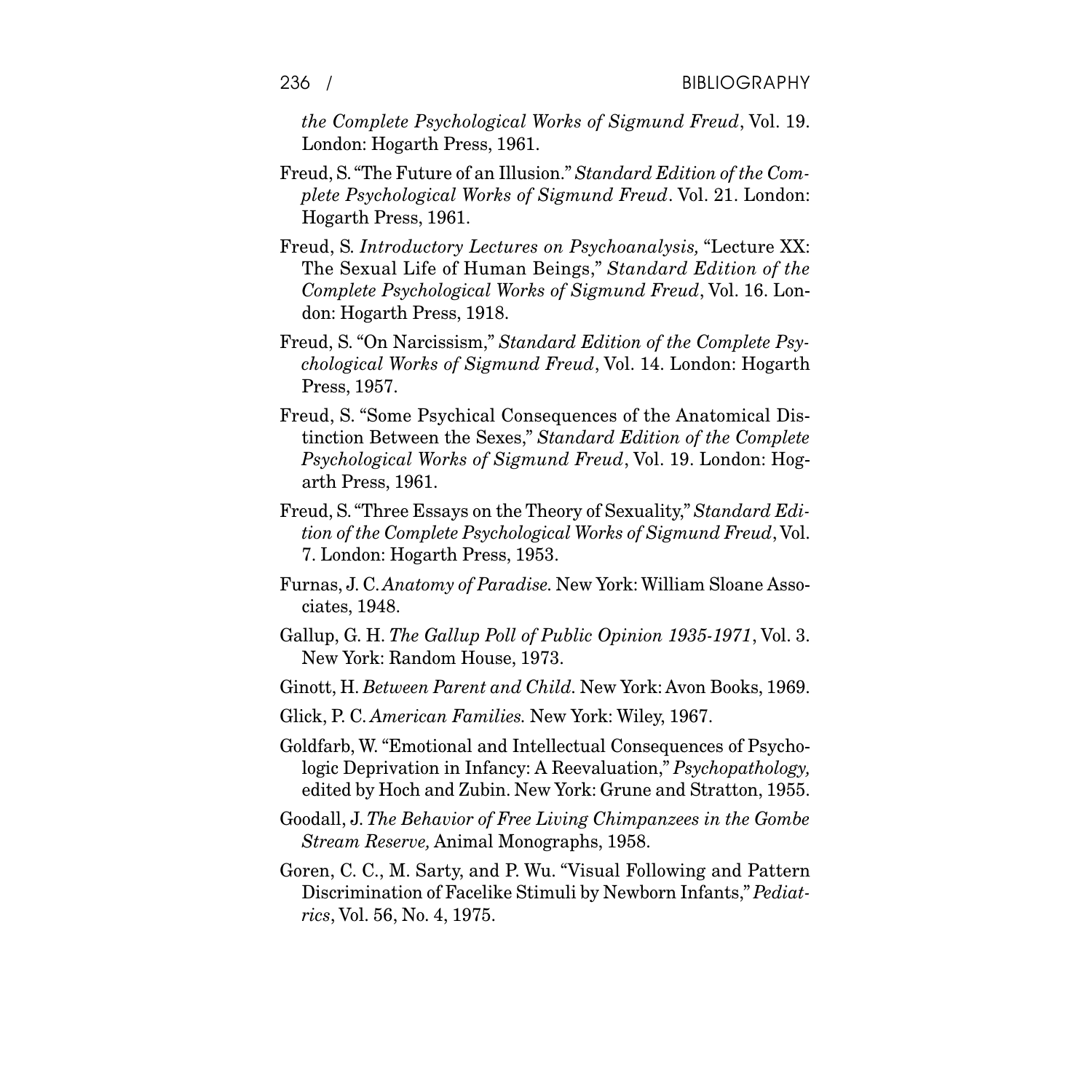- Gould, R. "Socio-Cultural Roles of Male and Female," *Comprehensive Textbook of Psychiatry,* second edition, edited by A. Freedman and H. Kaplan. Baltimore: Williams & Wilkins, 1975.
- Green, W. A. "Early Object Relations, Somatic, Affective and Personal," J*ournal of Nervous Mental Disorders*, 126:225-253, 1958.
- Greenacre, P. "The Predisposition to Anxiety," *Psychiatry Quarterly*, Vol. 10: 66, 1941.
- Greenberg, N. "Atypical Behavior During Infancy: Infant Development in Relation to the Behavior and Personality of the Mother," *The Child and His Family,* edited by J. Anthony and C. Koupernik. New York: Wiley, 1970.
- Group for the Advancement of Psychiatry. *The Psychic Function of Religion in Mental Illness and Health.* New York: G.A.P. Report, 1968.
- Haft, J., and H. B. Benjamin. "Foreign Bodies in the Rectum: Some Psychosexual Aspects," *Medical Aspects of Human Sexuality,* Vol. 7, No. 8, 1973.
- Harlow, H., and M. Harlow. "Social Deprivation in Monkeys," *Scientific American*, Vol. 207, 1962.
- Hayman, C., and C. Lanza. "Sexual Assault on Women and Girls," *American Journal of Obstetrics and Gynecology*, 109: 480, February, 1971.
- Heeb, D. O. "Emotion in Man and Animal: An Analysis of the Intuitive Processes of Recognition," *Psychology Review*, 1946, pp. 53- 88.
- Heiman J., L. LoPiccolo, and J. LoPiccolo. *Becoming Orgasmic: A Sexual Growth Program for Women.* New Jersey: PrenticeHall, 1976.
- Henderson, D. J. "Incest," *Comprehensive Textbook of Psychiatry*, second edition, edited by A. Freedman and H. Kaplan. Baltimore: Williams & Wilkins, 1975.
- Hodgeman, C. "Talks Between Fathers and Sons," *Medical Aspects of Human Sexuality*, Vol. 9, No. 4, 1975.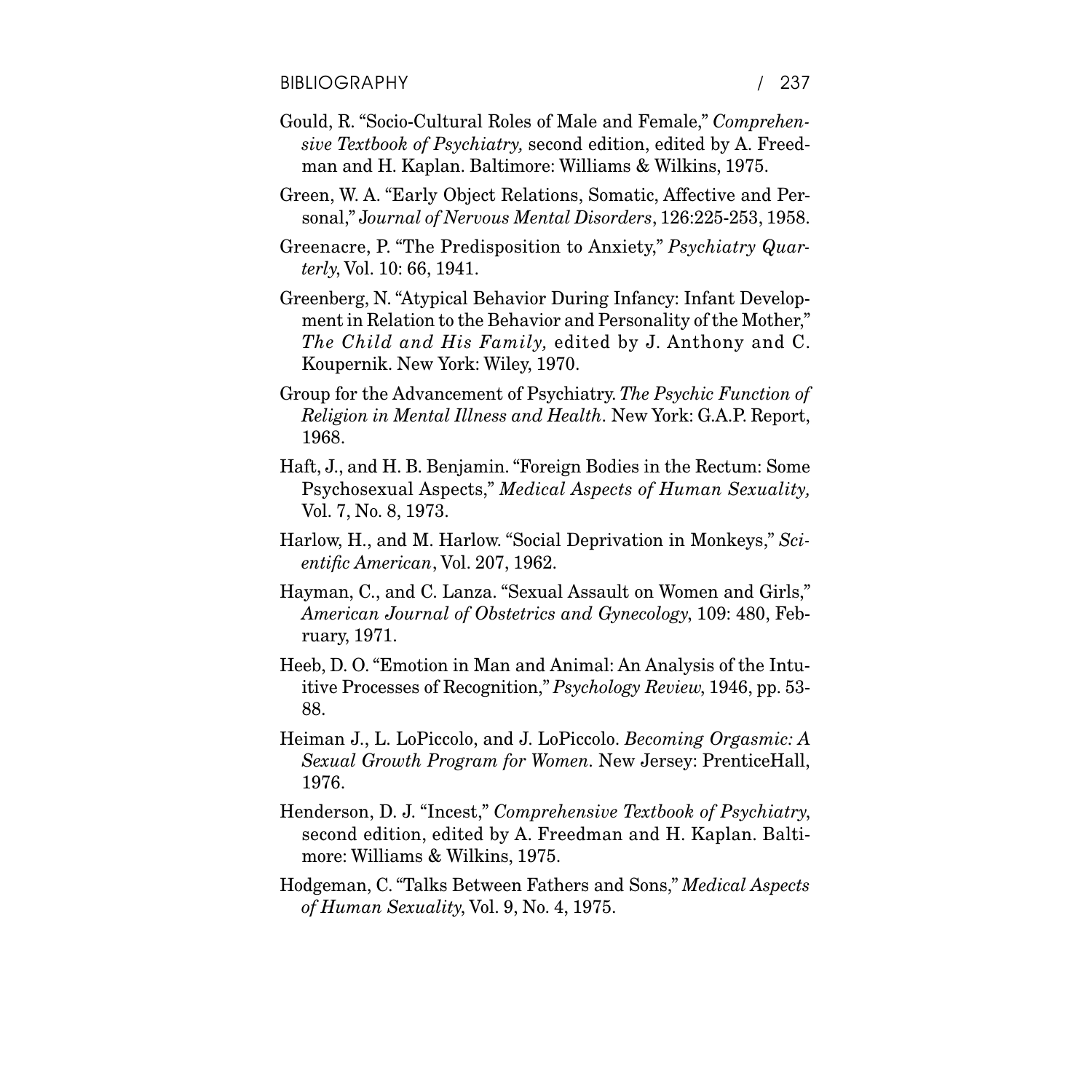- Hyman, C. Personal communication with author, August, 1976.
- Jensen, Gordon. *Youth and Sex: Pleasure and Responsibility.* Chicago: Nelson Hall, 1973.
- Jones, E. *The Life and Work of Sigmund Freud.* New York: Basic Books, 1953.
- Kahl, J. A. *The American Class Structure.* New York: Rinehart, 1957.
- Kanter, R. "Getting It All Together: Some Group Issues in Communes," *American Journal of Orthopsychiatry*, Vol. 42, 1972.
- Kaplan, H. *The New Sex Therapy.* New York: Brunner Mazel, 1974.
- Kardiner, A. *The Individual and His Society: The Psychodynamics of Primitive Social Organizations.* New York: Columbia University Press, 1939.
- Kaufman, I., A. Peck, and C. K. Taguiri. "The Family Constellation and Overt Incestuous Relations Between Father and Daughter," *American Journal of Orthopsychiatry,* 24:266, 1954.
- Keller, S. "The Social World of the Urban Slum Child: Some Early Findings," *American Journal of Orthopsychiatry*, Vol. 33, 1963.
- Kempe, C. H., and R. E. Helfer. *Helping the Battered Child and His Family.* New York: J. B. Lippincott Co., 1972.
- Kerckhoff, A. C. "Social Class Differences in Sexual Attitudes and Behavior," *Medical Aspects of Human Sexuality*, Vol. 8, No. 11, 1974.
- Kestenberg, J. "Psychosexual Impact of Childhood Enemas," *Medical Aspects of Human Sexuality*, Vol. 10, No. 1, 1976.
- King, S. "Coping and Growth in Adolescence," *Annual Progress in Child Psychiatry, 1973,* edited by S. Chess and A. Thomas. New York: Brunner Mazel, 1974.
- Kinsey, A. C. "A Scientist's Responsibility in Sex Education," paper presented at National Association of Biology Teachers in Philadelphia, Re-presented in *Medical Aspects of Human Sexuality,* Vol. 6, No. 5, 1972.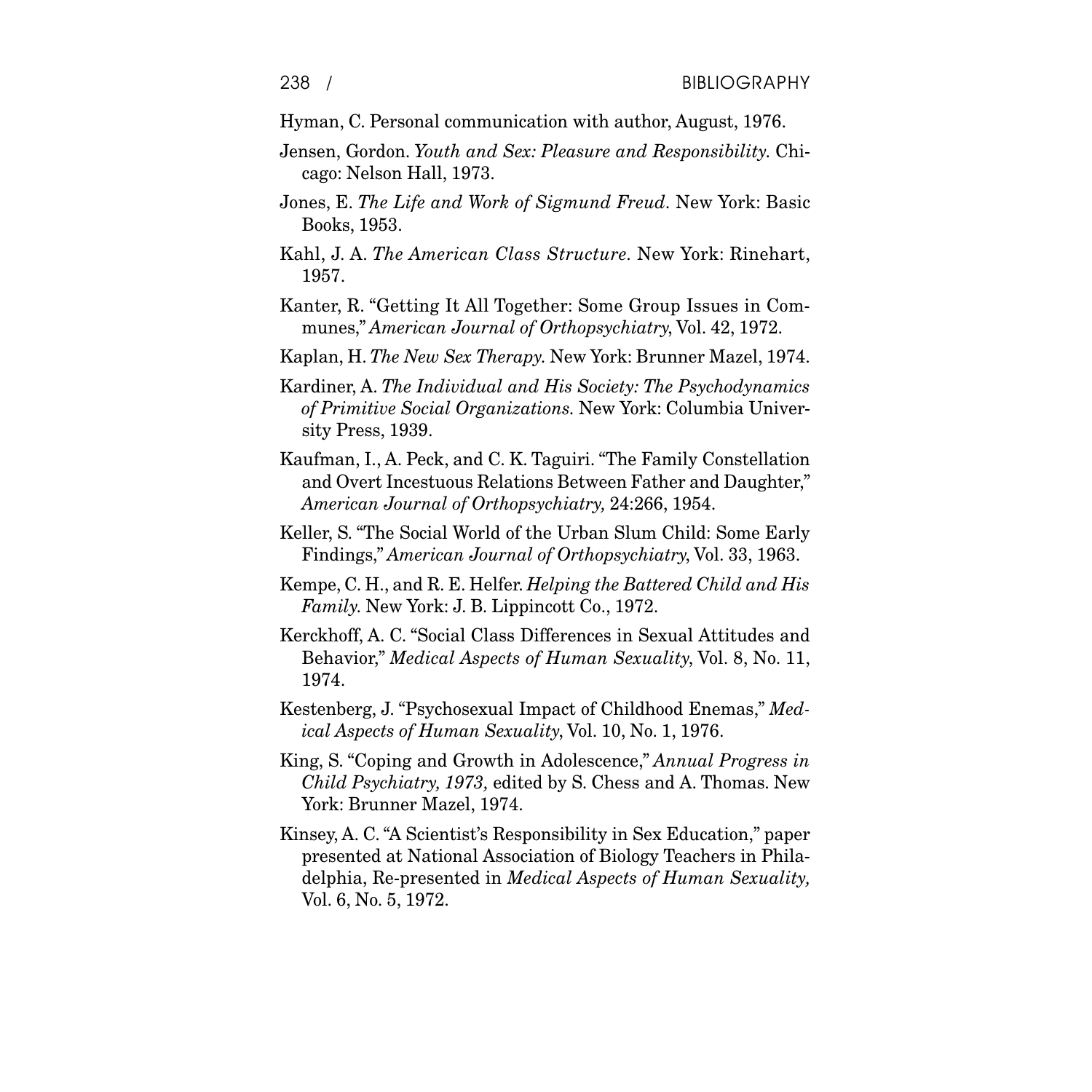- Kinsey, A. C. "What I Believe," *San Quentin News,* December, 1954. Published in *Medical Aspects of Human Sexuality*, Vol. 6, No. 5, 1972.
- Kinsey, A. C., W. B. Pomeroy, and C. E. Martin. *Sexual Behavior in the Human Male.* Philadelphia: W. B. Saunders, 1948.
- Kinsey, A. C., W. B. Pomeroy, C. E. Martin, and P. H. Gebhard. *Sexual Behavior in the Human Female.* Philadelphia: W. B. Saunders, 1953.
- Kirkendall, L. A. *Premarital Intercourse and Interpersonal Relationships.* New York: Gramercy Publishing Co., 1961.
- Kirvan, John (editor). *Human Sexuality: New Directions in American Catholic Thought.* New York: Paulist Press, 1977.
- Klaus, M. H., et al. "Maternal Attachment: Importance of the First Post-Partum Days," *New England Journal of Medicine,* Vol. 286, No. 9,1972.
- Klopfer, P. H. "Mother Love: What Turns It On?" *American Science,* 59:404, 1971.
- Knobloch, H., and B. Pasamanick. "Some Etiologic and Prognostic Factors in Early Infantile Autism," *Pediatrics* 55(2):182, February, 1975.
- Kreitler, H. S. "Children's Concepts of Sexuality and Birth," *Child Development,* 37:363, 1966.
- Kris, E. "Some Comments and Observations of Early Autoerotic Activities," *Psychoanalytic Study of the Child*, Vol. 6, 1951.
- Kurland, M., W. Layman, and G. Rozan. "Impotence in the Male," G. P. 32:112, November, 1965.
- Landers, A. Syndicated column, December 26, 1976.
- Lang, R. *Birth Books.* Ben Loman, California: Genesis Press, 1972.
- Leboyer, F. *Birth Without Violence.* New York: Knopf, 1975.
- Lieberman, J. *Sex and Birth Control.* New York: Schocken Books, 1975.
- Lipton, M. "Pornography," *Comprehensive Textbook of Psychiatry,* edited by A. Freedman and H. Kaplan. Baltimore: Williams & Wilkins, 1975.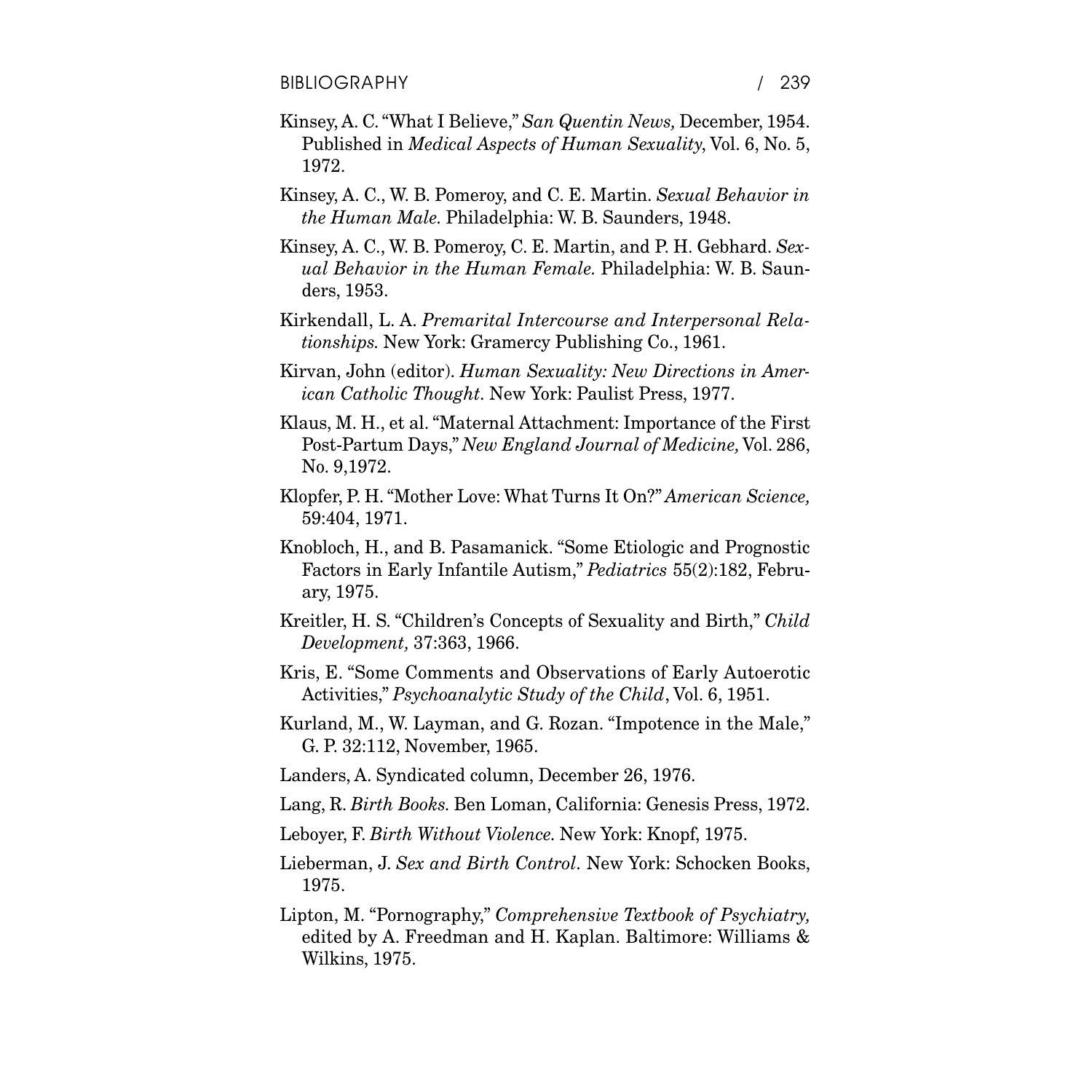- Lowrie, S. H. "Early Marriage: Premarital Pregnancy and Associated Factors," *Journal of Marriage and Family*, 27:48, 1965.
- Lustig, N., J. W. Dresser, S. W. Spellman, and T. B. Murray, "Incest, a Family Group Survival Pattern," *Archives of General Psychiatry*, 14:31, 1966.
- Lutier, J. "Rôle de facteurs culturels et psycho-sociaux dans les délits incestueux milieu rural," *Annals of Medicine,* leg. 41:80, 1961.
- Lystad, Mary, *Millicent the Monster,* New York: Harlan Quist, 1968.
- MacDonald, J. M. *Rape-Offenders and Their Victims.* New York: Charles C. Thomas, 1971.
- Maclean, P. "Brain Mechanisms of Elemental Sexual Functions," *Comprehensive Textbook of Psychiatry,* second edition, edited by A. Freedman and H. Kaplan. Baltimore: Williams & Wilkins, 1975.
- Mace, D. R. "In Defense of Bundling," *Medical Aspects of Human Sexuality*. Vol. 6, No. 4, 1972.
- Malfetti, J., and A. Rubin. "Sex Education: Who is Teaching the Teacher?" *College Record*, 69:214, 1967.
- Malinowski, B. *The Sexual Life of Savages in Northwestern Melanesia.* New York: Halcyon House, 1941.
- Malmquist, C. P. "Premonitory Signs of Homicidal Aggression in Juveniles," *American Journal of Psychiatry,* Vol. 128, No. 4, 1971.
- Marcotte, N., N. Carlson, and D. F. Weiss, "Women's Misunderstandings About Male Sexuality," *Medical Aspects of Human Sexuality*, Vol. 10, No. 12, 1976.
- Marmor, J., ed. *Sexual Inversion.* New York: Basic Books, 1965.
- Marmor, J., D. W. Bernard, and D. Ottingberg. "Psycho-dynamics of Those in Opposition to Health Programs," *American Journal of Orthopsychiatry*, 30:330, 1960.
- Marshall D. S., and R. C. Suggs. *Human Sexual Behavior.* New York: Basic Books Inc., 1971.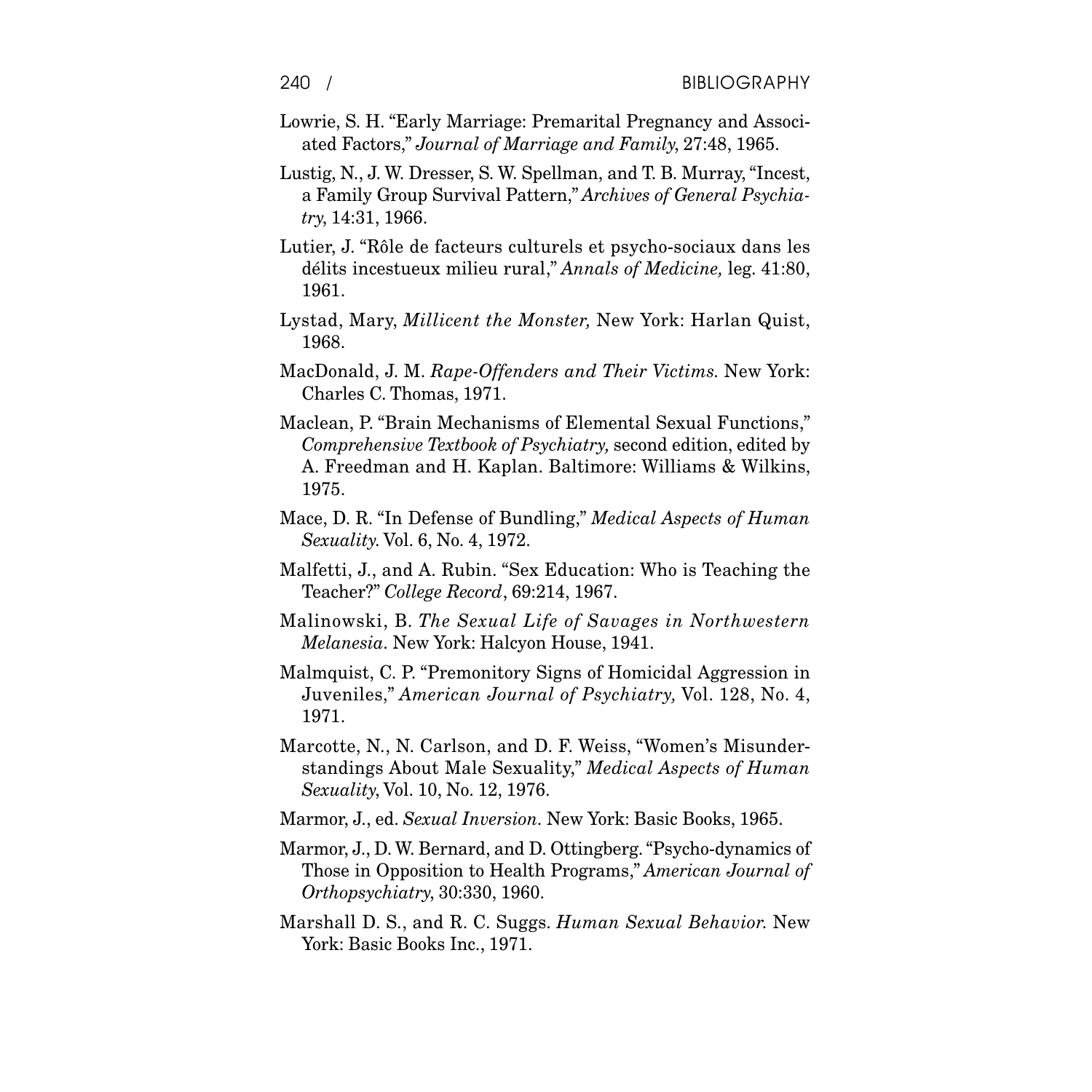- Masters, R. E. L. *Patterns of Incest,* New York: Julian, 1963.
- Masters, W. "New Developments in Sex Therapy," presented at American Psychiatric Association Meeting, 1975.
- Masters, W., and V. Johnson. *Human Sexual Inadequacy.* Boston: Little, Brown and Company, 1970.
- Masters, W., and V. Johnson*. Human Sexual Response.* Boston: Little, Brown and Company, 1966.
- Masterson, J. F. *The Psychiatric Dilemma of Adolescence.* Boston: Little, Brown and Company, 1967.
- Maxwell, R. J. "Evolution of Sexuality," *Medical Aspects of Human Sexuality*, Vol. 7, No. 10, 1973.
- Mead, M. *From the South Seas* (includes *Coming of Age in Samoa, Growing Up in New Guinea,* and *Sex and Temperament).* New York: William Morrow and Company, 1939.
- Mead, M*. Male and Female.* New York: Dell Publishing Co., *1949.*
- Mead, M., and M. Wolfenstein. *Childhood in Contemporary Cultures.* Chicago: University of Chicago Press, 1955.
- Messenger, J. "Sex and Repression in an Irish Folk Community," *Human Sexual Behavior,* edited by Marshall and Suggs. New York: Basic Books, 1971.
- Miller, D. "Violence," *Audio Digest Foundation*, Vol. 2, No. 19.
- Money, J. "Sex Hormones and Other Variables in Human Eroticism," *Sex and Internal Secretions,* edited by W. C. Young and G. W. Corner, third edition, Vol. II. Baltimore: Williams &Wilkins, 1961.
- Money, J., and A. A. Erhardt. "Exposure: Possible Effects on Behavior in Man," edited by E. P. Michael. *Endocrinology and Human Behavior.* London: Oxford University Press, 1968.
- Murdock, G. *The Social Regulation of Sexual Behavior in Psychosexual Development in Health and Disease,* edited by Hoch and Zubin. New York: Grune and Stratton, 1949.
- Murdock, G. *Social Structure.* New York: Macmillan, 1960.
- Nelson, W. E. *Textbook of Pedriatrics,* eighth edition. Philadelphia: W. B. Saunders & Co., 1964.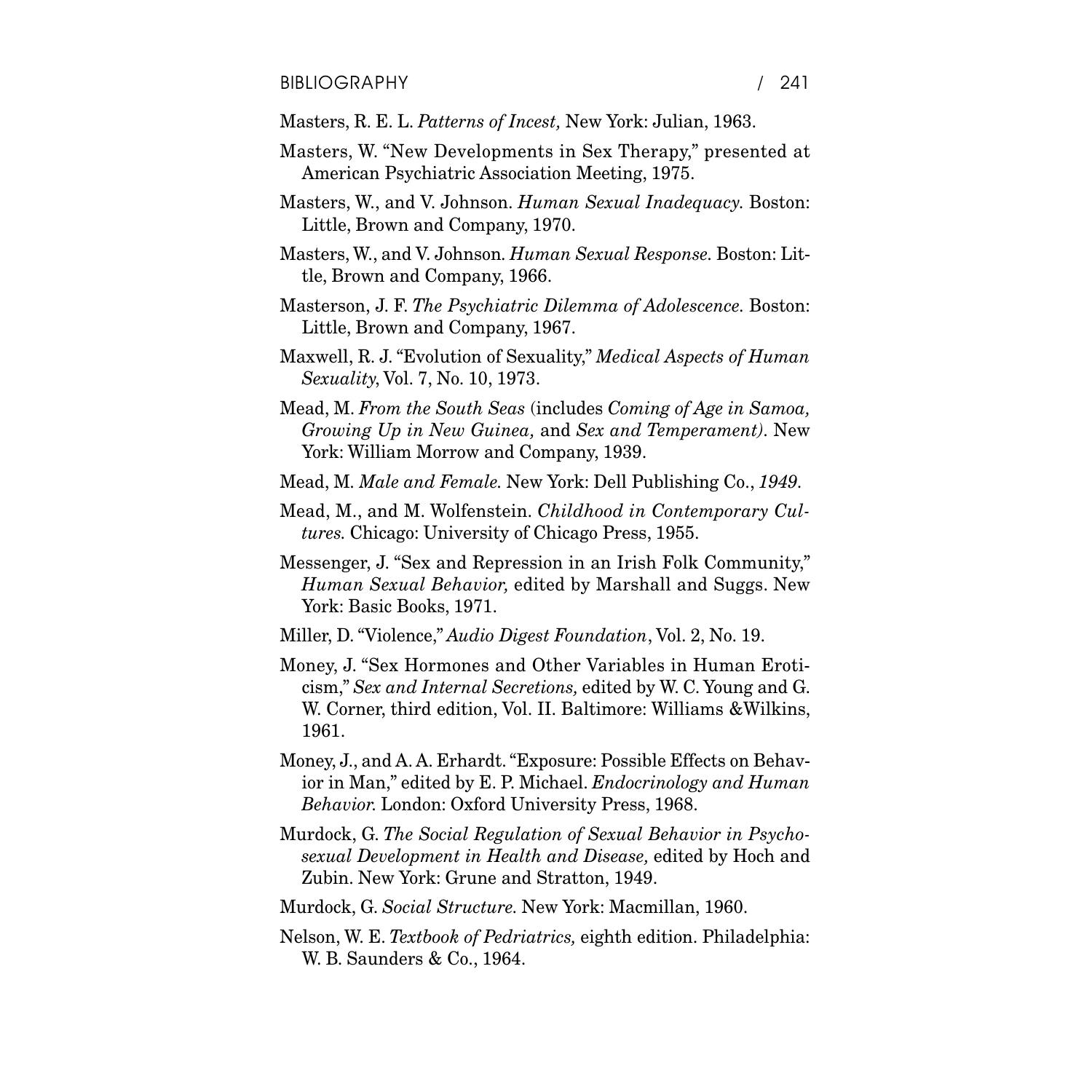- Newson, J., and E. Newson. Four *Years Old in an Urban Community.* London: Allen and Unwin, 1968.
- Newton, W., and M. Newton. "Medical Progress: Psychologic Aspects of Lactation," *New England Journal of Medicine,* 277:1179-1188, 1967.
- Noy, P., S. Wollstein, and A. Kaplan-de-Nour. "Clinical Observations on the Pathogenesis of Impotence," *British Journal of Medical Psychology,* 39:43, 1966.
- Opler, M. *An Apache Life Way.* Chicago: University of Chicago Press, 1941.
- Opler, M. "Anthropological and Cross-Cultural Aspects of Homosexuality," *Sexual Inversion,* edited by J. Marmor. New York: Basic Books, 1965.
- Opler, M. "Sexual Dysfunctions in Primitive vs. Modern Cultures," *Medical Aspects of Human Sexuality*, Vol. 9, No. 6, 1975.
- Opler, M. "The Southern Ute Indians in Colorado," *Acculturation in Seven American Indian Tribes,* edited by R. Linton. New York: Appleton-Century-Crofts, 1940.
- Owen, F. "Incest-Taboo or Overfamiliarity?" *Medical Aspects of Human Sexuality*, Vol. 8, No. 1, 1974.
- Paine, R. S. "The Contribution of Developmental Neurology to Child Psychiatry," *Journal of the American Academy of Child Psychiatry,* 4:353, 1965.
- Partridge, C. R. "Immature Character Development," *Journal of Clinical Psychology*, Vol. 5, No. 1, 1976.
- Pasamanick, B., and H. Knobloch, "Epidemiological Studies on the Complication of Pregnancy and the Birth Process," *Psychopathology of Childhood,* edited by S. F. Harrison and J. F. McDermott. New York: International Universities Press, 1972.
- Piaget, J. *The Origins of Intelligence in Children.* New York: International Universities Press, 1952.
- Pomeranz, V., and D. Schultz. *The Mother's Medical Encyclopedia.* New York: Signet Books, 1972.
- Poznanski, E., and P. Blos. "Incest," *Medical Aspects of Human Sexuality*, Vol. 9, No. 10, 1975.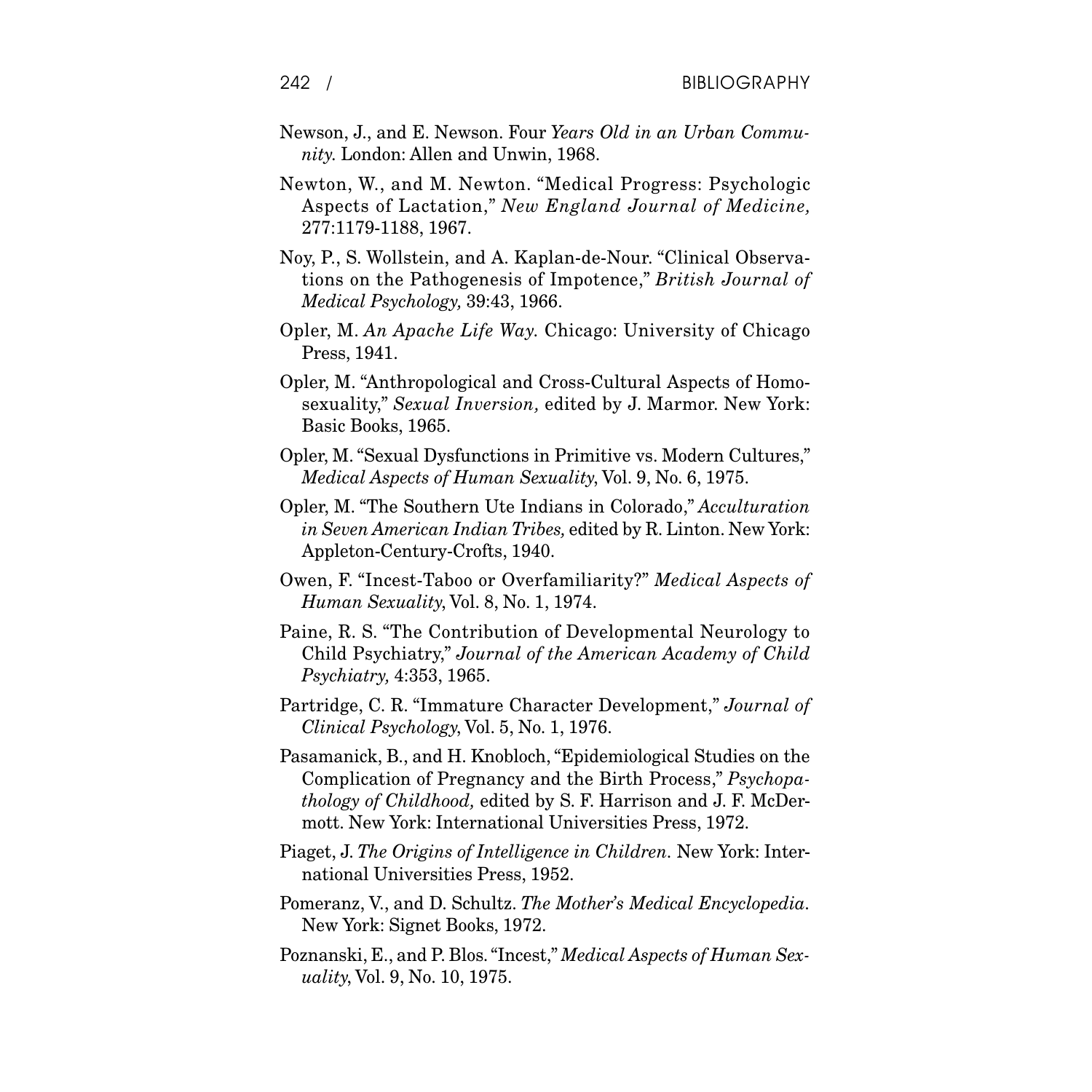- Rabban, M. "Sex Role Identification in Young Children in Two Diverse Social Groups," *Genetic Psychology Monographs,* 1950, Vol. 42, pp. 81-158.
- Racy, J. "How the 'Work Ethic' Influences Sexuality," *Medical Aspects of Human Sexuality*, Vol. 8, No. 4, 1974.
- Rada, R. "Alcohol and Rape," *Medical Aspects of Human Sexuality,* Vol. 9, No. 3, 1975.
- Radcliffe-Brown, A. R. *The Andaman Islanders.* New York: Free Press, 1948.
- Rainwater, L. *And the Poor Get Children.* Chicago: Quadrangle, 1960.
- Ramsey, C. V. "The Sexual Development of Boys," *American Journal of Psychology,* 56:217-233, 1943.
- Rank, B., M. C. Putnam, and G. Rocklin. "The Significance of 'Emotional Climate' in Early Feeding Difficulties," *Psychosomatic Medicine*, Vol. 10, 1948.
- Rank, O. "*The Trauma of Birth,"* New York: Robert Brunner, 1952.
- Raphling, D., B. Carpenter, and A. Davis. "Incest, a Genealogical Study," *Archives of General Psychiatry,* 16:505, 1967.
- Rasmussen, A. "The Importance of Sexual Attacks on Children Less Than Fourteen Years of Age for the Development of Mental Diseases and Character Anomalies," *Actu-Psychiatrica-Neurologica,* 9:351, 1934.
- Reese, H. W. "Attitudes Toward the Opposite Sex in Late Childhood," *Merrill Palmer Quarterly*, Vol. 12, 1966.
- Reiss, I. L. *The Social Context of Premarital Sexual Permissiveness.* New York: Holt, Rinehart & Winston, 1967.
- Reuben, D. *Everything You Always Wanted to Know About Sex.* New York: David McKay Co., 1969.
- Riemer, S. A. "A Research Note on Incest," *American Journal of* Sociology, 45:554, 1940.
- Ringler, N. M., et al. "Mother to Child Speech at Two Years— Effects of Early Post Natal Contact," *Journal of Pediatrics,* Vol. 86, No. 1, 1975.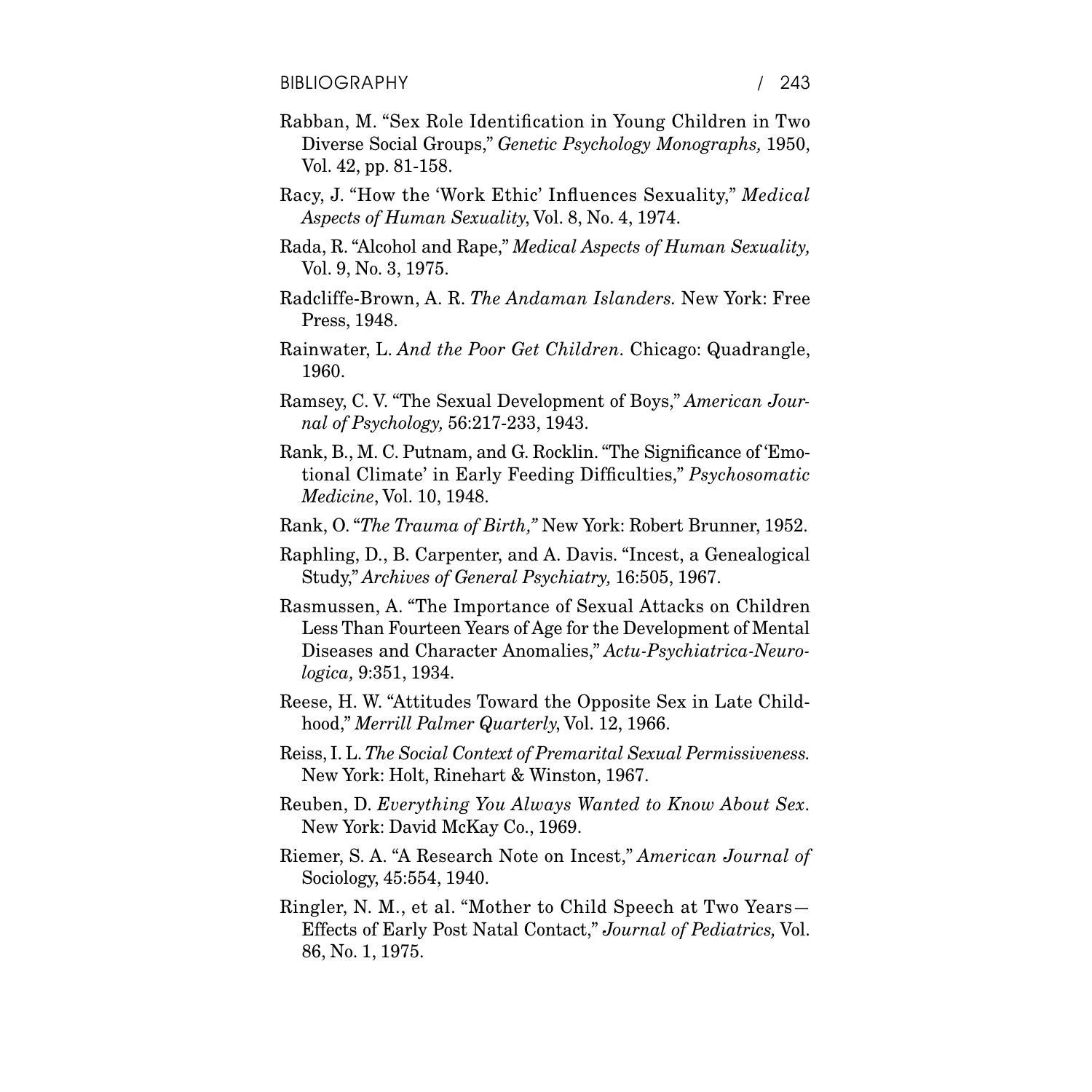- Robson, K. S. "The Role of Eye-to-Eye Contact in Maternal-Infant Attachment," *Journal of Child Psychology and Psychiatry*, Vol. 8, No. 12, 1967.
- Rogawski, A. "How Children Affect the Marital Sexual Relationship," *Medical Aspects* of *Human Sexuality*, Vol. 10, No. 6, 1976.
- Roheim, G. *Children of the Desert.* New York: Basic Books, 1974.
- Rutter, M. "Normal Psychosexual Development," *Journal of Child Psychiatry*, Vol. 11, 1971.
- Salk, L. *What Every Child Would Like His Parents to Know.* New York: Warner, 1973.
- Sarles, R. "Incest," *Pediatric Clinics of North America*, Vol. 22, No. 3, August, 1975.
- Schaffer, R. R., and R. Callender. "Psychological Effects of Hospitalization in Infancy," *Pediatrics*, Vol. 24, 1959.
- Schlacter, M., and S. A. Cotte, "A Medical Physiological and Social Study of Incest From a Pedopsychiatric Point of View," *Acta Paedopsychiat*, 27:139, 1960.
- Schwab, J. "The Difficulties of Being Wife, Mistress, and Mother," *Medical Aspects* of *Human Sexuality*, Vol. 8, No. 5, 1974.
- Schwarz, G. "Devices to Prevent Masturbation," *Journal of Human Sexuality*, Vol. 7, No. 5, 1973.
- Sears, R., E. Macoby, and A. Levin. *Patterns* of *Child Rearing.* New York: Harper & Row, 1957.
- Seiden, A. "Overview, Research on the Psychology of Women," *American Journal* of *Psychiatry*, Vol. 133, No. 10, 1976.
- Skopec, H. M., S. D. Rosenberg, and G. J. Tucker. "Sexual Behavior in Schizophrenia," *Medical Aspects* of *Human Sexuality,* Vol. 10, No. 4, 1976.
- Sloane, P. S., and Karpinski, E. "Effects of Incest Upon the Participants," *American Journal of Psychiatry*, 12:666, 1952.
- Small, I. P., and J. G. Small. "Sexual Behavior and Mental Illness," *Comprehensive Textbook of Psychiatry*, Vol. II edited by A. Freed-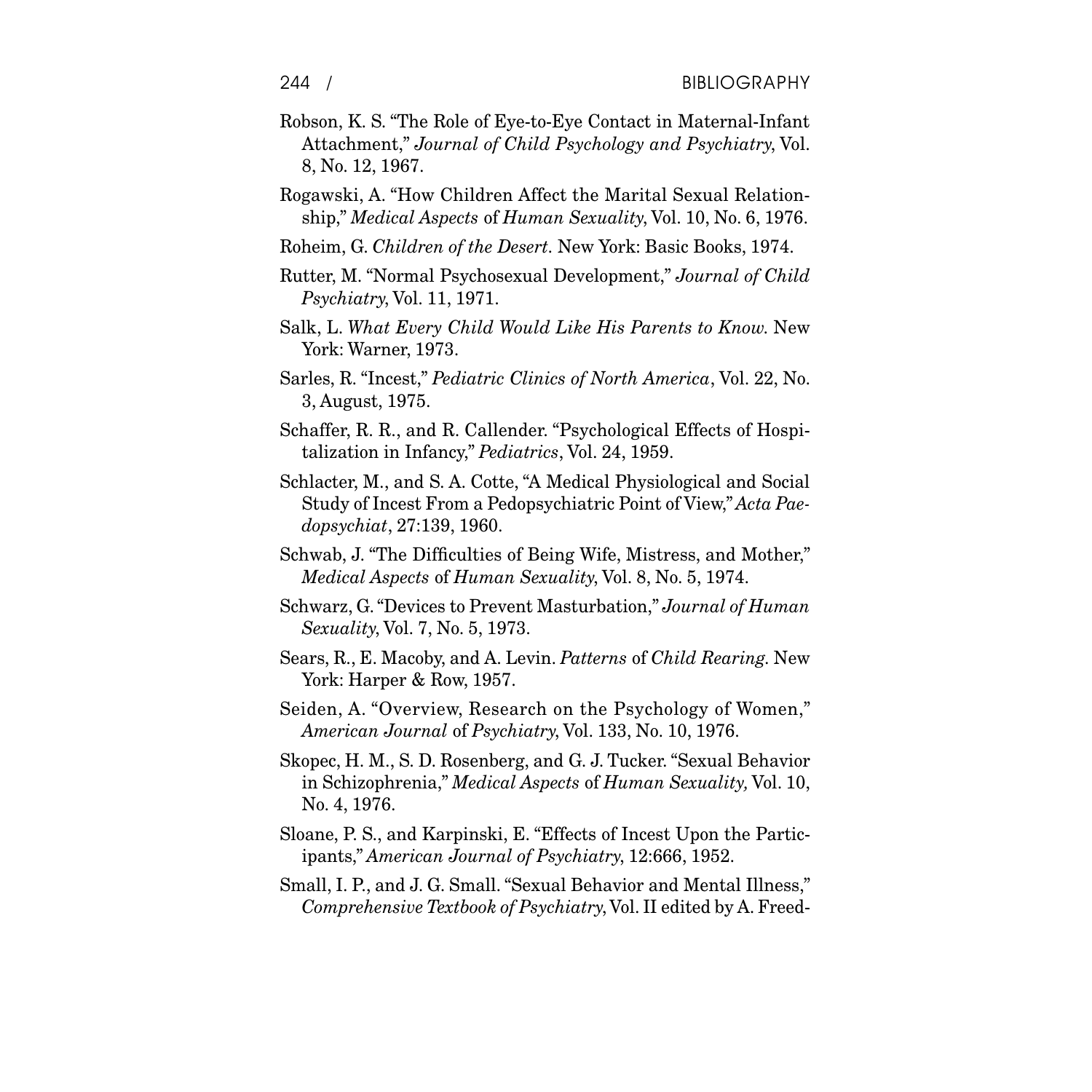man and H. Kaplan. Baltimore: Williams 8: Wilkins, 1974.

- Smith, J. W. "Libido of Female Alcoholics," *Medical Aspects of Human Sexuality*, Vol. 9, No. 9, 1975.
- Smith, M. Personal communication with author, August, 1976.
- Sontag, L. W., "Differences in Modifiability of Fetal Behavior and Physiology," *Psychosomatic Medicine*, 6:151-154, 1944.
- Sontag, L. W. "The Significance of Fetal Environmental Differences," *American Journal* of *Obstetrics, Gynecology*, 42:996- 1003, 1941.
- Sorenson, R. C. *Adolescent Sexuality in Contemporary America: Personal Values and Sexual Behavior.* New York: World Publishing, 1973.
- Spitz, R. A. "The Role of Early Sexual Behavior Patterns in Personality Formation," *Psychoanalytic Study of the Child,* Vol. 17, 1962.
- Spitz, R. A. "Hospitalism, an Inquiry into the Genesis of Psychiatric Conditions in Early Childhood," *Psychoanalytic Study of the Child*, 1:53, 1945.
- Spock, B. *Baby and Child Care.* New York: Pocket Books, 1968 and 1976.
- Stephens, W. *The Family in Cross-Cultural Perspective.* New York: Holt, Rinehart & Winston, 1963.
- Stem, D. N. "A Microanalysis of Mother-Infant Interaction," *Journal of the American Academy of Child Psychiatry*, 10:501, 1971.
- Stiles, H. R. *Bundling: Its Origin, Progress and Decline in America.* New York: Book Collectors Association, 1934. (Reprint)
- Task Force Report 8. *Clinical Aspects* of *the Violent Individual.* Washington, D. C.: American Psychiatric Association, 1974.
- Thomas, A., H. G. Birch, S. Chess, M. E. Hertzig, and S. Korn. *Behavioral Individuality in Early Childhood.* New York: New York University Press, 1965.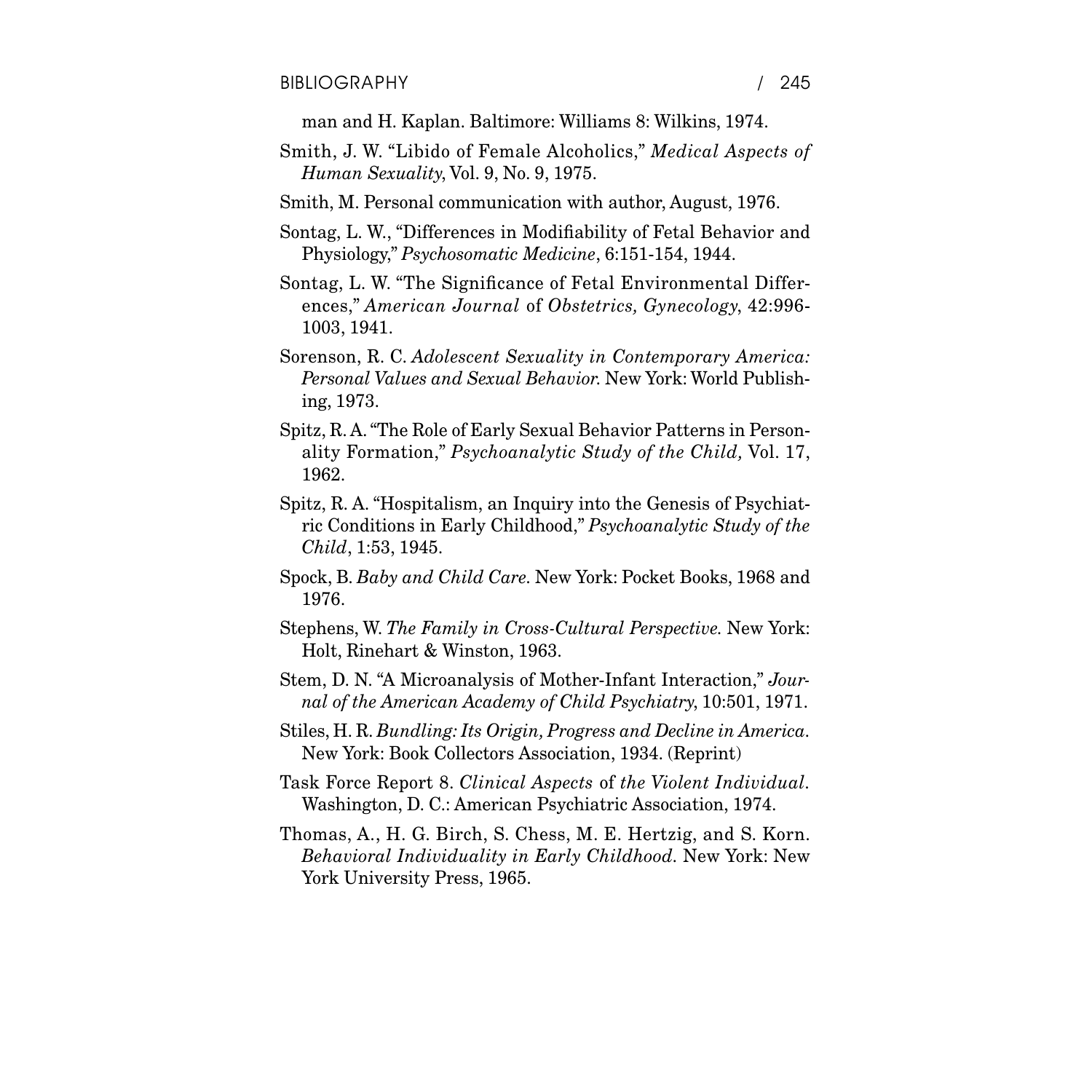- Tormeys, Y. M. *Child Victims of Incest.* Denver, Colorado: American Humane Association.
- Udry, J. "Sex and Family Life," *Medical Aspects of Human Sexuality*, Vol. 2, No. 11, Nov. 1968.
- Waggoner, R. "Half of all marriages have sexual problems," commentary in *Medical Aspects of Human Sexuality*, Vol. 8, No. 11, 1974.
- Wahl, C. W. "The Psychodynamics of Consummated Maternal Incest," *Archives of General Psychiatry,* 3:188, 1960.
- Wallin, R., and R. P. Riley. "Reactions of Mothers to Pregnancy and Adjustment to Offspring in Infancy," *American Journal Orthopsychiatry,* 20:616, 1950.
- Walters, J., and R. Cannon. "Interaction of Mothers and Children From Lower-Class Families," *Child Development*, Vol. 35, 1964.
- Warner, W. L. *A Black Civilization.* New York: Harper & Row, 1937.
- Weinberg, S. K. *Incest Behavior.* New York: Citadel Press, 1955.
- Weiner, I. B. "Father-daughter Incest, a Clinical Report," *Psychiatric Quarterly,* 36:607, 1962.
- Weiner, I. B. "Incest: A Survey," *Excerpta Criminologica,* 4:137, 1964.
- Weisman, A. D. "Self-Destruction and Sexual Perversion," in E. S. Schneidman, *Essays in Self Destruction.* New York: Science House, 1967.
- White, M. S. "Social Class, Child Rearing Practices and Child Behavior," *American Sociological Review, Vol.* 22, 1957.
- White, R. W. "Motivation Reconsidered: The Concept of Competence," *Psychology Review,* 66:5, 1959.
- Whiting, J. W., and 1. L. Child. *Child Training and Personality: A Cross-Cultural Study.* New Haven: Yale University Press, 1953.
- Winnecott, D. W. *Playing and Reality.* London: Tavistock, 1971.
- Wolfenstein, M. *The Emergence of Fun Morality in Mass Leisure,*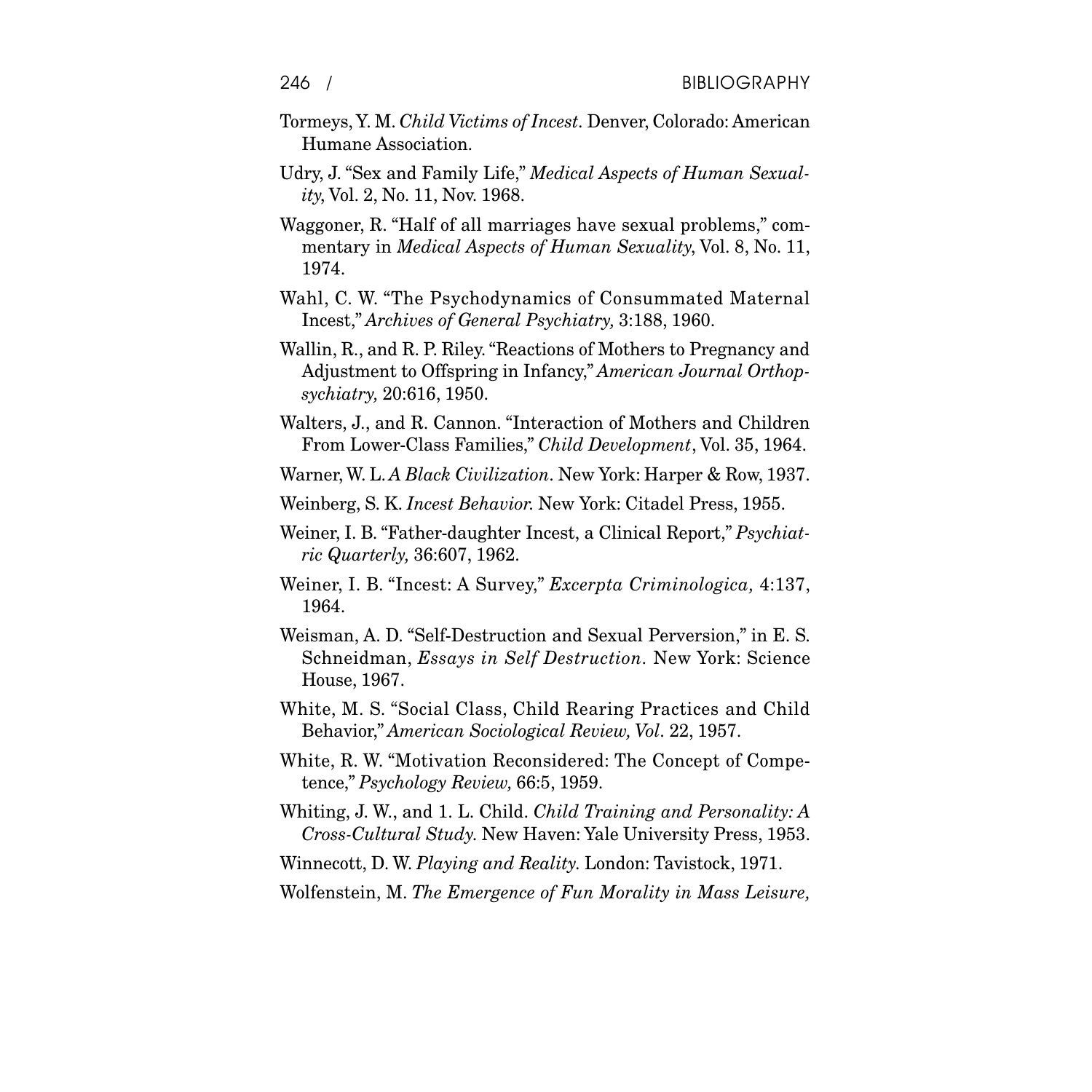edited by E. Lanabee and R. Meyerson. Chicago: The Free Press, 1958.

- Wolfenstein, M. "Trends in Infant Care," *American Journal of Orthopsychiatry*, Vol. 23, 1953.
- Yorukoglu, A., and J. Kemph. "Children Not Severely Damaged by Incest With a Parent," *American Academy of Child Psychiatry,* 5:111, 1966.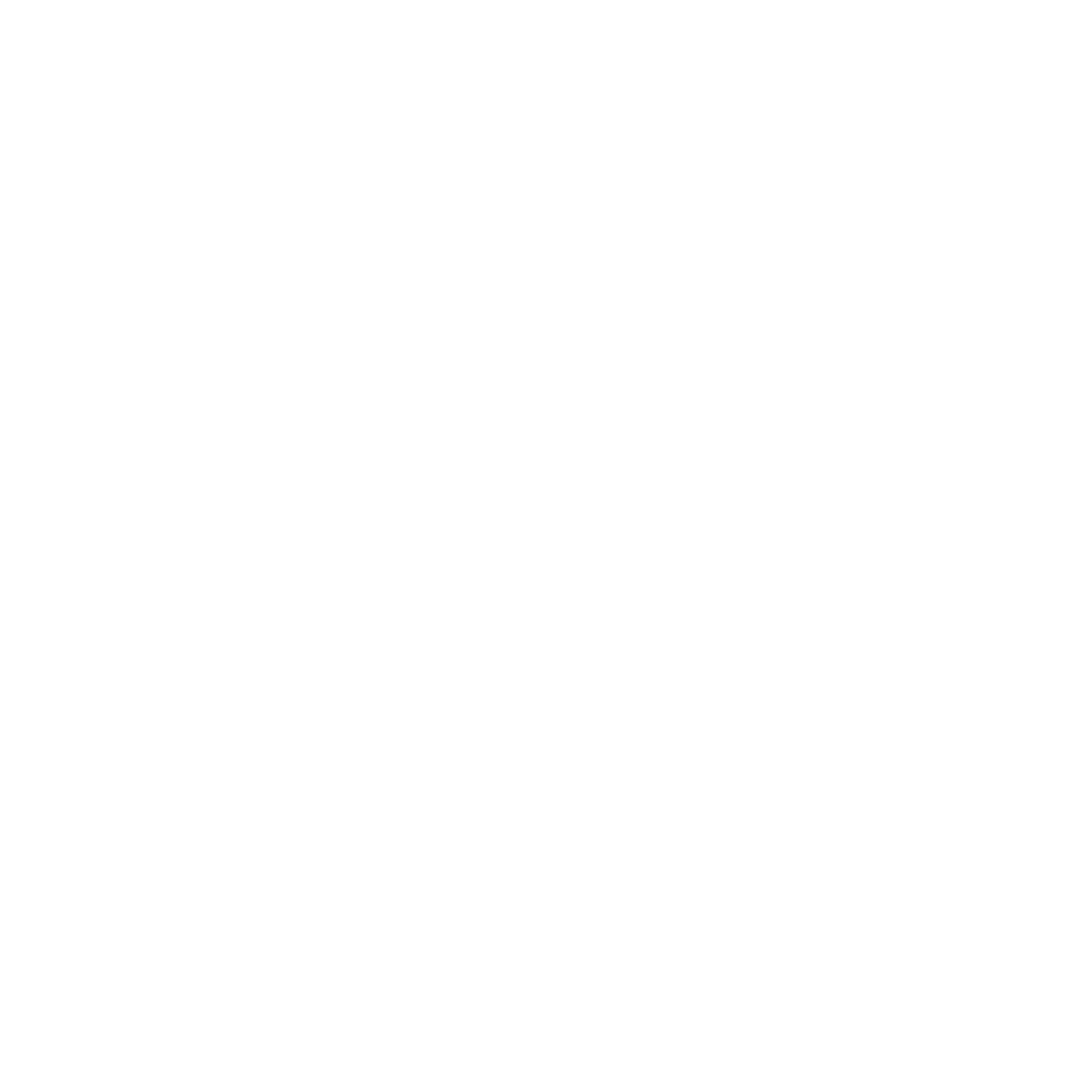# **INDEX**

- Adolescence, 214-227; incest beginning in, 120-121; in Mangaia, 72. *See also* Early adolescence; Late adolescence; Middle adolescence
- Anal eroticism, 162, 171-172
- Anger, sex and, 97, 100-111
- Anxiety: parental communication of, 138- 139; and toilet training, 169-170
- Bakwin, Harry, 12-13
- Baths, 156-157, 180
- Benedict, Ruth, 75
- Birch, Thomas, 29
- "Blow the balloon," 197
- Body intimacy, development of, 34-35, 150- 153
- Bottle-feeding, 154-155
- Bowel training, 24. *See also* Toilet training
- Boys: latency sexuality of, 207-208; in oedipal stage, 188-190; sleeping in mother's bed, 100-104
- Breast-feeding, 17-18, 69; and infant stimulation, 11-12, 154; of older children, 79-81
- Brecher, Edward, 44
- Briggs, Dorothy Corkville, 29
- "Bull and cow," 196
- Bundling, 125
- "Bye-bye," 161

Calderone, Mary, 127, 130 Castration fantasies, 14 Chess, Stella, 25-26, 29 "Chicken," 209 Child abuse, 105-106 Child development, 140-147

- Child-rearing: and behavior training, 166- 167; books on, 25-30; and childhood eroticism, 135-139; and "enfants terribles," 77-82; and healthy sexuality, 35- 43; and independence, 176-177; and intimacy, 84; and "latency" period, 14- 15; and organizing the child, 169; and parental sexual attitudes, 31-32. *See also* Erotic childrearing
- Childhood eroticism, 11-20, 32-35; and adult dysfunction, 50; attitudes toward, 48, 122, 135-139; and culture, 200-201; and incest, 112-121; in lowincome families, 93-99; parental attitudes and, 18-19, 34-43, 204; results of encouragement of, 130-132; social relations and, 203-204; suppression of, 204-206; and temperament, 142-147; and training, 166-174
- Childhood neurosis: and breast-feeding of older children, 79-81; changes in, 77- 82
- Childhood sexual dysfunction, 52-66; and stages of sexual development, 142
- Christianity, sexual attitudes of, 67, 126
- Chronically ill child, 177
- Circumcision, after infancy, 57-58
- Clitoral cautery, 22, 53
- Clitoris: awareness of, 16, 183, 191-192; Freud's attitude toward, 47; girls' attitudes toward, 170-171; teaching name of, 164-165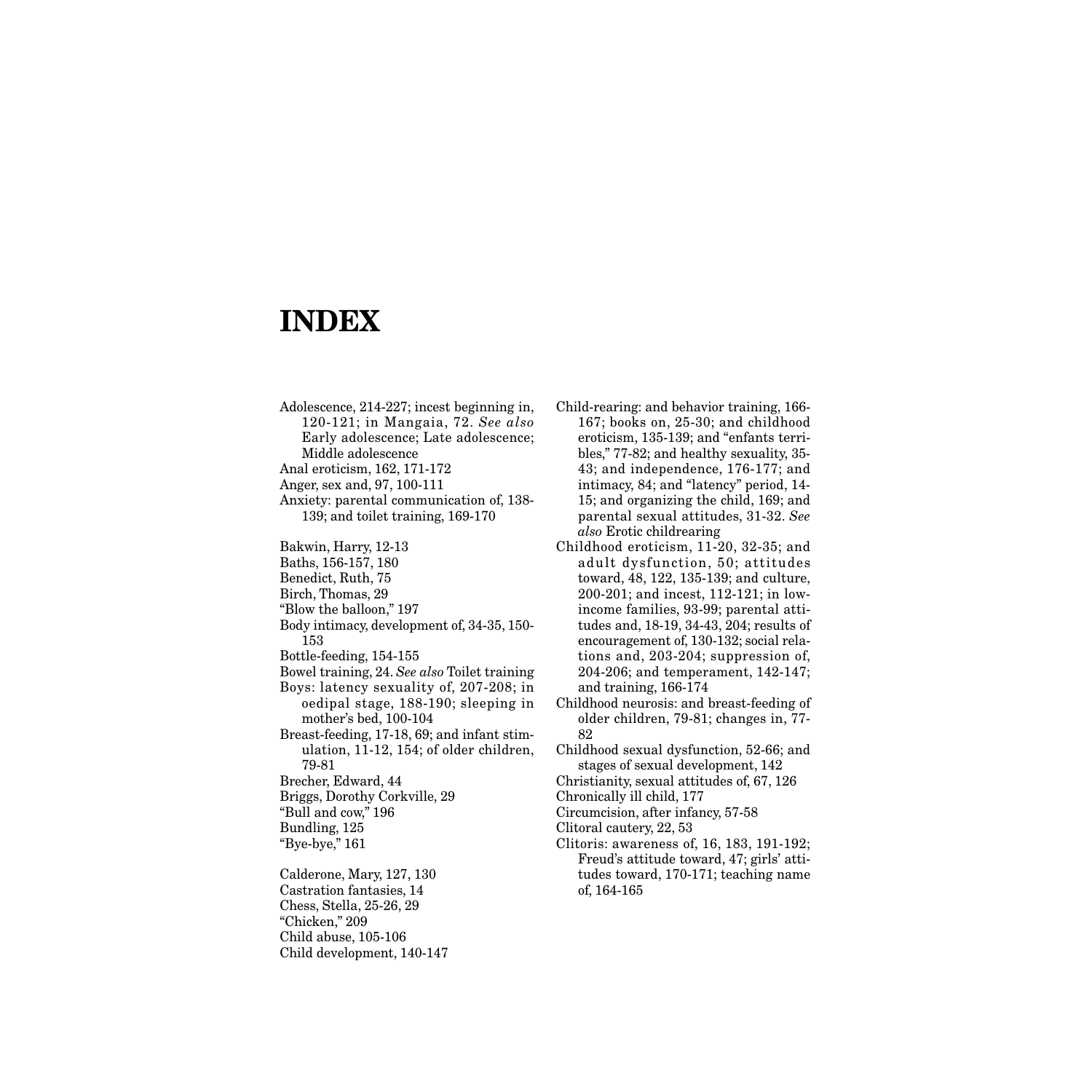- Coitus: among children, 15; decision to commence, 130-131; frequency of, 98; during latency period, 208; and lowincome children, 96; parental demonstration of, 179, 195; during sex play, 196-197; witnessing of, 14, 41, 74, 178- 180
- Communes, sexuality on, 40-42

Contraception, 223

Cuber, John, 85

- Culture: and childhood sexuality, 200-201; impact on child, 177-179; and length of adolescence, 215; and sex play, 198; sexual attitudes and, 67-76
- Diapering, 157-160, 173-174
- "Ding-dong," 181
- "Doctor," 196-197
- Dodson, Dr. Fitzhugh, 29
- Drysdale, Charles, 22
- Early adolescence, 217-221
- Ejaculation, 207-208, 223. *See also* Premature ejaculation
- Ellis, Havelock, 44-45, 48

Enemas, 15

- Erections, 12, 207-208, 223
- Erotic child-rearing: from age five through six, 188-189; from age seven through puberty, 200-213; from age two through four, 175-187; benefits of, 228- 229; and infant stimulation, 148-165
- Erotic movies, adolescents and, 225
- Erotic stimulation: among low-income children, 96-97: maternal, 64-65, 100- 104; and socioeconomic problems, 98- 99. *See also* Infant stimulation; Sex play
- Eroticism: in adolescence, 214; and American values, 87; and work ethic, 87-88
- Estrogen, 15-16
- Exhibitionism, 111, 146, 220-221
- Family conferences, 211-212, 222-223
- Father-daughter incest, 115-118
- Father-daughter relationship, 61-62, 190
- Father(s): during oedipal stage in boys, 189-190; single, 193-194
- Female-male differences. *See* Male-female differences
- Female orgasms: attitudes toward, 56-57, 69, 73; and breast-feeding, 17-18; in childhood, 117; faked, 107; and socioeconomic status, 98

Fisher, Dr. Seymour, 225-226

- Freud, Sigmund, 12, 44-47, 48, 85, 189, 201
- Gallup, George, 98
- Genitals: application of lotions to, 149; attitudes toward, 14-15, 19-20, 56, 57- 58, 73, 74, 147, 182-183; exploration of, 159-160; female reaction to, 226; of infants, during baths, 157; games for differentiation between, 180-181; and learning shame, 170-171; naming of, 164-165, 183; of newborn, 151-152; in sex education classes, 129; in sex play, 196. *See also* Clitoris; Penis; Sex play
- Ginott, Dr. Haim G., 25, 28
- Girls: development of erotic responses in, 223-224; and oedipal conflict, 190-192. *See also* Male-female differences, Women
- Homosexuality, 15, 73, 192-193, 218-219 "Horsey," 20, 192-193
- Impotence, 17, 73-74, 89, 161
- Incest, 112-121, 211-212
- Individuation: in adolescence, 214-215, 217-218; in infancy, 158-159
- Inis Beag, 68-70, 76
- Infant eroticism, 17-18
- Infant-mother relationship, 11-12, 33-34; importance of, 140-141; and infant awareness of mother's feelings, 163- 164; and intimacy, 83
- Infant stimulation, 148-165
- Infants: erection and vaginal lubrication in, 12; erotic potential of, 11-12, 32-33; masturbation by, 12-13; physical and emotional development of, 140-141
- Intercourse. *See* Coitus
- Intimacy, sex and, 83-84. *See also* Body intimacy
- Johnson, Virginia, 16, 48-49, 123 Judaism, sexual attitudes of, 126
- Kaplan, Helen Singer, 49
- Kinsey, Alfred, 12, 16, 45, 48, 70, 97-98, 122-123, 205
- Krafft-Ebing, 44, 45
- Late adolescence, 226-227
- "Latency" period, 14-15, 198, 200-213 Leboyer, Frederick, 35, 148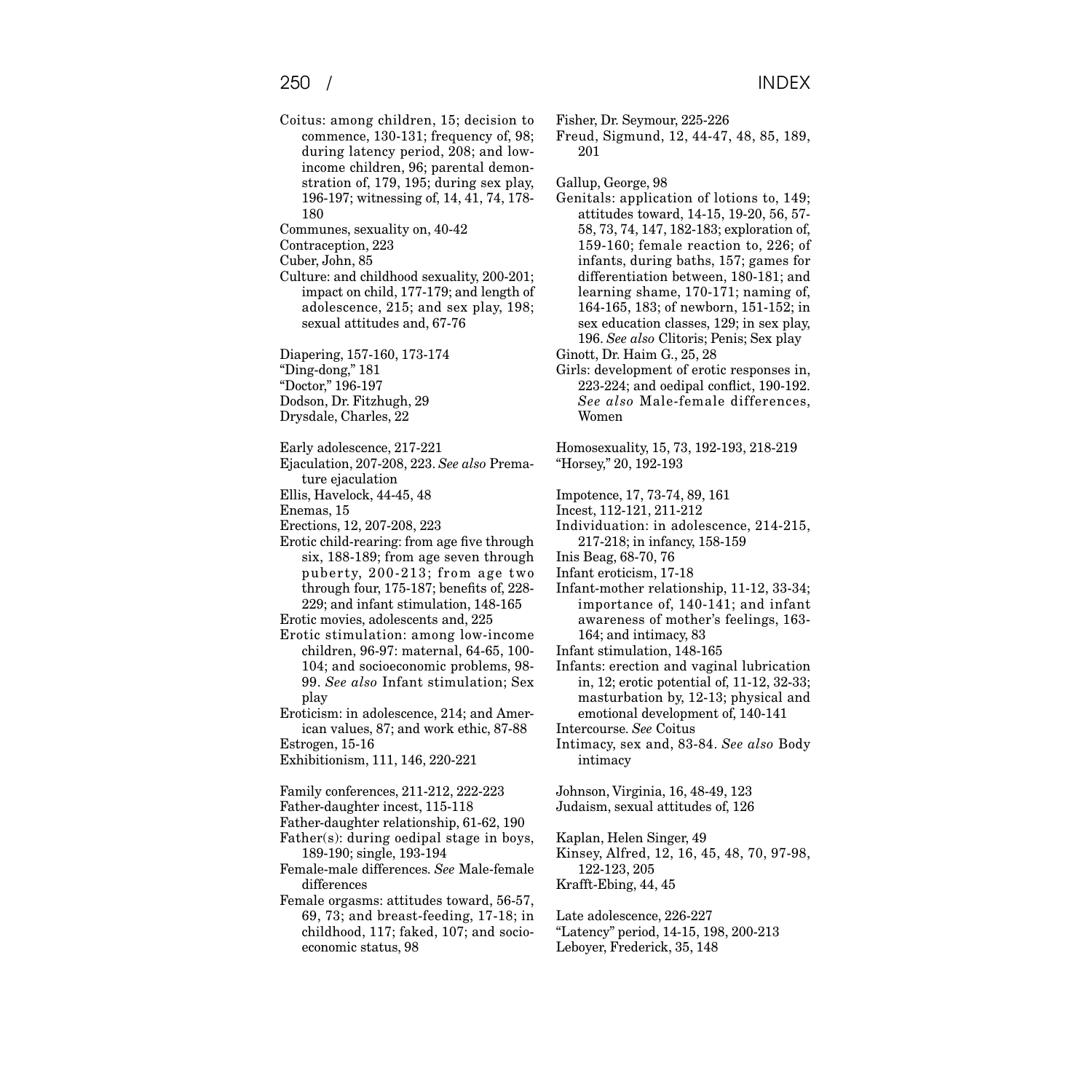Low-income families, sexual behavior of, 93-99, 197

Lystad, Mary, 186

"Make a big one," 181

Male-female differences: in early pu. berty, 15-16; in erotic potential, 48; in sexual activity among preschoolers, 14; in sexual dysfunction, 16-17

Mangaia, 70-76, 177, 179-180

- Marriage: in adolescence, 227; between brother and sister, 113
- Marshall, Donald, 70-71
- Martyred motherhood, 167-168
- Masters, William, 12, 16, 45, 48-49, 123
- Masturbation: abstinence from, 100; between adolescent boys, 219; anger and, 104, 105; attitudes of sex researchers toward, 44; attitudes toward, 21-30, 69, 144, 167-168; "compulsive," 174; diapering and, 173-174; and exhibitionism, 220-221; Freud on, 46, 47; guilt and, 56; inappropriate, 174; in infants, 12-13, 159; Judaism and, 126, during latency period, 211; and middle-adolescent girls, 223-224; parental attitudes toward, 19, 53, 54, 171; prevention of, 22-24; by school-age children, 14-15; and sexual problems, 90; and socio. economic status, 98; as substitute for intercourse, 131
- Mead, Margaret, 70
- Messenger, John C., 68
- Middle adolescence, 221-226
- Middle-class children, sex play of, 197
- "Mommy and Daddy," 196
- Mother-child relationship, 100-104. *See also* Infant-mother relationship; Mother-daughter relationship; Mothers
- Mother-daughter relationship: and clitoral recruitment, 191-192; and erotic stimulation, 64-65; and female homosexuality, 192-193; during oedipal stage, 191

Mother-son incest, 113, 114

Mother(s): and breast-feeding, 17-18; and communication of shame during toilet training, 170-171; guilty, 166-168; overprotective, 205; reaction to infant's genitals, 151-152; reaction to infant's secretions, 152-153; single, 194-195; sleeping with infant, 155-156; style of infant handling, 148-149. *See also* Child-rearing; Infant-mother relationship; Mother-daughter relationship; Separation from mother

- Neurotic children. *See* Childhood neurosis "Nudist party," 208
- Nudity, 38, 69, 74-75, 155-156, 165, 180- 182, 225-226. *See also* Exhibitionism

Nursery school, sex education in, 129, 184- 185. *See also* Preschoolers

- Nursing. *See* Breast-feeding
- Odors, in infancy, 150-151
- Oedipal stage, 188-199
- Only children, 167-168, 220-221
- Oral sex, 163, 197, 209
- Orgasmic dysfunction, 62. *See also* Female orgasms
- Orgasms, in childhood, 15, 207-208
- Parents: attitudes of late adolescents toward, 227; attitudes toward early homosexuality, 219; sexual relationship of, 192-193, 216-217. *See also* Child-rearing; Fathers; Mothers
- Passive pleasure, 85, 169, 174, 176
- Passivity, female, 191, 224
- "Pee club," 202
- "Peek-a-boo," 161
- Penis: attitudes toward, 189-190; boy's attitude toward father's, 182; naming of, 183, pride in, 182,189, 208; surgery to prevent masturbation, 22
- Performance anxiety, 172-173, 185
- Potency, development of sense of, 202-203
- Preadolescence, 200-213
- Premature ejaculation, 17
- Preschool children, 175-187; and male and female roles, 13-14; and sex play and masturbation, 13
- "Push the soap," 181

"Quiz show," 206

Reciprocity, erotic, 154, 160 Religion, sex and, 122-129 Rogawski, Alexander, 75

Salk, Dr. Lee, 29 Schwartz, Gerhart, 22-23

Separation from mother, 158-159, 160-161